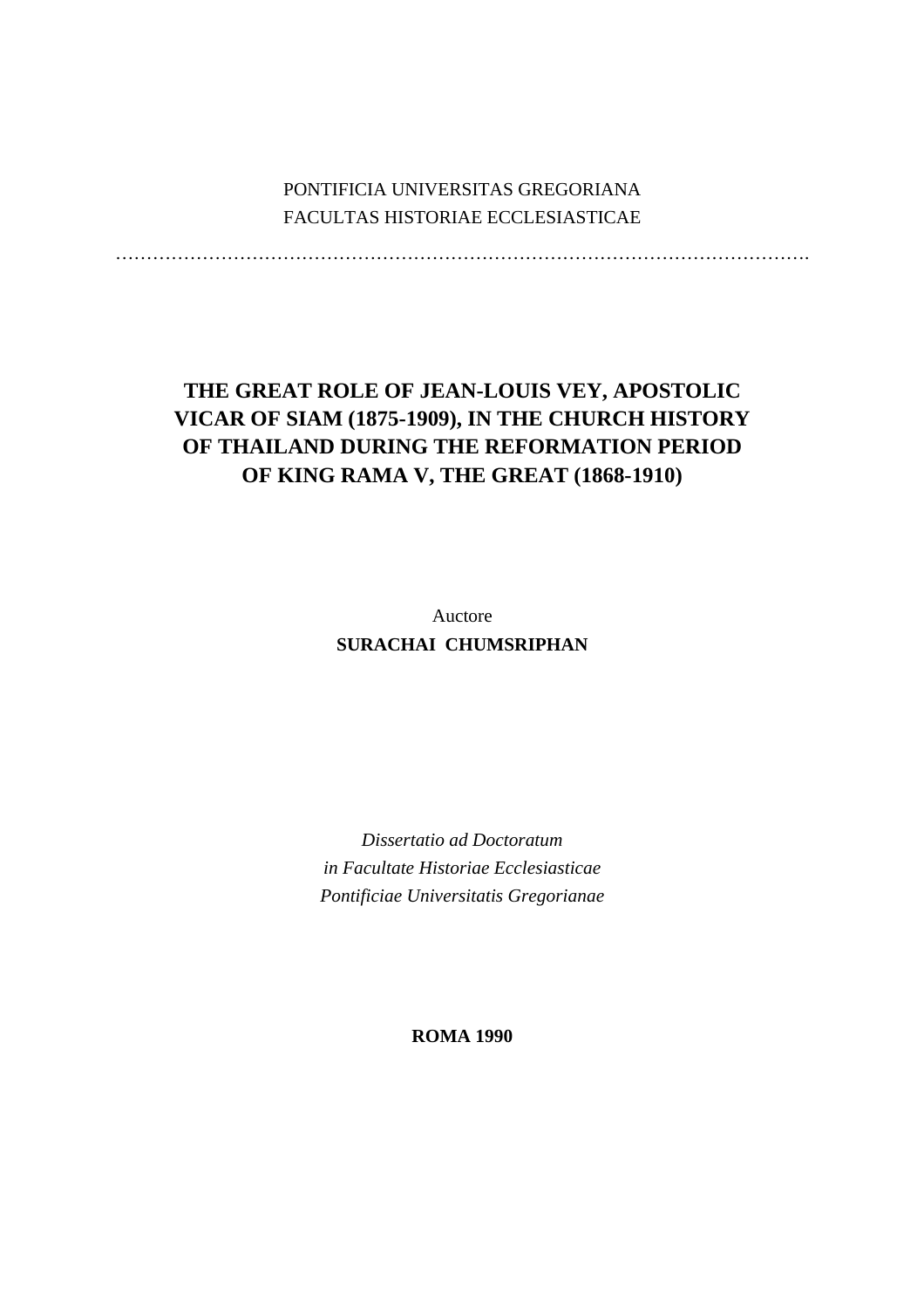# **PREFACE**

 This study is an expression of my attempt to write one of the most important parts of the Church history of Thailand, the part which nobody has touched before. I have chosen to concentrate on the role of an Apostolic Vicar who directed the Catholic Mission of Siam one hundred years ago. I have realized that without knowing something of the history of the country and of the Catholic Church, it would be difficult to measure the missionary role and works of this important Apostolic Vicar, Mgr. Jean-Louis Vey.

 I would like to dedicate this study to all the missionaries who have worked in Siam in the past and who are working in Thailand today. I also dedicate this study to the Arch-Diocese of Bangkok.

 The study is not easy. It took me one whole year to consult the different archives which preserve the necessary information, important documents of which were written mostly in French. Without the valuable help of so many kind persons, too many to be mentioned here by name, this study could have not been accomplished. I have acknowledged this precious help and support at appropriate places. I would like to pay tribute of gratitude firstly and especially to **Professor**  L**apez-Gay Jes<sup>4</sup>s, S.J.**, who kindly accepted my request to guide me in this study and who steadily encouraged me to complete it. This work would not have been possible without his good suggestions; to him, my profound gratitude. Also, my thanks go to all the professors of the faculty of Ecclesiastical History in the Gregorian University who in these past 5 years have inspired me by their dedication and example.

 A special word of thanks to all the archivists who helped me in consulting the documents. I gratefully acknowledge the precious help of **Father Vorayuth Kitbamrung, Miss Orasa Chaowchin and Miss Kingdao Chaowphraeknoi**, who searched for, and sent me various documents and books which I needed, from the archives of the Arch-Diocese of Bangkok.

 Also, I would like to express particular thanks to **Mre Miriam Kitcharoen**, Mother Provincial of Soeurs de St. Paul de Chartres in Thailand, who went to Chartres and sent me photocopies of the documents I needed; to my confrres who helped me in translating the French documents; to **Father Trevor Murray and Father Ambrose Vaz** who dedicated their precious time to correct my English.

 I realize how incomplete this study is, and therefore, I take upon myself all responsibility for its shortcomings and errors. Suggestions to better and deepen my knowledge in the field of this study would be gratefully appreciated, and I will make use of them in my study in the future.

Rome, February 13, 1990.

 **(Surachai Chumsriphan)**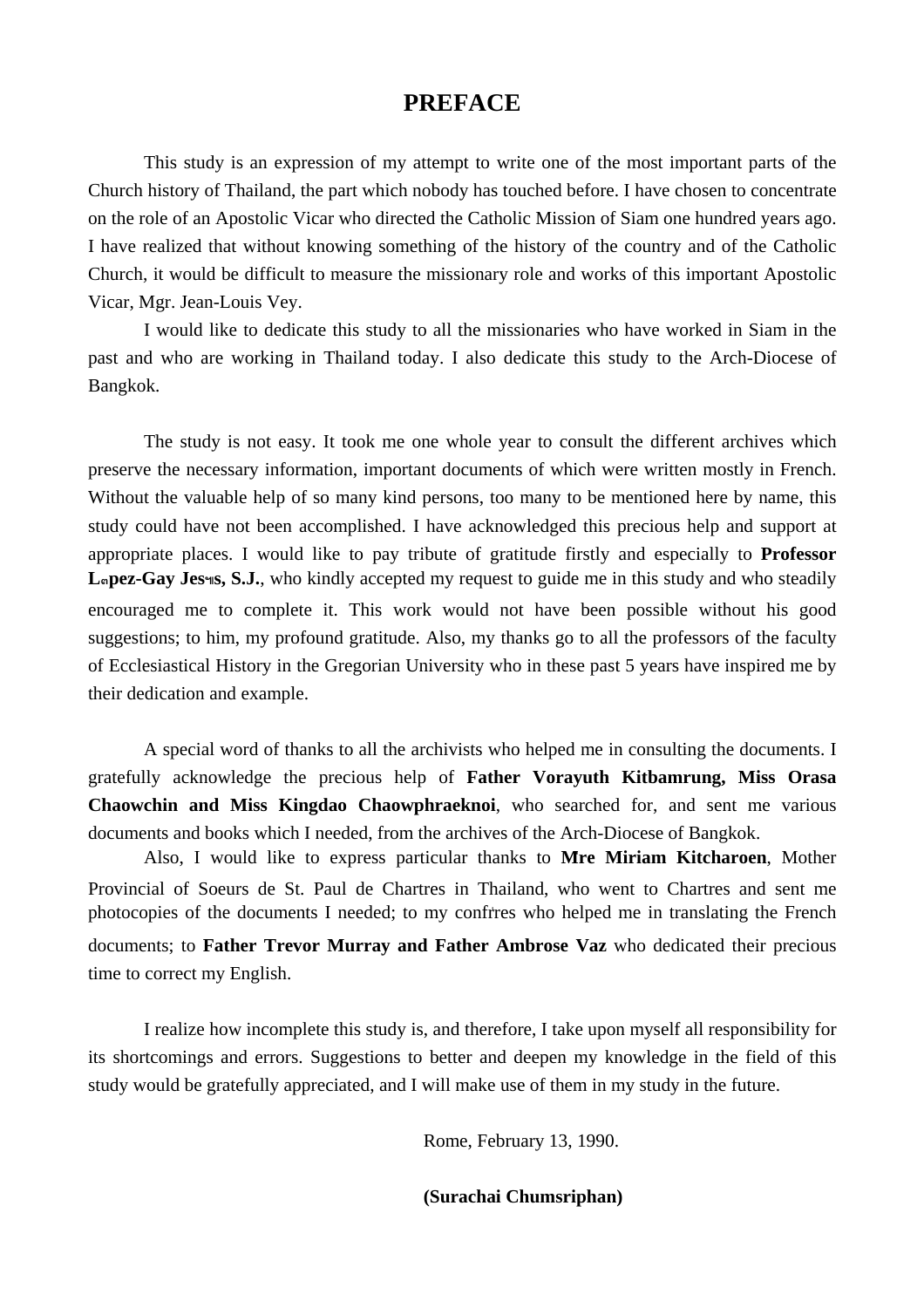# **TABLE OF CONTENTS**

# **CHAPTER I**

# **Siam and Her History up to The Beginning of The Bangkok Period**

| 1. |     |                                                                       |  |  |  |
|----|-----|-----------------------------------------------------------------------|--|--|--|
|    | 1.1 |                                                                       |  |  |  |
|    | 1.2 |                                                                       |  |  |  |
|    | 1.3 |                                                                       |  |  |  |
|    | 1.4 |                                                                       |  |  |  |
|    | 1.5 |                                                                       |  |  |  |
|    | 1.6 |                                                                       |  |  |  |
|    | 1.7 |                                                                       |  |  |  |
| 2. |     |                                                                       |  |  |  |
|    | 2.1 |                                                                       |  |  |  |
|    | 2.2 | The Thai-Burmese War and the First Burmese Occupation of Ayutthaya 27 |  |  |  |
|    | 2.3 |                                                                       |  |  |  |
|    | 2.4 |                                                                       |  |  |  |
|    | 2.5 |                                                                       |  |  |  |
|    |     | 2.5.1                                                                 |  |  |  |
|    |     | 2.5.2                                                                 |  |  |  |
|    |     |                                                                       |  |  |  |
|    |     | 2.5.4                                                                 |  |  |  |
|    |     | 2.5.5                                                                 |  |  |  |
|    | 2.6 |                                                                       |  |  |  |
|    | 2.7 |                                                                       |  |  |  |
|    | 2.8 |                                                                       |  |  |  |

# **CHAPTER II Christianity in Siam**

| 1. |     |  |
|----|-----|--|
|    | 1.1 |  |
|    |     |  |
|    |     |  |
|    |     |  |
|    |     |  |
|    |     |  |
|    | 1.2 |  |
|    |     |  |
|    |     |  |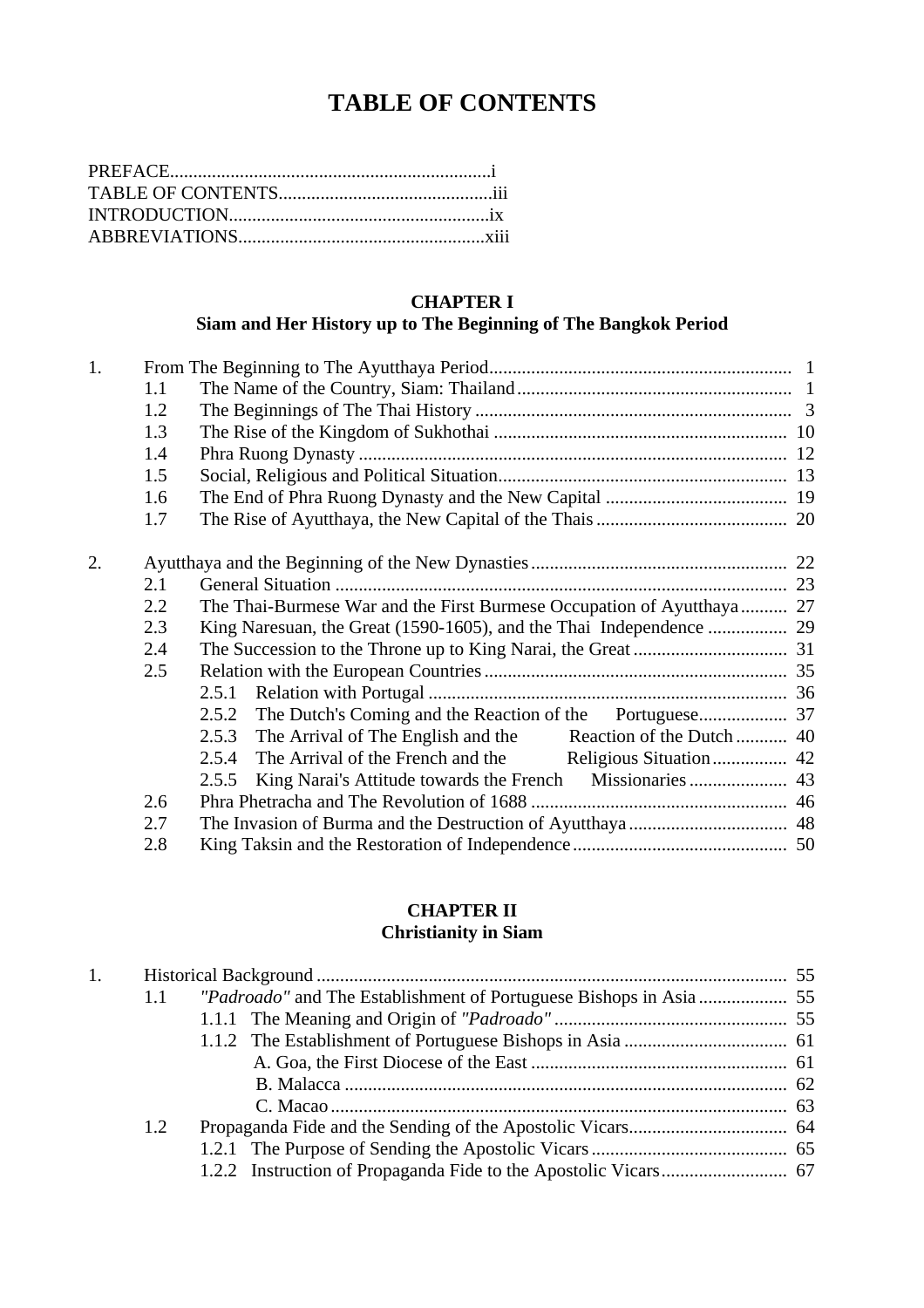| 2. |     |       |  |
|----|-----|-------|--|
|    | 2.1 |       |  |
|    | 2.2 |       |  |
|    | 2.3 |       |  |
|    |     | 2.3.1 |  |
|    |     |       |  |
|    |     |       |  |
|    | 2.4 |       |  |
|    | 2.5 |       |  |
| 3. |     |       |  |
|    | 3.1 |       |  |
|    | 3.2 |       |  |

### **CHAPTER III Siam and King Rama V, The Great**

| 1. |      |                                                                    |  |
|----|------|--------------------------------------------------------------------|--|
|    | 1.1  |                                                                    |  |
|    | 1.2. |                                                                    |  |
|    |      |                                                                    |  |
|    |      | 1.2.2                                                              |  |
|    |      |                                                                    |  |
|    |      | 1.2.4. The Modernization of the Country by Rama IV (1851-1868) 110 |  |
| 2. |      |                                                                    |  |
|    | 2.1. |                                                                    |  |
|    |      |                                                                    |  |
|    |      |                                                                    |  |
|    |      |                                                                    |  |
|    | 2.2. |                                                                    |  |
|    |      |                                                                    |  |
|    |      |                                                                    |  |
|    | 2.3. |                                                                    |  |
|    |      |                                                                    |  |
|    |      |                                                                    |  |
|    |      |                                                                    |  |
|    | 2.4. |                                                                    |  |

### **CHAPTER IV**

# **The Great Role of Mgr. Jean-Louis Vey, Apostolic Vicar of Siam**

| 1. |     |  |
|----|-----|--|
|    |     |  |
| 3. |     |  |
|    |     |  |
|    | 3.2 |  |
|    | 3.3 |  |
|    |     |  |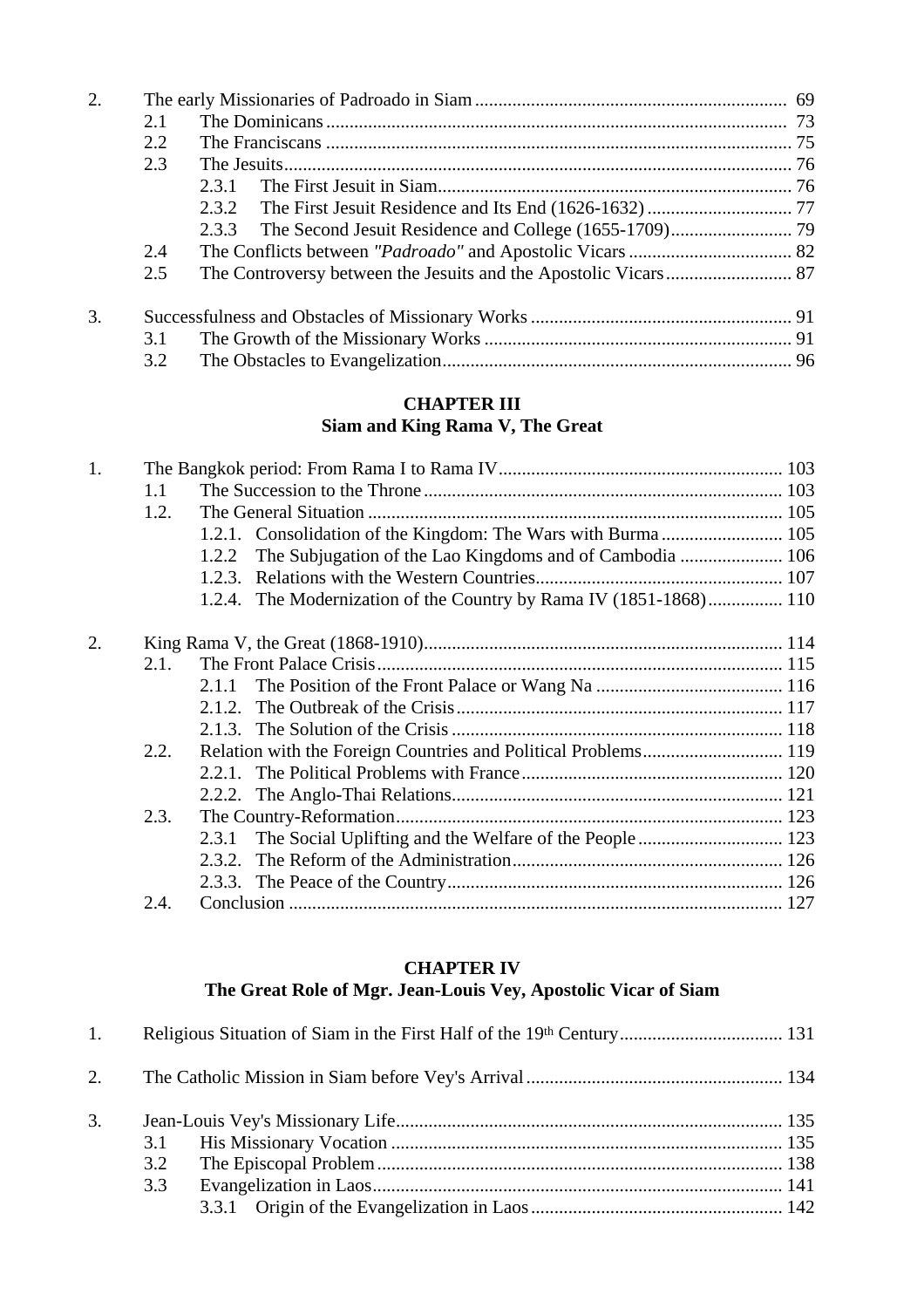|                  |     | 3.3.2 |  |
|------------------|-----|-------|--|
|                  |     | 3.3.3 |  |
|                  | 3.4 |       |  |
| $\overline{4}$ . |     |       |  |
|                  | 4.1 |       |  |
|                  | 4.2 |       |  |
|                  |     | 4.2.1 |  |
|                  |     | 4.2.2 |  |
|                  | 4.3 |       |  |
|                  | 4.4 |       |  |
|                  |     | 4.4.1 |  |
|                  |     |       |  |
|                  |     | 4.4.3 |  |
| 5.               |     |       |  |
|                  | 5.1 |       |  |
|                  | 5.2 |       |  |
|                  | 5.3 |       |  |
|                  | 5.4 |       |  |

# **GENERAL CONCLUSION**

| 1. |                      |                |                                               |  |
|----|----------------------|----------------|-----------------------------------------------|--|
| 2. | 2.1<br>2.2           | 2.2.2<br>2.2.3 |                                               |  |
| 3. |                      |                |                                               |  |
|    |                      |                |                                               |  |
|    | <b>APPENDIX I:</b>   |                |                                               |  |
|    | <b>APPENDIX I:</b>   |                |                                               |  |
|    | <b>APPENDIX II:</b>  |                | Letter of King Rama V to Mgr. Vey             |  |
|    | <b>APPENDIX III:</b> |                | Letter of the Second King of Siam to Mgr. Vey |  |

BIBLIOGRAPHY

# **INTRODUCTION**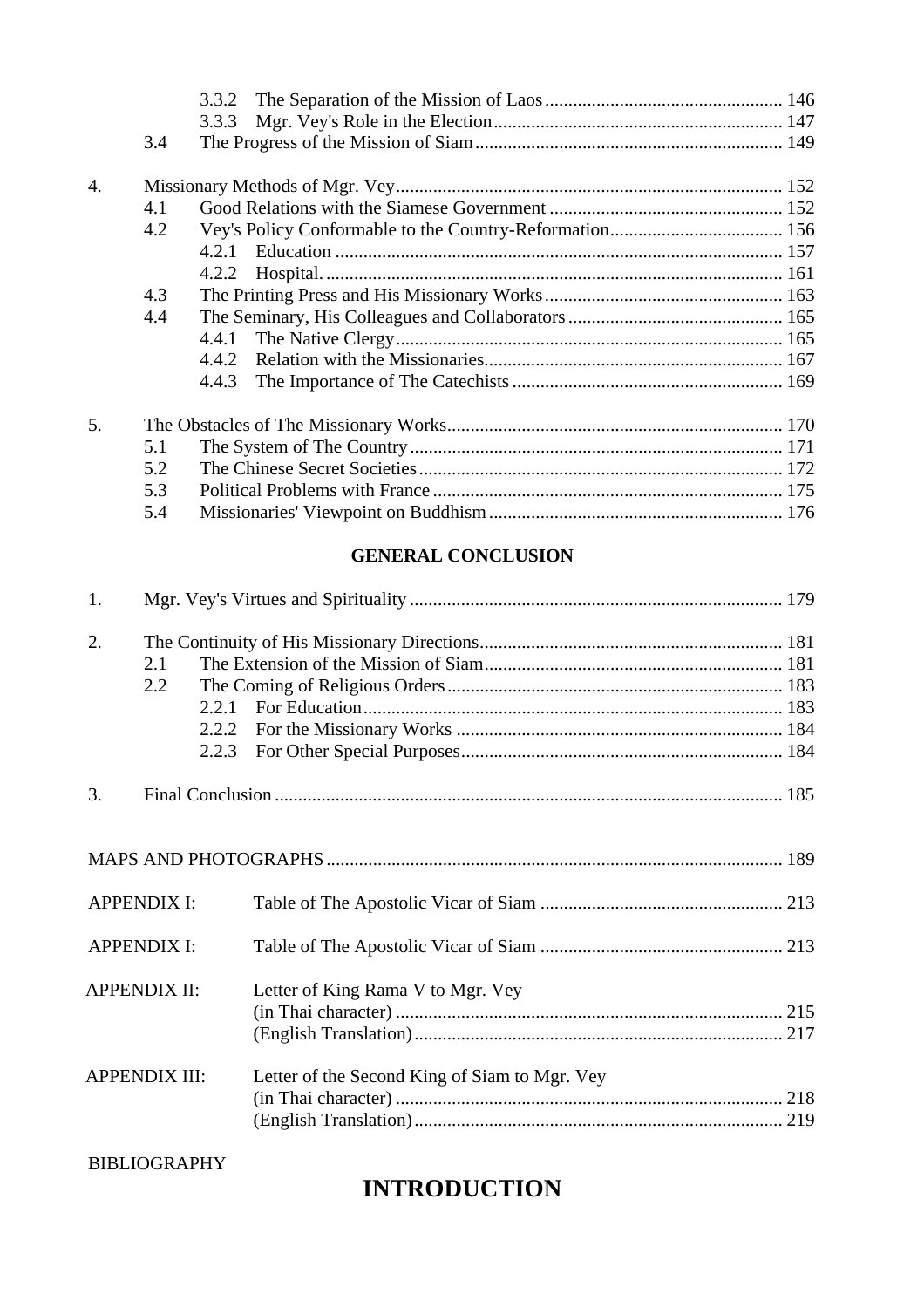**The Motivation and Purpose**. The motivation which stimulated me to study the great role of Mgr. Jean-Louis Vey, Apostolic Vicar of Siam, in the Church history of Thailand during the reformation-period of King Rama V, the Great, comes from the fact that more than 400 years of evangelization in Siam since the first missionaries arrived there in 1567, Siam has produced nothing spectacular in the sense of the conversion of the Siamese, compared to its population; there have been no large numbers of baptisms. The seed was planted in faith, in prayer, with yearning love and oft with tears. Sometimes the seed-time and the harvest-time seemed unduly separated. If this was the only criteria of success, the verdict must be *"failure"*. Sometimes, *"having eyes we see not"*, because we look for only one manner of fruitage, and fail to recognize the harvest spread before our very eyes. But as one traces the history down through the years, the impression deepens that God has been working His purposes out and that the seed sowed in faith and prayer and with repeated call for the prayer of the local churches did bear fruit, a hundred folds. An interesting history it is.

 The missionaries were men of strong convictions. They came to a land of a different race, a different tongue, different customs and a different religion. By the depth of their sympathy and by the genuineness and sincerity of their affection for the people of the land of their adoption, they were able to establish contact with the needy and also with those in highest places of power. Siam, proud in its independence, strong in its position as Defender of Buddhism, reached out and welcomed into its very heart the earnest disciples of another faith.

 Siam has changed greatly in the hundred years just past. From an almost hermit nation without modern civilization it has developed into a land definitely trying to work out its own course of development from the time of king Rama IV and king Rama V. Siam has developed into a unique unit in the family of nations. Many asides from the missionary have shared in the development of Siam, particular mention must be made of the important role of Mgr. Vey, who was directing the Catholic Mission of Siam during this remarkable period.

 From these points of view, I hope that this study would be a study of faith, a study of courage and determination of the rarest type; it is the story of great triumph over discouragements of, at times, an almost overwhelming nature. It is the story of prayer, the sort that *"removes mountains"*; it is the story of the sower who went forth to sow.

**The Limitation of The Study.** The limits of this study will arrive unto the period of King Rama V's reign or in other words the period of Mgr. Vey's episcopate since they were living in the same period. This means that the heart of this study will begin from the year of the arrival in Siam of Mgr. Vey in 1865 and end in the year 1909, the year of his death. However the scope of the study will not be the biographical of Mgr. Vey, but his role in the Church history of Thailand; so his missionary projects, his directions, his methodology and his personal virtues will be presented and reflected.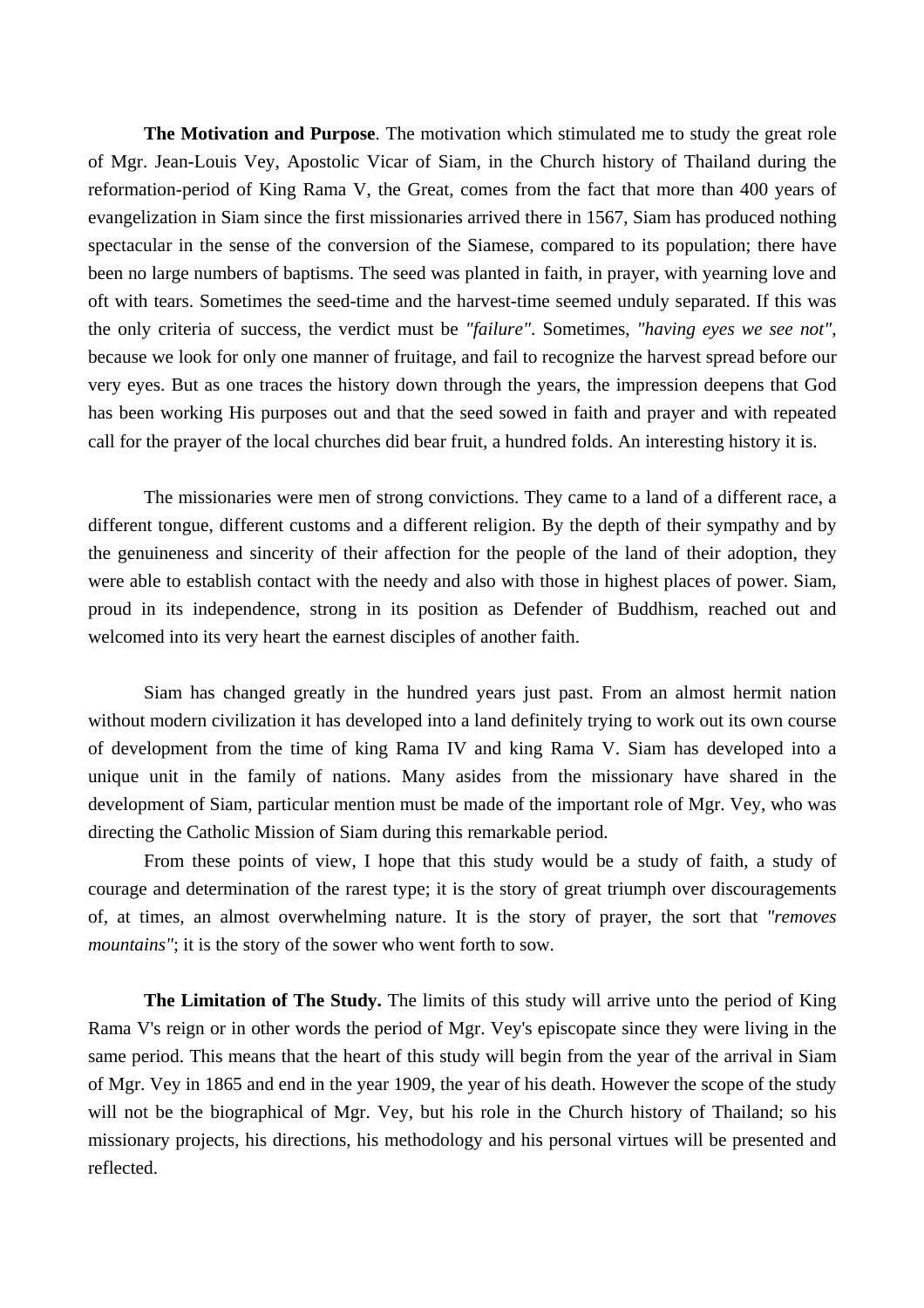For the historical study, it is also necessary to understand some important facts of Siam or Thailand and its history. The situation and relations with the foreign countries in its history are also indispensable. And in order to understand better the role of Mgr. Vey, a short summarized history of the Catholic church in Thailand has to be presented, particularly for the sake of foreigner readers. So I divide this study into 4 chapters.

 In the first chapter, an overall picture of the kingdom of Siam and its people from the beginning up to the end of Thonburi period will be given. The second chapter will describe the history and situation of Christianity in Siam from the beginning up to the same period mentioned above. The situation of Siam will be divided into 2 parts in the third chapter. The first part will describe the general and situation of the country from the beginning of Bangkok period to the end of king Rama IV's reign, during which the modernization of the country had begun.

 The second part will focus on the specific situation and development of the country during the reign of King Rama V. In the fourth chapter, the Church history of Siam will be continued until the arrival of Mgr. Vey and then his role, his missionary methods, the obstacles, the reflexion of his missionary life will be looked at. It is useful to notice that I try to avoid the repetition of the contents as much as possible, laying out the situation and circumstances of the country before going on to the real topic.

**The Methodology**. Regards to my methodology, I try to follow the historical methodology as much as I can. The manuscript letter-correspondence between Siam and France, which are conserved in the archives of the Archdiocese of Bangkok and of Missions Etrangères de Paris where I myself went to consult them, will be my principal sources of this study. It's all the same for the archives of Propaganda Fide. For the concerned topics in this study, the unpublished sources from the other archives will be utilized. The study is also based on published as well as contemporary sources in English and French as far as they are available to me.

 The quotation of the sources will be done in original languages as far as possible, since it is better and useful for interested readers to arrive at the real sources. As far as the Siamese or the Thai language will be concerned, the citation will be made by (in Thai). Since some Thai authors have their own rank and titles which they always use in their works, I have to explain also the system of the classification.

 Modern Thai royalty is governed by a rule of declining descent, by the terms of which each successive generation diminishes one degree in status, until members of the sixth generation are commoners. The children and grandchildren of kings, termed *Chao Fa* or *Phra Ong Chao*, and *Mom Chao*, are usually referred to as Princes and Princesses. The next two generations are not. They are *Mom Ratchawong (M.R.W.* or *M.R.)* and *Mom Luang (M.L.)*.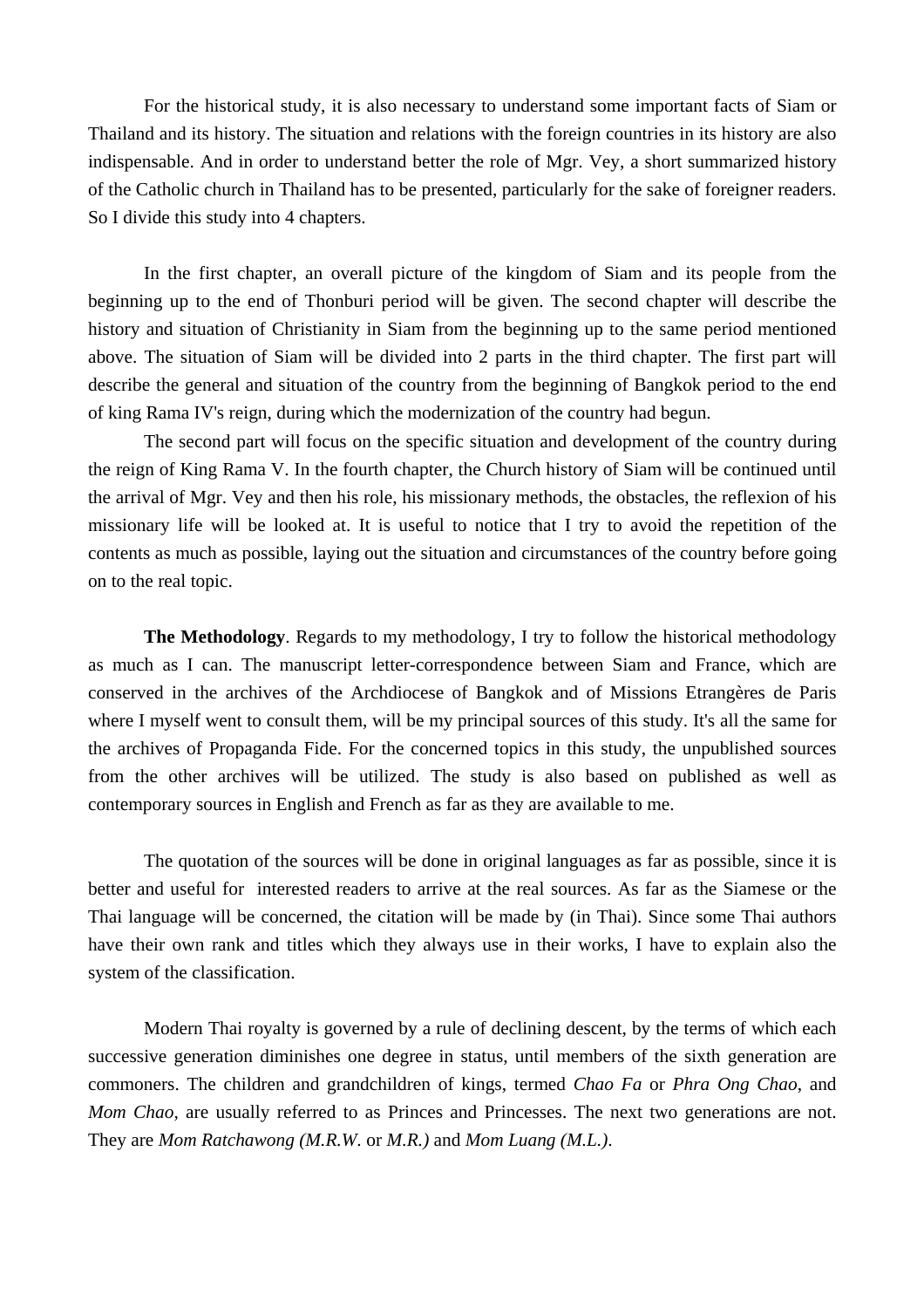Rank and titles were conferred on the bureaucratic and military nobility until the end of the absolute monarchy in 1932, a rank and title usually being associated with an office. The *Chaophraya* were highest on the list, the equivalents of cabinet ministers, generals, and the governors of the most important provincial cities. On a descending scale came *Phraya, Phra, Luang, and Khun.* So the given name was written after the title to distinguish him from others. In this study, these titles will be cited where they are of concern, for example, V. MATRA, Khun; C. CHAKRABONGSE, H.R.H. Prince.

 I will use the name Siam for the country as it was so universally accepted, until I come to the time when it was officially changed to Thailand, as accepted by the United Nations and all the countries with which Thailand has diplomatic relations.

 The past is past, but in a wonderful measure the past reveals the future. So we who have shared in this effort of bringing together the story of the past century, hope that the reading of this study may bring to the hearts of the readers as it has to me, new courage to carry on the work left us by the missionaries, a new appreciation of the worth of the missionary enterprise and a new joy at the realization that we are entered into labors of those who have gone on before. *"One sows and another reaps, but God alone gives the increase"* ( Cf. 1 Co. 3, 6-7 ).

# **ABBREVIATIONS**

| AAB                | Archives of the Archdiocese of Bangkok                              |
|--------------------|---------------------------------------------------------------------|
| Acta CP            | Acta Sacred Congregationis Congregazioni Particolari                |
| AME                | Archives of Missions Etrangères de Paris                            |
| A.P.F.             | Annales de L'Association de la Propagation de la Foi                |
| <b>ARSI</b>        | Archivum Romanum Societatis Iesu                                    |
| <b>ASCPF</b>       | Archives of Sacred Congregation of Propaganda Fide                  |
| Atti CP            | Atti Congregazioni Particolari                                      |
| B.A.C.             | Biblioteca de Autores Cristianos                                    |
| B.O.P.             | Bulletin de L'Oeuvre des Partants                                   |
| Bull. Pat. Portug. | <b>Bullarium Patronatus Portugalliae</b>                            |
| Bull. Rom.         | <b>Bullarium Romanum</b>                                            |
| C.O.               | <b>Colonial Office</b>                                              |
| F.O.               | Foreign Office                                                      |
| H.R.H., Prince     | His Royal Highness, Prince                                          |
| <b>JSS</b>         | The Journal of The Siam Society                                     |
| M.C.               | Missions Catholiques. Bulletin hebdomadaire illustré de L'Oeuvre de |
|                    | la Propagation de la Foi.                                           |
| M.E.P.             | Missions Etrangères de Paris                                        |
| Mgr.               | Monseigneur                                                         |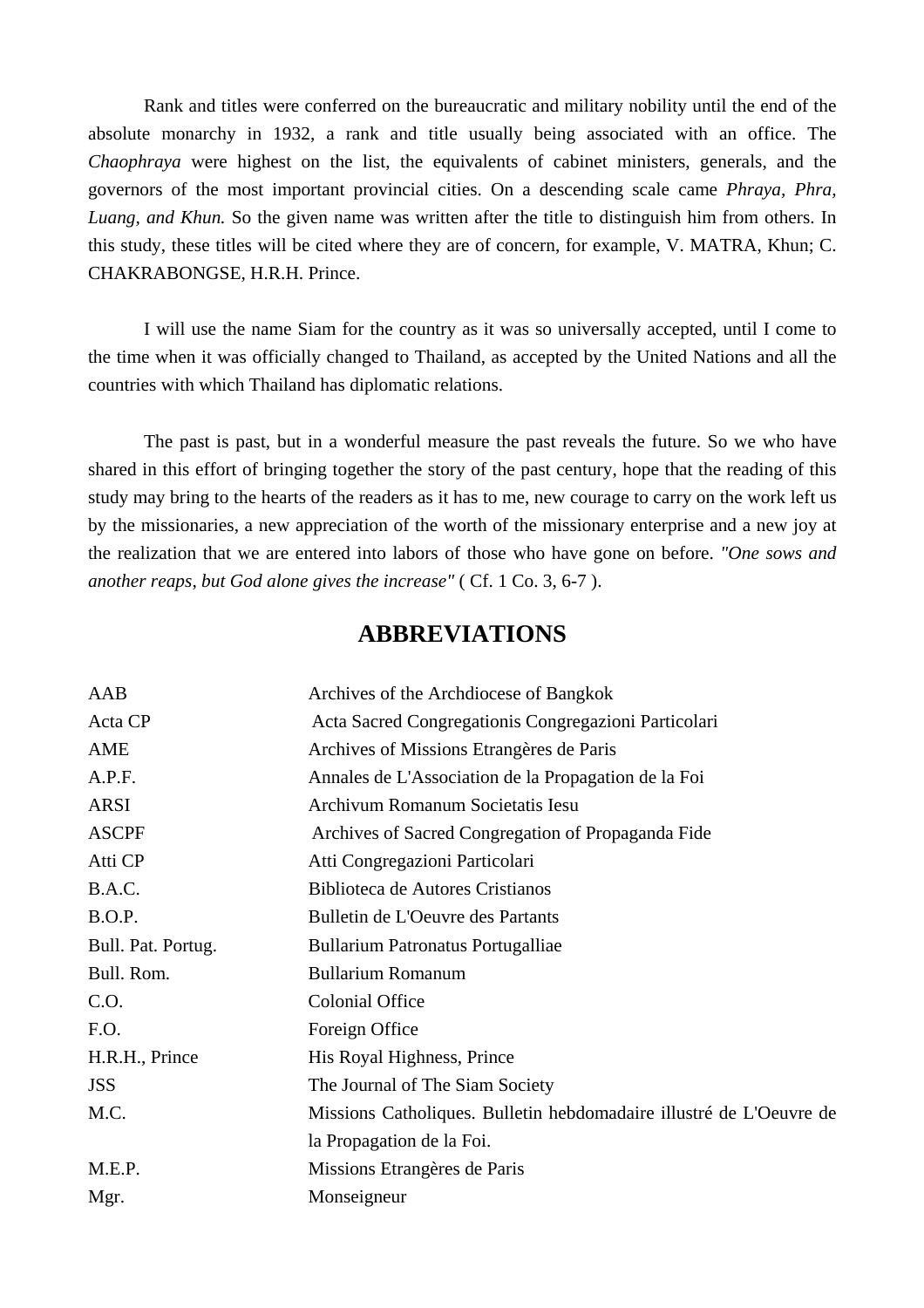| <b>MHSI</b>   | Monumenta Historica Societatis Iesu                               |
|---------------|-------------------------------------------------------------------|
| M.R.          | Mom Ratchawong (see Explanation in Introduction)                  |
| <b>NCE</b>    | New Catholic Encyclopedia                                         |
| <b>SCPF</b>   | Sacred Congregation of Propaganda Fide                            |
| <b>SOCP</b>   | Scritture Originali della Congregazioni Particolari               |
| <b>SRCP</b>   | Scritture Referite Congregazioni Particolari                      |
| SRCP Ind. Or. | Scritture Referite Congregazioni Particolari Indiarum Orientalium |

## **CHAPTER I**

#### **Siam and Her History up to The Beginning of The Bangkok Period**

### **1. From The Beginning to The Ayutthaya Period**

### **1.1 The Name of the Country, Siam: Thailand**

 Simon de La Loubère, in his *"A New Historical Relation of the Kingdom of Siam"*, points out that

 The name of Siam is unknown to the Siamese. It is one of those words which the Portuguese of the Indies do use, and of which it is very difficult to discover the original... The Siamese give to themselves the name of Thai or Free, as the word now signifies in their language: and thus flatter themselves with bearing the name of Francs, which our ancestors assumed when they resolved to deliver the Gauls from the Roman Power.<sup>1</sup>

According to H. E. Smith, in his *"Historical and Cultural Dictionary of Thailand"*,

The name Siam was first used by Sir James Lancaster in 1592. In the 17<sup>th</sup> century, Siam was generally used as the country's name among Europeans.2

Rong Syamananda confirms the fact when he says:

 $\overline{a}$ 

 The word Siam was used by Sir James Lancaster in his first voyage to the Far East in 1592 and by the 17<sup>th</sup> century, Siam became the generally accepted name of the country among the Europeans, as witnessed by De La Loubère's book on Siam (French version) which was printed at Paris in 1691 and its English version which was issued at London in 1693.<sup>3</sup>

 $<sup>1</sup>S$ . DE LA LOUBERE, A New Historical Relation of the Kingdom of Siam, Vol. I, done out of French by A.P. Gen. R. SS., London: Printed by</sup> F.L. for Tho. Horne at the Royal Exchange, Francis Saunders at the New Exchange, and Tho. Bennet at the Half-Moon in St. Pauls Church-Yard, 1693, pp. 6-7; Monsieur De La Loubère was the Extraordinary Envoy from the French king to the king of Siam in the years 1687 and 1688.

<sup>2</sup>H.E. SMITH, Historical and Cultural Dictionary of Thailand, New Jersey: the Scare Crow Press Inc., 1976, p. 164.  ${}^{3}R$ . SYAMANANDA, A History of Thailand, Bangkok: Thai Watana Panich 1981<sup>4</sup>, p. 4.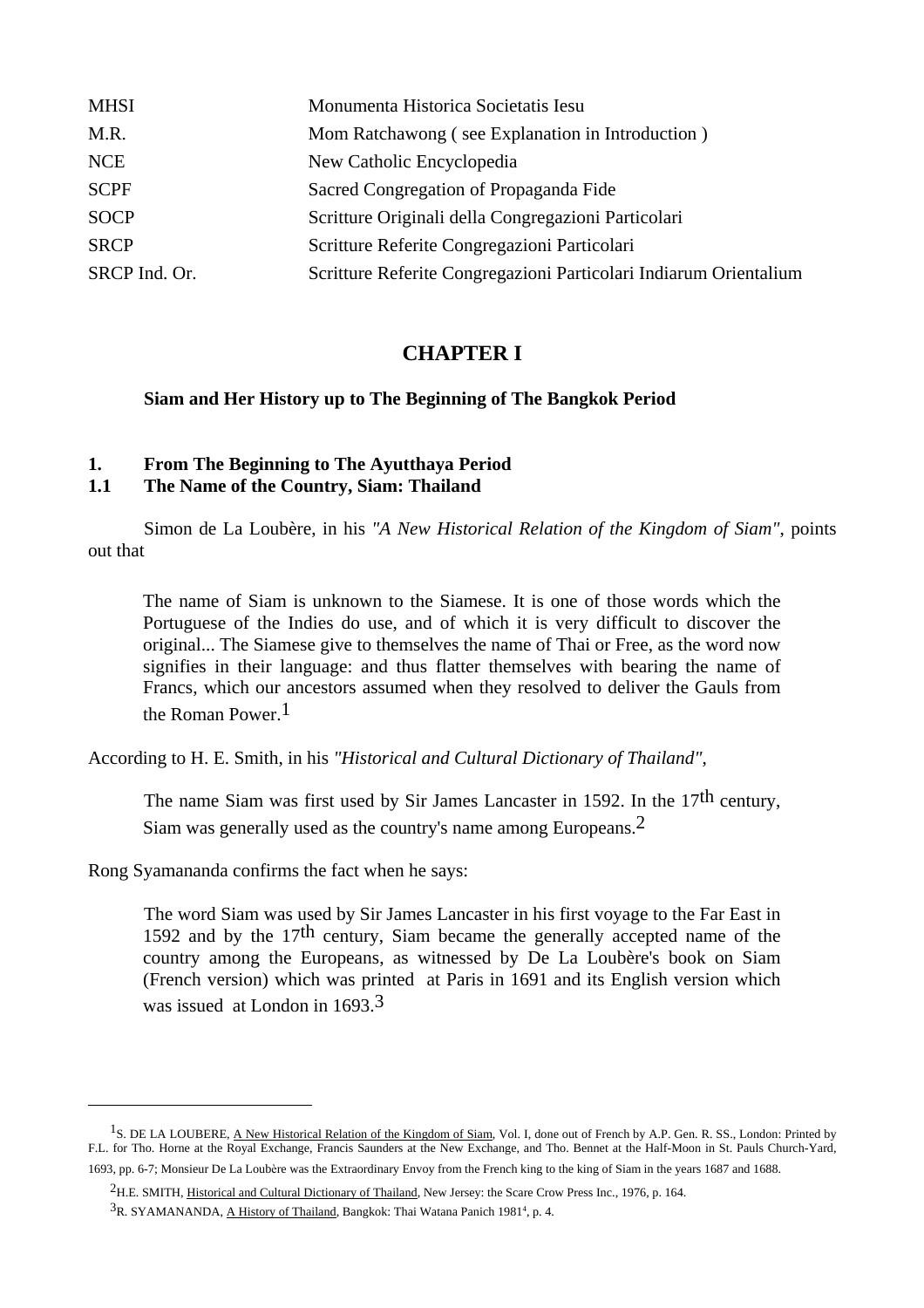However, as will be mentioned again in chapter 2, St. Francis Xavier mentioned the name *"Siam"* in his correspondence of October 1552 from Sancian to his friends in Malacca. That means the name Siam has been used before the year 1592. Historically, the Thai people did not call their country Siam, but referred to themselves as *"Muang Thai"*. The word *"Muang"* corresponds to *"Land"* or *"City"* and *"Thai"* signifies *"Free"*. The name Siam in the Thai language did not appeal to the Thais who preferred to call their country by the official name of the current capital, for example: the country was known as the kingdom of Sukhothai from 1238-1378, the kingdom of Ayutthaya from 1350-1767. At the beginning of the Bangkok period, it was known as *"Muang Thai"* or *"Krung Thai"* (Thai State), as witnessed in the Burney Treaty of 1826. Siam became the official name of the country only in the reign of the fourth monarch of the Chakri Dynasty, King Mongkut or Rama IV (1851-1868). Anyway, when he signed the treaty with Great Britain on April 18, 1855, Muang Thai was still used, but in the ratification of the said *"Bowring Treaty"* on April 5, 1856, Siam was substituted for Muang Thai for the first time and continued to be used till June 24, 1939.4

 After the revolution of 1932, the new government became increasingly nationalistic-minded. When Prime Minister Phibun Songkram took office at the end of 1938, he began on a programme of national reconstruction. With regard to the name, Prades Thai was adopted in place of Siam and its equivalent in English was the name Thailand.

 This change was clearly stated in the State Convention Number One, which was issued by the Thai government on June 24, 1939.<sup>5</sup> The reason given was that the new name conformed to the racial origins and the popular practice of the Thai people.

 At the outbreak of the Second World War, the British and the French continued to cling to the name of Siam. After the Pearl Harbor attack on December 8, 1941, the Japanese troops passed through the country, and as a result of the alliance made with Japan, Thailand declared war on the U.S.A. and Great Britain on January 25, 1942. Luckily for the Thai people, Mr. James Byrnes (who was the American State Secretary) in August 1945, announced the Thai declaration of war null and void, since it was against their will. The Allied troops, then moved into Bangkok in order to disarm and repatriate the Japanese soldiers. The Thai government deemed it a necessity to please the Allies, and therefore reverted to the old name of Siam towards the end of 1945.

 After the Coup d'état of November 8, 1947, Field Marshal Phibun Songkram became Prime Minister again and on May 11, 1949, he announced that the official name of the country would be Thailand. It is right and proper that this should be so, since it is the correct translation of *"Muang Thai"*, and the Thai people are generally pleased with this and still use this name up to the present day. We will use either Siam or Thailand as the case may be throughout this text.

#### **1.2 The Beginnings of The Thai History**

 Firstly, in attempting to trace the beginnings of the Thai history, we have primarily to be concerned with the question: where did the Thais actually originate?, and secondly with the fact that the course of Thai history is complex because the historical experience of the Thais has taken place over and through a series of changing environments.

 $4$ Ibid.; see also SMITH, op. cit., pp. 164-165.

<sup>5</sup>Cf. Siam, in Dictionary Catalog of the Missionary Research Library, Vol. 14, New York: G.K. Hall and Com., 1968, p. 312. The word Siam, as a matter of fact, means firstly swarthy and secondly it means gold. If the word is applied to people, the meaning will be swarthy people, if applied to the country, it will be a gold bearing one. There are some different opinions about the meaning of the word, still in discussion. Some hold that *"Siam"* is a Cambodian word meaning *"brown"*. Others claim that it comes from a Pali word meaning *"black"*. Some propose that the word is a Burmese word meaning *"free"*.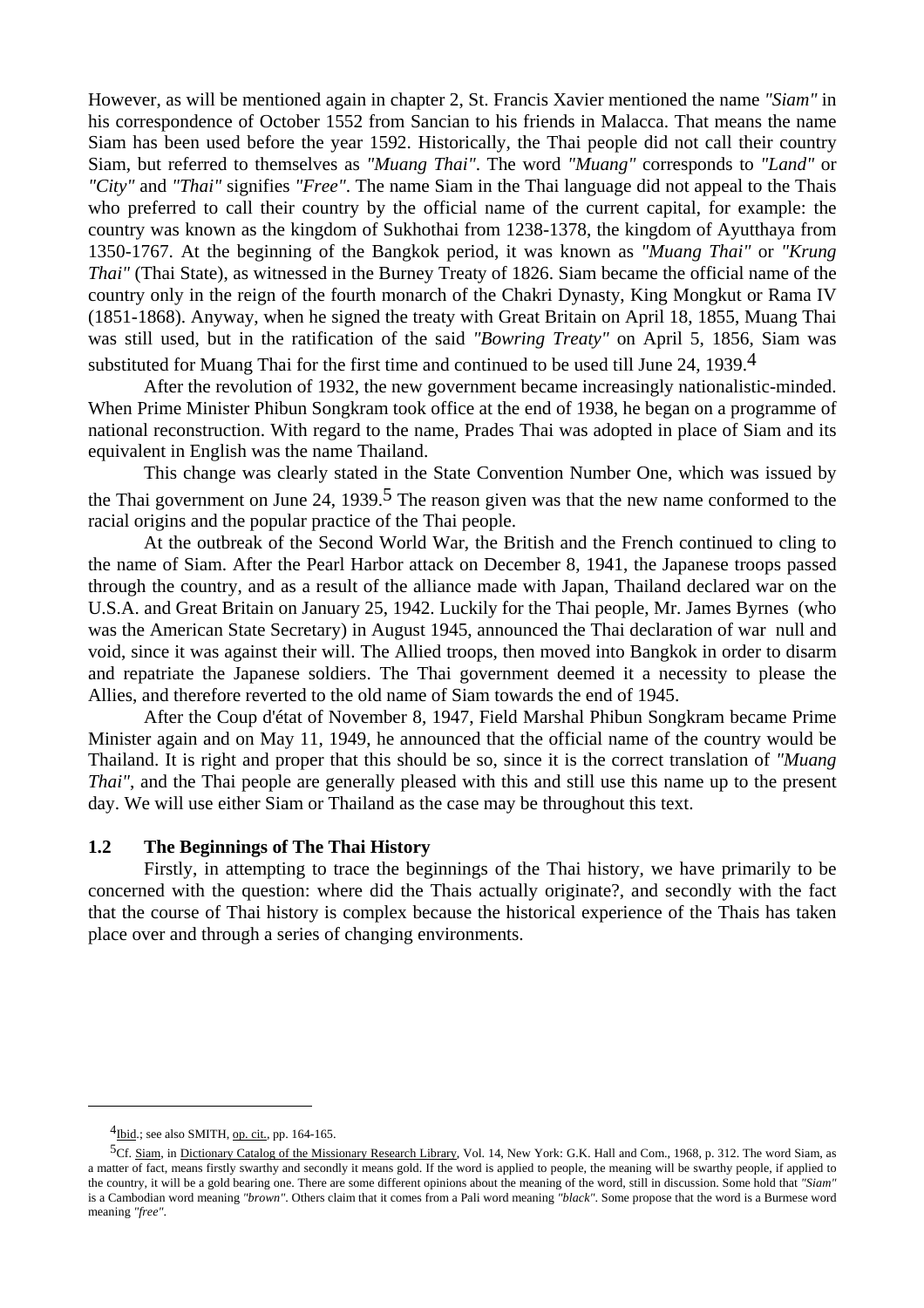Syamananda, a Thai historian, mentions many theories and opinions concerning the origin of the Thais. In view of these theories and opinions, which are based on Chinese records, it may be summarized with a degree of certainty that the Thais originated in western or north-western Szechuan 4,500 or 5,000 years ago. A history of Thailand, approved by the Thai Ministry of Education for use as a school text-book, says that originally the Thais were the great race which also had its own language and separated themselves from the Mongols in the same way as the Chinese had. Their original home was in what is now the northwestern part of Szechuan, more than 4,000 years ago.6

 The Thais then spread out, according to their inclination, in a fan-like manner along the Yangtze-Kiang valley in order to seek a better livelihood. When they came into contact with the Chinese, they were already a great old race, but they did not unite themselves into a nation. They were divided into tribes or groups, each tribe or group having its own prince or chieftain.

 W.A.R. Wood says that the Chinese claimed to possess the provinces of the so-called barbarians lying south of the great river Yangtze-Kiang. Doubtless many and various tribes were included among them, but most of them were Thai people, the ancestors of the Siamese, Laos and Shans of today.<sup>7</sup> The constant pressure which the Chinese exercised on the Thais caused them to emigrate towards the South for their safety. Some Thais had to submit to the Chinese rule and were eventually absorbed by them, while others made attempts to preserve their independence. In order to obtain their objective, they started their southward migrations gradually and intermittently, as they could collect their people who were prepared to face hardships and danger. They came to call themselves Thai during their migrations which occurred at the beginning of the Christian era.

 Thus, many groups of the Thais migrated towards the Indo-Chinese peninsula. In the words of Louis Finot, who was at one time the director of the *"L'Ecole Française d'Extrême-Orient"*, mentioned by Syamananda as follows:

 The march of this strange race, being supple and fluid like water, insinuating itself with the same force, taking the colour of all the skies and the form of all the river banks, but keeping the essential identity of its character and language under different aspects, has spread out like an immense sheet from south China, Tonkin, Laos, Siam to Burma and Assam  $8$ 

Then, the Thais separated and located themselves in different parts of the peninsula. We can summarize their locations in this way:

- 1. The western group of the Thais descended along the Salween river where they became Shans or Great Thais.
- 2. Some of these Shans had proceeded west and set up the Ahom kingdom in eastern Assam.
- 3. Choosing the Mekong valley as their home, the eastern group of the Thais spread its ramifications or branches to Tonkin, the ancestors of the Black, White and Red Thais.
- 4. The middle group emigrated into the Menam or Chaophya valley.

These last two groups were at one time referred to as the Little Thais.<sup>9</sup>

<sup>6</sup>Cf. SYAMANANDA, op. cit., p. 7.

<sup>7</sup>Cf. W.A.R. WOOD, A History of Siam:From the Earliest Times to the Year A.D. 1781, Bangkok: Chalermnit Press, 1924, p. 31. 8SYAMANANDA, op. cit., p. 12.

<sup>9</sup>Cf.Ibid.; see also D.K. WYATT, Thailand: A Short History, Bangkok: Thai Watana Panich, 1984, pp. 11-12.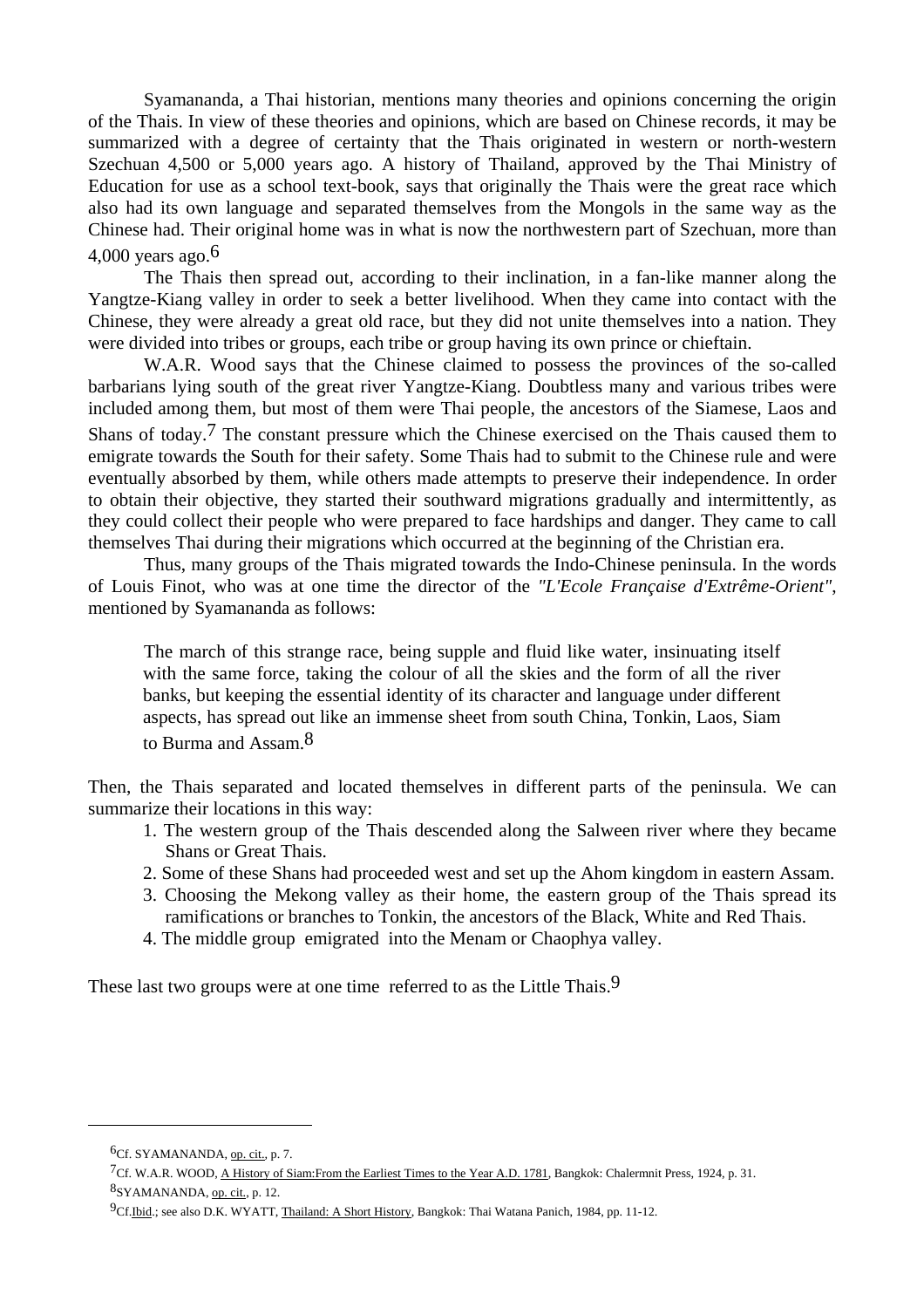As we have said above, not all the Thais moved to the Indo-Chinese peninsula, some Thais had to submit to Chinese rule and were absorbed by them. In A.D. 69, a Thai Prince, named Liu Mao, submitted to the Chinese Emperor Mingti of the Han Dynasty, but in A.D. 78, the Thais rebelled against China and their Prince Lei Lao was defeated in the great battle, as a result of which many of his people emigrated to the region now known as the northern Shan states. In A.D. 225 during the temporary division of China into three empires, the Thais were attacked by the Chinese General Kong Beng and forced to submit to the emperor of Szechuan. By A.D. 650 the Thais were again independent and had formed themselves into a powerful kingdom, known as Nanchao or Yunnan.

 During the period of the kingdom of Nanchao (650-1253), the kings of Nanchao had made the peace-treaty between Nanchao and China, but wars also occurred between them during the course of history. Anyway the kingdom of Nanchao still remained independent until the year 1253, when Nanchao was conquered by Kublai Khan, the Great Emperor of the Mongols. This, finally, put an end to the Thai kingdom, and resulted in a wholesale emigration of the inhabitants southward, which had important effects for the history of Siam.

Wood describes how the Chinese annals from the 6<sup>th</sup> century B.C. onwards contain many references to the *"barbarians"* south of the Yangtze-Kiang, who were the Thais. These events in the annals, chronicled with some detail by Chinese historians, clearly show us that Nanchao was a powerful state, holding its own against the Chinese Emperors for many hundreds of years.<sup>10</sup>

 Concerning the origin of the Thai people, I would like to take into consideration the other interesting opinion of a long held belief that the Thai people migrated from China. Recently a number of archaeologists have undertaken a new study of the origin of the Thai people. This position becomes doubtful, since the discovery of the civilization of *"Ban Chieng"*, a community established around 4,000 B.C. As C.F. Keyes describes:

 Southeast Asian prehistory has recently become an extremely exciting field. In the past few years, discoveries, primarily in northeastern Thailand, have led to radical reassessments about the beginnings of agriculture, especially rice cultivation, the dating of pottery traditions, the origin of bronze manufacture, and the development of town life in mainland Southeast Asia. Although these reassessments have not yet been fully completed, it has become clear that the long-standing view of Southeast Asian cultures as little more than receptacles for influences emanating from India and China can no longer be sustained.<sup>11</sup>

Moreover, in regard to Ban Chieng, the more recent comment by the archaeologists also confirms this trend of thinking,

The world's oldest civilization was flourishing in Thailand at least 5,600 years ago... From archaeological evidence, it has been surmised that Ban Chieng hosted an agrarian society whose knowledge of metallurgy was so advanced it produced bronze artifacts six centuries before anyone else... and married bronze and iron to fashion bimetallic tools and utensils hundred of years before the Chinese.<sup>12</sup>

The discovery of Ban Chieng ware should be very useful in determining the origin of the Thai people. However the opinions these days concerning the Thai origin become divided into two major groups. The first group still hold that the Thais originated in China and migrated southward.

<sup>10</sup>Cf. WOOD, op. cit., pp. 32-35.

<sup>11</sup>C.F. KEYES, The Golden Peninsula, New York: Macmillian Publishing Co., Inc., 1977, p. 13.

<sup>12</sup>Office of the Prime Minister, Thailand in the 80's, Bangkok: Rung Ruang Ratana Printing, 1984, p. 11.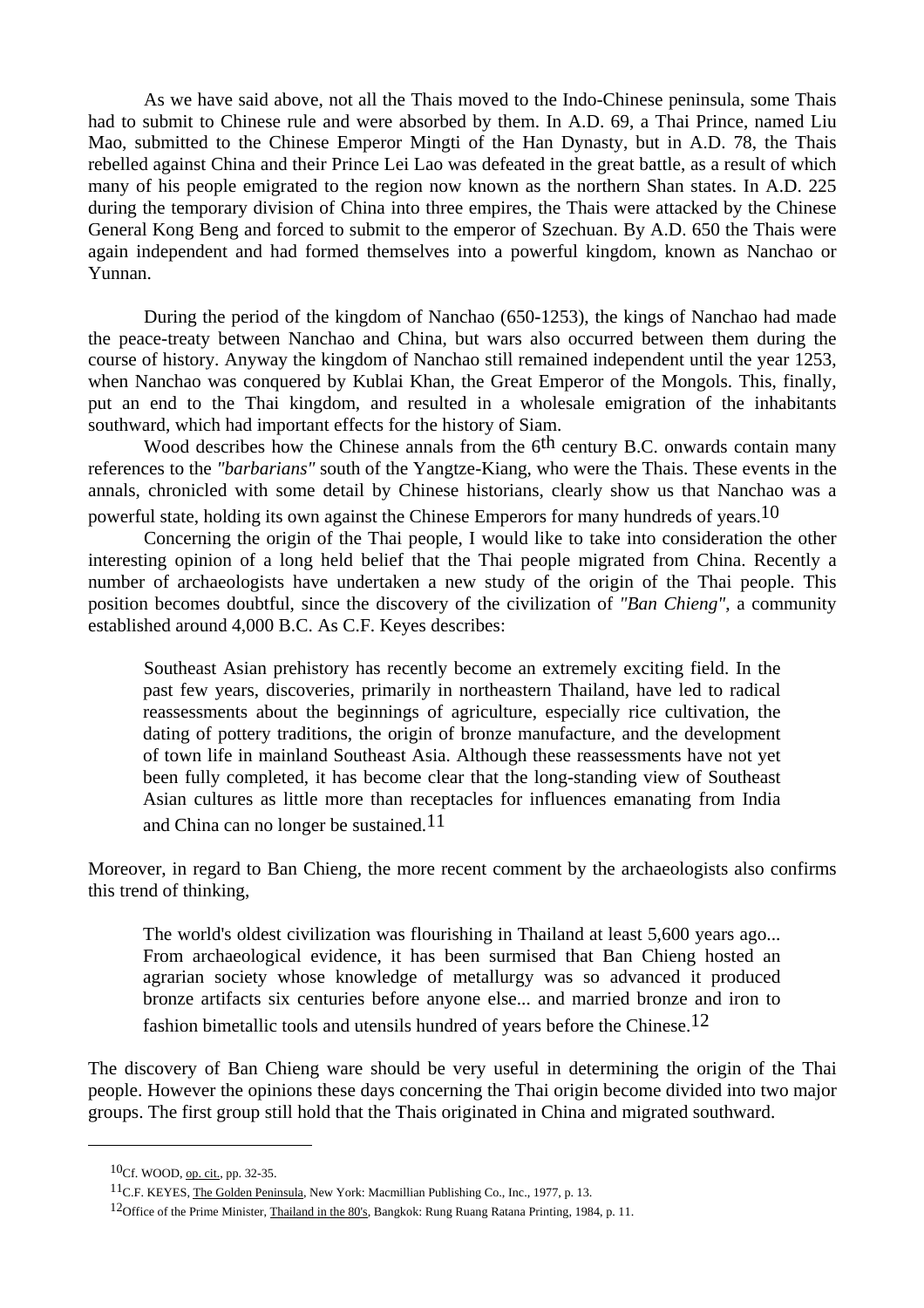The actual background of the Thai people themselves is a subject of academic dispute. One theory holds that...the Thais, had for centuries engaged principally in rice farming and silk textile manufacture. In 651 A.D. they united their tribes and lived together in the independent kingdom of Nanchao in the southern most Chinese province of Yunnan. Mainly an agrarian kingdom, Nanchao's relationship with China lurched from crisis to crisis, from extreme amity to equally extreme enmity. Cherishing personal independence, and seeking to escape the Chinese yoke, compact groups of Thais had migrated southward and settled in northern Thailand centuries before Kublai Khan's 1253 conquest of Nanchao.13

The second group, however, holds that they originated right there in Thailand.

 The counter-theory holds that the Thais originated in Thailand and were driven northward by numerically superior Khmers and Mons. There, in Yunnan, the Thais developed their own distinctive culture. Later, under pressure from China's 11th and 12th century Mongolian conquerors, the Thais moved steadily southward again...Certainly by the  $13<sup>th</sup>$  century, the Thais, in the fourth and final major immigration tide into Thailand, had successfully established themselves among the Khmers and Mons and had a firm foot-hold in the North.14

Regardless of the uncertainty concerning the origin of the Thai people, both theories seem to agree that after the fall of Nanchao, the Thais moved southward in a much larger number than before, thus increasing their own people in the Menam valley in particular and also in the other part of the Indo-Chinese peninsula.

 Then appeared the Mons, the Khmers and the Lawas who were non-Thai peoples and were ethnologically akin to one another. There is a belief that the Mons came from the mountains of south China and the Khmers were a branch of the Mons, of which the Lawas formed a group of the Mons-Khmers. These people made their home in the peninsula before the Thais came into contact with them. The Mons set themselves up by the Salween river where they extended themselves to the South of the Irrawady river. The Khmers, whose direct descendants are the Cambodians built up their homeland in the lower part of the Mekong river which is now Cambodia. The Lawas, on the other hand, flanked by the Mons on one side and by the Khmers on the other, spread lengthwise from the North to the South of the Menam valley. All of them adopted the Indian culture and religions. The Indian emigration must have started in the third century  $B.C.<sup>15</sup>$ 

 Regarding the political division of the Indo-Chinese peninsula, the Mon kingdom was called Haripunjaya which was founded in 654. Funan was founded in 550 and was the first state which came into existence in the first century of the Christian era. Funan was overthrown by a feudatory state, Chenla, which was the predecessor of the Khmer empire. King Yasovarman I (889-900) founded the first city of Angkor in the Khmer empire which had been in control of the Mekong valley up to the borders of China and the Menam valley.

 $13$ Ibid., p. 15.

 $14$ Ibid.

<sup>&</sup>lt;sup>15</sup>Cf. SYAMANANDA, op. cit., p. 14; see also M. XUMSAI, *History of Thailand and Cambodia*, Bangkok: Chalermnit Press, 1987, p. 13.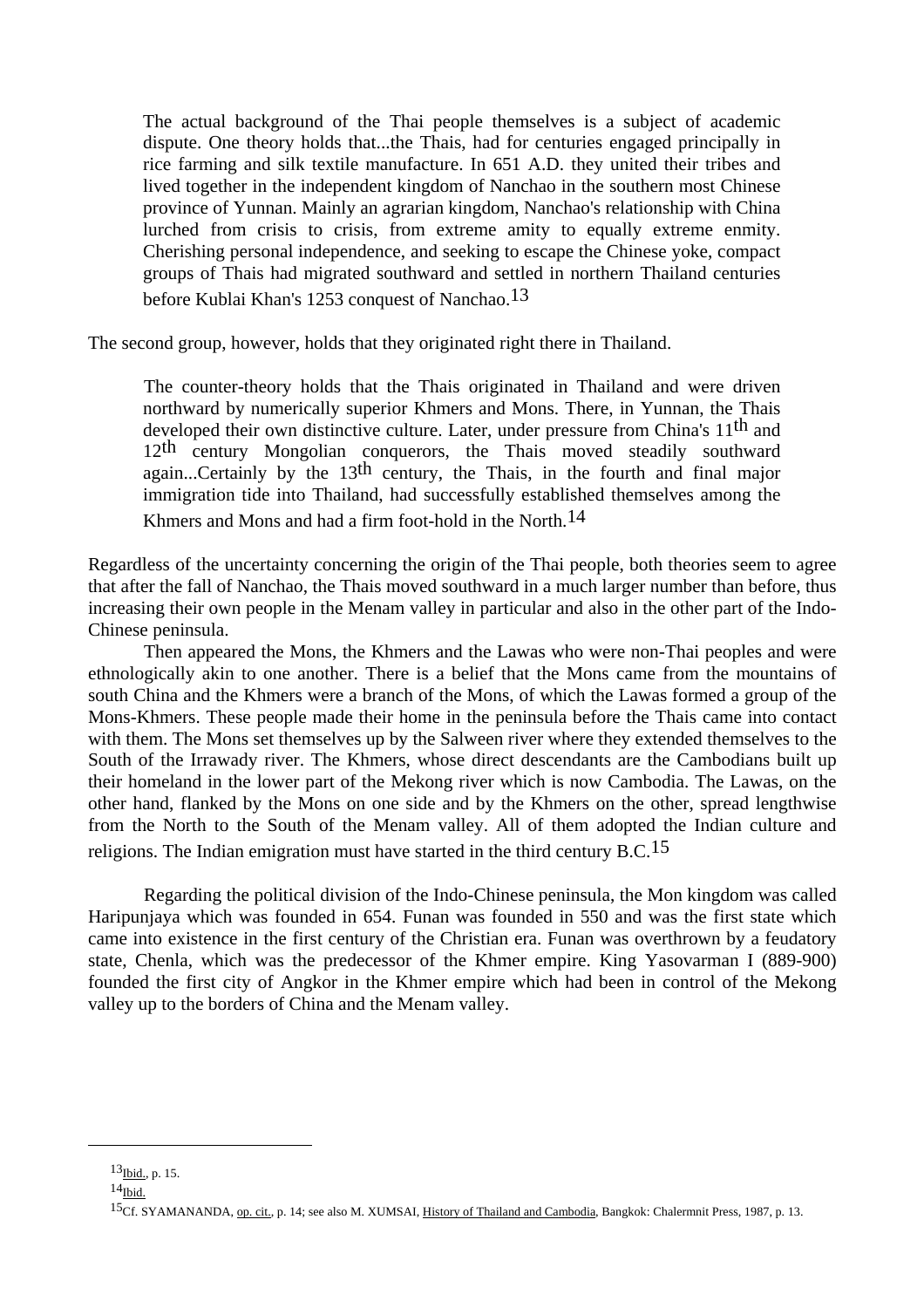During the reign of Suryavarman II (1113-1150), the Khmer empire expanded westward at the expense of the Mons of Davaravati and then also at the expense of the Thais who had come into the basins of the Menam and Mekong rivers in great numbers. He was the most powerful king of Khmer. His fame spread far and wide as a warrior and as a builder, since he conducted his campaigns against Champa and Annam as well as against the Mons and the Thais.16

 Under the reign of King Jayavarman VII (1162-1201), the extent of the Khmer empire at this time reached beyond Sukhothai.17 The Khmers chose Sukhothai as the governor's seat of the northern region, while the governor of the southern region of the Menam valley lived at Lavo.

 The Thais who migrated from south China and reached the North of the Menam valley formed themselves into separate principalities which subsequently developed into kingdoms such as the kingdom of Chieng Saen with its boundaries adjoining Nanchao in the North and Haripunjaya in the South. Prince Singhanavati led his followers to find a suitable site for his new city which he founded in 568. It is a matter of regret that Chieng Saen became an easy prey to the Khmer incursion, due to a series of weak kings who ruled over it and it capitulated, paying tribute to the Khmers. Prince Prohm, a son of Puncaraj who was the 43<sup>rd</sup> king of Chieng Saen, was born in 1098 and grew up to be an exceptionally brave and capable leader. He planned to declare independence against the Khmers, so he urged his father to stop the payment of tribute to them.

 The Khmers, in response, sent an army to crush Chieng Saen. Prince Prohm, with his army whom he could trust, routed the Khmer forces and conquered their territory down to Jalieng. Having extended his power as far as Lannatai, Luong Prabang, Wiengchan and Lanchang, he founded the city of Fang for himself to rule and named it Jaiprakarn. In the year 1117, at the request of his son, Puncaraj moved out of his place, Chieng Saen, and continued to rule Jaiburi. Prohm should truly be praised as the first Thai king who deserved the title *"The Great"*.18

 Prohm died at the age of 79 in 1177. His son, Jaisiri, was confronted by a large Mon army which invaded his city. Unable to resist it, he avoided the impending danger by moving his people out and leading them towards the South, at first to Kampaeng Phet, then to Traitruongs and finally to Nakhon Pathom which was then designated as Nakhon Chaisi.19

 Jaiburi met with the same fate as Jaiprakarn at the hands of the Mons. The Prince was forced to lead his people towards the South where they built the city of Nakhon Thai in the eastern part of the present province of Phitsanulok.

 Other Thai principalities, such as Ngoenyang, Payao, Rad and Bangyang, realized their limited resources of men, money and military supplies and therefore they yielded to the Khmers who then imposed on them an obligation to provide them with a tribute. In fact, some of the Thai princes such as Khun Bang Klang Tao of Bangyang and Khun Pa Muang of Rad, who wielded considerable power, were already showing signs of independence towards the Khmers.

<sup>&</sup>lt;sup>16</sup>For a more detailed study on the history of the kingdom of Davaravati, of Champa and also of the Khmer, see XUMSAI, op. cit., pp. 12-19; see also A. LECLERE, Histoire du Cambodge:Depuis le 1re Sicle de Notre Ere, D'Après les Inscriptions Lapida๏res,Les Annales Chinoises et Annamites

et les Documents Européens des Derniers Siècles, Paris: Paul Geuthner, 1914, pp. 11, 93-94. We are not going to details on the matter because it is not necessary for our purpose. However we present enough to underline or stress the uniqueness of the history of the Thais.

 $17$ Cf. LECLERE, op. cit., p. 122.

<sup>&</sup>lt;sup>18</sup>Cf. S. WONGSAWAN, History of Thai Government: From the Beginning to Democracy 1932 (in Thai), Bangkok: Bamrungsan, 1984, p. 33.

<sup>&</sup>lt;sup>19</sup>One of the descendants of Chaisiri married a daughter of Prince of Utong, and later established the city of Ayutthaya. Thus a descendant of the Prince of Chieng Saen became the king of Ayutthaya through marriage. Cf. M. JUMSAI, Popular History of Thailand, Bangkok: Chalermnit Press, 1979, p. 16.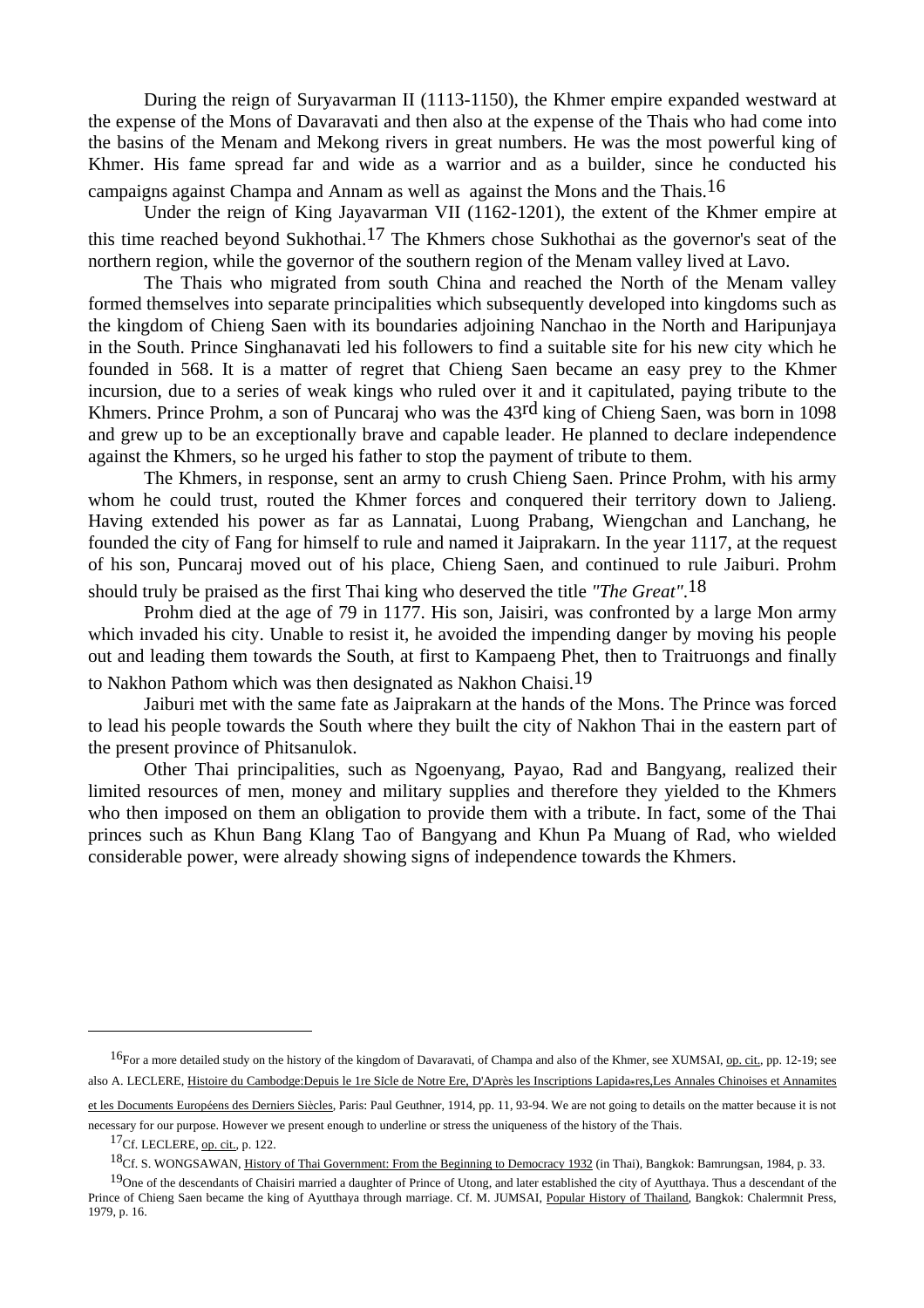#### **1.3 The Rise of the Kingdom of Sukhothai**

 As we have mentioned above, the Khmers chose Sukhothai as the governor's seat of the northern region. At that time Sukhothai was under another Thai leader, Khun Srinaonamthom, but under the supervision of the Khmer resident, Samart Khlom Lamphong.<sup>20</sup>

 Khun Bang Klang Tao of Bangyang, near Sukhothai, and Khun Pa Muang of Rad, near Uttaradit, who were under the Khmer vassalage, joined their forces together and planned to overthrow the Khmer rule. In the execution of their plan, they refused to send any further tributes to the Khmers and this was interpreted as a defiance by the Khmer authority.

 Moreover in 1238, they attacked and defeated the Khmer commander at Sukhothai, the administrative centre for the northern part of the Khmer empire. Then, Khun Pa Muang presented his conquest to his ally, Khun Bang Klang Tao, together with his own title and sword, and he presided over the new Sri Intratit's coronation as king of Sukhothai. There should be some reasons which motivated Khun Pa Muang to do so. Wyatt gives his hypothesis as follows:

 Perhaps because he had violated his sacred oath of allegiance to Angkor, or perhaps because he recognized Khun Bang Klang Tao's superior power or seniority.21

But Syamananda gives the other one as follows:

 Because he was closely related to the Khmers, his wife, Sikhara, being a daughter of the Cambodian king.22

 However, the victory of Sri Intratit over the Khmers at Sukhothai was an event of farreaching importance, because it created a profound impression among the Thai people, who credited him with extraordinary ability and heroism. They humbly gave him the name of Phra Ruong meaning *"Glorious Prince"*. The dynasty that ruled Sukhothai is thus known as the Phra Ruong Dynasty, which should be counted as the first historical Thai dynasty.

 The kingdom of Sukhothai, at that time, covered a small area, with its capital with the same name situated near the Yom river. Lying to the North were the kingdoms of Haripunjaya and Lannatai and the principality of Payao, and to the West was the principality of Chot. Sri Intratit spent his time in consolidating his kingdom.

 It can be said that the rise of Sukhothai happened by the right person, in the right time and in the right place as we can see from the factors which supported this event of Sukhothai.

1. In the first half of the 13<sup>th</sup> century, the Khmer kingdom was at a decline. The kings of Khmer had weakened themselves in trying to carry out a vast building programme and to subjugate Champa. All these activities drained the Khmer empire of men and money and the kings who succeeded Jayavarman VII were not of his calibre. Jayavarman VIII (1243-1295) was definitely a weak king. He could not intercept the expansion of the Thai dominion, the extent of which covered the Menam valley and later the Malay peninsula. And although Khmer power was paramount, it was because of the distance of Sukhothai from Angkor far from absolute.

<sup>20</sup>Cf. XUMSAI, Popular History of Thailand, p. 90.

<sup>21</sup>WYATT, op. cit., p. 52.

<sup>22</sup>SYAMANANDA, op. cit., p. 20.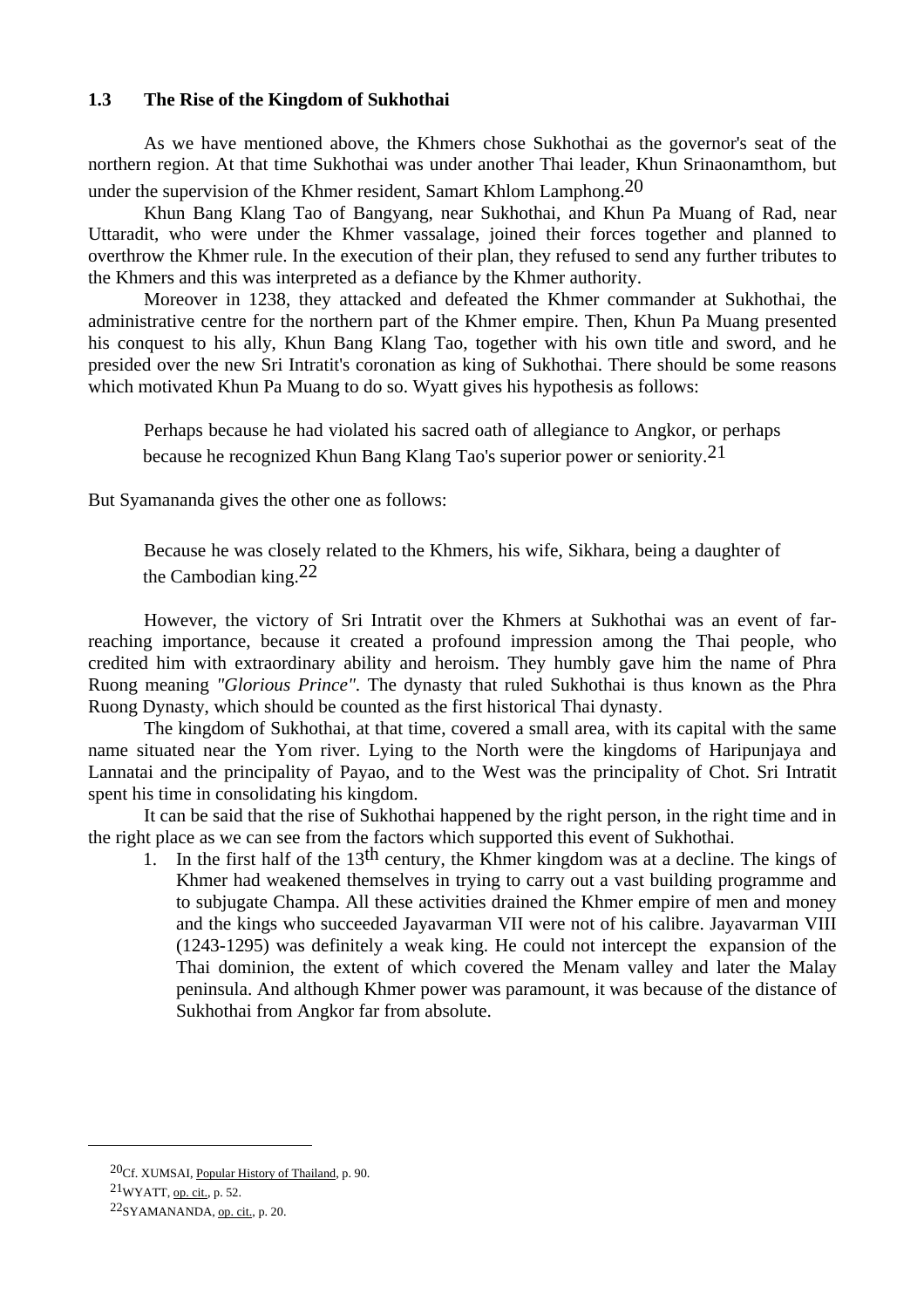2. During the reign of Sri Intratit, Siam received a tremendous wave of Thai immigrants, who fled from Yunnan after Kublai Khan's conquest of the Nanchao kingdom as we have already mentioned above. Doubtless it is due to this fact that Sukhothai was able to deal so successfully with the Khmers; she had a constant supply of Thai recruits from the North.

#### **1.4 Phra Ruong Dynasty.**

 **Sri Intratit** was the first king of the kingdom of Sukhothai from 1238 and therefore he was the founder of Phra Ruong Dynasty. Since we have to mention the names of the kings and also their period of reign, we will present here the list of the kings of this dynasty. Unfortunately the number of the kings of Sukhothai is still under discussion among historians. Recently however, the history professors of Srinakrintharaviroj University in Bangkok, after re-examining the stone inscriptions and the chronicles, propose that there were 9 kings:

|    | <b>Name</b>            | Period of reign        |
|----|------------------------|------------------------|
| 1. | Sri Intratit           | 1238-unknown           |
| 2. | <b>Ban Muang</b>       | unknown-1278           |
| 3. | Ramkamhaeng, the Great | 1278-1299              |
| 4. | Loethai                | unknown-unknown        |
| 5. | Nguanamthom            | unknown-circa 1347     |
| 6. | Tammaraja I Lithai     | 1347-between 1368-1374 |
| 7. | Tammaraja II           | between 1368-1374-1399 |
| 8. | Tammaraja III          | 1399-1419              |
| 9. | Tammaraja IV           | 1419-143823            |

#### **1.5 Social, Religious and Political Situation**

 The Sukhothai period is probably the most significant period of all in shaping the kingdom because during this period the Phra Ruong Dynasty began and ruled the independent people of Thailand. William Warren writes:

 An independent kingdom they called Sukhothai,... means *"the dawn of happiness"*. The name was prophetic. Sukhothai still stammers as an ideal kingdom in the collective memory of the Thai, a golden time where according to a celebrated stoneinscription that is still memorized by school children: in the water there are fish. In the fields there is rice. The king does not levy a rate on his people. Who wants to trade in elephants, trades. Who wants to trade in horses, trades. Who wants to trade in gold and silver, trades. The faces of the people shine bright.  $24$ 

<sup>&</sup>lt;sup>23</sup>History Professors of Sri Nakrintharaviroj University, *Thai History: prehistorical Period to the End of Ayutthaya* (in Thai), Bangkok: Saengrung Press, 1979<sup>2</sup>, p. 81; see also WONGSAWAN, Op. Cit., p. 25. For the other details about the kings of Sukhothai see P. na NAKORN, Purification of Sukhothai History (in Thai), Bangkok: Akson Samai 1971, p. 39; T. AMATAYAKUL, Sukhothai History (in Thai), lecture for the seminar of Sukhothai Archaeology 1960, Bangkok: Fine Arts Department 1964, p. 182.

 $^{24}$ W. WARREN, Images of Thailand, Hong Kong: Hong Kong Publishing Co., 1985<sup>3</sup>, p. 37.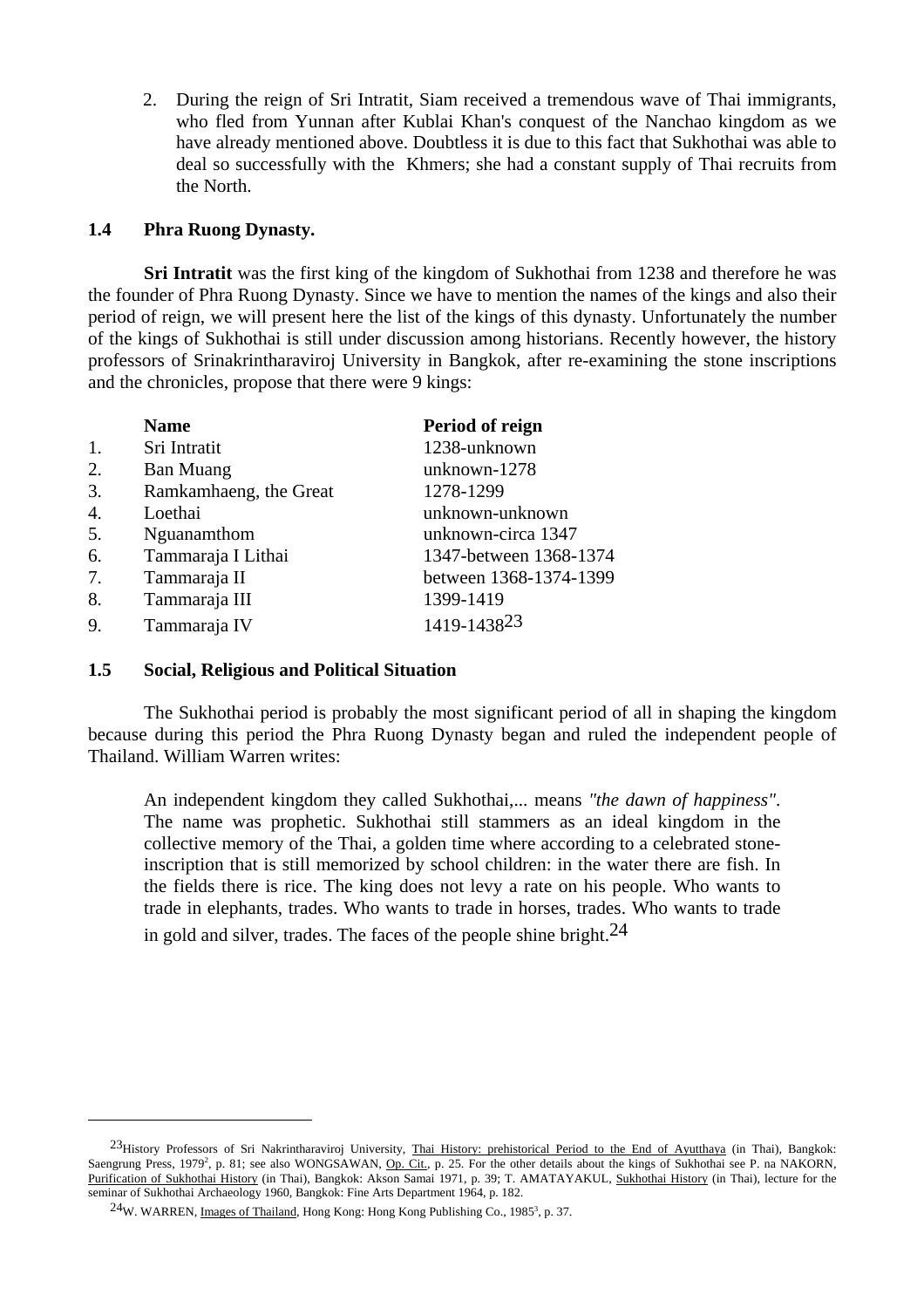The third king of the Phra Ruong Dynasty, Ramkamhaeng the Great, managed to unite the Mengrai dynasty, the northern power, under his control. Sukhothai then became relatively powerful and expanded its border southward to the Malay peninsula. Practically speaking, one may say that the Thais' organized civilization really began during the reign of Ramkamhaeng because of his invention of the Thai alphabet. Realizing the importance of the national language as a unifying force for his people, as well as a symbol of their independence, he created in 1283 the first Thai alphabet, using as its basis the Mon and Khmer scripts which had, in turn, been derived from a south Indian script.

 He employed for the first time the new script in his stone inscription of 1292 at Sukhothai.25 Many of the great events of king Ramkamhaeng's reign are known to us partly from Chinese sources and partly from the stone inscriptions which have been discovered. As for the kingdom of Sukhothai, no written history of it, if such ever existed, has been preserved but many facts connected with it can be gleaned from various carved stone-inscriptions.

 Ramkamhaeng governed his own people with justice and virtue as well as people of other nationalities who lived in his kingdom, so that they would enjoy peace and happiness in consonance with the name of Sukhothai. In short, his rule had the characteristics of a paternal government and his people were happy. Whenever they wished to submit a complaint to him, they rang the bell which he had hung at the palace gate. He would then grant them an audience so as to afford him an opportunity to find out for himself the causes of the complaint, and judged it according to its merit. Most of the people engaged in agriculture and cultivated rice chiefly, while others carried on trade, which was greatly facilitated because no rates or tax were collected from those who engaged on it. In fact he allowed free trade to spread throughout the land.

 Sukhothai's major economic base was agriculture, namely rice farming and fruit growing... The capital flourished as a trading centre. Besides pottery exports to Java, Sumatra, Pegu and the Philippines, Sukhothai developed commerce with Indian, Chinese, Burmese, Ceylonese and Persian traders... coinage came to assume increasing importance.26

Though famed as a brave warrior, he was also sensitive to cultural matters, bringing in Chinese potters to teach the art of making fine porcelains, and building temples of lasting beauty in honor of Buddhism.

 Outstanding achievements in the realm of culture which have endured to the present day are his invention of the Thai alphabet in 1283 and the adoption of Buddhism from Ceylon.27

<sup>&</sup>lt;sup>25</sup>The stone-inscriptions of king Ramkamhaeng were discovered by Prince Mongkut (later King Rama IV) in 1833, now they are kept in the national library. Later the other stone-inscriptions have been also discovered. For the more details see GRISWOLD and PRASERT, The Inscription of King Ram Gamhn of Sukhothai (1292 A.D.): Epigraphic and Historical Studies, No. 9, in JSS, Vol. LIX, part. 2 (July 1971) 205-208.

<sup>26</sup>Office of Prime Minister, Thailand into the 80's, Bangkok: Thai Watana Panich Press, 1979, p. 19.

<sup>27</sup>Thailand in Transition: The Church in a Buddhist Country, in Pro Mundi Vita, 48(1973) 7.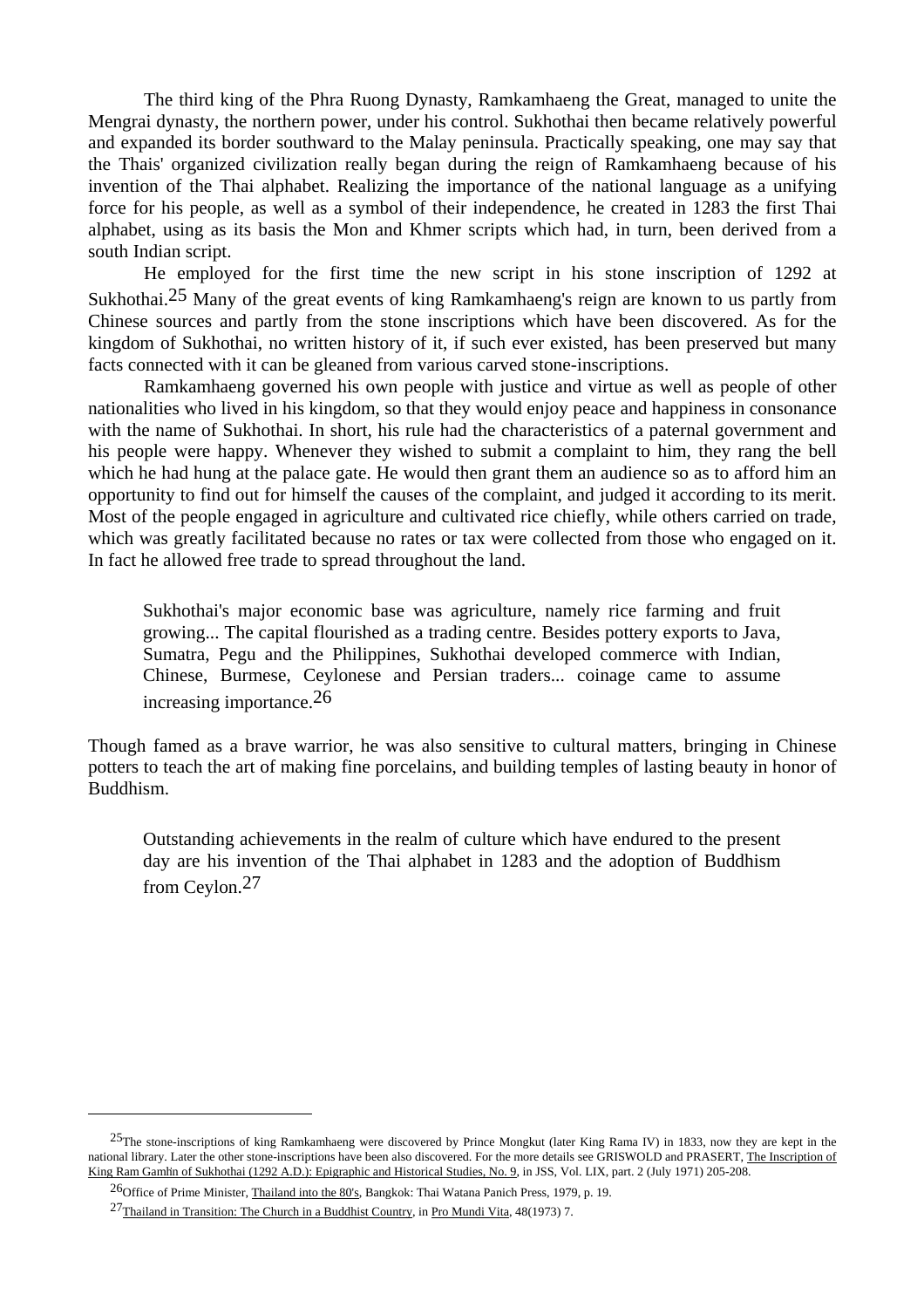In fact, the Thais had already embraced Buddhism by the time they settled down at Sukhothai.<sup>28</sup> As we have already known, the Indian emigration must have started before the third century B.C. and continued until the first few centuries of the Christian era. Besides Buddhism, Brahmanism was introduced by the Indians into Indo-Chinese peninsula, but it did not thrive as well as Buddhism. Anyway, Wood observes that

 Buddhism and Brahmanism continued to exist side by side, but it is probable that neither of them really superseded the old animistic beliefs of the Khmer and Lawa inhabitants, or the Thai immigrants.29

As time went on, we may suppose that among the Khmers, the religion of the people consisted of a jumble of Buddhism and Brahmanism. Most of the kings of Khmers were Brahmans, not Buddhists and their temples were dedicated to the worship of Indian deities.

 When the Thais emigrated into this peninsula, they came into contact with the people who practised Hinayan Buddhism or *"small vehicle"*, the so-called Theravada which uses the Pali language, and Brahmanism. They became deeply devoted to the Hinayan sect, but they also took up the Brahmanic religion. And when they established the kingdom of Sukhothai, Buddhism was at the time flourishing in Ceylon and there were learned Buddhist monks coming to Nakhon Sritammarat.

 In the course of his tour of the Malay peninsula, King Ramkamhaeng visited Nakhon Sritammarat, where he came to believe in the purified teachings of the Ceylonese school. He had a learned Ceylonese invited from this city to Sukhothai to teach his people, and later with his support, a group of the monks travelled to Sukhothai. His stone-inscription reads:

 Ramkamhaeng, the king of Sukhothai, the royal family, the children of all the mandarins, man and women, and the people, all are devoted in Buddhism.30

Buddhism reached its zenith during the reign of King Lithai who was the great scholar and patron of Buddhism. Throughout his reign, he devoted himself to the advancement of this religion. He himself set an example to his people by becoming a monk for a time. He also wrote a treatise on Buddhist cosmology called the Tribhumikatha meaning the three worlds, heaven, earth and hell, a spectacular eschatology of heaven, hell and hungry ghosts. It is generally believed that this is the second oldest book of Thai literature, the first one being Ramkamhaeng's stone-inscriptions of 1292. But we can say also that it was the first Thai-authored Buddhist treatise. He spent both time and money in building temples and monasteries, Buddha images and roads. The art of making Buddha images, both large and small, may be said to have reached perfection in his reign. The ruins of the temples and monasteries which still remain today can make us realize that there were a lot of them all over Sukhothai.<sup>31</sup>

 $^{28}$ The history of the traditional religion of the Thais can be traced back as far as almost 300 years B.C. During the reign of Emperor Asoka of India (273-232 B.C.). Buddhism reached its peak because the Emperor himself was converted and was very much devoted to the religion. During his lifetime he sent out Buddhist missionaries to various countries to preach Buddhism: South India, Ceylon, Syria, Egypt and to a country in southeast Asia called Suvannaphum or the land of gold. Two missionaries were sent to Suvannaphum,where was thought to be the present site of Nakhon Pathom. Their names were Sona and Uttara. There is a Buddhist pagoda having been built which is supposed to be the most ancient one in this country. However the present pagoda is not the same as the old one,for it must have tumbled down and was put up again several times, the last time being in the reign of king Mongkut of Rama IV when he discovered it and rebuilt it during 1851-1868. Cf. M. XUMSAI, Understanding Thai Buddhism, Bangkok: Chalermnit Press, 1971, pp. 7-8; see also C. HUMPHREYS, Buddhism: An Introduction and Guide, New York: Viking Penguin Inc., 1985, p. 46. Emperor Asoka was one of the most famous kings of India. His experience of the horrors of war made him turn to Buddhism. Because of his zeal and dedication to promote religion,he became monk and required his officials to impart moral teachings to his subjects.

<sup>29</sup>WOOD, op. cit., p. 47.

<sup>30</sup>History Professors of Sri Nakrintharaviroj University, op. cit., p. 100.

 $31$  For the more detailed study about the Buddhism and Brahmanism in Thailand, see S. KAMVANSA, Influences of Indian Culture in Southeast Asia (in Thai), Bangkok: Akson Charoentat, 1984<sup>2</sup>, Chapters 6,9,10,11,13.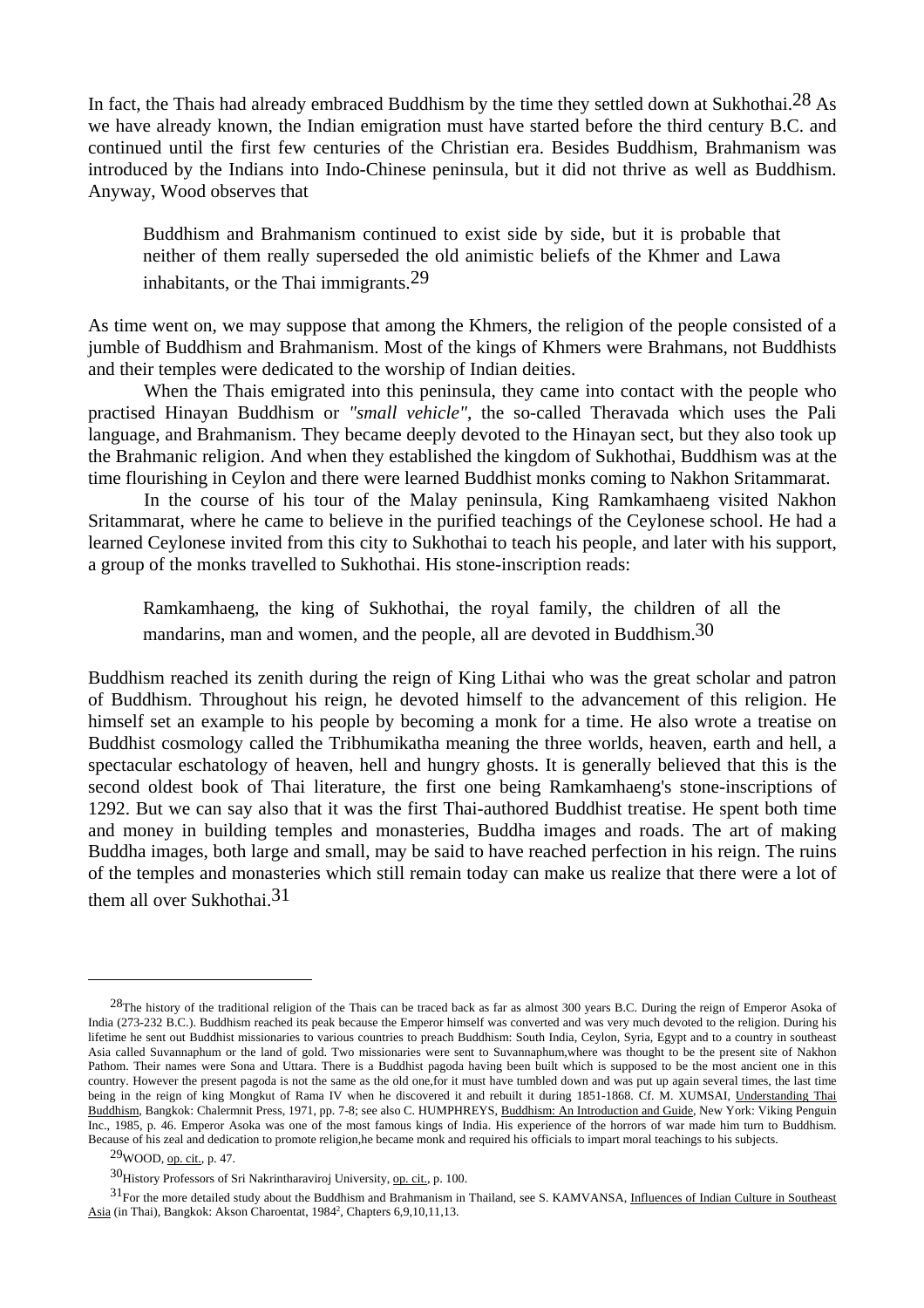The political situation of Sukhothai was absolutely dependent upon the kings who were governing. During the reign of Sri Intratit, as we know from the stone-inscription, he entered upon a war with the Prince of Chot who had tried to capture the town of Tak.

 In this war, Prince Ramkamhaeng who was only 19 years old proved himself to be a brave warrior. He greatly distinguished himself by engaging in single combat with the Prince of Chot; both the combatants were mounted on elephants, this being the first fight on the elephants recorded in Thai history. Ramkamhaeng utterly defeated his opponent and forced him to flee with all his army. Apart from this petty war, nothing happened to disturb the peace of Sukhothai under its first two kings.

 King Ramkamhaeng was a valiant warrior, a wise states man, a far-sight scholar and a brilliant diplomat. He had been busily enlarging his dominions and during his reign, Sukhothai received a tremendous wave of Thai immigrants who had fled from Yunnan. It was an extensive kingdom, bordering in the North on the kingdom of Lannatai at Lampang, including in the northeast Phrae, Nan and Luang Prabang, and in the east Wiengchan and covering in the South the towns in the Malay peninsula and in the west Tenasserim, Tavoy, Martaban and Pegu (Hangsawadi) up to the bay of Bengal. These cities, towns and districts were either directly subject to or tributary to him. He was also able to deal successfully with the Khmers.

 He proved his worth as a diplomat in cultivating cordial relations with King Mengrai of Lannatai, and Khun Gnam Muang, Prince of Payao, so that he could concentrate his attention on the Khmers who might at any moment be hostile to Sukhothai. He also opened direct political relations with China so that he could secure his northern borders. Sukhothai's role as a regional counter-force to the Khmers had full Chinese approval and the Thai's friendly relations with China undoubtedly inhibited ambitious Khmer commanders from unleashing invasion forces into the Thai heartland.

 It was due to Ramkamhaeng's untiring efforts that Sukhothai reached its zenith, but it entered on a period of decline after his reign. His son, Loetai succeeded him. During his reign most of the vassal states such as Nan, Luang Prabang and Nakhon Sritammarat took the opportunity to get rid of the Thai yoke and declare themselves independent. The king of Pegu attacked and captured Tavoy and Tenasserim. King Tammaraja I Lithai, during his reign he was fully aware of the strength of his kingdom and so made no attempts to subdue his former vassals. Recent research appearing in *"A Declaration of Independence and its Consequences"*, an article by A.B. Griswold and Prasert na Nagara in the Journal of the Siam Society, has brought out the fact that

 Lithai was an able states man and a competent soldier. By attracting a number of the vassals who had broken away, and by subduing others, he recovered a territory stretching from above, Uttaradit in the North to Nakhon Sawan in the South, from the valley of the Ping in the West to that of the Sak in the East. If his gains were modest compared with those of Ramkamhaeng, they were nevertheless impressive, for he was faced with a limiting factor which did not exist in Ramkamhaeng's time: the territory south of Nakhon Sawan now belonged to so powerful a ruler that Lithai had to dismiss all hope of recovering it. Instead he cultivated friendly relations with him.32

Owing to his wise policy, he was therefore able to preserve the independence of the kingdom of Sukhothai.

<sup>32&</sup>lt;sub>A.B.</sub> GRISWOLD and P. na NAGARA, <u>A Declaration of Independence and its Consequences: Epigraphic and Historical Studies, No. 1, in JSS,</u> Vol. LVI, part 2 (2 July 1968) 207-209.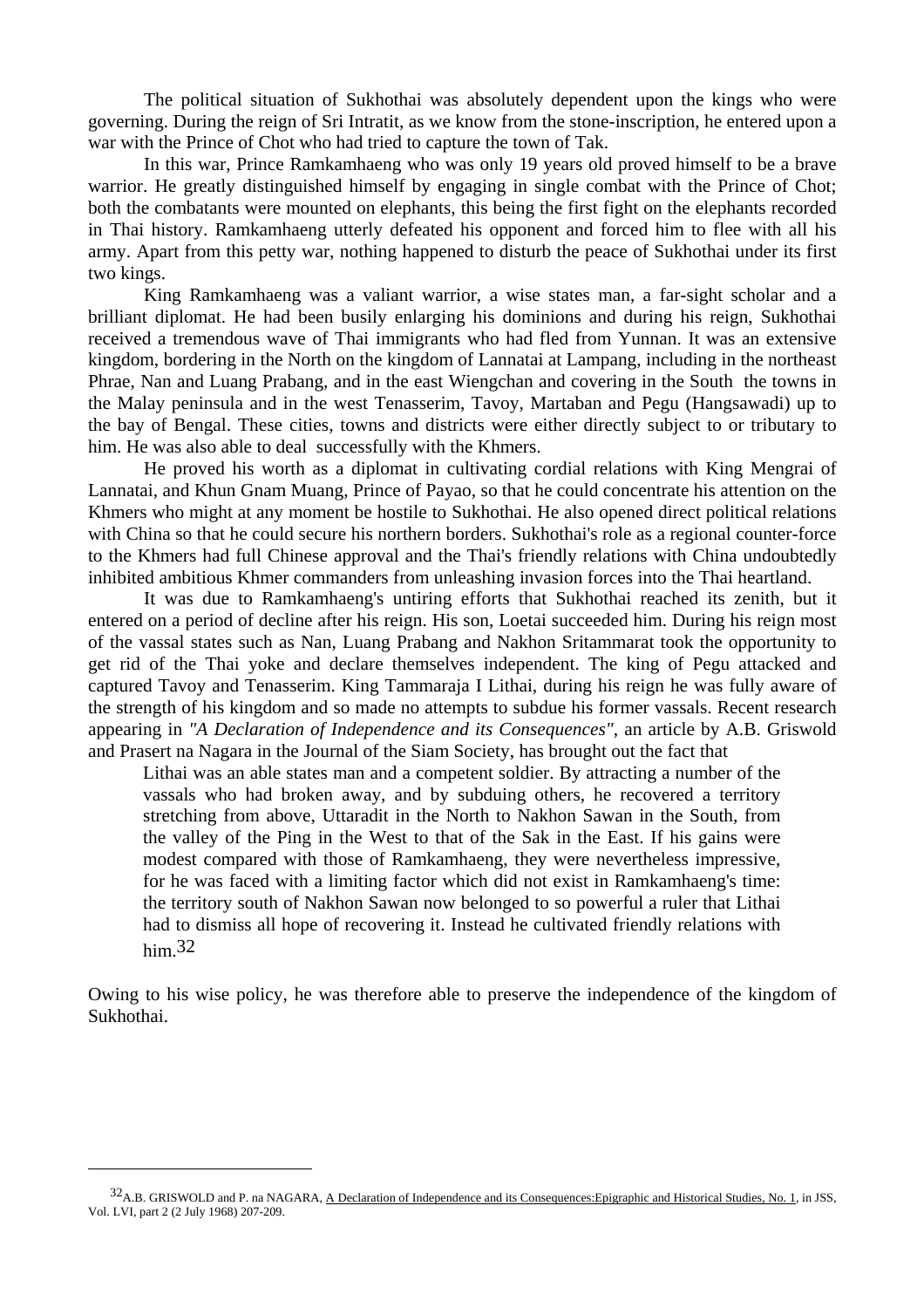#### **1.6 The End of Phra Ruong Dynasty and the New Capital.**

It is generally agreed that Ramkamhaeng was undoubtedly the second Thai king who really deserved the title of The Great. After the death of Ramkamhaeng, the decline of the kingdom began immediately. We can summarize some factors of this decline in this way:

- 1. Ramkamhaeng's successors were of lesser calibre and they were too weak.
- 2. Most of them were interested in Buddhism and did not pay enough intention to politics.
- 3. The new powerful Thai state in the South was growing rapidly, thus dismissing all hope by Sukhothai of recovering the vassals and territories which had broken away.

Finally Sukhothai became a vassal state of Ayutthaya in the reign of Tammaraja II (between 1368- 1374 to 1399). In pursuance of his expansionist policy, King Boromaraja I of Ayutthaya attacked it in 1371, but meeting with a strong resistance of the people lasting about 6 years, he could advance only as far as Chai Nat. He then made one more attempt to conquer Sukhothai in 1378 by sending an army to seize the town of Jakungrao. Watching the Ayutthaya troops in action, Tammaraja II came to the conclusion that it would be hopeless to fight the enemy, so he surrendered the town and made submission to Boromaraja I in that year. Thus Sukhothai lost its 140 years old independence. Boromaraja I split up his new vassal state into the northern territory and the southern territory with a view to reducing Tammaraja II's power. However Tammaraja II was not deposed, but was assigned to rule the northern territory. For the sake of the administrative convenience of this territory, he moved his capital from Sukhothai to Phitsanulok and consequently the city of Sukhothai itself was neglected.

 Tammaraja II was succeeded by Tammaraja III (1399-1419) and Tammaraja IV (1419- 1438) whose name was Phya Ban Muang, and who had fought for the throne since Tammaraja III died without a legal heir. This fact brought about confrontation between his two half-brothers, Phya Ban Muang and Phya Ram. Through the intervention of King Intaraja of Ayutthaya, Phya Ban Muang won the crown, while Phya Ram received the governorship of Kampeng Phet. In fact during the reign of Tammaraja III, Sukhothai indeed had recovered its strength and soon struck back. In what has been called his *"Declaration of Independence"*. Tammaraja III seized Nakhon Sawan from Ayutthaya, extending his authority in the principalities of Nan and Phrae. However King Intaraja of

Ayutthaya, finally, came and reduced him to the status of a vassal ruler again.33

 After Tammaraja IV's death, king Boromaraja II realized that Sukhothai had been a vassal for 60 years and the people were also Thais. Moreover Sukhothai was a very important city, confronting the kingdom in the North but Sukhothai was already weakened so it should have been invaded easily by the other kingdom. He came to the conclusion that it was the time to incorporate Sukhothai into the kingdom of Ayutthaya

 So he installed his son, Ramesuan, as ruler of the northern provinces with his seat of office at Phitsanulok. This event marked the extinction of the Phra Ruong Dynasty. Sukhothai became part and parcel of the kingdom of Ayutthaya.

### **1.7 The Rise of Ayutthaya, the New Capital of the Thais.**

The principal difficulty in studying the origin of Ayutthaya, its founder, etc., is the almost entire absence of reliable native chronicles, since the official records and annals of the kings of Ayutthaya were all destroyed when the Burmese captured the city in 1767, the story of which we will see later.

<sup>33</sup>Cf. WYATT, op. cit., pp. 68-69.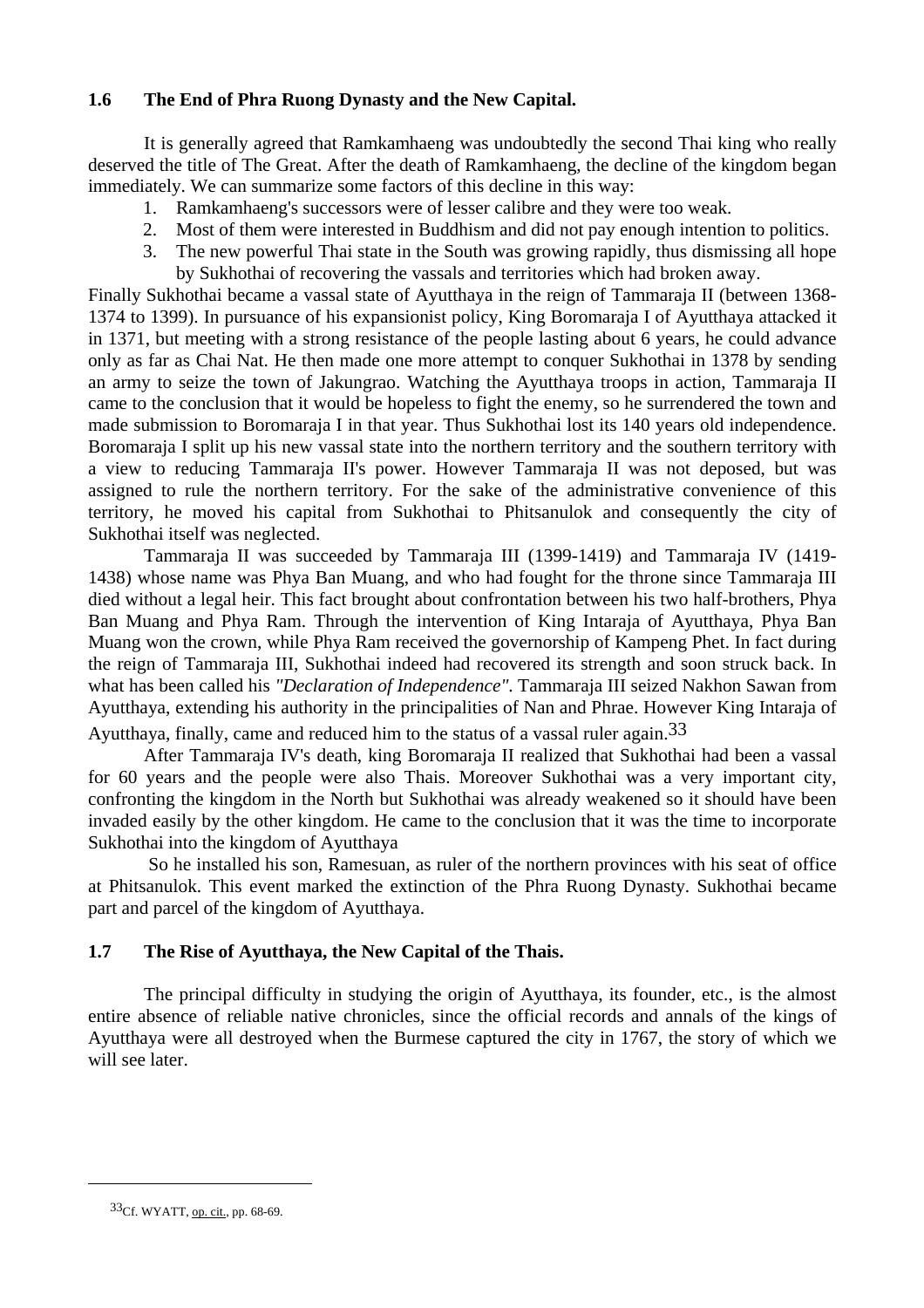Fortunately, the collected chronicles and history which the Thai kings and the Thai historians have tried to collect, are still in existence and could give us much important information about the Ayutthaya period, even though there are contradictions from one to the other. Anyway, among the historians it is generally agreed that the founder of Ayutthaya was Prince of Utong who, together with his people, escaped from the cholera and moved to build a new city. After three years of building, the city was finished in the year 1350.34

 Professor Srisakara Vallipodom, in fact, has recently reexamined the sources and evidence, and came to the conclusion that

 For a long time before the 14th century, there had been the Thais who lived in the Chaophya valley and divided themselves into various small principalities... Ayutthaya was their capital.35

That's why the Prince of Utong could have strengthened his forces and Ayutthaya could have become the powerful kingdom. Anna Leonowens in her sketch of Siamese history writes:

 In the year 712 of the Siamese, and 1350 of the Christian era, Phya Otong founded, near the river Menam, about sixty miles from the gulf of Siam, the city of Ayudia or Ayuthia (the Abodes of the Gods); at the same time he assumed the title of Phra Ramatibodi.36

Ayutthaya, also called Yothia, Othia, Juthia or Ayuthia by foreigners, was already a trading centre where the people congregated. It was situated on an island, at the confluence of three rivers, the Chao Phya, the Lopburi and the Pasak; it became an important centre of trade and communications, being approximately 70 miles of 110 kilometres from the sea.

 Nothing definite is known about the Prince of Utong's ancestry or even his personal name. It is believed that he married a daughter of the preceding Prince of Utong and became himself the ruler of Utong on the death of his father-in-law. Despite the fact that wells had been dug, there was a scarcity of water and this caused as outbreak of an epidemic, believed to be cholera which decimated the people. If he lived on there, he saw no possibility of the city becoming a progressive one. He had also been seeking a town which was centrally located, so that he could control his expanding principality more effectively. For these reasons, he abandoned Utong and moved his capital to Ayutthaya which was a growing town.

#### **2. Ayutthaya and the Beginning of the New Dynasties**

 Ayutthaya was the capital of Siam from 1350 to its end in 1767, being destroyed by the Burmese army after having been the Thai capital for 417 years. In all, 33 kings from 5 Dynasties ruled Ayutthaya during its 4 glorious centuries.

 Since we have to mention the names of the kings and their period of reign in the text, for better understanding I will present here the lists of the kings of Ayutthaya. The government of Siam was the absolute monarchy which was divided into 5 Dynasties as follows:

1. Utong Dynasty

- 2. Suphannaphum Dynasty
- 3. Mahatammaraja Dynasty

<sup>34</sup>Cf. D. RAJANUBHAP, H.R.H., Prince, Description of Siam Chronicles (in Thai), Bangkok: Kurusapa, 1924, p. 30.

<sup>35</sup>S. VALLIPODOM, The Contradictions in Thai History (in Thai), Bangkok: Muang Boran Press, 1981, pp. 52-53.

<sup>36</sup>A. LEONOWENS, Anna and the King of Siam: From the English Government at the Siamese Court, London: Tr**Ü**bner and Co., 1870, p. 26.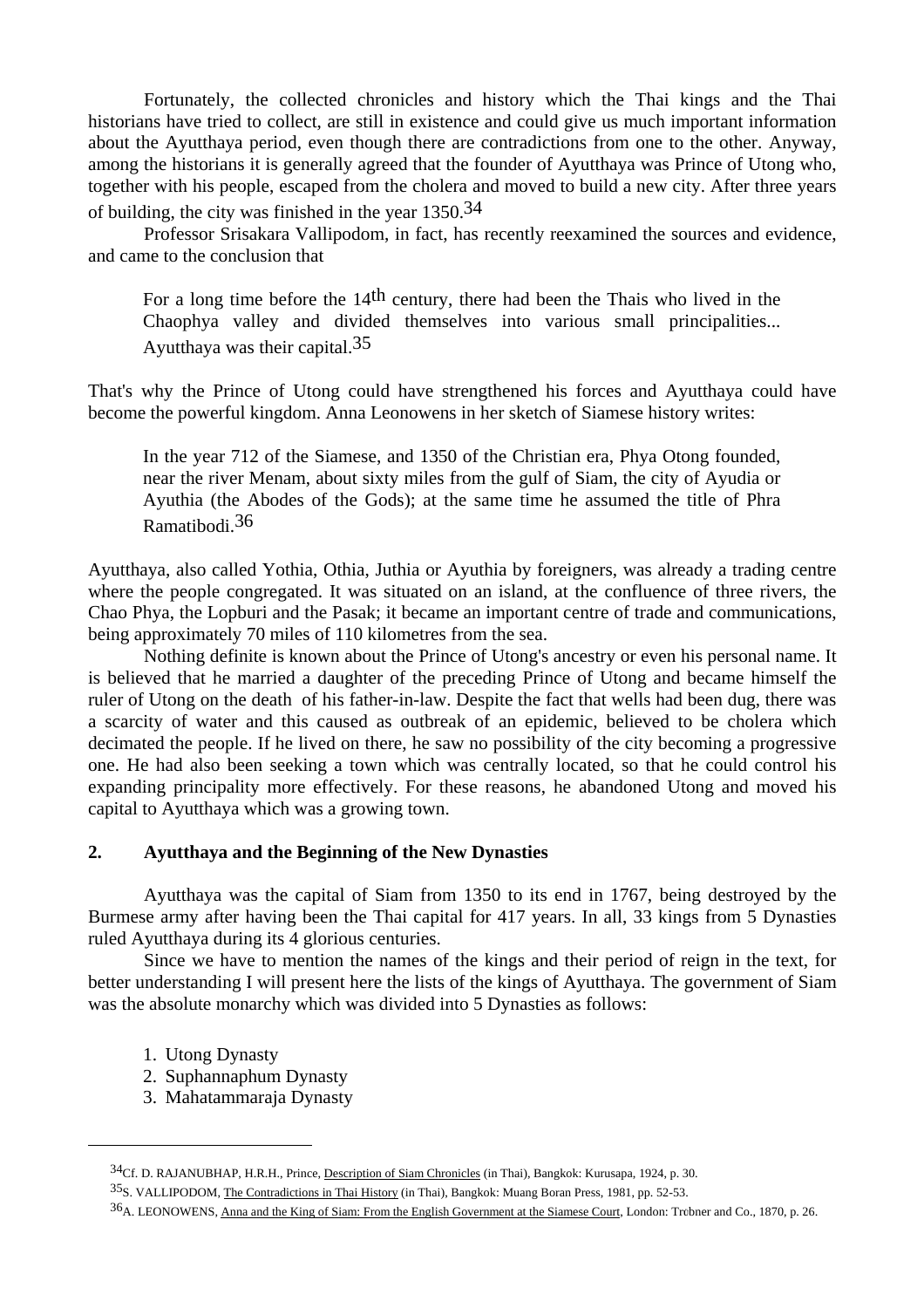- 4. Prasattong Dynasty
- 5. Ban Plu Luang Dynasty

Prince Damrong Rajanubhap has made the order of the kings of Ayutthaya as follows:

|    | <b>Name</b>            | <b>Dynasty</b>       | <b>Period of Reign</b> |
|----|------------------------|----------------------|------------------------|
| 1. | Ramatibodi Utong       | Utong                | 1350-1369              |
| 2. | Ramesuan               | $^{\prime\prime}$    | 1369-1370              |
| 3. | Boromaraja I           | Suphannaphum         | 1370-1388              |
| 4. | Tonglun                |                      | 1388 (7 days)          |
|    | Ramesuan (second time) | Utong                | 1388-1395              |
| 5. | Ramraja                |                      | 1395-1409              |
| 6. | Intaraja               | Suphannaphum         | 1409-1424              |
| 7. | Boromaraja II          |                      | 1424-1448              |
| 8. | Boromtrailokanat       | 11                   | 1448-1488              |
| 9. | Boromaraja III         | $^{\prime}$          | 1488-1491              |
|    | 10. Ramatibodi II      | "                    | 1491-1529              |
|    | 11. Boromaraja IV      | "                    | 1529-1533              |
|    | 12. Ratsadatirakumar   | "                    | 1533-1534              |
|    | 13. Prajairaja         | "                    | 1534-1546              |
|    | 14. Pra Yod Fa         | 11                   | 1546-1548              |
|    | Vorawongsa (Sri Sin)   | 11                   | 1548                   |
|    | 15. Mahachakrapat      | "                    | 1548-1569              |
|    | 16. Mahin              | Ħ                    | 1569                   |
|    | 17. Mahatammaraja      | Mahatammaraja        | 1569-1590              |
|    | 18. Naresuan           | 11                   | 1590-1605              |
|    | 19. Ekatotsarot        | Ħ                    | 1605-1610              |
|    | 20. Srisaowapak        | "                    | 1610                   |
|    | 21. Songtham           | 11                   | 1610-1628              |
|    | 22. Jettatirat         | Ħ                    | 1628-1629              |
|    | 23. Atityawong         | Ħ                    | 1629                   |
|    | 24. Prasattong         | Prasattong           | 1630-1655              |
|    | 25. Chao Fa Jai        | 11                   | 1655-1656              |
|    | 26. Srisutammaraja     | Ħ                    | 1656                   |
|    | 27. Narai              | Ħ                    | 1656-1688              |
|    | 28. Phra Petraja       | <b>Ban Plu Luang</b> | 1688-1703              |
|    | 29. Phrachao Sua       |                      | 1703-1709              |
|    | 30. Tai Sra            | Ħ                    | 1709-1733              |
|    | 31. Boromakot          | 11                   | 1733-1758              |
|    | 32. Utumporn           | 11                   | 1758                   |
|    | 33. Ekatat             | Ħ                    | 1758-176737            |

#### **2.1 General Situation**

<sup>37</sup>D. RAJANUBHAP, H.R.H., Prince, Collected Chronicles, Part IV, Bangkok: Suksapan, 1963, pp. 133-138.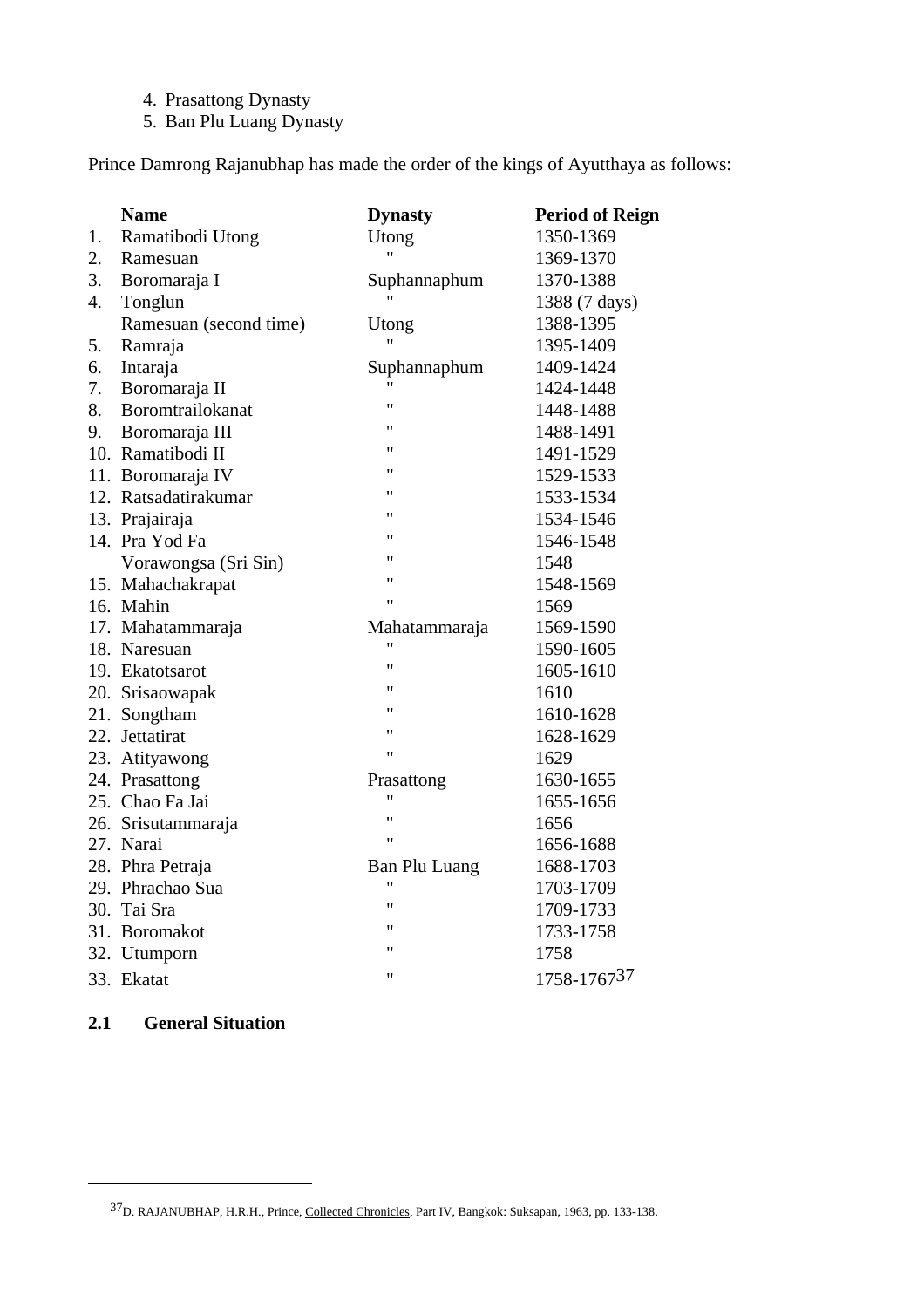Different from the kings of Sukhothai who were both paternal and accessible to their people, the kings of Ayutthaya embraced the Brahman concept of divine kingship to become increasingly highly structured and remote.<sup>38</sup> Apart from obligations to perform sacred ceremonies, they were free to do precisely as they wished, when they wished and how they wished. Universally viewed as being without equals and residing above the law, authentic strong-men who held the power of life and death over their subjects. Their persons were literally sacred. Commoners were forbidden to look upon them, touch them or even mention their names in public.

 Ayutthaya rapidly grew in strength, and at its zenith maintained control over the central and lower Menam Chao Phya valley, parts of Burma and much of the Malay peninsula. Wars were fought for territorial reasons or to repulse invading neighbours. Victory meant greater wealth from plundered treasure and booty. It meant greater prestige, greater security.

 The economy of Ayutthaya was based primarily on the cultivation of rice, the commerce on teak, salt, spices, hides and other basic commodities. Additionally external trade was conducted under royal authority or under licence, while the Crown was levying taxes. In this way the kings established widespread levy systems to finance the royal court, wars and public works such as: building temples, fortresses, roads and canals. Agriculture was free to develop without interruption. Regular rice harvests provided sufficient food for the people and, through levies, supplied the royal court. The trade with China became available. China imported Thai rice in exchange for implements and technology. Ayutthaya also imported some Chinese products.

During the  $16<sup>th</sup>$  and the beginning of  $17<sup>th</sup>$  century, Thomas Herbert recorded:

 Siam is famous for power, wealth and many sorts of excellencies... in rich stones, as Dyamonds, Chrysolites, Onix stones, Magnets, Bezarrs, Benjamin, Cotton, and Mynes of Gold, Silver, Iron, Copper.39

Though the kings of Ayutthaya absorbed the influences of Brahmanism, they, like the kings of Sukhothai, were devoted in Buddhism. Many temples and monasteries were built during the course of Ayutthaya history.40

 It is very significant to note that the political situation of Ayutthaya was unstable since it depended on some important factors, for instance: the succession to the throne, the war with Burma and the relation with the foreign countries.

 From the beginning of his reign, King Ramatibodi launched Ayutthaya into a vigorous diplomatic and military campaign, seeking domination of the entire Menam valley including the established northern kingdoms of Sukhothai and Chiang Mai, the Khmer empire including Angkor to the East, and major principalities to the west and south. Significantly, he promulgated the first recorded Thai law system. He also established a bureaucracy to administer his kingdom by creating the equivalents of the modern Ministries of the interior, Royal Household (including Justice), Finance and Agriculture.41

<sup>38&</sup>lt;sub>Cf.</sub> KAMVANSA, op. cit., pp. 175-180.

<sup>39</sup>T. HERBERT, Some Years Travels into Divers Parts of Asia and Afrique, Describing kingdoms in the Oriental India, revised and enlarged by the author, London, 1638, pp. 316-317.

<sup>40</sup>KAMVANSA, op. cit., p. 111; Ramatibodi I followed the example, set by Ramkamhaeng the Great and his successors, in the support of Buddhism and this constituted a normal practice for the later kings of Ayutthaya to follow. Cf. SYAMANANDA, op. cit., p. 34.

<sup>41</sup>Cf. Office of Prime Minister, op. cit., p. 23; see also SYAMANANDA, op. cit., pp. 33-34.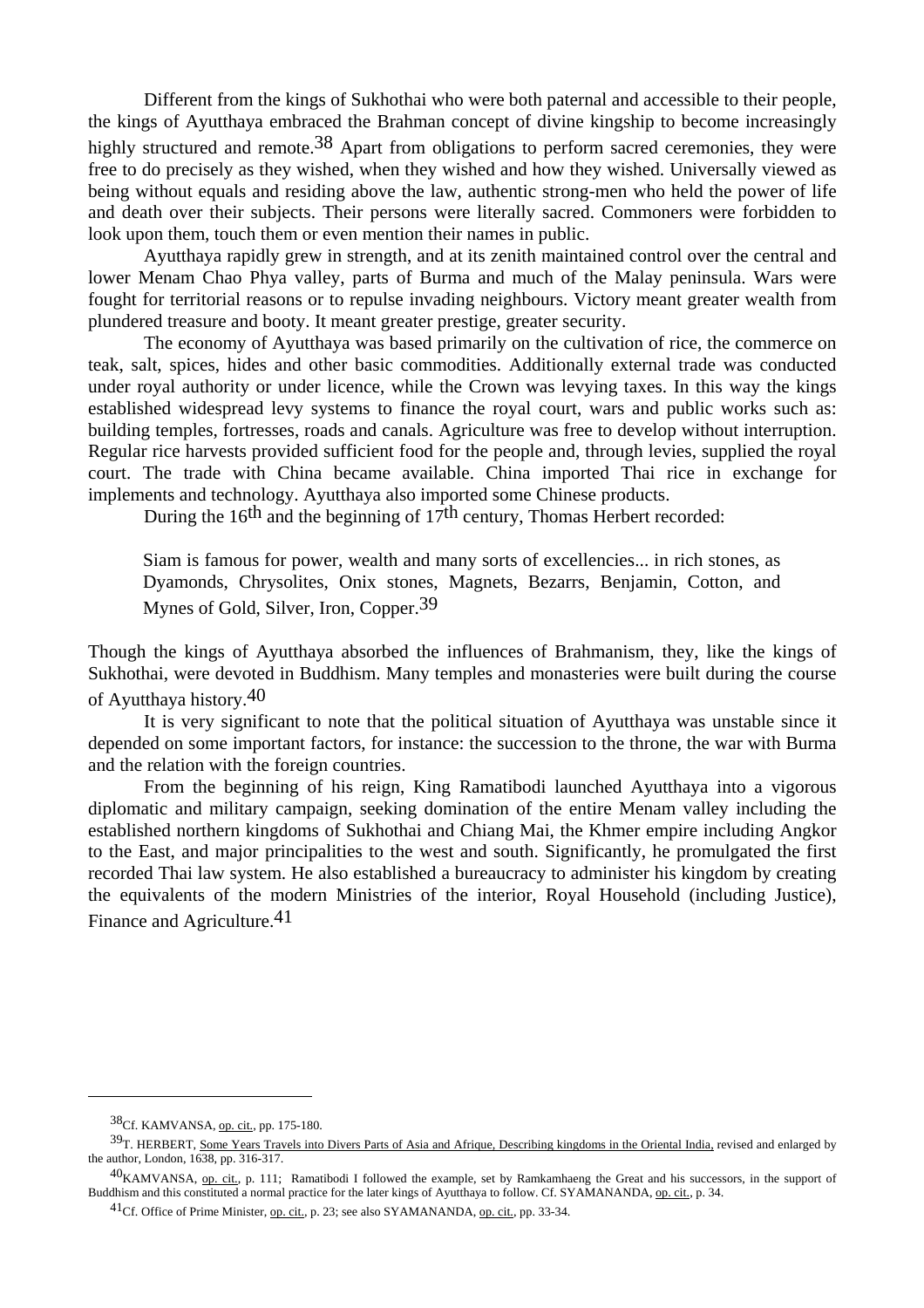After his death, his son, Ramesuan ascended to the throne. Being unable to cope with his distinguished uncle, Boromaraja, he surrendered the throne to him and went to Lopburi as its governor. Boromaraja I (1370-1388) attacked Sukhothai and made it as a vassal state to Ayutthaya in 1378. His son, Tonglun, was the king for only 7 days, since ex-king Ramesuan immediately proceeded to Ayutthaya and seized Tonglun and had him done to death in the royal manner, that was clubbing him to death in a velvet sack with a sandalwood stick. Ramesuan, as the king, immediately attacked Chiang Mai and then in 1393 he defeated the Khmers and entered their capital, Angkor Thom, and this virtually terminated the Khmer threat to the Thai power.

 The end of the Utong Dynasty arrived in the time of Ramraja, son of Ramesuan, when he abdicated in favour of Intaraja and retired to a private life. Then occurred the struggle for the throne among two sons of Intaraja but neither of them won the throne. Instead, the third son won the throne without any exertion and was proclaimed king as Boromaraja II (1424-1448). He took measures to strengthen the kingdom, having occupied the Khmer throne although only for a short time and having incorporated the two territories of Sukhothai into the kingdom. His son, Boromatrailokanat (1448-1488), achieved wide fame for his scholarship; he was well versed in the arts, jurisprudence and statecraft. Wood writes:

 The king was a man of very religious tendencies. His first act, on ascending to the throne, was to convert the royal pavilions of his predecessors into a temple, and to build two new pavilions, in the same grounds, for secular use.<sup>42</sup>

Professor Sirivat confirms that

 $\overline{a}$ 

 Buddhism in Ayutthaya reached its zenith during the reign of king Boromatrailokanat. He himself supported Buddhism and greatly devoted to it. Perhaps he was motivated by two reasons:

1. his mother was the princess of Phra Ruong Dynasty,

2. he used to be the ruler of Phitsanulok in which Buddhism was evidently growing.

 He himself become the monk for 8 months and 15 days and persuaded also the mandarins and the officials to follow his example.43

Boromatrailokanat undertook a major task to strengthen the administrative institutions of the kingdom. He issued two important pieces of legislation, the law of the civil Hierarchy and the law of the military and provincial Hierarchies, that took as their chief concerns hierarchy and functional differentiation. The officials, both civil and military, received no salaries. Partly to help them to find an income and partly to regulate the system of land tenure, he issued in 1454 a law governing the Sakdi Na grades. It specified the different classes of people and amounts of land to be assigned to each.44

 In 1450, he promulgated the Palace Law or Kot Montien Ban which formulated the customs, ceremonies, rules and regulations, connected with the Court and the Royal family. Malacca claimed his attention because one of the successors rebelled against Ayutthaya. Malacca had belonged to Siam since the reign of Ramkamhaeng. So in 1455, he sent an army to the South in order to crush the rebellion. It was successful but only for a short time, then it slipped out of the Siamese hands again. In 1456, he became involved in a war with Chieng Mai and again in 1463 and 1473. Realizing the uselessness of the struggle, both kings made overtures for peace.

<sup>&</sup>lt;sup>42</sup>It was the custom, on the death of each king, to convert into a temple, or chapel, the pavillion in which he had resided. WOOD, op. cit., p. 83. 43KAMVANSA, op. cit., p. 113.

<sup>&</sup>lt;sup>44</sup>The land was not hereditary, and on the degradation of his title of nobility of his death, it reverted to the king. One of the reforms, effected by king Rama V (1868-1910), was the payment of salaries in cash to government officials instead of land. Cf. SYAMANANDA, op. cit., pp. 37-38.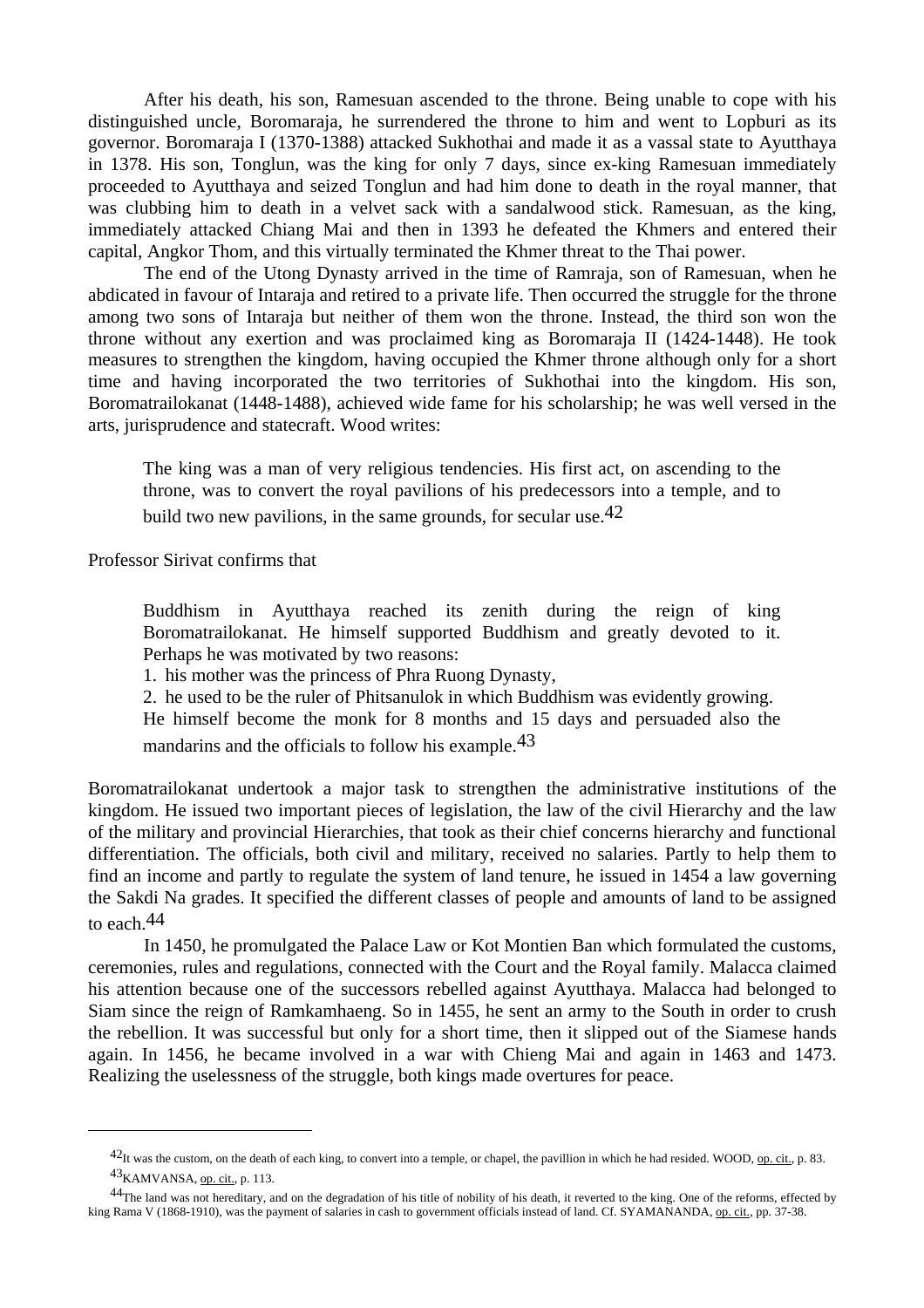Special mention must be made of the cultural aspect of his reign. He gave a strong impetus to the arts and literature. At his command, many works of literature were written.

 Then came King Ramatibodi II (1491-1529) who succeeded king Boromaraja III (1488- 1491). His reign is most memorable for the opening of relations between Siam and Europe, much of the credit for this going to the Portuguese. They were the first Europeans who arrived at Ayutthaya. King Boromaraja IV succeeded him. He was stricken with smallpox and passed away in 1533, leaving the throne to his son, Prince Ratsadatirakumar, a child of four. After occupying the throne for five months, the boy king was got rid of by Prajairaja. Thus history repeated itself in the case of Prajairaja's usurpation of the throne which was similar to that of king Ramesuan, who had king Tonglun put to death.

#### **2.2 The Thai-Burmese War and the First Burmese Occupation of Ayutthaya.**

During the reign of king Boromaraja IV of Siam, Burma was divided into 4 kingdoms, namely 1. the remnants of the original kingdom with the capital at Ava 2. Prome 3. Pegu 4. Tongu. In 1530 the king of Tongu died and was succeeded by his son, Tabeng Sheve Ti. This monarch was a man of insatiable ambition and determined to subjugate the dominions of all his neighbours.

 In 1530 he conquered Prome and in 1534 he proceeded to attack Pegu which he finally subdued in 1540, he established his capital at Hanthawadi in the same year. During his war against Pegu, he came into conflict with Siam. In 1538 he occupied Chiengkran which was then subjected to Siam. The Thai army, assisted by 120 Portuguese mercenaries who rendered a signal service to Pra Jairaja in the first war with Burma, defeated the Burmese and drove them out of the dominions. This success against Burma proved in the end a disaster for Siam. It was the original cause of the bitter enmity between the two countries which later led to long and sanguinary wars. Prince Damrong Rajanubhap writes that

 During Ayutthaya period, the wars between Siam and Burma had been occurred 24 times and during Thonburi and Bangkok period, the other 20 times.<sup>45</sup>

After the death of Pra Jairaja, his wife, Tao Srisudachan, got the absolute power in the affairs of the country, since her two sons were too young and Prince Tienraja, the Regent, resigned the Regency for his safety. She promoted her new lover, Khun Worawongsatirat, to be the Regent who later murdered the young king Pra Yod Fa. Prince Sri Sin, the second son of 7 years old, became king. Doubtless a strong reaction arose against the new Regent. Tao Srisudachan, then, deposed her own son, Sri Sin, and publicly proclaimed Khun Worawongsatirat as king in November 1548. The officials, having seen the disorder of the Court, finally killed Tao Srisudachan and the new king, then promoted Prince Tienraja, the ex Regent, as King Mahachakrapat in 1548. Khun Worawongsatirat had occupied the throne for only 42 days, and being a usurper, he has not been counted as one of the kings of Ayutthaya.

 During the reign of king Mahachakrapat, Burma invaded Siam in 1549 and in 1563 with the intention of occupying Ayutthaya, however without success. In October 1568, king Burengnong of Burma departed from Pegu with a much larger army than the previous one, for Ayutthaya. In January 1569, Mahachakrapat died at the age of 56 and Prince Mahin ascended the throne. During that time, the Thai soldiers were showing extraordinary bravery in defending Ayutthaya.

<sup>45</sup>D. RAJANUBHAP, H.R.H., Prince, The Collected Chronicles (in Thai), Part VI, Book 5, Bangkok: Kurusapa, 1963, p. 1.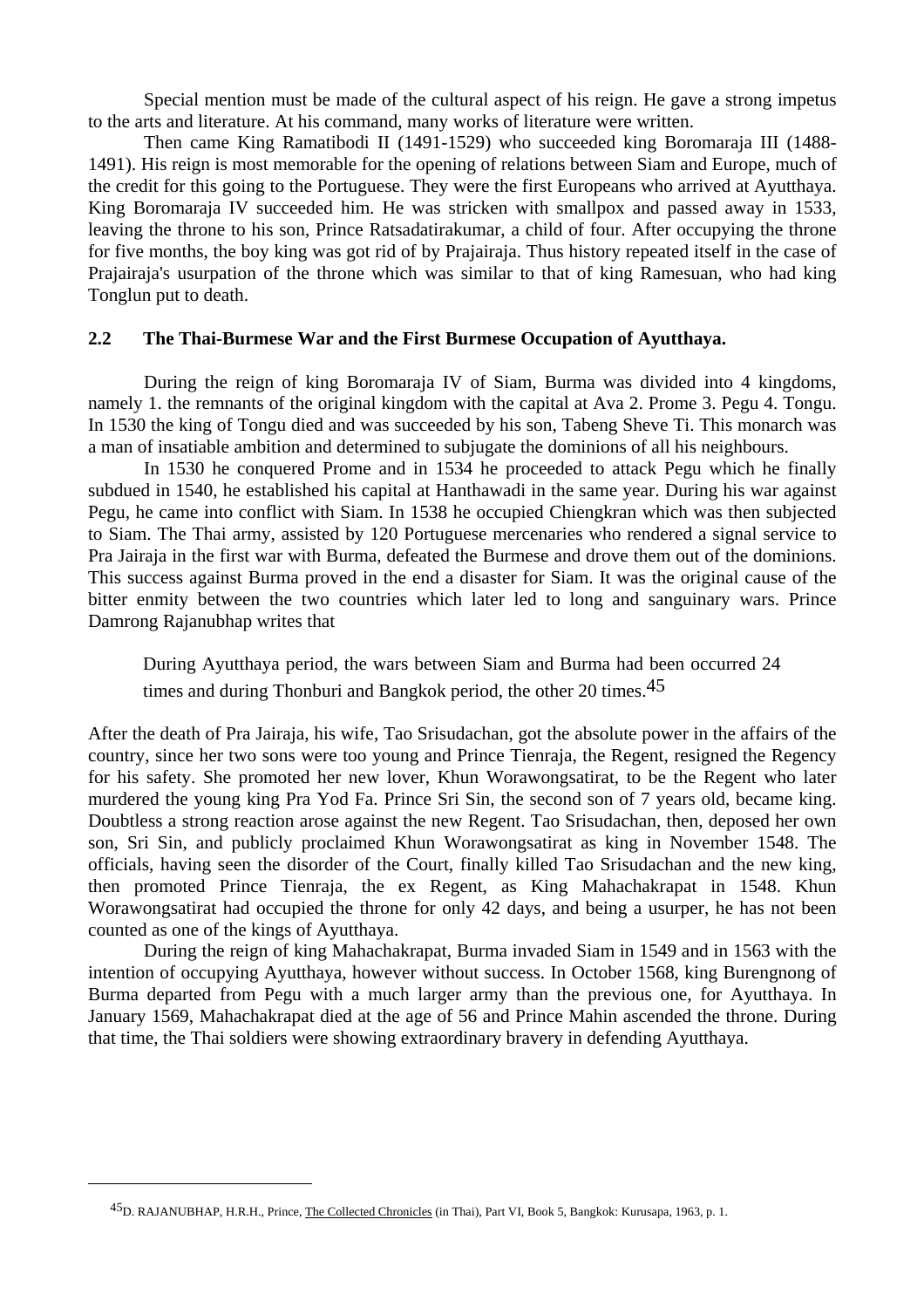Unfortunately with the treason of Phya Chakri, the incompetence of king Mahin and the disloyalty of Maha Tammaraja,46 at Phya Chakri's signal, the Burmese attacked Ayutthaya in full force from all sides and captured it on August 30, 1569. King Mahin, most of the member of the Royal family, government officials, a vast number of prisoners and tremendous amounts of booty, were removed to Burma, leaving only 10,000 inhabitants in the city. King Mahin died of fever on the way to Burma.

 Before his departure for Hanthawadi, Burengnong crowned Maha Tammaraja as King of Siam under the vassalage of Burma. Thus began the Dynasty of Mahatammaraja.

### **2.3 King Naresuan, the Great (1590-1605), and the Thai Independence.**

K. Wyatt relates Ayutthaya and the character of Naresuan as follows:

 It is difficult to imagine that the history of Ayutthaya would have been the same without king Naresuan, for he is one of those rare figures in Siamese history who, by virtue of dynamic leadership, personal courage and decisive character, succeeded in Herculean tasks that have daunted others before him. The difference Naresuan made emerges all the more sharply because it was so long before he burst suddenly upon the scene of a discouraged Ayutthaya that by then had suffered more than a decade of defeat and humiliation.47

Naresuan, born in 1555, was the son of king Maha Tammaraja by his chief queen, who was the daughter of king Mahachakrapat. To make certain of the complete loyalty of king Maha Tammaraja, Burengnong took Prince Naresuan along to Burma as a hostage. The Burmese official explanation was that he had been adopted and brought up by Burengnong. Prince Chula Chakrabongse insists that

 The exile of Naresuan as a hostage in Burma turned out to be a blessing in disguise. He followed the best of Burmese military training which was then probably the best in Southeast Asia. He was conscientious in studying the art of war at which the Burmese were supreme... Besides being gifted in military prowess, Naresuan, who was highly intelligent, gained a great deal of general knowledge of the times. Living in the Burmese Court and being at the centre of affairs, he was able to size up the strength and weakness of the Burmese. He had certainly absorbed a good deal of such knowledge by the time he was permitted to return home in 1571.<sup>48</sup>

 Upon the fall of Ayutthaya in 1569, the Khmers repeatedly took advantage of this situation and invaded Siam 6 times in the next two decades, 1570, 1575, 1578, 1582, and 1587. The Siamese dealt with these raids only with great difficulty. In addition, the Burmese had razed many of their fortifications. The depredations they suffered at the hands of the Khmers, however, did assist the Siamese in making a case to the Burmese for being allowed to improve their army and fortifications. In 1580 the walls of Ayutthaya were dismantled yet again and rebuilt stronger than before.

<sup>&</sup>lt;sup>46</sup>Phya Chakri had been removed as a hostage to Burma after the 1563 war. He entered Ayutthaya as the Burmese spy, hoping to be in the high position. Death was the reward for him. Maha Tammaraja, the Thai Prince of Phitsanulok, caused by his successive selfishness and finding a way to reduce Ayutthaya to submission, joined his forces with the Burmese army.

<sup>47</sup>WYATT, op. cit., p. 100.

<sup>48</sup>C. CHAKRABONGSE, H.R.H., Prince, Lords of Life, London: Alvin Redman Limited, 1960, p. 43; He was taken to Burma as a virtual hostage after the second war in 1564. His six years's residence in Burma proved to be a blessing in disguise. Cf. SYAMANANDA, op. cit., pp. 53-54.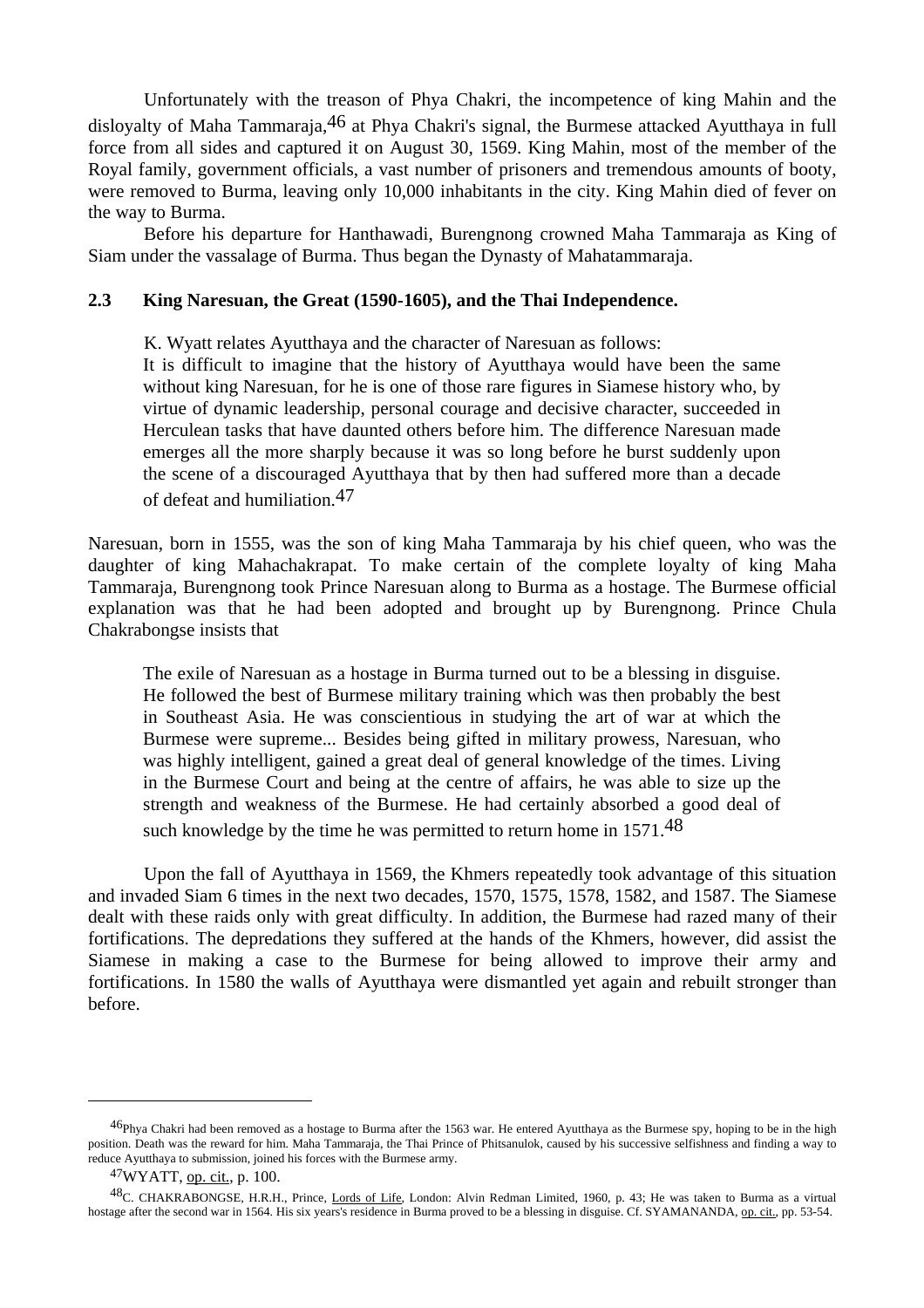Naresuan raised his own army. He organized northern Thai defenses and blocked sporadic Khmer raids from the East. Burengnong died in 1581 and Nandabureng peacefully succeeded him. Having known that the new king of Burma was not by any means of the same calibre as his father, and that the Burmese planned to ambush and kill him, Naresuan called a meeting of all his generals and the Mon officials who had very recently transferred their allegiance to him and, with his father's full consent, he proclaimed the independence of Siam at the town of Krang, the very border of Burma, on May 3, 1584, thus terminating the Burmese vassalage of fifteen years.

 As was expected, the Burmese made several attempts to resubjugate Siam, but all were in vain. In 1590, king Maha Tammaraja died and Naresuan succeeded him, ruthlessly stopping five full-scale Burmese invasions during the subsequent 3 years. During the 1592 invasion, Naresuan fought and killed the Burmese Crown Prince in single handed combat on elephants. He, then, consolidated the Thai kingdom, guaranteeing it vital security. Moreover in 1599, Naresuan invaded Burma with the intention of reducing it to vassalage, but was forced to relent when revolt broke out in the newly conquered Peguan provinces. For his many exploits Naresuan has earned a high place in Siamese history and is the most celebrated of heroes and warriors as the liberator of his people from the Burmese. On May 16, 1605, he passed away at the age of fifty.49 Ekatotsarot duly succeeded him, as the second king with all kingly distinctions.

#### **2.4 The Succession to the Throne up to King Narai, the Great.**

Following Naresuan's death, the history of Ayutthaya in the  $17<sup>th</sup>$  century seems to be marked by two notable qualities: uneven institutional development aggravated by increasing relations with the western European powers, and the so-called Glorious Revolution of 1688. It is not a little remarkable also that virtually all successions to the throne of Ayutthaya in the 17th and 18th centuries were, at the least, irregular, and in many cases either disguised or real usurpations.

 Ekatotsarot's succession to Naresuan posed no problem, for he and his brother had ruled jointly for 15 years in perfect harmony. His reign was brief. Although there are some disagreement concerning the period of his reign which we can see from many sources mentioned by Rong Syamananda, having carefully considered the evidence from these sources, those submitted by Mr. Kachorn Sukhabanij, a member of the committee for the revision of Thai National History, one is inclined to accept Ekatotsarot's reign as having been 5 years  $(1605-1610)$ .<sup>50</sup> Ekatotsarot concentrated mainly on the development of his kingdom. According to Wood,

During his short reign of five years, the White king, as he was called by the European writers, devoted his time more to the reorganization of the finances of Siam than to warlike pursuits.51

Manit Xumsai also confirms that

Ekatotsarot was a peaceful man. His country was in peace so he was able to promote foreign relations and trade, so that his country become once more prosperous.<sup>52</sup>

 $^{49}$ Naresuan was one of the very few Thai monarchs to have no children at all, and it is not definitely known that he ever had a wife. Might it be possible that during his exile in Burma he fell in love with a Burmese Princess, and knowing that enmity between the two royal families was unavoidable, he sacrificed his love and personal happiness for his country. Cf. CHAKRABONGSE, op. cit., pp. 50-51.

<sup>50</sup>Cf. SYAMANANDA, op. cit., p. 62.

<sup>51</sup>WOOD, op. cit., p. 158.

<sup>52</sup>XUMSAI, Popular History of Thailand, pp. 233, 237.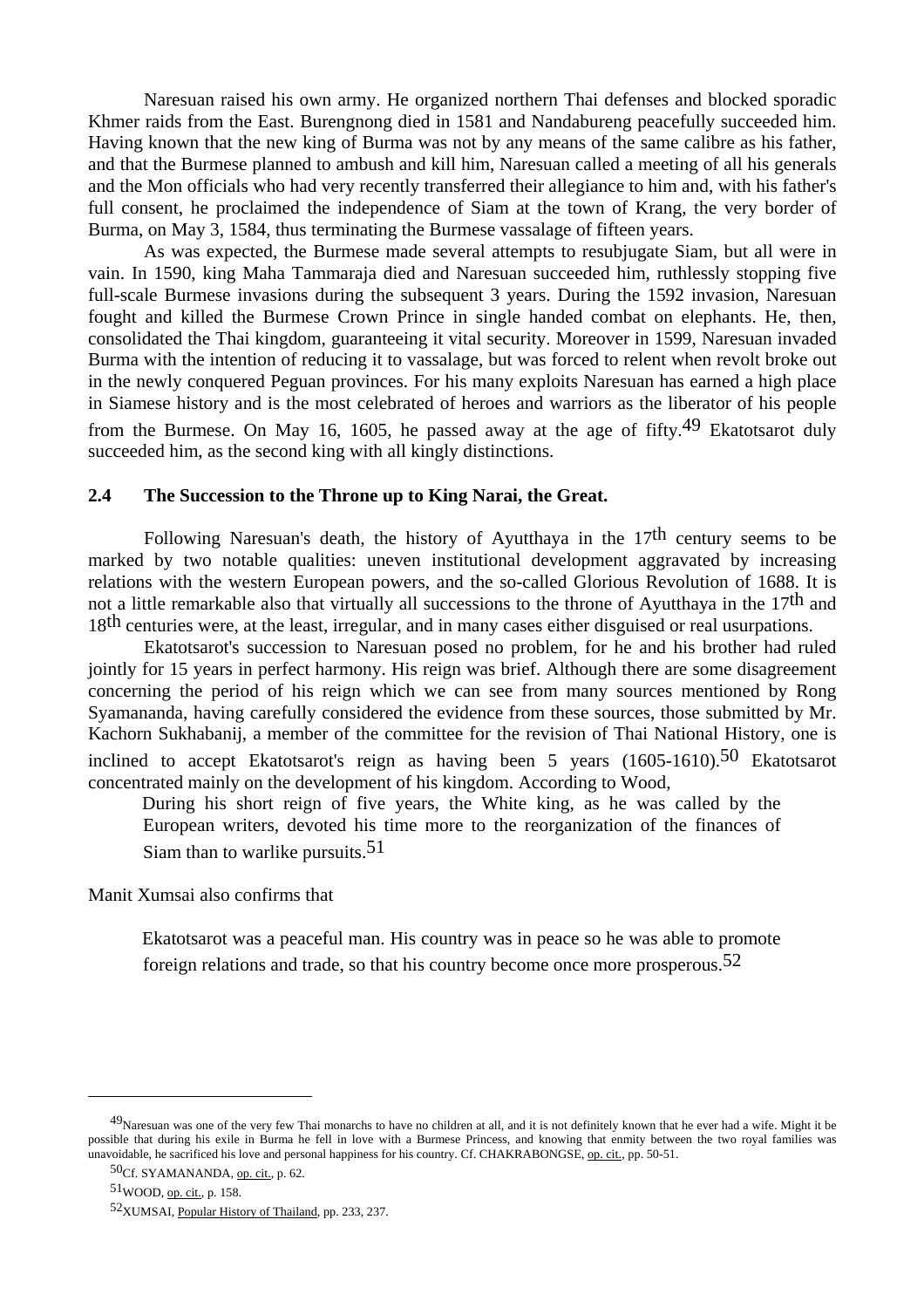Then, the kingdom was reigned by his son, Sri Saowapak, who a year and two months later was executed by the monk Phra Phimontham, who reigned as king Songtham (1611-1628).<sup>53</sup> The next succession crisis came at the end of Songtham's long reign. He apparently never appointed an heir-apparent, but his young brother, Sri Sin, was generally regarded as his successor.

 However Songtham's cousin, Phya Sri Worawong, promoted the candidacy of Songtham's eldest son, Chetta. The machinations of Sri Worawong brought Chetta to the throne on December 13, 1628. Sri Sin and other potential claimants to the throne were eliminated by Sri Worawong who took over the Kalahom ministry which controlled all the military powers. Soon Sri Worawong disposed of both king Chettatirat in August 1629 and Chettatirat's younger brother, Atitayawong, in September who had succeeded him. Atitayawong was executed in 1637, because of his involvement in a rebellion.

 Sri Worawong became King Prasattong (1630-1655), thus began the Prasattong Dynasty. He was really a usurper, as he had no hereditary claim to the throne. His position as Kalahom, the ministry of military affairs enabled him to undertake such a struggle for the throne. Yet another struggle followed the death of Prasattong. Three kings ascended the throne in little more than two months. First was Prasattong's eldest son, Chao Fa Jai *"with armed-men seized the court and ascended the throne"*.54 Then after a very short reign, king Chao Fa Jai fell victim to a conspiracy, engineered by his uncle, Prince Sri Suthammaraja, and his younger brother, Prince Narai. He was captured and was put to death in the royal manner. Prince Narai placed Sri Suthammaraja on the throne. King Srisuthammaraja, being an amorous man, he showed improper attention to his own niece, Princess Kalayani, who was Narai's younger sister.

 She strongly resented the king's conduct and after an escape from the palace by hiding herself in a Buddhist book case, she made a complaint to her brother about the whole incident.<sup>55</sup>

 Using that as an excuse and the unpopularity of the uncle as a further pretext, Narai, who was by now well versed in the art of conspiracy and had many followers, attacked the king's palace.

Nicholas Gervaise insisted that few sovereigns of the East had as many foreign friends as he did.<sup>56</sup> George Vinal Smith notes that Narai had asked the Dutch for assistance as early as August,

but they politely refused, and then Smith states that

In October Narai made his move with the aid of his supporters and of the Japanese-

Siamese, Pattani, Malays and perhaps Persian Muslims.57

Finally the king fled out but he was captured and executed. After winning the throne in 1656, Narai crowned himself as king of Siam (1656-1688). This is perhaps one of the most eventful reigns of Siamese history. His reign has been one of the most glorious.

 This period is also very well documented and well-known from the European visitors who came to Ayutthaya during this period and wrote about the countries and their contacts with the king and the people. There are, therefore, many descriptions of the country during this period written by various authors still alive today. It is generally agreed that king Narai deserved the title *"The Great"*. Many factors contributed to the formation of this title:

<sup>53</sup>Phra Phimontham was the son of Ekatotsarot by a concubine and some foreign visitors in Ayutthaya said he succeeded his father directly without mentioning Sri Saowapak. Cf. WYATT, op. cit., p. 106.

<sup>54&</sup>lt;sub>Report from the Council at Batavia (Jakarta) to the Dutch East India Company, Jan. 21, 1657., in Records of the Relations between Siam and</sub> Foreign Countries in the XVIIth Century, Vol. II, Bangkok, 1916, p. 20.

<sup>55</sup>SYAMANANDA, op. cit., p. 71; see also CHAKRABONGSE, op. cit., p. 56.

<sup>56</sup>Cf. N. GERVAISE, Histoire Naturelle et Politique du Royaume de Siam, Paris, 1688, p. 312.

<sup>57</sup>G.V. SMITH, The Dutch in Seventeenth Century: Thailand, Vol. III, Dehalb, 1977, p. 35.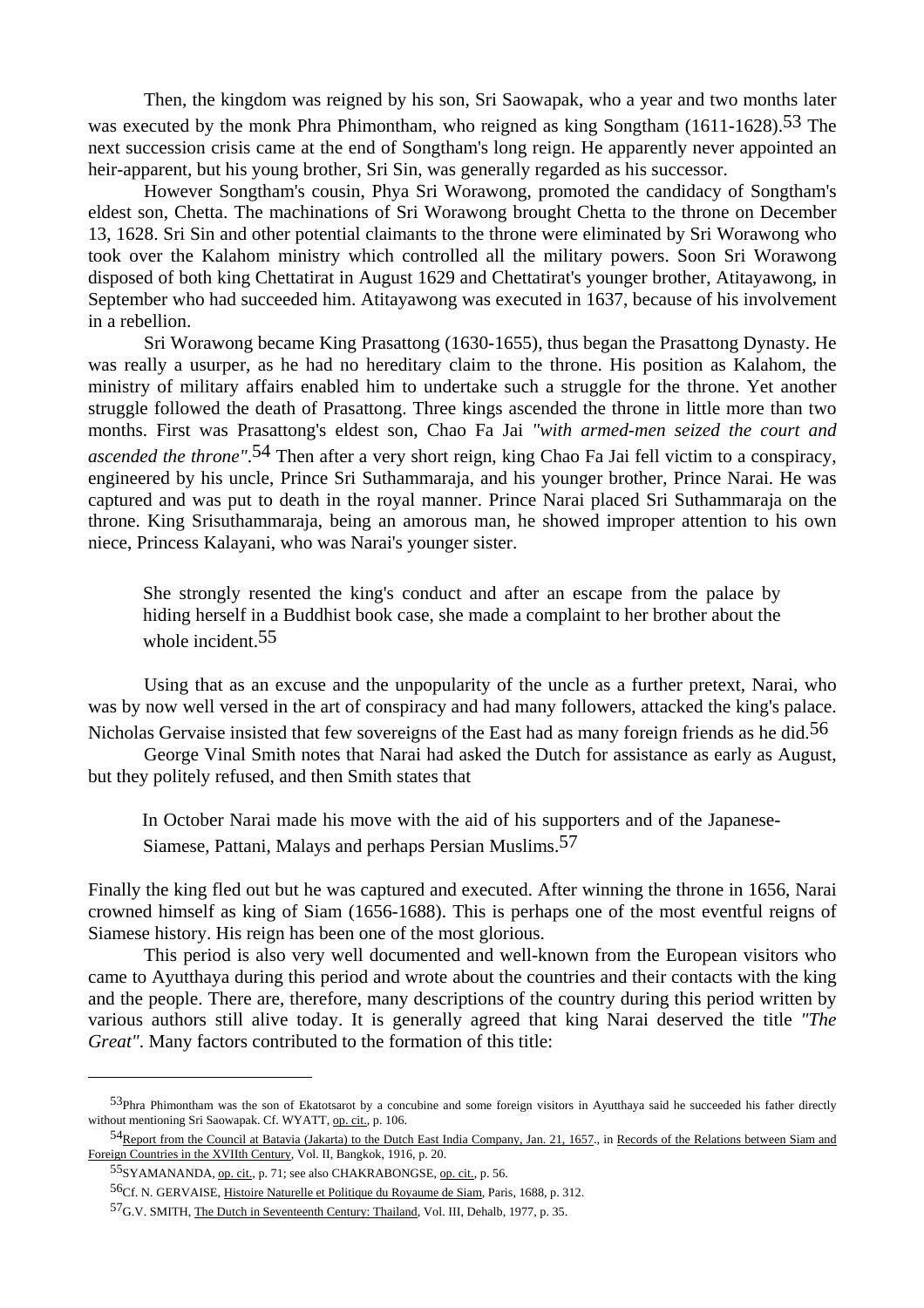- 1. Chieng Mai and Burma claimed Narai's attention four years after his accession. Later after the second attempt, Narai reunited Chieng Mai with Siam. He invaded Burma in 1664 but did not benefit Siam, anyway he helped to show that Siam was still powerful to reckon with.
- 2. In his foreign relations, Narai became the most talked about of Siamese monarchs, since he adopted a friendly policy towards foreigners, especially the Europeans, and Ayutthaya was a metropolis where peoples from many lands congregated. Turpin insisted the fact, saying:

The welcome that Narai extended to foreigners, drew them from all parts of the world in the hopes of gaining wealth.<sup>58</sup>

De Bourges also confirmed that

Le Royaume de Siam étant riche de ant de biens que l'Autheur de la nature luy a donner, il invite les Marchands étrangers à le venir visiter pour leur faire part de sεs richesses. Il y a peu de villes dans tout l'Orient oùl'on voye assemblées plus de

Nations différentes qu'à Siam, on y parle plus de vingt langues différentes.<sup>59</sup>

 By the way among the Europeans with whom Narai came into contact, the Dutch and the English caused him great disappointment. So King Narai had turned to the French in the hope of using them to counteract the Dutch influence in Siam. It was a wise step in the beginning, since the Dutch and the French were enemies in Europe and fought the Franco-Dutch war of 1672-1678, the war of the league of Augsburg 1689-1697.60

3. Not only King Narai's reign was well-known in Europe, but it also saw a revival of Siamese literature. Under his constant patronage, his Court became the centre where poets congregated to compose verses and poems. The first text book of the Thai language was issued by his command in order to counterbalance the French cultural influence.

#### **2.5 Relation with the European Countries.**

Europeans first entered Siam in the late 16<sup>th</sup> century, but not until the 17<sup>th</sup> century did European powers assume any importance in the country's affair. At first the Siamese received the foreigners in friendship. Dutch, Portuguese, English and French traders, mercenaries and missionaries entered the realm and pursued their various aims.

 This early era of good will disappeared, however, when certain elements within the Siamese aristocracy began to fear that western influence was growing too strong. The result was the revolution of the aristocracy in 1688. As in the 17th century, the Europeans began to pursue not only commercial but also political and religious ends.61

#### **2.5.1 Relation with Portugal**

 $\overline{a}$ 

 Of all the European nations, the Portuguese were the first to come to Siam. It was in 1511 that they first came to establish friendly relations and to obtain permission to trade. Thereafter a large number of the Portuguese followed and settled in Ayutthaya.

<sup>58&</sup>lt;sub>F.H.</sub> TURPIN, History of the Kingdom of Siam and of the Revolutions that have caused the Overthrow of the Empire up to A.D. 1770, Original French and translated by B.O. CARTWRIGHT, Bangkok: American Presby Mission Press, 1908, p. 31.

<sup>59</sup>J.de BOURGES, Relation du Voyage de Monseigneur L'Evêque de Béryte Vicaire Apostolique du Royaume de la Cochinchine, par La Turquie, La Perse, Les Indes etc. jusqu'au Royaume de Siam et autres Lieux, Paris, 1668<sup>2</sup>, pp. 144-145.

 $^{60}$ Cf. H.A.L. FISHER, A History of Europe: From the Earliest Times to 1713, Vol. I, Glasgow: Fontana/Collins, 1986<sup>20</sup>, pp. 679-688. 61Cf. W. BLANCHARD, Thailand: Its People, Its Society, Its culture, New Haven, 1957, p. 232.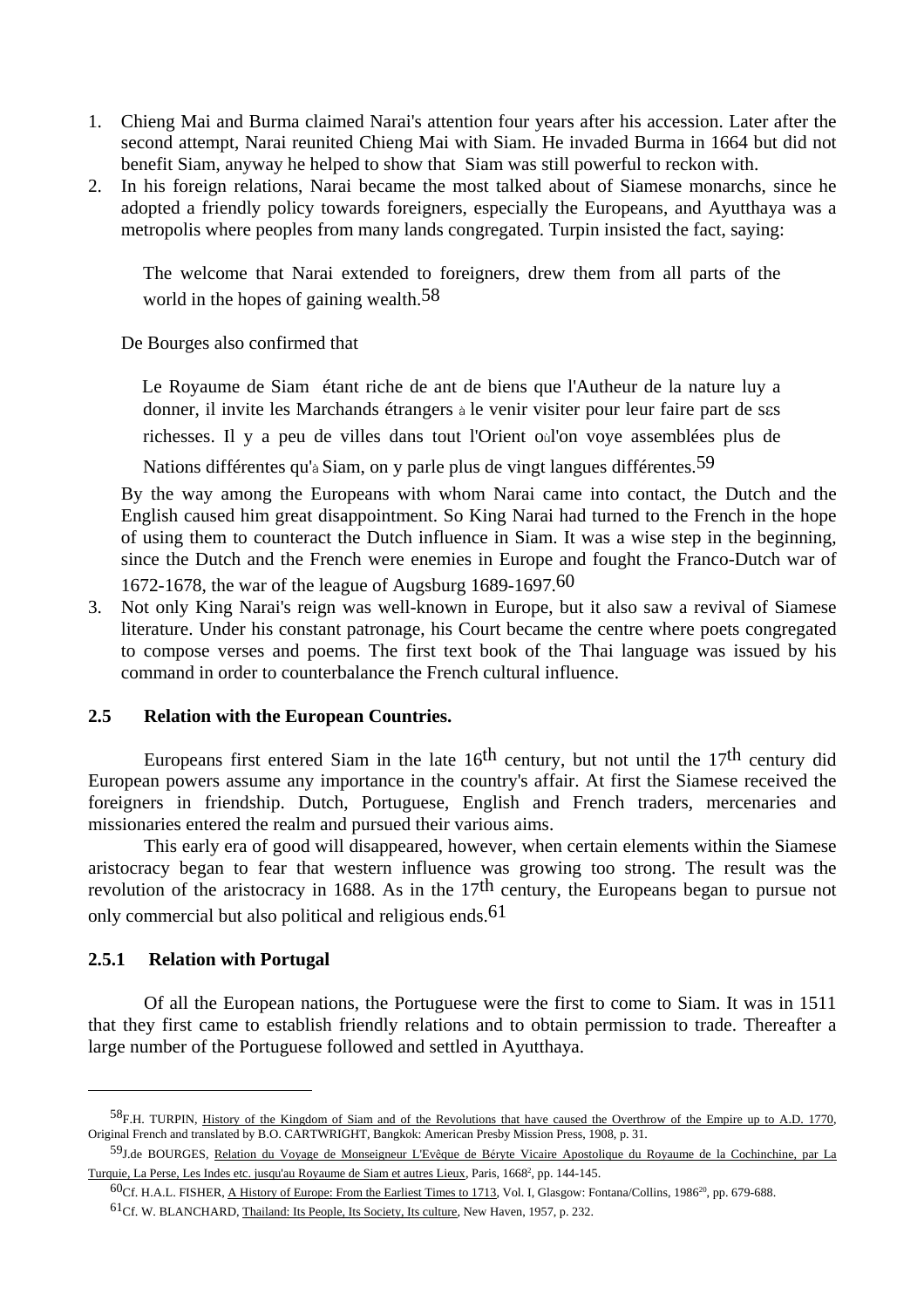In 1511, d'Albuquerque, the second Portuguese Viceroy, stormed and occupied Malacca which at that time governed by Malay Sultan. Having learnt that the Siamese king claimed some rights over Malacca, d'Albuquerque decided to enter into relations with him in order to avoid trouble with the Siamese. In that year, he despatched Duarte Fernandez to Ayutthaya with a report which had led to the capture of Malacca by the Portuguese.62

Duarte Fernandez returned to Malacca with a Siamese ambassador, who took a letter from the king to the king of Portugal as well as some presents. Manuel Teixeira wrote:

 Albuquerque was pleased with these offerings, he sent with the Siamese ambassador Antonio de Miranda, de Azevedo and Duarte Coelho with a party and many presents to tell the king of Siam how he had conquered Malacca and to express the desire to

open trade between this place and Siam.63

However, there is no record about the missionaries, who probably would have accompanied the Portuguese ambassador to Siam.<sup>64</sup> About thirty years later, war broke out between Siam and Burma, and about a hundred Portuguese volunteered to serve in the Siamese army. After the war, in which the Siamese army was victorious, the king of Siam rewarded the Portuguese volunteers by giving them land on the west bank of the river below Ayutthaya to make their residence and to build the church. Thus the first European community and the Christian religion came to settle in Siam in the 16th century.65 Syamananda observes that

 It is interesting to point out that the Portuguese met with no difficulty in opening relations with Ayutthaya and also enjoyed religious freedom, a rare concession to them, simply because suffering from no prejudices the Siamese adopted a liberal attitude towards foreigners.66

Duarte Coelho in 1516 had made a treaty between Siam and Portugal, which was the first one between Siam and a western state. According to the terms of the treaty, the Portuguese agreed to supply Siam with guns and ammunition and in return gained the right to reside and trade at Ayutthaya, Ligor, Pattani, Tenasserim and Mergui. During the five years between the first visit of Fernandez to Ayutthaya and the signature of the treaty in 1516, the Siamese had time to observe that the Portuguese policy in the East aimed at the development of trade rather than the acquisition of territory. Indeed foreign trade was needed by an agricultural country like Siam, as it would contribute to the progress of the country. For these reasons, the Portuguese were accorded a warm welcome.

 We should point out here the coming of the Spaniards. Rajanubhap mentioned them as follows:

The Spaniards came in the  $17<sup>th</sup>$  century, but as they backed the Cambodians who were sometimes at war with Siam, they were not particularly welcome and had no permanent establishment here.67

<sup>62</sup>SYAMANANDA, op. cit., p. 42; see also J. de CAMPOS, Early Portuguese Accounts of Thailand, in JSS, Vol XXXII, part 1 (1940) 3-4.

<sup>63</sup>M. TEIXEIRA, The Portuguese Missions in Malacca and Singapore (1511-1958): Malacca, Vol. I, Macau: Instituto Cultural de Macau, 1986, p. 55.

<sup>&</sup>lt;sup>64</sup>Cf. History of the Universal Church and the Church in Thailand (in Thai), Bangkok: Sarasat Press, 1967<sup>2</sup>, p. 195.

<sup>65</sup>Cf. D. RAJANUBHAP, H.R.H., Prince, The Introduction of Western Culture in Siam, in JSS, Vol. XX, part 2 (1926) 1.

<sup>66</sup>SYAMANANDA, op. cit., p. 43.

<sup>67</sup>RAJANUBHAP, The Introduction of Western Culture in Siam, p. 2.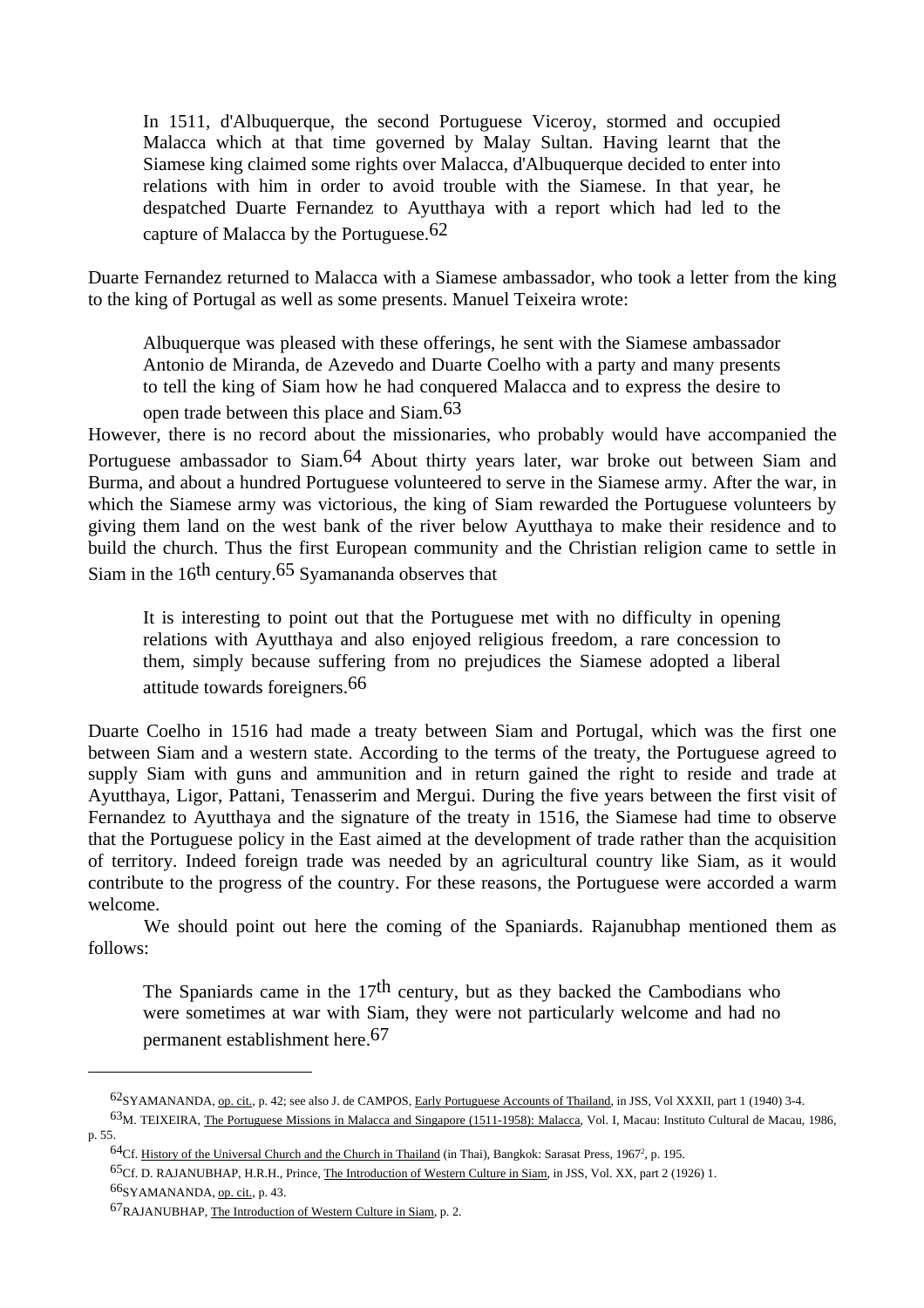#### **2.5.2 The Dutch's Coming and the Reaction of the Portuguese**

At the beginning of the  $17<sup>th</sup>$  century, the other European nations began to come to Siam. During the reign of king Ekatotsarot, the Dutch came and enjoyed the friendship of the king who concentrated mainly on the development of his kingdom. Van Vliet wrote:

 King Ekatotsarot is said to have been greatly inclined towards strangers and foreign nations and to have taken a special interest in enriching his treasury by introducing new taxes.68

This aim of the king was so clear when Syamananda confirms that

 He levied a tax on shops and markets and a ten percent tax on goods, and permitted the payment of dues in cash instead of manual labour.<sup>69</sup>

In addition as foreign trade would greatly benefit the country, he showed his friendship to the Dutch. The Portuguese also enjoyed his favour. It was economic considerations rather than political ones from the part of the king. The Dutch arrival at Ayutthaya in 1604 was marked by an audience which Naresuan gave to their chief, Cornelius Specx. In fact in 1601, the Dutch reached Pattani as Blankwaardt recorded:

 Jacob van Neck sailed for Pattani where he arrived with his vessels *"Amsterdam"* and *"Gouda"* on the 7th November 1601. And 3 days later, he concluded a favourable contract with the Queen of Pattani, who was tributary to the king of Siam, holding permission to build a factory and giving facilities for the pepper trade.<sup>70</sup>

The Dutch considered Pattani as the door to China and Japan. Knowing that the king of Siam was doing a lively trade with China, in 1603, the manager of Pattani, van der Leck, made a tour of investigation to Ayutthaya. The next year 1604, Admiral van Warwyck himself went there to seek the king's assistance. Being aware of the favourable results which Holland had obtained in her war against Spain, the king promised assistance.<sup>71</sup> In 1608, the first Dutch trading station was established in Ayutthaya. The Siamese were eager to transact business with the Dutch, as they took the cotton goods in exchange for hides and pepper. In the same year, by command of king Ekatotsarot, a Siamese embassy travelled by a Dutch ship which took 7 months to reach Holland where it was accorded a cordial reception at the Haque and was received by the Stadtholder, Prince Maurice of Orange Nassau on September 10, 1608.

 This mission, composed of 20 Siamese, arrived on the 9th December 1607, whence it left on the fleet of Cornelis Metalief de Jonge for Holland, where it was received at the Haque by the Prince of Orange (Maurice) on September 10-11, 1608.72

<sup>68</sup>J. Van VLIET, The Short History of the Kings of Siam, Original Dutch and translated into English by L. ANDAYA, Bangkok, 1975, p. 61. 69SYAMANANDA, op. cit., p. 62.

<sup>70</sup>W. BLANKWAARDT, Notes upon the Relations between Holland and Siam, in JSS: Collected Articles: Relationship with Portugal, Holland and the Vatican, VII (1959) 16.

<sup>71</sup>Cf. Ibid., pp. 17-18.

 $72$ Ibid., p. 18.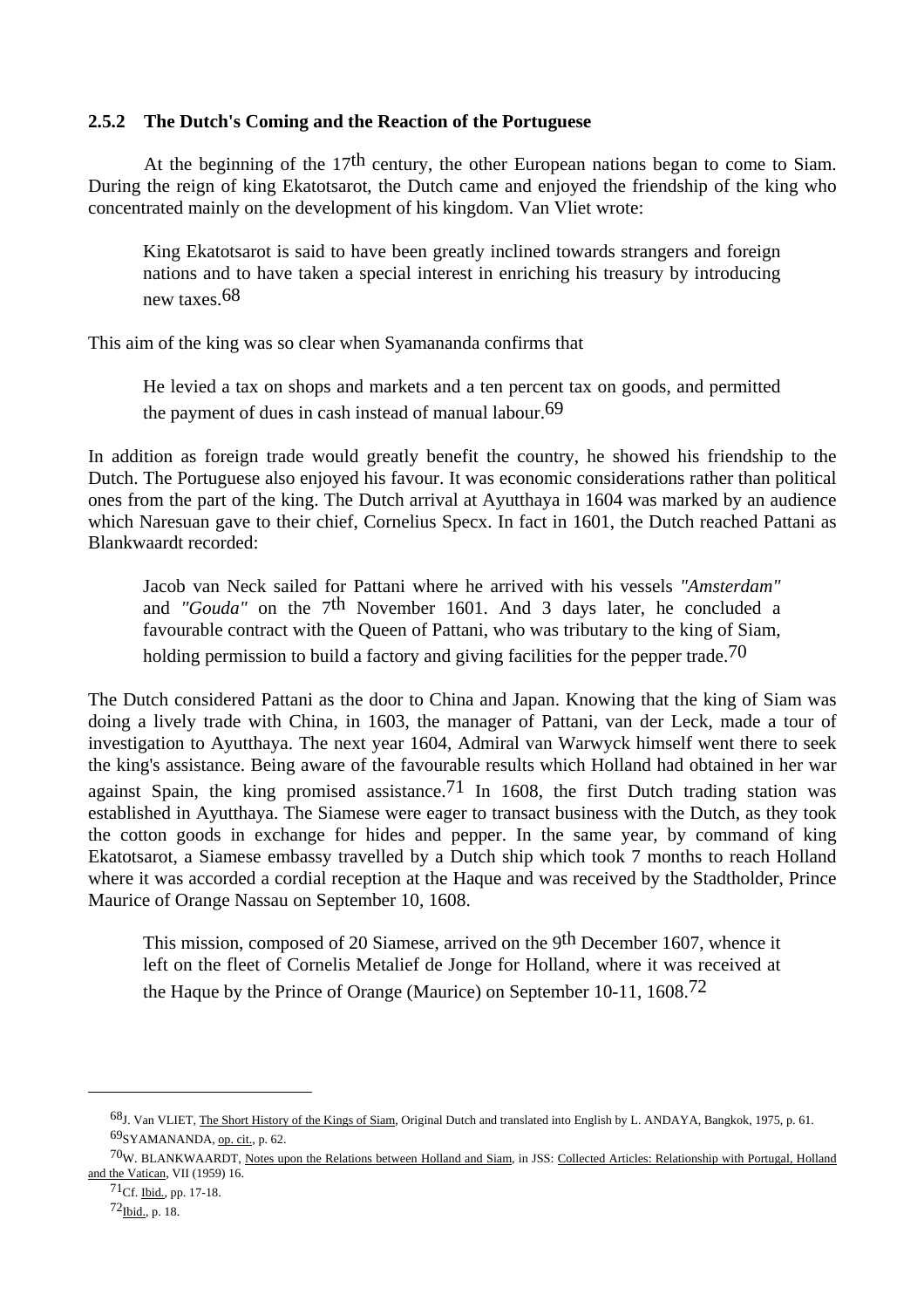In the reign of king Songtham, on June 12, 1617, the Dutch signed their first treaty with Siam, obtaining definite terms for the purchase of hides. Certainly the Portuguese, seeing this relation, were not so pleased. Manit Xumsai relates that:

 The Dutch and the Portuguese were then at war, and the Portuguese told the Siamese that the Dutch were just sea-rovers with no country of their own. The Dutch had just invented the telescope and showed the Siamese that the Dutch were far too superior above other countries.73

Blankwaardt points out to us an interesting letter:

 There exists in Portuguese records a letter on the subject dated Lisbon, January 4, 1608, written by the king of Portugal to his viceroy in India. The viceroy is therein recommended to make a fortress in Martavan in the kingdom of Pegu, with the object of keeping the king of Siam in check and to prevent him making a league and friendship with the *"rebels"* (in casu the Dutch). Great fear is expressed in the said document that the rebels may teach the Siamese the exercise of war and artillery, and thereby do irreparable evil.74

For a time, king Songtham even urged the Dutch to fortify Mergui and thus ally themselves with Ayutthaya against the Portuguese, but the Dutch were more interested in using Ayutthaya and Pattani as doorways into trading relations with China and Japan.75

#### **2.5.3 The Arrival of The English and the Reaction of the Dutch**

 At the beginning of the reign of king Songtham came the English, who began to take interest in Ayutthaya after the founding of the English East India Company on December 31, 1600. The Company ordered Captain Antony Hippon to take one ship *"the Globe"* for a visit to Siam.

 On August 15, 1612, the Globe arrived at Ayutthaya and the English were well received. One of these English merchants, Lucas Antheuniss, had an audience with the King on September 17, 1612, when he presented to him a letter from King James I (1603-1625) of the Stuart Dynasty.76 The King was much pleased. He not only allowed them to trade at Ayutthaya, but also allotted them a plot of land to build their factory on the east side of the Chao Phya river between the Dutch and the Japanese settlements.

 Having successfully weathered the storms which were threatened by the Portuguese, the Dutch found themselves up against the English.

 In a letter dated September 2, 1612, van Nijenroode remarks that it will not be possible to prevent the English trade, as the king, who tried to attract every nation to his country, was much pleased that another had arrived.<sup>77</sup>

So the first visit of English merchants caused already friction between them and the Dutch, and that was to remain so in the years to come. Unfortunately the English factories at Ayutthaya and at Pattani did not make any profit. On the contrary, they suffered considerable losses because:

<sup>73</sup>XUMSAI, Popular History of Thailand, pp. 238-239.

<sup>74</sup>BLANKWAARDT, op. cit., pp. 18-19.

<sup>75</sup>Cf. WYATT, op. cit., p. 109.

<sup>&</sup>lt;sup>76</sup>Cf. A. CAPPELLI, Cronologia, Cronografia e Calendario Perpetuo, Milano: Ulrico Hoepli, 1983<sup>5</sup>, p. 539.

<sup>77</sup>BLANKWAARDT, op. cit., pp. 19-20.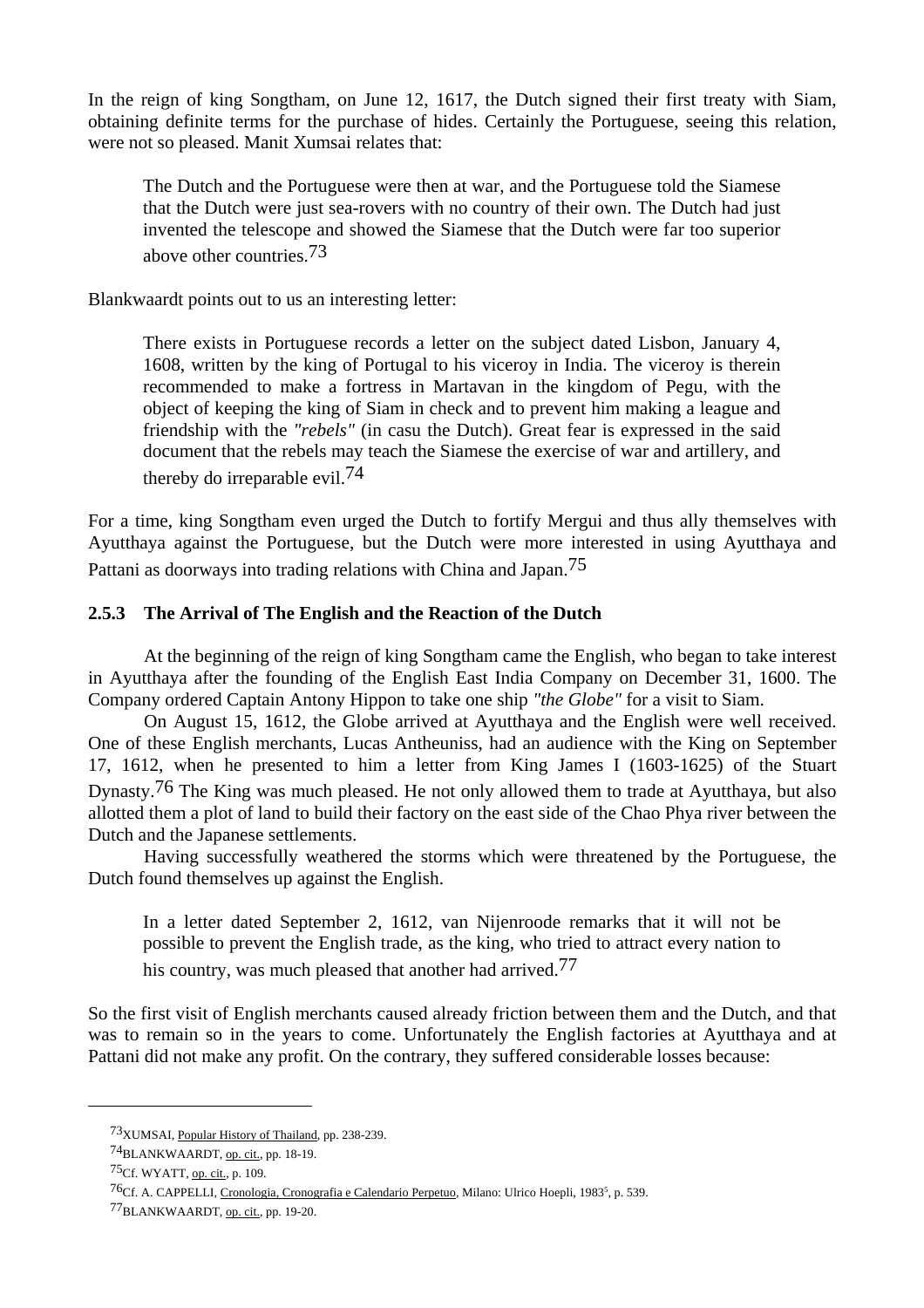- 1. English ships did not visit Siam frequently.
- 2. The Agent of the Company did not seem to carry on his work in a proper manner.
- 3. The Portuguese and the Dutch did all they could to hamper the English trade. There is a story of Benjamin Fairlie being poisoned to death.78

Because of these unfavourable trading conditions, the trade between Siam and the English East India Company ceased in 1625, not to resume again until the 1660. In general, the whole of the reign of king Prasattong was marked by considerable Dutch involvement in Ayutthaya; the relationship with the Dutch had its ups and downs. Conditions changed during the reign of King Narai because of three reasons:

- 1. Following the death of Prasattong, Narai asked unsuccessfully for Dutch aid in making his bid for the throne. So after his ascension to the throne, he wanted to diminish the Dutch influence.
- 2. The coming of the French, who could please King Narai, encouraged him to accomplish his desire.
- 3. Late in 1662, in order to finance many wars in his reign, the king imposed a royal monopoly on all trade which meant that goods destined for export had first to be sold to the king, despite the Dutch monopoly on hides.79

In 1661, the English reopened their trading station at Ayutthaya, they resumed their relations with Siam in King Narai's reign, thus causing displeasure to the Dutch, since they were afraid that the English might take away part of their trade. Siam hoped to benefit from the trade with the English and to play them off against the Dutch whose considerable influence was felt at Ayutthaya. Since the beginning of King Charles II's reign (1660-1685), England went to war once with Holland.<sup>80</sup>

#### **2.5.4 The Arrival of the French and the Religious Situation**

 King Narai had turned to the French in the hope of using them to counteract the Dutch influence in Siam. The relation between Siam and France was begun by the French Catholic missionaries. So the aim of the French's coming was different from the Dutch, the English, the Portuguese, who wanted to trade, but the French's main aim was to propagate Roman Catholicism. The Pope, Alexander VII (1655-1667), recognized the mission in 1659 and consecrated three members of the mission; Pallu became Bishop of Heliopolis, Lambert de la Motte was Bishop of Berytus and Cotollendi was Bishop of Metellopolis.

#### **The French Settlement**

 The first three missionaries set sail from Marseilles on November 27, 1660. The party consisted of Lambert de la Motte, Bishop of Berytus and Apostolic Vicar for Cochinchine and five provinces of China, and Fathers J. de Bourges and Francis Deydier. They reached Mergui in April 1662 and continued the journey to Ayutthaya. Later de Bourges wrote that the original intention was to reach Burma and make the way into China but this plan was rendered impracticable by the incursion of Chinese troops into Burma. <sup>81</sup> The final stage of journey to Cochinchina had to be abandoned because of the unrest in Cambodia. Thus their settlement in Siam was by no means calculated...

<sup>78</sup>Cf. SYAMANANDA, op. cit., p. 65.

<sup>79</sup>WYATT, op. cit., p. 111.

<sup>80</sup>Cf. CAPPELLI, op. cit., p. 539; see also FISHER, op. cit., pp. 677-683.

<sup>81</sup>Cf. De BOURGES, op. cit., p. 139; E.W. HUTCHINSON, The French Foreign Mission in Siam During the XVIIth Century, in JSS: Relationship with France, England and Denmark, VIII (1959) 25.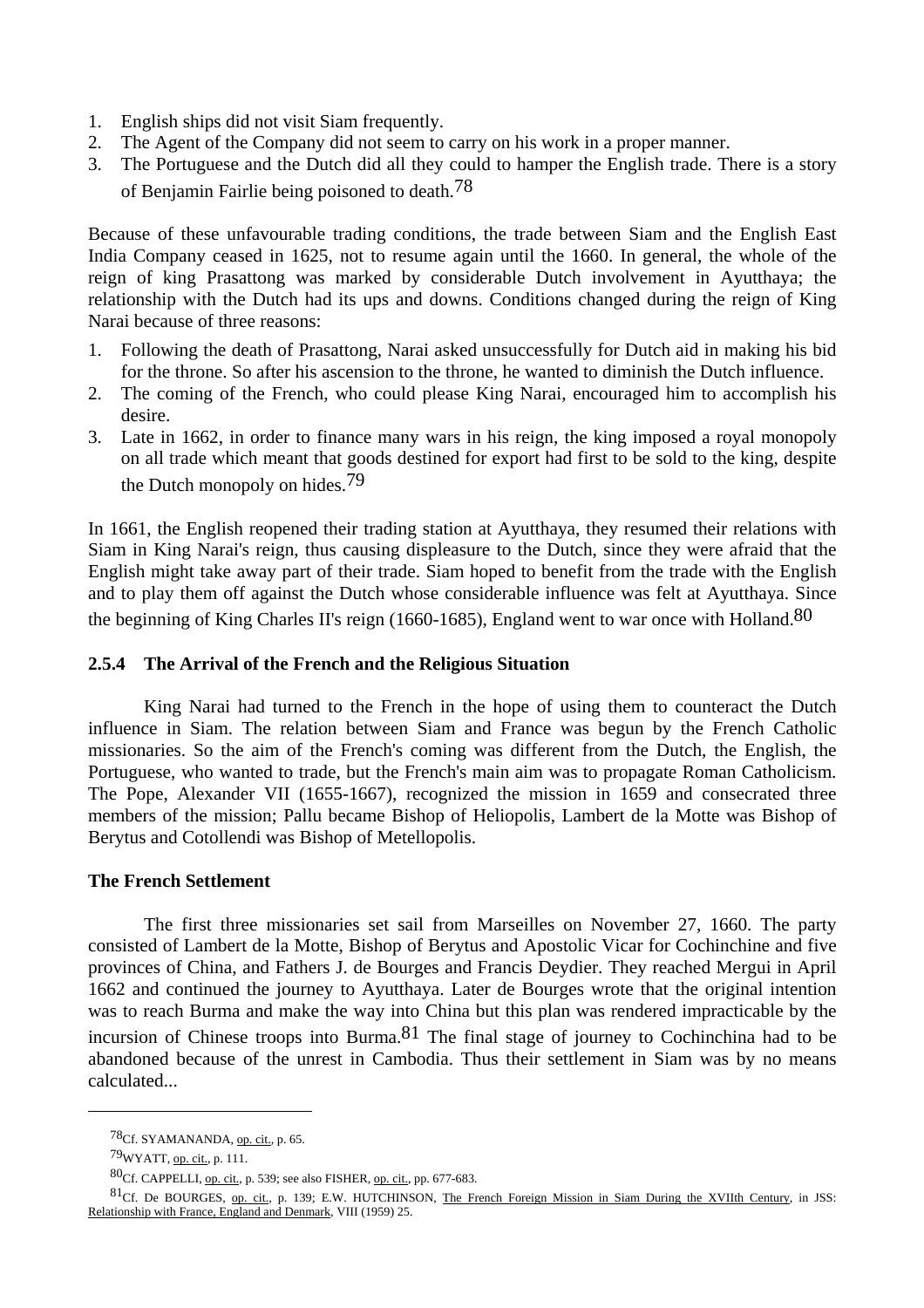The other factor which brought Siam into relation with France was Constantine Phalkon, who wielded considerable influence with king Narai and aimed at promoting friendly relations and fostering trade with France. He was by then a Catholic and was intimate with the Jesuits who were also French.82

#### **2.5.5 King Narai's Attitude towards the French Missionaries**

 In his reign, Narai opened the country to foreigners, including their religions. De Bourges who came to Siam with Lambert related that

Je ne crois pas qu'il y ait pays au monde où il se trouve plus de Religions et dont l'exercice soit plus permis que dans Siam. Les Gentiles, les Chrétiens et les Mahometans, qui tous se partagent en différentes Sectes, ont toute liberté pour suivre tel culte qui leur semblera le meilleur.<sup>83</sup>

Sometimes De Bourges used to ask the question why the king was so kind as to permit the different religions to practise so freely in his country. The answer was as follows:

C'étoit par une autre maxime de politique que ce Prince en use de la sort: car comme il tire un grand profit du séjour que les Étrangers sont dans ses Etats, soit pour les arts, soit pour le debit des marchandises du pays, soit pour l'abord de celles de dehors, il les invite par cette liberté qu'il accorde à tous, à s'établir chez luy et à y continuer leur commerce. Il y a encore une autre raison de cette conduite, c'est l'opinion qui regne parmy les Siamois que toute Religion est bonne.<sup>84</sup>

That's why as soon as the King heard about the coming of the missionaries, he gave them the special audience. As Launay wrote:

Cependant le Roi Phra Naraï, qui avait entendu parler des missionnaires, exprima le désir de les voir; ceux-ci se rendirent à Louvo, résidence royale située à quelques kilomètres de Juthia, et dont le prince goûtait le séjour. Phra Narai reçut Lambert de la Motte et ses prêtres avec distinction. Cette visite n'était pas officielle.<sup>85</sup>

We can summarize the ways which King Narai expressed his openness to French missionaries as follows:

<sup>82</sup>Constantine Phalkon was known to his English contemporaries as Constant Falcon. French writers of his period generally called him Monsieur Constance. His family name was Gerakis or Jerakis, which word in modern Greek means "Falcon", and is a common name in that language. The Eleftheroudakis Encyclopedia (Athens) contains the following account of him (vol. III, p. 810) as follows:

*<sup>&</sup>quot;Jerakis, Constantine"*.-A Cephalonian merchant who rose to the highest official position in Siam. Born 1647. Dead 1688. Jerakis, while still a boy, left Cephalonia in the year 1660 in an English ship on which he took service. Later he found a post with the English India Company and studied the language and habits of Eastern people. Having resigned his post with the Company, he entered commerce, but during one of his sea voyages he was wrecked and lost all his fortune. Among his fellow-passengers was an Envoy of the king of Siam returning from Persia, who greatly esteemed Jerakis's cleverness and energy and persuaded him to follow him to Siam, where he entered the financial service of the country. He was so successful in this service that he was rapidly promoted and become the Prime Minister, and in real fact the master of the country. Cf. E.W. HUTCHINSON, Adventurers in Siam in the Seventeenth Century, London: The Royal Asiatic Society, 1940, p. X-XI. For the further detailed study upon the life and

role of Constantine Phalkon, see also E.W. HUTCHINSON, 1688 Revolution in Siam: The Memoir of Father de Bèze, S.J., Original French, Hong Kong: University Press, 1968; F.H. TURPIN, op. cit., pp. 34-39.

<sup>83</sup>De BOURGES, op. cit., p. 164.

<sup>84</sup>Ibid., pp. 165-166

<sup>85</sup>LAUNAY, Histoire de la Mission de Siam, p. 12.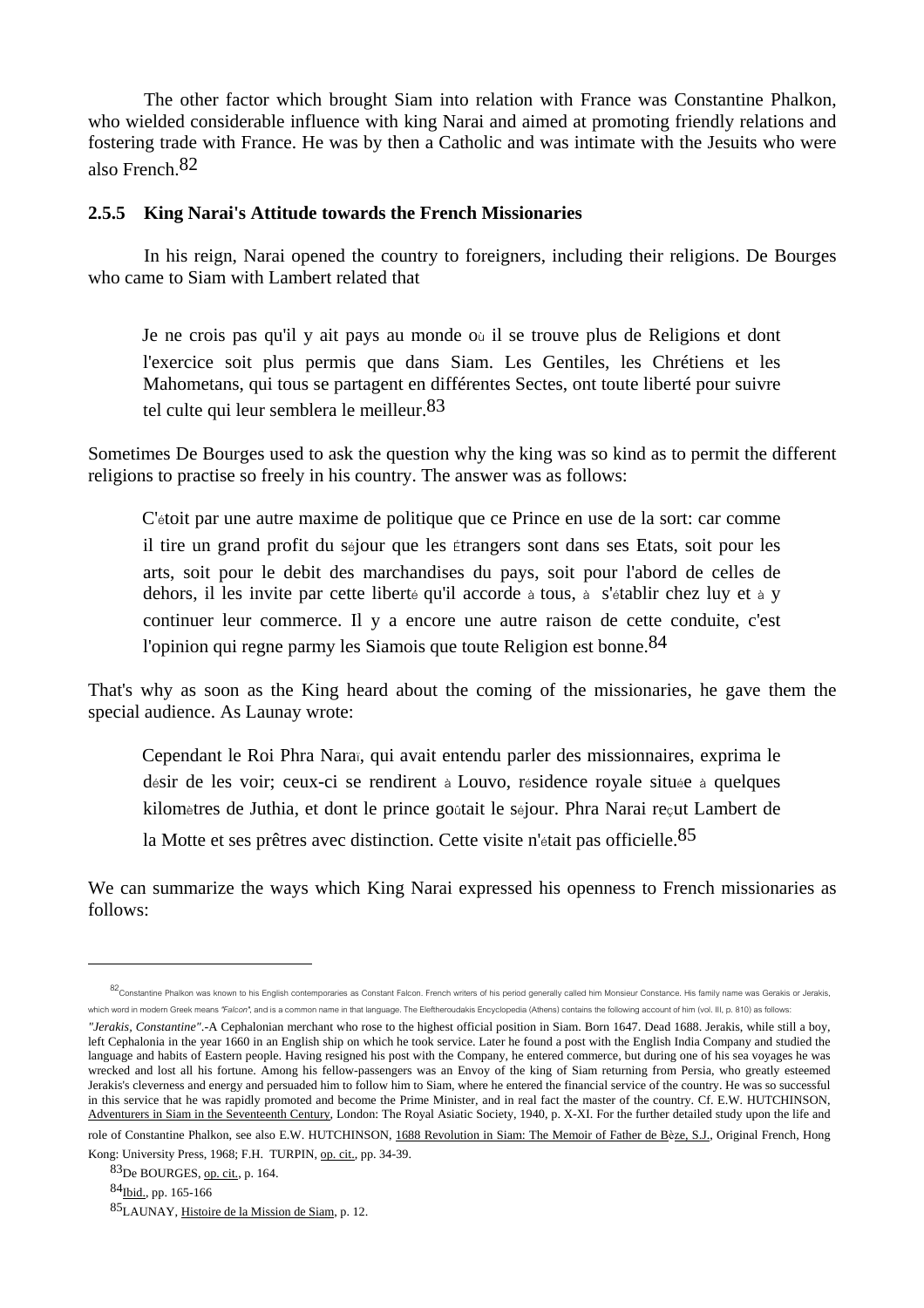1. The audience with the king in 1665 to Lambert and his followers. They took the opportunity to expound to him the principles of Christianity.

 Le Roi posa plusieurs questions sur l'étendue de la France, sur son commerce, ses richesses et ses armées. L'Evêque lui expliqua les principales vérityés du Christiansme.86

 The second official audience was given to Lambert again in 1667, in which the King had posed many questions about Catholicism, which had made Lambert think that may be God's grace might have been working in the heart of the king of Siam. The third audience took place on October 18, 1673. This time it was a solemn audience since:

 Audience solennelle du roi de Siam aux Evêques. Inform qué les évêques fraçais avaient à lui remettre des lettres et des présents du roi Louis XIV et du Pape Clément IX, Phra Naraï, dont cette nouvelle flatta l'amour-propre et éveilla la curiosité, résolut de leur donner une audience solennelle. La réception eut lieu le 18 Octobre 1673.87

2. King Narai gave the French missionaries land and houses as well as facilities to build the churches and the freedom to preach Christianity. Obviously the King was pleased to hear the Bishop's discourse on Christianity. His gifts helped to embellish the seminary. The King built the church at his own expense. The people were free to choose their religion.88 Above all, King Narai was attracted by the French Jesuit missionaries, since they were the architects, the astronomers. They had been introduced to him by Constantine Phalkon, the Prime Minister.

 King Narai became interested in the French mission when he learned about the reputation of Fr. Thomas Valguanera, a Jesuit, as a skilful architect and engineer. The king ordered new forts to be built at Bangkok, Nonthaburi, Ayutthaya and other towns for the defence of the kingdom. Fr. Thomas was in charge of the construction of these forts.89

This is also repeated by Wyatt when he says:

 French Jesuit missionaries, established in Ayutthaya since 1662, had made themselves useful to the Court by rendering technical assistance in such matters as the design and construction of fortifications and palaces.<sup>90</sup>

3. Siamese embassies to France. In 1681, king Narai decided to send an embassy to France with a view of securing a true understanding with France and a friendship that would withstand the passage of time. Unfortunately the ship *"Soleil d'Orient"* was wrecked by violent storms at the east bank of Madacadkar. Launay wrote that

<sup>86&</sup>lt;sub>Ibid.</sub>, pp. 12-13

<sup>87</sup>**Ibid.**, p. 27.

<sup>88</sup>Cf. TURPIN, op. cit., p. 41.

<sup>89</sup>SYAMANANDA, op. cit., p. 76.

<sup>90</sup>WYATT, op. cit., p. 113.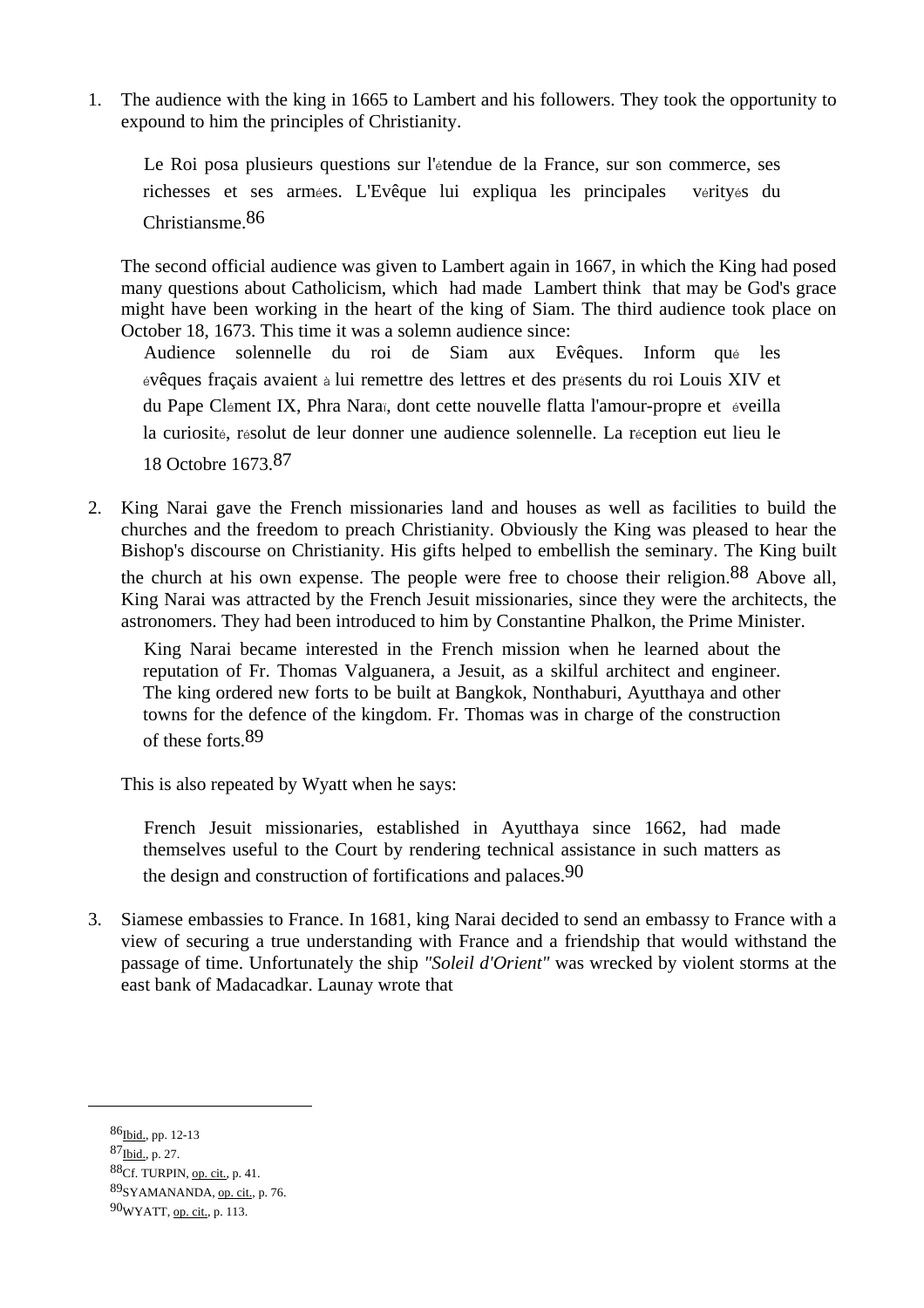Enfin, le Soleil d'Orient les prit à son bord à la fin du mois d'août, afin de faire route vers Madagascar. C'est ce qu'annonçait Gayme dans une lettre du 25 juillet 1681, la dernière que nous possédions de lui. Pris par la tempête sur la côte orientale de la

grand île africaine, le navire périt corps et biens.91

On January 25, 1684, the second embassy left Ayutthaya and 6 months later reached Europe, the Siamese embassy was accompanied by Fr. Vachet and Pascot, taking copies of King Narai's letters to France. They achieved the desired result. In 1686 July, the third embassy reached Paris headed by Kosa Pan or known as Okphra Visutti Sunthorn in French records.

 This time Siam and France made a treaty. The ones who played the very important role for this mission were Fr. Guy Tachard (a Jesuit), and Phalkon.<sup>92</sup> The fourth embassy of Siam led by Fr. Tachard went to France in 1688 to make the new treaty. Fr. Tachard also led three Siamese mandarins to Rome and had an audience of the Pope Innocent XI. He gave also the letter and Memorandum on the state of the mission in Indo-China written by Constantine Phalkon to the Pope.<sup>93</sup>

#### **2.6 Phra Phetracha and The Revolution of 1688**

 Finally there was the famous Ayutthaya revolution of 1688, which followed the death of king Narai.<sup>94</sup> The revolution was led by Phra Phetracha, who was the commander of the elephantry.

 The fact of the king's being in poor health and of his having no heirs, was advantageous to the ambitious designs of Phra Phetracha. Some factors which led to the revolution are as follows:

1. The major thrust of the conspiracy that placed Phra Phetracha on the throne was directed against Constantine Phalkon, who had become Prime Minister under the Siamese title *"Chao Phya Wichayen"* and was based in that sector of the bureaucracy least directly concerned with foreigners, foreign trade and the outside world. Phra Phetracha assembled a crowd on the morrow and made announcement to them thus:

 The sick king has consigned the conduct of state business to Phra Phetracha and has relieved Chao Phya Wichayen of office, the king finds guilty of betraying the realm into the power of foreigners.95

2. The Siamese officials were also very afraid that Phalkon might achieve the king's conversion into Christianism in order to serve the French purpose and that the country might be brought under French domination, as a large French garrison was already stationed in the kingdom. In fact Phra Narai pretended to have decided learning towards Christianity. The Buddhist temples were closed and those who disobeyed this order were severely punished.<sup>96</sup>

<sup>91</sup>LAUNAY, Histoire de la Mission de Siam, p. 52.

<sup>92</sup>Cf. Ibid., pp. 63-65.

<sup>93</sup> Cf. Vat. Biblioteca Carpinea, Cogregatione 32, cited by HUTCHINSON, The French Foreign Mission in Siam, pp.63-83.

<sup>94</sup>His death was narrated differently, see XUMSAI, op. cit., p. 276; see also TURPIN, op. cit., p. 87; A. LAUNAY, Siam et Les Missionnaires Français, Tours: Alfred Mame et Fils, 1896, p. 122.

<sup>95</sup> HUTCHINSON, 1688 Revolution in Siam, pp. 87-88.

<sup>96</sup>Cf. TURPIN, op. cit., p. 41. There are some documents which show that Louis XIV wanted that king Narai would convert to Christianity. Phalkon with the French Jesuits affirmed that Narai was much attracted to Christianity, while the French missionaries did not agree with them. According to the French missionaries, it was very unusual for the king who confessed a different religion to favour them like that. Bishop Laneau (1674-1688) said with prudence that "il serait bien difficile de penetrer le motif de cette conduite". Cf. LAUNAY, Histoire de la Mission de Siam, p. 29. In the letter to king Narai, Louis XIV expressed his hope, saying: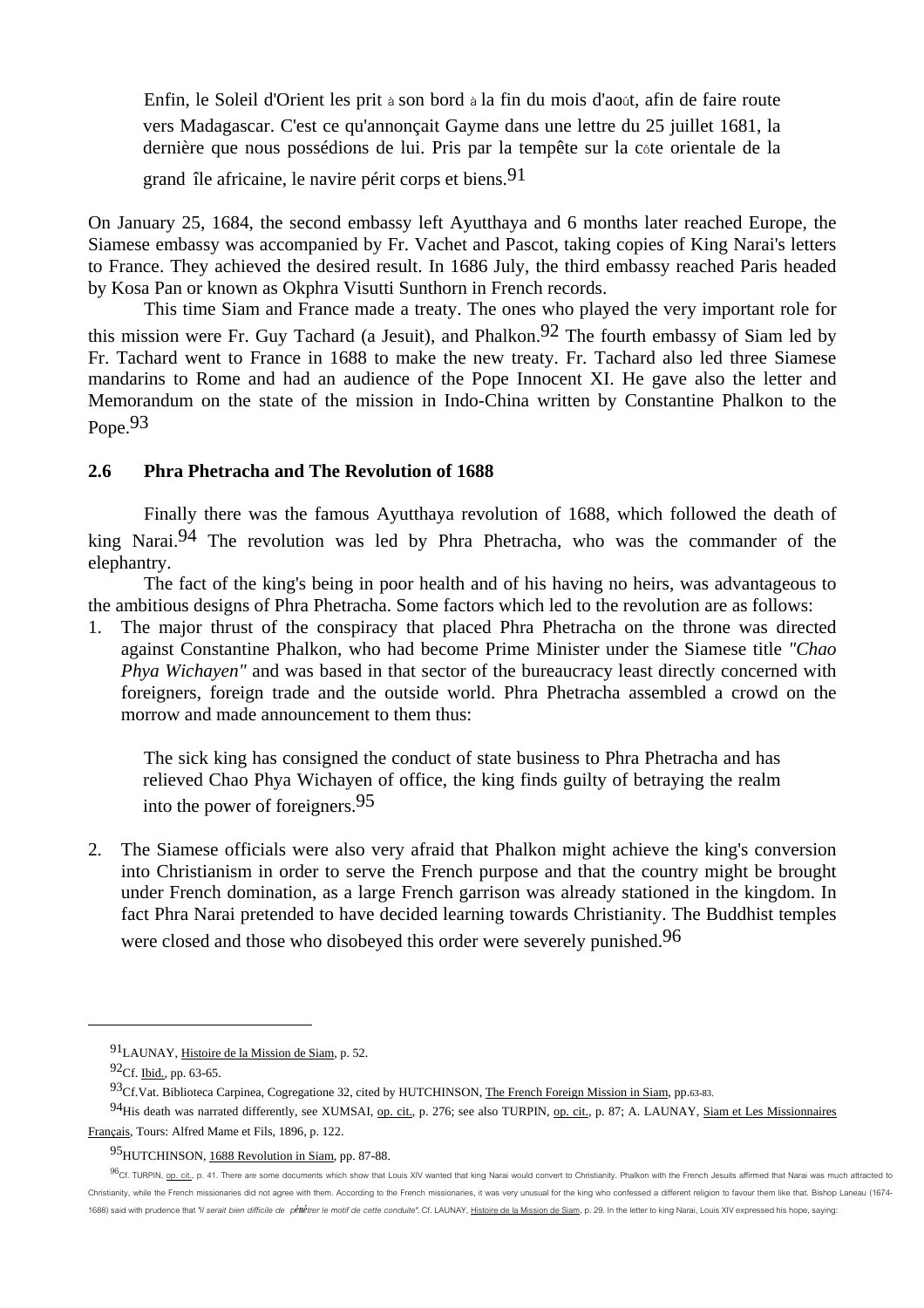So Phetracha took advantage of the popular discontent as a basis on which to rear the fabric of his fortune. At first he sheltered his aims under the cloak of religion. A hypocritical zealot in religious matters, he gained the confidence of the monks and people, who regarded him as the protector of their temples and of their ancestral form of worship. Phetracha arrested Phalkon on a charge of treason and condemned him to death. All his property being confiscated.

 About June 5, 1688, he was beheaded. After the death of Phalkon, Phetracha sent for and arrested the king's two brothers who lived in Ayutthaya. They were also killed later. King Narai died on July 11, 1688, and Phra Phetracha mounted the throne without difficulty. Thus began the Ban Plu Luang Dynasty. Christianity was persecuted. The French garrison was seized and the French people were driven away. The missionaries and the Christians suffered for many years. Bishop Laneau was imprisoned and tortured. Launay related how much the Christians had suffered, adding that

 De 1687 à 1693, aucun missionnaire n'est venu remplacer ceux que la maladie a abattus, que la mort a enlevés ou les circonstances éloignés du Siam.97

### **2.7 The Invasion of Burma and the Destruction of Ayutthaya.**

 Although Phetracha had already expelled the French troop from the country, the missionaries were permitted to continue their work. Meanwhile the Dutch had assisted Phetracha in getting rid of Phalkon and expelling the French from the country, and so Phetracha showed favour to the Dutch. On November 14, 1688, a new treaty with the Dutch was signed. The Dutch went about their business until the fall of Ayutthaya to the Burmese in 1767.

 Phetracha's reign of 15 years was by no means a peaceful one. Four small rebellions broke out, but he suppressed them without great difficulty. When he was seriously ill, Luang Sorasak, who was the Maha Uparat, killed his son, who was also his heir for the throne, and after his death, Luang Sorasak assumed the name of king Prachao Sua (1703-1709). His son, king Taisra (1709- 1733), succeeded him. The peaceful 24 year reign was interrupted in 1717 by an intervention in the internal affairs of Cambodia in order to maintain his overlordship. He spent his time in improving the internal water communication and the foreign trade. His reign is noteworthy for the renewal of Spanish intercourse with Siam. His reign ended in the same terrible manner as that of king Prasattong, that being a struggle between an uncle and two nephews.

 Prince Porn, the brother of king Taisra, put his two sons to death in the royal manner after a struggle for the throne which had developed into a civil war. He then won the throne, taking the title of king Boromakot (1733-1758). Under his rule of 25 years, the country enjoyed peace and tranquillity, literature with the arts and crafts flourished. (It was in the second year of his reign that a half Chinese boy called Sin was born. This boy was one day going to join the royal service and became an outstanding cavalry officer. In the same reign four years later, 1737, another boy by the name of Tong Duang was born. He too was to grow up to be a great soldier and finally the founder of the Chakri Dynasty of Bangkok). His son, Prince Utumporn, succeeded him in 1758, but in order to avoid any incident which might cause him trouble, he handed over the crown to his brother, Prince Ekatat, and retired to the monastery after a reign of more than one month only.

Que vous continuez vôtre protection aux Evêques et aux missionnaires Apostoliques, qui travaillentà l'instruction de vos ujets dans la Religion Chrétien; et nôtre estime particulière pour vous, nous fait désirer ardemment, que vous voulez bien vous-même les écoûter et apprendre d'eux les <sup>v</sup>éritables maximes et les mystéres sacrez d'une si sainte Loy, dans laquelle on a la connoissance du vray Dieu, qui seul peut, après vous avoir fait regner long-tems et glorieusement sur vous sujets, vous combler d'un bonheur ternal. G. TACHARD, S.J., Voyage de Siam des Péres Jesuits. Envoyez par le Roy aux Indes et à La Chine, Paris: Arnould Seneuze, 686, p. 241.

<sup>97</sup>LAUNAY, Histoire de la Mission de Siam, p. 87.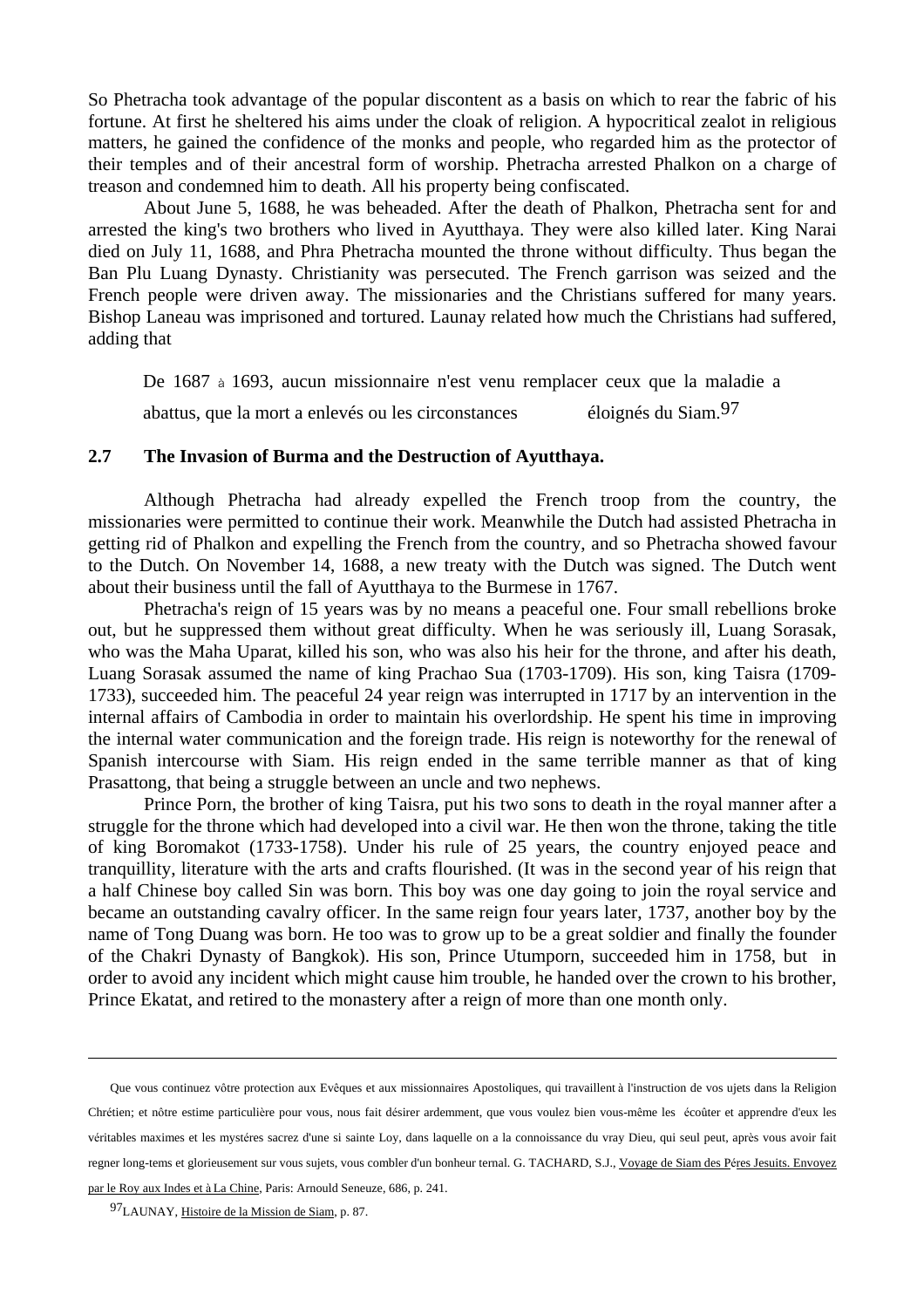The accession of King Ekatat (1758-1767) was a catastrophe for Siam. Burma under King Alaunpaya (1752-1760) was united and strong, and as always a united and strong Burma meant an attack against a weak and divided Ayutthaya. The main reason for this Burmese aggression was that Alaunpaya was aspiring to receive the glories of Burennong's reign. In 1758, he utilized the Thai refusal to hand to him the Mon rebels who had taken refuge in Siam as a pretext for an attack on the country. His army laid siege to Ayutthaya in April 1760. King Ekatat, who was a very weak king and extremely incompetent, sent for the ex-King Utumporn. So Utumporn reassumed absolute power and by organizing the defences of Ayutthaya inflicted a severe defeat on the enemy. Alaunpaya himself was wounded by cannon fire. With their king unable to direct command, the Burmese withdrew to their country and Alaunpaya died during the retreat in May 1760.

 The King's reward for Utumporn was to receive him while having an un-sheatheded sword sitting in his own lap. Utumporn took the hint and returned to his monastery. Having learnt a bitter lesson, he refused to assume the role of the defender when the Burmese pounded the walls of Ayutthaya again six years later.

 King Mangra of Burma (1763-1776) succeeded his brother, Manglok (1760-1763). Under his leadership, the Burmese besieged Ayutthaya once more by February 1766. This siege caused terrible hardship to the defenders, as it lasted one year and two months. Even with the poor leadership shown by the King and his generals, the Thais could still defend their city for a long time.

 Finally Ayutthaya fell into the enemy's hands on the night of April 7, 1767. Showing no mercy, the Burmese put Ayutthaya to the fire and sword. Prince Chula Chakrabongse narrated that

 The unfortunate monarch escaped to the precincts of a monastery outside the city walls, but he was caught by some Burmese troops... The princes, including the Priest-Prince Utumporn, the nobility and the people who had survived the massacre, were driven off to Burma as prisoners... After the sack of Ayutthaya, a great city of over a million people was left in ruins with barely a population of 10,000. The history, literature, arts and history of the Thais seemed lost forever.<sup>98</sup>

Damrong Rajanubhap gave us some more details: the Burmese arrested 30,000 Thai people, collected all the gold and treasures, having spent 9 to 10 days in Ayutthaya. The Burmese troop of 3,000 soldiers stayed in the city. They found king Ekatat in a very weak condition and soon afterwards he died of exhaustion and starvation.99

#### **2.8 King Taksin and the Restoration of Independence**

 It cannot be denied that King Ekatat bore the brunt of responsibility for the fall of Ayutthaya. However Wood once wrote:

We see them humbled to the dust again and again by a more powerful neighbour, yet always rising up and regaining their freedom... Those who believe in the survival of the fittest will admit that the Siamese, whatever their faults, must possess some qualities which have marked them out to maintain this unique position.100

98CHAKRABONGSE, op. cit., p. 69.

<sup>99</sup>Cf. D. RAJANUBHAP, H.R.H., Prince, Collected Chronicles (in Thai), Part VI, Bangkok: Kurusapa, 1963, pp. 136-139. 100WOOD, op. cit., pp. 7-8.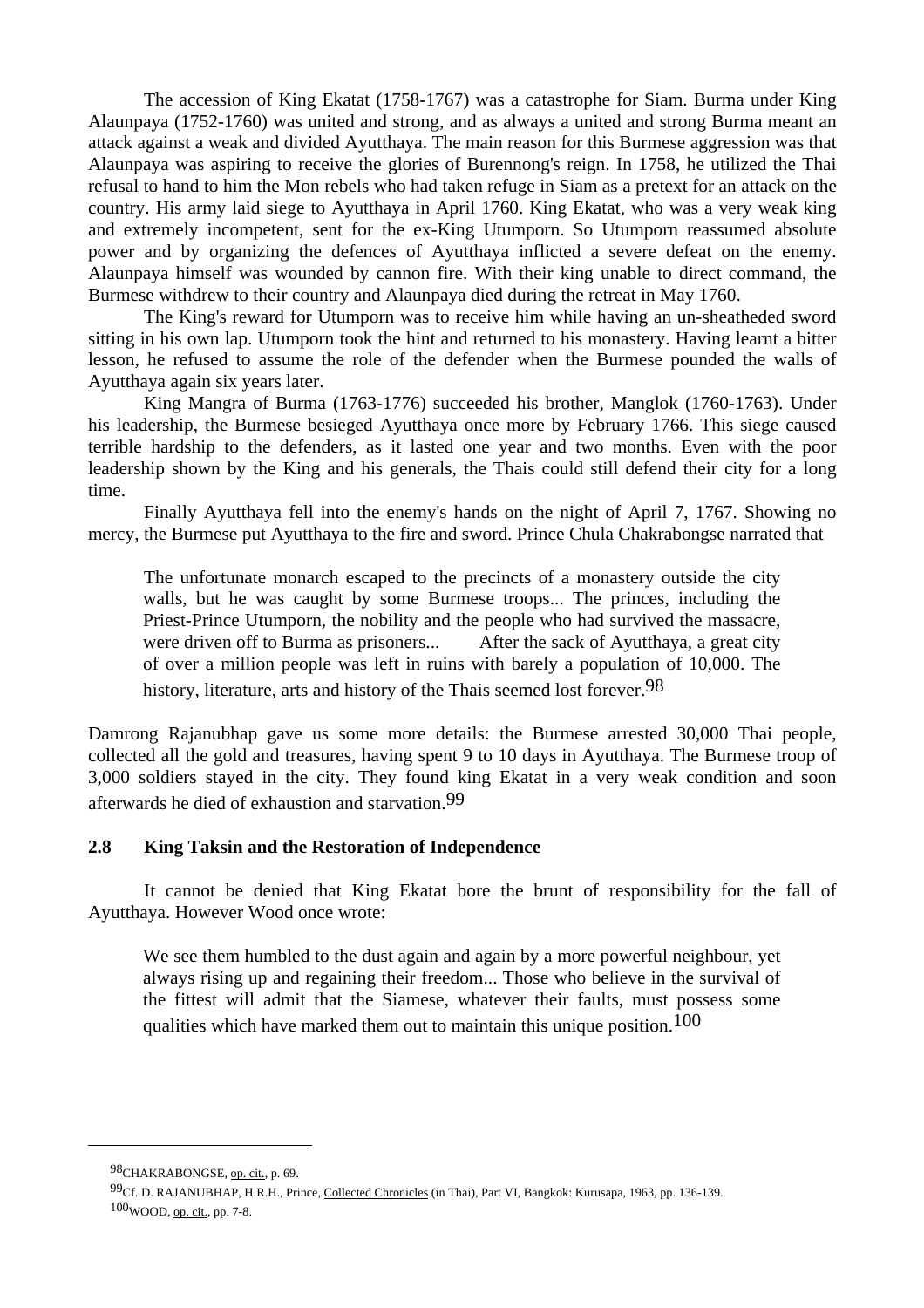Since Burma recently had gone to war with China in the extreme north, the Burmese soon withdrew from Siam, leaving only small garrisons behind. A young man named Sin, who was born in 1734, the son of a Chinese father and a Siamese mother, and had been adopted by a noble family and raised in the capital, was a very unassuming person. By the time of the Burmese invasions, he was serving as governor of the province of Tak, and to distinguished him from previous governors, he was referred to as Taksin. With his troops, he had withdrawn from Tak to aid in the defence of the capital, but seeing the hopelessness of the situation, he fled the city when the Burmese encircled it and, with a following of troops, made his way to the Southeast, to Chantaburi, which he captured in June 1767. In October 1767, having mustered 5,000 troops and all in fine spirits. Taksin sailed up the Menam and seized Thonburi (which is opposite present day Bangkok), executing the Thai governor, Tong-In, whom the Burmese had placed on this position. He followed up his victory by quickly and boldly attacking the main Burmese camp at Posamton near Ayutthaya. The Burmese under the command of Suki were utterly defeated, and Taksin won back Ayutthaya from the enemy within 7 months from its holocaust by the end of 1768. Taking into consideration the two important factors:

1. the vast destruction of Ayutthaya which had strained the resources.

2. the Burmese were quite familiar with the various routes leading to Ayutthaya,

he decided not to re-establish Ayutthaya as the capital. Instead, he established Thonburi as his capital, nearer to the sea than Ayutthaya. King Mangra of Burma never abandoned his plan to force Siam to become vassalage. He commanded the governors of Tavoy to subjugate him and his army advanced to the district of Bangkung in the province of Samut Songkram, but it was routed by Taksin himself. The next attempt of Burma was in 1774, but all in vain.

 In October 1775, the greatest Burmese invasion which occurred in the Thonburi period was under the command of General Azaewunky. Azaewunky besieged Phitsanulok which was defended by the brother Generals, Chakri and Surasih,101 who defeated his troops.

 He asked for a personal meeting with the much younger Thai General, Chakri, then 39, saying that the days were over when the Burmese could conquer the Thais. He also prophesied that Chakri had high qualities which would one day lead him to his becoming king. The important fact is that after this campaign the Burmese did not invade Siam again for the rest of King Taksin's reign.

 During his reign, Taksin worked hard to reunite the kingdom. Having obtain full sovereignty over Chieng Mai, the Laotian principalities in the north and northeast and Sri Tammarat, he was determined to get Cambodia to become his vassal as she had previously been to the Kings of Ayutthaya. In 1781, Taksin sent Chakri accompanied by his son with a strong force to quell the rebellion in Cambodia. It was while he was in the middle of this campaign that General Chakri heard that a serious revolt against the King had broken out in the capital.

 It was alleged that the strain of seven years' campaigning and eight years as the absolute ruler of a large country had driven King Taksin insane. Prince Chula Chakrabongse mentioned that

<sup>101</sup> Among the young men who flocked to join Taksin were two brothers, sons of an official of the old regime, Phra Akson Sundorn, who married a beautiful daughter of a Chinese richest family. Phra Akson himself had the personal name of Tong Dee. The elder son called Tong Duang was born in 1737, and the younger Boonma in 1743. Tong Duang joined the royal service until he was promoted as Phya Chakri. Boonma came to join Taksin during the confusion of the siege and fall of Ayutthaya. He was so brave and able that soon became a favorite of his chief. In the frequent inquiries of Taksin, Boonma or Phya Surasih told him that he had an elder brother superior to himself in every noble quality, brave, bold and wise. Cf. J. BOWRING, Sir, The Kingdom and People of Siam, Vol. I, Kuala Lumpur: Oxford University Press, 1977<sup>4</sup>, pp. 65-67. Soon both brothers were in Taksin's service and they fought by his side in almost every campaign until Taksin had himself proclaimed king of Siam. Cf. J. BOWRING, The Kingdom and People of Siam, Vol. II, Kuala Lumpur: Oxford University Press, 1977<sup>4</sup>, p. 354. In the first seven years of his reign, king Taksin himself went on campaign with his troops, accompanied always by Chakri and Surasih. But after seven years, he must have found the strain too great, and he decided to remain in Thonburi and rule his kingdom. Thus from 1775, General Chakri always had independent command, usually supported by his brother in charge of the forward elements.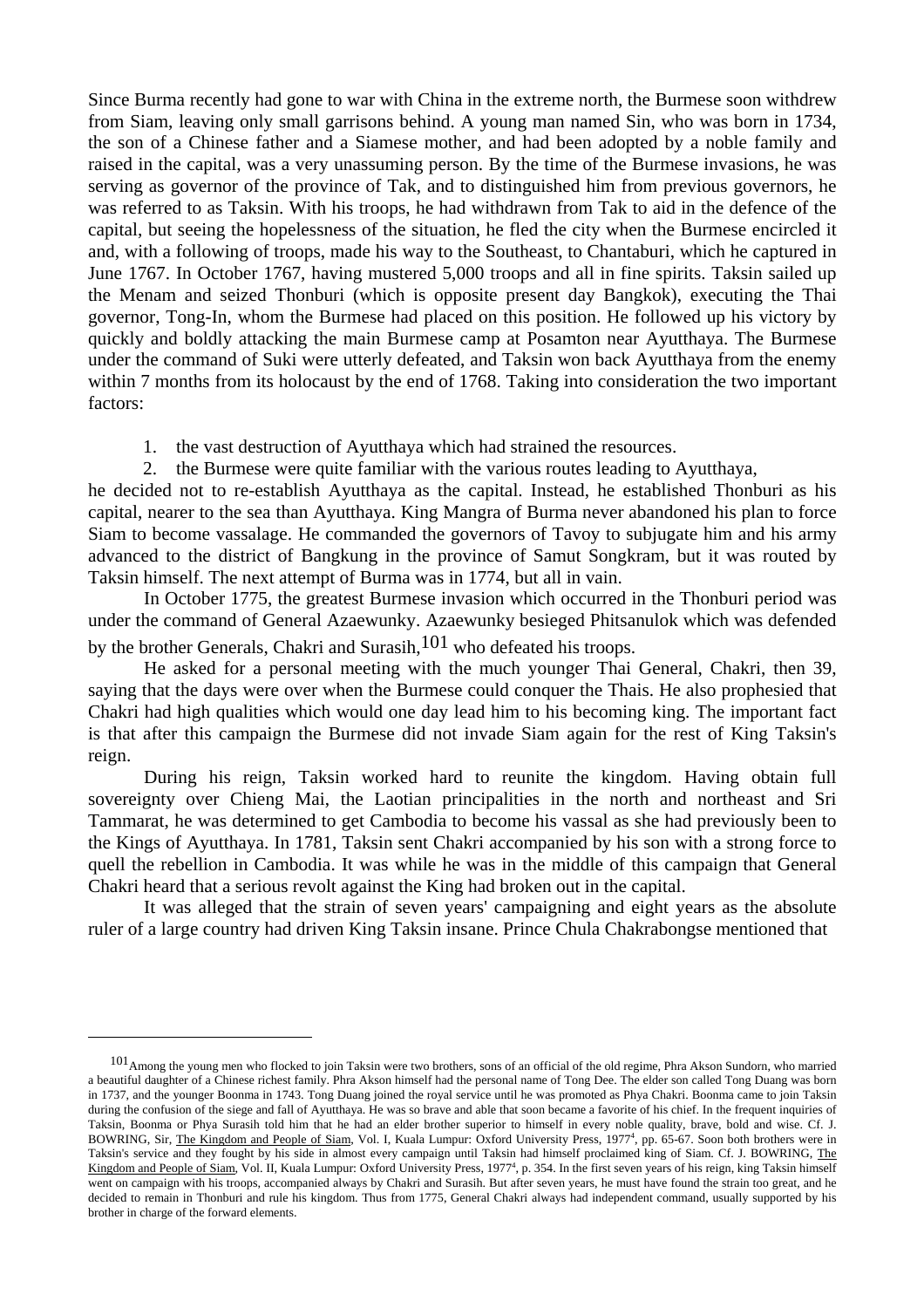He was said to have indulged in several instances of cruelty, including flogging monks who refused to make obeisance to him when he claimed to be an incarnation of Buddha.102

 Some French missionaries, who lived in Siam during this period, had written letters to inform their directors in Paris of their work. M. Coudé wrote in 1780 as follows:

 Jusqu'au mois de juillet 1779, nous avons été assez tranquilles à Siam; le roi cependant se fãchait de temps en temps contre nous, mais cela était passager. Depuis plus d'un an, il ne nous appelait plus à son audience, et il passait tout son temps à prier, jeûner et méditer, pour pouvoir par ce moyen s'envoler dans les airs.103

M. Descrouvrières wrote on December 21, 1782, eight months after the revolt was over, as follows:

 Cette dernière année, les vexations de ce roi, plus qu' à demi fou, furent encore plus fréquentes et plus cruelles qu'auparavant; il faisait emprisonner, mettre aux fers, rouer de coups, suivant son caprice, tantôt sa femme, tantôt son fils hèritier prèsomptif, tantôt ses premiers officiers.104

A revolt against Taksin broke out at Ayutthaya and was led by a General called Phya San who was so successful in his venture, which had met no real resistance, that he held the King and the senior princes in captivity. When Phya Chakri arrived outside the city walls in April 1782, it was obvious that he had the army behind him. Phya San and all the officers of state went to meet him and pay homage. Immediately Phya Chakri consulted all the principal officials as to what to do with the mad ex-King, Taksin. To let Taksin enter a monastery was no guarantee for the future as Buddhist monks could leave the order at any time, and in Ayutthaya two princes had done so to mount the throne. Exile would be no better as the dethroned king could become a useful pawn in the hands of hostile neighbours. Their unanimous counsel was to put him to death.

 King Taksin was executed as a prince, being hit on the back of the neck by a club of sandal wood as decreed by king Boromatrailokanat in 1450.<sup>105</sup>

It was a tragic end to the man who inspired so many to help him expel the Burmese from the country. Chao Phya Dibakarawongse noted that

 Thus perished at the age of 49 one of the most remarkable men who ever wore the crown of Siam.106

<sup>102</sup>CKAKRABONGSE, op. cit., pp. 76-77.

<sup>103</sup>AME, Siam, Vol. 891, p. 1187. Cf. A. LAUNAY, Histoire de la Mission de Siam: Documents Historiques, Vol. II, Paris, 1920, p. 301. 104AME, Siam, Vol. 891, pp. 1239, 1245. Cf. LAUNAY, Documents Historiques, Vol. II, p. 309.

<sup>105</sup>CHAKRABONGSE, op. cit., p. 79.

<sup>106</sup>Chao Phya DIBAKARAWONGSE, History of the First Reign (in Thai), edited by Prince D. RAJANUBHAP, Bangkok, 1935<sup>3</sup>, p. 77.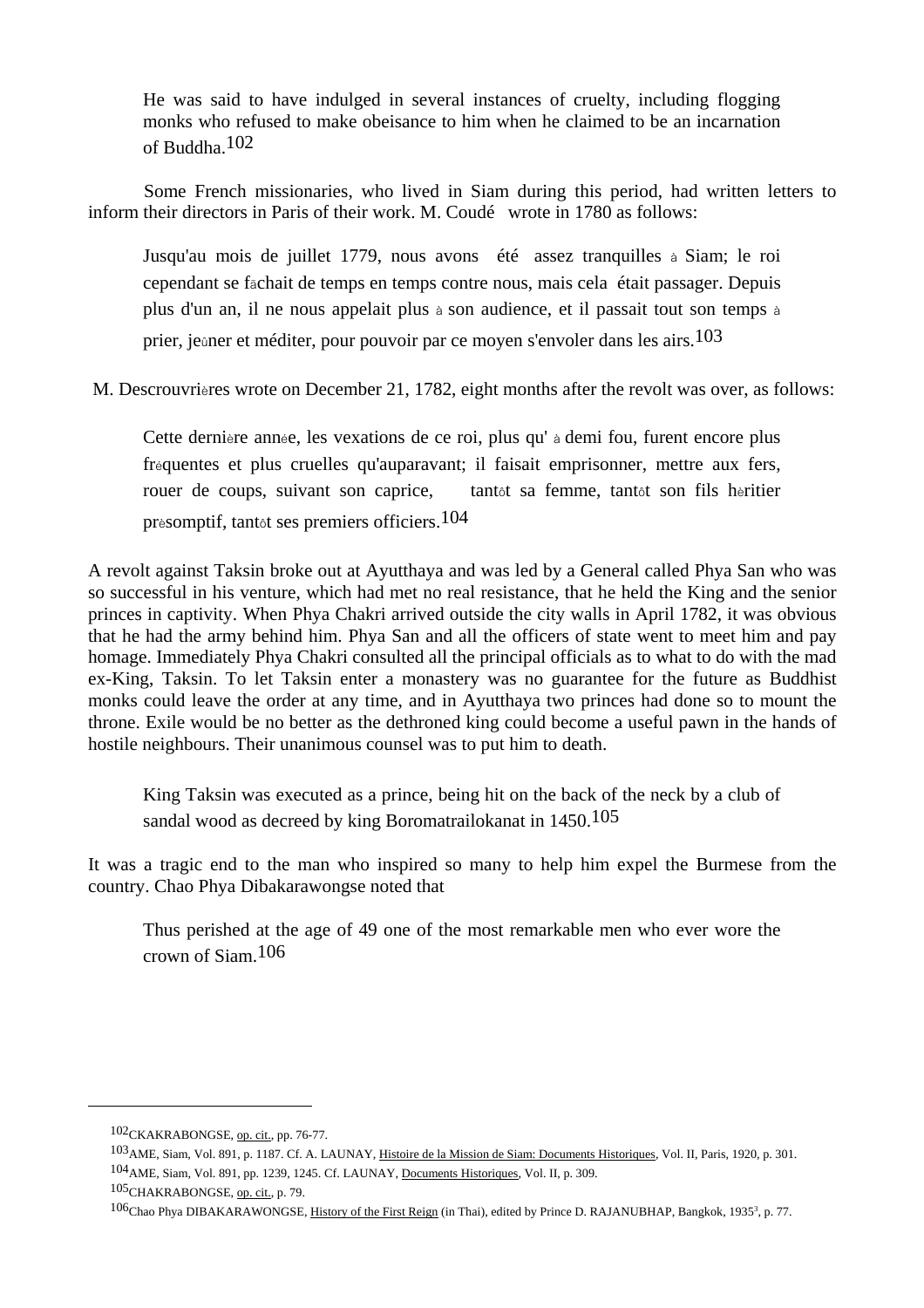The rebellious Phya San and his chief collaborators suffered the same fate. For the peace and tranquillity of the kingdom, they humbly offered the Crown to Phya Chakri who thereupon ascended the throne as King Ramatibodi or Rama I at the age of forty-five. Thus he inaugurated the Chakri Dynasty. One of the earliest ideas in King Rama I's mind was that Thonburi was not a suitable capital because it was on the west bank of the Menam and open to the traditional enemy from the West, the Burmese. He, therefore, moved the capital to the east bank with the name of Bangkok on April 21, 1782. Thus he also inaugurated the Bangkok period.

# **CHAPTER II**

#### **Christianity in Siam**

#### **1. Historical Background**

# **1.1** *"Padroado"* **and The Establishment of Portuguese Bishops in Asia.**

Since all the missionaries who came to Siam in the  $16<sup>th</sup>$  and  $17<sup>th</sup>$  century were the religious coming from Malacca, Goa, Macao and Manila, they were also under the jurisdiction of *"Padroado"*. It is very interesting to examine some significant aspects of this system of Padroado, the inconveniences of which became so apparent after some time. It tended to confuse missionary activity with colonialism. A remedy had to be found for this ill in order to ensure better organization of missionary activity and also to extend this activity to those parts of the world which had not been affected by the Patronage Powers.

#### **1.1.1 The Meaning and Origin of** *"Padroado"*

*Padroado* or *Patronage* is not only a form of ecclesiastical benefice and Royal patronage but also a contract between the Church and the State, a form of Church-State relationship in which the State played an active role in the administration and support of the Church; it developed extensively in the colonial empires of Portugal and Spain. Papal grants were its foundation but it was extended through the centuries by the unilateral action of the State, since this Patronage was vigorously defended by Portugal and Spain.107

Two kinds of rights were assigned to the patron namely:

- 1. *Jus Praesentandi* which entitled him to appoint someone to the ecclesiastical benefice, whether as Bishop, parish priest or abbot, etc.
- 2. *Jus Honorifica*

<sup>&</sup>lt;sup>107</sup>The primary and studied sources on the Patronage are well-summarized by G. MARTINA, S.J., *Pio IX (1851-1866)*, in *iscellanea Historiae* Pontificiae, Vol. 51, Roma: Editrice Pontificia Universit à Gregoriana, 1986, pp. 376-378; Cf. A.R. Da SILVA, Patronato Real, in New Catholic Encyclopedia (hereafter we will cite only NCE), Vol. X, Washington D.C., Mcgraw-Hill Company, 1967, pp. 1113-1115; see also W.M. PORRAS, Patronato of Spain, in NCE, Vol. X, pp. 1115-1116.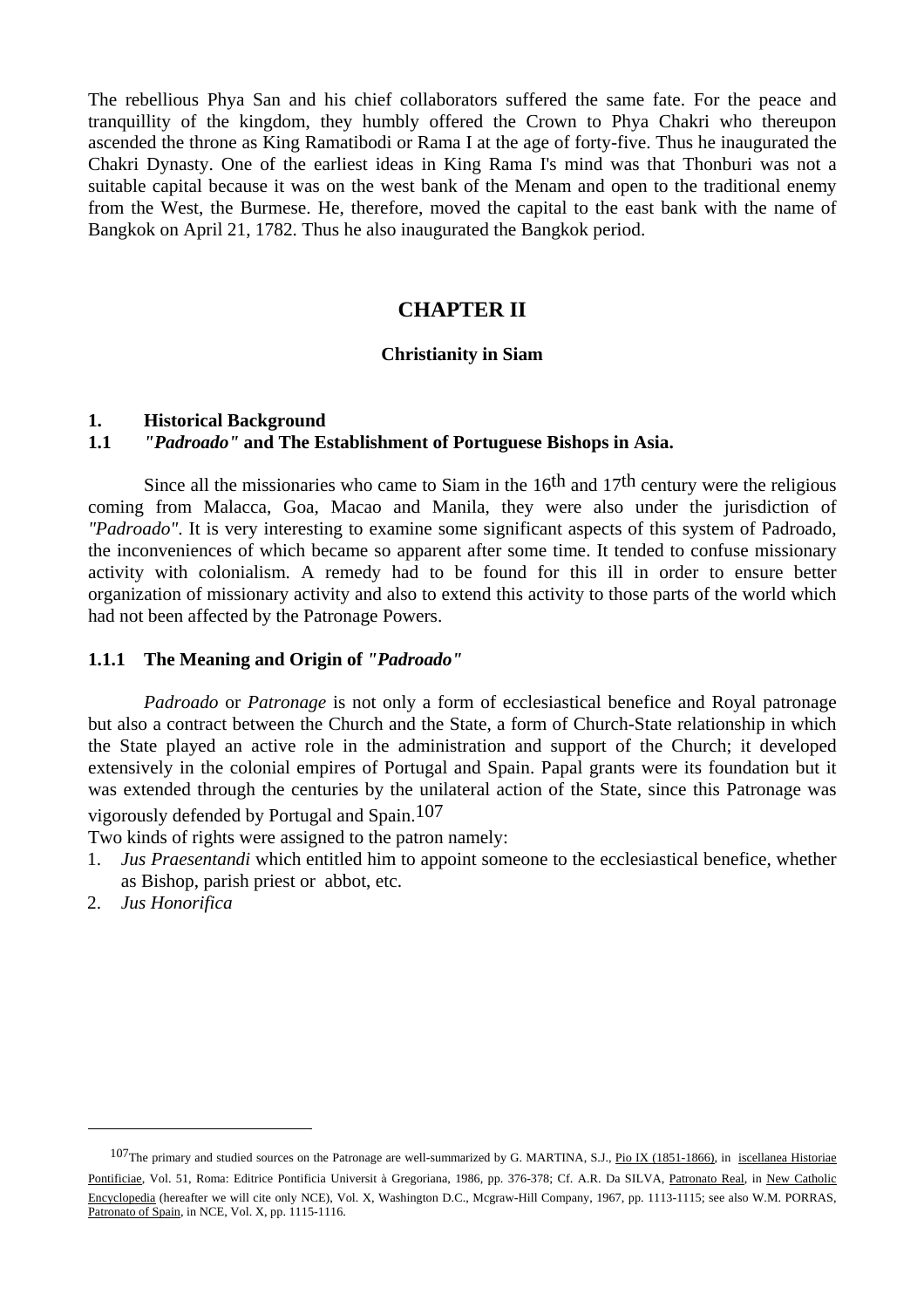Rights and duties of the patron were summarized in the following Latin verses: *Patrono debetur honos, onus, emolumentum, praesentet, praesit, defendat, alatur egenus.*108 Christianity throughout Europe developed by means of this system of patronage. In the 15<sup>th</sup> century, Portuguese patronage was extended overseas by the Popes, as the building of churches and the formation and maintenance of missionaries entailed enormous expenses. It was the *"Order of Christ"*, established in Portugal in 1319109, that received this right of patronage. As the administrators of the *"Order of Christ"* were members of the Royal family, the overseas patronage became known as the Royal patronage. The one who played an important role in the destiny of Portugal was Henry, the Navigator, one of the sons of John I, king of Portugal (1385-1433), born at Porto on March 4, 1394. In 1415, Henry took the city of Ceuta, on the North-African coast, and this marked the beginning of a new era of Portuguese exploits in maritime discovery. Henry worked out a grand strategy to take western Christendom to the Indian ocean.

 Pope Martin V (1417-1431) started a long list of graces and privileges granted by the Church to the Portuguese overseas patronage, in his Bull **Sane Charissimus** of April 4, 1418. In view of his work for the cause of the faith, which included the conversion of African Negroes, Pope Nicholas V (1447-1455) with the Bull **Romanus Pontifex** of January 8, 1455, and Pope Callistus III (1455-1458) with the Bull **Inter Caetera** of March 13, 1456,110 bestowed on Henry special privileges.

 The Portuguese Crown gave him handsome grants and all the necessary facilities to support him in carrying out his designs. After Henry's death in 1460, a few other explorations were undertaken but they were of minor importance. Pope Sixtus IV (1471-1484) in a letter to the Archbishop of Lisbon and the Bishop of Lamego, established the right of patronage to found dioceses, to build the churches and to provide for the necessary personnel, etc., based on the Bull

# **Clara Devotionis** of August 21, 1472.111

 It was King John II (1481-1495) who, after the death of Henry, took up the work again, with great zeal. But at this period, Spain contemporaneously emerged as a strong Catholic political power and allied itself with the papacy very intimately. It is significant that Rome used the term *Catholicissimus* (most Catholic) to address the king of Spain. Upon the return of Christopher Columbus from his first trip to America, Ferdinand and Isabella immediately asked Pope Alexander VI (1492-1503) for documents affirming their right to the recently discovered territory and investing them with the extent of jurisdiction similar to that formerly conferred on the kings of Portugal.112 It was an opinion, as ancient perhaps as the crusades, that the Pope, as Vicar of Christ, had competent authority to dispose of all countries inhabited by heathen nations, in favor of Christian potentates or Christian kings. In their application to the Holy See, they were careful to represent their own discoveries as in no way interfering with the rights formerly conceded by it to their neighbours. They proposed wider services on their part for the propagation of the faith, which they affirmed to be the principal motive of their present operations.

<sup>108&</sup>lt;sub>Ibid.</sub>, p. 1114; H.A. SANTOS, S.J., Las Missiones Bajo el Patronato Portugues, Vol. I, Madrid: EAPSA, 1977, p. 7.

<sup>&</sup>lt;sup>109</sup>The military Order of Christ was instituted by Pope John XXII on 15<sup>th</sup> march 1319. Cf. Bullarium Patronatus Portugalliae (hereafter we will cite only Bull. Pat. Portug.), Tome I, pp. 2-6, 20.

<sup>110</sup>For the Bull **Sane Charissimus** and the Bull **Romanus Pontifex**, see Bull. Pat. Portug., I, pp. 9-10, 31-34; see also C.M. De WITTE, Les Bulles Pontificales et L'Expansion Portugaise au XV siècle, in Revue d'Histoire Ecclesiatique, 51 (1956) 434 ff. For the Bull **Inter Caetera**, see Bull. Pat. Portug., I, pp. 36-37; see also De WITTE, op. cit., p. 830 ff.

<sup>111</sup>Cf. Ibid., pp. 45-46.

<sup>112</sup>Cf. W.H. PRESCOTT, History of the Reign of Ferdinand and Isabella the Catholic, Vol. II, Philadelphia: J.B. Lippincott Company, 1872, pp. 170-171.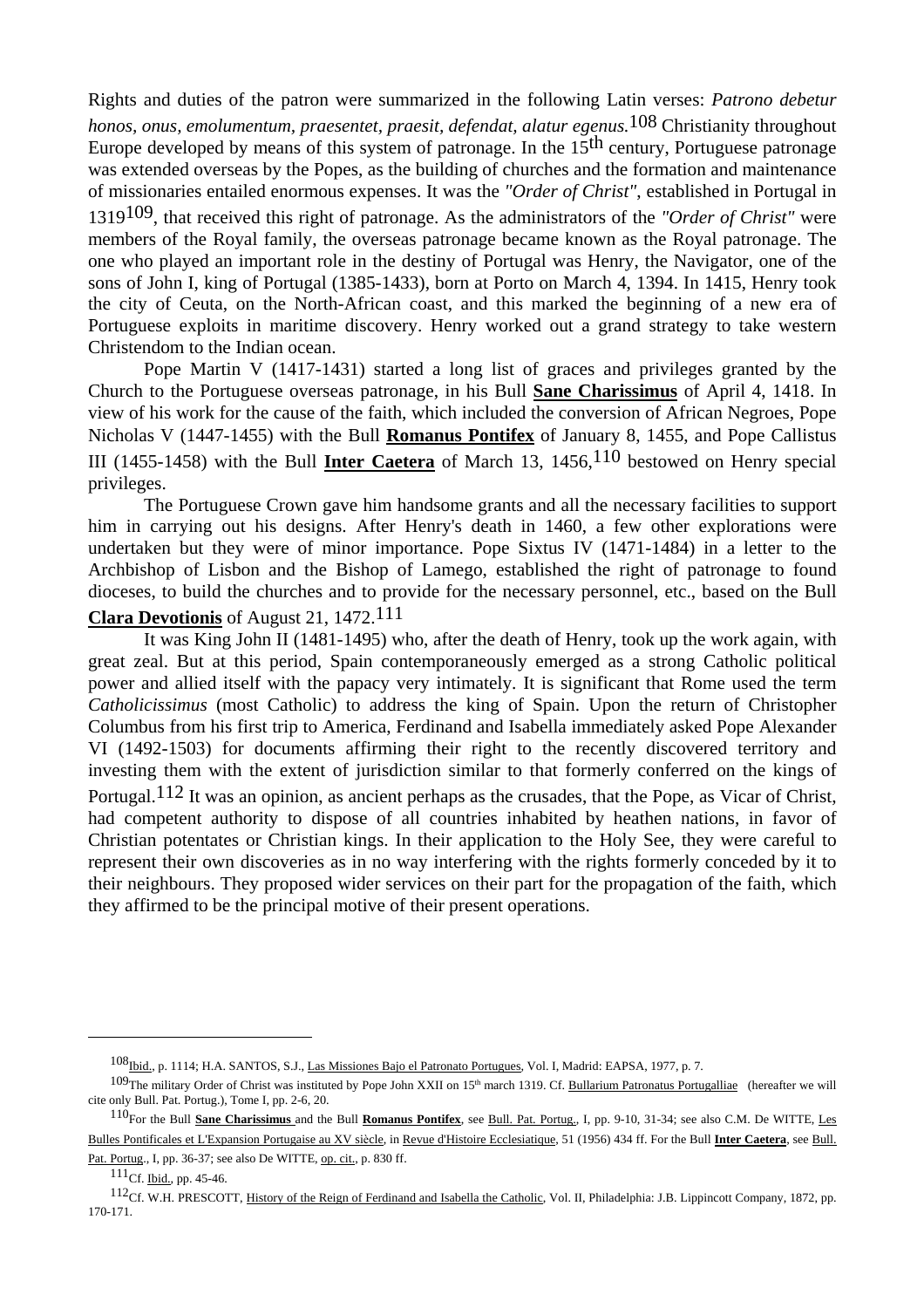On May 3, 1493, Alexander VI published a Bull **Inter Caetera** in which he, of his own and with certain knowledge and his plenitude of Apostolic power, confirmed these rights for them in the possession of all lands discovered, or thereafter to be discovered by them, in the western ocean, comprehending the same extensive rights of jurisdiction formerly conceded to the kings of Portugal. To avoid rivalry between the powers and to avoid any misunderstanding with the Portuguese, the Pope drew a line of demarcation between Spanish and Portuguese zones of exploration in the new world, a hundred leagues west of the Azores and Cape de Verd Islands. This imaginary line was drawn from pole to pole, as stated in the Bull of His Holiness:

 Ad insulas et terras firmas inventas et inveniendas, detectas et detegendas, versus occidentem et meridiem, fabricando et constituendo lineam a Polo Arctico ad Polum Antarcticum.113

That which lay to the West was to belong to Spain, and that which lay to the East to Portugal. Other Bulls followed: **Piis Fidelium** of June 25, 1493, granting vicarial power to appoint the missionaries who were to go to the Indies, and various privileges to these and to the natives of the lands discovered, **Inter Caetera** of June 28, 1493, broader than the Bull of the same name, with some variations but with the same intent, **Eximiae Devotionis** of July 2, 1493, granting *Pleno Jure* all the privileges that the Portuguese enjoyed, and **Dudum Siquidem** of September 25, 1493, which annulled the previous concessions and made a new general grant, unconditional and unlimited and broader so as to include India. $114$ 

 Since the papal line of demarcation cooped up their enterprises within two narrow limits and favored Spain, the Portuguese complained and contended that the line should be removed three hundred and seventy leagues west of the Cape de Verd Islands instead of just one hundred. By the treaty of Tordesillas on June 7, 1494, the line was moved 370 leagues to the west and thus Brazil.

 At length, Pope Alexander VI by the Brief **Cum Sicut Magestas** of March 26, 1500, again confirmed and decreed that the Apostolic commissar for the newly discovered lands would be appointed by the Portuguese king.115 Since the rights acquired by the king over the territories of the Indies were not clarified, the grant of general patronage was issued again during the papacy of Julius II (1503-1513), the Bull **Universalis Ecclesiae** of July 28, 1508, gave the rulers of Castile and Léon the right in perpetuity to grant permission for the construction of churches and to propose persons for the offices and benefices of the cathedrals, collegiate churches, monasteries and other institutions for religious services... It stipulated that presentations for benefices decreed in consistory were to be made to the Pope and to the rest of the Bishops.116

 Pope Leo X (1513-1521) issued the Bull **Dum Fidei Constantiam** of June 7, 1514, restoring all jurisdiction to the *"Order of Christ"*; at the same time, the Pope, by another Bull **Pro Excellenti Praemanentia** of June 12, 1514, erected the diocese of Funchal in the Madeira Islands and to this were attached India and Brazil. Moreover, Leo X confirmed the rights of patronage in different documents, especially in **Praecelsae Devotionis** of November 3, 1514, which confirmed all the privileges conceded by Nicholas V and by Sixtus IV. These privileges were extended to the unknown lands.<sup>117</sup>

<sup>113</sup>Bullarium Romanum: Bullarum Diplomatum et Privilegiorum Sanctorum Romanorum Pontificum, Tom. V, Taurinensis Editio, 1857-1872, pp. 361-364.

<sup>114</sup>Cf. PORRAS, op. cit., p. 1116.

<sup>115</sup>Cf. Bull. Pat. Portug., I, p. 59.

<sup>116</sup>Cf. PORRAS, op. cit., p. 1116.

<sup>117</sup>See the Bulls in Bull. Pat. Portug., I, pp. 98-99, 100-101, 106-107.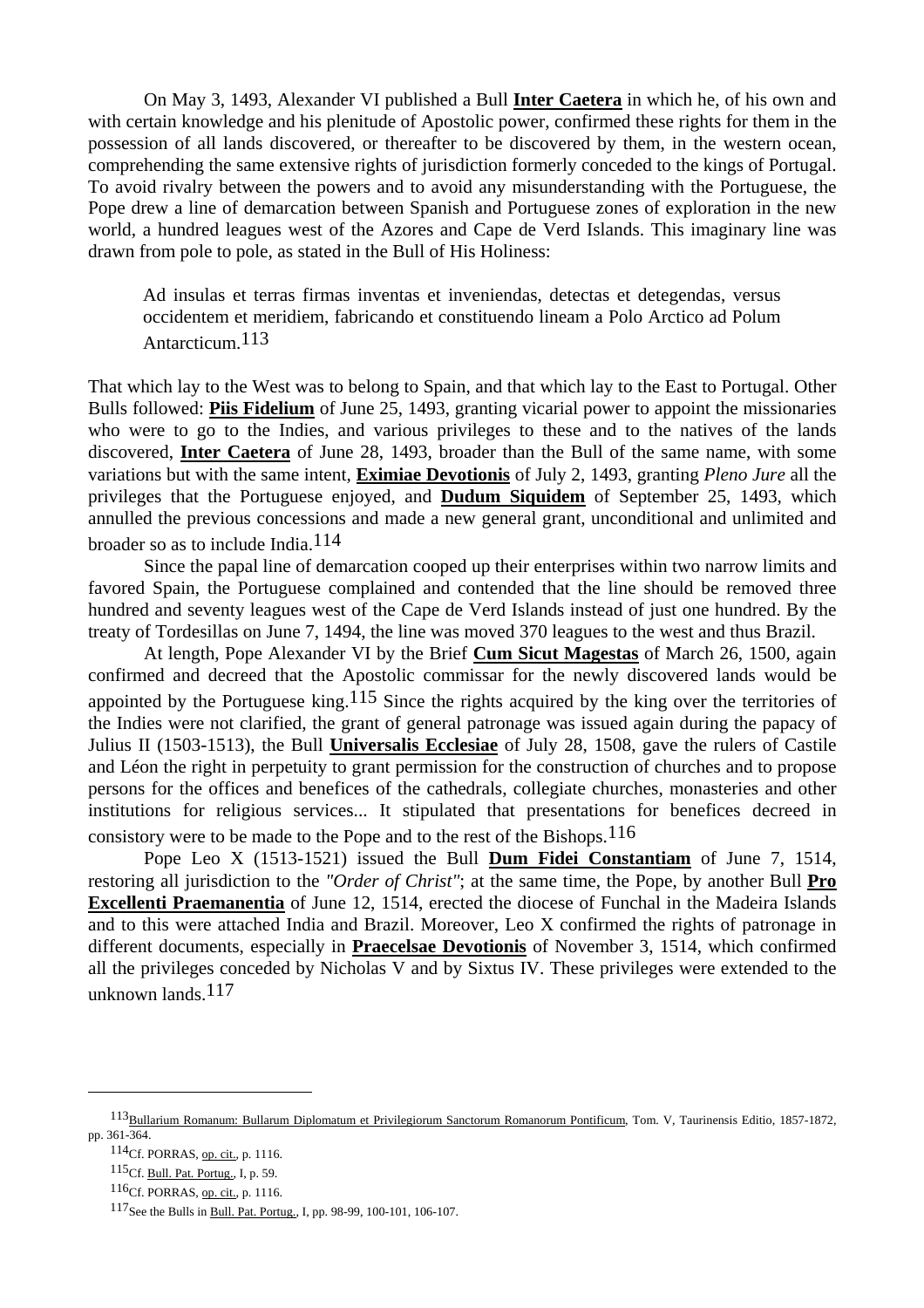Pope Paul III (1534-1549) by the Bull **Aequum Reputamus** of November 3, 1534, erected the diocese of Goa, the patronage of which was given to the Portuguese Crown. In this Bull we find a clear definition of the Portuguese patronage or *"Padroado"*. According to this definition, the right of presenting to the Pope a suitable candidate for the Bishopric, as well as the right of presenting to the Bishop candidates for the four dignities, canonicates and benefices, was given to the king. The king on his part was bound to provide for the necessities of the diocese: payment of the ecclesiastical officials, building and repairing of churches, chapels and monasteries and providing them with necessary articles for divine worship.118

 It is interesting to note that these two nations, Spain and Portugal, were still continuing, more or less, in the spirit of the Middle Ages, instead of the period of transition from the Middle Ages to the new epoch through which they were passing. With their strong attachment to the papacy and to the idea of the universal Christian republic, they became the instruments for the expansion of the Church in the newly discovered countries.  $119$ 

 Externally, during this time, the Church was also threatened with annihilation by the conquering Muslim power under the new banner of the Turks, who were now encircling Europe from east and the South, from the gates of Vienna through the Balkans, along large stretches of the Mediterranean coast and along the northern coasts of Africa and south Spain, up to Gibraltar. After the fall of Constantinople, on May 29, 1453, the main responsibility of resisting the Muslim challenged devolved on the Christians of Europe.

 The fight against the powers of Islam, in general, was quite understandable from the point of view of the crusades by Christian Europe and from that of the committed policies of Spain and Portugal. So the foundation of the patronage by the papal grants favored the Church in this way, and by means of the explorations of Spain and Portugal, the Church could convert the non-Christians to the faith.

 In 1580, Portugal fell under the Spanish Crown and remained thus up to 1640, when a national revolution reestablished a Portuguese dynasty on the throne. In this period (1580-1640) something new had happened within the Church organization. The congregation for the propagation of the faith was established in 1622, taking command of all mission work, having ordered the missionaries by *"the instructions"* to evangelize the lands other than those already under *"Padroado"*. In 1640, after the victory of the Portuguese revolution, relations between the two missionary bodies were seriously undermined.

### **1.1.2 The Establishment of Portuguese Bishops in Asia**

 The Portuguese had come to the East as a torch bearer, to bring the light of faith to million of heathens. Goa, Malacca and Macao thus became the three great centres of irradiation in Asia.

### **A. Goa, the First Diocese of the East**

<sup>118</sup>Cf. Ibid., 148-152.

<sup>&</sup>lt;sup>119</sup>The Middle Ages characterized by universalism and clericalism were now yielding place to the modern tendencies of nationalism, subjectivism and laicalism. Cf. J. LORTZ, Geschichte der Kirche, Vol. II, M nster, 1964, pp. 189-190.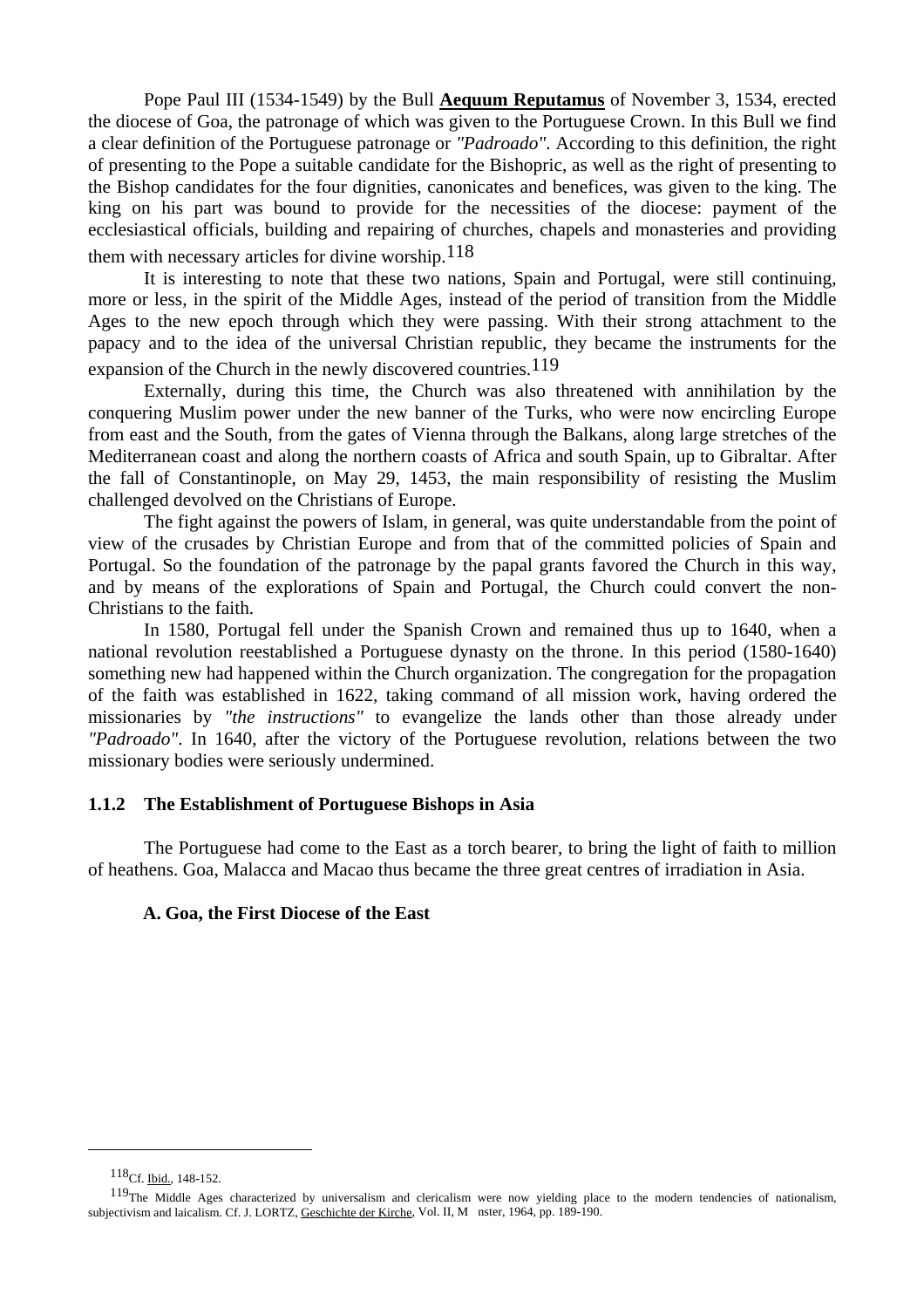Goa is one of those regions in India today where there are a large number of Christians. It has been sometimes called *Rome of the East*; there, Christianity in its western form has made an impact on the life of the people. This is chiefly because Goa was a Portuguese colony from 1510 to 1961. In the history of Christianity in Asia, Goa and its Christians deserve a special place.<sup>120</sup> Historians agree that the primary aim of the Portuguese expeditions to the East was not to establish a colonial empire, but to gain control over profitable trade. In order to safeguard their trade interests, they found it necessary to bring under the sovereign rule of their king certain key positions. In a particular way, the second governor, Albuquerque (1509-1515) was quite convinced of this necessity.

 So, he deliberately set out to capture certain strategic places, in India and elsewhere. Hence the conquest of Goa in 1510, Malacca in 1511, Ormuz in 1515 and later on, of Chaul, Daman, Diu, etc. Only Goa, in the course of time, grew into a comparatively large and important possession of the Portuguese in the East.

 Pope Clement VII created Goa as a diocese, in the consistory of January 31, 1533, but the Bull was not issued until November 3, 1534,  $121$  during the papacy of Paul III because Clement VII died in September of the same year. Anyway, a Bishop was appointed only in 1538. He began to reside there in the following year. Before that Bishops were sent out to the East in order to confer the sacraments reserved to them, but with no authority to rule. The diocese of Goa was in the position of *In perpetuum* to the king of Portugal and to his successors. Actually, all the Portuguese territories and centres in and east of Africa formed the diocese of Funchal, instituted by Pope Leo X on June 12, 1514, by the Bull **Pro Excellenti Praeminentia.**122 The new diocese of Goa stretched from the cape of Good Hope to China and the king, as administrator and patron of the *"Order of Christ"*, received the same rights and obligations in its regard as he had for Funchal. On February 4, 1557, the Apostolic Constitution **Etsi Sancta et Immaculata** raised the diocese of Goa to the rank of Archdiocese metropolitan with the Bull **Pro Excellenti Praeminentia** of the same date in accordance with the request of Queen Dona Catherine and of Cardinal D. Henrique.<sup>123</sup> At the same time, they asked the Pope to found the new dioceses of Cochin and Malacca making them suffragans of Goa. Pope Paul IV agreed and all three were founded by the same Bull.

<sup>120</sup>Cf. A.M. MUNDADAN, History of Christianity in India, Vol. I, Bangalore: Theological Publications in India, 1984, p. 429.

<sup>121</sup>The Bull **Aequum Reputamus**, see Bull. Pat. Portug., I, pp. 148-152.

<sup>122</sup>Cf. Ibid., p. 100

<sup>123</sup>Cf. Ibid., pp. 191-192, 193-195. The Bull Pro Excellenti Praeminentia bears the date: Darum romae apud Sanctum Petrum anno incarnationis Dominicae milesimo quingentesimo septimo, pridie nonas Februarii, Pontificatus nostri anno tertio. Given at Rome in St. Peter in the year 1557 of our Lord's Incarnation,  $4<sup>th</sup>$  February, at the third year of our Pontificate. The date followed the Florentine style, according to which the year began, not on January 1, but on March 25, the day of the Incarnation. Therefore according to the usual way of calculating, the date should be February 4, 1558. This is confirmed by the words of the Bull, which referred to the king of Portugal D. Sebastiใo, but he was only proclaimed king on June 11, 1557. So on February 4, 1557, he was not yet the king. Cited by M. TEIXEIRA, The Portuguese Mission in Malacca and Singapore (1511-1958): Malacca, Vol. I, Macau: Instituto Cultural de Macau, 1986, pp. 108-109.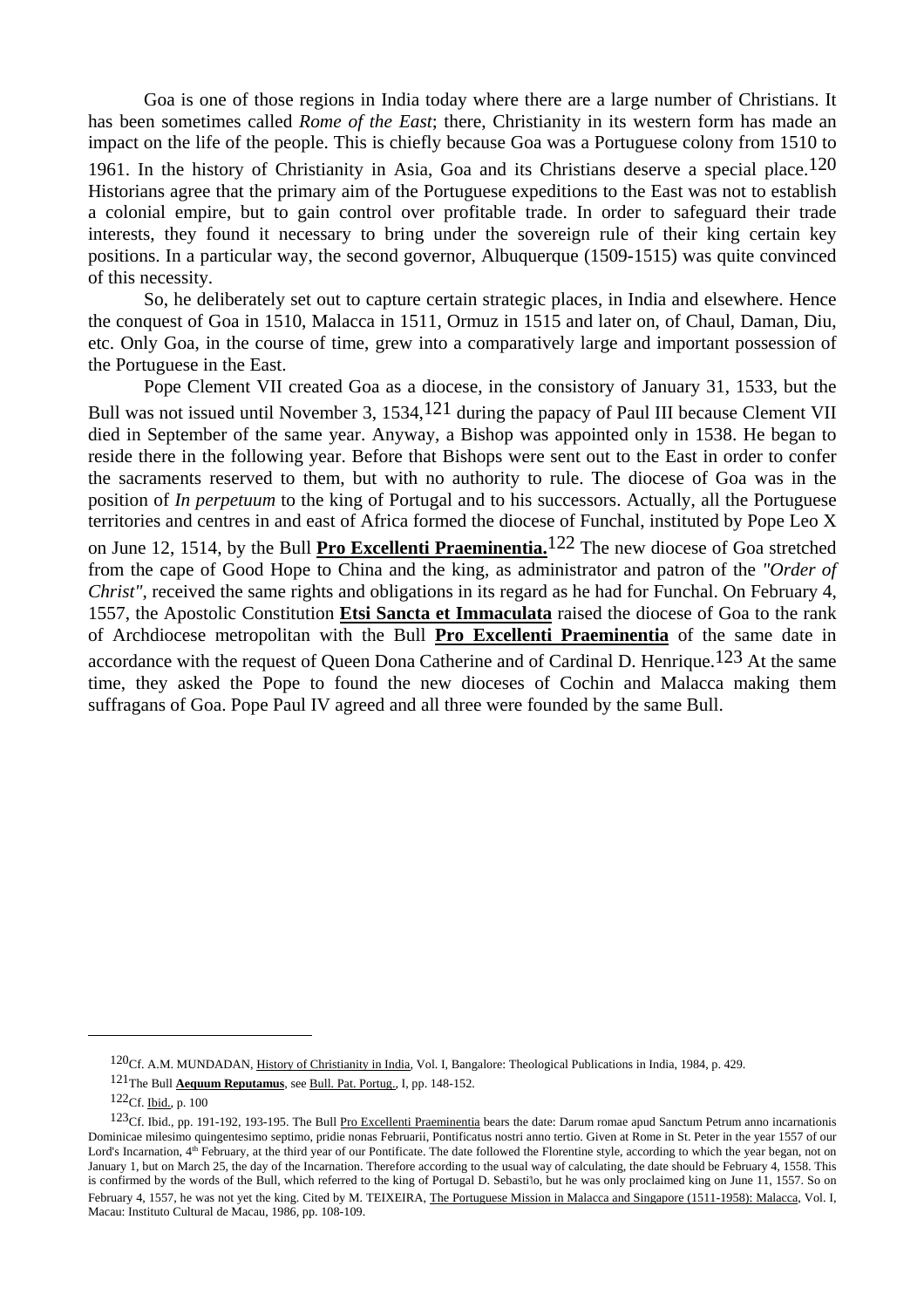#### **B. Malacca**

 Soon after Albuquerque conquered Malacca in 1511, he built a fortress, naming it *A Famosa* (the Famous) and a church at the foot of St. Paul's hill, which was consecrated to Nossa Senhora da Anunciada (Our Lady of the Annunciation), symbolic respectively of the spirit of the Portuguese empire and of the Catholic Church. This church, later, was renamed the church of Our Lady of the Assumption. After the erection of the diocese, the church was raised to the rank of Cathedral. The jurisdiction of the diocese extended over the kingdom of Malaya, Siam, Tonkin, Cochinchina, Cambodia, Ciampa and the Islands of Acheh, Macassar, Solor and Timor with the Moluccas and other neighbouring islands.<sup>124</sup> The same Bull is brought about the foundation of the diocese of Cochin and it conceded the same advantages, rights and privileges. Malacca, by this time, had become the centre of the Apostolate in the East and through the members of the religious orders resident there, the faith was spread to Cambodia, Siam, Indochina, Indonesia, Moluccas, Solor, Timor, China and Japan. The diocese of Malacca ceased to exist as such by the Brief **Multa Praeclare** of August 24, 1838, issued by the Pope Gregory XVI (1831-1846). On September 10, 1841, an Apostolic Vicariate was erected in Malaya and entrusted to the Society of the Foreign Mission of Paris. The diocese of Malacca was reestablished by Pope Leo XIII on August 10, 1888, and on September 30, 1953, the diocese became an Archdiocese. On February 25, 1955, Malaya was divided into 3 dioceses, the Archdiocese of Malacca-Singapore, the diocese of Kuala Lumpur and the diocese of Penang.

### **C. Macao**

 $\overline{a}$ 

 The diocese of Macao was founded by the Bull **Super Specula** of February 23, 1576, issued by Pope Gregory XIII. The diocese must have served the Christians of China and Japan. Macao lies on a small peninsula connected to the main land of China by a narrow strip of land. It has had extraordinary importance as the gateway of Christianity to China. Missionaries destined for China, Cochinchina and Japan all arrived at Macao and stayed there until their entry into one of these countries could

be arranged. It is very interesting to note here that during 1583-1632, there were only Jesuit missionaries working in China and Japan, with their college in Macao. This was because Pope Gregory XIII by the Brief **Expastorali Officio** of January 28, 1585, conceded the exclusive privilege of the evangelization of China and Japan to the Jesuits.<sup>125</sup> But on December 12, 1600, Pope Clement VIII recalled this privilege by the Constitution **Onerosa Pastoralis**. 126 During this period, there were also some Franciscans who came to work in this part of the world but without permission.

## **1.2 Propaganda Fide and the Sending of the Apostolic Vicars**

The setting up of the Sacred Congregation *De Propaganda Fide* was certainly an event of major importance in the history of the Church and specially in the history of the mission. Pope Gregory XV called the new congregation into existence on January 6, 1622. The very first page of the *Acta Sacrae Congregationis de Propaganda Fide* fixes this event in history with these words:

<sup>124</sup>By the Brief **Cum Sicut** of June 4, 1669, and **Speculatores** of September 13, 1669, Siam became an Apostolic Vicariate and independent of the diocese of Malacca. Cf. TEIXEIRA, op. cit., p. 102.

<sup>125</sup>Cf. Archivo Ibero-Americano, an. VI, 1919, Vol. XI, pp. 411-412 cited by L. MAGNINO, Pontificia Nipponica: Le Relazioni tra La Santa Sede e Il Giappone attraverso i Documenti Pontifici, Prima Parte (sec. XVI-XVIII), Romae: Officium Libri Catholici, 1947, pp. 24-27.

<sup>126</sup>Cf. MAGNINO, Ibid., pp. 62-67; P.M. D'ELIA, S.J., Sunto Storico dell'Attività della Chiesa Cattolica in Cina dalle Origini ai Giorni Nostri, Scianghai, 1934, p. 40. For the Bull **Super Specula** see Bull. Pat. Portug., I, pp. 243-245. The diocese of Macao belonged to the Portuguese patronage. Cf. A.R. Da SILVA, Le Patronage Portugais de L'Orient: Aperçu Historique, Lisboa: Agência Geral do Ultramar, 1957, p. 20.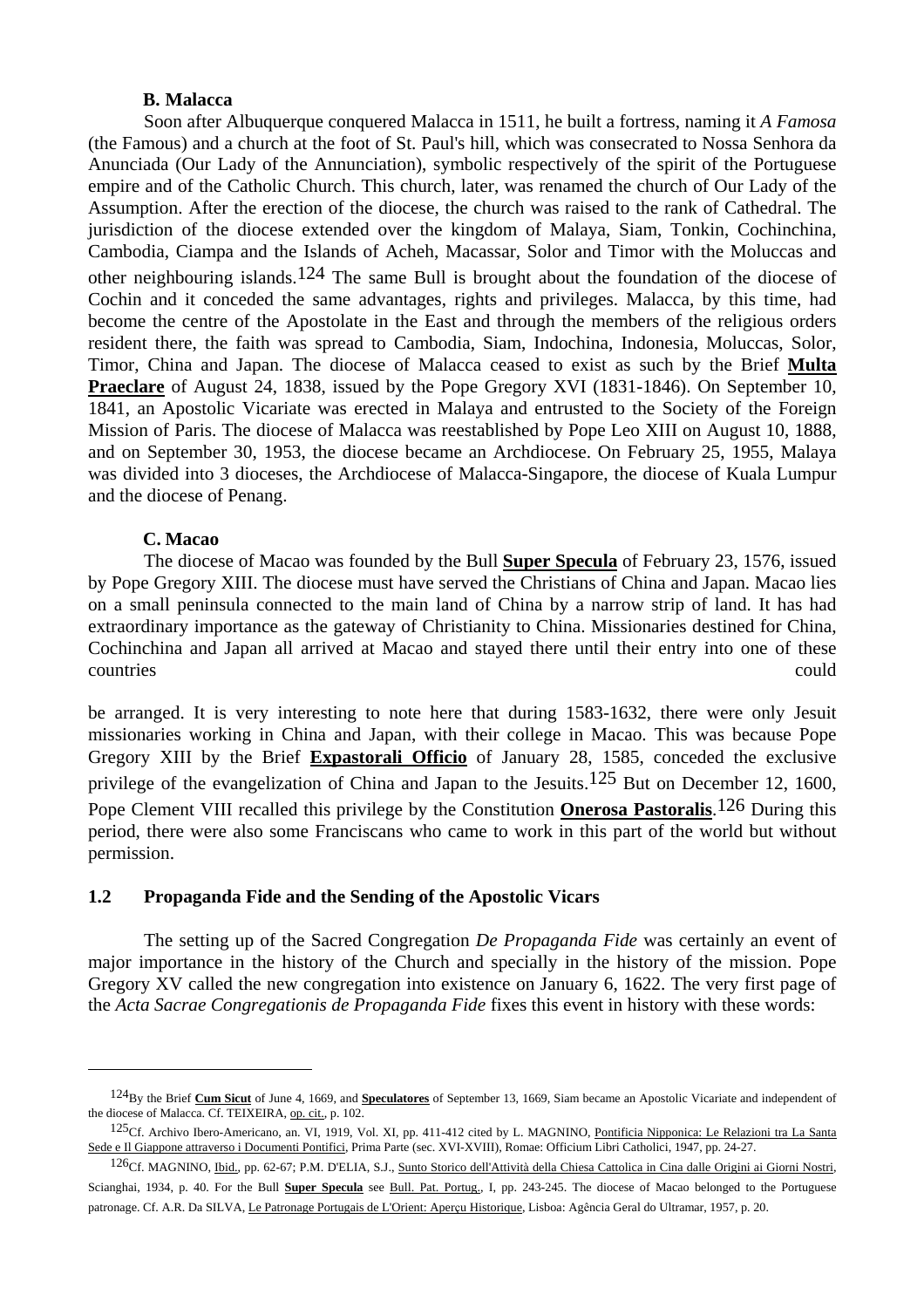In Christi nomine, Amen. Anno ab ejusdem Nativitate 1622, die 6. Januarii. Acta Sacrae Congregationis Cardinalium de Propaganda Fide. Sub Gregorio XV Pontifice Maximo.<sup>127</sup>

But the Bull of erection was given only on June 22, 1622, entitled **Constitutio** and begins with the words **Inscrutabili Divinae Providentiae Arcano.**128 The tasks assigned to the new congregation consisted in doing nothing less than everything that could help in spreading the Catholic faith.

 Its field of activity was the whole world. The congregation was to bring the two most important events of the  $16<sup>th</sup>$  century, namely, the expansion of the world through geographical discoveries, and the Protestant Reform, into new relation with the Church. It was also to lead to contacts with the Eastern Church that had by then already been separated from the Roman Church for half a millennium. In later documents, this threefold task is repeatedly spoken of in this way: *to* 

*help souls that are off the true path of salvation because of Schism, heresy or finally infidelity.*129

 The word "*mission*" was used by the congregation in the beginning in its original, proper and literal sense of *"sending out"*. The congregation sent the Apostolic Vicars and also the missionaries to fulfill the tasks.

#### **1.2.1 The Purpose of Sending the Apostolic Vicars**

 Some inconveniences in the missionary work came from the system of Patronage which had many rights and privileges granted by the Popes. By the middle of the 17<sup>th</sup> century, the Portuguese Empire, in the East, was in full decline. Most of the dominions had been lost to the Dutch and the British. Many of the regions conquered by the Portuguese had by then recovered their independence and since it was practically impossible for Portugal to exercise an effective patronage in the occupied territories, Propaganda Fide devised the principle of limited patronage; by this, Propaganda Fide firmly refused to acknowledge the right of Patronage:

- a. in lands which had never been conquered by the Portuguese.
- b. in lands which had recovered their independence and were under their native rulers, and
- c. in territories occupied by the Dutch and the British.<sup>130</sup>

 $\overline{a}$ 

 A specific application of this principle is the case of China, where Propaganda Fide never admitted the extension of the diocese of Macao over the Chinese Empire as the Portuguese Crown had claimed. Pope Innocent XII took a very decisive stand on this issue and supported Propaganda Fide's policy with his personal approval.

 The other issue which was keenly debated between the Portuguese Crown and Propaganda Fide was the institution of Apostolic Vicars in the Far East. During the long period of Portugal's uncertain political situation, in order to provide for the spiritual needs of the Christians and the evangelization of the pagans, Propaganda sent to China and Indochina prelates endowed with the episcopal character and consecrated to the title of a diocese *In partibus infidelium* (Titular Bishops). These Apostolic Vicars were, whenever possible, chosen from diocesan priests or from those who were more independent of the Patronage and the authority of religious superiors. Propaganda Fide also bid all missionaries to follow all the directives given by Rome. So, in this way, the direction of missionary activity returned to the hands of the Supreme Pontiff.

<sup>127</sup>Acta Sacrae Congregationis de Propaganda Fide, Vol. 3 (1622-1625), f. 1.; cited also by J. METZLER, Foundation of the Congregation *"de Propaganda Fide"* by Gregory XV, in Sacrae Congregationis de Propaganda Fide Memoria Rerum. 350 years in the Service of the Missions 1622- 1972(hereafter we will cite only Memoria Rerum), Vol. I/1 1622-1700, Rom-Freiburg-Wien: Herder, 1971, p. 86. This Volume 3 of Acta in fact the first volume of the Acta. Volume 1 and 2 are duplicates. Cf. N. KOWALSKY, OMI and J. METZLER, OMI, Inventory of the Historical Archives of Propaganda Fide, Rome: Urbaniana University Press, 1983<sup>2</sup>, pp. 21-22.

<sup>128&</sup>lt;sub>Ibid.</sub>, f. 23<sup>r</sup>. Cited also by METZLER, op. cit., p. 93; see also Collectanea S. Congregationis de Propaganda Fide, Vol. I, pp. 2-4.

<sup>129</sup>Cf. Circular letter to all the Bishops of February 18, 1623. Lettere, Vol. 2 (1622-1623), f. 57-58, cited by METZLER, op. cit., p. 95.

<sup>130</sup>Cf. Ignacio TING PONG LEE, La Actitud de la Sagrada Congregacion frente al Regio Patronato, in Memoria Rerum, Vol. I/1, pp. 375-435.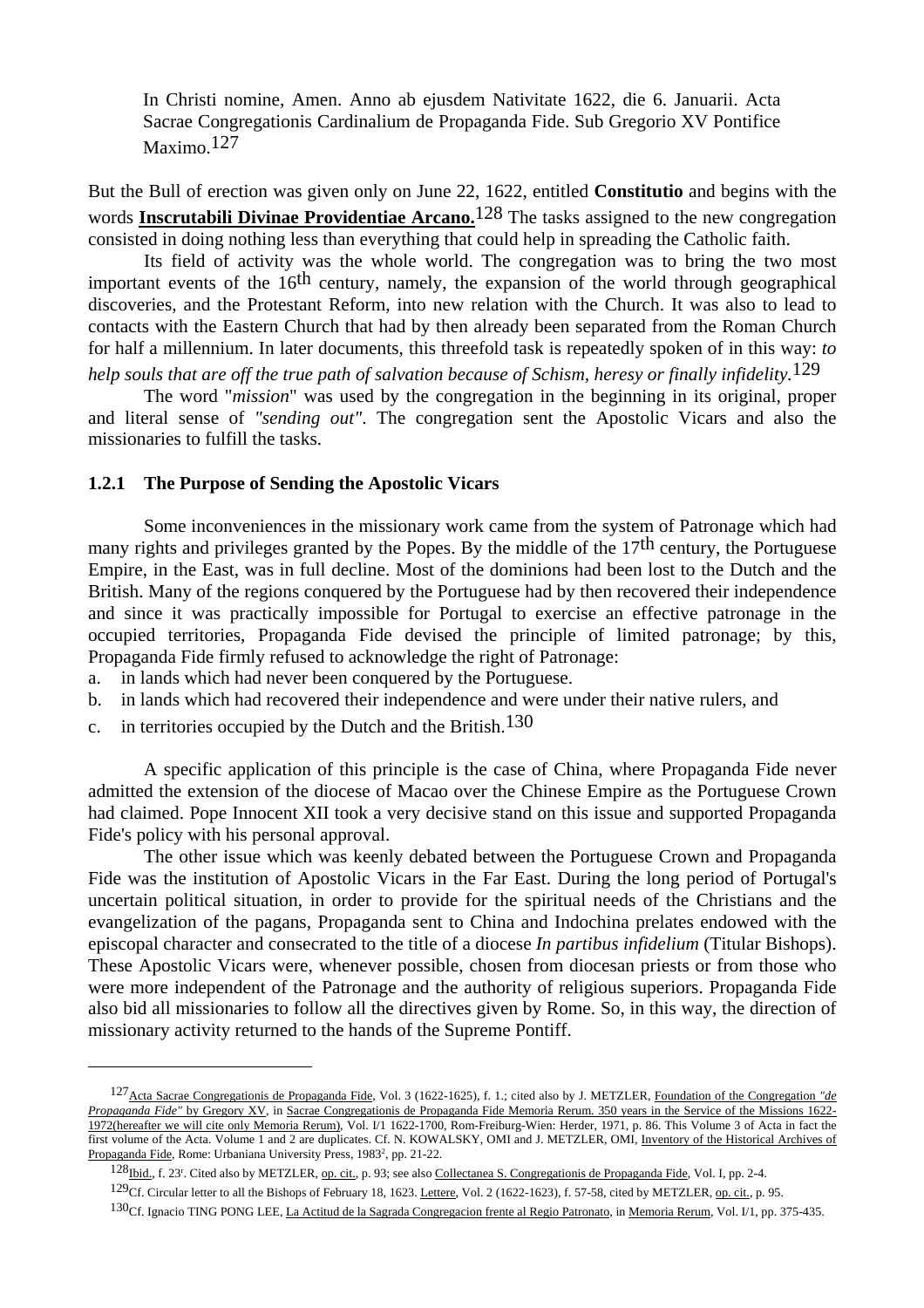Certainly the king of Portugal claimed that the appointment of Apostolic Vicars was an evident violation of the privileges of the Patronage. In 1680, Propaganda Fide with the supreme approval of the Pope issued an official statement to the king declaring that institution of Apostolic Vicars neither violated the privileges of the Portuguese Patronage nor curtailed the jurisdiction of the Bishops of those sees subject to the Patronage, because the Apostolic Vicars were not appointed to territories under the actual dominion of the Portuguese. Nevertheless, Propaganda Fide made it known that the institution of Apostolic Vicars was, by its very nature, provisional; that the Patronage retained all the privileges granted by the Popes.<sup>131</sup>

 Besides, it is also interesting to note that towards the end of 16th century and the beginning of the 17th century, other problems arose: rivalry among the missionary orders, neglect in preparing a native clergy and lack of missionary adaptation. Propaganda Fide tried always to unite and coordinate all missionary activities, by promoting a peaceful collaboration amongst the different orders. Many programmes and plans were to have been prepared in order not only to solve the problems but also to advance the progress of missionary activities. As a matter of fact, however, the conflicts of rites and also the Jansenist theory still existed in the Church. This made the attempt of Propaganda Fide futile, perhaps because Propaganda Fide as well, did not seriously and faithfully follow the instructions, which were given to the missionaries.<sup>132</sup>

#### **1.2.2 Instruction of Propaganda Fide to the Apostolic Vicars**

 Propaganda Fide saw that its first duty was to acquire a general idea of the Church in the mission territories entrusted to it by Gregory XV and to request the Nuncios, Bishops, General Superiors and other competent persons for their advice with regard to the best methods for spreading the faith. Ingoli (1622-1649), the Secretary of Propaganda Fide, proceeded to use the vast amount of documentation to compose 3 memorandums on the difficulties encountered by the missionaries in the Far East and the West Indies. He examined the causes of the rather disturbing condition the missions were in, at that time and suggested likely remedies to the Congregation. From this work emerged Ingoli's great missionary idea: the formation of a native clergy and the establishment of a native hierarchy.133

 The programme of Propaganda Fide as contained in its Decrees and in the numerous instructions of those early years as well as in the writings of Ingoli was gradually worked out on the basis of the directives given by Gregory XV and the experience and reflections of Ingoli.134 A typical document for examination is the instruction of 1659 to Apostolic Vicars of Indochina, entitled *Instructio vicariorum Apostolicorum ad regna Sinarum Tonchini et Cocincinae proficiscentium* 1659, given by Propaganda Fide to François Pallu, the Bishop of Héliopolis, Pierre Lambert de la Motte, the Bishop of Bérythe and Ignatius Cotolendi, the Bishop of Métellopolis.<sup>135</sup> This famous instruction of 1659 could be divided into 3 parts as follows:

#### **1) Antequam discedant** (before setting out)

 $\overline{a}$ 

There were two important points in this part, which were:

- a. The qualifications of the men and the manner in which the Apostolic Vicars were to choose and invite them to the mission were
	- 1. their religious zeal and piety were to be from God Himself;

<sup>131</sup>Cf. Acta CP, Vol. 1b, ff. 133-135; SOCP, Vol. 5, ff. 155-157, cited by TING PONG LEE, op. cit., p. 434.

<sup>132</sup>Cf. J. DELUMEAU, Il Cattolicesimo dal XVI al XVII Secolo, ed. Italiana a cura di M. BENDISCIOLI, Milano: Mursia, 1983, pp. 139-147. 133<sub>Cf.</sub> J. METZLER, Orientation, Programme et Premières Decisions, in Memoriam Rerum, Vol. I/1, pp. 146-196.

<sup>134</sup>There are 3 volumes of Decreta, Resolutiones et Instructiones Sacrarum Congregationum in the Archives of Propaganda Fide.

<sup>135</sup>Cf. Collectanea S. Congregationis de Propaganda Fide, Vol. I, pp. 42-43; see also H. CHAPPOULIE, Rome et les Missions d'Indochine au XVII Siècle, Vol. I, Paris: Bloud et Gay, 1943, pp. 392-402.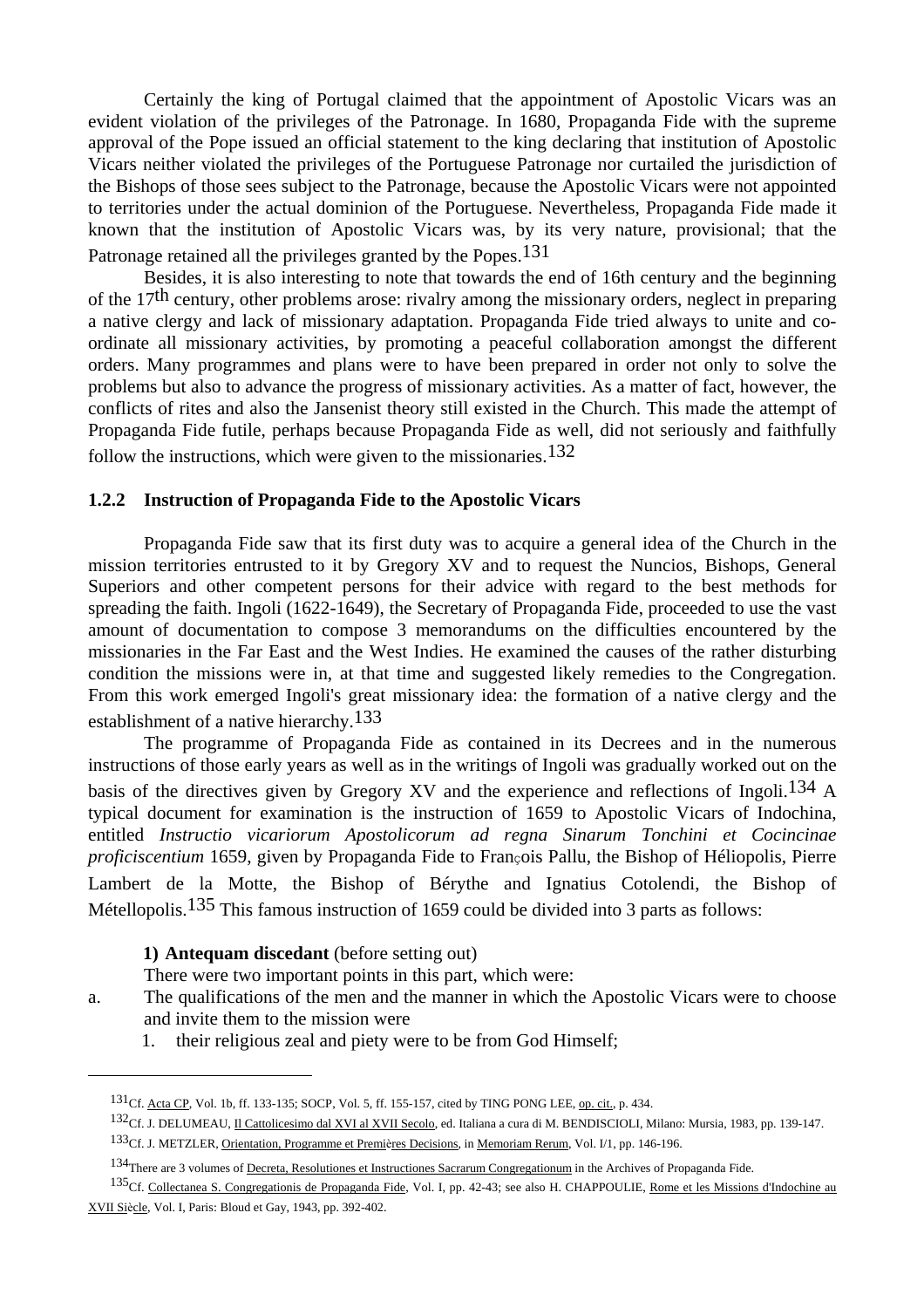- 2. after considering with great diligence, they were to select from amongst many candidates, men of an age and physical health likely to support the hardships.
- 3. to give the list of names, ages and qualities of the men having been chosen, to the Apostolic Nuntio at Paris, so that the Nuntio could include them in the letter granting the Apostolic Vicars the faculties.
- b. The communication between the Apostolic Vicars and Propaganda Fide and the Nuntio should be made more secure, both in the means employed and by trustworthy men who would accept this responsibility and send the letters as safely as possible.

 At the end of this part, Propaganda Fide ordered them to set out as quickly and secretly as possible after receiving these instructions from the Apostolic Nuntio.

# **2) In ipso itinere** (on the journey itself)

 In order to avoid Portuguese regions and places, the direction and route which they were to take was the one through Syria and Mesopotamia (not the one through the Atlantic Ocean and the Cape of Good Hope), and therefore, through Persia and the Mongol kingdoms. During the journey, they would have to make a brief description of the journey and of the regions they traversed and to observe also those things that might be pertinent to the propagation of faith and to promoting the salvation of souls and the glory of God; they were to observe too, the state of Christianity, the missions and the missionaries. They were to write all this down in the description and send it to Propaganda Fide.

# **3) In ipsa missione**

The important points of this part could be summed up as follows:

a. A native clergy must be formed and this was to be the principal reason for this setting out.

- b. The missionaries were forbidden to become involved in politics and also to trade. They were instructed to keep their distance from political and business matters and not to undertake the administration of civil affairs. Propaganda Fide had always seriously and strictly prohibited such involvement and would continue to prohibit it. And if there was someone who had slipped into foolishness of this kind, he was to be dismissed without delay from the mission and even expelled in order that nothing could be considered likely to bring about ruin, and be more harmful to God's work.
- c. Adaptation had to be made to the culture and customs of the people. Concerning this point, the instruction said that privately and publicly they were not tocriticize the actions or the practices of the people, and were not to argue harshly, nor reprehend anything in them, but to instruct them only in the faith which despises and attacks the rites and customs of no nation because it is the nature of man to love and value their own things and particularly their own nation. They were to try to translate the books of the Fathers of the Church and others of this kind into the native language.
- d. Spiritual and scientific education had to be set up. Schools were to be set up everywhere with greatest care and diligence for the youth of those regions, free of charge to teach the Latin language and Christian doctrine in order that no Catholic handed his sons to the other kind of education. At the same time, the missionaries were to find those with religious vocation among the young men if the latter had a pious mind and generous spirit.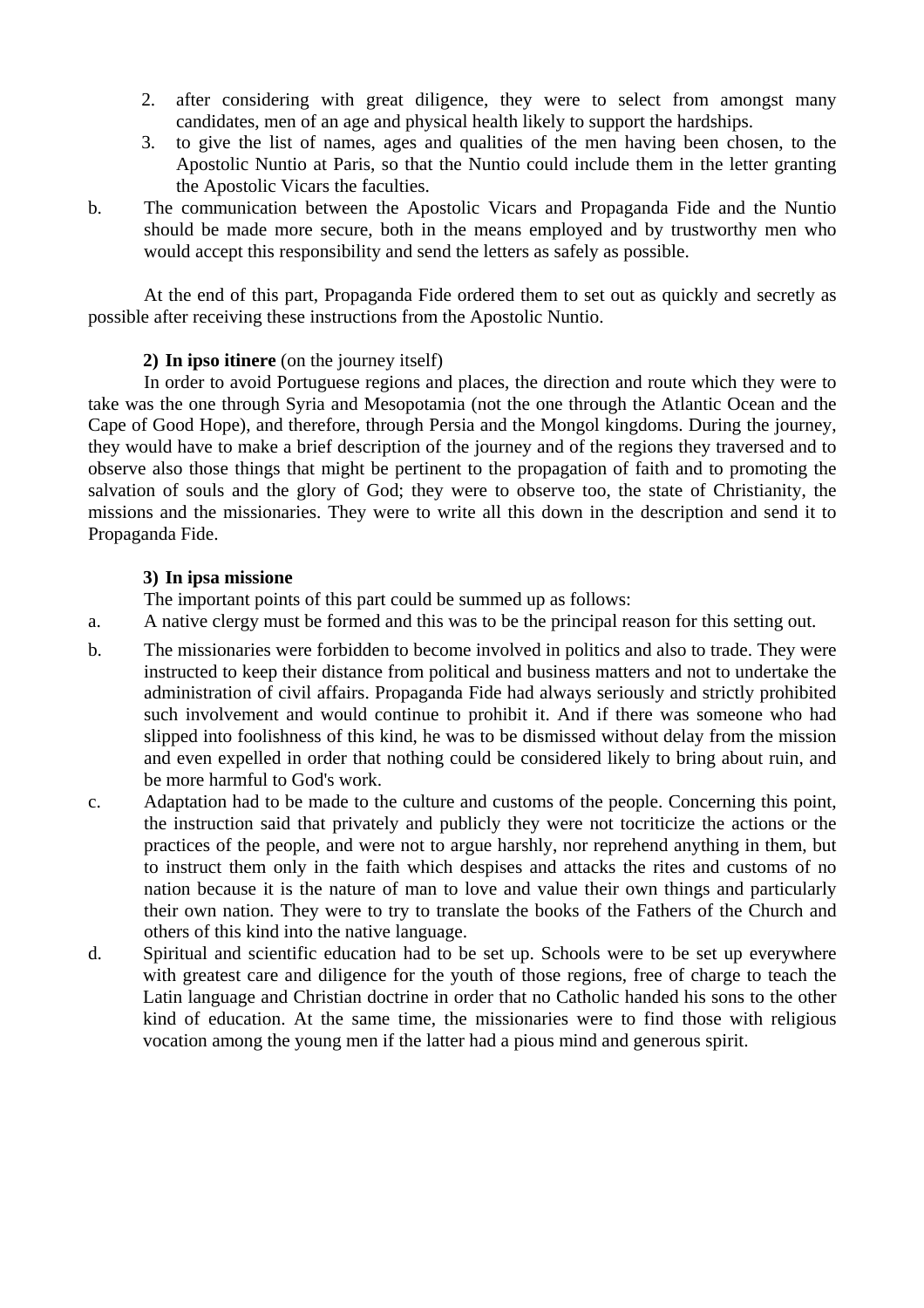Certainly the Apostolic Vicars followed this famous Instruction of 1659, but they could not avoid the conflicts with the Portuguese Patronage in those regions.  $136$ 

# **2. The early Missionaries of Padroado in Siam**

 $\overline{a}$ 

During the period of the maritime discoveries which opened up new European enterprises, the Jesuits also began their missionary task in many countries, including the Far East. From the time that their greatest missionary, Francis Xavier, landed in Goa in 1542, their progress towards both east and west was very steady, for instance: in 1546 they reached the Moluccas; in 1549 they made their appearance in Japan; in 1557 they entered Ethiopia; in 1560 they penetrated into East Africa up to the Monomotapa; in 1583 they settled in the interior of China; in 1598 they worked among the people of Pegu; in 1615 they made the way into Cochinchina; in 1616 they passed into Cambodia; in 1626 they spread into Tonkin and in 1642 they visited Laos.<sup>137</sup>

 In the Far East, Macao was the centre of the Jesuits because it was an important port-city and the gateway to China and Japan. In the Far East alone, groups of Francis Xavier's followers sailed for the missionary work, 14 in 1581, 13 in 1583, 12 in 1585, 15 in 1592, 20 in 1599, 24 in 1609. These groups were typical of this steady flow to the Indies. Usually Jesuits of other nations made up part of these expeditions. During the first fifteen years of the 17<sup>th</sup> century, more than 130 Jesuits left for lands within Portugal's sphere of influence.138

 The first Jesuit who mentioned Siam during his missionary task was St. Francis Xavier himself. He mentioned Siam in his 4 letters, but his real purpose was to go to China. In a letter to his friend Diego Pereira at Malacca written from Sancian or Sanchon on October 22, 1552, he said:

 En caso de que este ano no fuere a China, no sé siiré a Siam con Diego Vaz de Aragón, en un junco suyo que aqui compró, para de Siam ir con la embajada al rey de China. Si fuere a Siam por Manuel de Chaves escriré a v.m., para que, si por alguna viá me pudiere escribir a Siam, me escriba lo que para el ano que viene determina hacer, y si iré con la embajada, o no, para que en Comai o en algun otro puerto de Canton nos encontremos.139

One month later, he expressed the same intention in his letter written from Sancian to Francisco P**é**rez at Malacca on November 12, 1552, and on the same day, he also wrote to Diego Pereira repeating his idea. His last letter, having mentioned Siam, was written to Francisco P**é**rez at Malacca and Gaspar Barzeo at Goa from Sancian on November 13, 1552, saying:

 Si acaso este ano no entraé en Cantón, iré, como arriba deje, a Siam. Y si de Siam para el ano próximo no fuere para China, iré a la India, aunque mucha esperanza tengo de ir a China.140

<sup>136</sup>Mgr. François Pallu, the Bishop of Heliopolis *In partibus infidelium* and Apostolic Vicar of Tonkin with the administration of the Provinces of Yunnan, Kouy-Tsheou, Hou-Kang, Koung-Si, Se-Tchouen in China and also Laos, nominated by the Bull **Super cathedram principis Apostolorum** of July 29, 1658, cf. Bull. Pat. Portug., Vol. II, pp. 95-96; Appendix ad Bullarium Pontificium Sac. Congre., Vol. I, pp. 259-261. (Pope Alexander VII). Mgr. Lambert de la Motte, the Bishop of Beryte *In partibus infidelium* and Apostolic Vicar of Cochinchina with the administration of the Provinces of Tche-Kiang, Fo-Kien, Koung-Tong, Kiang-Si, the island of Hay-Nan, nominated by the Bull **Onerosa Pastoralis Officii** of August 17, 1658, cf. Appendix ad Bullarium Pontificium Sac. Congre., Vol. I,pp. 277-279. Ignatius Cotolendi, nominated the Apostolic Vicar of Nan-Kin on September 20, 1660, with the administration of the Provinces of Pekin, Chon-Si, Chen-Si, Chan-Tong and Tartarie in China. by the Bull **E Sublimi Sedis Apostolicae**, cf. Appendix ad Bullarium Pontificium Sac. Congre., Vol. I, pp. 279-283.

<sup>137</sup>Cf. J.G. AFONSO, S.J., Jesuit Letters and Indian History 1542-1773, Bombay, London, New York: Oxford University Press, 1969<sup>2</sup>, p. 139.

<sup>138</sup>Cf. W.V. BANGERT, S.J., A History of the Society of Jesus, Missouri: The Institute of Jesuit Sources, 1986<sup>2</sup>, p. 149; see also CHAPPOULIE, op. cit., p. 4. On the mission of the Jesuits in Extreme-East at the 17<sup>th</sup> century, see J. BRUCKER, La Compagnie de Jesus: Esquisse de Son Institut et de Son Histoire (1521-1773), Paris, 1919, pp. 299-393.

<sup>139</sup> P.F. ZUBILLAGA, S.J., Cartas y Escritos de San Francisco Javier, Madrid: Biblioteca de Autores Cristianos (B.A.C.), 1953, p. 534. 140<sub>Ibid.</sub>, p. 546.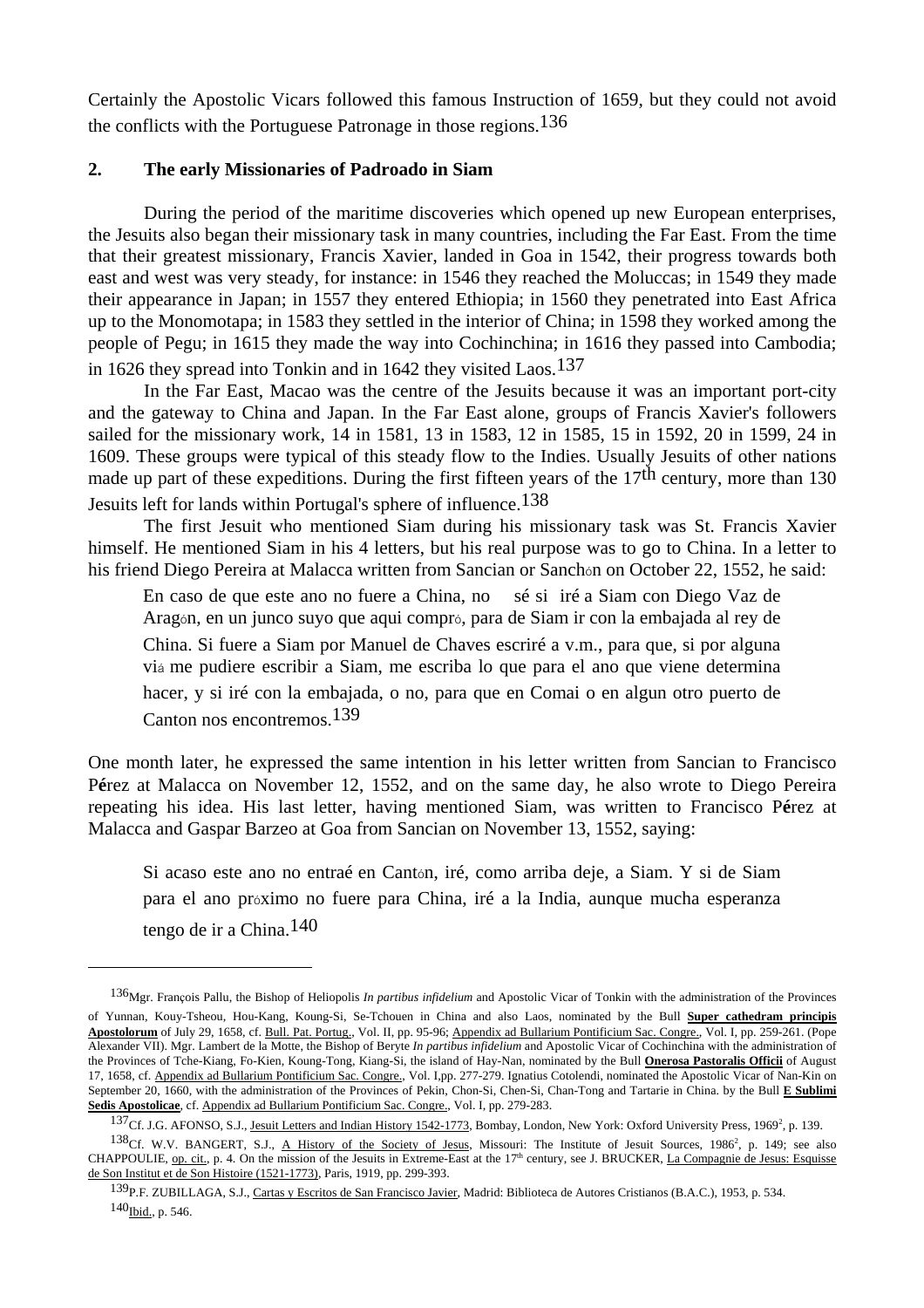Sir John Bowring said that the honour of being the first teacher of Christianity in Siam is claimed by St. Francis Xavier, who undoubtedly preached both in Malacca and Singapore, which were at that time dependent upon the Siamese king.<sup>141</sup> However St. Francis Xavier did not go either to China or to Siam because he died on December 3, 1552, at Sancian. On March 22, 1553, his incorrupted body reached Malacca and on December 11, 1553, it was taken to Goa where it lies in the Basilica of Bom Jesus.142

 Nevertheless the Jesuits were not the first ones who brought Christianity to Siam. Professor Boonyok Tamtai gives us interesting information, saying:

 There is a historical event written by the foreigner stating that in 1544, Antonio de Paiva, a Portuguese had travelled to Ayutthaya in the time of Phra Jairaja and had been bestowed the audience and conversation about the religion by him. The king believed and got the baptism, being given the Portuguese name Dom Joao. This is the most special event.143

In Documenta Indica, I, this is written about in this way:

 Los cuatro muchachos que Antonio de Paiva, el capitán, habia traído de Macasar, reavivaban el entusiasmo producido por la conversión de los reyes de Supa y Sian, don Luis y don Juan.144

Then Documenta Indica, II, gives us some more details, saying:

 El rey de Sian se Ilamaba don Juan, era cristiano como muchos de sus súbditos. Heredó su reino un hermano gentil, pero prometia haurse criatiano, como sa difunto hermano, si le enviaban sacerdotes y portugueses... Era muy amigo de los portugueses.145

In fact, at the time of King Phra Jairaja's accession, the number of the Portuguese in Siam had greatly increased, and in 1538 the king engaged 120 of them to form a kind of bodyguard and to instruct the Siamese in musketry. They assisted the king in the war with Burma and did such good service that they were rewarded with various commercial and residential privileges.<sup>146</sup>

 Nobody and nothing can confirm this claim. Indeed it was possible that the king was baptized but even if so, this event did not change anything about Christianity in Siam. The king was poisoned to death, which could suggest displeasure of some over his baptism.

 $\overline{a}$ 

145Documenta Indica, II, p. 421. See also G. SCHURHAMMER, S.J., Die Zeitgenössischen Quellen zur Geschicte Portuguesisch-Asiens und

<sup>&</sup>lt;sup>141</sup>Cf. J. BOWRING, Sir, The Kingdom and People of Siam, Vol. I, Kuala Lumpur: Oxford University Press, 1977<sup>4</sup>, p. 346. 142Cf. TEIXEIRA, op. cit., pp. 354-355.

<sup>&</sup>lt;sup>143</sup>B. TAMTAI, Portuguese, the First Farang contacting with Thai: 470 years of Friendship between Siam and Portugal (in Thai), in Silapa Watanatham (Art and culture monthly Magazine), Vol. V, 9 (July 1984) 88.

<sup>144</sup>Documenta Indica, I, p. 138. Also cited by Jose Maria RECONDO, S.J., San Francesco Javier: Vida y Obra, Madrid: Biblioteca de Autores Cristianos, 1988, p. 606.

seiner Nachbarländer (Ostafrika, Abessinien, Arabien, Persien, Vorder und Hinterindien, Malaöscher, Philippinen, China und Japan ) zur Zeit des H. Franz Xavier (1538-1552) 6080 Regesten und 30 Tafeln, Leipzig, 1932, p. 1754.

<sup>&</sup>lt;sup>146</sup>The ruins of the houses and the church given by the king Phra Jairaja to the Portuguese can still be seen at Ayutthaya. Cf. W.A.R. WOOD,  $\underline{A}$ history of Siam: From the Earliest Times to the Year A.D. 1781, Bangkok: Chalermnit Press, 1924, pp. 102-103.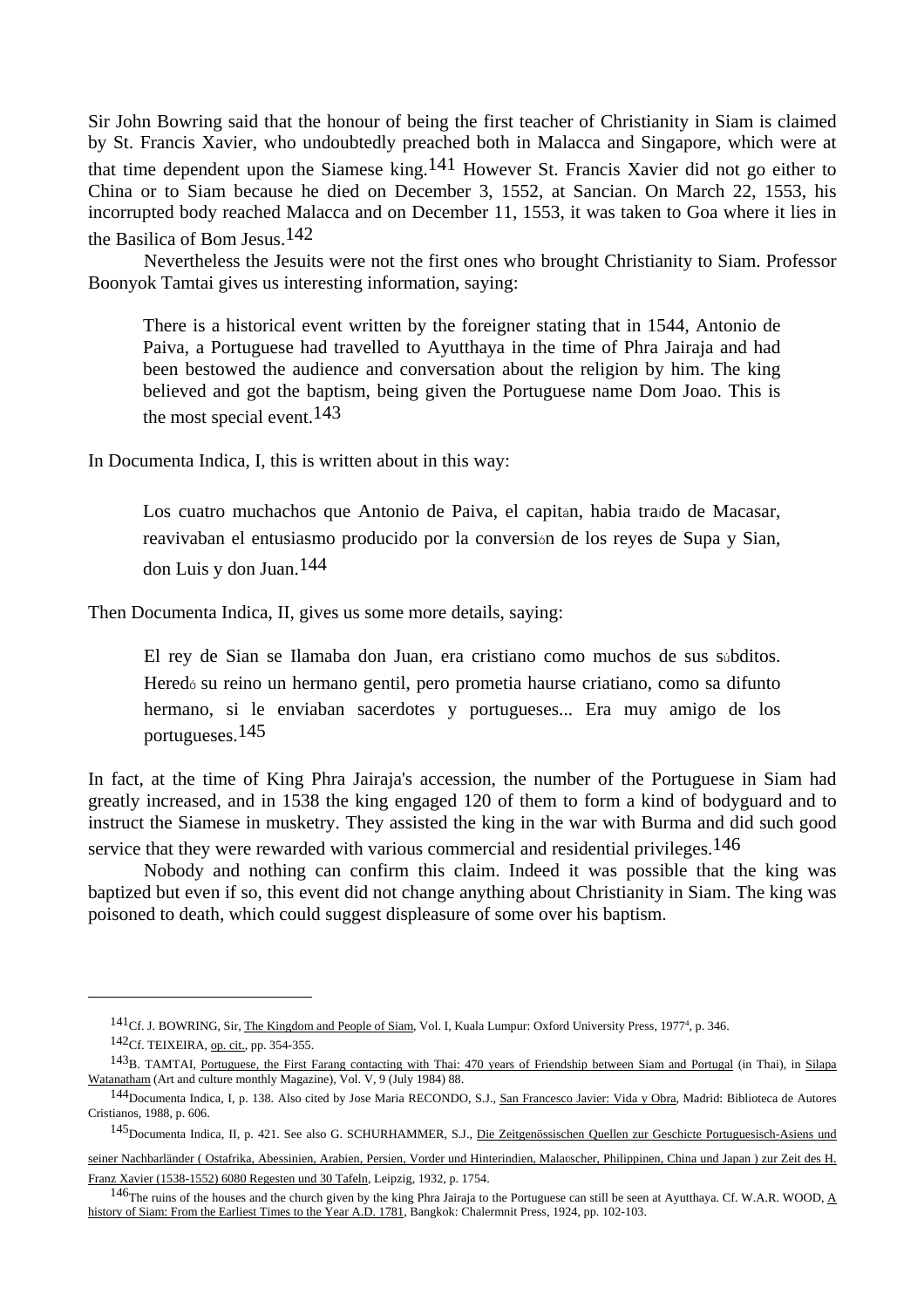The recent studies on the Christian communities in South East and North East Asia give us new evidence which is the work of Syriac and Arabic scholars, that is, historians studying the early trade routes linking west Asia and east Asia by land or sea.

 The earliest (apparently) eyewitness account of Christian communities in Southeast Asia remains that of Cosmas Indicopluestes (an Egyptian monk). His report of those he discovered in the year 520-525 A.D. includes not only Socotra, along with southwest and central India, but also Taprobane (Sri Lanka), Pegu (Southern Burma), Cochinchina (Southern Vietnam), Siam and Tonkin (Northern Vietnam).147

Ludovico di Varthima, a Bolognese, travelled in Southeast Asia in 1503 or 1504 and tells of meeting in Bengal, Nestorian merchants from Ayutthaya (Siam). We know from other source that there were west Asians in Tenasserim from as early as the 4th century, in Champa and Tonkin in the  $11<sup>th</sup>$  century and in Siam in the  $14<sup>th</sup>$  and  $15<sup>th</sup>$ centuries, and the evidence points to Christians being among them. Varthima's Christian companions from *"Sarnau"* have been identified as coming from Lopburi or Shangshiu further north of Ayutthaya.148

# **2.1 The Dominicans**

 $\overline{a}$ 

 The first Catholic missionaries who came to Siam were probably the chaplains of the Portuguese ships in the 16<sup>th</sup> century which were sent to Ayutthaya bringing the officers of Portugal to enter into relations with Siam, but there are no documents to confirm this hypothesis.<sup>149</sup>

 The names of the first two missionaries who came to Siam were Friar Jéronimo da Cruz and Sebastião da Canto, both Dominicans. They were sent to Siam by their superior, Friar Fernando di S. Maria who was also the General Vicar at Malacca. From a letter of Friar Fernando di S. Maria addressed to the General of the Order, Fr. Vincente Justiano, dated on December 26, 1569, we can know that the two missionaries made a journey of two months and arrived at Ayutthaya in 1567. The letter also tells us about the activity of the 2 missionaries, the subsequent fate of one of them, plus the situation of Siam at that time.150 In the book *Historia Fratrum Praedicatorum*, we find confirmation of the date of the letter:

 In regno Siam ubi ab 1567 praedicabant et baptizabant, primis missionariis nostris Hieronumo de Cruce et Sebastiano de Canto 1569, pp. Mota et Fonseca 1600 interfectis, annis 1601/19 Francisco ab Annuntiatione, stabili modo laborare contigit.<sup>151</sup>

<sup>147</sup> J.C. ENGLAND, The Earliest Christian Communities in South East and North East Asia: An Outline of the Evidence Available in Seven Countries before 1500 A.D., in East Asian Pastoral Review, Vol. XXV, 2 (1988) 145.

<sup>148</sup>Ibid., pp. 146-147; see also B.C. COLLESS, The Trades of the Pearl: The mercantile and Missionary Activities of Persian and Armenian Christians in South East Asia, in Abr. Nahrain, XIII (1973) 118 ff., 125-129, cited by ENGLAND, op. cit., p. 147.

<sup>149</sup>Cf. History of the Universal Church and the Church in Thailand (in Thai), Bangkok: Sarasat Press, 1967<sup>2</sup>, p. 195.

<sup>150</sup>Cf. Monumenta Ordinis Fratrum Praedicatorum Historica, Tomo X, Acta Capitulorum Generalium, Vol. V, Rome, 1901, pp. 149-153. See also B. BIERMANN, Die Missionen der Portugiesischen Dominikaner in Hinerindie, in Zeitschrift fùr Missionswissenschaft und Religionswissenschaft, Münster, XXI (1931) 305-327; A.R. Da SILVA, Documentaçao para a Historia das Missoes do Padroado Português do Oriente: India, Vol. VII, Lisboa, 1952, p. 458; R.J. LEOTILO, C.S.S., The First Catholic Missionary Endeavour in Thailand, in Saengtham Parithat Review, 1 (1977) 90.

<sup>151</sup> A. WALZ, O.P., Compendium Historiae Ordinis Praedicatorium, Romae: Altera recognita et Aucta, 1948<sup>2</sup>, p. 497.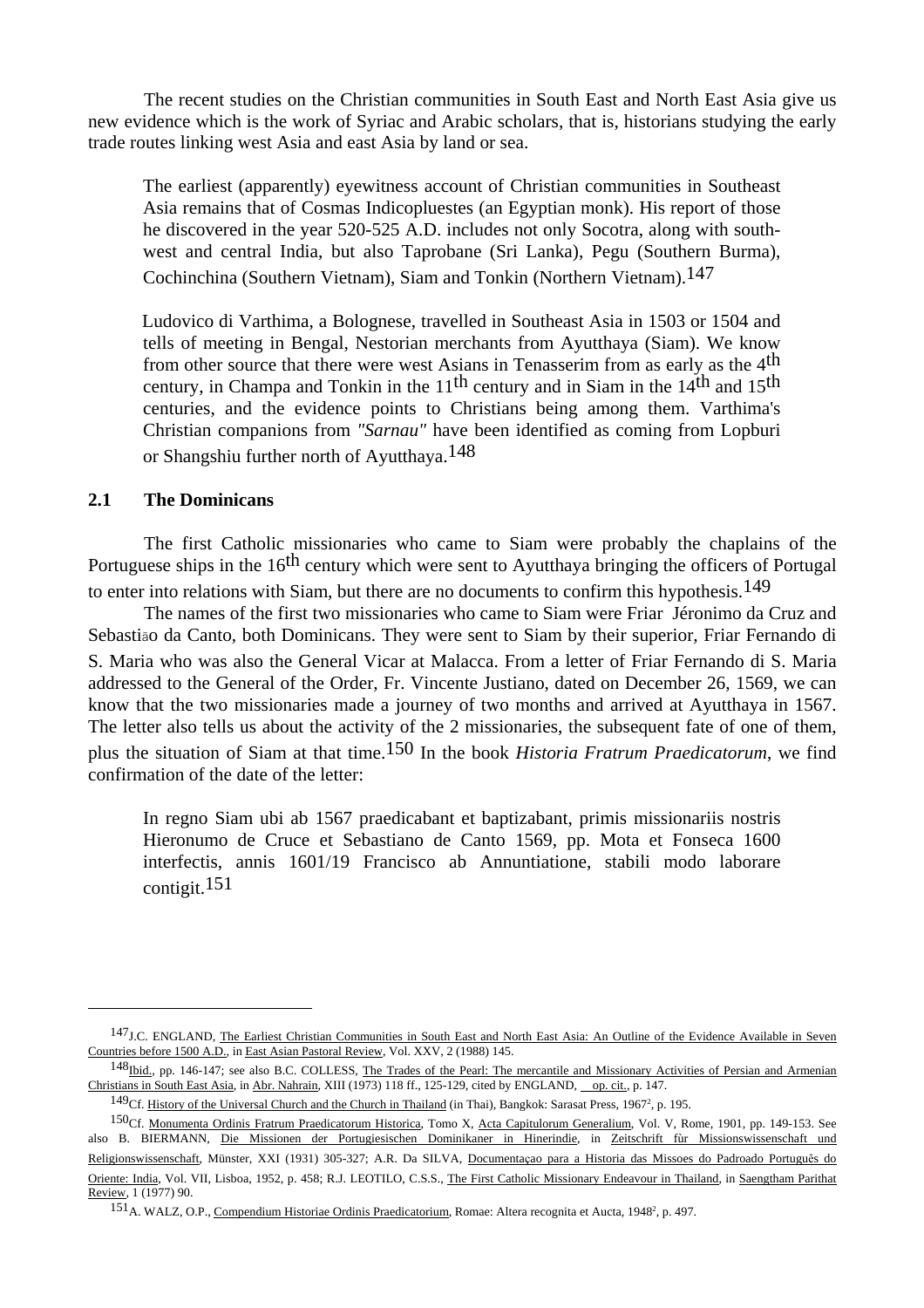According to the letter, Friar Fernando di S. Maria told the General that the two missionaries were given a befitting residence in one of the best locations of the city. Wonderfully they learnt the Siamese language in a very short time and were thus able to converse and have social contact with the people. Many pagans came to visit them, some women and also some Buddhist monks.

Ad eos multi gentilium viri nobiles et nonnullae matronae et ipsi idolorum sacerdotes

doctrinae novae audiendae gratia decurrebant.152

But the Muslims, the enemies of the Christians and the Portuguese, were jealous and feared that their influence was waning. They could not openly attack the missionaries who were well-respected and well-loved, for then they would risk trouble from the Siamese authorities. But finally, the Muslims killed Fr. Jéronimo by piercing him with a lance and Fr. Sebastião was severely wounded by the stone throwing of the rioters. Fr. Sebastião asked the king not to punish the killer because he desired no more bloodshed. The king admired him and showed even greater affection and friendship for the Friar.

 Ex tunc rex maiori amore patri afficiebatur petiitque ab eo, ne a suo regno discederet, et, emisso edicto ad proconsulem, sanguinis effusione positus est terminus.153

Friar Sebastião also asked the king for permission to go to Malacca to request for and return with more missionaries. Two other priests were given for this task of evangelization, but their names are unknown to us. When the missionaries returned to Ayutthaya, they began to preach the Gospel openly, as before. They, firstly, worked among their own countrymen, the Portuguese, and then among the Siamese. In spite of the good will and interest shown by the people and despite the many conversations about the religion, which were organized by the missionaries, the people did not dare to embrace the Christian faith without the permission of the king.154

 During the war with Burma in 1569 which was to culminate in the fall of Ayutthaya, the Burmese found three missionaries praying in the church and they beheaded them on February 11, 1569, because they had preached the Gospel in Siam.155 So, the pioneer missionaries were murdered in 1569. Later the same thing happened to Frs. Mota and Fonseca. Finally Fr. Francisco da Anuncia**Ç**ao succeeded in establishing himself from 1601-1619 and their mission continued, with some interruptions, till 1783.156

<sup>152&</sup>lt;sub>Monumenta Ordinis Fratrum Praedicatorum Historica, p. 150.</sub>

<sup>153</sup>Ibid., p. 151.

<sup>&</sup>lt;sup>154</sup>Cf. LEOTILO, op. cit., 2 (1977) 129. See also M. TEIXEIRA, Portugal na Tailandia, Macau: Imprensa nacional de Macau, 1983, pp. 279-282.

<sup>155</sup>Cf. Da SILVA, Documentaçao para a História das Missoes do Padroado Português do Oriente, pp. 460-461; see also TEIXEIRA, Portugal na Tailandia, p. 281.

<sup>156</sup>Cf. J. SCHMIDLIN, D.D., Catholic Mission History, Illinois: Mission Press, S.V.D., 1933, p. 310; TEIXEIRA, Portugal na Tailandia, pp. 337-343.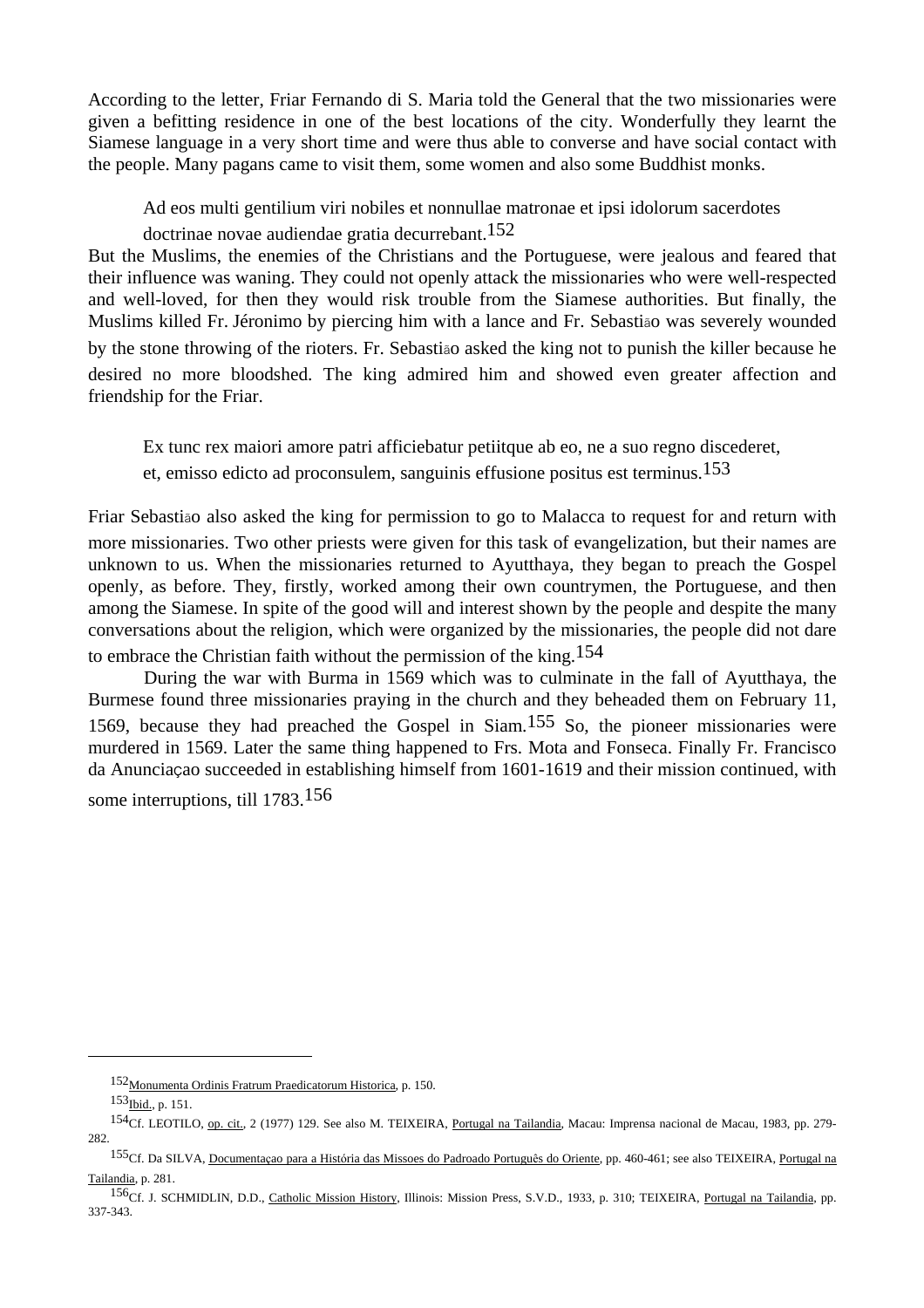### **2.2 The Franciscans**

 The Franciscans also opened a mission in Siam. Fr. Antonio da Madalena was sent to Siam in 1585 and stayed there till 1588. Later Fr. Grogorio Ruiz was sent there in 1593 but he left for Spain in 1603. The other three Franciscans were Fr. André do Espírito Santo (1606-1611), Fr. André de Santa Maria (1610-1616) and Fr. Luis da Madre de Deos (1673-1689). We meet the Franciscans again in 1755 with the arrival of Agostinho de S. Mónica and Francisco de S. Bonaventura.<sup>157</sup> After the fall of Ayutthaya in 1767, they departed from the scene. Their missionary works in Siam are still unknown to us.

# **2.3 The Jesuits**

 $\overline{a}$ 

# **2.3.1 The First Jesuit in Siam**

All authors agree on the name of the first Jesuit who came to Siam, Fr. Balthasar Sequeira. The more recent works mention the year 1606 as the year of his arrival. J. Burnay, after he reexamined all the sources, insists that it is very clear to him that in September 1606, Balthasar Sequeira left San Tome and that around December or January he arrived at Mergui-Tenasserim; so, he arrived at Ayutthaya or Odia during the Holy Week of the year 1607, which means between 19 and 26 of March 1607.<sup>158</sup> It should be right if we say that Balthasar Sequeira arrived in Siam in 1606, since at that time Mergui and Tenasserim belonged to Siam. Samuel Purchas also confirmed the idea of Burnay in his first published *Relations of the World* in London 1613, saying that

 In the year 1606, Balthasar Sequerius a Jesuit landing at Tenassary, passed from thence partly by goodly Rivers, partly over cragged and rough hills and Forests, ... unto Odia.159

He left Lisbon on March 24, 1578, with the annual fleet to India and he said his first mass on March 12, 1579, at San Roque together with his 13 companions, one of them was the famous Matteo Ricci.<sup>160</sup>

 During the reign of King Ekatotsarot, a Siamese embassy was sent to the Portuguese Viceroy at Goa in order to renew the friendship with India. The ambassador carried not only official letters to the Viceroy, but also private letters to some Portuguese who had been in Siam and who were known to the king; one of them was Tistavo Golayo. Golayo, at that time, was in San Tomé and used to have a special friendship with the king when he was still the Prince. He decided to go back to Siam in order to get more favors from the king. Since he was also a good friend of the Jesuits in India and since Father Provincial of the Society of Jesus happened to be there, he asked the Provincial, Fr. Gaspar Fernandes, to send some Jesuits to Siam with him in order to learn the character and the customs of the people there. The Provincial was full of zeal for the glory of God. Seeing the importance of the occasion to open a new mission, he sent Balthasar Sequeira for this mission.

<sup>157</sup>Cf. TEIXEIRA, Portugal na Tailandia, pp. 344-351; Jacinto De DEOS, Vergel de Plantes e Flores da Provincia da Madre de Deos, Dos Capuchos Reformados, Lisboa, 1690, p. 294.

<sup>&</sup>lt;sup>158</sup>Cf. J. BURNAY, S.J., <u>Notes Chronologiques sur Les Missions Jesuits du Siam au XVII Siècle</u>, in Archivum Historicum Societatis Jesu, XXII (1953) 171.

<sup>159&</sup>lt;sub>S</sub>. PURCHAS, Relations of the World: Asia (the Fifth Book), London, 1617<sup>3</sup>, p. 556.

<sup>160</sup>Cf. ARSI, Goa 24, I. Goana Catalogi Breves et Triennal 1552-1594, f. 122; see also F. RODRIGUES, S.J., Historia da Companhia de Jesus na Assistência de Portugal, Tômo II, Vol. II, Pôrto: Livraria Apostolado da Imprensa, 1938, p. 459, n. 1; G.H. DUNNE, S.J., Generation of Giants. The Story of the Jesuits in China in the Last Decades of the Ming Dynasty, Indiana: University of Notre Dame Press, 1962, p. 24.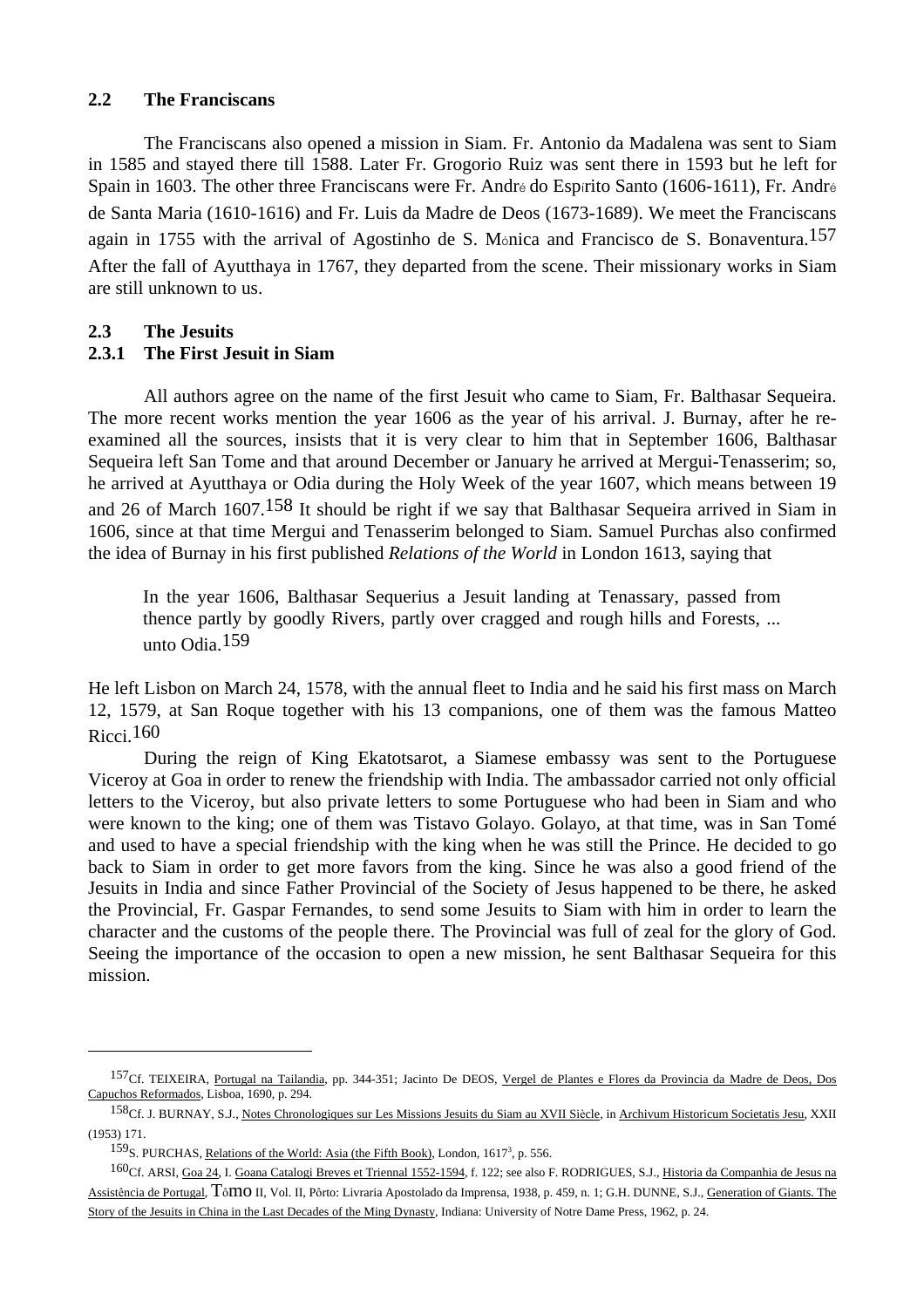We don't know what he did during his two and a half year stay in Siam. He was quite old and had already been in India for 30 years, but he was the only Jesuit available at that time. At the end of 1609, he became sick and wanted to go back to Goa or Cochin. However he died on the way in the city of Piple.

 Decembri 1610. Vita functi: P. Balthazar de Siqueira in itinere veniens e regno Siam ad portum Tanasarim, mense novembris anno 1609.161

The missionary who followed him and came to Siam was a Franciscan, Fr. André Pereira. We hardly know anything about his missionary work there. Marini related:

 Dopo alcuni anni vi andó un padre della Serafica famiglia di S. Francesco, per nome, fra Andrea, ma messo in sospetto al Re, fu mandato fuori del Regno.162

#### **2.3.2 The First Jesuit Residence and Its End (1626-1632)**

 Then came the other Jesuits, Fr. Pedro Morejon, a Spaniard 63 years of age, Fr. António Francisco Cardim, a Portuguese, and Fr. Romão Nixi, a Japanese Jesuit. 170They left Macao on December 13, 1625, and after a short stay in Manila, they left in February 1626 and arrived at Ayutthaya in March. Fr. Cardim passed through Siam in order to go for the mission of Laos. Whereas Fr. Morejon's arrival in Siam had a slightly more complicated background.

 Morejon was the nephew of the Archbishop of Toledo. In the year 1625, while making his way to Japan, though he was the Viceroy's confessor, he went to Malacca from where he decided to go to Siam, waiting for an opportunity to go to Japan.<sup>163</sup> He arrived at Ligor and was informed by António GonÇalves Cavalleiro, a Portuguese, who was a great friend of the Society, about the possibilities of the mission in Siam. He also told him about some recent serious trouble between Spaniards from Philippines and the Siamese. The *"Sargento Mayor"*, D. Fernando de Silva had taken hold of a Dutch ship, in the Menam river and the Siamese king then gave orders to arrest him and his men. D. Fernando fought to death, some Spaniards were killed and about thirty of them were still in prison.

 Having heard the story Morejon changed his plan and finally went back to Macao, still trying to go to Japan. The governor of Philippines wrote a letter to his superior in Macao and his superior agreed to the mission of Morejon, such as founding the mission in Siam and removing the Spaniards who were in prison there. He had worked for a long time in Japan and so had a long experience with the Japanese. The Japanese guardians were very powerful in Siam at that time and played an important part in the fight against the Sargento Mayor and his men.164

 His mission on behalf of the Spaniards was successful and he returned to Manila again with the released prisoners.

*<sup>P</sup>*è*re Balthasar Sequeira est envoy*é *au Royaume de Siam, et ce qu'il fit pour le salut des ames"*

<sup>161</sup>ARSI, Goa 29, Malabarica, Catalogi 1604-1752, f. 5. Cf. G.F. De MARINI, S.J., Delle Missioni dei Padri della Compagnia di Gesù. Nella Provincia del Giappone e particolarmente di Tunkino, Alla Santità di N.S. Alessandro PP. Settimo, Roma, 1663, p. 410. For the other details of Sequeira see Pierre Du JARRIC, Histoire des Choses plus Mémorables Advenues, Bordeaux, 1614, pp. 888-889. The third chapter was entitled *"Le* 

<sup>162</sup>De MARINI, op. cit., p. 410.

<sup>163</sup>Cf. A.F. CARDIM, S.J., Batalhas da Companhia de Jesus na Sua Gloriosa Provincia do Japao, Lisboa: Imprensa Nacional, 1894, p. 259; De MARINI, op. cit., p. 410.

<sup>164</sup>Cf. D.RAJANUBHAP, H.R.H., Prince, The Collected Chronicles, Part 6, Bangkok: Kurusapa, 1963, pp. 239-244; see also D. RAJANUBHAP, The Introduction of Western Culture in Siam, in JSS (The Selected Articles), VII (1959) 2.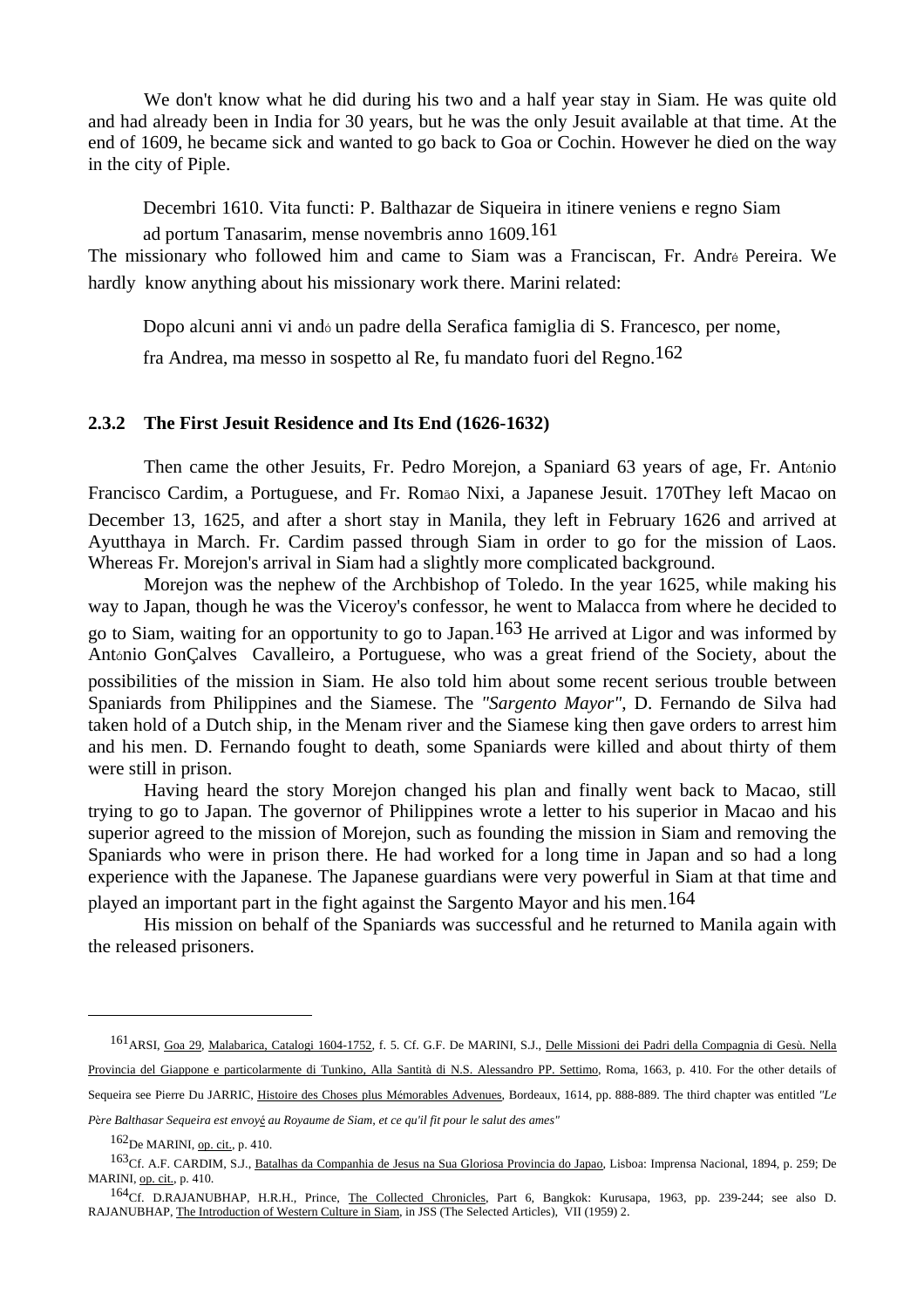Andassimo a Manila e di là à Siam, e cominciammo à trattare la libertà dei Castigliani,

e l'ottennimo. Il Padre Pietro se ne ritornó con i Castigliani.165

Marini recorded that Morejon and Cardim had built the first residence in Siam, most probably in the Japanese settlement at Ayutthaya. Cardim also mentioned this residence when he said that Fr. Nixi took care of the Japanese in the beautiful church they had built.166

 After the departure of Morejon for Manila, Fr. Giulio Cesare Margico, an Italian, was sent to Ayutthaya as the new superior. He arrived in August 1627 and brought with him a letter from the governor of the Philippines to the king of Siam, expressing satisfaction at the happy solution of the Spaniard incident. But, in the beginning of 1628, the Spaniards started a new war of piracy against Siamese trade, capturing and burning a few of the Siamese ships and spreading terror of the Spanish name. This caused the Siamese to be angry with Margico, thinking him to be a part of the deceit of the Spaniards. They even threatened to burn him alive, at least Cardim believed so. But King Songtham set him free. However the hostility of the people forced them to tone down their activities.

 Alcuni mesi dopo morì il Re, che fu all'13 di Dicembre dell'anno 1629, io mi ammalai gravamente, in maniera che il nuovo Re diede licenza, ch'io mi partissi.167

So Cardim left Siam for Manila. Frs. Margico and Nixi were betrayed by a bad Christian and were arrested and imprisoned. The Japanese were able to set Nixi free, but not Margico. Margico died in prison in 1630, poisoned by that bad Christian. Finally Nixi went to Macao and then to Cambodia where he died in 1640. The Society of Jesus then had no more residence in Siam.<sup>168</sup>

### **2.3.3 The Second Jesuit Residence and College (1655-1709)**

 Fr. João Maria Leria arrived in 1639, but his real destination was Laos, so he left Siam in 1641. Giovanni Filippo de Marini arrived for the first time on February 15, 1642. He, too, was destined for Japan, so he left Siam in 1643. Fr. Thomแs Valguarnera, a Sicilian, arrived from Macao and was to remain in Siam till 1670. He was then appointed the visitor of the Japanese and Chinese Province, but he returned to Siam again on March 23, 1675, and died there on January 19, 1677.169

 Fr. Valguarnera had come to Siam, accompanied by Fr. Francisco Rivas who wanted to pass through Siam for Cochinchina. The Japanese Christians in Siam had urgently requested to have one or two Jesuits to take care of their souls, as Marini related:

<sup>165</sup>A.F. CARDIM, S.J., Relatione della Provincia del Giappone. Alla Santità di N.S. Papa Innocentio X, Roma, 1645, p. 150. Cardim left Europe in 1618, finished his studies at Goa and said his first mass in February 1621. He was in Malacca in 1623, cf. ARSI, Jap. Sin. 48, ff. 26-28. He and Alexander de Rhodes left Malacca and arrived at Macao on May 29, 1623, cf. De RHODES, S.J., Voyages et Missions du Pre De Rhodes en la Chine et Autres Royaumes de L'Orient, Paris, 1854, p. 41.

<sup>166</sup>Cf. De MARINI, op. cit., p. 410; CARDIM Batalhas da Companhia de Jesus na Sua Gloriosa Provincia do Japao, pp. 287-288.

<sup>167</sup>CARDIM, Relatione della Provincia del Giappone, p. 155.

<sup>168</sup>Cf. CARDIM, Batalhas da Companhia de Jesus na Sua Gloriosa Provincia do Japao, p. 288-289.

<sup>169</sup>Cf. F. RODRIGUES, S.J., A Companhia de Jesus em Portugale nas Missoes, Porto: Apostolado da Imprensa, 19352 , p. 45; C. SOMMERVOGEL, S.J., Bibliothèque de La Compagnie de Jesus, Vol. VIII, Bruxelles: Oscar Schepens Société de Librarie, 1898, p. 402, De MARINI, op. cit., p. 410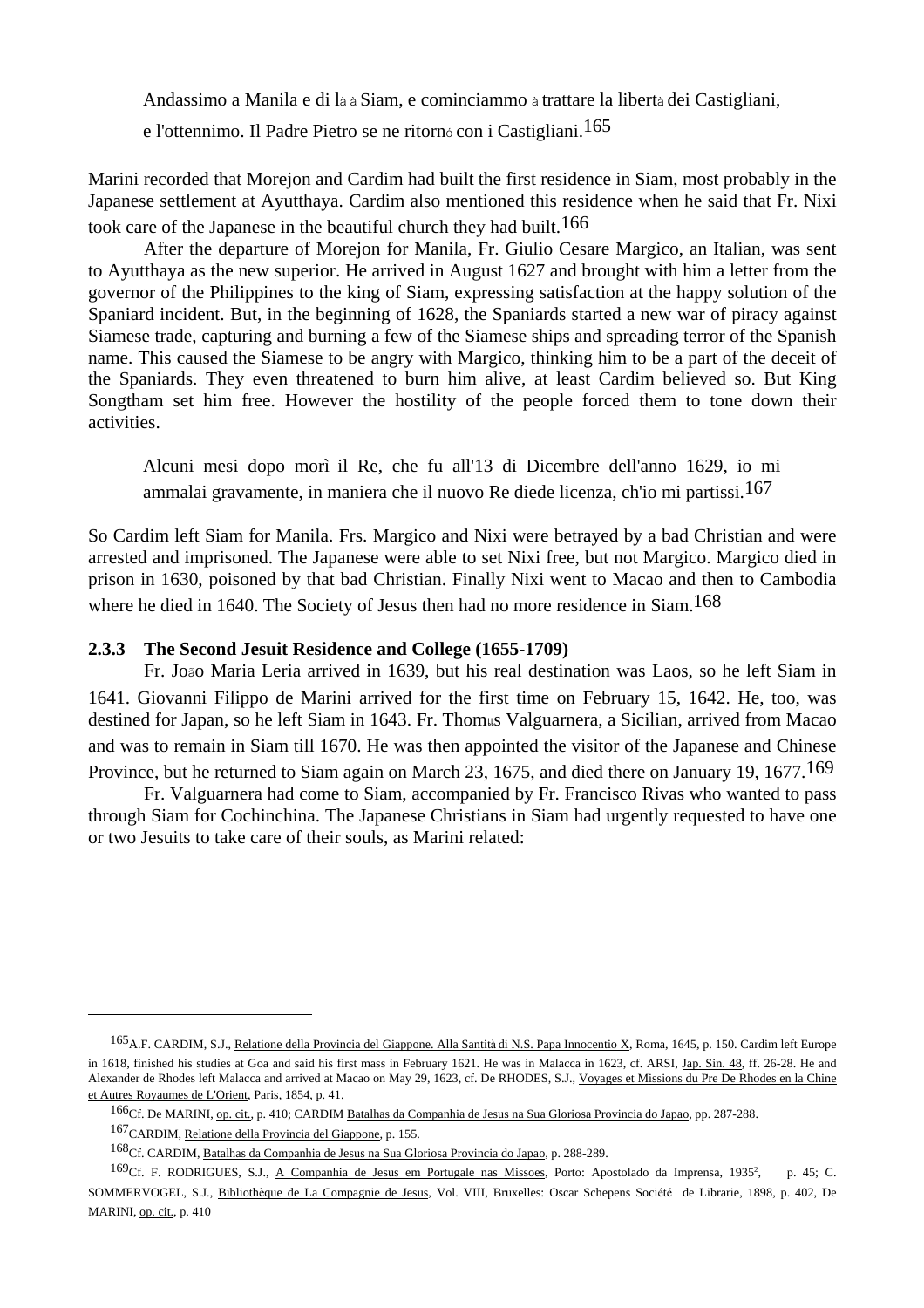Onde essendo molti Cristiani nella città, de quali la maggior parte erano Giapponesi... tutti erano radunati a nome publico, mandaron lettera a Macao al nostro Padre Visitatore, pregandolo a grande instanze, che volesse consolarli di alcun Padre, che avesse cura delle loro anime... chiesero due Padri, uno di essi fu il Padre Tomaso Valguarnera Siciliano.170

A Portuguese pilot, Sebastião Andrés, arrived at Ayutthaya about the same time as Valguarnera and asked to be admitted in the Society as a Coadjutor Brother. He died only seven months later, leaving his property valued at 14,000 Scudi Romani to the Society for the foundation of a college.

 Valguarnera built a residence and a church in the Portuguese settlement, just across the river from the Japanese settlement, and in 1656 he was nominated the first superior. We know that in 1666, they had a school in their house.

 Questi Padri tengono una scuola in casa loro, pagano uno che in essa insegna e ne tiene cura.171

The college, which was to be constructed according to the will of Sebastião Andrés, was built after the residence was built and was also constructed by Valguarnera. It was named the college of San Salvador.172

 Besides the construction of new forts in different towns, king Narai also ordered him to build the new Royal residence at Lopburi. Valguarnera so pleased the king that when the Jesuit church was burnt by the fire-accident in 1658, King Narai gave him the new church which was better than the old one.173 The king also permitted him to perform his missionary action with all freedom and liberty, among all the people in Siam. Usually the king never permitted foreigners to accompany him; however, only Valguarnera could be at his side.<sup>174</sup>

 Giovanni Gnolfo in his *Un Missionario Assorino: Tommaso dei Conti Valguarnera S.J. [1609-1677* describes that the method of the Jesuits in Asia was one of inculturation, as Matteo Ricci (+1610)] had done in China, De Nobile in India (and this method has become in reality after Vatican Council II). Valguarnera had followed the same method both in Goa and Macao as now he was also doing in Siam. He wrote some religious writings in the Siamese language.

In questo suo apostolato della penna, l'opera più importante è il *"Dizionario* 

*Siamese"*. Ne parla un missionrio contemporaneo: Marini.175

From 1655-1709, there were about 30 Jesuits who passed through the residence, 19 of them were Portuguese, one Belgian, one Pole, one Japanese, four French. About 16 of them were just passing through on their way to China or after having been expelled from nearby missions. The actual members of the residence were rarely more than four. Usually there were only two. At the beginning of the 18th century, there remained only Fr. Gaspar da Costa and when he died in 1709, there was a period of one or two years during which no Jesuit stayed in the residence.<sup>176</sup>

<sup>170</sup>De MARINI, op. cit., p. 410.

<sup>171</sup>AME, Siam, Vol. 851, p. 313; see also RODRIGUES, op. cit., p. 62.

<sup>172</sup>Cf. SOMMERVOGEL, op. cit., p. 402; BURNAY, op. cit., p. 188.

<sup>173</sup>Cf. CHAPPOULIE, op. cit., Vol. I, p. 135.

<sup>174</sup>Cf. ARSI, Jap. Sin., 162, f. 67.

<sup>175&</sup>lt;sub>G</sub>. GNOLFO, Un Missionario Assorino: Tommaso dei Conti Valguarnera S.J., Catania: Sicilgraf, 1974, p. 19; see also De MARINI, op. cit., p. 405; SOMMERVOGEL, op. cit., Vol. VIII, p. 402; R. STREIT, OMI, Asiatiche Missionliteratur, Vol. V, Aachen, 1922, p. 679.

<sup>&</sup>lt;sup>176</sup>Cf. BURNAY, op. cit., pp. 190-191, 197-202; For the more detailed study on the mission of the Jesuits in Siam see Hubert CIESLIK, S.J., Die Erste Jesuitenmission in Siam 1626-1630, in Neue Zeitschrift fùr Missionwissenschaft, Vol. XXVI, 4 (1970) 114-295.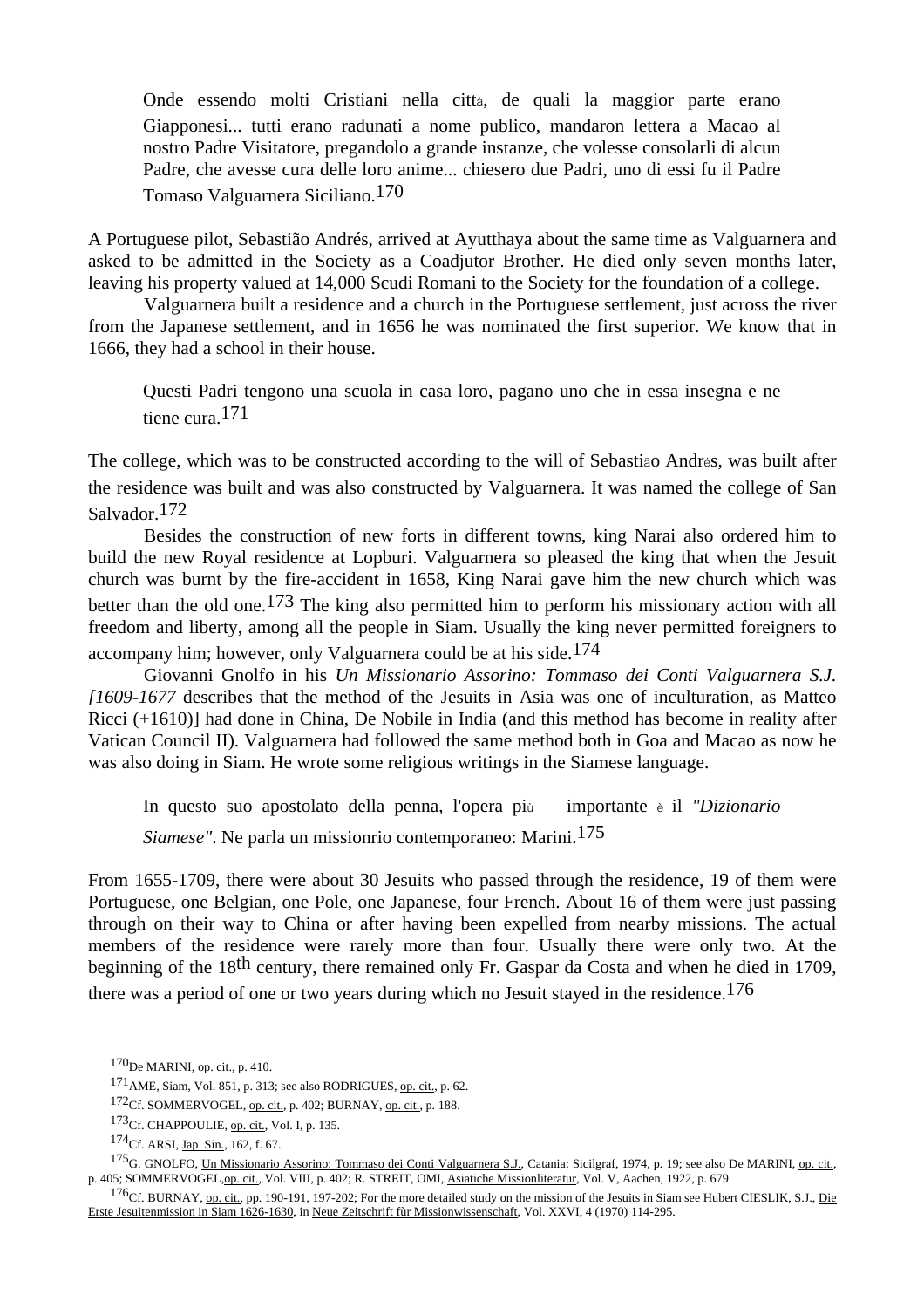### **2.4 The Conflicts between "Padroado" and Apostolic Vicars**

 The Jesuit mission of Siam was part of the province of Japan and hence depended on the Provincial who was residing at Macao. The influence of *"Padroado"* extended over this part of the world, with jurisdiction of the diocese of Goa, Malacca and Macao. However it is well known also that instead of supporting the missions, the Padroado system had become a hindrance. Missionaries of other countries, members of various religious Orders were allowed to work only under the conditions of *"Padroado"* and also in limited numbers.

 After the Council of Trent, the Holy See become more and more conscious of its duty to direct missionary work instead of leaving it to the Spanish and Portuguese Padroado. In 1622 the Congregation of Propaganda Fide was established and in 1658 through the initiative of a Jesuit, Fr. Alexander de Rhodes, the institute of the *Missions Etrangres de Paris (M.E.P.)* was founded. Jean de Bourges said that there were three important factors which could make all the priests of M.E.P. be sure of this religious reform:

 La première furent les nouvelles assurées que l'on reçeut l'an 1656 du progrez de la Foy dans le Tonquin et du peril où se trouvoient les Eglises qui estoient menacées d'une rude persecution par le bannissement de tous les Iesuites, qui seuls y préchoient la Foy. La 2. fut la promotion au Pontisicat de N.S.P. Alexandre VII. du zèle duquel ils se promirent toute la faveur necessaire pour un dessein qui ne tendoit qu'à augmenter la Religion. La 3. fut l'instance qui leur fut faite de la part des mêmes personnes qui y avoient pris plus de part du temps du P. de Rhodes, d'en proposer tout de nouveau le proiet.177

De Bourges also related that Mgr. Lambert de la Motte, himself and Fr. Deydier left Marseilles on November 27, 1660, for Cochinchina but in order not to pass the mission lands under the Padroado, as the instruction of Propaganda Fide had said, they took the route passing Persia. They arrived at Tenasserim on May 19, 1662. Here Mgr. Lambert met Fr. Cardoso, a Portuguese Jesuit who was in charge of two parishes there, who treated them with great hospitality. Fr. Cardoso invited the Bishop to celebrate the sacrament of confirmation for the Christians in his parish. They left Tenasserim on June 30, 1662, and arrived at Ayutthaya on August 22, 1662; initially they stayed in the Portuguese settlement.178

 The news of the arrival of the Bishop spread throughout the Portuguese settlement and most of the Catholics came to greet and congratulate him with joy according to the custom of the country. However it was very difficult not to admit his rights to superiority. Soon, the Bishop could notice the poor spiritual condition of the place and this made them decide to stay on their own. Moreover the situation was rather bad, as Launay describes:

Mais ce prélat zélé ayant pris la liberté de les avertir de quelques défauts, les Pres se crurent offensées, et d'un commun accord prirent la résolution de lui faire une querelle. Il se répandit peu à peu un bruit parmi les chrétiens qu'on doutait que M. de Bérythe fût évêque.179

<sup>177</sup>J. de BOURGES, Relation du Voyage de Monseigneur L'Evêque de Bryte Vicaire Apostolique du Royaume de la Cochinchine, par La Turquie, La Perse, Les Indes etc. Jusqu'au Royaume de Siam et autres Lieux, Paris, 16682 , p. 10.

<sup>178</sup>Cf. Ibid., pp. 127-128, 139.

<sup>179</sup>LAUNAY, Documents Historiques, Vol. I, pp. 31, 5, 15.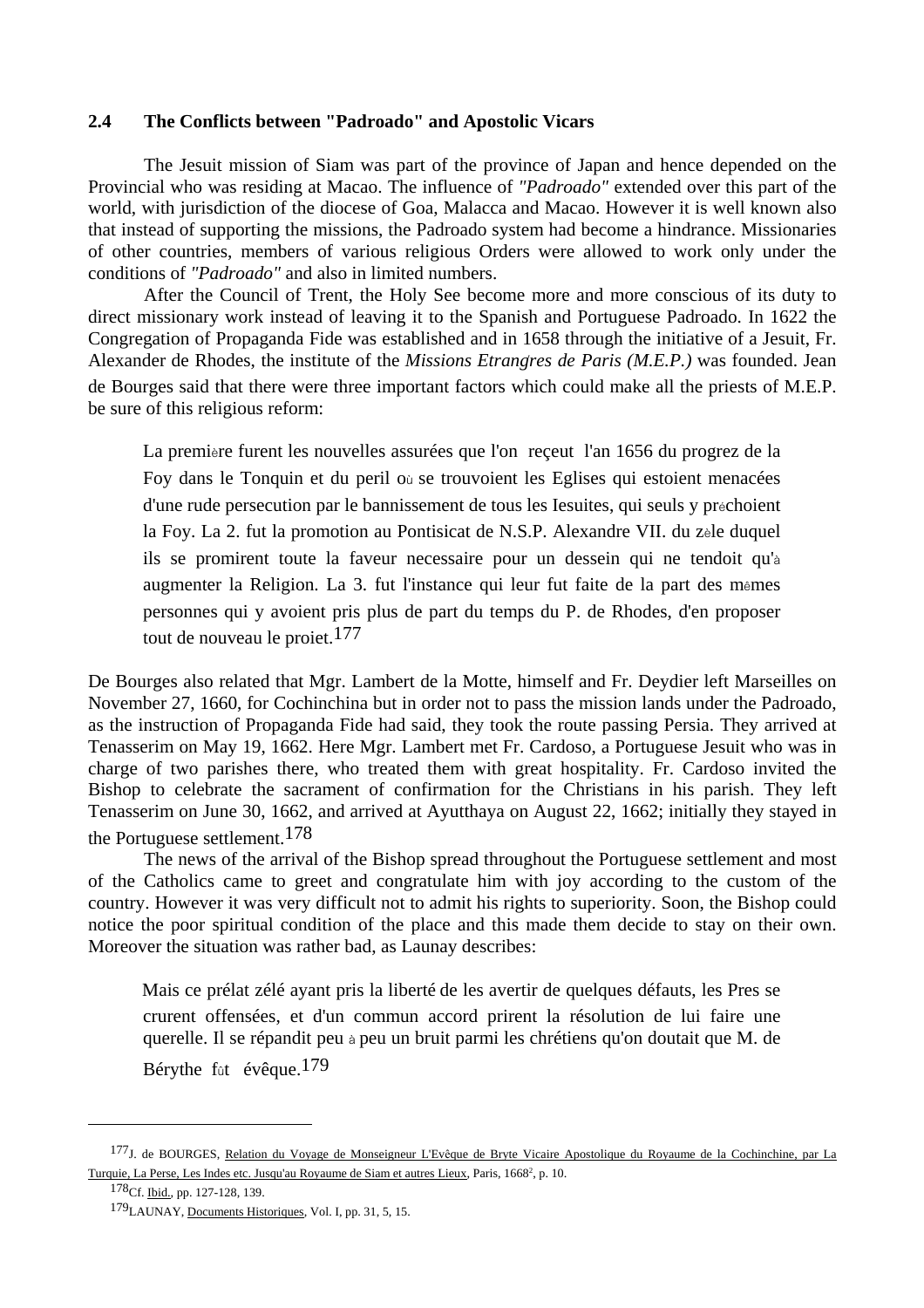In fact, after 2 or 3 weeks of their arrival, Fr. Fragoso, a Dominican and an official of the inquisition of Goa, called the Bishop to be present in the procession at the tribunal, but he did not go. The Archbishop of Goa also called him to Goa but he did not go as well, since the Apostolic Vicar was not under the Portuguese Padroado.

 Le P. Fragoso, Domenicain, commissaire de l'inquisition de Goa, le cita à son tribunal, il ne s'y rendit pas. Un grand vicaire de l'archevêché de Goa se heurta au même refus.180

The cause of the violent opposition that was to develop between the missionaries of the Padroado and the Apostolic Vicar did not arise because of nationality. Among the Jesuits and other religious groups, there were already a mixture of nationalities in addition to the Portuguese, and many of those of various nationalities occupied important positions. Rather the cause was the fact that the French missionaries had been sent by Propaganda Fide to break the monopoly of the mission in this part of the world, that came under the Portuguese Padroado.

 The first victim of this opposition was Fr. Alexandre de Rhodes because he was the one who had initiated the foundation of M.E.P. When he wanted to go back to the missions, his Jesuit Superior did not dare let him go back to any of the missions depending on the Padroado. At the age of 64, he was sent to Persia, in 1654, where 4 years later he died, having worked so successfully that the Shah attended in his funeral.<sup>181</sup>

 In fact the Padroado meant that there was no distinction between Church and State. The Archbishop of Goa, as well as any missionary, even non-Portuguese but depending on the Padroado, looked on the newcomers as intruders and usurpers of the legitimate religious authority.

 On January 27, 1664, the other Apostolic Vicar, François Pallu, arrived at Ayutthaya together with Fr. Laneau, Fr. Hainques, Fr. Brindeau and a lay assistant De Chameson-Foissy. Lambert and Pallu had the same opinion that Siam with its policy of religious tolerance was the most convenient base for their persecuted missions of Cochinchina, Tonkin and China. So, they asked Rome for jurisdiction over Siam. After a long consideration of this request, Rome approved it in 1669, by the Brief **Cum Sicut** of June 4, 1669, and **Speculatores** of September 13, 1669, insisting only that the peace they enjoyed in Siam should not let them forget their more important missions. On March 25, 1674, Fr. Laneau was nominated the Bishop of Metellopolis and Apostolic Vicar of Siam and was consecrated by Lambert and Pallu.182

 The transferred jurisdiction of the Siam mission from the head of the Malacca diocese to the Apostolic Vicar did not stop the opposition by the *"Padroado"*. On the contrary, it grew even more embittered. Notwithstanding all the orders coming from Rome between 1673-1674 (three Bulls and four other Constitutions were issued to support the authority of the Apostolic Vicar), the Padroado declared them null and void, since they contradicted the privileges of the Padroado.<sup>183</sup>

<sup>180</sup>A. LAUNAY, Histoire de la Mission de Siam (1662-1811), Paris, 1920, p. 4.

<sup>181</sup>Cf. Elesban de GUILHERMY, S.J., Mnologe de la Compagnie de Jésus. Assistance de France, Tomo II, Paris: Typographie M. Schneider, 1892, pp. 468-471; see also CARDIM, Relatione della Provincia del Giappone, p. 106.

<sup>182</sup>Cf. LAUNAY, Documents Historiques, Vol. I, pp. 38-42.

<sup>183</sup>Cf. LAUNAY, Histoire de la Mission de Siam, p. 33; E.W. HUTCHINSON, 1688 Revolution in Siam: The Memoir of Father de Bze, S.J. (hereafter we will cite only The Memoir of Father de Bze), Original French, Hong Kong: University Press, 1968, p. 42.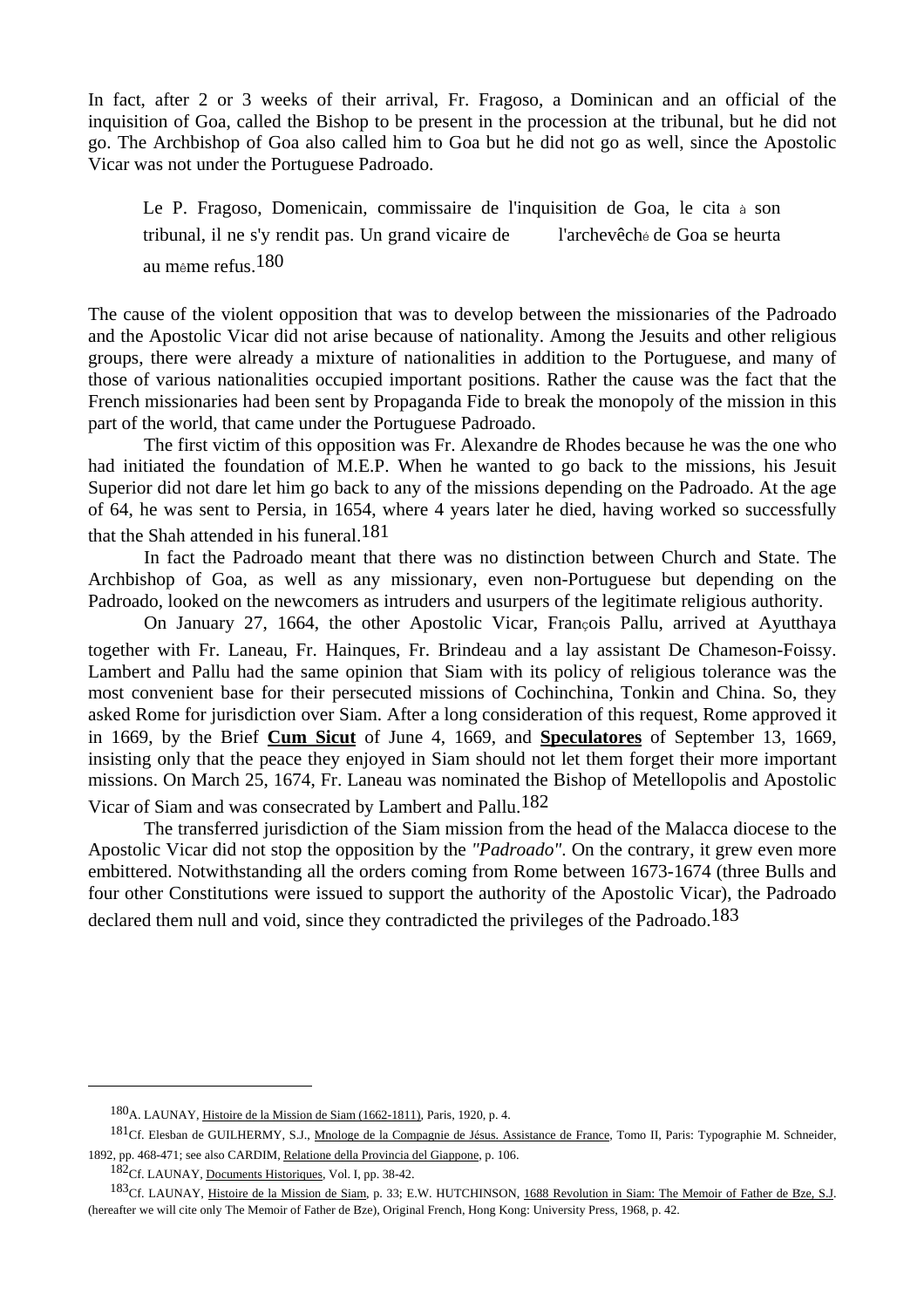According to Launay, the ones who created the most serious opposition against Lambert were Fr. Bartolomeo da Costa and Fr. Joao de Abreu, both Jesuits. It seemed that there was a sign of reconciliation when the Portuguese and the Jesuits accepted the French missionaries' invitation to support them at the first annual festival of the mission on St. Joseph's day, but the reconciliation was not permanent. On the third and last visit to Siam in 1682, Bishop Pallu brought with him the text of the famous oath which the Pope ordered his Vicars to administer to every priest in their diocese, acknowledging the sole right of Rome to despatch Missions, and requiring all priests to obtain the Vicar's sanction before officiating. This order placed the Portuguese and the Jesuits in Siam definitely under the control of the French Bishop in Ayutthaya and so it was not gladly accepted.

 The priests under the Padroado in Siam protested to the Apostolic Vicar that they were ready to submit to the orders of Rome as soon as the Jesuits, who were the most important group of Padroado missionaries, had made their submission, since the Apostolic Vicar exerted pressure and threatened to excommunicate them if they did not submit.184

 They also added that it was right and proper for the Jesuits to lead the way by reason of the influence they enjoyed both in Court circles and over the masses, as this influence rendered them better able both to gain approval for those who took the oath and to obtain remission of the threatened sanctions. So the Jesuits in Siam were responsible for the insubordination of others. Propaganda Fide began to exert pressure on the Jesuits, hence the series of Papal fulminations and other hard treatment inflicted upon the Society in Rome.185 The Jesuit General in Rome found himself between the anvil of Padroado and the hammer of Propaganda Fide. If he were to force the Jesuits in Siam, Tonkin and Cochinchina to submit to the Apostolic Vicars, he would provoke a reaction of the Portuguese government which would affect all the other Jesuit missions depending on the Padroado.

 The General of the Society of Jesus delayed until 1674 before issuing orders that all the Jesuits should submit themselves to the Apostolic Vicars. At last on October 10, 1681, by the order of the General, the Jesuits in Siam made their submission to the Apostolic Vicar.186

 Among the Jesuits in Siam, the one who made his submission most sincerely was Fr. J. B. Maldonado. He arrived at Siam for the first time in 1673 and had stayed there for 11 years. On July 21, 1684, he sailed for Macao, being in charge of a mystery mission of the king of Siam. He was absent for 3 years. In 1687 he came back to Siam again and left Siam for Europe in 1691.<sup>187</sup>

 At first he was very opposed to the Apostolic Vicars, but after he had observed the policy of the Popes about the mission and authority of the Apostolic Vicars, he submitted to them together with his companion, Manuel Soares. Bishop Laneau wrote in his letter dated June 17, 1691, that Manuel Soares entirely agreed with Maldonado, even though he was a Portuguese.<sup>188</sup>

 It was noteworthy that during the persecution of 1688-1691, the French church and college were destroyed and the French missionaries were put in prison which mostly did not really make the Portuguese sad. Only the Jesuits showed sincere sympathy for them, trying to help them in various possible ways. Launay reported that:

<sup>184</sup>Cf. HUTCHINSON, The Memoir of Father de Bze, pp. 42-43.

<sup>185</sup>Cf. Ibid., p. 43.

<sup>186</sup>See the extract of the submission-letter of the Jesuits in Siam to Mgr. Laneau, the Apostolic Vicar, written originally in Latin in H. BOSMANS, Correspondance de J.B. Maldonado de Mons. Missionnaire Belge au Siam et en Chine au XVII Siècle, in Analectes pour Servir à

L'Histoire Ecclésiastique de la Belgique, Louvain, XXXVI (1910) 45.

<sup>187</sup>Cf. BURNAY, op. cit., p. 191.

<sup>188</sup>Cf. AME, Siam, Vol. 880, p. 597.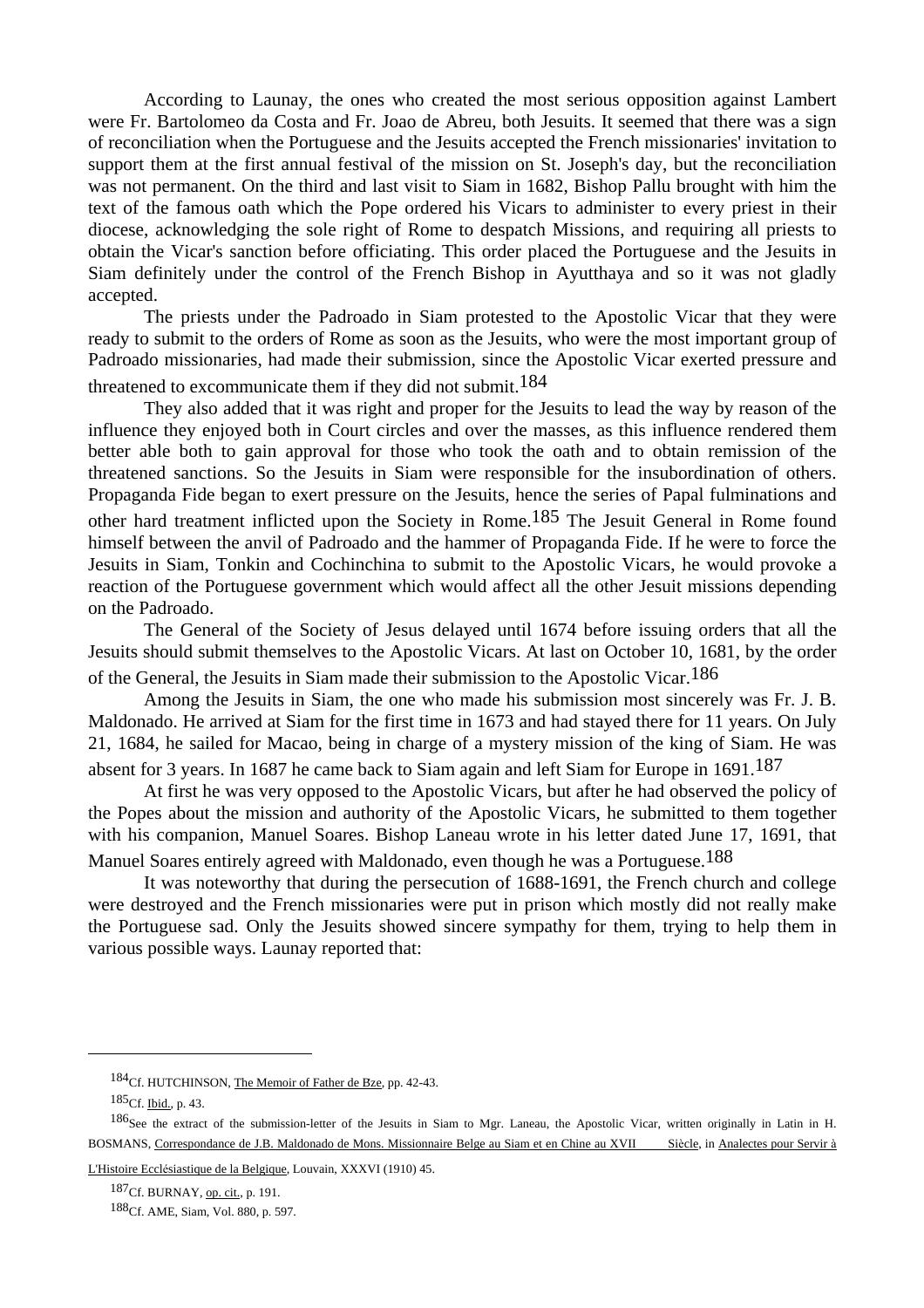Il n'y a que les seuls Pères Jésuites portugais de ce royaume qui ont toujours gardé la bonne correspondance, recevant et enterrant chez eux les corps des Français qui mouraient dans les prisons, quoiqu'il y eût des Portugais assez cruels pour crier qu'il

fallait les jeter dans la rivière.<sup>189</sup>

 In Goa the submission of the Jesuits was considered by the religious authorities there as treason and so they used all their influence on the Jesuit Superior in Macao to have the traitors removed.

 In 1691, the Jesuit Visitor, Fr. Aleixo Coelho, arrived at Ayutthaya from Macao and appointed Fr. António Dias as the new Superior and ordered Fr. Maldonado to go back to Macao. In

1696, Fr. Maldonado was sent to Cambodia and died there in 1699.190

# **2.5 The Controversy between the Jesuits and the Apostolic Vicars**

 The background of this controversy is as follows: on February 22, 1633, Pope Urban VIII in his Apostolic letter **Ex debito pastoralis officii** prohibited, under grave penalty, all the missionaries of the East Indies to deal in business and commerce.191

 According to the instruction of 1659, the missionaries were also forbidden to trade under the penalty of expulsion from the missionary work. In 1663, Mgr. Pallu arrived at Tenasserim on his way to Siam. He met a Jesuit, John Cardoso, and open-mindedly discussed with him the matter regarding commerce. Cardoso knew very well about this subject because he had been for 3 years in the procure of the province of Japan at Macao; he said:

 Cette province négociait et qu'il était impossible qu'elle subsistât par autre voie, qu'elle était en dette de plus de 20,000 pataques et qu'il y avait un privilège exprès pour cet effet.192

Pallu was so pleased by this discussion that he wrote in his letter to P. Bagot, dated December 26, 1663, saying

 Ce n'est pas ce qui donne lieu de parler contre la compagnie; ce sont quelques particuliers qui, comme partout ailleurs, se meslent de trop d'affaires et donnent sujet de scandale. Vous auries joye เ voir la bonne intelligence qu'il y a entre le P Joan Cardoso, vicaire de Tenasserim, et moy, de l'ouverture avec laquelle nous parlons de toutes choses. Il m'a donné de très bons advis.193

Certainly Lambert and Pallu used to know and hear about the commerce of the missionaries, especially of the Jesuits, and they were scandalized. For them, it was so clear that the Jesuits were breaking the Pontifical rule.

 In 1665, Joseph Tissanier, a Jesuit, wrote in Siam a theological dissertation under the title of *Religiosus Negotiator* after he had consulted with Lambert, Pallu and another Jesuit, Fr. Albier, at Ayutthaya. He believed that not only the secular priests but also the Jesuits were dealing in commerce.

<sup>189</sup>LAUNAY, Documents Historiques, Vol. I, p. 239.

<sup>190</sup>Cf. BURNAY, op. cit., pp. 193-195. Life and activities of Fr. Maldonado see BOSMANS, op. cit., pp. 2-227.

<sup>191</sup>Cf. Codicis Juris Canonicis Fontes. Concilia Generalia. Romani Pontifices usque ad Annum 1745. N. 1-364, Vol. I, Cura Emi Petri Card. Gasparri editi, Romae, 1926, pp. 399-401; see also Bull. Rom., Tomo VI, Vol. I, pp. 338-341.

<sup>192</sup>CHAPPOULIE, op. cit., Vol. I, p. 156.

<sup>193</sup>A. LAUNAY, Lettres de Monseigneur Pallu, Vol. II, Paris: Coquomard, s.a., p. 23.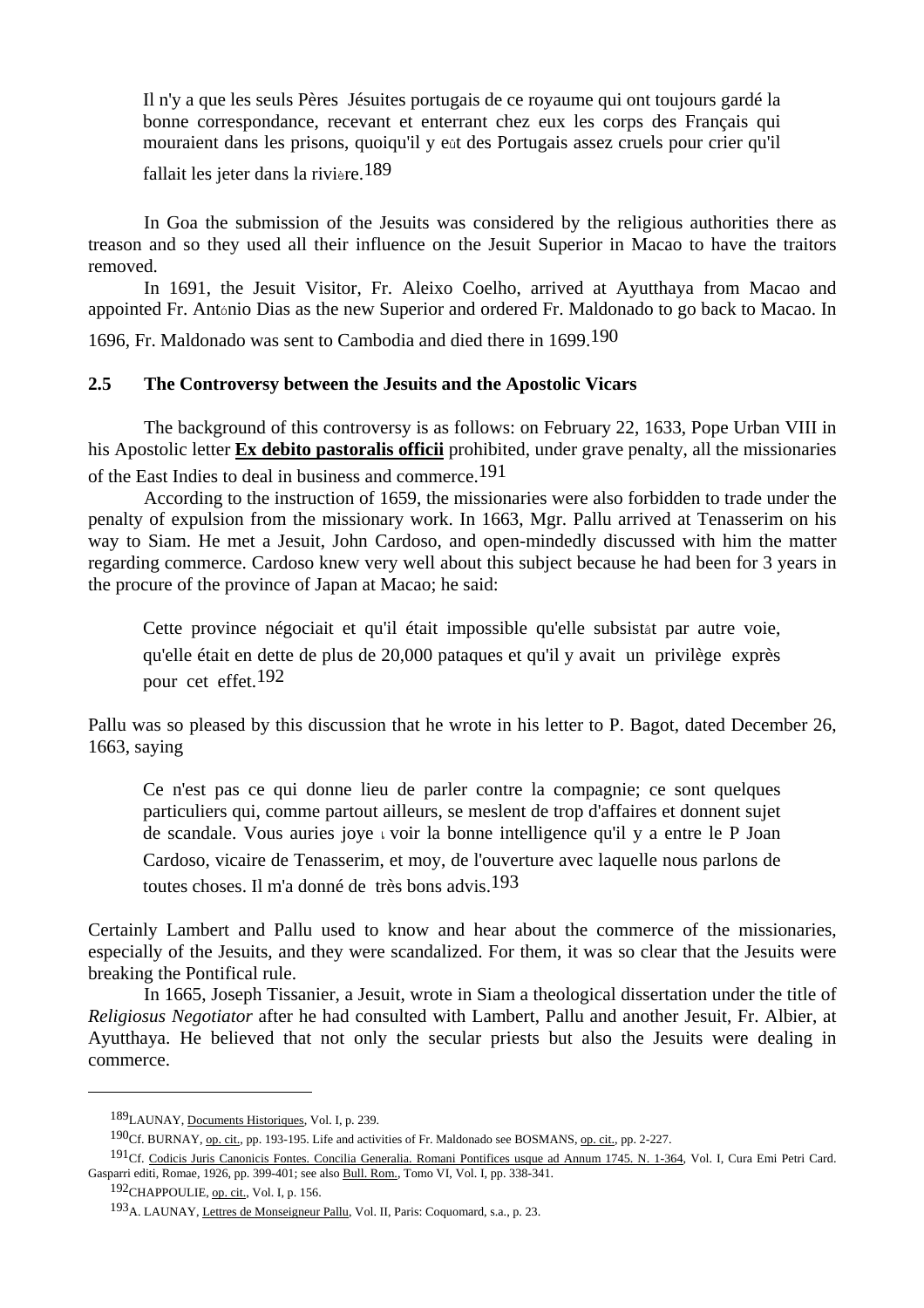Quamvis in Europa religiosi Societatis Iesu juxta laudabiles instituti sui leges in solam animarum salutem incumbant, in aliquibus tamen Indiarum privinciis disciplina religionis ita jam pridem elanguit, ut non solum inter clericos saeculares sed etiam inter ipsos Societatis Iesu religiosos inveniantur qui sorbido quaestu turpique negotiatione ecclesiam Dei prophanent.194

In the first part of the dissertation, Tissanier established that all the rules of the Society of Jesus made a formal interdiction to all the members who involved themselves in commerce, and that meant that the Jesuits were forbidden to trade, from the very beginning. In the second part, he showed that there should be no excuse to trade or to deal in business and reconfirmed the Apostolic rule imposed by Pope Urban VIII.

 It seemed that the declaration of war between the Apostolic Vicars and the Portuguese in Siam, including the Jesuits came with the order from Portugal to Goa to arrest the Apostolic Vicars in case they passed through the territories of Portugal. A result of this conflict was the publication of a pastoral letter of Lambert de la Motte, dated on October 15, 1667, in which the Jesuits in the East Indies were officially accused by him of being involved in commerce and of causing the missionary work to be destroyed. He wrote:

 In super ex adversa navigatione feliciter contigit ut ad plenum resciverimus quanta sitmissionariorum in hiisce orientalibus partibus corruptela, maxime vero Jesuitarum qui uni fere in missionum nostrarum locis existunt, ea porro tanta est ut fidem superet.195

His pastoral letter attacked and strongly blamed the Jesuits, accusing them of enjoying their dealings in commerce and he described how they did it. He also accused them of not obeying the order of Pope Urban VIII, and so they were causing the missionary work to perish:

 Vel etiam cum praecepta Ecclesiae popolo denunciare juxta Summorum Pontificum mandata neglexerunt, tota res Christiana misere deperiit.196

The Society of Jesus did not accept the imputations of Lambert in silence. Fr. Jacques Le Faure, a Jesuit missionary in China since 1659, after having exchanged many letters with Lambert himself, wrote a letter dated on November 22, 1670, in response to that pastoral letter of Lambert, defending the right position of the Jesuits and he addressed it to Fr. Jacques de Machault, a French Jesuit in Paris who was in charge of publishing the news which the Jesuit missionaries sent him. This letter was originally written in French but was translated into Latin.

 Le Faure, in his letter, absolutely did not agree with the violent accusation of Lambert. He affirmed the poverty of the Society with many examples, appealing also to the testimony of the French missionaries, Fr. Deydier and De Bourges who arrived at Siam together with Lambert. He insisted that it would be easy to prove that there was no more trade and commerce between Macao and Indochina conducted by the Jesuits.

<sup>&</sup>lt;sup>194</sup>J. TISSANIER, Religiosus Negotiator, in H. CHAPPOULIE, <u>Une Controverse entre Missionnaires à Siam au XVII Siècle</u>, Paris, 1943, p. 3. The copy is kept in the archives of Propaganda Fide, SRCP a. 1677, Vol. D, ff. 66-79.

<sup>&</sup>lt;sup>195</sup>CHAPPOULIE, Une Controverse entre Missionnaires à Siam au XVII Siècle, pp. 32-33; AME, Siam, Vol. 876, pp. 475-477; ASCPF, Atti CP 1673-1674, ff. 254-255. For the order from Portugal to Goa to arrest the Apostolic Vicars see LAUNAY, Documents Historiques, Vol. I, p. 30; AME, Siam, Vol. 121, p. 635.

<sup>196&</sup>lt;sub>Ibid.</sub>, pp. 34-35.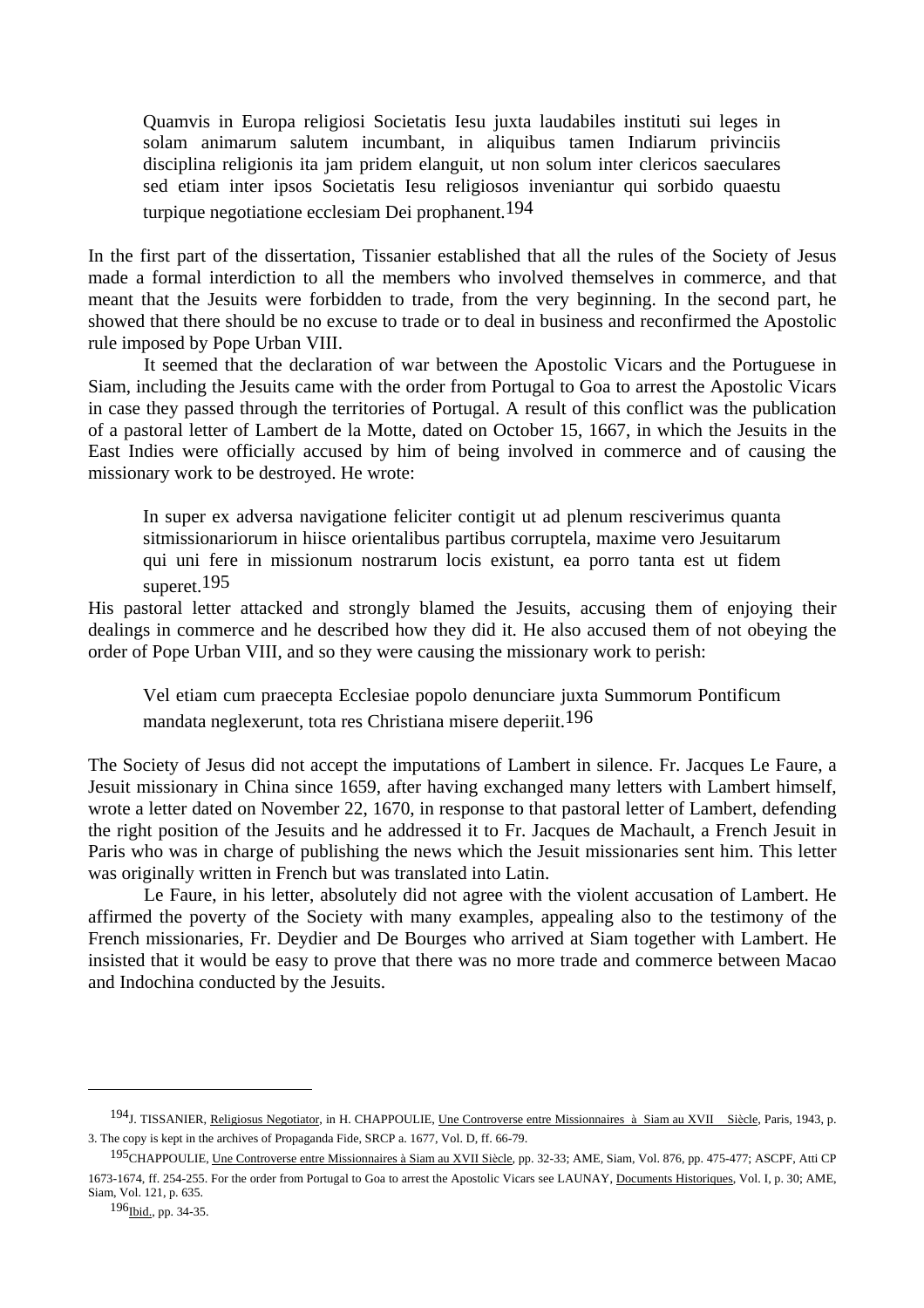Quid ad haec dicturi sunt D.D. Deydier et de Bourges, quos constat in his regionibus ad telonium sedere, aut, si mavis, cum mercibus stare in officina omnibus patenti, quo facilius securiusque, ut aiunt, animarum saluti possint consulere.197

Fr. Valguarnera also reacted to the pastoral letter of Lambert. He sent to the Cardinals of Propaganda Fide a moderate and sincere report written on October 10, 1673, of trade dealings practiced by the Jesuits in Macao. He did not deny absolutely the existence of at least some trade, but he explained the reason for it and of his own case, since he was criticized as being a merchant instead of a priest.

 He explained that a rich Portuguese merchant, Sebastião Andres, had left to the Society his heritage, which consisted entirely of merchandise in order that the Society could build a college, but how was the Society to realize this heritage's aim without selling these merchandise?

 Harum mercium exactionum, seu collectionem, et venditionem (neque enim collegium fundatur mercibus, sed pecunia ex illis profecta) mercaturum vocat Illstrissimus Berytensis.198

He also confirmed in his report that Fr. Manuel Rodrigues, the Provincial of Japan, had examined the accusation of commerce on the part of the Jesuits, but found that nothing was true.

We do not know exactly when the controversy between the Apostolic Vicars and the Jesuits on the problem of commerce ceased to exist. For Lambert and Pallu, at that time, the most important thing was the submission of the missionaries to them. On June 17, 1669, Pope Clement IX issued the Constitution **Sollicitudo pastoralis** in which there were 7 important explanations on the prohibition of commerce for missionaries. Pallu got this constitution from Rome by himself. Clement IX also confided to the Apostolic Vicars the charge to apply the disposition of the Bull and ordered the religious missionaries to give their submission. Thus, the right of the Apostolic Vicar

was passed in clear terms which did not pretend anymore to any ambiguity.<sup>199</sup> It seems to me that the tension between them gradually diminished after the submission to the authority of the Apostolic Vicars, and also because the presence of the Jesuits in Siam in the 17<sup>th</sup> century was not continuous.

### **3. Successfulness and Obstacles of Missionary Works**

### **3.1 The Growth of the Missionary Works**

 Undoubtedly, the growth of the mission of Siam was very evident during the reign of King Narai, who opened the country to the foreigners and gave all the liberty to the missionaries to preach the Gospel. At the same time the French influence in this part of the world strengthened the role of the missionaries and the progress of evangelization. When Marini wrote about Valguarnera, he said:

 Nel 1657 otto si offersero al battesimo nativi della città...Vénero pure una trentina di Cocincinesi, scappati dall'ultima guerra, à prendere in Siam il santo battesimo.

Siècle, p. 48.

<sup>&</sup>lt;sup>197</sup>J. Le FAURE, Réponse a la Lettre Pastorale de Lambert de la Motte, in CHAPPOULIE, <u>Une Controverse entre Missionnaires à Siam au XVII</u>

<sup>198</sup>CHAPPOULIE, Une Controverse entre Missionnaires à Siam au XVII Siècle, p. 60. The report of Valguarnera is kept in the archives of Propaganda Fide, SRCP, Ind. Or. 1679, f. 274-277. In the archives of M.E.P., 851, pp. 305-317, it exists a manuscript written in Italian entitled *Relatione di Siam* but without the name of the author, neither the date and was sent to Propaganda Fide. The unknown author related the foundation of the Jesuit residence and gave some information about Sebastiao Andres.

<sup>199</sup>Cf. Codicis Juris Canonici Fontes, Vol. I, p. 465 sq.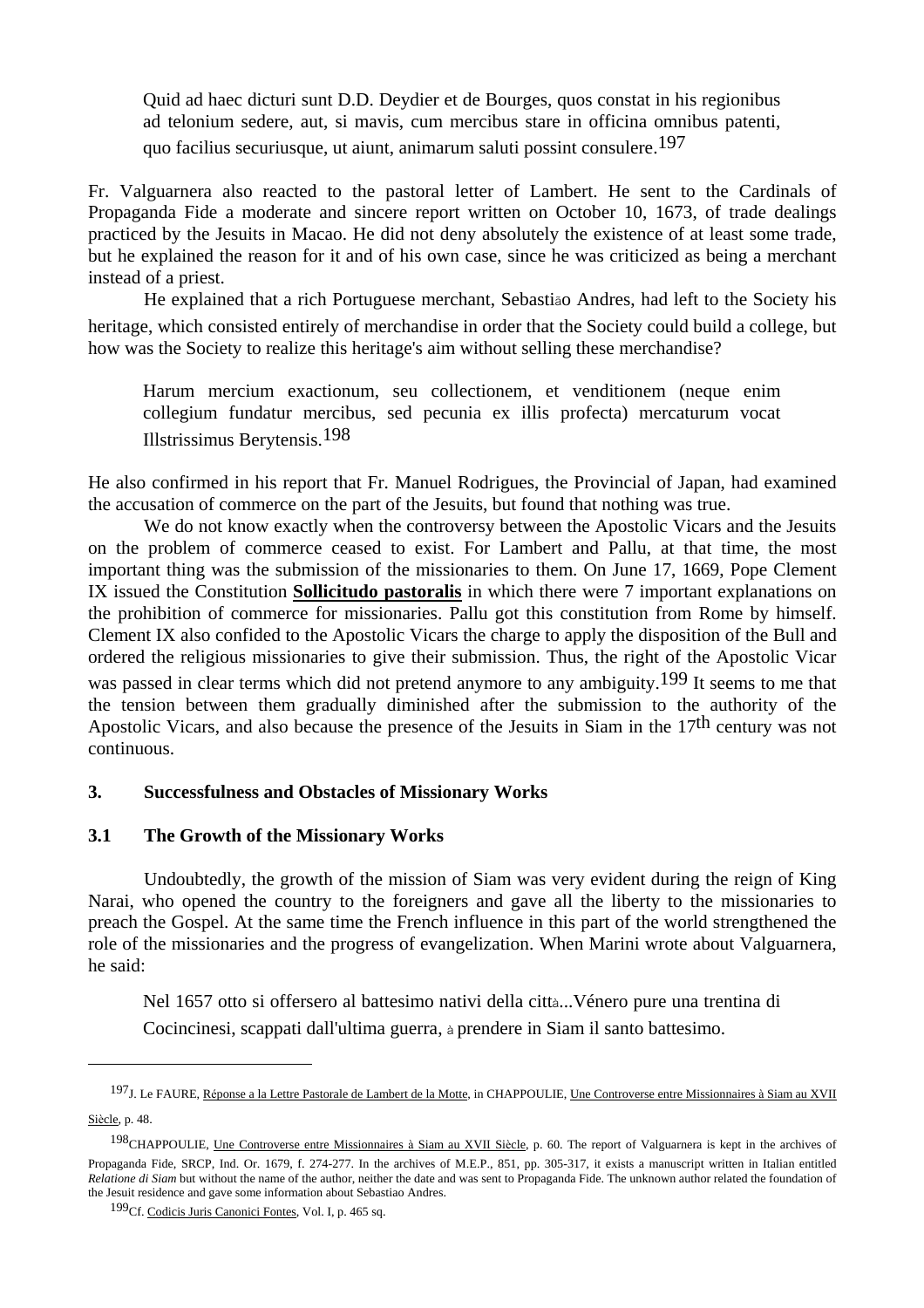In tanto il Padre Superiore non perdonando a fatica...visita liberamente le carceri, và a Conventi di Talapoi, ove si mettono discorsi della legge Cristiana, non senza profitto, concilia gli animi disuniti.200

Marini added that Valguarnera had also tried in every way to convert some Talapoins (Buddhist monks). The conversion of Talapoins was very important and was a deep influence over the others. Launay tells us M. Laneau's reason and his success in converting Talapoins:

 On comprend les entraves que cette formation met au changement de religion; mais combien plus fortes encore ne sont-elles pas, quand il s'agit de la conversion des prêtres eux-mêmes, arrivés jusqu'à l'âge d'homme en vivant de ces idées, de ces habitudes qu'ils avaient reçues, et qu'à leur tour ils ont transmises! La grâce de Dieu, l'énergie et l'intelligence du néophyte de M. Laneau triumphèrent néaumoins de ces difficultés. Le talapoin reçut le baptême, et dès lors devint apôtre; par son exemple et ses prédicatxions ardentes, il gagna au catholicisme plusieurs centaines de ses compatriotes.201

When the French missionaries arrived at Ayutthaya, they were welcomed by 10 Portuguese priests and one Spanish priest whom they found serving a Christian community estimated at 2,000 souls. The eleven priests included 4 Jesuits, 2 Dominicans, 2 Franciscans and 3 secular priests. According to the French missionaries, the situation of mission was quite poor.

 Le nombre des catholiques, la plupart occidentaux ou métis, s'élevait à environ 2,000. L'état spirituel de cette petite Eglise fut jugé *"très pauvre"* par les nouveaux arrivants. Celui des païens était plus mauvais encore et ne semblait pas près de s'améliorer.202

With the arrival of Pallu, 2 Bishops, 5 priests and one lay assistant organized an assembly, so-called the Synod of 1664 at Ayutthaya. Their names were Mgr. Lambert de la Motte, Mgr. Pallu, M. Deydier, M. Chevreuil, M. Hainques, M. Brindeau, M. Laneau and M. de Chameson. The synod was dominated by Mgr. Lambert and the sessions can be summarized as follows:

1. Apostolic spirituality: They were scandalized by the behavior of the missionaries whom they met in Ayutthaya, since these missionaries, according to them, did not follow the principles of the mission or of their vocation.

 Selon lui (Lambert), à vocation extraordinaire devait correspondre un genre de vie extraordinaire. Et Lambert, au cours du synode, d'écrire au provincial pour lui demander des religieux qui seraient les modèles des missionnaires.203

 They planned also to institute an apostolic congregation composed of three orders: firstly, the Bishops, priests and lay assistants; secondly, the women, and thirdly the people who lived in the world, in Europe or in Asia.

<sup>200</sup>MARINI, op. cit., pp. 411, 418.

<sup>201</sup>A. LAUNAY, Siam et Les Missionnaires Français, Tours: Alfred Mame et Fils, 1846, p. 75.

<sup>202</sup>LAUNAY, Histoire de la Mission de Siam, p. 3.

<sup>203</sup>J. GUENNOU, Missions Etrangères de Paris, Paris: Librairie Arthème Fayard, 1986, pp. 122-123.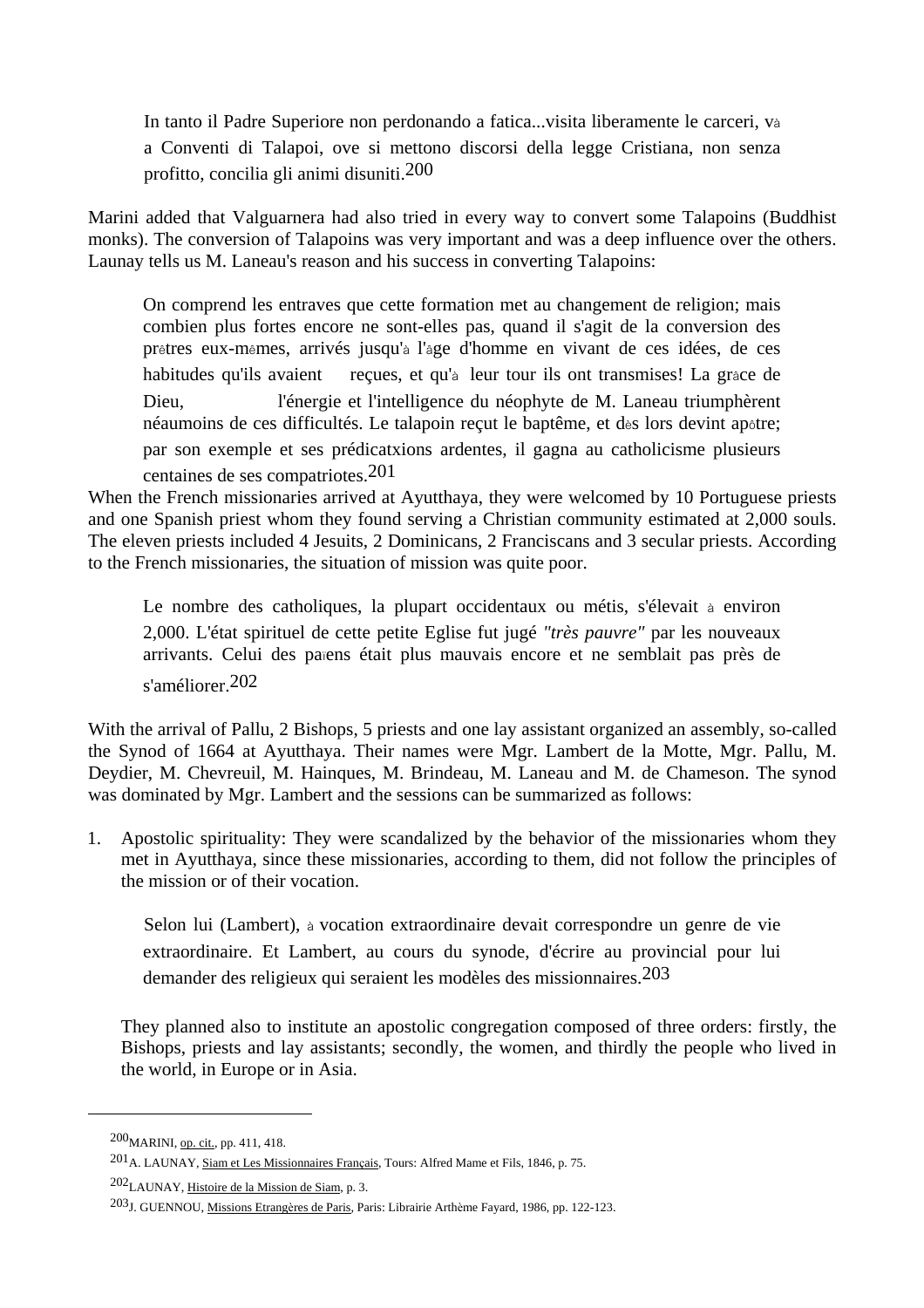Cette société nouvelle serait nommée Congrégation des Amateurs de la Croix de Jésus-Christ.204

- 2. The instructions to the missionaries: They decided to publish *"The Instructions to the Apostolic Vicars"* given by Propaganda Fide. For the reason of practicality, they issued *"The Instructions to the Missionaries"* consisting of 10 chapters, which instructed on all the roles of the missionaries.205
- 3. The erection of a seminary:

 Parmi les conclusions du synode figuraient encore un chapitre consacré à l'érection d'un séminaire à Ayuthaya et la solution de plusieurs problèmes de pastorale missionnaire qui avaient été examinés en commun.206

Lambert had made the programme come true when he founded the seminary in 1665.

Cependant l'évêque voulut mettre à profit les bonnes dispositions extérieures du souverain, et demanda la concession d'un terrain pour la mission, par une requête du 29 mai 1665... A cette supplique, inspirée par l'esprit de foi et dictée par la connaissance des habitudes siamoises, Phra-naraï répondit en accordant un propriété dans le village de Mahapram, à une lieue de Juthia, et tous les matériaux nécessaires à la construction d'une église et d'un séminaire.207

This first establishment in the Far East was placed under the protection of St. Joseph. They received the young people who seemed to have the qualities and virtues required for the priesthood. This was the first office indicated by Rome. Moreover, many families of the Court sent their children to learn the European language and sciences, and the king paid for the children of the mandarins. Pascal M. d'Elia recorded that:

<sup>204</sup>Ibid., p. 123.

<sup>205</sup>Pallu retrancha ces pages dont le caractère lui parut trop lié à des circonstances particulières. Le livre qu'il mit au point est, de tous les

ouvrages de missioligie publicées à ce jour, celui qui a connu le plus grand succès: douze éditions, dont deux en français. The three first editions are with the title: *Instructiones ad Munera apostolica rite obeunda perutiles*, Rome 1669; Paris 1807. From the fourth edition, the title became: *Monita ad Missionarios*, Rome 1840, 1853, 1874, 1880, 1883, 1886; Hong Kong 1893. The French translation entitled: *Instructions aux Missionnaires* has been published in Bruxelles in 1920-1921, then in Louvain in 1928. Cited by GUENNOU, op. cit., p. 124.

 $^{206}$ Ibi $_{\text{d.}}$ , p. 124.

<sup>207</sup>LAUNAY, Siam et Les Missionnaires Français, pp. 71-72.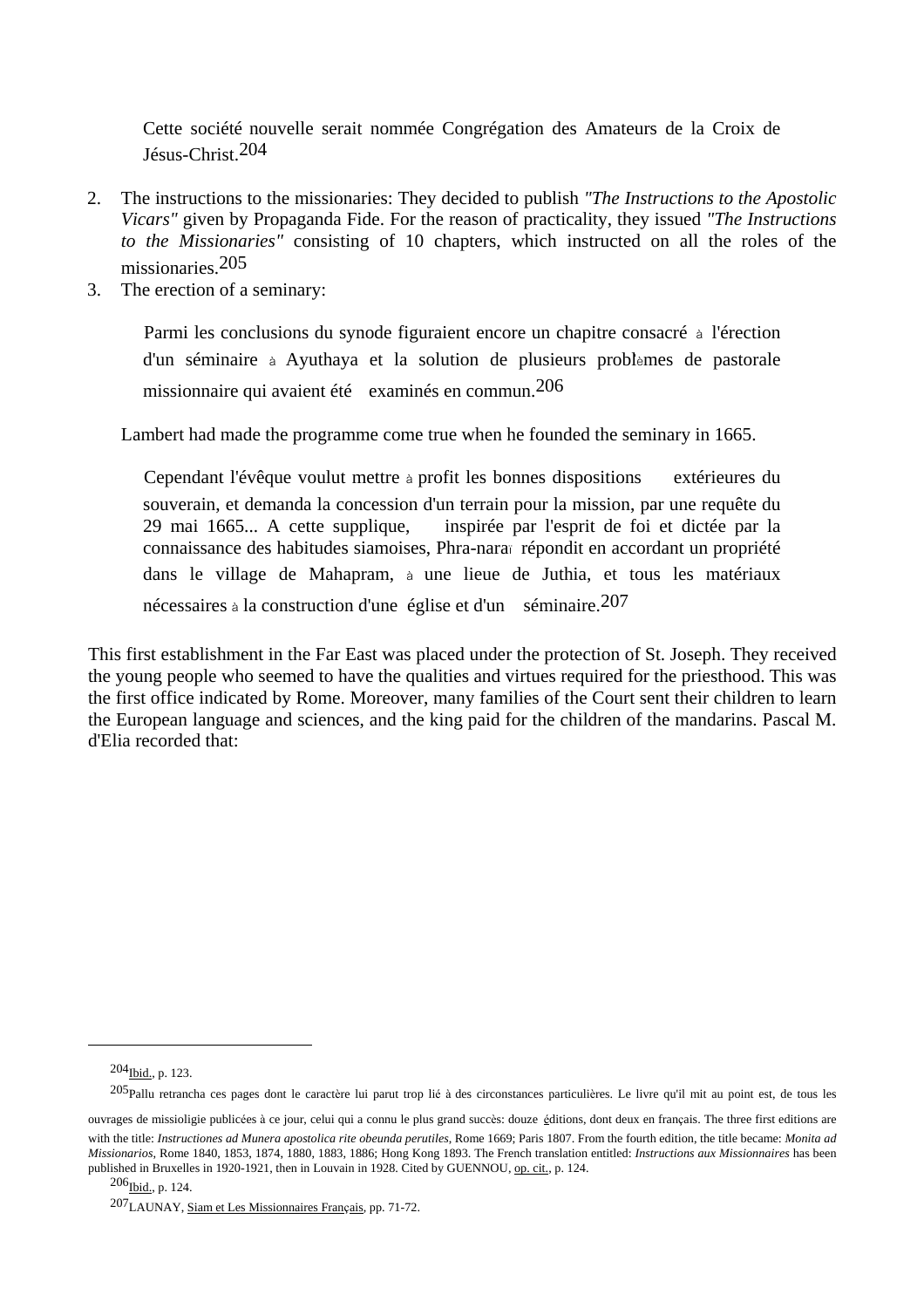On account of the small number of the missionaries and of persecutions, the first assembly of Bishops and missionaries of the Society decided in 1664, that a general seminary should be opened for all oriental youths of good hope. These latter might come from the different kingdoms of the Far East, such as India, China, Annam, Tonkin, Cambodia, Cochinchina and Japan. The first general seminary for mission lands was opened in Ayutthaya. Two years after the first ordination of some native priests in Ayutthaya, which took place in 1669, Cardinal Barberini, Prefect of Propaganda Fide, thus congratulated De la Motte *"What your grace wrote to us, about the ordination of native priests, their normal qualities, their zeal and works, had filled us with joy, therefore we exhort you in the Lord to make all possible efforts to increase the number of good natives worthy of being ordained priests".* (Revué

illustrée de l'Exposition Vaticane, Rome 1925, p. 99.).208

During the year 1682, 39 seminarists were trained there: 11 from Tonkin, 8 from Cochinchina, 3 from Manila, 1 from Bengal, 3 from Siam, 1 from China. Others were of Portuguese, Peguan or Japanese descent. In 1686, by the intervention of Constantine Phalkon, the college was moved to Ayutthaya. Phalkon, with the consent of Mgr. Laneau, paid for all the expenses of construction, but later it was moved to Mahapram again. The college continued to exist until the fall of Ayutthaya in 1767. It was founded again at Hondat in Cambodia, then at Virampatnam in India until 1808, and then at Penang. Then in 1670, after Lambert had visited Tonkin during the absence of Pallu, he came back to Ayutthaya and founded the female congregation which he had intended, according to the programme. In fact, he had already founded this kind of congregation in Tonkin; thus, he named the congregation similarly: *Amantes de la Croix.*

 En Octobre 1667, il exprima son désir de fonder les Amantes de la Croix, ignorant encore le rejet par Rome de la branche masculine à laquelle il songeait... Prendre soin des femmes et des filles malades, instruire les jeunes filles, baptiser autant que possible les petits enfants en danger de mort... Cette congrégation purement autochtone s'est implantée modestement au Siam.209

In 1669, the first hospital was also founded by Lambert and was supervised by M. Laneau who had learnt enough on how to use the medicine to be able to work in this charitable activity.

 Besides Ayutthaya, the missionaries preached the Gospel in other places such as Phitsanulok, Lopburi, Samkhok (Pathumthani) and Bangkok. In the year 1674, there were about 600 Siamese Catholics. In fact from this period until the fall of Ayutthaya in 1767, the missionaries had been working, but the fruit of their evangelization was indeed very small.

#### **3.2 The Obstacles to Evangelization**

 $\overline{a}$ 

 We can summarize the obstacles to the process of evangelization as follows: 1. The great difficulty was the conversion of the Siamese, as Launay observes:

<sup>208</sup>P.M. D'ELIA, S.J., Catholic Native Episcopacy in China, Schanghai: T'usewei Printing Press, 1927, p. 39. The history of the general college was narrated in detail by P. Paul DESTOMBES, Le College Général de la Société des Missions Etrangères, Hong Kong, 1934.

<sup>209</sup>GUENNOU, op. cit., p. 148; see also LAUNAY, Histoire de la Mission de Siam, pp. 18-19.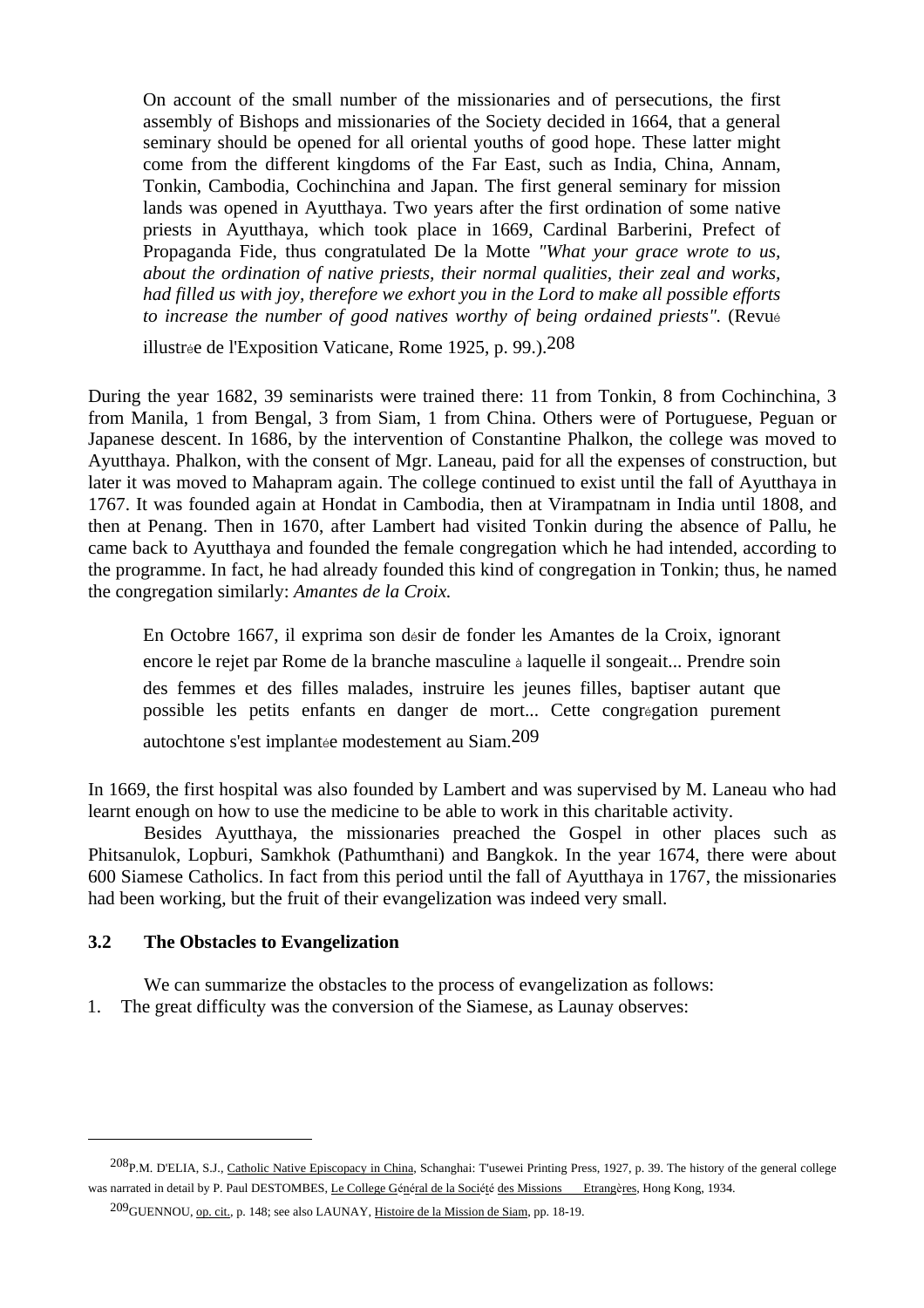Les conversions rencontrent partout des obstacles. Le grand obstacle à la conversion des Siamois est, avec leur apathie naturelle, leur éducation. Tout jeune gar็on siamois doit passer plusieurs années dans une pagode, au milieu des prêtres des idoles, recevoir leurs enseignments, suivre leurs exemples; dans cette atmosphère, il imprègne nécessairement son intelligence, son coeur, sa conscience, de l'essence même du paganisme.210

 According to the Siamese, the purpose and aim of the foreigners, who came to Siam, was to make profit, to derive the benefits of trading and perhaps to colonize Siam as part of their empire. So the foreigners were not trusted by the Siamese and this attitude was generalized and extended also towards the missionaries. Moreover, according to Fr. Le Faure, there was no hope of the conversion of Siam and Cambodia, so they turned their aim to Tonkin, Cochinchina and China.

- 2. With the arrival of Lambert and Pallu, there occurred conflicts between Padroado and the Apostolic Vicars in Siam, having been followed by the controversy between the Jesuits and the Apostolic Vicars. Certainly evangelization was, in some ways at least, affected by these scandals.
- 3. In the 17th century, Siam was opening itself to the western countries. All foreigners were welcome by the King, Narai. This policy of the king was to counterbalance the influence of these countries because the period of the maritime discovery was also the period of colonization. Also during this period, Siam was at war with Burma, Chiang Mai and Cambodia; so, the relationship with the foreign countries could guarantee the security of the country. This attitude of Narai, to the foreigners, made Constantine Phalkon, Guy Tachard and even Louis XIV misunderstand that there was the hope of converting to Christianity both the king and the whole country.

 It is well known that His Majesty of France took a lively interest in the opportunity to contribute a share himself in the conversion of the king of Siam... First to be noted is the embarrassment felt by Constantine when Ambassador (Chaument) insisted that the object for which he had been commissioned was to obtain the conversion of the king; that the king of France ardently desired it.  $211$ 

 Phalkon himself realized that the conversion of the king could not be obtained immediately because it would cause the rebellion in the country and Mgr. Laneau himself considered the demand for the king's conversion to be premature.<sup>212</sup> Fr. Guy Tachard was nevertheless anxious to establish the Catholic religion in Siam. He would have had little difficulty in persuading Phalkon that the Jesuits were the very people to give effect to this very purpose owing to the supremacy of their influence at that period over Louis XIV.213

In fact, the king never thought of himself being converted. Launay observes that:

<sup>210</sup>LAUNAY, Siam et Les Missionnaires Français, pp. 72-75.

<sup>211</sup>HUTCHINSON, The Memoir of F. De Bèze, pp. 35, 29, 33.

<sup>&</sup>lt;sup>212</sup>Cf. E.W. HUTCHINSON, The French Foreign Mission in Siam during the XVII<sup>th</sup> Century, in JSS: Relationship with France, England and Denmark (The selected Articles), VIII (1959) 44.

<sup>213</sup>Cf. E.W. HUTCHINSON, Adventurers in Siam in the Seventeenth Century, London: The Royal Asiatic Society, 1940, p. 111.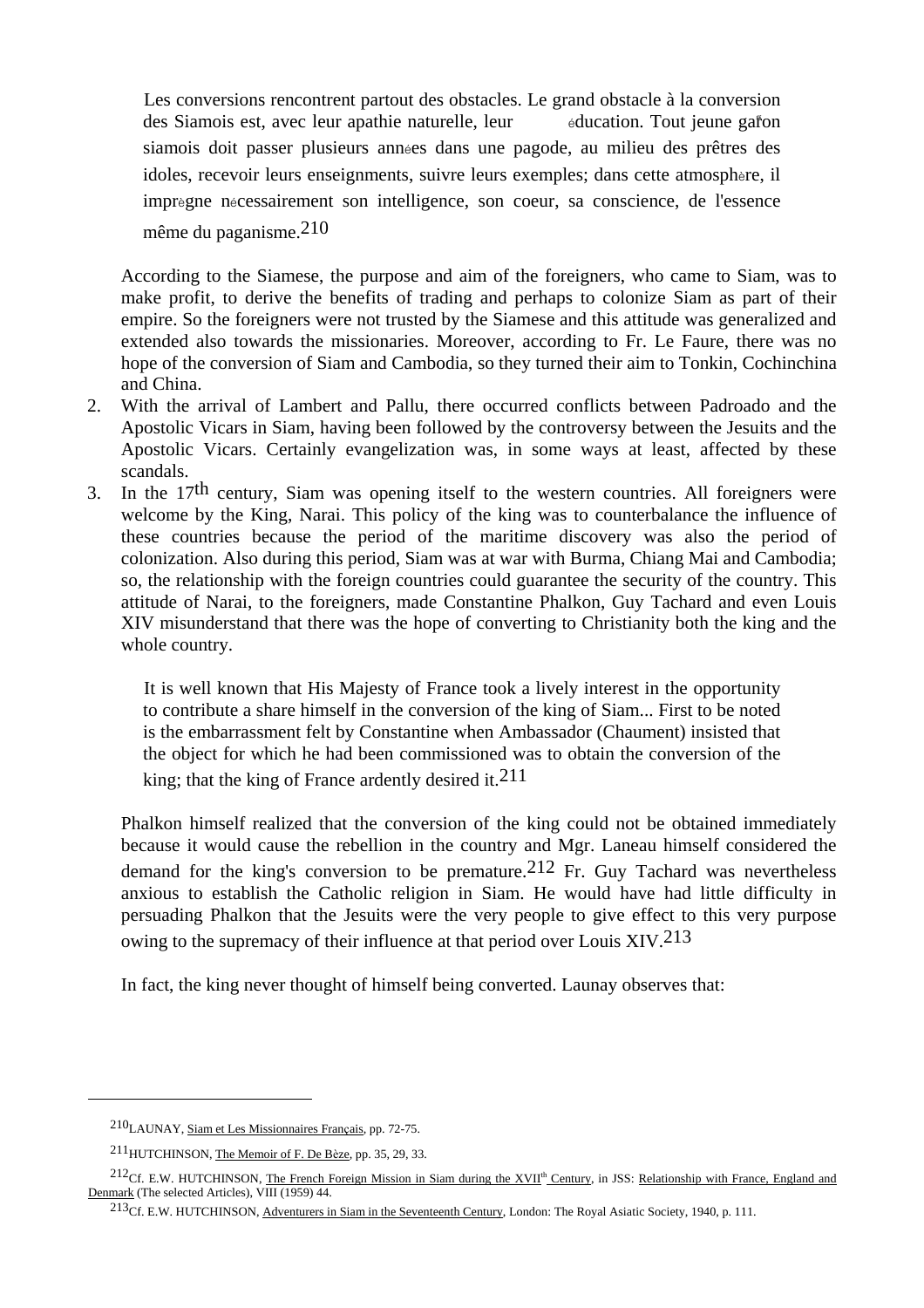Si on n'avait connu la profonde politique de ce prince, dit Mgr. Pallegoix, on se serait persuadé qu'il était déterminé à embrasser la religion chrétienne. Il en était bien eloigné, et sa défense d'aller aux pagodes ne fut qu'une de ces paroles qu'il prononçait volentiers, mais dont ses sujets, sachant ce qu'il en fallait penser, ne tenaient compte que selon leur volonté.214

 It is clear that what King Narai had done for the foreigners and specially for the missionaries came from the political situation and political reasons. Anyway, this fact led the missionary activities to the disaster when the famous revolution in 1688 occurred.

4. The revolution in 1688 and the persecution in the time of Phra Phetraja were really not suitable and benign for evangelization. With the anti-French attitude, Phra Phetraja persecuted all the Christians as Pallegoix described:

 Les Siamois se saisirent de sa personne (Mgr. Laneau), le chargèrent de tant de coups, qu'il est étonnant que ce prélat, déjà infirme, ne mourut pas entre leurs mains... Il demeura exposé aux ardeurs du soleil, aux moustiques, aux insultes... On lui arrachait la barbe, on lui crachait au visage, on vomissait contre lui les imprécations les plus horribles et les invectives les plus atroces.215

 On ne se contenta pas de faire souffrir les missionnaires, les séminaristes et les Français, plusieurs chrétiens, de différentes nations, furent mis en prison, exposés à des traitements barbares, et plusieurs même payèrent de leur vie leur fidélityé à la religion chrétienne. Un volume entier ne suffirait pas pour faire le détail des maux que souffrirent, dans toutes les provinces, tant de chrétiens.<sup>216</sup>

 The situation of the mission was better in 1691 when Phra Phetraja gave the seminary back to Mgr. Laneau. However this did not mean that the situation had changed. After the death of Phra Phetraja in 1703, relations between Siam and France were renewed, after an interruption of 15 years.

 The second persecution occurred during the reign of king Taisra (1709-1733). The missionaries were forbidden to leave the capital. They were forbidden to use the Thai and Pali language in their teaching of religion. They were forbidden to evangelize the Thai, Mon and Lao people. Debate with and criticism of the Buddhist religion in order to spread their own Christian religion were prohibited. These were the orders of the king and were recorded on a stone placed in front of St. Joseph's church in Ayutthaya.

<sup>214</sup>LAUNAY, Siam et Les Missionnaires Français, p. 93.

<sup>215</sup>J. PALLEGOIX, Mgr., Description du Royaume Thai ou Siam, Vol. II, Paris, 1854, p. 181.  $216$ Ibid., p. 187.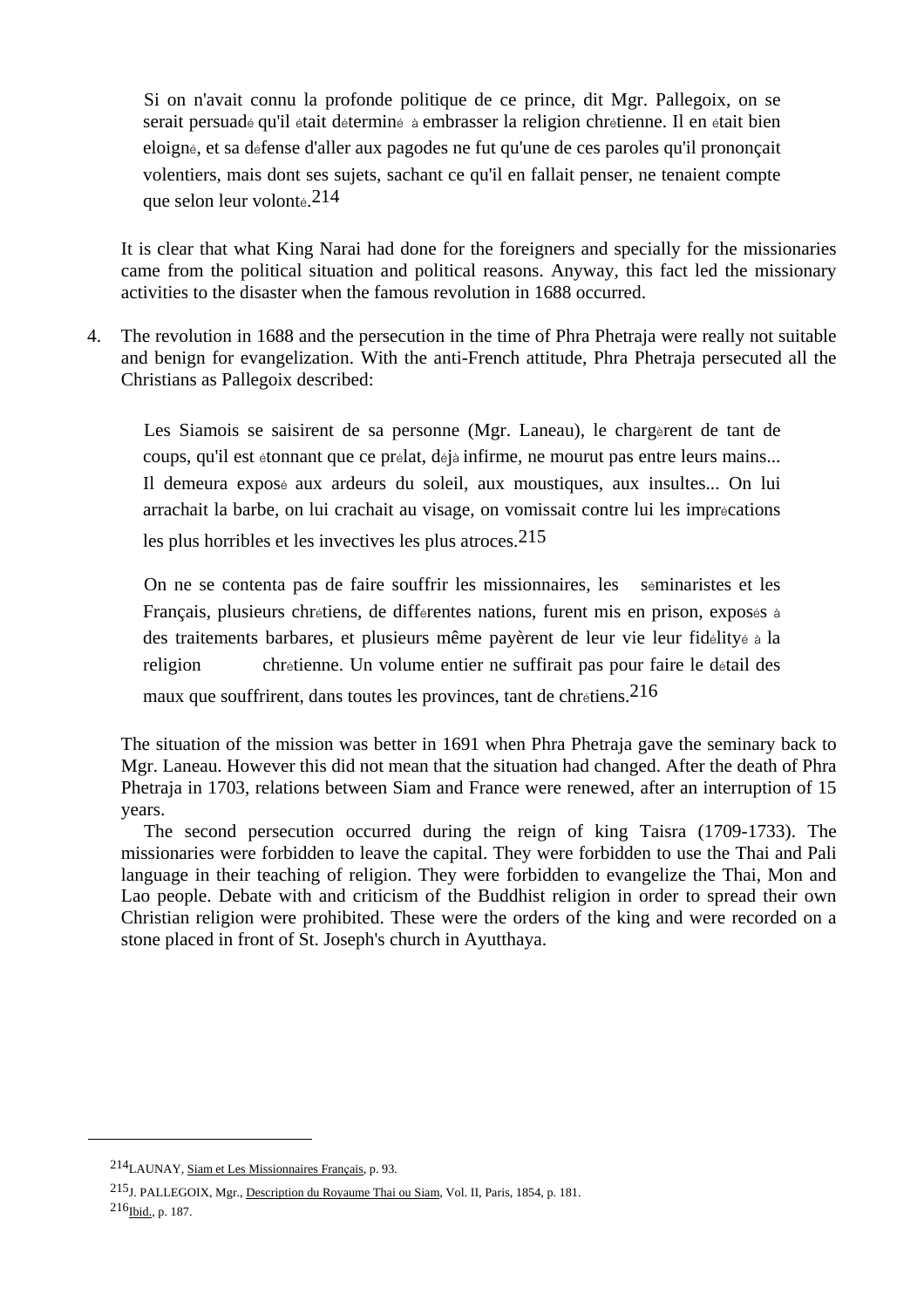Persécution en 1730. La même année, commença contre la mission une persécution sourde qui éclata en 1730... L'élévation au pouvoir d'un nouveau barcalon, et l'hostilité d'un des frères du roi contre les missionnaires et les chrétiens changèrent la situation... les Chrétiens emprisonnés étaient maltraïtés... C'est cette pierre que les missionnaires prirent l'habitude de désigner sous le nom de pierre de scandale.<sup>217</sup>

 The end of 1743 and the beginning of 1744 saw the persecution still continuing. Moreover on January 29, 1749, Mgr. de Lolière wrote to the directors at Paris, saying *"nous souffrons actuellement une persécution"*.218

5. Christianity was affected again by the invasion of Burma and the fall of Ayutthaya in 1767. Mgr. Brigot was arrested and later was brought to Burma; St. Joseph's church was entirely burnt and the seminary was ransacked. Also many Christians were brought to Burma. Later during the reign of King Taksin, the situation of the mission was better during the first period of his reign. The Catholics enjoyed a good relationship with the country and many of the king's subjects joined the Christian religion. However at the end of the Thonburi period, trouble and disturbances arose again and the Catholics met with many serious problems. Mgr. Le Bon reported as follows:

 Les missionnaires à Siam, instruisant leurs Chrétiens de la purté et de la sainteté de la religion chrétienne qui ne saurait admettre au mélange bizarre de rites idolâtriques et de cérémonies superstitieuses, leur enseignaient nommément qu'en pratiquant le serment de fidélité au roi, ils ne devaient, ni ne pouvaient en conscience, observer les cérémonies en usage parmi les Siamois et autres gentils.219

M. Coudé also wrote to Paris, saying:

 22 Juillet 1779 Le roi prit alors la parole, et dit qu'il savait bien d'où venait cette opposition à ses volontés; que c'était de l'évêque et des prêtres chrétiens, et qu'il les mettrait à mort, ou les condamnerait à une prison perpétuelle, ou les chasserait de son royaume. On le porta à prendre ce dernier parti comme le plus convenable et le plus nuisible aux chrétiens.220

 Eventually the Catholics were not able to enjoy the favor they had once enjoyed and all the missionaries were compelled to leave Siam. Most of them went to Malacca and came back to Siam again when the king Rama I sent for them.

 $217$ LAUNAY, Histoire de la Mission de Siam, pp. 119-121; see also The Collected Chronicles. The National Library Edition (in Thai), Vol. IX, Bangkok: Kao Na Press, 1965, p. 217.

<sup>218</sup>Cf. LAUNAY, Documents Historiques, Vol. II, pp. 162, 165.

 $219$ Ibid., p. 290.

<sup>220</sup>Ibid., p. 301; see also AME, Siam, Vol. 891, p. 1187.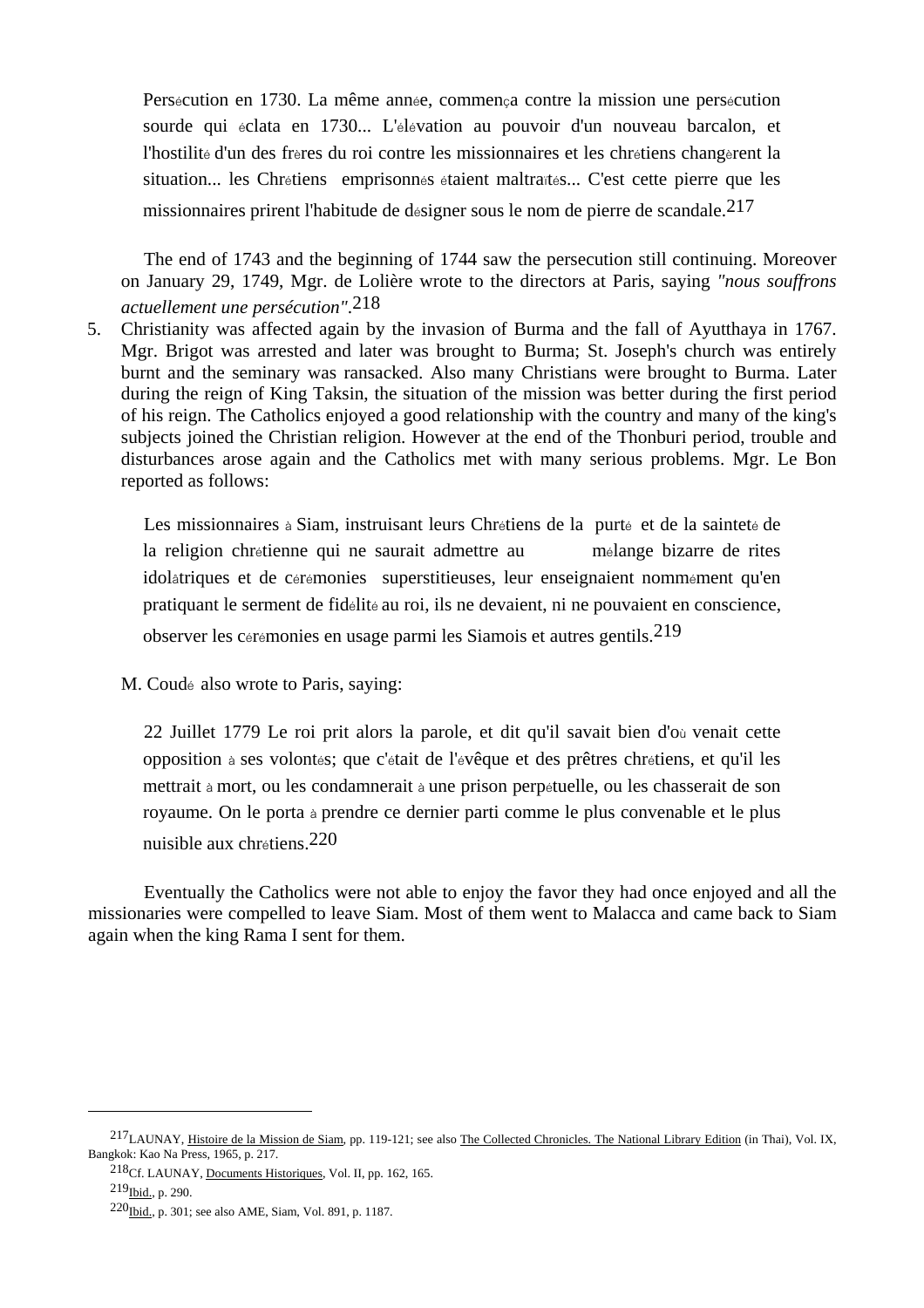# **CHAPTER III**

### **Siam and King Rama V, The Great**

 The present chapter is concerned essentially with King Rama V, the fifth king of the Chakri Dynasty and of the Bangkok period. In general, this account may be considered as a preliminary study to be followed later by a study of the roles of Mgr. Jean-Louis Vey, Apostolic Vicar of Siam (1872-1909), in the Church history of Thailand during the reformation-period of the said king Rama V. However, prior to that, it is important and interesting to know the general situation of the Bangkok period and of the Chakri Dynasty up to his reign.

 The proclamation of Rama I as the king of Siam and the provisional coronation took place on June 10, 1782. One of the first deeds of the new king was to command the creation of a new capital city on the bank of Chao Phya river located opposite Thonburi, thus Bangkok. In Thai, Bangkok is made up of two words: namely *"Bang"* and *"kok"*, signifying a *"district"* or *"village"* and a *"hog plum"* respectively; therefore it means the *"village of hog plum"*. Usually the Thai people refer to their metropolis in its abbreviated form as Krungthep, meaning the city of gods or angels. As a matter of fact, its full name is *"Krungthep, Maha Nakorn, Amorn Ratanakosindra, Mahindrayutthaya, Mahadilokpop Noparatana Rajdhani Burirom, Udom Rajnivet Mahastan, Amorn Pimarn Avatarn Satit, Sakhatuttiya Vishnukarm Prasit"*, which may be translated into English as follows:

 The city of gods, the great city, the residence of the Emerald Buddha, the impregnable city of Ayutthaya of God Indra, the grand capital of the world endowed with nine precious gems, the happy city, abounding in enormous royal palaces which resemble the heavenly abode where reigns the reincarnated God, a city given by Indra and built by Vishnukarm.221

It is interesting to note that Bangkok is also called Ratanakosindra and was built in such a way as to be an exact replica of Ayutthaya, many of the old city's monuments being restored in name.

 $221<sub>R. SYAMANANDA, A History of Thailand, Bangkok: Thai Watana Panich 1981<sup>4</sup>, p. 102.</sub>$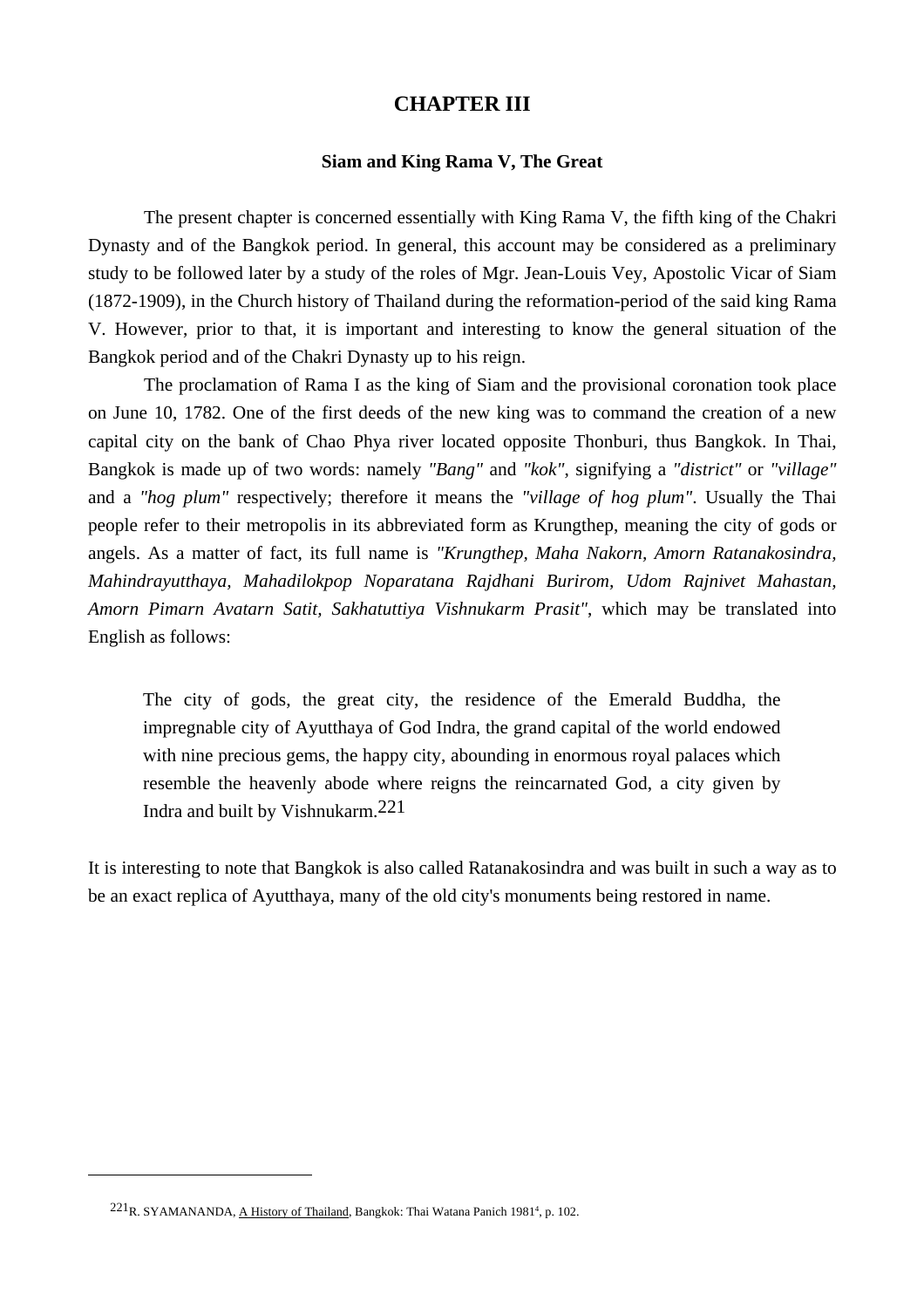The beginning of the Bangkok period coincided with the British expansion in India, the French revolution, the Napoleonic war and colonization on the part of the western countries. Khun Vichit Martra insisted in his book that during the Bangkok period, Siam was in great difficulties, fighting wars with Burma, consolidating the country by quelling unrest in the northern regions and southern regions, keeping the relationship with the western countries who were expanding their power to the East and who occupied some neighboring countries. However, by the merits and graces of each king of the Chakri Dynasty, Siam was able always to preserve her independence. The Bangkok period is appreciated more than before.<sup>222</sup>

 The Chakri Dynasty was inaugurated by King Rama I and has continued to exist up to the present time as shown here:

|                  | <b>Name</b>          | <b>Period of Reign</b> |
|------------------|----------------------|------------------------|
| 1.               | Rama I               | 1782-1809              |
| 2.               | Rama II              | 1809-1824              |
| 3.               | Rama III             | 1824-1851              |
| $\overline{4}$ . | Rama IV Mongkut      | 1851-1868              |
| 5.               | Rama V Chulalongkorn | 1868-1910              |
| 6.               | Rama VI              | 1910-1925              |
| 7.               | Rama VII             | 1925-1935              |
| 8.               | Rama VIII            | 1935-1946              |
| 9.               | Rama IX              | 1946-present day       |

Siam was ruled under a system of absolute monarchy until 1932. King Rama VII reduced absolute monarchy to constitutional monarchy when he promulgated a permanent constitution on December 10, 1932. Thus, democracy in Thailand began.223

 $222$ Cf. V. MARTRA, khun, Lakthai (in Thai), Bangkok: Bamrung Sahn 1975<sup>7</sup>, pp. 203-204.

 $^{223}$ Cf. K.P. LANDON, Siam in Transition. A Brief Survey of Cultural Trends in the Five Years since the Revolution of 1932, Shanghai: Kelly and Walsh Ltd., 1939, pp. 27-29. For the more detailed study, see T. MOKARAPONG, History of the Thai Revolution. A Study in Political Behavior, Bangkok: Thai Watana Panich, 1983<sup>2</sup>. For the summarized main features of the permanent constitution of 1932, see SYAMANANDA, op. cit., pp. 164-165.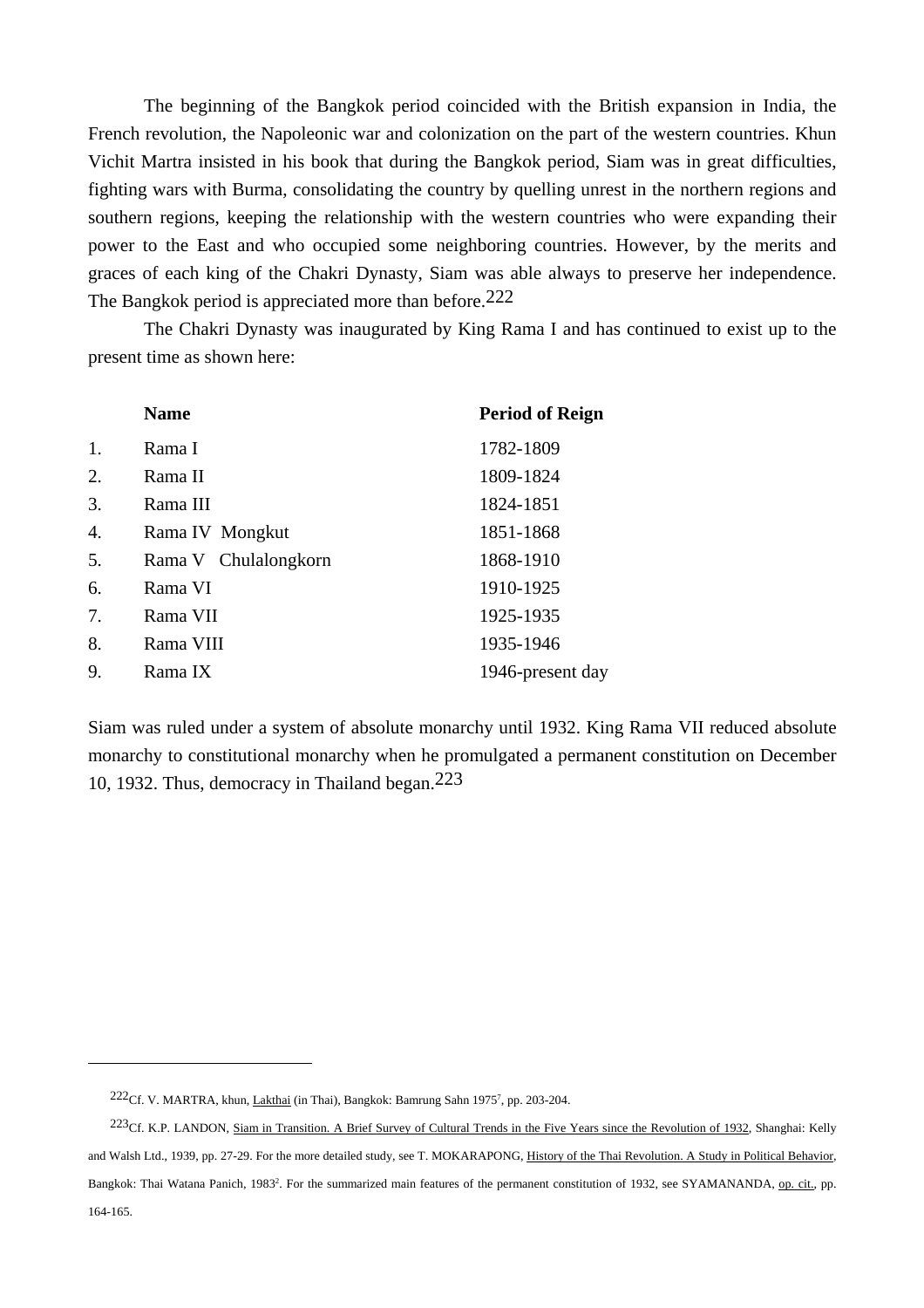#### **1. The Bangkok period: From Rama I to Rama IV.**

# **1.1 The Succession to the Throne.**

The Chakri Dynasty, for the first three reigns, was handed down from father to son. The succession to the throne in Siam might be a source of confusion to those who are not familiar with the Thai Royal Family. It was not systematically regulated, as the king, being the lord of life, could alter the order of succession at his will. This was one of the causes of the struggle for the throne in the Ayutthaya period. The normal practice seemed to have been that the king appointed his brother to be Maha Uparat or the Front Palace Prince, so as to prepare him for the throne, but he could install or nominate his son as his successor. It was clear that primogeniture was not yet considered as a qualification for the succession to the throne. King Rama I nominated his only brother, formerly Boonma or Chao Phya Surasih who had been working together with him for so long, as Maha Uparat or Deputy King. Maha Uparat was colloquially known as the Wang Na or the Prince of the Front Palace, probably because in war he commanded the forward troops.

 It is sad to note that relations between Rama I and Maha Uparat were often tense and were threatened by jealousy on both sides. In 1796, there were fears that an uprising of the Uparat and his troops might occur, but the king surrounded the Front Palace, the Uparat's establishment, and the princes' elder sisters managed to negotiate a reconciliation between the two. On the death of the Uparat in 1803, two of his sons and Front Palace officials plotted to overthrow Rama I, but they were discovered and beheaded. The king thus was able to live out his life and pass his crown uneventfully to his eldest son, Prince Itsarasunthorn, at his death on September 7, 1809.<sup>224</sup>

 At the very beginning of the reign of king Rama II, Prince Kasatra, who was king Taksin's son, conspired against him. He and his adherents were arrested and executed. The king proceeded to fill the office of Maha Uparat with his half brother, Prince Senanurak. After the death of this Prince in 1817, this exalted position was left vacant.

 When king Rama II died in 1824, he left a vacant throne with no designated heir. With the consent of the Accession Council. Prince Chesdabodin became king Rama III. He was the eldest son of king Rama II by a minor wife. Rama III created his uncle, Prince Sakdipalasep, as Maha Uparat. When the Maha Uparat died in 1832, no successor was appointed.

 On his death in 1851, Rama III left a vacant throne with no designated heir. He had requested the Accession Council to choose a suitable prince for the throne. The Council offered the crown to Prince Mongkut, as he was Rama II's son of the first rank.

<sup>224</sup>Cf. D.K. WYATT, Thailand: A Short History, Bangkok: Thai Watana Panich, 1984, p. 160.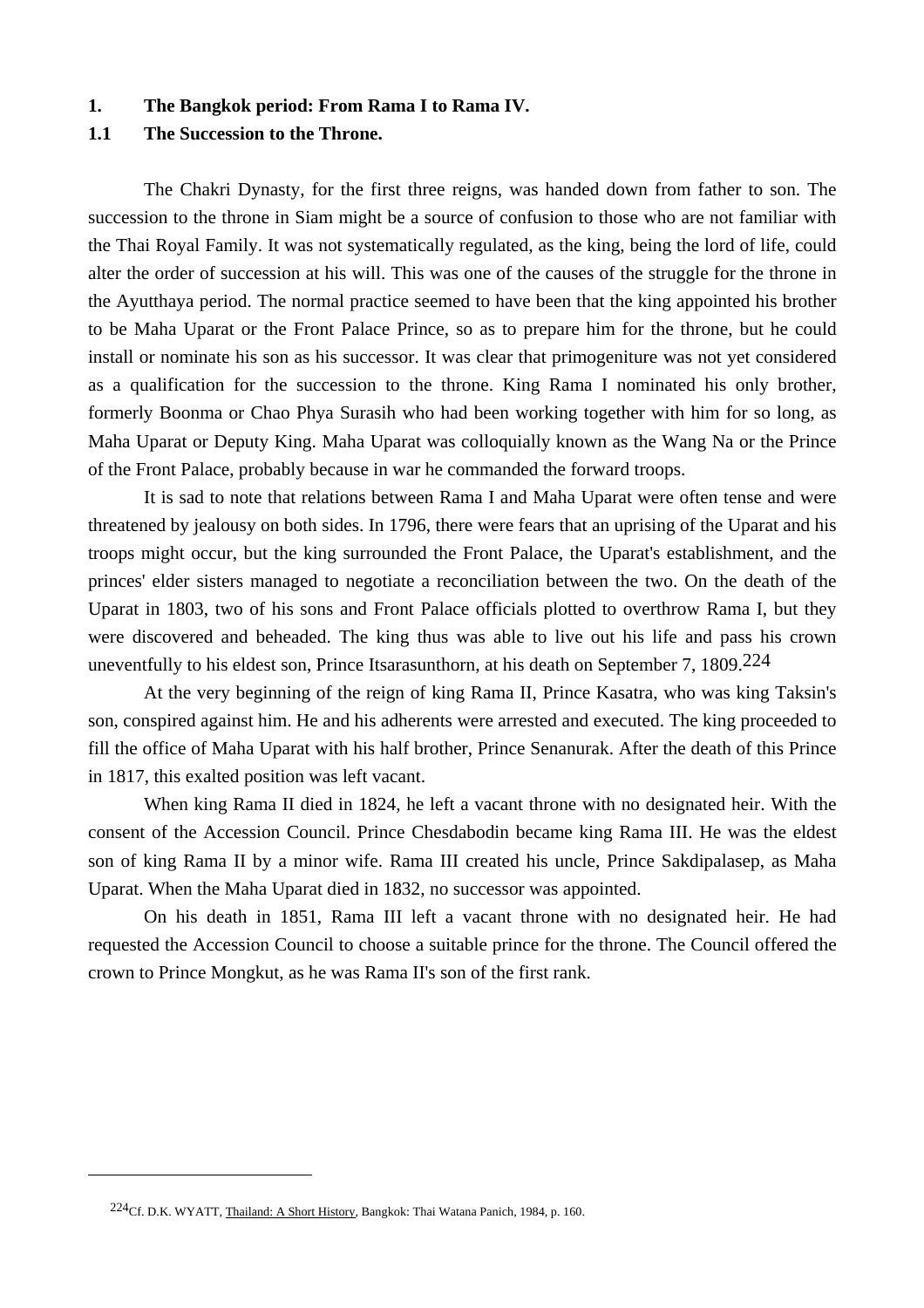King Mongkut or Rama IV ruled from 1851 to 1868. In his reign, relations with foreign countries were regulated by treaties, and commerce was encouraged. He also engaged Mrs. Anna Leonowens, an English woman who was living in Singapore at that time, to come and live in the palace as tutor to his heir, Prince Chulalongkorn, and to his other children. After his coronation, Rama IV appointed his younger brother, Prince Chuthamani, as the Maha Uparat with the exalted position of king Pinklao, the second king of Siam. Thus his reign resembled that of Naresuan the Great in that the First king was assisted by the Second king in ruling the country. Mr. Frank Vincent, Jr., in his personal narrative of travel and adventure in farther India observed that

Siam, I believe, is the only country in the world at the present day which is ruled by two kings.225

The ceremony of the coronation of the Second king took place on May 25, 1851.226

#### **1.2. The General Situation**

 $\overline{a}$ 

# **1.2.1. Consolidation of the Kingdom: The Wars with Burma.**

 The first three reigns of the Chakri Dynasty constituted a period of reconstruction of the glories of the traditional kingdom and the expansion of the domains of the kingdom. When Rama III died, the dominion extended over present day Thailand and in addition made claims in Kedah, Kelantan, Trengganu and several other small Malay States; in Cambodia; in most of Laos; and in the hill country west of Chiang Mai up to the banks of the Salween.227

 $^{225}F$ . VINCENT, Jr., The Land of the White Elephant, New York: Harper and Brothers, 1874, p. 145. See also Office of the Prime Minister, Foreign Records of the Bangkok Period up to A.D. 1932, Bangkok: Aksornsamai Press, 1982, pp. 94-95.

<sup>&</sup>lt;sup>226</sup>Cf. TIPAKORNWONG, Chao Phya, The Royal Chronicles of Ratanakosindra. The Fourth Reign (in Thai), Bangkok: Suksapan Panich, 19782 , pp. 41-45.

<sup>227</sup>Cf. A. WILSON, Politics in Thailand, New York: Cornell University Press, 1966, pp. 2-3.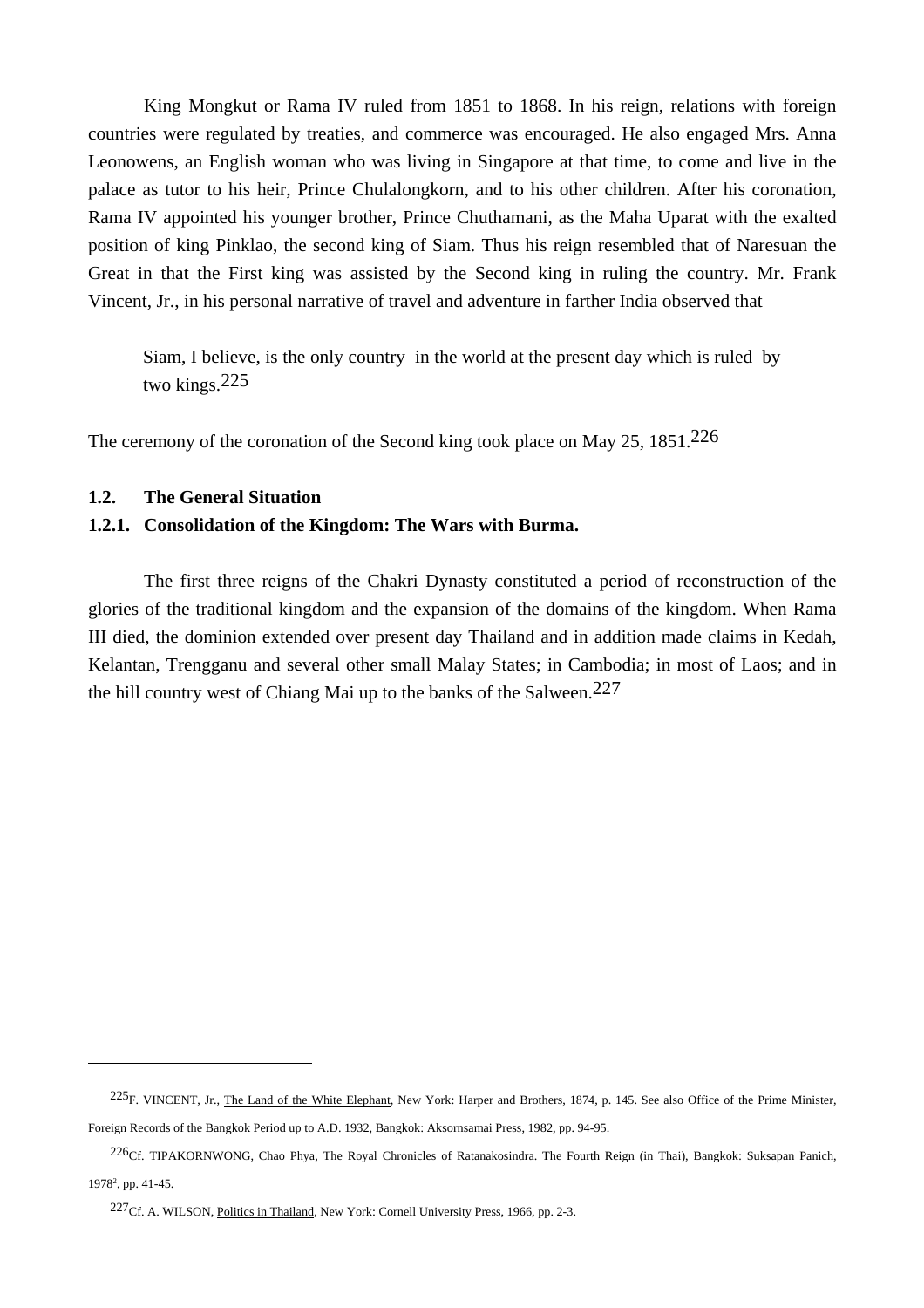Burma still loomed large as an enemy of Siam in king Rama I and Rama II's reigns. In 1785, the king Bodawpaya of Burma (1782-1819) launched a full scale invasion of Siam and his nine armies of 144,000 men crossed the Thai boundaries at five different points. King Rama I could master only 70,000 troops, but he stood up against the enemy, relying on newly devised tactics. He did not disperse his already weaker troops in the same manner as Bodawpaya. The decision was made to attack the enemy first with all possible strength at the place which seemed most important. Finally the Thai soldiers took the Burmese camp by a direct assault, forcing Bodawpaya to escape in a great hurry. The other Burmese armies suffered a similar fate and they were compelled to withdraw. During this war, the Burmese southern armies had occupied almost the whole of southern Siam which was virtually defenseless. The victory over the Burmese invasion caused Kedah, Perlis, Kelantan and Trengganu to submit again to Siam as her vassal states.<sup>228</sup>

 In 1786 and 1787, the second and the third Burmese wars took place. Rama I drove them away. It now became king Rama I's turn to take the offensive against the Burmese for the purpose of demonstrating the strength of the country. He attempted to overrun Burma in 1787 and in 1791, but due to the shortage of food supply, he had to retire. However the result of the wars caused Chiang Mai and Chiang Rai, the big provinces in the North, which had seen power change hands often in their last thirty years, to become the vassals of Siam until the status of ruling princes was suspended in the reign of king Rama VII.<sup>229</sup>

 The Burmese had plans to carry out another big campaign against Chiang Mai in 1796 and in 1802, but the Maha Uparat arrived promptly on the scene and helped to drive them back across the border after they had been decisively defeated. Subsequently, in 1804, the Burmese were chased out of the eastern part of the Shan states including Chiang Rung, Lua, Khern and Sibsongpanna, which then recognized Rama I as their overlord.

 The Burmese were still Siam's chief enemy in King Rama II's reign. But every attempt to occupy Siam on the part of the Burmese was in vain. Soon after, the Burmese were deeply involved in a frontier dispute with Great Britain which ruled India at that time; this led to the first Anglo-Burmese war (1824-1826). Hence the Burmese ceased to cause trouble to Siam, nor did the Thais seek to revenge themselves on them. The beginning of the war coincided with Rama III's accession to the throne, and although Siam was approached by Great Britain as a possible ally, she preferred to pursue the policy of neutrality.

<sup>&</sup>lt;sup>228</sup>Cf. K. WENK, The Restoration of Thailand under Rama I, 1782-1809, translated from the German by Ercely STAHL, Tucson: The University of Arizona Press, 1968, pp. 44-62.

<sup>229</sup>Cf. C. CHAKRABONGSE, H.R.H., Prince, Lords of Life, London: Alvin Redman Limited, 1960, p. 102.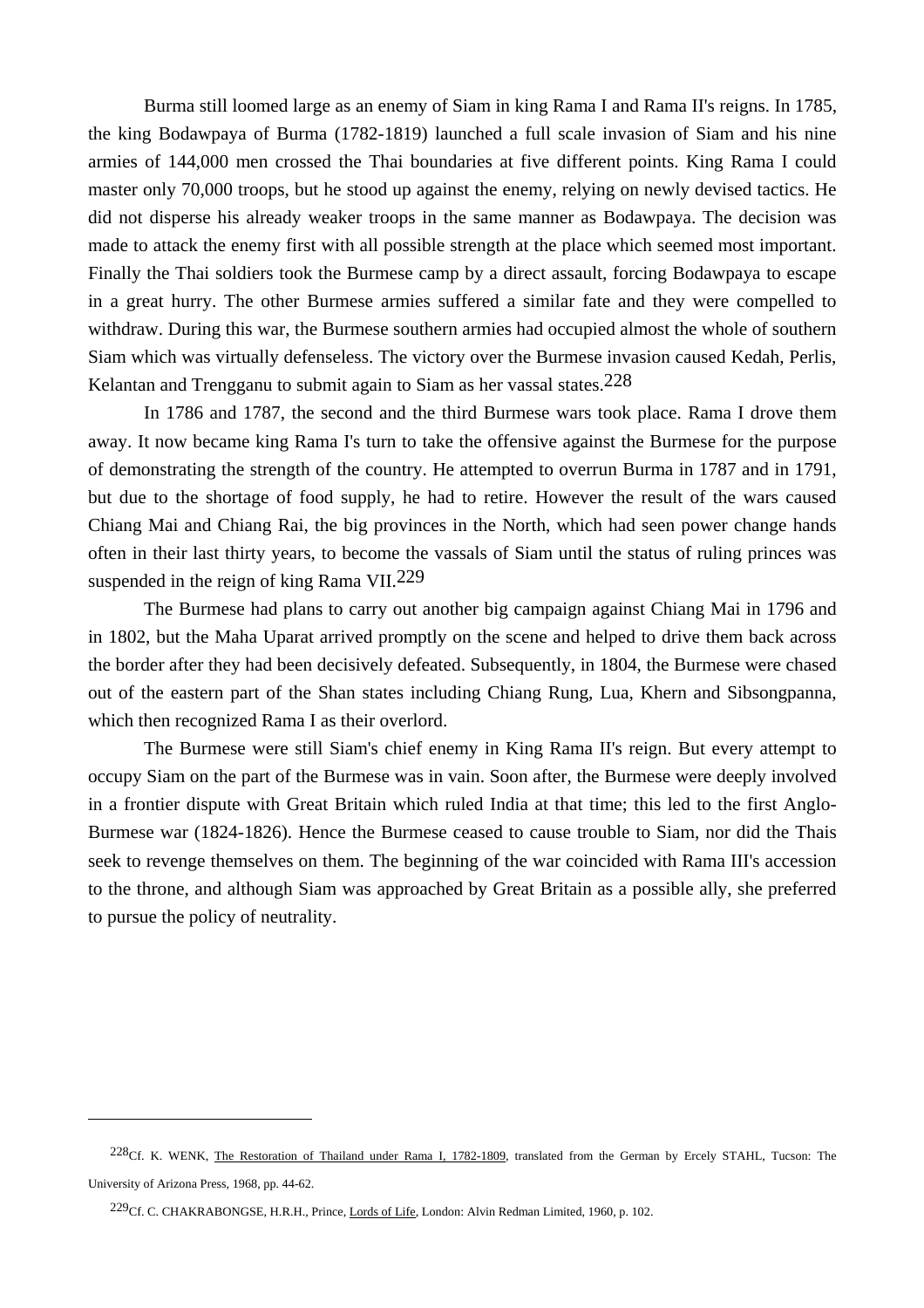## **1.2.2 The Subjugation of the Lao Kingdoms and of Cambodia.**

 Relations between Siam and the Lao Kingdoms had always been complex and had undergone many changes. The extent of Lao submission to Siam at any particular time was determined by both the power and authority of Bangkok and the competence of the Lao rulers. The regions to the West of the Mekong river were regarded as being securely integrated into Siam, even if the internal autonomy of the local rulers and principalities still had some significance. The southern Lao Kingdoms of Champasak, Atapu and Suwannaket may also be counted among the areas assimilated during the time of Rama I. Thus during his reign, only the relations between Siam and the highly important Lao kingdoms of Vientiane and Luang Phra Bang were in a state of vacillation. Siam claimed sovereignty over these also; however, within certain limits the rulers of Vientiane and Luang Phra Bang were able to decide their own policy, because of the size of their territory and the difficulty to its access, as well as its importance as a connecting link with Tongkin, Yunnan and the Shan States.

 Relations between Siam and Cambodia during the time of Rama I were similar to those between Siam and the Lao states. The weaker neighbors were watched and kept under control to a greater or lesser degree depending on the magnitude of Siamese power at any one particular time. Siam also claimed Cambodia as her vassal state.230

 It can thus be seen that although the vassal states were loosely governed as far as their people and internal affairs were concerned, Rama I kept tight reins on their rulers. D.G.E. Hall observed that by 1804, Rama I had made Siam more powerful than at any time in her history;  $231$ Wenk confirms the fact when he says:

 The history of Thailand during the time of Rama I is the history of a total restoration... During the period of more than 27 years of his reign... Rama I was able to lead Thailand to a new strength and power and to put it once again in the same rank with its mighty and generally hostile neighbors, Burma and Vietnam. Rama I must be ranked among the most outstanding rulers of Thailand.<sup>232</sup>

<sup>230</sup>The history of these kingdoms with all their vicissitudes is beyond the scope of this study. K. WENK, op. cit., pp. 94-100 and CHAKRABONGSE, op. cit., pp. 103-107. May be consulted.

<sup>231</sup>D.G.E. HALL, A History of South-East Asia, London: Macmillan, 1955, p. 444.

<sup>232</sup>WENK, op. cit., pp. 122-123.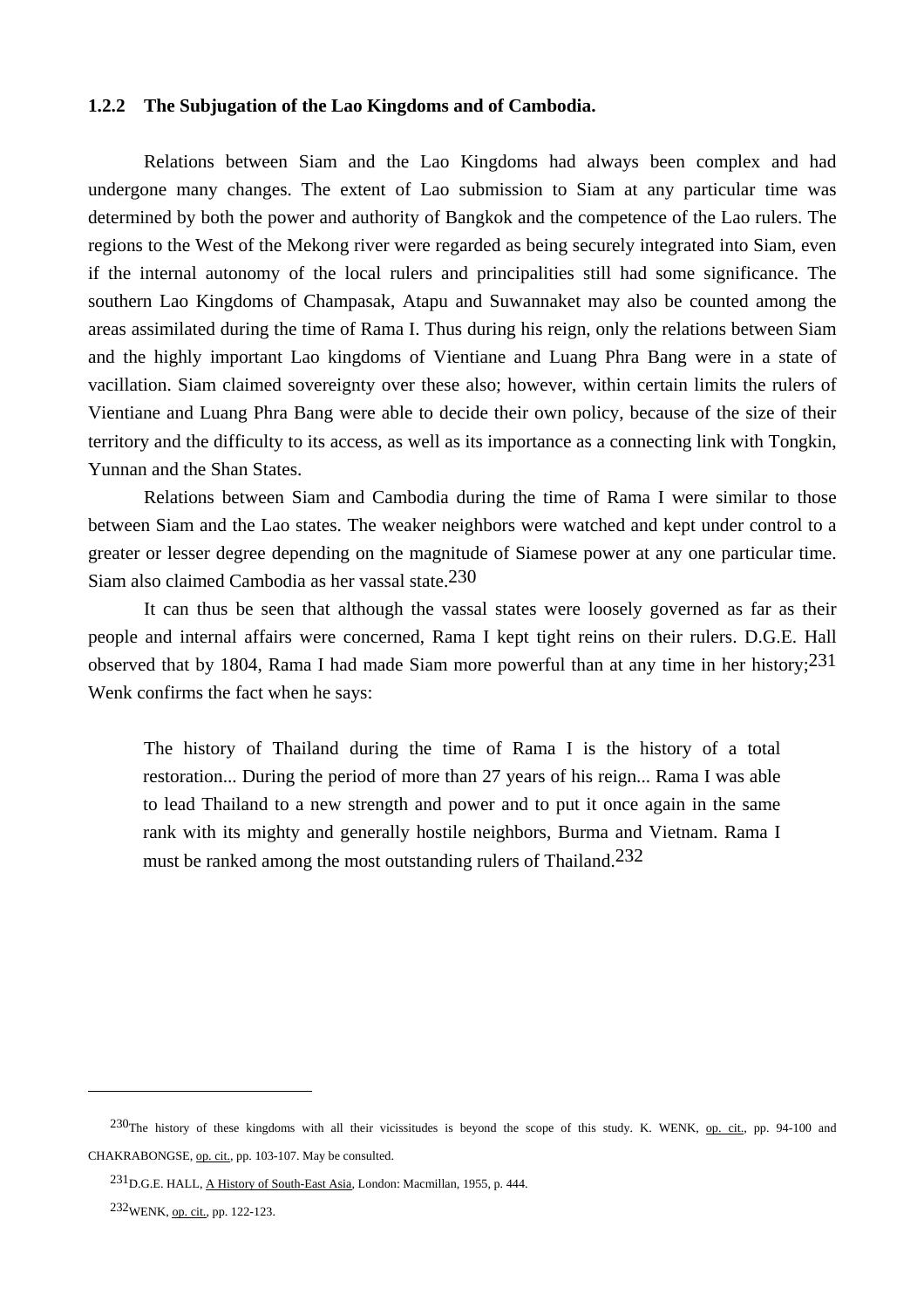## **1.2.3. Relations with the Western Countries.**

 Rama II's reign saw the resumption of relations with the West which had lapsed after the end of Ayutthaya. Most of the European culture which had been introduced into Siam was lost with the destruction of the city. The reason why Thai intercourse with the West was not revived sooner than Rama II's reign was that the European powers were preoccupied with their own affairs. The period from the reign of king Taksin to the first few years of King Rama II's reign coincided with the British expansion in India, the American Revolution or war of American independence (1775- 1783), the French Revolution of 1789-1799 and the Napoleonic War.233

 In the fifth year of Rama I's reign, a Portuguese envoy arrived in a sloop and this was the only European envoy in the first Chakri reign. Rama I gave orders that the embassy was to be well received, the letter from the king of Portugal to be royally treated. Rama I received the envoy and the letter in the Amarindra Hall, and his reply was conveyed to the sloop in a procession of royal barges.234

 The first envoy to come to Bangkok in the second reign was once again a Portuguese sent by the Governor of the colony of Macao, and he was Carlos Manoel Silveira. As he had not been sent by the king of Portugal, Rama II received him not as a royal envoy, but as a foreign merchant. His mission was to investigate the possibilities of trade. The Portuguese were willing to sell muskets and other armaments to the Siamese. However, no treaty was signed.<sup>235</sup>

 In 1822, under King George IV (1811-1830), the British once again came fully into the Thai picture with the mission of John Crawfurd, sent by the Marquess of Hastings, who was governorgeneral of India.236 Main aims of the Crawfurd mission were to get the duties reduced, to have the regulations against British ships modified, and to have the royal trading monopoly abolished. He had been told to get as much information about Siam as possible, and so successful was he that his report became a large book. However, there were three important obstacles which resulted in the failure of Crawfurd's mission.

235Cf. Ibid., pp. 227-229.

 $\overline{a}$ 

236In fact, the British agent, Francis Light, on August 11, 1786, took Penang island from the Sultan of Kedah with the provisional understanding that the British East India Company would help to maintain Kedah's independence from Siam. Cf. CHAKRABONGSE, op. cit., p. 108. John Crawfurd had been a physician in the Bengal Medical Service since 1803, had served under Stamford Raffles in Java, and had been British Resident at Singapore. Cf. HALL, op. cit., p. 445.

<sup>&</sup>lt;sup>233</sup>The two dynamic imperial states of this era, France and Great Britain, expanded overseas. Many gains were made by Great Britain at the expense of France; the Revolutionary and Napoleonic Wars in this respect, the final round of the great colonial Anglo-French contest of the eighteenth century. As in 1714 and 1763, many of Great Britain's acquisitions at a victorious peace in 1815 were intended to reinforce her maritime strength. Cf. J.M. ROBERTS, The Pelican History of the World, London: Penguin Group, 1988<sup>12</sup>, pp. 747-761. For the more study on the American Independence and the Napoleonic War, see also H.A.L. FISHER, A History of Europe. From the Beginning of the Eighteenth Century to 1935, Vol. II, Glasgow: Fontana/Collins, 198420, pp. 856-875, 908-933.

<sup>234</sup>Cf. D. RAJANUBHAP, Prince, The Collected Chronicles (in Thai), part 62, book 34, Bangkok: Kurusapa, 1969, pp. 211-221.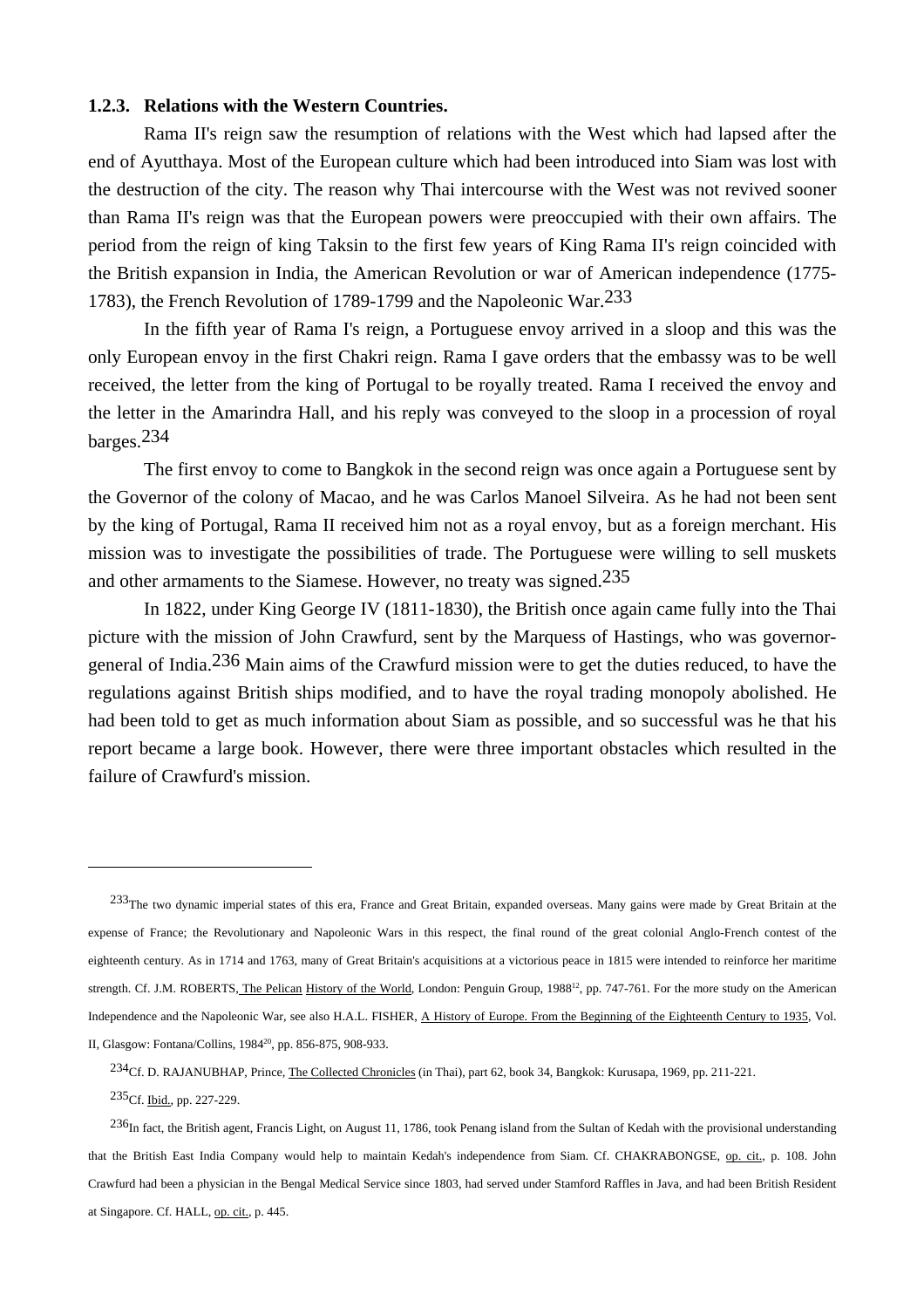Firstly, Siam did not wish to deal with the governor-general of India but preferred direct intercourse with the King of England, expressed by the question of King Rama II during a royal audience granted to the governor-general, *"Have you been sent with the knowledge of the king of England?"*,237 to which Crawfurd had to reply in the negative with the explanation that George IV was too far away.

 Secondly, the great obstacle for both sides was that there were no Thais who could speak English any more than there were any English who could speak Thai. This resulted in much unfortunate misunderstanding.238

 Thirdly, the Thais were clamoring for firearms, but these the British were reluctant to sell as they knew that the weapons were needed for the possible war with Burma. Britain's own war with Burma was still two years off, so Crawfurd had to say that Britain could not sell arms which were intended to be used against her friend.239

 So the negotiations between the Thais and the British broke down. In spite of its failure, his mission resulted in increased trade between Siam and Great Britain. Crawfurd's mission was followed by Burney's visit to Bangkok in 1826. Captain Henry Burney was an official at Penang who spoke Thai and was well acquainted with the affairs of the Malay Peninsula. He was appointed a British envoy to Siam by the governor-general of India. On June 20, 1826, a treaty of friendship and commerce between Siam and Great Britain was signed. This treaty of 1826 increased Siam's foreign trade with the British territories. Two years after Burney's departure from Siam, an Englishman, James Hunter, settled at Bangkok as the first English resident merchant.

 American intercourse with Siam was inaugurated through the missionaries and merchants. In 1828, two Protestant missionaries arrived at Bangkok with an intention to teach Christianity to the Chinese who had already formed a large community. The American Baptist mission became interested in Siam and the first batch of its missionaries travelled to Bangkok in 1833. They were soon joined by the Presbyterians among whom were Dr. Dan Beach Bradley and his wife.<sup>240</sup>

 In 1833, President Andrew Jackson appointed Edmund Roberts as the first American envoy. The treaty of Amity and Commerce between the U.S.A. and Siam was concluded on March 20, 1833. On March 24, 1850, Joseph Balestier, who was commissioned by President Zachary Taylor as a special envoy to Bangkok, arrived on a warship at the mouth of the Chao Phya river, in order to secure more favorable terms through a new treaty with Siam and to establish a consulate in Bangkok. But his mission failed.

<sup>237</sup>J. CRAWFURD, A Journal of an Embassy from the Governor-General of India to the Courts of Siam and Cochin-China, London: Colburn, 1830, p. 95.

<sup>238</sup>CHAKRABONGSE, op. cit., p. 135.

<sup>239</sup>Ibid., p. 136.

 $^{240}$ For the more detailed study on the Protestant missionaries in Thailand, see S. CHAIWAN, A Comparative Historical Study of Roman Catholic and Protestant Missions in Thailand (in Thai), Bangkok: Suriyaban, 1976, pp. 193-237. See also G.B. MC FARLAND, Historical Sketch of Protestant Missions in Siam 1828-1928, Bangkok: The Bangkok Times Press, 1928, pp. 1-50.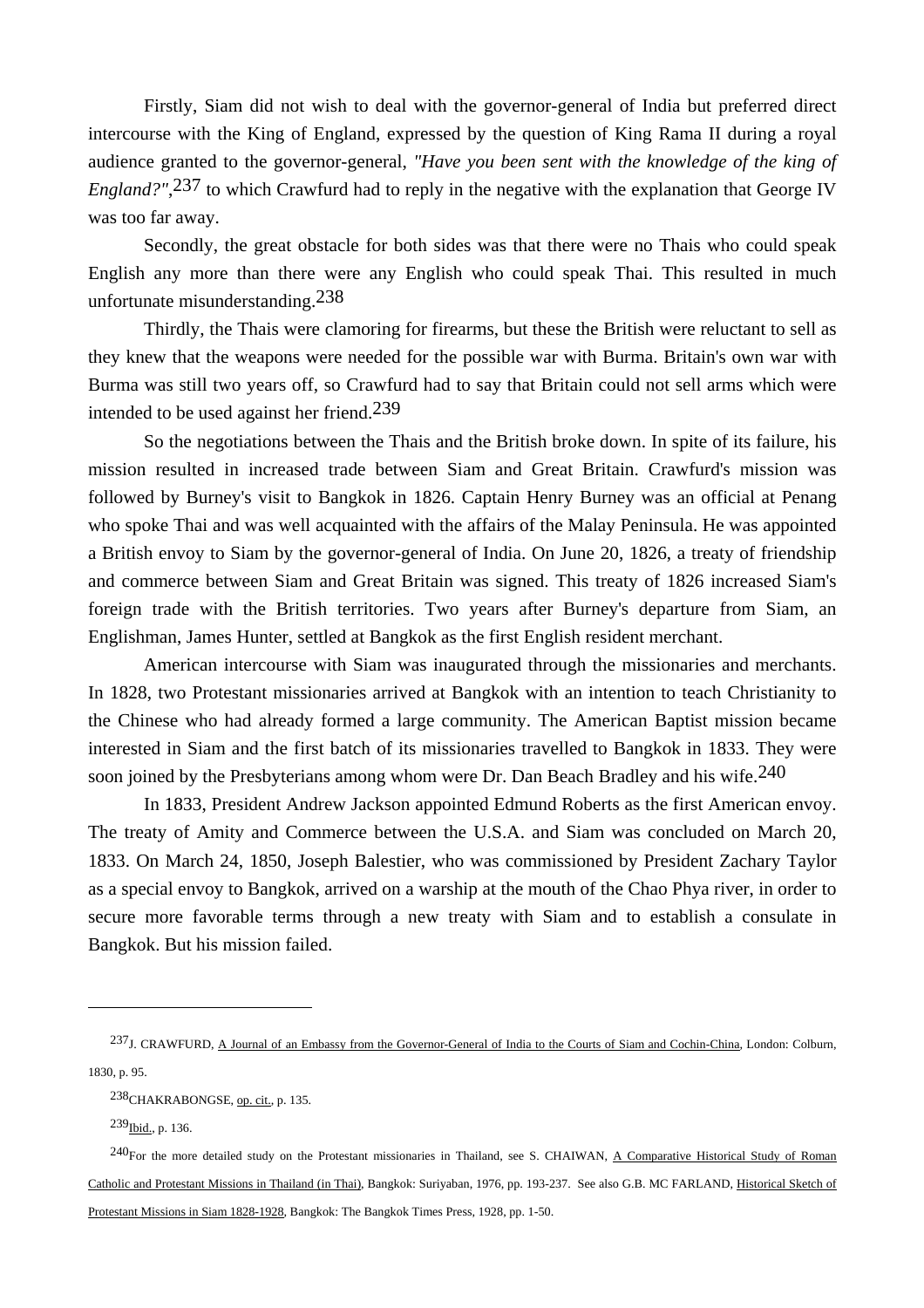Great Britain also wanted to revise the Burney Treaty. Queen Victoria appointed Sir James Brooke as an envoy to the Thai Court. He arrived at Bangkok on August 10, 1850. The negotiations between the Thai government and Brooke were not successful, since both of them were adamant on the points of issue; furthermore, King Rama III was gravely ill, so no decision could be made about the British proposal.

## **1.2.4. The Modernization of the Country by Rama IV (1851-1868).**

 The Chakri Dynasty has provided some of Siam's most remarkable kings. Two, in particular, warrant special mention; Rama IV, better known to the West as king Mongkut, and his son, Rama V (1868-1910) otherwise known as king Chulalongkorn.

 King Mongkut has become the most renowned monarch in Thai history. This is not due so much to his own great qualities and achievements, which in themselves entitle him to a full-length biography, but more to an American novel, a black and white film, and also to a musical play which was later made into a Technicolor film.241

 The king was born on October 18, 1804. He was ordained as a Buddhist monk when he reached the age of twenty in 1824 and stayed in the monkhood throughout Rama III's reign of 27 years, which was a wonderful preparation for him. As a monk, Prince Mongkut enjoyed freedom of movement, since he did not have to worry about his own safety. He travelled extensively as a monk. His personal contact with the people was a humbling experience for him, seeing with his own eyes the actual conditions of the people. It made him regard himself as an ordinary human being and colored his innovative reign, which was distinguished by an open, humane attitude towards his subjects. He learned English from his American missionary friends, Dr. D. B. Bradley and Rev. J. Caswell, in which he attained such proficiency that he acted as the chief translator for Rama III and Brooke. Syamananda observes that:

 He was the first Asian monarch who could understand, read and write English, which had superseded Portuguese as the lingua franca in the Far East. This probably accounts for the fact that the British gave up the idea of using force against Siam under his reign.242

<sup>241</sup>The film *"Anna and the King of Siam"* with Rex Harrison as king. The musical play *"The King and I"* and the musical film of the same name, both with Yul Brynner as the king. Chula Chakrabongse observed that all of this should perhaps be ignored by the one who seeks here to be a serious historian, but the incidents and scenes from the above have become so familiar to so many people throughout the world as to be believed as real facts. Cf. CHAKRABONGSE, op. cit., p. 178. The observation of the films comes also from the Office of the Prime Minister, saying: the monarch unfaithfully maligned as a frivolous autocrat in the musical comedy, *"The King and I"*. Cf. Office of the Prime Minister, Thailand into the 80's, Bangkok: Thai Watana Panich, 1979, p. 33.

<sup>242</sup>SYAMANANDA, op. cit., p. 119; see also CHAKRABONGSE, op. cit., p. 182.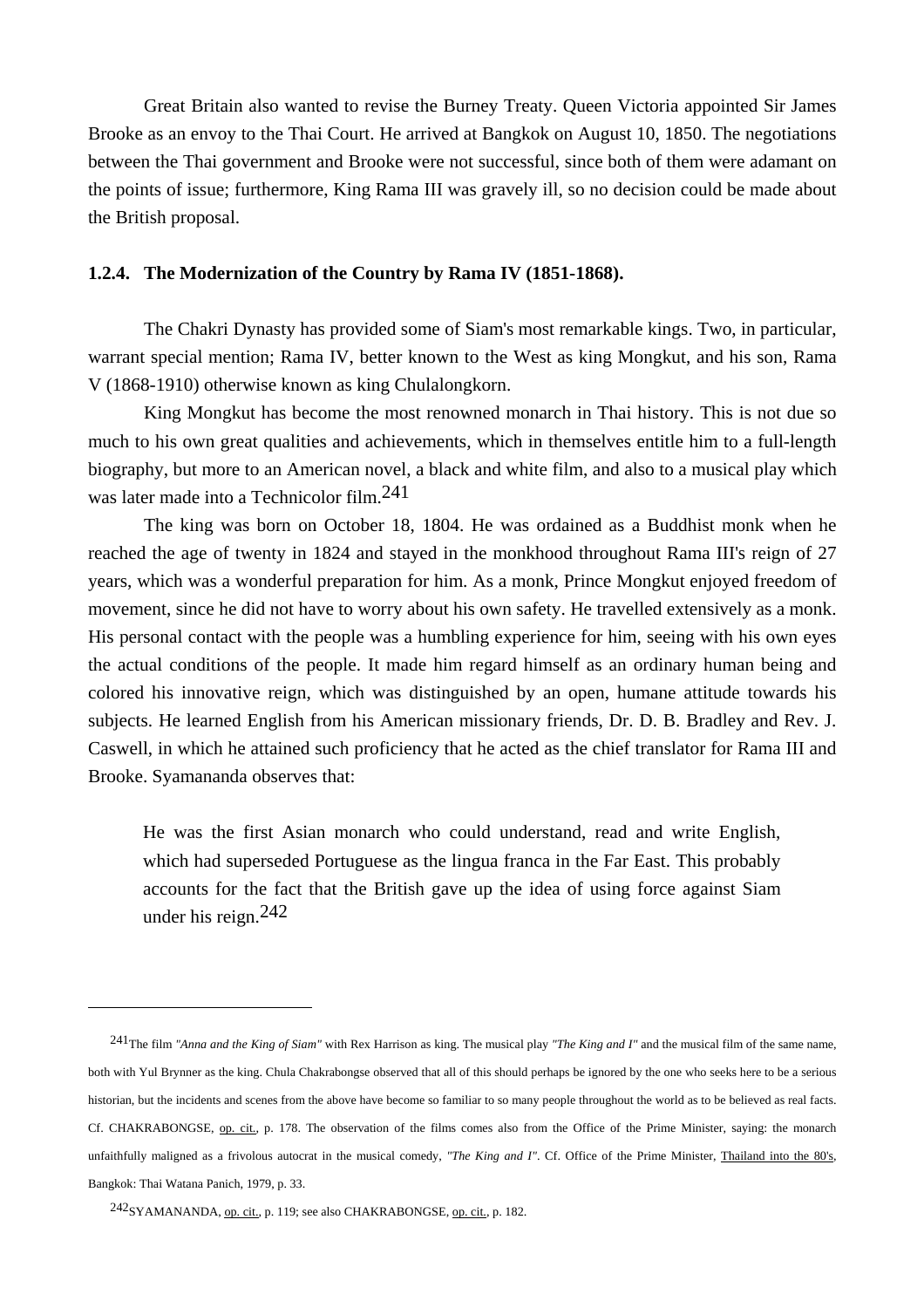He also studied Latin with the Roman Catholic Bishop, Pallegoix, and in turn taught him Pali, while Western science absorbed his interest, and he specialized in astronomy and astrology. In the year 1868, the King proved his aptitude as an astronomer by predicting a solar eclipse over the gulf of Siam with even greater accuracy than the expert astronomers specially sent out from France to observe it.243

 His varied experiences as a monk were of incalculable advantage to him and to the country when he came to ascend the throne.<sup>244</sup> After his enthronement he inaugurated the modernization of the country along western lines. Having considered the power and influences of the western countries and the neighboring countries who were occupied by nineteenth century colonialism, he eagerly studied Western history, geography, mathematics and modern science. Latin and English gave him an important window to the outside world. His study convinced him that Siam's independence could best be secured by encouraging equally friendly relations with numerous western countries. And his imaginative diplomacy ensured that Siam alone remained independent while neighboring countries were helplessly colonized.<sup>245</sup> The events in China and elsewhere had proved one important fact, that the age old policy of isolation had completely broken down and that henceforth no Far Eastern country could shape its own policy independently, without due regard to the Western powers. Thus, we should summarize what Rama IV had done for modernizing the country and for preserving her independence, as follows:

1. The British government realized by concluding on April 18, 1855, a treaty with Siam, Sir John Bowring acting on behalf of the British government. The main purpose of his mission was to request from Siam extraterritoriality and other privileges for British subjects, that means Siam lost judicial and fiscal autonomy, since the Siamese courts ceased to exercise jurisdiction over British subjects and the Royal Warehouse Department was abolished. It marked the beginning of the humiliating events in the annals of the history of Siam with the Western Powers in the nineteenth century.

<sup>&</sup>lt;sup>243</sup>The solar eclipse occurred exactly according to his prediction on August 18, 1868. See the detailed story in J. BLOFELD, King Maha Mongkut of Siam, Bangkok: The Siam Society, 1987<sup>2</sup>, pp. 85-90.

<sup>&</sup>lt;sup>244</sup>It is difficult to compress his full life into one chapter and it is also beyond our study. For the more detailed study, see BLOFELD, op. cit., pp. 1-97; R. LINGAT, La Vie Religieuse du Roi Mongkut, in JSS, Vol. XX, part II (1927) 129-148.

 $^{245}$ In 1819 the first war between Burma and Great Britain broke out. Burma was defeated and had to buy peace by ceding the province of Assam after two Anglo-Burmese wars (1824-26 and 1852) and cost it not only Assam but also Manipur, Arakan, Tenasserim and eventually Pegu. The rest of Burma fell to the British in 1885. Burma became independent in 1948. See Burma, in The New Encyclopedia Britannica, Vol. 2, Chicago, 1986, p. 658. In 1824 a treaty was signed between Great Britain and the Netherlands defining their respective spheres of influence in this part of the world. The complete capitulation of China at the end of the Opium war (1840) brought her down from the height of her formerly esteemed position of a mighty Empire. French influence was growing daily in Annam, aided by internal disorder in that country, while the British were establishing their strongholds in Singapore and the province Wellusly in Malaya. Cf. S. PRAMOJ, M.R. and K. PRAMOJ, M.R., A King of Siam Speaks, Bangkok: The Siam Society, 1987, pp. 85-86., O. FRANKFURTER, King Mongkut, in JSS, I(1904) 192. For the Opium war, see J.M. ROBERTS, op. cit., pp. 762-765.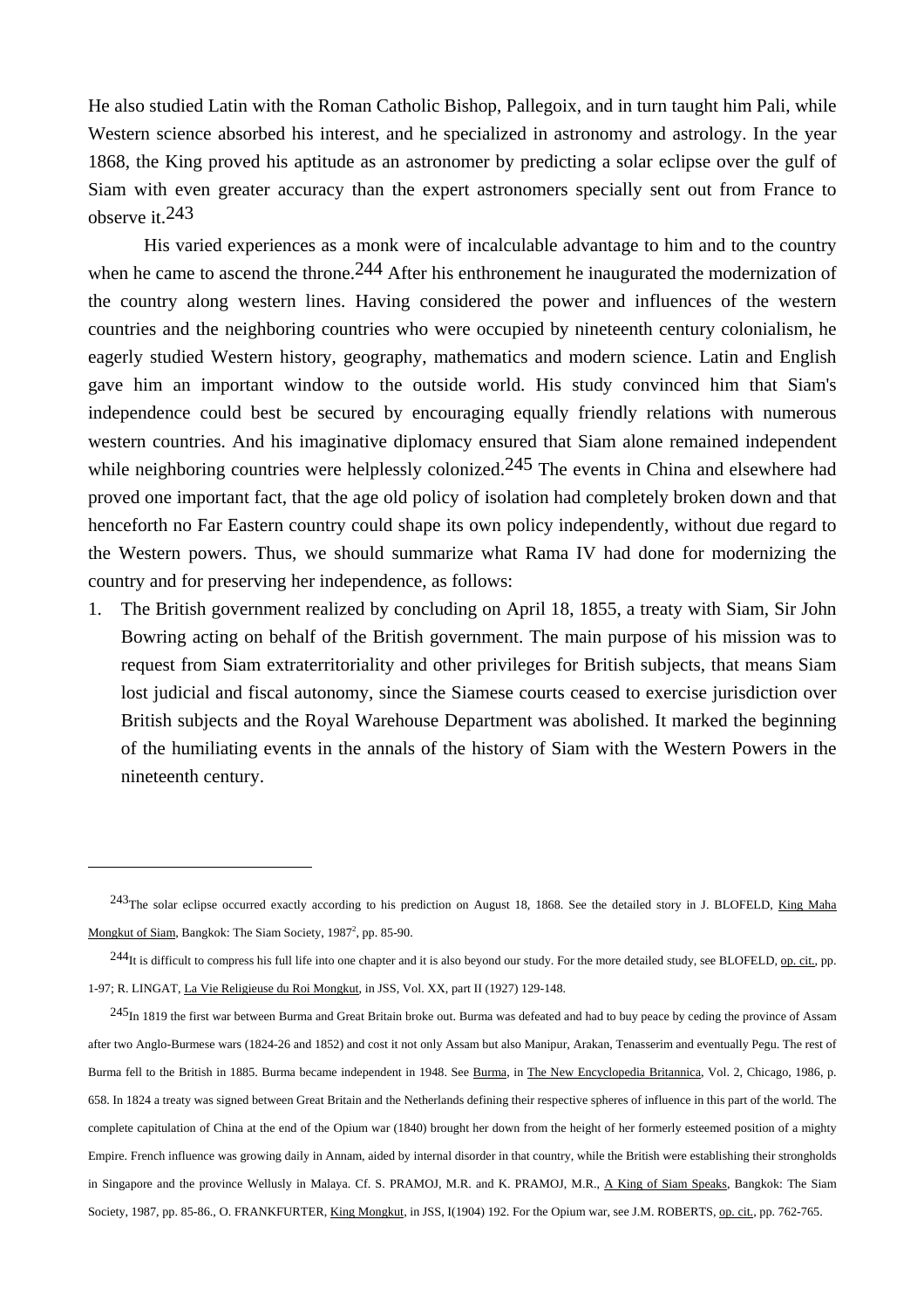In 1856, the United States of America closely followed the example of Great Britain by negotiating a new treaty with Siam, and most of the civilized and commercial Powers presently adopted the same course. Treaties almost identical with that of Great Britain were concluded by Siam as follows:

| with the U.S.A.        | May 29, 1856.       |
|------------------------|---------------------|
| with France            | August 15, 1856.    |
| with Denmark           | May 21, 1858.       |
| with Portugal          | February 10, 1859.  |
| with Netherlands       | December 17, 1860.  |
| with Germany           | February 7, 1862.   |
| with Sweden and Norway | May 18, 1868.       |
| with Belgium           | August 29, 1868.246 |

 $\overline{a}$ 

2. He employed a handful of foreign advisers for specialized, technical work that did not infringe upon existing interests. Some served as translators and secretaries for the conduct of foreign affairs; others were drillmasters in semiprivate armies, printers, bandmasters and technical officers in the port and police administration, both of which directly served the growing European community in Bangkok. Prince Dhani observed that:

 Contact with the West brought changed conditions and by this time new problems arose... Social problems, such as sanitation and education had to be looked after by the state instead of being left to the initiative of the people and the clergy. So the king exercised full legislative power.247

 He issued no less than 500 acts of law and decrees, most of the laws being drafted by the king himself which helped to grace the work with his own intimate charms and personality.<sup>248</sup> In anticipation of a democracy which came nearly a hundred years after his time, he demonstrated that he was equal to any emergency, going to the extent of electing judges.

3. For the sake of communications, he promoted the construction of roads in Bangkok and the digging of canals which connected the capital with its surrounding towns.

 $246$ Two days after his death, the treaty was made with Italy on October 3, 1868, followed in the new reign by the treaty with Austria-Hungary on May 17, 1869, with Spain on February 13, 1870, with Japan on February 25, 1898, with Russia on June 11, 1899. See L. NATHABANJA, Extra-Territoriality in Siam, Bangkok: Bangkok Daily Mail, 1924, p. 38.

<sup>247</sup>DHANI, Prince, The Old Siamese Conception of the Monarchy, in JSS, Vol. XXXVI, part 2 (December 1947) 102-103. See also D.K. WYATT, The Beginnings of Modern Education in Thailand 1868-1919, Ph. D. Thesis (unpublished), Cornell University, 1966.

 $^{248}$ King Mongkut's public pronouncements are truly varied and voluminous. The twenty-odd laws are translated out of the 500 forming only one twenty-fifth of his entire juridical production. See S. PRAMOJ and K. PRAMOJ, op. cit., pp. 23-81.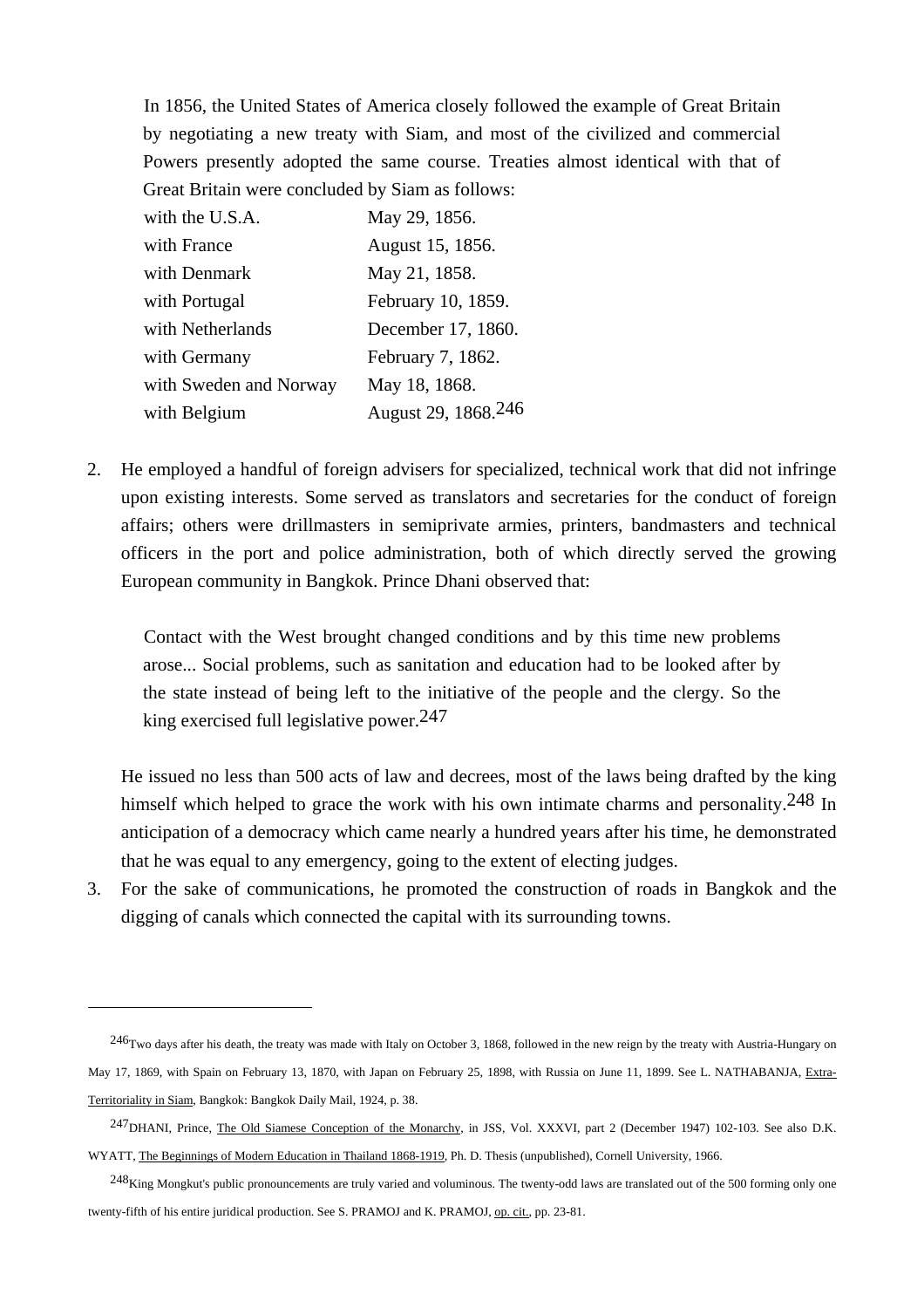- 4. For the peace and order of the kingdom, he established a police force charged with a special duty to protect the life and property of western people in Bangkok and an international court to judge their cases with the Siamese. He organized a small army on the European lines, consisting of a regiment each of Infantry, Artillery and Marines for which he introduced steamships.
- 5. He started the publication of a government Gazette and allowed the laws of the kingdom to be printed, that the people might be better informed. He tried to depart from some profane customs and tried also to ameliorate the condition of slaves and to allow women some choice in marriage.

These were small steps, but king Mongkut was looking ahead to the day when he or his successor might build upon them and make Siam a truly *"civilized"* country.

# **2. King Rama V, the Great (1868-1910).**

 Despite his many official activities, Rama IV found time to pursue his love of astronomy. In 1868, he accurately predicted a total eclipse of the sun, but in viewing it in marshy countryside south of Bangkok, he contracted the malaria that caused his death on October 1, 1868.

 King Rama V succeeded to the throne with the full consent of the Accession Council. He was born on September 20, 1853, as the eldest son of Queen Debsirindra. King Rama IV clearly hoped his son would succeed him, and to prepare him for the throne, he afforded his son, in the 1860's, the beginnings of a superb education that combined traditional Thai with modern Western elements. On ascending the throne, king Rama V consolidated Siam's independence and smoothly advanced vital modernization by introducing reforms wherever he saw fit. His long reign of 42 years was an active age of sweeping changes in the midst of political turmoil, because while the changes were going on, both England and France were expanding their colonies all around and came to clash with Siam. It was for the king and his collaborators either to bring about the change of the country into a modern state so as to better resist colonialism and survive, or to perish at the aggressive hands of overpowering imperialism.

# **2.1. The Front Palace Crisis.**

 $\overline{a}$ 

 At his accession, King Rama V was a minor, as he had just entered his sixteenth year. So the Accession Council nominated Srisuriyawong the Regent who would govern the country for him for five years. Then, Srisuriyawong took the step of declaring that Prince Wichaichan, son of the late Second king Phra Pinklao, should be named heir-presumptive or the Second King, an act that always before had been the prerogative of the new King. One prince dared to rise and challenge this unprecedented move, but his action failed to elicit any support from an assembly fearful of Srisuriyawong's power, and Prince Wichaichan's appointment was pushed through.249

<sup>&</sup>lt;sup>249</sup>Cf. TIPAKORNWONG, Chao Phya, <u>The Royal Chronicle of King Rama IV</u> (in Thai), Bangkok: Kurusapa, 1978<sup>2</sup>, pp. 518-521.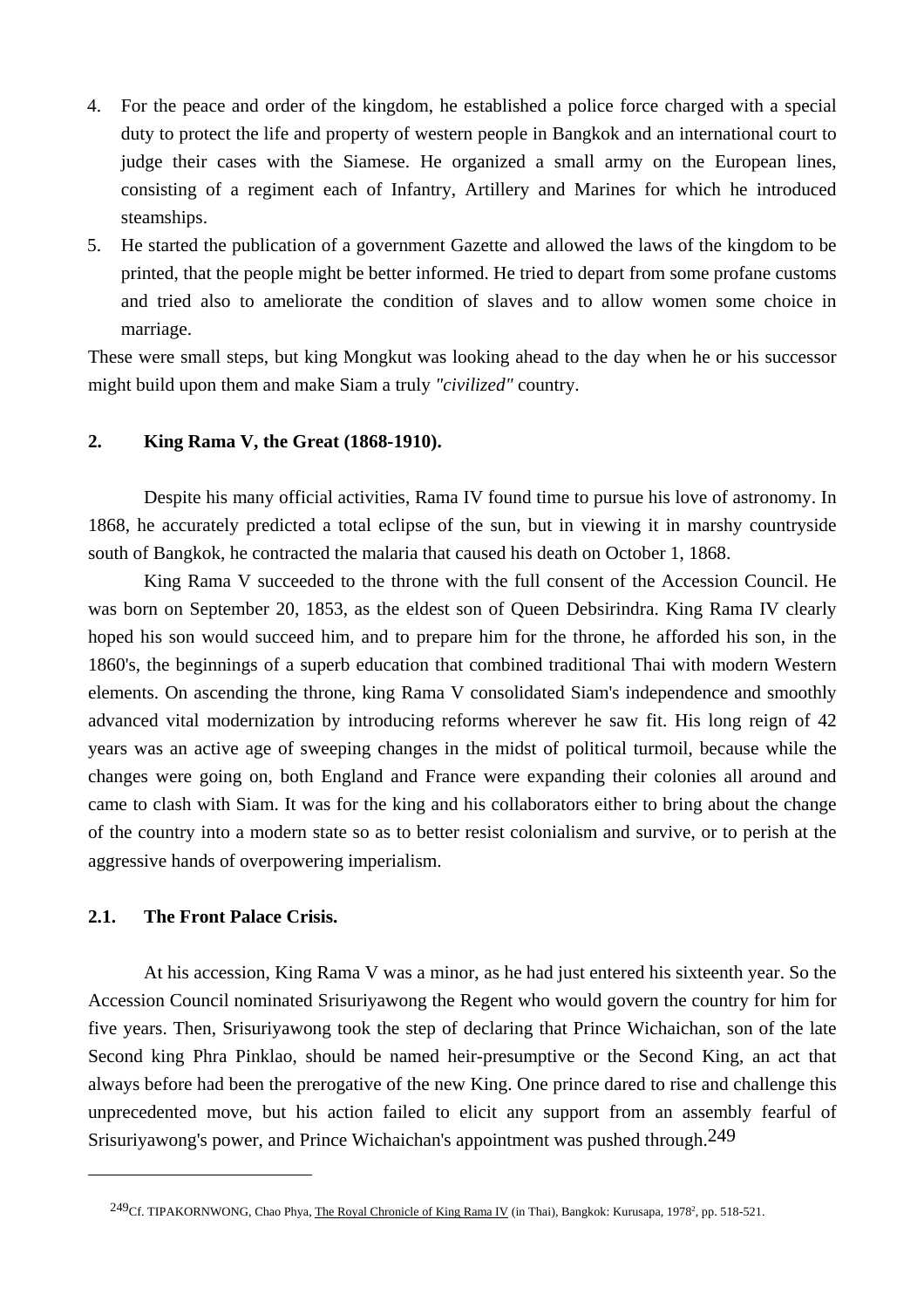During the five years of his minority, Rama V had been able to travel to Singapore, Java, India and Burma, and had learnt much about what the colonial Powers were doing to their colonies. He foresaw that big changes for his country were necessary. During the period of Regency (1868- 1873), the power of the throne was at its nadir; the Regent was the most powerful person in Siam. On his coming of age in November 1873, King Rama V realized that one of the most urgent tasks confronting him as king in his own right was the consolidation of royal power. So, he held a second coronation in order to assume his absolute power and he assumed the direct rule of the kingdom immediately.

## **2.1.1 The Position of the Front Palace or Wang Na.**

 $\overline{a}$ 

 Next to the Crown, the Front Palace was, before its abolition in 1885, officially the most important political institution in Siam. Upon the death of the king, the Front Palace Prince who was also known as the Wang Na, Uparat and Second King by Europeans, and appointed by the king from among his sons and brothers, usually assumed the throne.250 His claim to the throne was the strongest because he had his own court establishment similar to that of the government, with officials, troops and almost unlimited access to the treasury. Xie Shunyu clearly explains this position as follows:

 The tremendous power possessed by the Wang Na had resulted in tensions between the Grand Palace and the Front Palace. Their relations were often characterized by ambiguity, mutual suspicion and fear. The fear of revolt on the part of the king by an ambitious Wang Na was very real.251

<sup>250</sup>In the history of the Front Palace, only two Wang Na, Ekatotsarot (1590-1605) and Phra Pinklao (1851-1866), were given extraordinary honors and the kingly title of Second King.

<sup>251</sup>X. SHUNYU, Siam and the British 1874-1875: Sir Andrew Clarke and the Front Palace Crisis, Bangkok: Thammasat University Press, 1988, pp. 2-3. See also A. RABITHADANA, The Organization of Thai Society in the Early Bangkok Period 1782-1873, Ithaca, New York: Southeast Asia Programme, Cornell University, Data Paper, No. 74, 1969, pp. 61-62.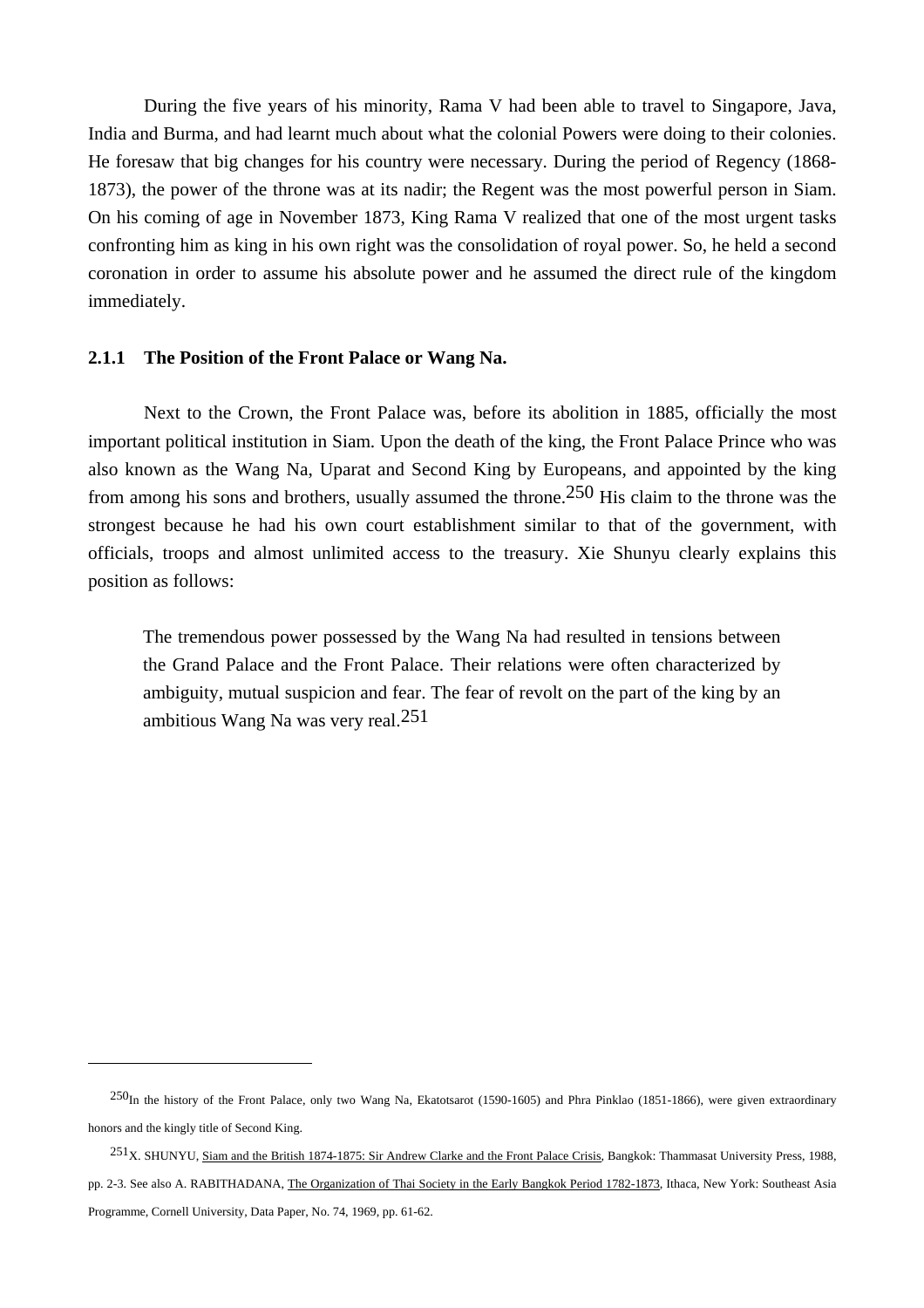The Front Palace Crisis (December 1874-February 1875) was a serious political challenge to a young and politically (as well as physically) weak king, Rama V, who had just assumed full control of the kingdom of Siam. King Rama V attempted to achieve his goal through the implementation of reforms of the traditional administration which was controlled by and benefited the established nobles. These reforms seriously threatened to undermine the interests and power of the established officials, including the Wang Na. Wichaichan linked the reforms directly to the Front Palace Crisis when he wrote to Sir Andrew Clarke, that *"some foolish men who wished to change the customs and usages of the country had turned the king against me".*252 Wichaichan had inherited a Front Palace fortified by his father, and commanded the best ground troops in the country and also the navy, and his arsenal was second to none.253 Wyatt notes that:

 The military power of the Front Palace made it a difficult institution for the king to handle in the interest of reform, centralization, political stability, Mongkut's direct dynastic line and, perhaps, personal survival. From the part of Wichaichan, the rumor of the discontentment over the irregular appointment and its implications for the succession problem aroused his fear that there was a conspiracy to remove him.254

# **2.1.2. The Outbreak of the Crisis.**

 By the latter part of December 1874, the relationship between the Supreme king and the Second king had completely broken down. Mutual distrust and fear had led both Palaces to call up more troops to prepare for any eventuality.

 The outbreak of a fire in a very critical and dangerous spot in the Grand Palace near the arsenal on the night of December 28, at 11:00 p.m., brought Bangkok to the brink of civil war. Troops from the Front Palace came to help fight the fire but were turned back. The Supreme king, being wary that the fire could have been a ploy to overthrow him, stepped up the security in his palace. Wichaichan feared that his life was being threatened by the King, so he fled for asylum in the British Consulate at Bangkok on January 2, 1875. The Ex-Regent was urgently recalled for consultations. Bangkok was in a state of panic and there were fears of active foreign intervention.

<sup>252</sup>Quoted in A. CLARKE, Sir, My Visit to Siam, in Contemporary Review, 81(Feb. 1902) 226.

<sup>&</sup>lt;sup>253</sup>Cf. C. KASETSIRI, The Front Palace: The Office of the Heir Apparent?, The Emergence of Modern States, Thailand and Japan, ed. C.A. TROCHI, Bangkok: Chulalongkorn University, 1976, p. 90; see also N. BATTYE, The Military, Government and Society in Siam, 1868-1910: Politics and Military Reform during the Reign of Chulalongkorn, Ph. D. thesis, Cornell University, 1974, p. 164.

<sup>&</sup>lt;sup>254</sup>D.K. WYATT. The Politics of Reform in Thailand: Education in the Reign of Chulalongkorn, New Haven: Yale University Press, 1969, p.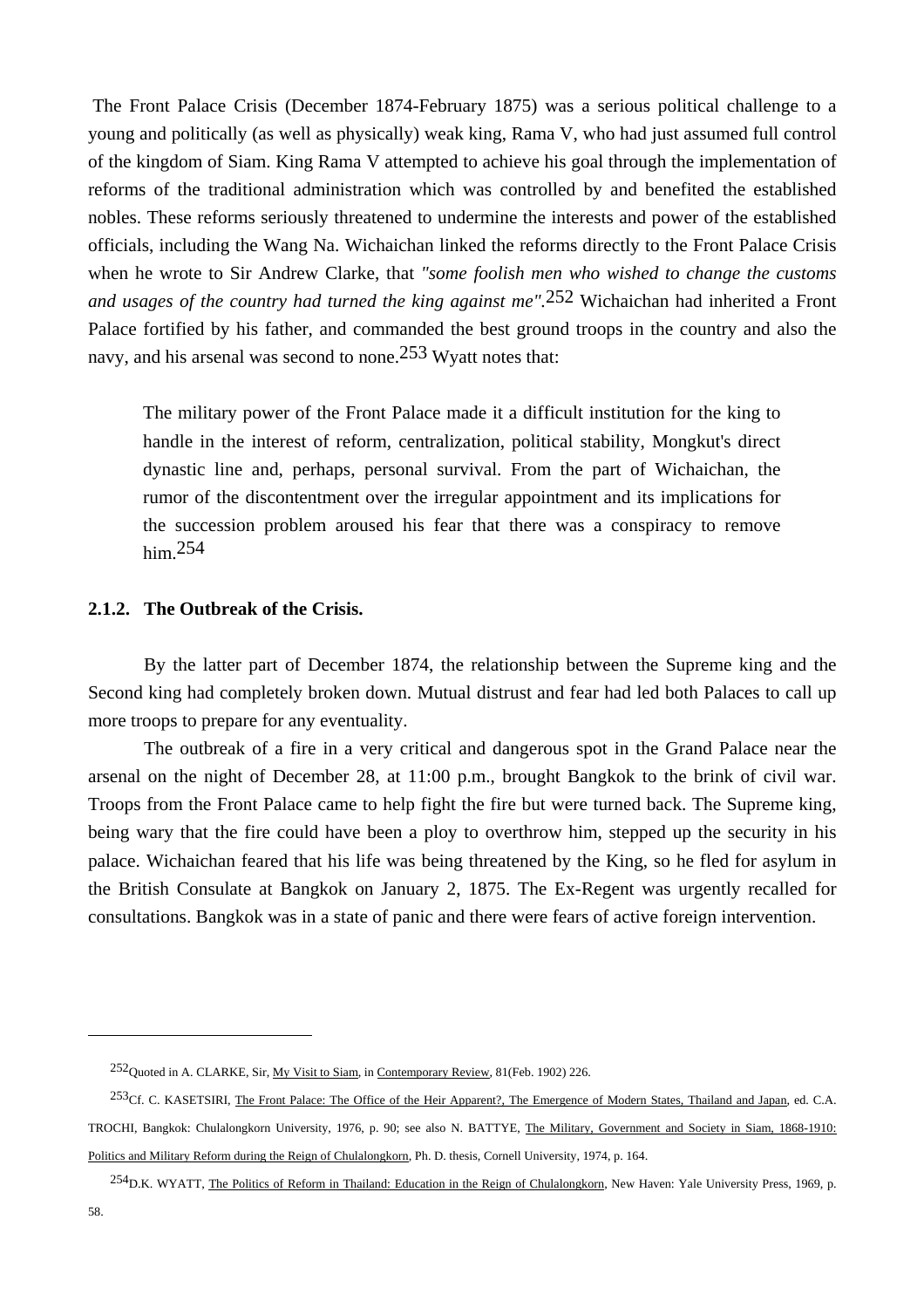## **2.1.3. The Solution of the Crisis.**

 The king attempted to persuade Wichaichan to leave the British Consulate, but to no avail. The Council of Ministers tried to defuse the crisis by sending a four-article agreement to Wichaichan who rejected it because it contained conditions extremely detrimental to his position and interest. Instead, Wichaichan drew up an agreement of ten articles and submitted it to the Council of Ministers. The ministers were prepared to accept all except the tenth article which provided for an agreement guaranteed by the British and French consuls, an encroachment on the sovereignty of the king. King Rama V bombarded Paris and London with appeals for European neutrality and worked hard to regain the support of his ministers and the older conservatives at court.

 The news that the British had at least decided to step in and that Sir Andrew Clarke, the Governor of the Straits Settlements, was coming to Bangkok on the invitation of Newsman to extricate the Acting Consul-General from his dilemma, must have raised the morale of Wichaichan somewhat. What Wichaichan wanted was an agreement guaranteed by the foreign powers. Sir Andrew Clarke's intervention seemed to serve his purposes very well. In the case of the Front Palace incident, the most important person involved was the Governor of the Straits Settlements, Sir Andrew Clarke, not because of his official duties but because of Newsman's request for his guidance and instructions, King Rama V's looking to him, Clarke's own inclination to help King Rama V, and his assessment of the situation as an experienced colonial administrator.

 His decisions and actions were thus decisive in the settlement of the crisis. He wrote to Rama V immediately upon his arrival on February 18, 1875, to assure him that:

 Your Majesty's letters of 14 and 23 January have received my earnest attention, and having been authorized by Her Majesty's Government to visit Your Majesty's Court, I hasten to assure you that my good offices are at your disposal and that I shall be honoured by receiving Your Majesty's confidence.<sup>255</sup>

After studying the details of the crisis, Clarke prepared a draft decree and finally got the assent of both parties. In brief, the reconciliation decree provided for the re-confirmation of Wichaichan as Wang Na, with all the privileges enjoyed by that office restored. However, Wichaichan was allowed only to maintain a guard not exceeding two hundred men, who were to be restricted to his residence. All ships, arms and munitions, and also the finances of the kingdom, were confirmed to be under the authority of the Supreme king.

<sup>255</sup>Clarke to Chulalongkorn, 18 Feb. 1875, C.O. 273/79, also in F.O. 69/63 cited by SHUNYU, op. cit., p. 49.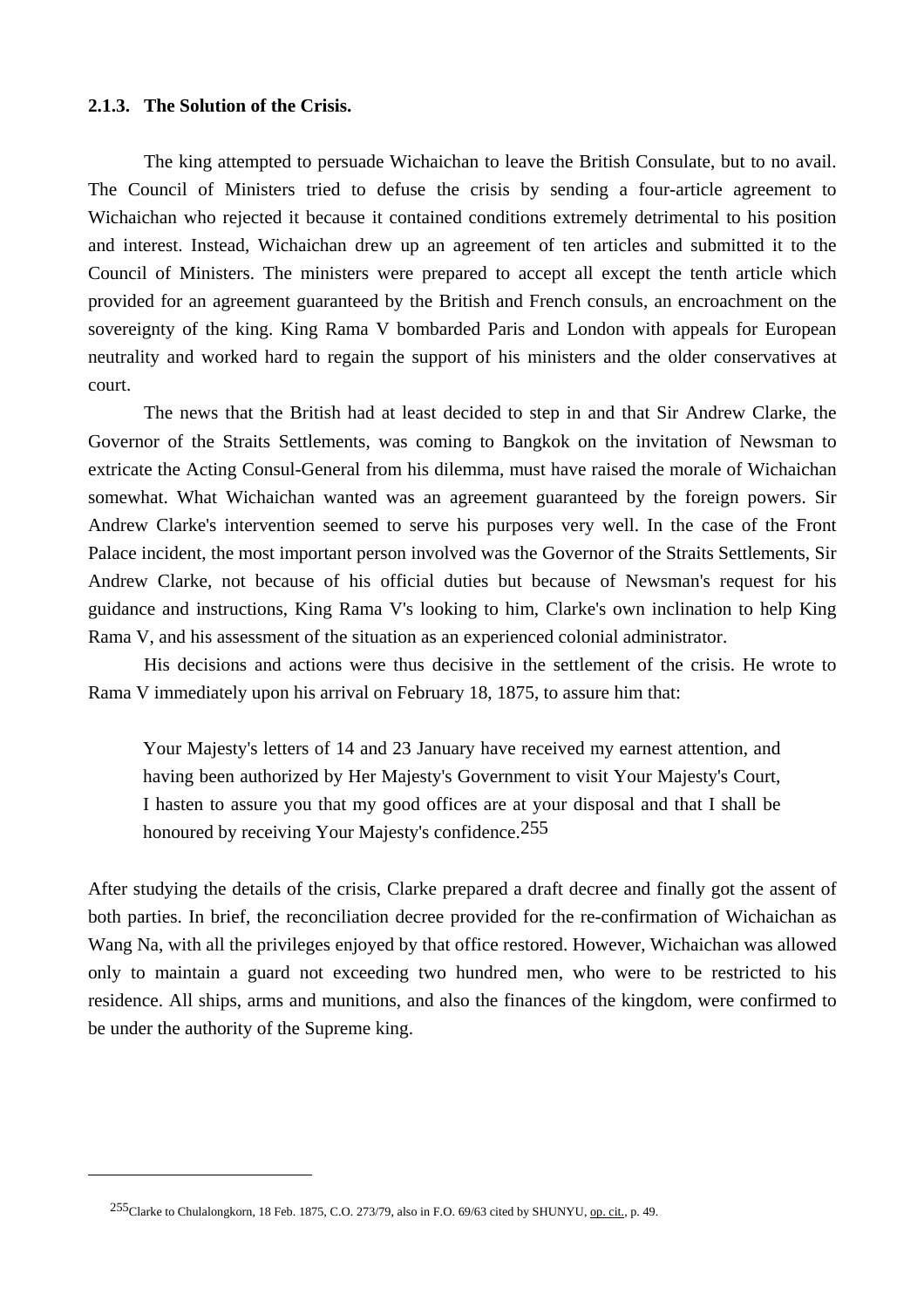Wichaichan had no choice, realizing that he could not get anything better and that the hospitality of the British Consulate could not be indefinitely extended, he gave his assent on February 24, 1875. A reconciliation ceremony took place on the following day. Clarke's mission had thus succeeded in settling the Front Palace Crisis.256

## **2.2. Relation with the Foreign Countries and Political Problems.**

 To preserve the independence of Siam, King Rama V realized to the full, the vital necessity to continue the westernization of the country, initiated by his father, and to have a good relationship with foreign countries since the kingdom was already surrounded by the two imperialist powers, Britain and France.

 His foreign travels exercised an immense influence on him, as they broadened his outlook and enabled him to learn on the spot the good and bad features of colonial rule; he toured Java again in 1896 and 1901, and visited Singapore in 1902. Credit was accorded to him for being the first Thai monarch to visit Europe on two occasions. In 1897, he made friends through personal contact with the various Heads of State such as the Emperor William II of Germany, the Tsar Nicholas II of Russia, the Prince of Wales (who was four years later crowned as king Edward VII of Great Britain), and President Loubet of France. In 1907, he renewed and strengthened the ties of friendship with the European statesmen with whom he had become intimately acquainted.<sup>257</sup>

 During the reign of Rama V, Siam passed through the most pressing period of European imperialism. Both Britain and France were pushing out to protect and extend their empires. The British were on the Thai northern and western borders, in Burma, and also on the southern border, in Malaya. The French continued to press westward from Cochin-China and Tongkin into Laos and Cambodia. Professor David A. Wilson observed that:

 The loss of territory over which the kingdom had claim of dominion took the form of a number of diplomatic dramas in which France, Britain, and Thailand all played important roles.258

<sup>&</sup>lt;sup>256</sup>See all the documentation and details of the crisis in CLARKE, op. cit., pp. 221-230; SHUNYU, op. cit., pp. 47-67; W.S. BRISTOWE, Louis and the King of Siam, London: Chatto and Windus, 1976, pp. 38-47.

 $^{257}$ Cf. S. SUBSOPON, The Thai History (in Thai), Bangkok: Akson Charoentat, 1979<sup>3</sup>, pp. 367-373.

<sup>258</sup>WILSON, op. cit., p. 7.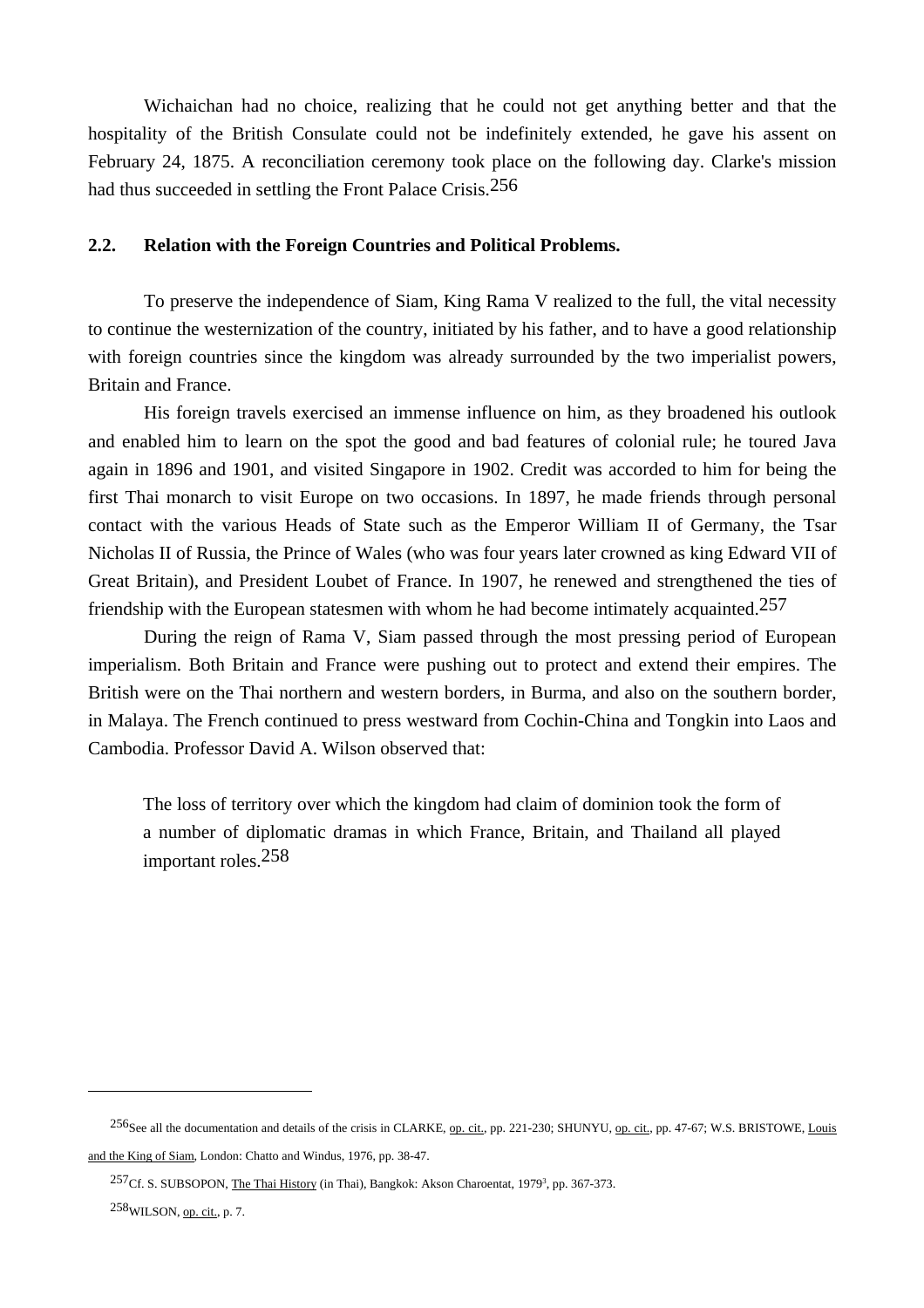## **2.2.1. The Political Problems with France.**

 France had seized Saigon in 1859 and Vietnam had to recognize Cochin-China as a French colony. Using her new colony as a base, France spread her influence to Cambodia which was a vassal state of Siam. Cambodia became a French Protectorate when king Narodom of Cambodia signed a treaty on August 11, 1863, placing himself under French protection. Siam was not in a position to resist the French pressure, so Siam signed a treaty with France on July 5, 1867, recognizing the French Protectorate over Cambodia.

 In 1883, the French conquered Tongkin, and in the following year Annam had to recognize French suzerainty. France now looked westward towards Laos and Siam. She put up a claim that Laos used to pay tribute to Vietnam and therefore Laos must be given back to France. Siam and France entered into negotiations to settle their dispute in 1886-1887 and Siam was forced to cede the territory of Sibsong Chuthai and Huapan Tangha Tanghok to France.

 In 1890, France began to claim all territory east of the Mekong in northern Laos as rightfully part of the ancient Vietnamese domain and therefore as part of French Indochina. After a series of border incidents, France lent vigor to its demands by having a gunboat steam up the Chao Phya river to Bangkok. In order to maintain her independence, Siam yielded to the French and on October 3, 1893, she signed a treaty with France, conceding 50,000 sq. miles of territory and specific advantages for the French subjects in Siam. The French occupied Chantaburi as a guarantee, while Siam agreed to demilitarize her eastern frontier.

 The French extended almost indiscriminately extraterritorial rights in Siam, not only to French subjects, Europeans and Asians, but also to all refugees from French territories and their descendants living in Siam. By this process great numbers of foreign Asians were removed from Thai jurisdiction.259 These extraterritorial rights caused considerable difficulties to the Thai authorities in governing not only the capital but also the provinces. Siam embarked on a policy of attempting to regain its legal sovereignty. The policy was pursued in part by bargains over further territorial concessions. Thus in treaties signed in 1904 and 1907 with France, Siam had to cede to France two territories on the right bank of the Mekong, namely Paklai, opposite Luang Pra Bang and Champasak in 1904, and in 1907 Siam ceded Battambong, Srisophon and Siemrap to France. In return Siam gained jurisdiction over all French protégés, but the advantages were not of much significance. Relations with France were improved when a number of French jurists were appointed to the committee set up to codify Thai laws.260

<sup>259</sup>Cf. NATHABANJA, op. cit., pp. 247-250.

<sup>&</sup>lt;sup>260</sup>For the details of Franco-Thai relations, see K. SUBAMONKALA, La Thaolande et Ses Relations avec La France, Thse pour le Doctorat, Universit de Paris, Paris: Editions A. Pedone, 1940, pp. 116-194; S. TIRASASVAT, Franco-Thai Relations 1893-1907 (in Thai), Bangkok: Saengrung Press, 1980, pp. 1-466; P. DUKE, Foreign Affairs, Independence and Sovereignty of Thailand (in Thai), Bangkok: Chao Phya Press, 1984, pp. 1-84; M. XUMSAI, The History of 1893: The Documents from the Thai Embassy in Paris (in Thai), 7 Vols., Bangkok: Chalermnit, 1976., T. NUMNON, Thai Diplomacy during Bangkok Period (in Thai), Bangkok: Thai Watana Panich, 1985, pp. 3-4.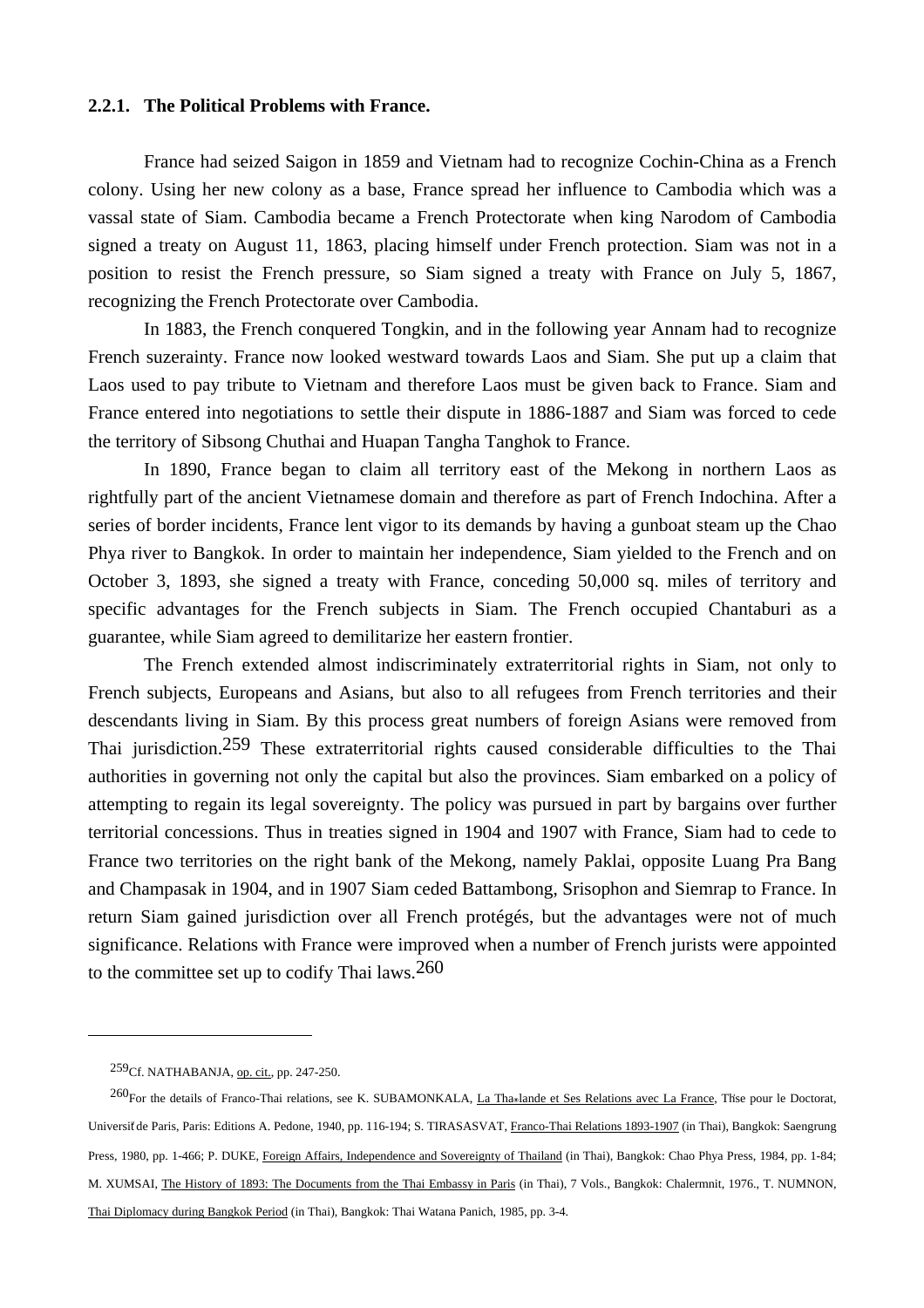## **2.2.2. The Anglo-Thai Relations.**

 After winning the first war with Burma, Great Britain annexed Arakan, Martaban, Tavoy and Tenasserim in 1826; she occupied Lower Burma as the result of the second war in 1854 and finally incorporated the country in the British Empire as a province of India in 1886. At the same time Great Britain meddled in the affairs of Chiang Mai in the hope of sequestering the northern region from Siam. Luckily for Siam, owing to the praiseworthy and wise administrative policy of Rama V, the British attempt failed rather quietly. In 1896, Great Britain and France made an agreement concerning their colonial expansion in Africa and the Far East and they signed an agreement concerning Siam with two main points:

- 1. They would not send their armies into the region between the Mekong and the Tenasserim mountains.
- 2. This undertaking would not stop any action which both parties agreed to take as a necessary measure for the preservation of Thai independence.

Siam had no part in the signing of the Anglo-French agreement of 1896. Although it did not guarantee Siam's independence, it would keep both Great Britain and France from violating her sovereignty.

 In 1899, Siam and Great Britain signed a treaty limiting the extraterritorial rights. Since the conclusion of the Burney treaty of 1826, Great Britain had been bringing pressure on the four Malay states, Kedah, Perlis, Kelantan and Trengganu which were under Thai suzerainty. Finally Siam signed a treaty with Great Britain in 1909, whereby she ceded to Great Britain these four states, a territory of 15,000 square miles and about one million inhabitants. In return Great Britain surrendered extraterritorial rights not only for British Asian subjects, but Europeans as well, and she was the first European power to do so. This treaty marked the last concession Siam made to a European power.261

 In assessing king Rama V's foreign policy, it can be said that although he had lost 90,000 square miles of territory to the French and the British, he succeeded in preserving the independence of the country and he did this, in spite of all the threats and pressure that had been brought to bear upon him, by using skillful diplomacy and by hastening to adapt and adopt the methods of the West.

## **2.3. The Country-Reformation.**

 $\overline{a}$ 

Politically, however, The Front Palace Crisis and the problems with France *"had serious consequences for the cause of reform and modernization."*262 King Rama V also wrote:

<sup>261</sup>Cf. WILSON, op. cit., pp. 6-8; CHAKRABONGSE, op. cit., p. 252; DUKE, op. cit., pp. 67-96.

<sup>262</sup>WYATT, The Politics of Reform: Education in the Reign of King Chulalongkorn, p. 61.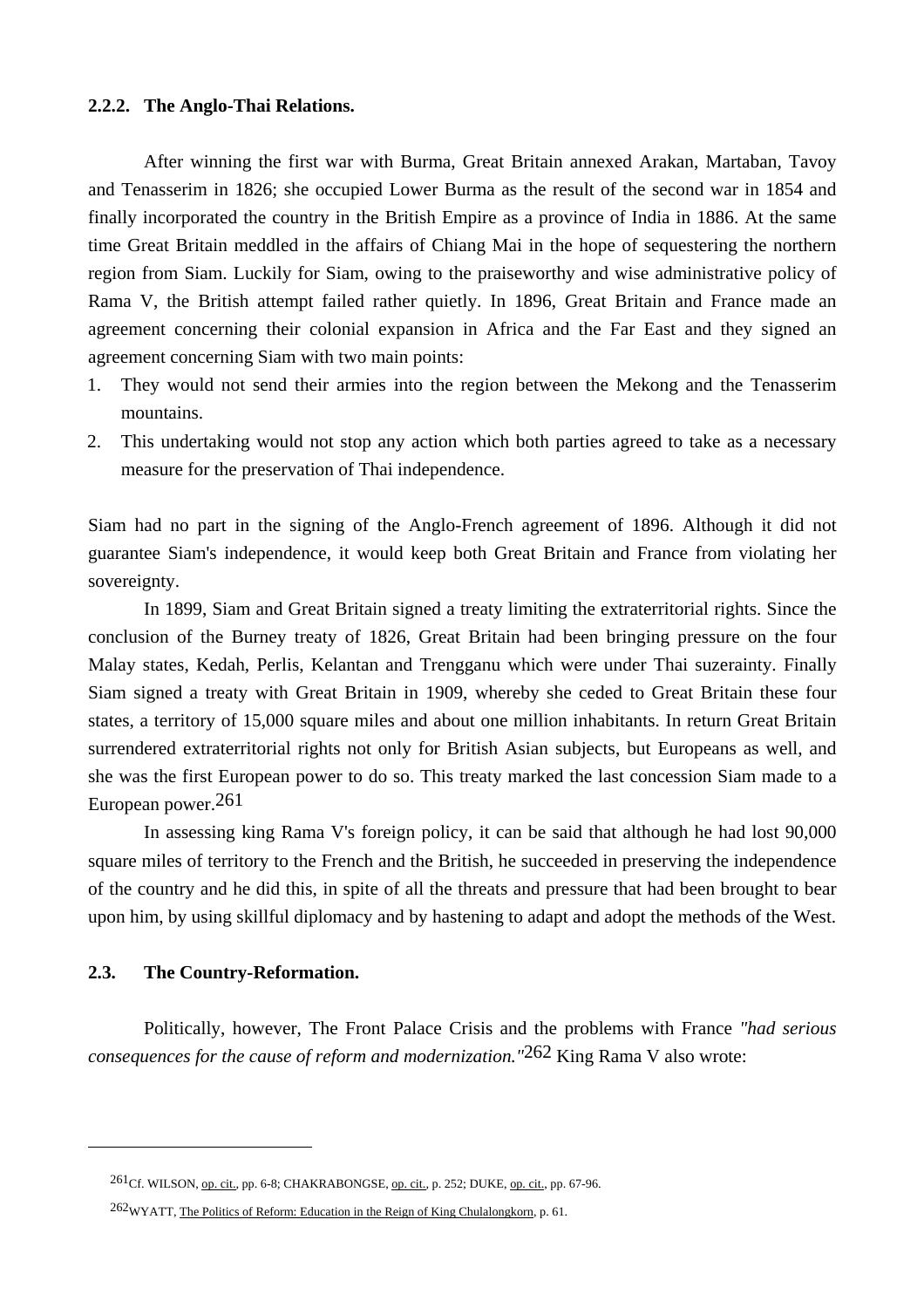I have felt it better to defer the prosecution of further plans of reform until I shall find some demand for them among the leaders of my people. I have not relinquished them, but act according to my opportunities.  $263$ 

Opportunities for reform came finally in the late 1880's when time took its toll on the old guard; the Ex-Regent died in January 1883, and the Second king, Wichaichan in August 1885; many of the officials and nobles of the regency period had also died or retired. King Rama V embarked, once again, on a programme to modernize the administration. Only some important reforms and aspects of modernization of Siam will be shown in order that we could see the general view of Siam during his period.

# **2.3.1 The Social uplifting and the Welfare of the People.**

 On this point, Rama V did not by any means forget his people. We could summarize his works for the social uplifting and the welfare of the people in this way:

1. The abolition of some old-fashioned practices.

 On the occasion of his second enthronement in November 1873, he dramatically announced the abolition of the practice of prostration in the royal presence.

 His Majesty wishes to remove oppression and lower his status so as to allow officials to sit on chairs instead of prostrating in his presence.264

 At his request, princes and officials as well as their spouses set a new fashion in dressing up in a civilized manner.

2. The Public Health.

 In 1886, the king set up a committee with the task of organizing the first hospital which finally was erected in 1886-1887. The Medical School began simple instruction in 1888 and in 1889 the school was formally opened by the King and the Queen.265 He established the Department of Public Health and Works. What was essential for the prevention of diseases was a supply of pure water, and the construction of the Bangkok water supply was started in 1902, but it was not completed until 1914.

3. The Siamese Education.

<sup>263</sup>Chulalongkorn to Clarke, Nov. 27, 1876, quoted in SHUNYU, op. cit., p. 59.

<sup>&</sup>lt;sup>264</sup>The preamble to the proclamation of king Chulalongkorn concerning the Council of State, quoted in SYAMANANDA, op. cit., p. 127.

<sup>265</sup>CF. The Executive Committee of the Eight Congress, Siam: General and Medical Features, Bangkok: The Bangkok Times Press, 1930, pp.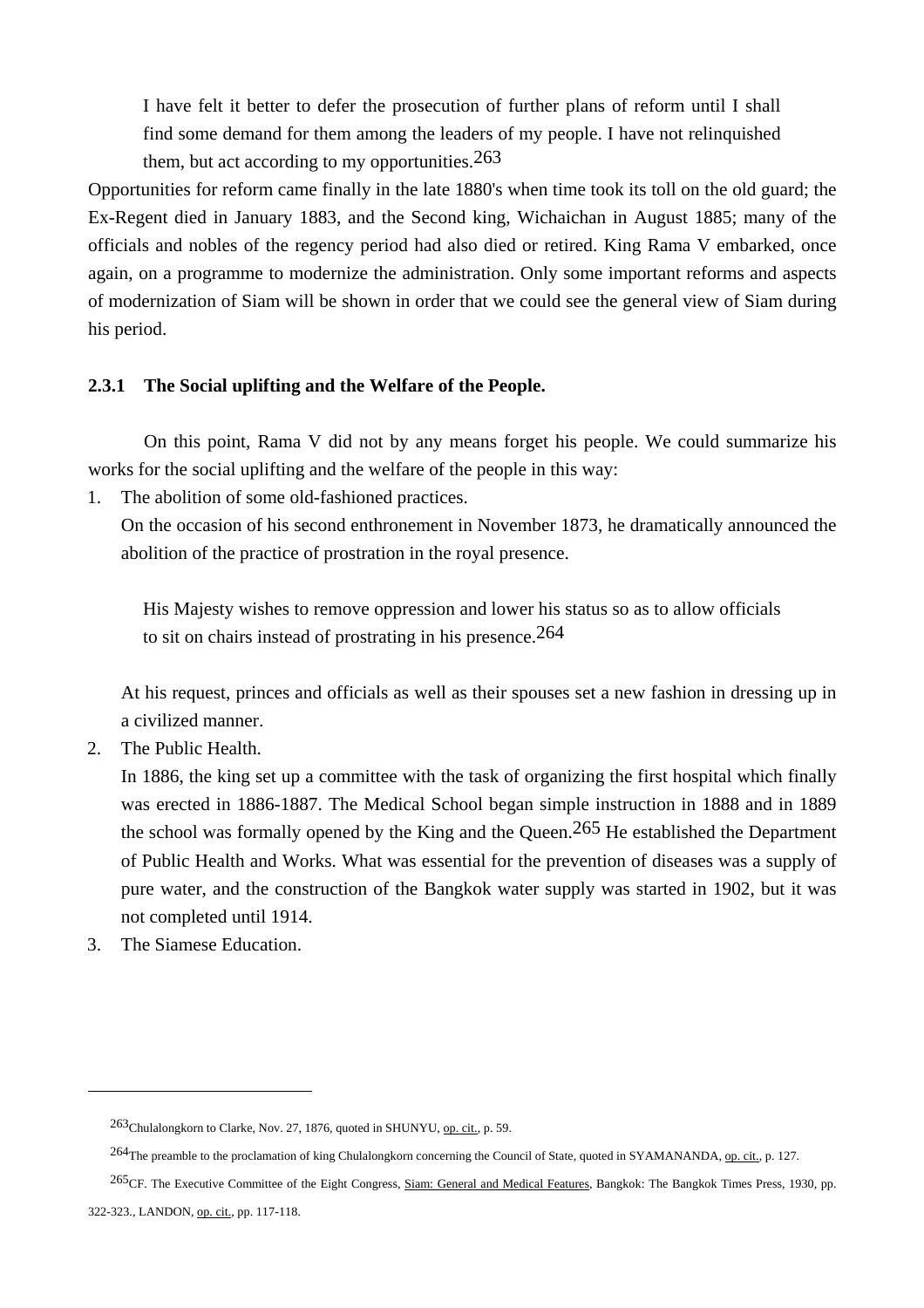Fully recognizing the value of modern education, the King had, in 1871, founded the first school, in the accepted sense of the word, in the Grand Palace.<sup>266</sup> Later an English school was started, followed by the Suan Kularb school. The year 1884 is of special significance in the history of Thai education, since it marks the opening of the first state school for the people at Wat Mahan in Bangkok and the introduction of school examinations. In 1887 the Department of Education which had in due time its status raised to that of Ministry of Public instruction was created. For higher education, the king founded the Military College and the Naval College in 1887 and 1907 respectively, while the Law School opened its doors to students in 1897 and the Royal Pages' School began to train provincial administrators in 1902. Side by side with the newly founded state schools. Christian missionary schools continued to flourish, and private schools were encouraged.267

4. The Communications.

 For the sake of communications, the Department of Post and Telegraph was established in 1883 and in 1885 the Thai delegates attended for the first time the Universal Postal Union at Berne with a result that Siam signed the Postal Union Convention.<sup>268</sup> Then the first railway started its service, linking Bangkok with Pak Nam, in 1893. The State also selected the railway line from Bangkok to Korat as its first enterprise, which was begun in 1892 and completed in 1900. By 1910, the eastern line, the northern line and the southern line served the public. Roads and bridges were also built, so in addition to horse-drawn carriages, other vehicles appeared on the streets such as the rickshaw, the tram, the motor-car, the motor-cycle and the bicycle.

5. The Abolition of Slavery.

 The achievement of King Rama V which has most caught western imagination is the abolition of slavery. On his first enthronement in 1868, he issued a royal decree with the support of the Regent that all the people born in his reign would be free, since he was determined that slavery must eventually disappear from his realm.<sup>269</sup> Seven kinds of slaves were known in those days, namely:

- 1. slaves obtained by purchase from owner
- 2. children born from slave parents
- 3. slaves given as presents
- 4. people who sold themselves for money to pay fines after criminal conviction
- 5. people who exchanged their freedom for rice during hard times
- 6. prisoners of war

 $\overline{a}$ 

cit., pp. 173-181; LANDON, op. cit., p. 96.

<sup>266</sup>Siam's education had till then been conducted in the Buddhist monasteries which provided a narrow curriculum including Thai, some Pali and the Buddhist Scriptures.

<sup>267</sup>CHAKRABONGSE, op. cit., pp. 240-241., SYAMANANDA, op. cit., p. 128. See also The Executive Committee of the Eight Congress, op.

<sup>268</sup>Office of the Prime Minister, The First Period of Post (in Thai), Bangkok, 1980, pp. (3)-(5).

<sup>269</sup>Cf. CHAKRABONGSE, op. cit., p. 245., SYAMANANDA, op. cit., p. 126.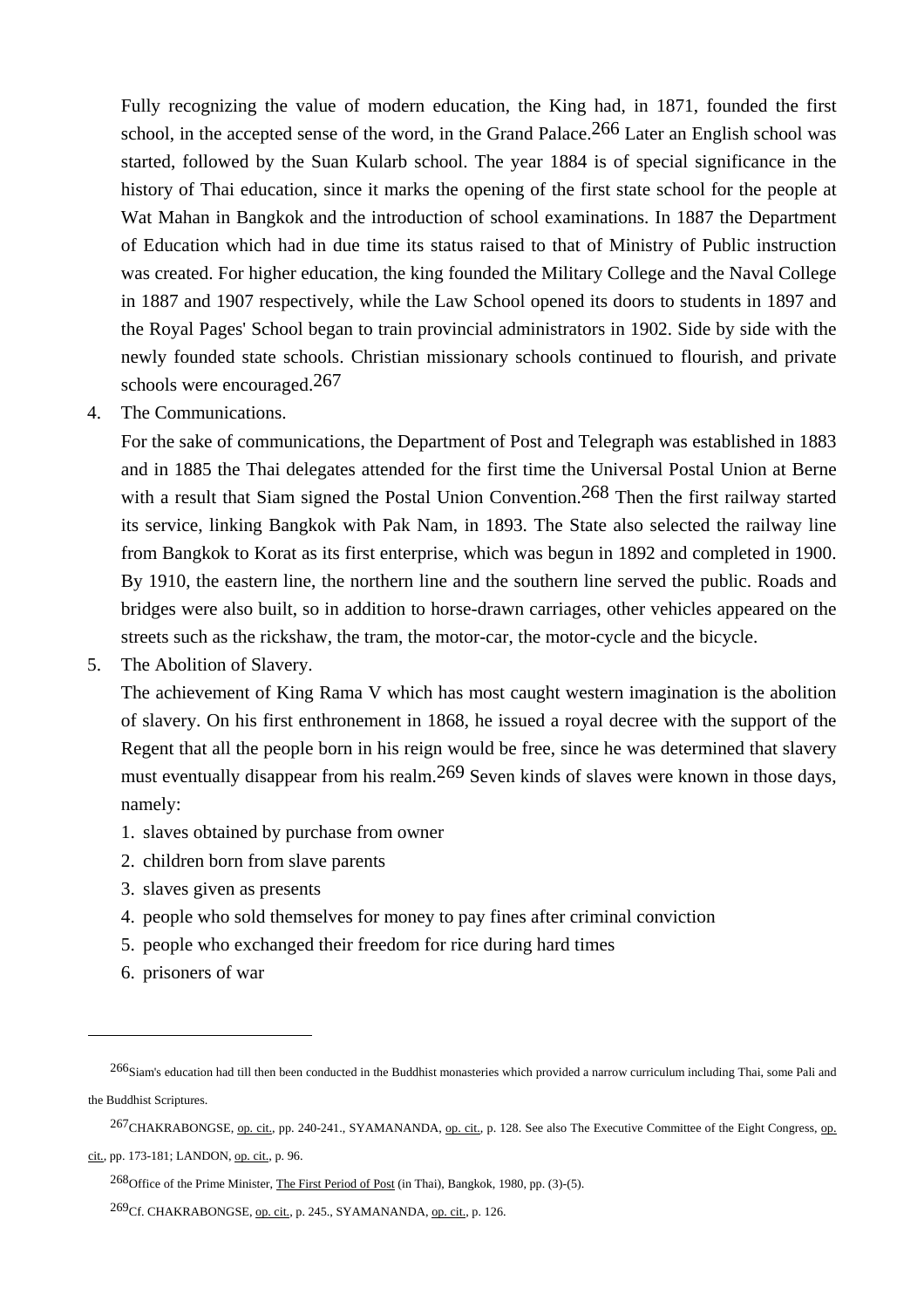7. children given to gambling houses as payment for gambling losses.270

 When the King, after reaching his majority, first informed the ministers and other noblemen of his idea, most of them were in

 Disagreement and when the news of the coming abolition reached the owners, they were also against the idea. Thus, all in all, the King's initial project clashed with public opinion. The King carefully examined the existing law dealing with slavery and set up a committee to draft the new law emphasizing that progress had to be gradual and caused no undue hardship to owners or slaves. The law was drafted and enacted on October 18, 1874. He continually ameliorated the lot of the slaves. The number of slaves gradually dropped and in 1905 he issued a law for the abolition of slavery. Thus the Thai people won freedom with no struggle at all.<sup>271</sup>

# **2.3.2. The Reform of the Administration.**

 King Rama V was a great statesman and realized fully that Siam could not maintain its independence, nor could its rulers retain their power, unless it adopted a modern standard of government. The task required courage, wisdom and foresight. In the reform of the administration, he appointed on May 8, 1874, the Council of State, comprising 12 members, which was his first advisory body. On August 15, 1874, the appointment of a Privy Council to give direct advice to the king was announced, consisted of 49 members. The Privy Council, probably patterned after the English Privy Council, thus was his second advisory body. On April 1, 1892, the administrative setup was replaced by 12 ministries, each with the minister as its head and being directly responsible to the King as virtual prime minister. The provincial administration was reformed with the division of the kingdom into circle, province and district, all with officials of various ranks from Bangkok to govern them.272

#### **2.3.3. The Peace of the Country.**

 The reform of the army and the navy, inaugurated in the previous reign, was steadily continued by Rama V, who promulgated a conscription law in 1905. Towards the latter part of his reign, the army was further improved under the direction of his sons.

<sup>&</sup>lt;sup>270</sup>From the Siamese Law which indicated and described the characteristics of the slaves during the Bangkok Period, cited by A. RAPIPAT, Thai Society during the First Period of Bangkok 1782-1873 (in Thai), Bangkok: Pichanes Press, 1978, p. 212.

<sup>271</sup>Cf. SUBSOPON, op. cit., pp. 139-140.

<sup>272</sup>These 12 Ministries were 1. Interior 2. Foreign Affairs 3. Justice 4. Public Instruction 5. Finance 6. Lands and Agriculture 7. Defense 8. Royal Household 9. Local Government 10. Public Work 11. War 12. Privy Seal. Cf. The Executive Committee of the Eight Congress, op. cit., pp. 7-25., WONGSAWAN, op. cit., pp. 266-296.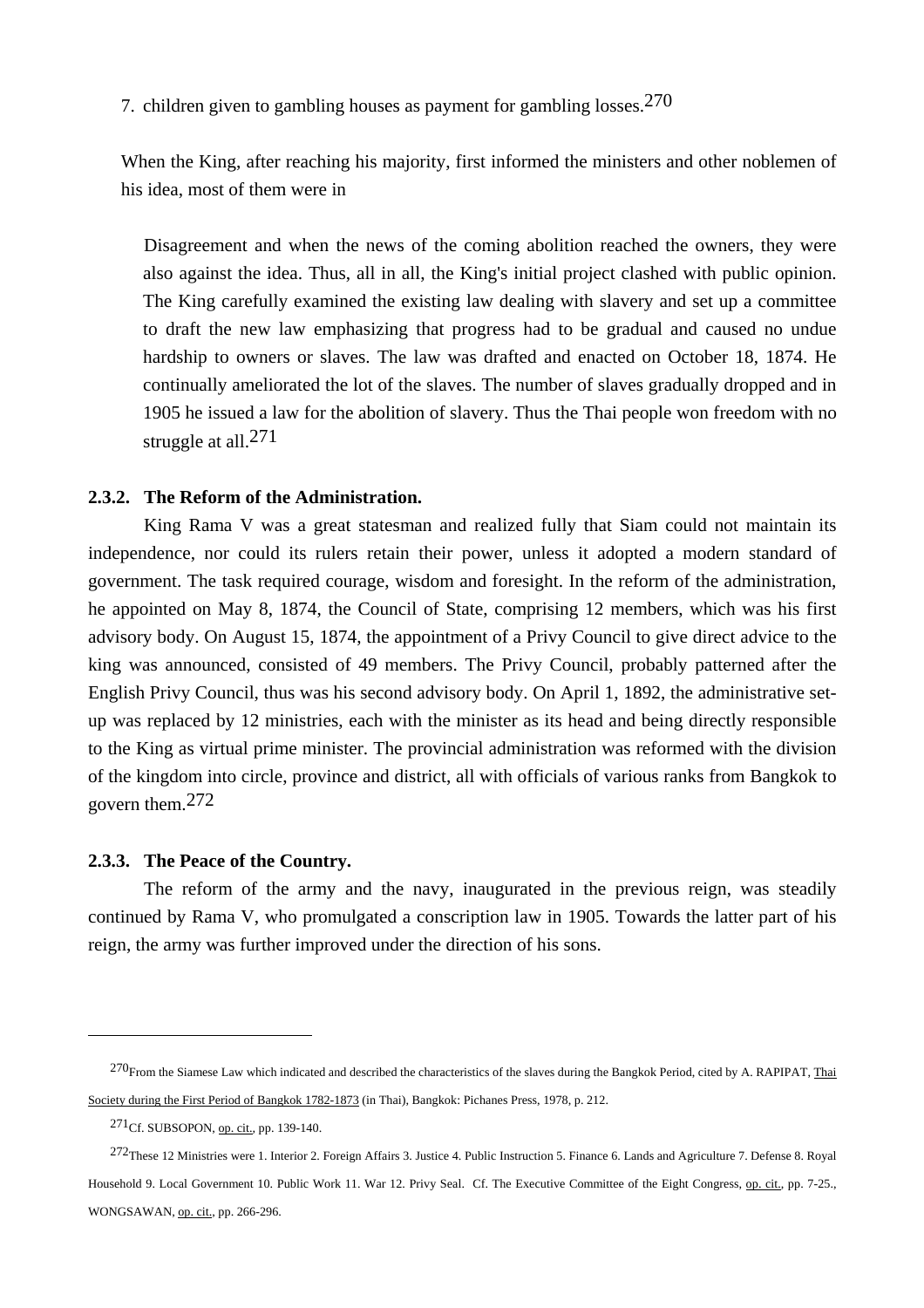His own special creation was the Royal Pages Guards Regiment. The Police Force in Bangkok was modernized and expanded to serve the whole country and was followed by prison reform. A Law on the constitution of courts of 1908 provided for the Supreme court, the Appeal court, the Criminal and the Civil courts as well as the Police court in the capital, in the provinces and international courts in any city where there was a need for them. Modern methods of collecting legal evidences were substituted for those of torture. H.R.H. Chakrabongse insisted that:

 Throughout his reign, King Chulalongkorn continued the work of enlarging and improving the Army, which was necessary for internal security, and it was to be called upon more than once to put down riots of Chinese secret societies and revolts by Chinese Boxer troops who had escaped into North-Eastern Siam. It was also required to defend the Dynasty, and if need be, to enable the country to become an ally of one foreign (Farang) power against another.  $273$ 

# **2.4. Conclusion.**

On October 23, 1910, King Rama V died after a reign of 42 years in the 58<sup>th</sup> year of his age. He had suffered from a chronic kidney disease for some years and becoming critically ill on October 16, 1910. O. Frankfurter praises him that:

 It will be the duty of abler pens than ours to give an account of what Siam owes to the deceased monarch in regard to the position she now fills in the rank of nations.274

David K. Wyatt adds that:

<sup>&</sup>lt;sup>273</sup>CHAKRABONGSE, op. cit., p. 224. Concerning the Chinese in Siam, the best estimates indicate that the Chinese minority grew from about 230,000 in 1825 to 300,000 in 1850 and 792,000 in 1910. They had left the poverty and civil strife of rural south China to seek a better life in Siam. The chief characteristic of the Chinese was that it was overwhelmingly urban, and in close collaboration with Western enterprise, they dominated the modern sector of the Siamese economy. It was Chinese who built the modern sector of the economy of Siam. They dug the canals and constructed the railways and erected the fine new government offices and shop buildings and bridges of Bangkok. They developed the network of institutions and services necessary to make the rice-export economy work: the banks, the warehouses, the wholesale and retail trading concerns, the rice mill, etc. This had always been, since the earliest days of Ayutthaya, a powerful community in Siam. But they separated themselves into groups and organized the Chinese secret societies in order to keep their own nationalism. For the detailed study on the Chinese in Thailand, see W. SKINNER, Chinese Society in Thailand: An Analytical History, New York: Cornell University Press, 1957, in Thai, ed. C. KASETSIRI, Bangkok: Thai Watana Panich, 1986, pp. 30-167.

<sup>274</sup>O. FRANKFURTER, The Late King Chulalongkorn, in JSS, vol. VII, part 2 (1910) I.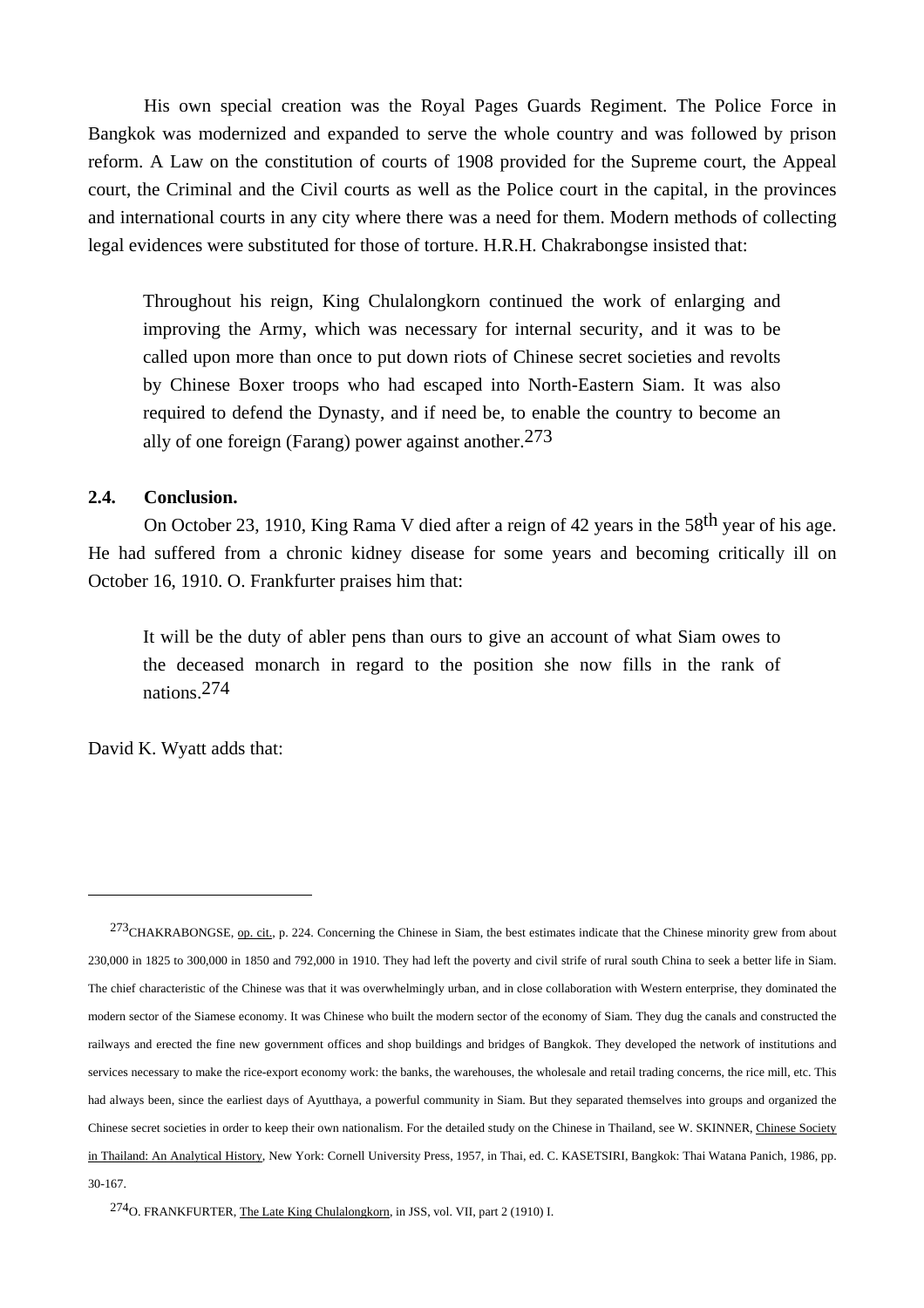If by 1910 Siam was not yet a modern nation, then at least it was a modernizing nation, and securely so. In the face of foreign threats and not of a little domestic opposition, Chulalongkorn had created a new structure for the state that possessed a dynamic of its own, an orientation toward change.275

It can be stated without exaggeration that Rama V brought vast progress to Siam. The Thai people still humbly refer to him as the *"Beloved Great"*. On the anniversary of his demise, which has been declared as a government holiday in deference to his memory, homage in the form of floral tribute is paid to his Equestrian Statue in the Royal Plaza of Bangkok by the Thai people.

 On the part of Catholicism in Siam during the reign of King Rama V, Mgr. Jean-Louis Vey, Apostolic Vicar of Siam, came on the scene. With his zeal and many important role and initiatives, he also inaugurated the big progress and changes in the history of the Catholic Church in Siam, corresponding to the development of the country and to the policy of the Siamese government.

# **HAPTER IV**

# **The Great Roles of Mgr. Jean-Louis Vey, Apostolic Vicar of Siam**

As I have already mentioned in the first two chapters, the situation of the Catholic Mission of Siam at the end of the 18th century was not so favorable, since the expulsion of the missionaries took place by the order of King Taksin; M. Coudé relates the story as follows:

 Il n'ignorait pas que nous ne cessions de répéter à nos chrétiens qu'ils ne pouvaient aller boire l'eau superstitieuse du serment, et que nous nous opposions à ce qu'ils participassent aux autres cérémonies de la religion siamoise. Pour nous, nous nous attendions à quelque événement fãcheux; cela est arrivé .276

Mgr. Le Bon and the missionaries left Siam on December 1, 1779, for Malacca under the supervision of some mandarins who were sent by the king to make sure of their departure. They arrived Malacca on December 16, 1779. Mgr. Le Bon, Apostolic Vicar of Siam, left for Europe on February 5, 1780, but he had to stop at Goa where he died on October 27, 1780.277

<sup>275</sup>WYATT, Thailand: A Short History, p. 212.

 <sup>276</sup>Coudé to Paris, AME, Siam, Vol. 891, p. 1187; A. LAUNAY, Documents Historiques, Vol. II, Paris, 1920, p. 301.

<sup>277</sup>Cf. Ibid.; see also LAUNAY, Op. Cit., p. 308.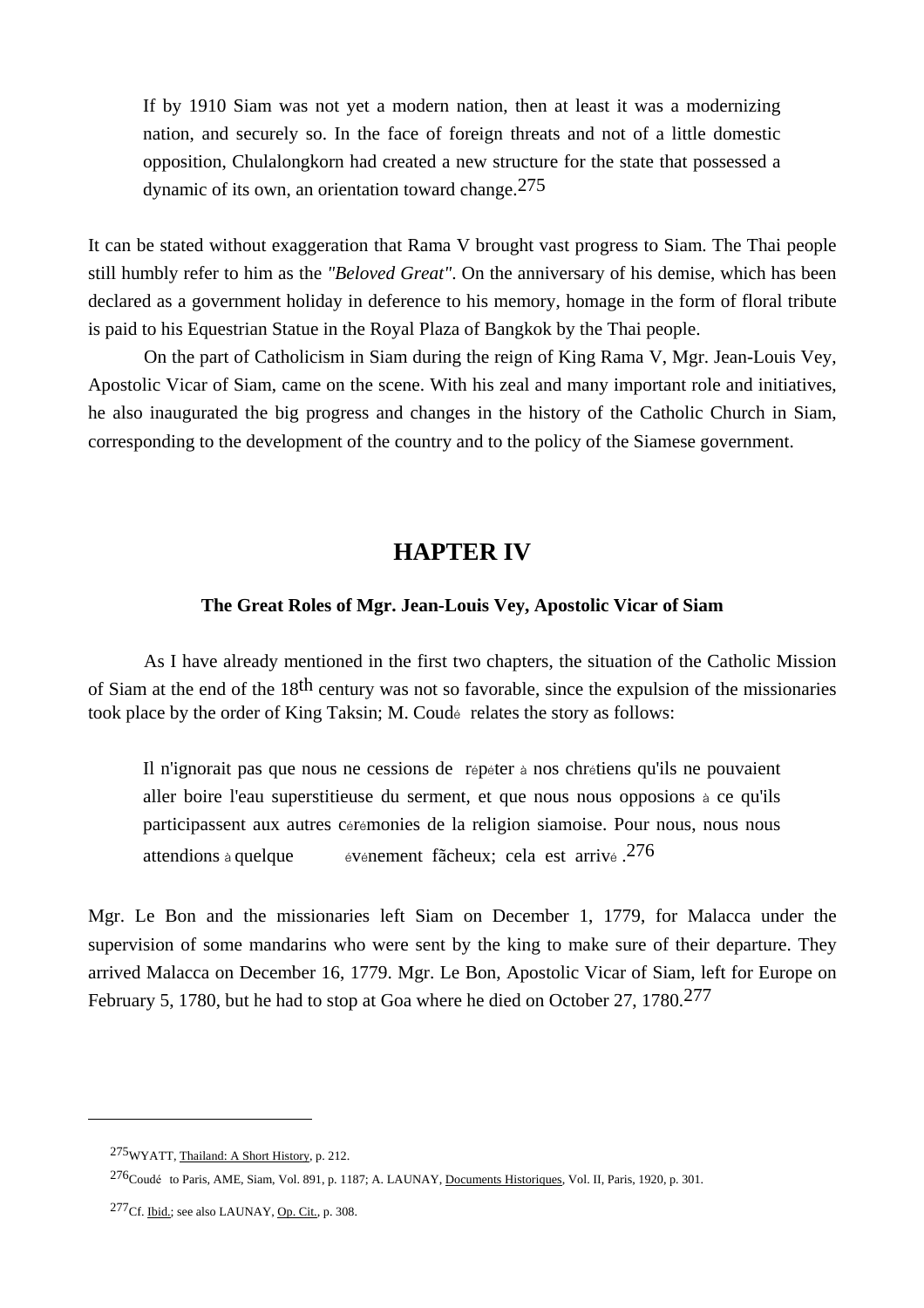P. Garnault and P. Coudé, on the other hand, had decided to go to Pondicherry in order to go to Jongselang, the province of the Vicariate of Siam, whenever the situation should change. In the year 1782, King Rama I who became the first monarch of the Chakri Dynasty, sent for the missionaries who had been banished from Siam. He called for them because he wished to begin negotiations for an alliance with foreign countries and to promote trade with these countries as had been done before. Mgr. Coudé (1782-1785) wrote that

Le nouveau roi de Siam...voulait qu'ils rappelassent à Siam l'évêque et les missionnaires que l'ancien roi en avait chassés... le roi de Siam désire lier amitié avec tous les étrangers, et favoriser leur commerce à Siam comme autrefois.278

Consulting the documents which regard the history of the Mission of Siam in the archives of M.E.P., there exists a very interesting document written by Mgr. Garnault (1786-1811) on July 3, 1802, addressed to P. Boiret and P. Descourvières in Paris, in which he said:

 Je dirai en passant que le roi ayant été baptisé dans son enfance par le médecin Sixte Ribeiro, celui-ci, se trouvant bien malade, se crut obligé de declarer au roi son baptème; ce dernier n'en fit pas grand cas. Peu de temps après, le roi se trouvant à son tour dangereusement malade envoya prier Mgr. d'Adran de se rendre aup de lui. Monseigneur était trop occupé Le roi se voyant mourant fit son testament en deux mots. Il remettait son corps à son père nourricier, et son âme à Sixte Ribeiro.279

Launay confirmed the fact and insisted that King Rama I was baptized by Sixte Ribeiro, but it seemed to him that the King ignored the baptism *"quand plus tard, il ne parut pas en faire grand cas"*.280

 As soon as Mgr. Coudé arrived at Bangkok in 1784, the trouble of the Mission happened again. He found that the Catholics were divided into two parts: the Portuguese, who did not want to be dependent on the French missionaries, asking for Portuguese missionaries, and the Catholics of St. Joseph's parish who were faithful to the French missionaries. Having been informed of the conversion to Catholicism of one of his mandarins by the Portuguese, King Rama I intervened by forcing this mandarin and his family to leave Catholicism, but the mandarin accepted death instead.

<sup>278</sup>Coudéà Jongselang on December 21, 1782, AME, Siam, Vol. 891, p. 1245. see also LAUNAY, Op. Cit., p. 340.

 $^{279}$ AME, Siam, Vol. 887, p. 320. Mgr. D'Adrian was the episcopal title of Mgr. De Behaine Pigneau, Apostolic Vicar of Cochinchina. It is interesting to note that Mgr. Garnault spoke of King Rama I when he still was the general and was gravely sick. See also B.C. CASTELLINO, Prathetthai: Siam di Ieri Thailandia di Oggi, Roma: LAS, 1977, p. 155. A. LAUNAY, Op. Cit., p. 335.

<sup>280</sup>A. LAUNAY, Histoire de la Mission de Siam 1662-1811, Paris, 1920, p. 169. See also M.TEIXEIRA, Portugal na Tailândia, Macau: Imprensa Nacional de Macau, 1983, p. 110.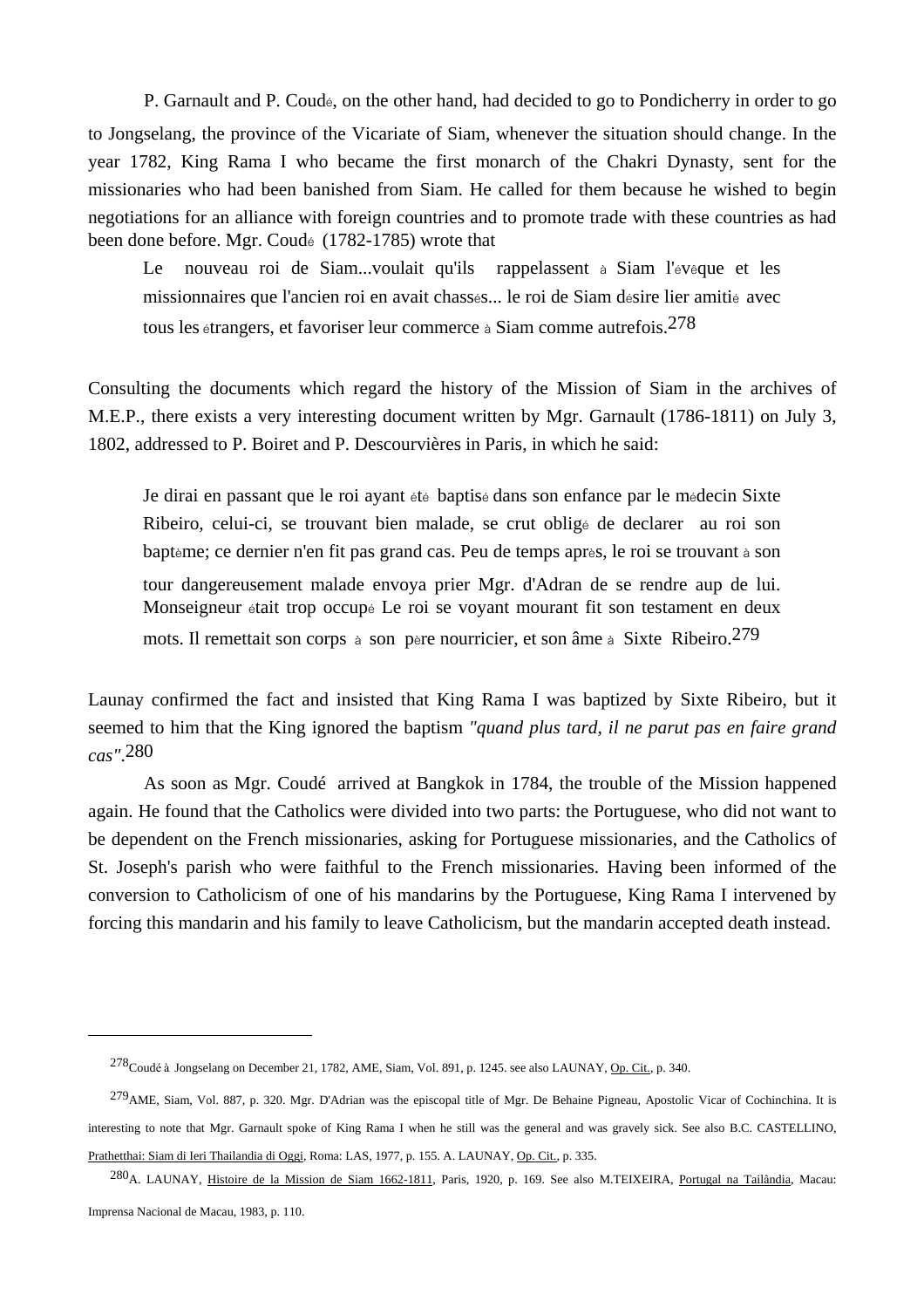Also the other 20 Catholics under the care of the French missionaries were imprisoned because of the Portuguese's accusation. The trouble did not last very long, since the King, in an audience granted to Mgr. Coudé, asked for the compromise between the two parties and when the Portuguese had no hope of having Portuguese missionaries in Siam, they accepted, in 1808, the authority of the French missionaries. So the Mission of Siam could enjoy tranquillity in the beginning of the 19th century.281

# **1. Religious Situation of Siam in the First Half of the 19th Century.**

Launay described the general situation of the Mission of Siam in the beginning of the 19th century when he gave the number of the Catholics as follows:

Tel est, au commencement du XIX<sup>e</sup> siècle, l'ètat des paroisses de la mission de Siam, dont les meilleures et les plus nombreuses sont Bangkok, Chantaboun et Pinang. En 1802, le nombre total des chrétiens du Vicariat est évalué à 2500; en 1811, il approche de 3,000.282

It is obvious that during the time of Mgr. Garnault, the restoration of the Mission was begun. Mgr. Garnault believed that Penang would be the best place to begin his work, because *"lui donne grande ouverture pour les communications avec les lieux voisins, et pour la propagation de la foi dans les divers pays dont les habitants viennent commercer ici et attirent nos chrétiens chez eux".283 In 1795 he founded a* convent of *"Amantes de la Croix"* in Penang, a small seminary and a press with the phonetic Latin character to represent the letters and tones of Siamese language. He also composed and published a catechism.284

 Then he came to reside in Bangkok, in 1796, where he founded also a convent of *"Amantes de la Croix"*. He began spreading the Good News to the South and to the East of Siam. The last important act of his episcopate was the approbation of the installation of the General College of M.E.P. in Penang or the General Seminary. He gave his authorization to establish the General College on June 16, 1809, having been moved from Pondicherry after some hesitations between Manila and Penang. He always held his constantly attached attention on the seminary. The General College, according to the regulation of M.E.P., was under the authority of Paris directly.<sup>285</sup>

 $^{281}$ Cf. Ibid., pp. 179-180. see also S. CHAIWAN, A Comparative Historical Study of Roman Catholic and Protestant Missions in Thailand, Bangkok: Suriyaban, 1976, p. 118.

<sup>282</sup>LAUNAY, Histoire de la Mission de Siam, pp. 179-180.

<sup>283&</sup>lt;sub>Ibid.</sub>, p. 182. Penang politically belonged to Britain in 1786, but religiously it was under the jurisdiction of Apostolic Vicar of Siam.  $284$ Cf. Ibid.

<sup>&</sup>lt;sup>285</sup>Cf. LAUNAY, *Histoire de la Mission de Siam*, pp. 181-185. For the letter of authorization given by Mgr. Garnault for the establishment of the General College at Penang, see AME, Siam, Vol. 339, pp. 18, 21.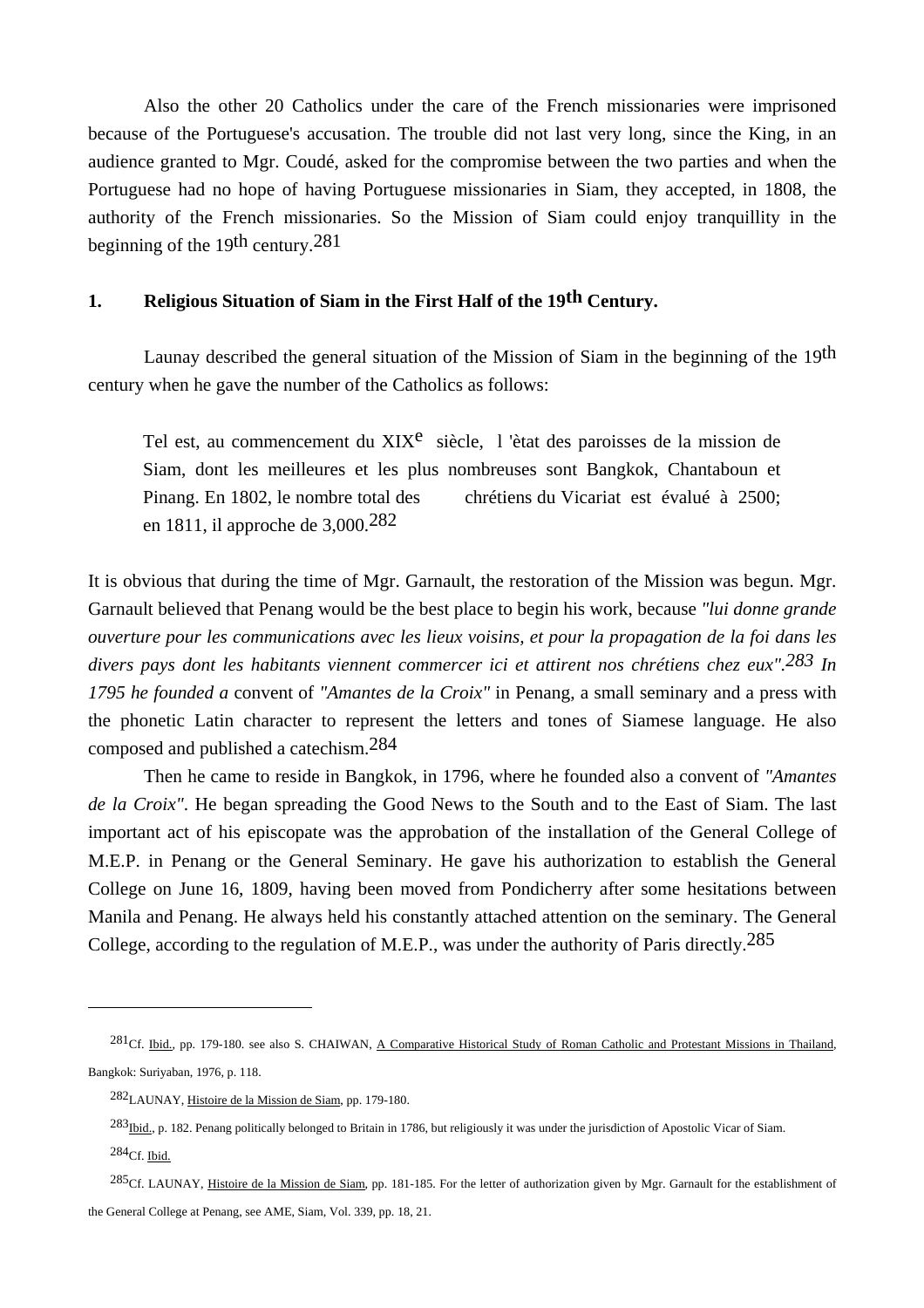In 1827, during the time of Mgr. Florens (1811-1834), the decree of Pope Leo XII gave the ecclesiastical jurisdiction over Singapore, the new English colony, to the Apostolic Vicar of Siam. The Coadjutor of Siam, M. Bruguire, was sent to Singapore to administrate in 1829 but his authority was resisted by the Portuguese missionaries who refused to acknowledge the papal decree and claimed only the privileges of Padroado. The disputation between the two parties continued unto 1834, when the Sacred Congregation of Propaganda Fide confirmed again the jurisdiction over Singapore of Apostolic Vicar of Siam on May 12, 1834.286

 Because of the increasing number of the Catholics and missionaries, Mgr. Courvezy (1834- 1841) asked Rome to nominate a Coadjutor Bishop and in 1838 M. Pallegoix was nominated and consecrated Bishop on July 3, 1838. By the brief **Universi Dominici** of September 10, 1841, Rome separated the ecclesiastical region of Malaysia from the Mission of Siam, establishing the Mission of Oriental Siam comprising the kingdom of Siam and Laos, and the Mission of Occidental Siam which consisted of the Malayan Peninsula, the island of Sumatra and Southern Burma. Mgr. Pallegoix was the Apostolic Vicar of Oriental Siam and Mgr. Courvezy, Apostolic Vicar of Occidental Siam.287

 A very famous person at this time in the Mission of Siam was Mgr. Pallegoix (1841-1862). He had a brilliant mind and deep knowledge of science, mathematics and languages. He acquired a very deep knowledge of Siamese and Pali languages. He had a deep friendship with King Rama IV while he was still in his monkhood and this was a help to him in the preaching of Christianity in no small way.288 However during the reign of king Rama III, he published his book *"Pudcha Wischana"* (Questions and Answers) in 1846, and sharply criticized Buddhism. In his criticism of the Buddhist religion, Mgr. Pallegoix referred to many points, for example:

- 1. Buddhism is not a religion in the true sense.
- 2. The Lord Buddha is not to be considered as a refuge to help.
- 3. The teaching of Buddhism regarding merit, sin, heaven, plane of loss and woe, unhappy planes, is not the truth.
- 4. Insulting remarks about the monkhood and sisterhood.
- 5. It is not possible to observe the precepts of Buddhism. The one who ordered them is like one out of his mind.289

<sup>286</sup>Cf. ASCPF, Acta SCPF de Anno 1834, Vol. 197, pp. 96-106.

 $^{287}$ Cf. Jus. Pon. de PF, V, p. 282 cited by A. LAUNAY, Mémorial de la Sociétédes Missions Etrangères, Deuxiéme Partie 1658-1913, Paris,

<sup>1916,</sup> p. 159.

<sup>288</sup>Cf. A.L. MAFFAT, Mongkut, the King of Siam, New York: Cornell University Press, 1968, p. 160.

<sup>289</sup>P. MUTNKAN, Colonel, Answer to Reverend and Special Article (in Thai), Vol. XVIII, Bangkok: Klang Wittaya Press, 1974, p. 161.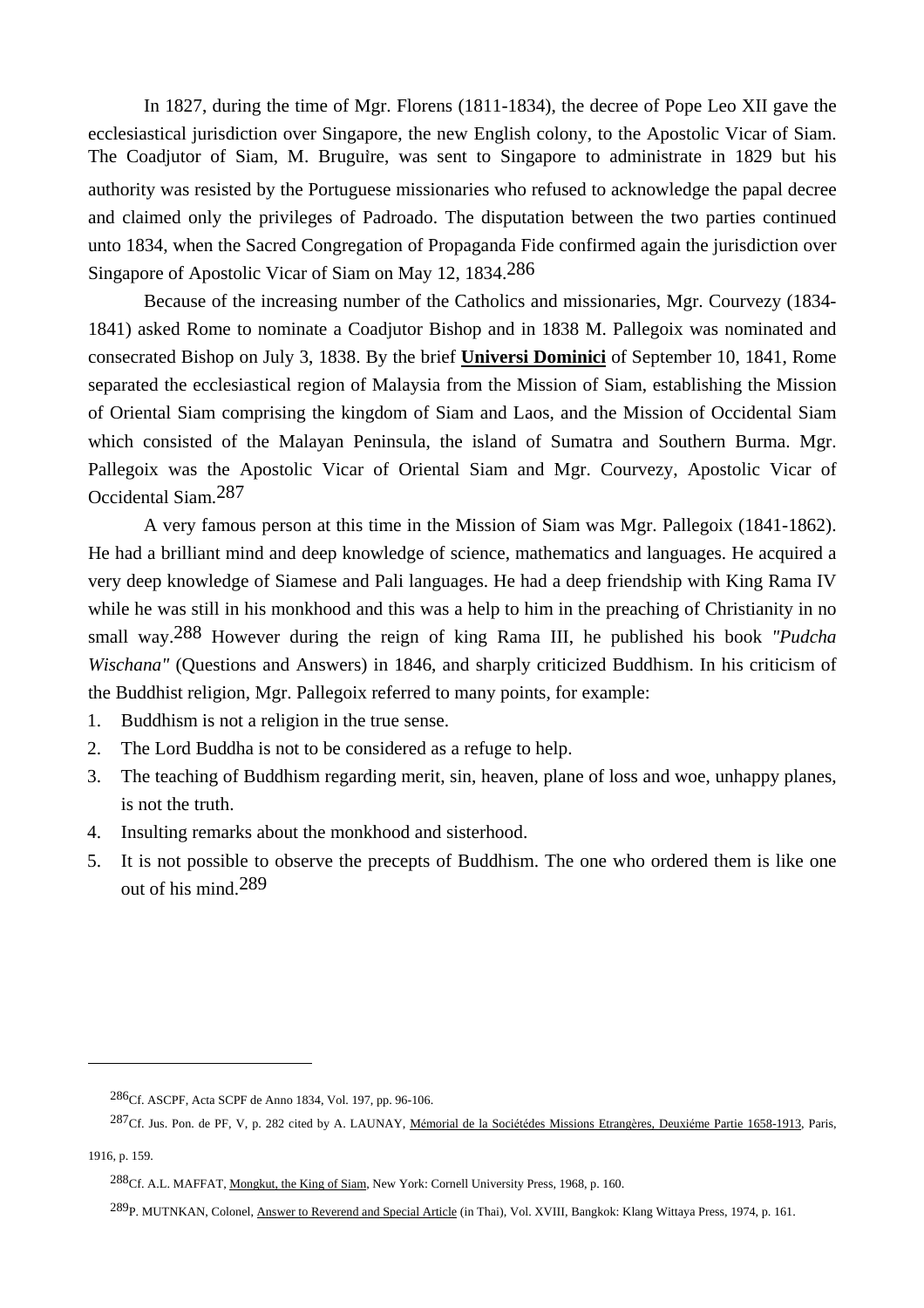This caused a serious break in the friendship between the Buddhists and the Catholics. The government ordered a halt in the distribution of the book and threatened the missionaries with detention if they did not comply.290 In 1849, King Rama III banished 8 French missionaries from the country, since they gave the suggestions to Mgr. Pallegoix not to cooperate in his ceremony which, according to them, was a superstitious one. They were allowed to come back again in 1851 when King Rama IV succeeded to the throne.<sup>291</sup>

 In 1856, a treaty was made with France. This treaty granted freedom to the Siamese to follow the religion of their choice, to the missionaries to preach, construct the seminary, found schools and hospitals, and with the facility to travel in the country.<sup>292</sup> This gave the missionaries a great zeal and enthusiasm to propagate Catholicism, because since the Ayutthaya period until this time, no such freedom had been granted.293

## **2. The Catholic Mission in Siam before Vey's Arrival**

Having already been 25 years in Siam and acting as Apostolic Vicar in 1864, Mgr. Dupond (1865-1872) succeeded Mgr. Pallegoix and was consecrated Bishop on February 22, 1865, in Saigon. The annual report of Mgr. Dupond in 1867 gives us the general view of the situation of the Mission as follows: the number of the Christians was 8,000, baptism of the Siamese 667, baptism of the children 257.294 one year later he reported that

 Depuis 30 ans, que cette Mission a commencée, nous avons eu quelques succès; nous avonsa ça et là, dispersés dans les provinces, de 12 à 15 stations, qui sont comme des centres de ralliement et des points de départ pour rayonner aux environs et s'avancer peu à peu.295

 $\overline{a}$ 

<sup>293</sup>P. SREEHATAGAM, A Comparative Study of the Activity of Catholic and Protestant Churches in Relation to Thai Culture and Customs, A Thesis for the Degree of Master of Arts (unpublished), Bangkok: Mahidol University, 1986, p. 42.

294Cf. AME, Siam, Vol. 894, 1867, p. 369.

 $^{295}$ AME, Siam, Vol. 894, 1868, p. 378, f. 1, 30 years which he mentioned should be counted from 1841 in which Rome separated the Mission into two Apostolic Vicariates.

<sup>290</sup>Ibid., p. 162.

 $^{291}$ Cf. History of the Universal Church and the Church in Thailand (in Thai), Bangkok: Sarasat Press, 1967<sup>2</sup>, pp. 412-417. Hereinafter will be cited only Church in Thailand.

<sup>&</sup>lt;sup>292</sup>Cf. K. SUBAMONKALA, La Thailande et Ses Relations avec la France, Thèse pour Le Doctorat (published), Paris: Editions A. PEDONE, 1940, p. 123.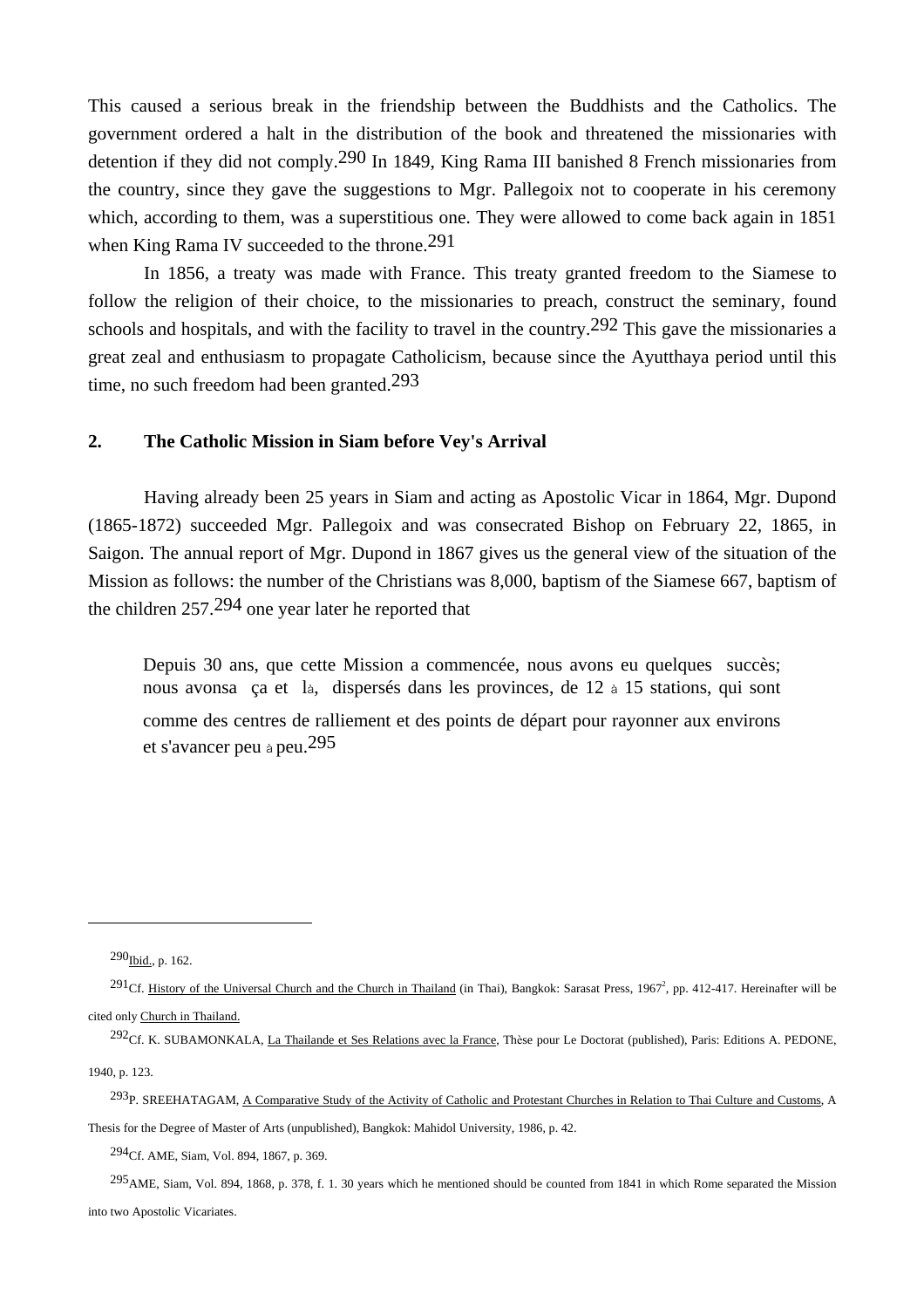During the 7 years of his episcopate, the number of Christians increased everywhere, especially during his first 4 years. He built 8 new churches for these new Christian communities and the ancient places were also developing quickly.<sup>296</sup> We could say that this period was the period of expansion, since he sent his missionaries to preach the Good News and open a new community wherever they could. The total number of missionaries who came to Siam during his time was 21; each missionary worked effectively. The most remarkable event of this period was the conversion of a Buddhist monk who was of the rank of an abbot. Abbot Pan, later Paul Pan, was baptized by P. Rabardelle on the Easter Day of 1864.

 After him, some of his disciples and his monks, (2 monks and 3 novices), got the holy water of baptism.297 Paul Pan himself hoped to be a priest, but with his 72 years of age, he arrived to be an acolyte, nominated by Mgr. Dupond. One of his nephews was ordained priest later. Above all Paul Pan founded a Christian community in his own village, which today is a very famous one, namely Wat Pleng.298

 Since Mgr. Dupond was full of zeal and could speak Siamese as well as two Chinese dialects, he gave great impulsion to the Mission among the Chinese and the Siamese. During his time, a great number of Chinese and Siamese converted themselves to Catholicism. We could summarize the causes of their conversion in this way:

- 1. The Charity and compassion of the missionaries who liberated many slaves, not to convert them but only for their freedom.
- 2. The appreciation and admiration for the missionaries who dedicated their lives to serve the people charitably and fraternally.
- 3. The Siamese mandarins, who obstructed the Siamese, by their power, not to enter into Catholicism, encouraged the Chinese to do so because they knew that no Christian would have been a member of Chinese secret societies who were disturbing the peace of the country at that time.299

When Mgr. Dupond died on December 11, 1872, he left to the Mission of Siam 10,000 Christians, 20 European missionaries and 8 native priests.300

<sup>296</sup>Cf. Church in Thailand, pp. 467-468.

<sup>297</sup>Rabardelle to Les Membres des Conseils Centraux de L'oeuvre de la Propagation de la Foi on August 15, 1873, AME, Siam, Vol. 894, p. 673.

See also Rabardelle to M. Directeur de L'oeuvre de la St. Enfance on August 12, 1873, AME, Siam, Vol. 894, p. 672.

 $^{298}$ Cf. Vie de Paul Pan, Acolyte de la Mission de Siam written by P. Rabardelle on July 21, 1870, AME, Siam, Vol. 894, p. 500, ff. 1-26.

<sup>&</sup>lt;sup>299</sup>Cf. Church in Thailand, pp. 468-470. see also CHAIWAN, <u>op. cit.</u>, p. 125.

<sup>300</sup>Ibid., p. 473; see also Martin to Paris on Dec. 21, 1872, AME, Siam, Vol. 894, 1872, p. 622.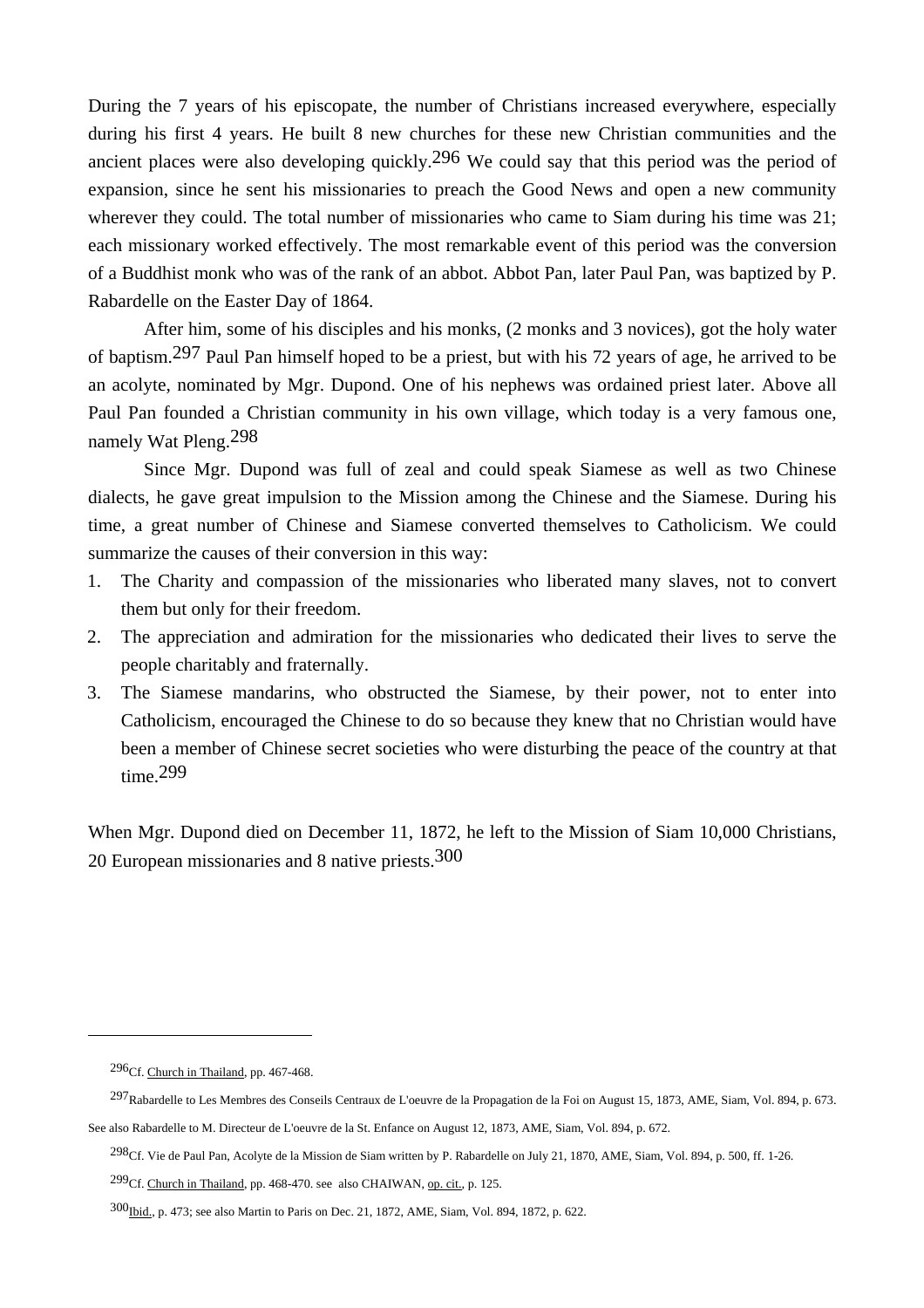#### **3. Jean-Louis Vey's Missionary Life**

## **3.1 His Missionary Vocation**

 Jean-Louis Vey was born in Araules, a small town close to Issingeaux Haute-Loire, on January 6, 1840. His parents, peasants and good Christians, gave him the first education. Having manifested his great ability to study, he took his first Latin lessons from the school of the commune. His teacher found that he could study Latin with extraordinary facility. Attentive to his study, he also appreciated the games and could play so well. Unfortunately from one of the games, he lost one of his eyes in the manner that he could hardly see clearly. His corporal defect did not effect his intellectual ability. Having noticed the rapid progress of his student, his personal tutor advised his father to send him to the minor seminary of Monistrol, in the diocese of Puy. The only obstacle to this plan was his defective eye (mentioned above).

 The Bishop of Puy who later visited the commune for some days to administer the sacrament of confirmation observed that the young Louis had great talents, so for this case he said: *"envoyez le vite au petit Séminaire, on verra plus tard"*.301 His premeditation and his decision were very praiseworthy. At the seminary of Monistrol, the masters admired him for he was a serious and brilliant student. Later the Grand Vicar of the diocese asked him to be admitted as an aspirant in the Séminaire des Missions Etrangères de Paris. He decided to do so and entered into M.E.P. on October 5, 1862, to the great regret of his friends and his masters who saw his departure as the loss of a good subject for the diocese. At Rue de Bac in Paris, M. Vey, dominated by his vocation, paid all of his attention to develop the necessary elements for the mission in the future. Finally he was ordained priest on June 10, 1865.302

 He received his destination for the Mission of Siam. Passing to Lyon for his departure, his parents came to see him for the last time, their son whom they kindly gave for the service of God, and to encourage him for his mission.<sup>303</sup> He departed for Siam on July 14, 1865, and arrived there in September, having been welcomed by Mgr. Dupond, newly consecrated Bishop of Azoth, and the other 8 missionaries.

<sup>301</sup>Notice biographique de Sa Grandeur Mgr. J.L. Vey written on October 20, 1909, AME, Siam, Vol. 896, p. 252, f. 1. Hereinafter will be cited only Notice Biographique.

<sup>302</sup>LAUNAY, Mémorial de la Société des Missions Etranères, p. 625.

<sup>303</sup>Notice Biographique, f. 2.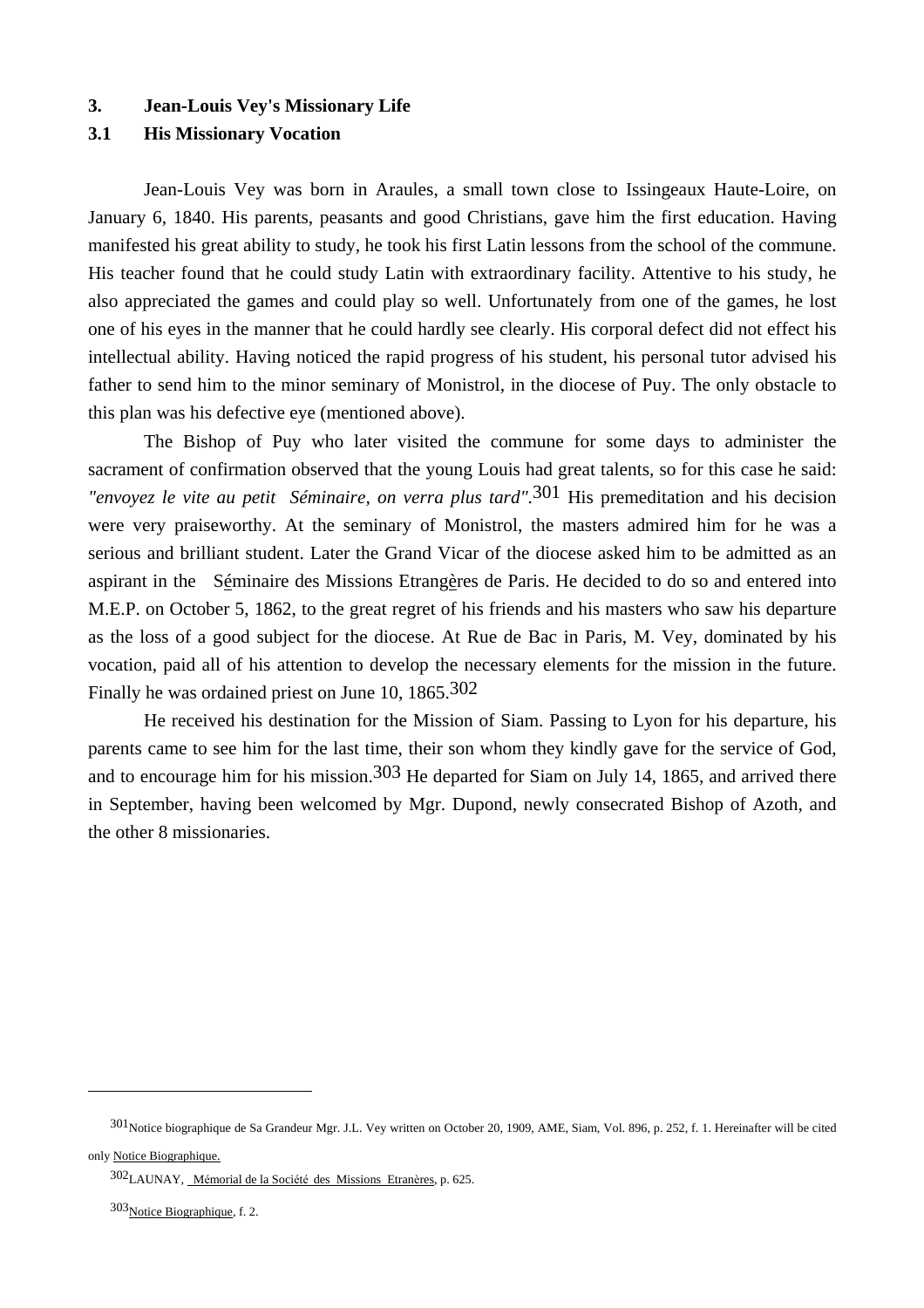P. Clémenceau, who had directed the seminary of the Mission and also administrated some Christian families at the place called Assumption for many years, died in January of the preceding year and nobody replaced him. Mgr. Dupond did not hesitate to entrust this office to the zeal of the new-coming missionary. Noticing the high qualifications of this young missionary, he entrusted to him the direction of the seminary of the Mission and of the press of the Mission which, with the residence of the Bishop, were at that time the only institutions set up in the Assumption quarters. The students of the seminary were in small number, so he took advantage of his free time to administer the Christianity of Assumption. By his good way and manners, by his persuasive talks and chats with the neighboring people of those quarters, he soon gathered round there many good souls, which formed the flock of the parish that has developed now into the Assumption church.<sup>304</sup>

 He devoted his first years for learning the Siamese language. Having observed that only knowing the Siamese language was not sufficient for him to work in relation with the Buddhists, he continued to learn and deepen this language by learning Pali which could give him the root and etymology of the words. He succeeded so well in that course that after Bishop Pallegoix (who had composed *"Dictionarium Linguae Thai sive Siamensis interpretatione Latina, Gallica et Anglica"* and published in 1854 in Paris), he may be said to have been the best scholar among foreigners who have lived in Siam. The Journal of Siam Society commented on him as follows:

 The Catholic Mission of Siam owes to him several good doctrinal works in Siamese, not to mention the revised Edition of Pallegoix's dictionary to which he devoted nearly two years to render it more complete and handy. He was no less quick in getting familiar with the practical knowledge of the country where he had to live, its usages, laws and regulations, the character and manners of its people.<sup>305</sup>

It was in the years 1870-1871, during the absence of Mgr. Dupond who had been summoned to Rome to attend there the Vatican Council I convoked by Pope Pio IX, that P. Vey's merits and talents became more evident. Mgr. Dupond left for Rome, having to leave the direction of the Mission to one of his missionaries. P. Péan who was in charge of the district of Petriu and was a very capable missionary had already left for Paris in 1868 to replace the office of Director. P. Vey was too young, only 4 years in the mission. So Mgr. Dupond entrusted the direction of the Mission to P. Martin, one of the old missionaries, and entitled him Superior of the Mission. However it was inevitable for P. Vey to play some important roles in this office as we could see that:

<sup>304</sup>A Sketch of Bishop Vey's Life, in JSS, VII, part 1 (1910) 109.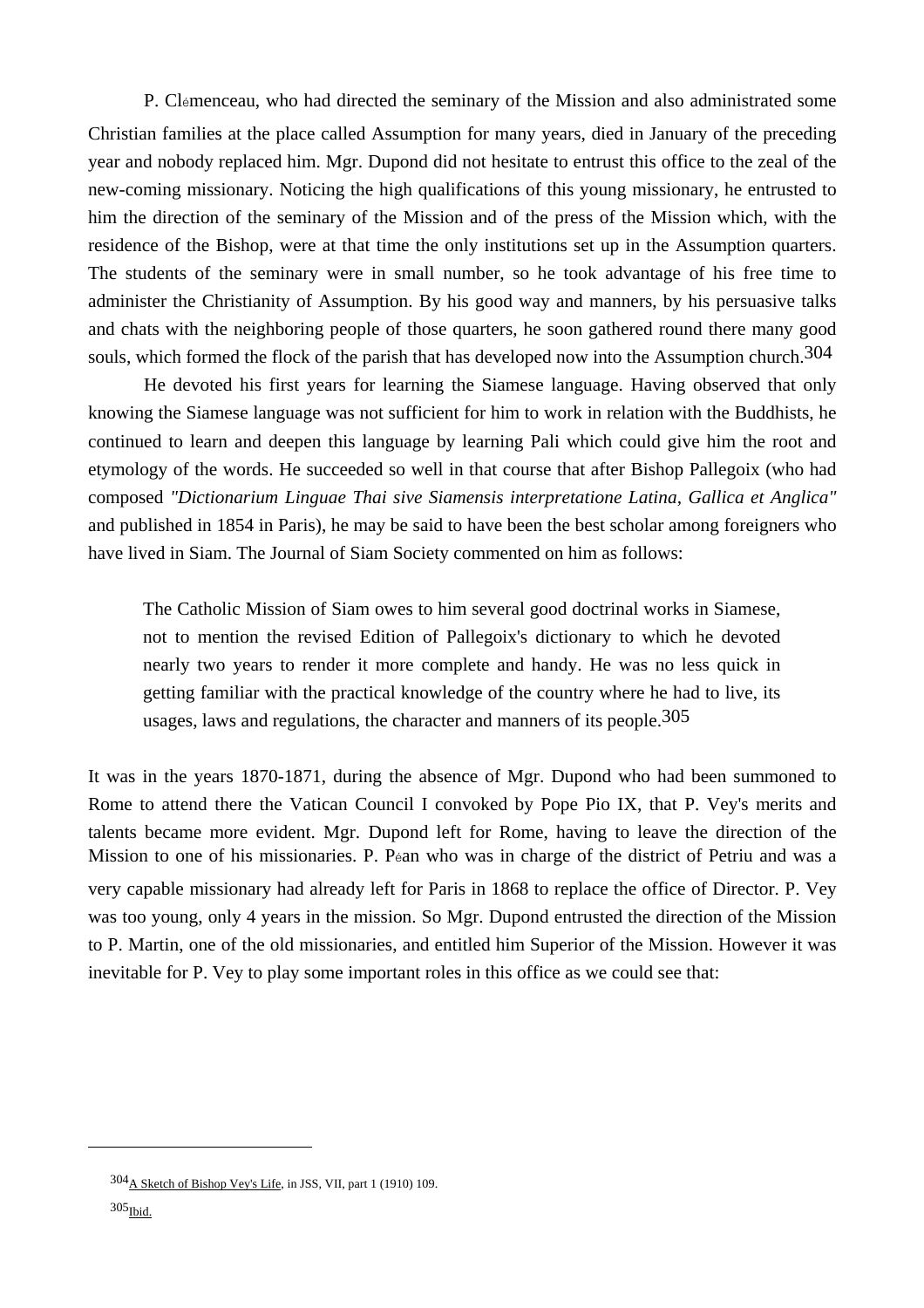Mgr. Dupond confia la direction de la Mission à l'un des vieux Pères, lequel porta en effet le nom de Supérieur mais sans trop en remplir l'office; car toutes les affaires officielles et difficiles, survenues alors, il les porta au Père Vey qui bien que surchargé déjà dut se résigner à les traiter et à les expédier.<sup>306</sup>

In fact, P. Martin was too old to take into consideration the difficult affairs which the missionaries wanted him to decide, or to solve some problems they were frequently facing. The missionaries scattered in the far districts were then not without encountering difficulties and troubles in their missionary works, and how greatly surprised and satisfied they were when, on submitting them to P. Vey, he soon pointed out to them how to cope with such difficulties.<sup>307</sup>

# **3.2 The Episcopal Problem**

During the Vatican Council I, Rome recommended Mgr. Dupond to initiate evangelization in Laos. Coming back to Bangkok and realizing that his health did not permit him any more to run the project, Mgr. Dupond was afraid that after his death, the election of the new Apostolic Vicar would take too much time and would cause the delay of the project, so he sent for as many missionaries as possible, asking them to vote for P. Vey, who in fact was a very suitable candidate at that time. But the things did not go as he had expected. On the contrary what Mgr. Dupond had done caused more delay of both the nomination of the new Apostolic Vicar and the evangelization of Laos, since the missionaries who were very possessive in their right of vote disagreed in this matter.308 On July 22, 1872, Mgr. Dupond wrote to Paris as follows:

 22 juillet je vous envrai prochainement pour vous dire que le vote unanime des missionnaires désigne le P. Vey pour mon successeur.309

P. Martin sent his observation to Paris and also signed a letter of the missionaries who protested about the election of the new Apostolic Vicar to Paris. For this, P. Martin wrote:

<sup>306</sup> Notice Biographique, f. 5.

<sup>307</sup>Cf. A Sketch of Bishop Vey's Life, pp. 109-110; see also letters of votes of P. Chevillard, P. D'Hondt, P. Saladin, P. Fauque, AME, Siam, Vol. 894, 1872, p. 623.

<sup>308</sup>Cf. Church in Thailand, pp. 470-471.

<sup>309</sup>AME, Siam, Vol. 894, 1872, p. 584.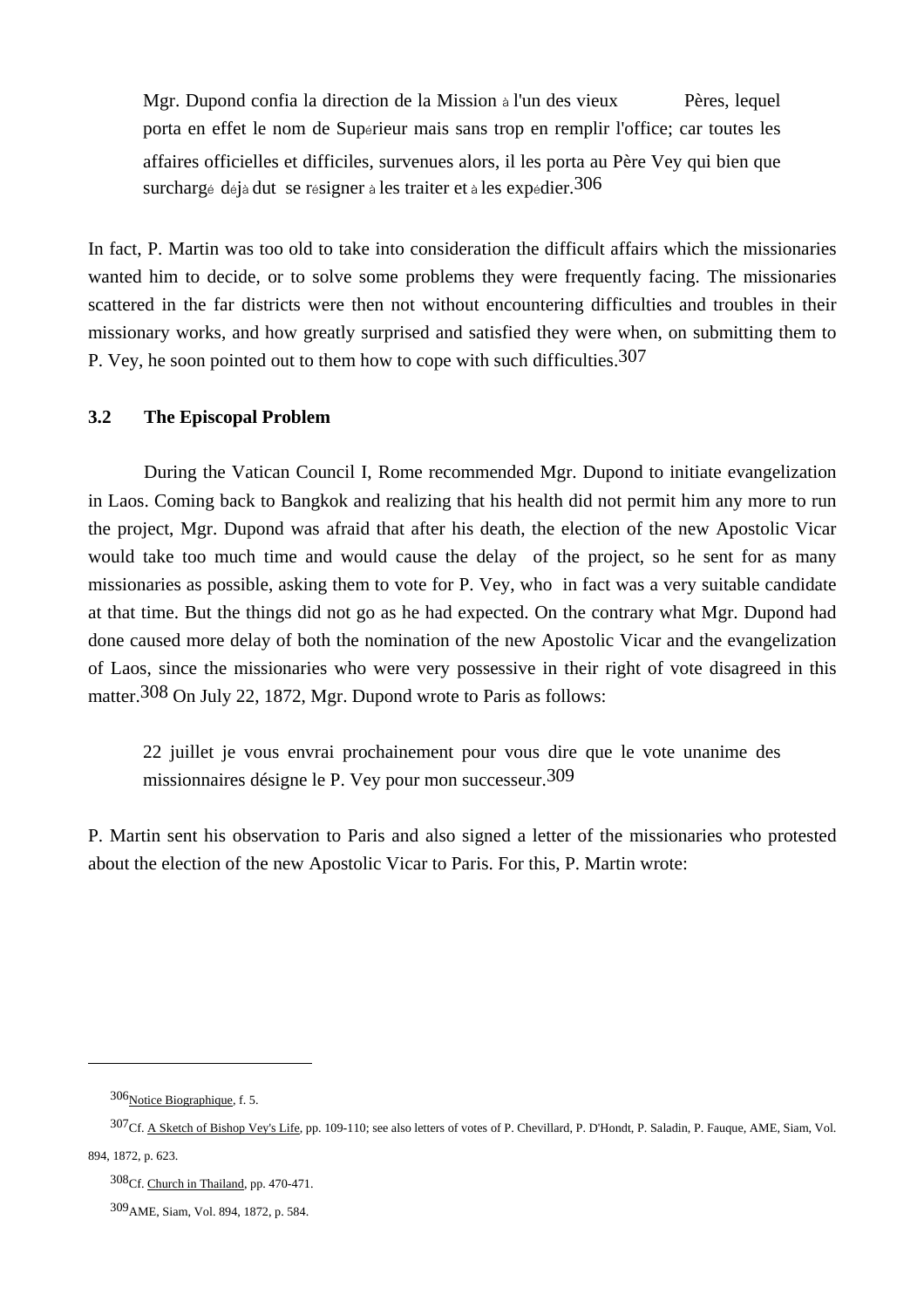Je signe cette lettre en la faisant suive de l'observation suivante quand j'ai été interrogé par Mgr. Dupond sur la choix du son successeur. J'ai donné mon sentiment d'une manière définitive pour ce qui me concerne. Mais comme beaucoup de confrères n'ont pas été interrogés, Je crois qu'on doit les interrogés, je corrodore leur réclamation de ma signature.310

P. Schmitt also wrote to Paris on December 26, 1872, saying that as far as he knew, Mgr. Dupond sent a letter to Paris after he had asked all the missionaries to vote for P. Vey.311 It is interesting to note that the vote took place from December 1872 to February 1873. All the missionaries sent their votes to Paris, with these results: 5 out of 15 missionaries voted for P. Vey as the first candidate, 4 votes for P. Pé an, 3 for P. Schmitt, 2 for P. Martin, 1 for P. Rabardelle.<sup>312</sup> P. Vey did not give his vote, being in France for treatment for his eyes.

 The comments on the method of the promotion of P. Vey by Mgr. Dupond in the letters of vote of the missionaries and in the disagreement of votes, caused the Directors of M.E.P. to feel awkward and they hesitated indefinitely to decide. They sent these votes to Propaganda Fide with their comments saying that Propaganda Fide should wait for the suitable time to give the new Apostolic Vicar to Siam.

 After having investigated the story, Rome decided to wait until the temper and melancholy of the missionaries would be calmed.313 P. Martin seemed to know the intention of Rome. He mentioned the second vote not long after.

Le P. Martin me disait hier qu'il serait peut-être bon, dans le cas où Rome ne nous donnerait pas d'évêque, de faire un nouveau vote, en nous efforçant de donner une majorité imposante au candidat choisi afin de pourvoir obtenir un vicaire apostolique.314

P. Vey arrived in Bangkok from France on January 1874, and was appointed the Procurer of the Mission.<sup>315</sup> Finally the decision was made by P. Martin to vote for the second time after having waited for one year and a half. He made known this decision to the missionaries in April.

17, 1873. see AAB, Vey, Letters from Abroad, 1873, No. 002/1.

<sup>310</sup>Martin to Paris on Nov. 20, 1872, AME, Siam, Vol. 894, 1872, p. 614.

<sup>311</sup>AME, Siam, Vol. 894, 1872, p. 628.

<sup>312</sup>Cf. Votes of the missionaries, AME, Siam, Vol. 894, 1872-1873, p. 623.

<sup>313</sup>Cf. ASCPF, Acta (Ponenze) 1873, August 11, 1873, ff. 809-811. Propaganda Fide agreed with the Directors of Paris and was approved by the Pope on August 17, 1873. See also Church in Thailand, p. 472. Propaganda Fide nominated P. Martin officially the Superior of the Mission on August

<sup>314</sup>Rousseau to Paris on September 18, 1873, AME, Siam, Vol. 894, 1873, p. 687.

<sup>315</sup>Cf. Emile to Paris on January 29, 1874, AME, Siam, Vol. 895, 1874, p. 5. Vey to Paris on February 20, 1874, AME, Siam,Vol. 895, 1874, p.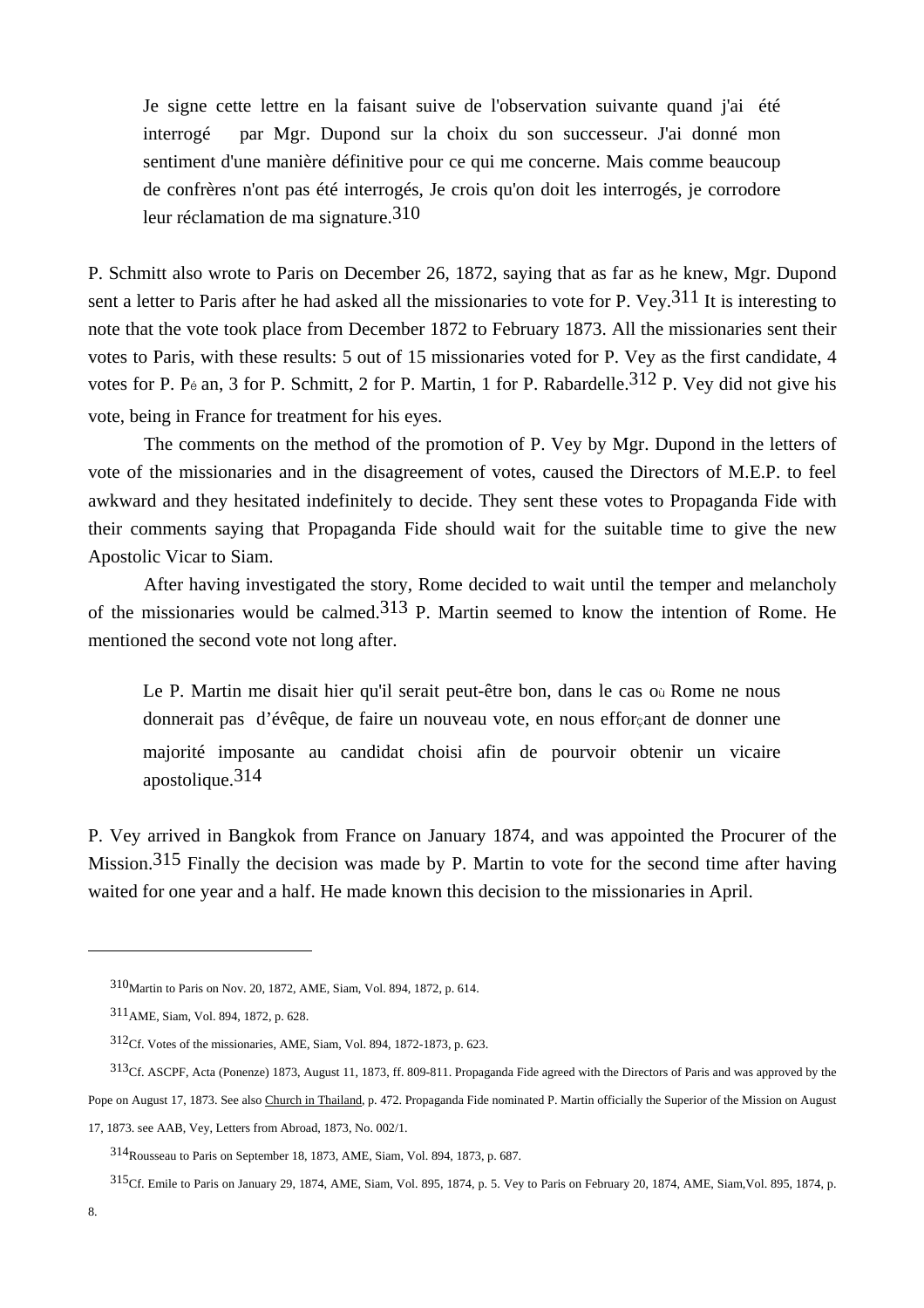From May to June 1874, 18 missionaries sent their votes to Paris, with the results as: 12 votes for P. Vey, 4 missionaries gave no vote, 2 for P. Péan. This time P. Vey got the majority. He did not give his vote.316 Rome confirmed the votes of the missionaries. Pope Pio IX nominated P. Vey Apostolic Vicar of Siam, Bishop in partibus of Geraza on July 14, 1875.317 The Bulletin *"Missions Catholiques"* illustrated by L'Oeuvre de la Propagation de la Foi published his nomination as follows:

 Dans le consistoire du 17 septembre, le Saint Père a fait connaître la nomination au siege épiscopat de Géraza in partibus, de Mgr. Jean-Louis Vey, de la congrégation des M.E.P., député comme Vicaire Apostolique de Siam, en remplacement de Mgr. Dupond, décédé le 11 DéCembre 1872.318

The ceremony of episcopal consecration took place in Bangkok on December 5, 1875, in St. Francis Xavier church. Mgr. Colombert, Apostolic Vicar of Cochinchina, was the consecrator Bishop, assisted by P. Le Mée who had accompanied him from Saigon, and by P. Martin.<sup>319</sup> His Majesty the king was represented by His Grace, the Regent. There were present also the high mandarins, ministers of the King, the members of the diplomatic corps and the consuls. More than 6,000 people attended the ceremony, both Christians and non-Christians. The mass was sung by 50 native choirs. The two Bishops were carried back to the priest's house after the ceremony, with the band of the second king then striking up a march. During the lunch, Mgr. Vey received letters of congratulation from the two kings of Siam.320

# **3.3 Evangelization in Laos**

 Studying the missionary works of Mgr. Vey, one has to agree that the masterpiece of his works was the evangelization carried out in Laos, where he had finally initiated the spreading of the Good News and accomplished this task when Rome separated the Mission of Laos as Apostolic Vicariate from the Mission of Siam in 1899.

# **3.3.1 Origin of the Evangelization in Laos**

<sup>316</sup>The second vote of the missionaries, AME, Siam, Vol. 895, 1874, p. 23.

<sup>317</sup>The bulls of his nomination, AAB, Vey, Document, 1875, No. 004. 004/1, 004/2, 005.

<sup>318</sup>M.C., VII (1875) 516.

 $319$ On December 4, 1875, the day before the ceremony, the king had invited Mgr. Vey and Mgr. Colombert to an audience granted to them privately, AAB, Vey, Documents: King's letters, No. 482.

<sup>320</sup>Cf. Report of P. Le Mée to Paris on December 19, 1875, in M.C., VIII (1875) 38-39. Notice Biographique, f. 3. A Sketch of Bishop Vey's

Life, p. 110. For the letters of the two kings, see AAB, Vey, Documents: King's letters, No. 481, 501. see also the Appendix II, III.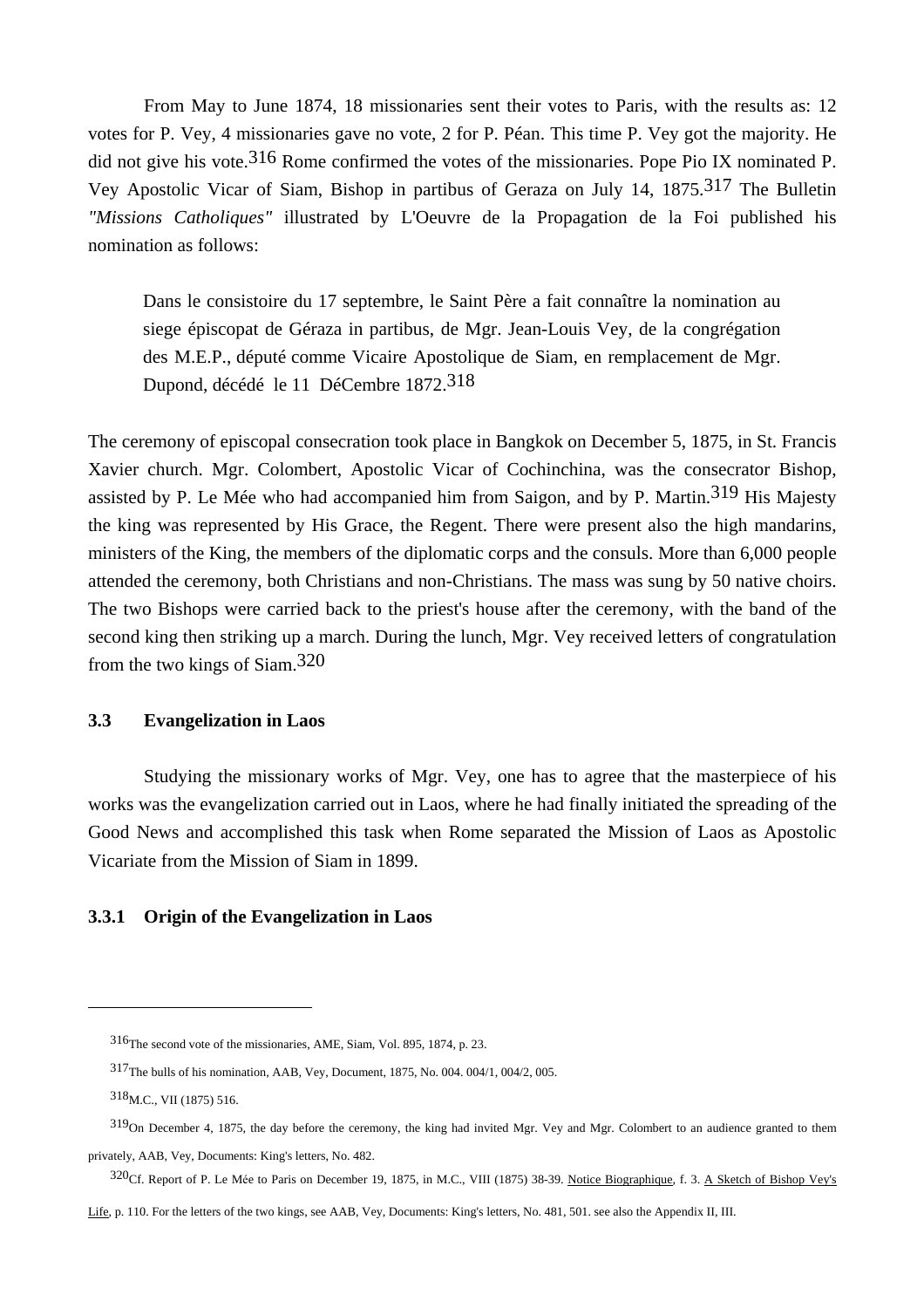The first attempt of this project was done by Mgr. Miche, Apostolic Vicar of Cambodia, who in 1858 entrusted to P. Ausoleil and P. Triaire this difficult task to bring the Good News to the Laotians. He indicated to them to found the first station at Luang Phra Bang, since he had heard about this province from the people. Luang Phra Bang was situated in the North of Laos and was such a long way from Cambodia. The missionaries had decided to go there via Bangkok. After a very long and difficult journey, they arrived at Luang Phra Bang. Unfortunately, three of their servants who had accompanied them got the terrible forest fever; two died while P. Triaire also got the same fever and died not long after. P. Ausoleil, therefore, had to come back to Bangkok.321

 In 1870, during the Vatican Council I, the Cardinal Prefect of Propaganda Fide proposed to Mgr. Dupond to take Laos under his jurisdiction and to evangelize it. Mgr. Dupond accepted the task. In his letter, he mentioned that:

 Je vais m'occuper de prendre des renseignements sur les provinces Laociennes que la Ste. Congrégation m'a confiées l'an dernier, et

Préparer des ouvriers pour essayer d'y pénétrer l'an prochain.322

However, he could not do what he had prepared since he died in 1872. P. Martin as the Superior of the Mission also mentioned the sending of the missionaries to Laos according to the will of Mgr. Dupond, saying that P. Vey who still was in France for the reason of his health would be the right person to make the decision for this project. The Directors of M.E.P. could ask P. Vey about the matter.<sup>323</sup>

 As Apostolic Vicar, Mgr. Vey initiated the first step by charging P. Prodhomme and P. Perreaux to open the new mission in the Laotian province. P. Prodhomme wrote that:

 Le Bon P. Perreaux et moi sommes chargés du fameux Laos; et les fêtes de la Présentation passées, je m'embarque pour le Nord; emmenant avec moi deux tonsurés, mes anciens élèves.324

In the same manner, P. Rousseau confirmed that:

 $\overline{a}$ 

 Le P. Prodhomme est allé à Juthia: il a été envoyer avec le P. Perreaux pour que, à eux deux, ils ouvrent enfin le Laos. Sa Grandeur a solennellement annoncé l'ouverture du Laos.325

<sup>321</sup>Cf. Vey to Paris on Nov. 30, 1899, AME, Siam, Vol. 896, 1899, p. 162.

<sup>322</sup>Dupond to Card. Barnab๒ on Dec. 12, 1871, AME, Siam, Vol. 894, 1871, p. 546.

<sup>323</sup>Cf. Martin to Paris on Jan. 22, 1873, AME, Siam, Vol. 894, 1873, p. 634.

<sup>324</sup>Prodhomme to Paris on Jan. 25, 1876, AME, Siam, Vol. 895, 1876, p. 107.

<sup>325</sup>Rousseau to Paris on Mar. 27, 1876, AME, Siam, Vol. 895, 1876, p. 117.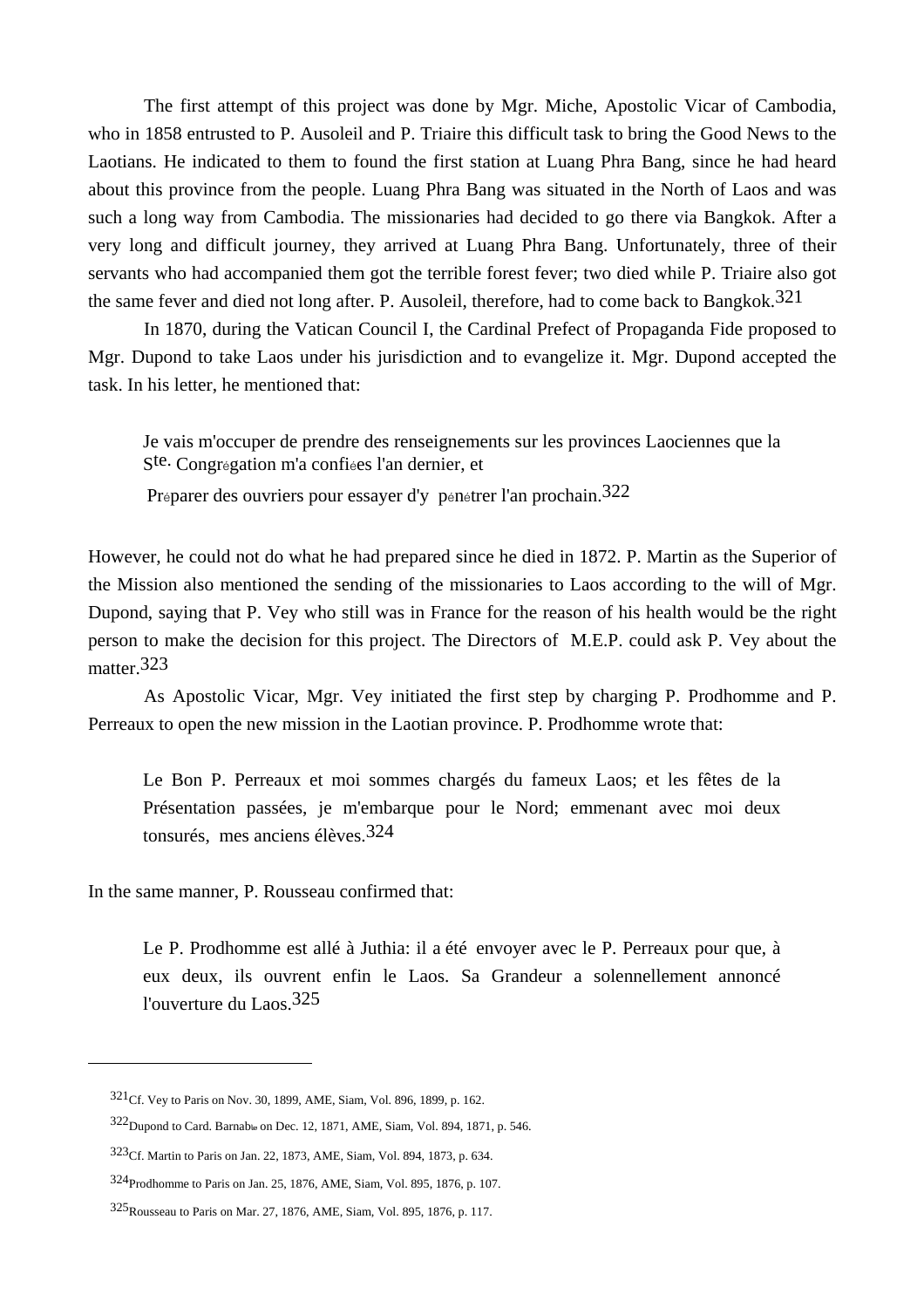The two missionaries began their adventure, passing through the so-called *"Dong Phraya Fai"*, the dangerous forest full of fever, settling down at Kaeng Khoi where the great number of Laotians were living. Their mission was going quite well, even though the enterprise of the evangelization was not without problems, such as the so-called forest fever, the shortage of material resources and the personnel. Mgr. Vey wrote to L'Oeuvre de la Propagation de la Foi, asking for the necessary supports as follows:

 L'oeuvre est difficile... il n'y a plus que des pays très malsains, oÙ règnent continuellement les fièvres des bois. Mais ce n'est pas le danger qui arrêtera le missionnaire; il lui suffit d'avoir les ressources et le personnel nécessaires pour rendre son apostolat fructueux.326

In their first year of the mission, they founded a Christian community there with 40 baptized Laotians. This pleasant result caused Mgr. Vey to be so curious that he decided to make a visit to this new community on January 1, 1877. P. Martin related that Mgr. Vey was attacked by the forest fever after he had visited this new community.<sup>327</sup> By the end of the year 1880, the zeal and perseverance of the two missionaries resulted in 250-300 Christians and catechumens. Mgr. Vey decided to continue this work, realizing that:

- 1. Kaeng Khoi could not be the center of the mission since it was too far from the Laotian provinces;
- 2. the Laotians, in fact, were living in the north-east of Siam not in the north like Kaeng Khoi, so it would be much better to send the missionaries to this part of Siam in order to survey the possibilities for the new mission;
- 3. the governor of Ubon, situated in the north-east of Siam, also invited the missionaries to settle down in his province.

So on January 2, 1881, Mgr. Vey officially announced that P. Prodhomme and P. Xavier Guégo were being sent to Ubon to begin the new mission in Laos. They left Bangkok on January 12, 1881, with a catechist and some assistants. After a long and difficult journey, they arrived at Ubon on Easter Sunday, April 24, 1881. It took them 102 days.<sup>328</sup>

<sup>326</sup>Vey's letter written on August 30, 1876, in A.P.F., Vol. 49, No. 290 (Janvrier 1877) 53.

<sup>327</sup>Cf. Martin to Paris on February 19, 1877, AME, Siam, Vol. 895, 1877, p. 149. see also Vey to Paris on August 31, 1876, AME, Siam, Vol. 895, 1876, p. 125.

<sup>328</sup>Cf. Prodhomme to Vey, report on the mission of Ubon, AAB, Vey, Records, Vol. II, No. 057. See also C. BAYET, Bishop, The History of Evangelization in the Northeast of Thailand and Laos (in Thai), translated by M.K. SAMERPHITAK, Bishop, Bangkok: Reon Kaew Press, 1984, pp. 26-29. Church in Thailand, pp. 492-497.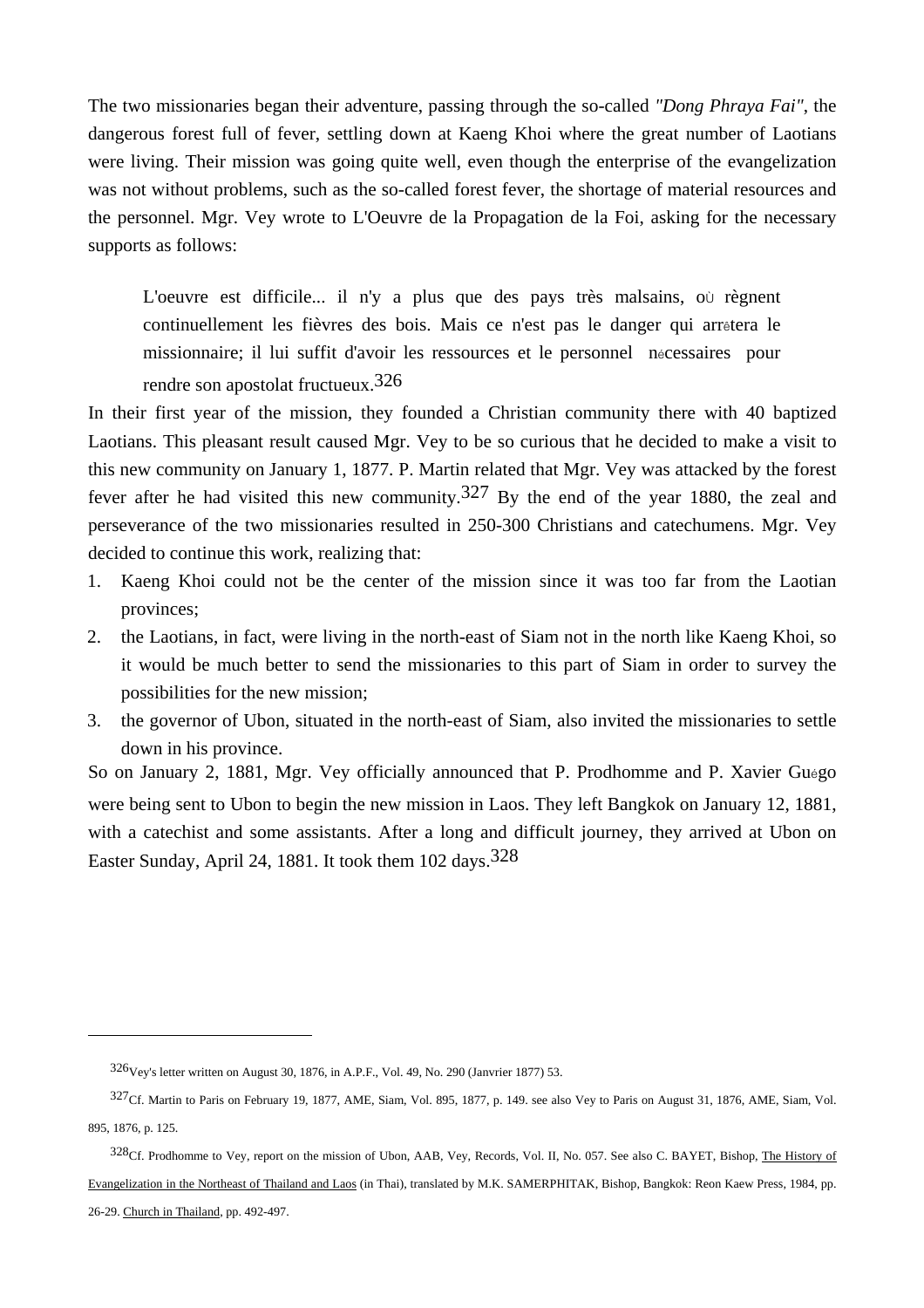Due to the permission of the governor, they were able to possess a piece of land abandoned by the inhabitants under the pretext that it was haunted by the wicked spirits. With great curiosity, the Laotians came in number to see them, so the missionaries took advantage of the opportunity by preaching to them the Good News. The arrival of the missionaries caused dissatisfaction and anxiety among the slave-traders. They felt that the missionaries could be an obstacle to them by doing things contrary to their profession, liberating the slaves, informing the authority of Bangkok what they were doing.<sup>329</sup> The slave-traders, therefore, made a false charge that the missionaries had also come to practise this kind of trade.

 This misunderstanding among the Laotians could not be sustained for a long time, since it was contrary to what they had seen of the missionaries who had accused the slave-traders before the tribunal and had liberated the slaves to freedom. The conversion began, the Christian communities were founded and grew year by year. In 1883, Mgr. Vey reported to Paris that the missionaries were planning to settle down in Laos, they had surveyed the topography up to Vientiane. He had appealed several times to the solicitude of the Councils of M.E.P., asking for the necessary help in order to sustain the evangelization in Laos as Propaganda Fide engaged him to throw all his resources for this mission.330

 The number of the Christians and catechumens was growing quite rapidly. In 1885, there were 485 Christians and more than 1,500 catechumens, and 648 Christians and more than 4,500 catechumens in 1888.331 P. Prodhomme reported to Paris as follows:

Le nombre des baptêmes de païens atteindra certainement le nombre de 1,000 (mille). Il aurait été de 10,000 si nous avions eu un plus grand personnel.  $332$ 

In fact, Mgr. Vey did not forget these important factors for the new mission. He had to support the mission of Laos as much as he could. Every year, some missionaries from Laos had to come to Bangkok to report their mission and to bring all the necessary resources, such as foodstuffs, supplies, salaries for the catechists, financial support for the mission, and also the new missionaries, catechists to Laos. From 1881 to 1889, Mgr. Vey sent 19 missionaries and 14 catechists to Laos.333 Certainly, these personnel were not sufficient for the new growing mission, but they were one of the most important factors which resulted in the success of the mission.

## **3.3.2 The Separation of the Mission of Laos**

Translation of the Annual Report of the Mission of Siam from 1873 to 1907 (in Thai), Tome I, Roneo Papers, Bangkok, 1986, p. 20. Hereinafter will be cited only Annual Report.

<sup>329</sup> These groups of people caught or kidnapped the villagers and sold them as slaves in other province of Laos or Cambodia. Cf. V. LARQU<sub>b</sub>,

<sup>330</sup>Cf. Vey to Paris on October 3, 1883, AME, Siam, Vol. 895, 1883, p. 353.

<sup>331</sup>Cf. Annual Report, 1885-1888, pp. 33-40.

<sup>332</sup>Prodhomme to Paris on August 8, 1890, AME, Siam, Vol. 896, 1890, p. 44.

<sup>333</sup>CF. BAYET, Op. Cit., pp. 39-40.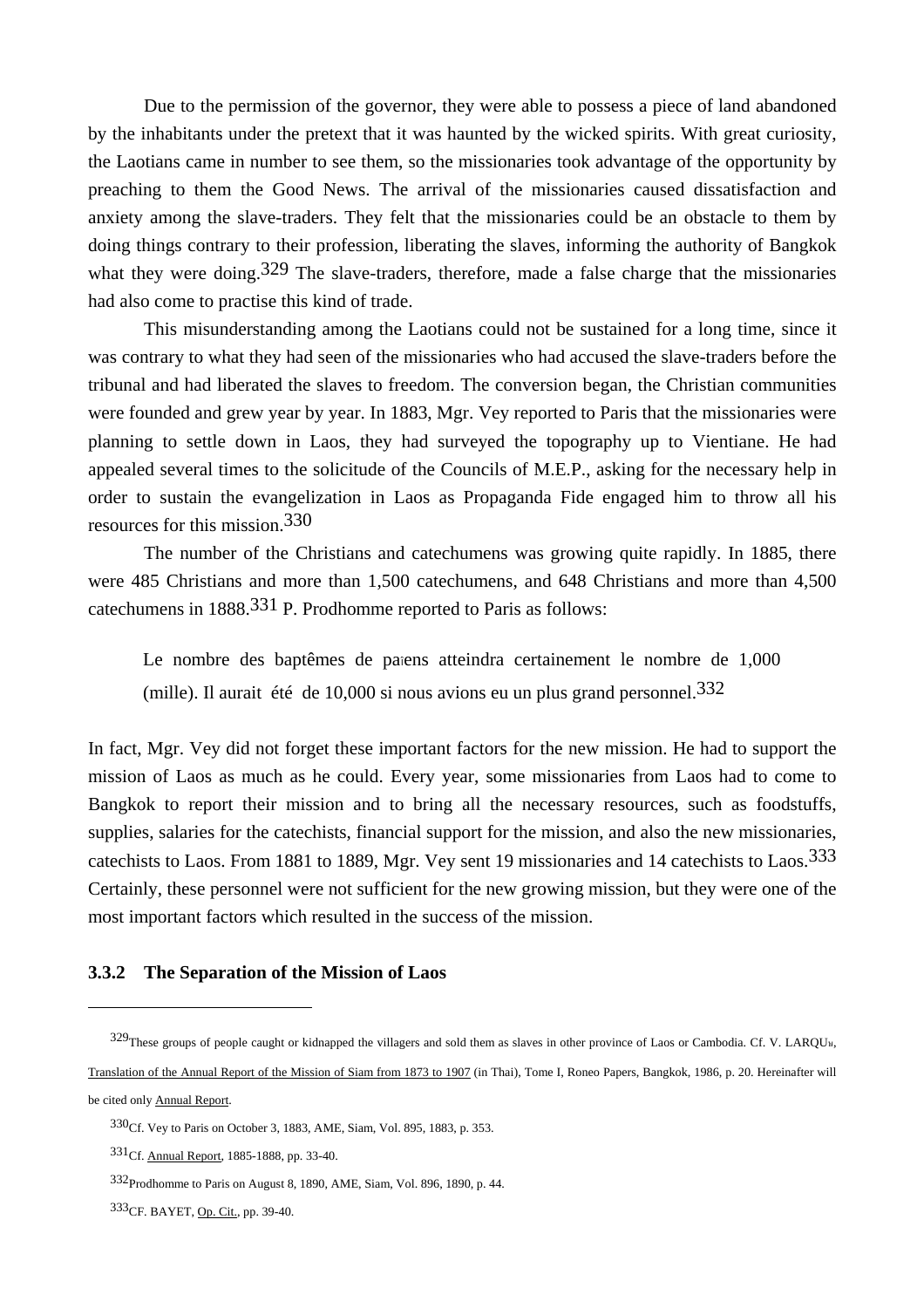The separation of the Mission of Laos from the Mission of Siam and the erection of the Mission of Laos to the new Vicariate had been thought of by Mgr. Vey. His idea had been motivated by some reasons as follows:

- 1. Mgr. Vey realized that Divine Providence was preparing the way for this purpose, since the princes who were governing the Laotian provinces were no more the enemies of the Mission and according to him this was a very important point for the new Mission.334
- 2. Communication between the Laotian provinces and Bangkok, the center of the Mission, was very difficult, since the Mission of Siam was vast and due to the possession of the left bank of Mekong by the French, the missionaries had to travel to Bangkok by the river Mekong which caused them more time and difficulties. Mgr. Vey thought that as the new Vicariate, the Mission of Laos could contact Paris directly via Saigon.<sup>335</sup>
- 3. The Mission of Siam could not sustain the new Mission because the Mission of Siam also needed more personnel and material resources for the works which were growing quite fast.<sup>336</sup>
- 4. The progress of the Mission of Laos could be the good reason for him to propose the creation of the new Vicariate to Rome. In fact he gave the total number of the Christians in Laos of 7,000 who lived from the region of Bassac to Nong Khai in 1896 and in 1897 he reported to Propaganda Fide that:

 En 1897, des chrétientés existaient dans un bon nombre de provinces. Le chiffre total des neophytes était de 8 à 9 mille.337

He, then, proposed this matter to Paris in 1896. The Councils of M.E.P. seemed to agree with this proposal. The Directors of M.E.P. sent the letter to the Apostolic Vicars of Oriental Cochinchina, Occidental Cochinchina, Northern Tongking, Southern Tongking, Occidental Tongking and Cambodia, asking for their opinions on the boundary of the new Mission of Laos. All the Apostolic Vicars of these regions cooperated immediately and sent their opinions on the subject to Paris.<sup>338</sup> Mgr. Vey also proposed Propaganda Fide to erect the Mission of Laos as the Apostolic Vicariate, saying:

<sup>334</sup>Vey to Paris on Sep. 4, 1892, AME, Siam, Vol. 896, 1892, p. 101.

<sup>335</sup>Vey to Paris on Dec. 16, 1895, AME, Siam, Vol. 896, 1895, p. 132.

<sup>336</sup>Cf. BAYET, Op. Cit., p. 118.

<sup>337</sup>Vey to Propaganda Fide, ASCPF, Rubrica, No. 129, 1897, Vol. 117, p. 362. No. 129, 1903, Vol. 261, p. 435.

<sup>338</sup>Cf. The Opinions of the Apostolic Vicars, AME, Siam, Vol. 896, 1896, pp. 139-144.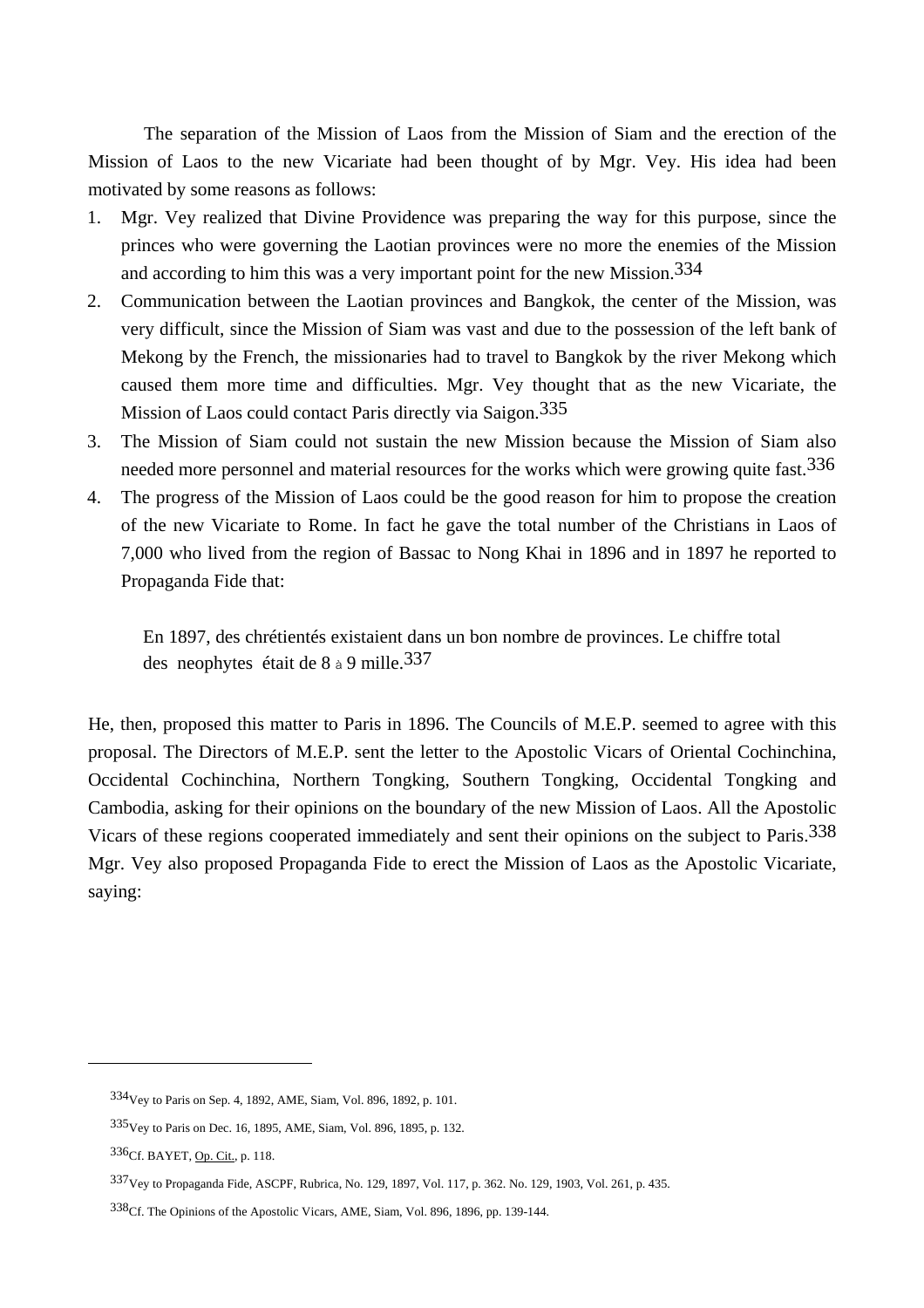Le moment était venu de demander l'erection d'un nouveau Vicariat Apostolique, car les communications avec Bangkok étaient bien longues et bien difficiles, environ 40 journées de caravane pour aller de Bangkok à Ubon demeuré le centre des relations.339

In December 1897, Paris informed Mgr. Vey that Propaganda Fide was quite ready to separate the Mission of Laos from the Mission of Siam. On January 17, 1898, the missionaries who were working in Laos were invited to vote for their first Apostolic Vicar of Laos.

## **3.3.3 Mgr. Vey's Role in the Election**

 All the missionaries who were working in Laos had the right to vote. Nine missionaries sent their votes to Paris in January 1898. The first candidate was P. d'Hondt, a missionary of the Mission of Siam, who got 5 votes; meanwhile the second candidate was P. Prodhomme who got 2 votes.<sup>340</sup>

 Mgr. Vey's opinion on this election was different. The reason was that P. d'Hondt's nationality was Belgique. The political situation at that time in Laos was rather tense between Siam and France and the French government would be content to have the French Apostolic Vicar in this area. For the sake of the Mission of Laos, the nomination of P. d'Hondt would not be favorable.341 The Directors of M.E.P. also agreed with him. In August 1898, they ordered the missionaries of Laos to vote for the second time. P. Xavier Guégo, the first missionary who came to evangelize Laos together with P. Prodhomme confirmed the fact as follows:

La lettre commune adressé par vous à tous les missionnaires du Laos pour le prévenir que la nationalité du P. d'Hondt était un obstacle à sa nomination comme Vicaire Apostolique du Laos...342

The second vote took place during July to September 1898. This time, P. Cuaz, a missionary of the Mission of Siam, got 5 votes from 10 and P. Prodhomme got 4 votes.<sup>343</sup> In his letter, P. Prodhomme noted that:

<sup>339</sup>Vey's report to Propaganda Fide, ASCPF, Rubrica, No. 129, 1903, Vol. 261, p. 435.

<sup>340</sup>Votes of the missionaries of Laos, AME, Siam, Vol. 896, 1898, p. 149.

<sup>341</sup>Cf. Vey to Paris, AME, Siam, Vol. 896, 1898, p. 150.

<sup>342</sup>Guégo to Paris on August 15, 1898, AME, Siam, Vol. 896, 1898, p. 152.

<sup>343</sup>Cf. Votes of the Missionaries of Laos, AME, Siam, Vol. 896, 1898, p. 152.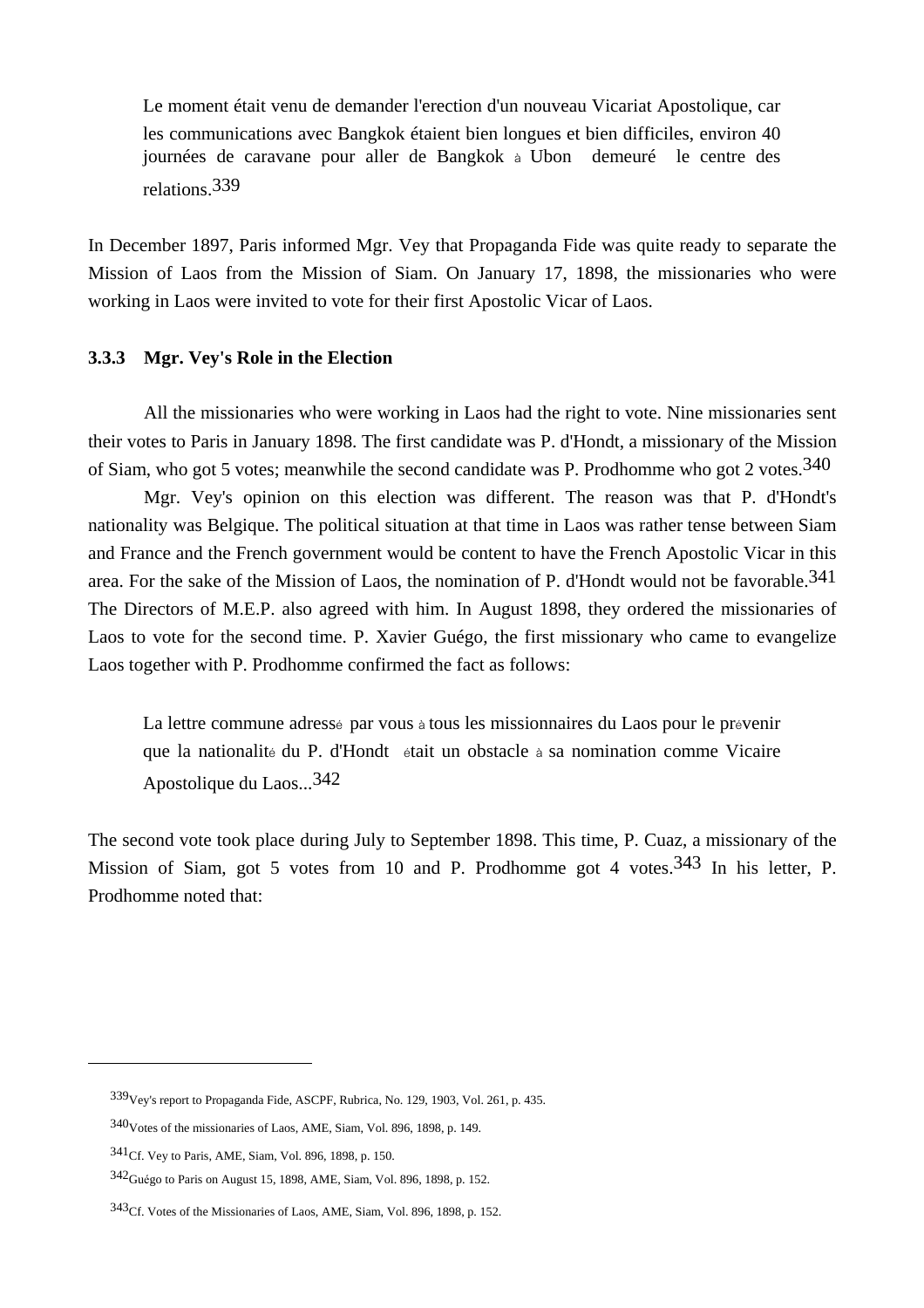Votre lettre, Monsieur le Supérieur, était accompagnée d'une circulaire de Mgr. Vey addressé aux mêmes missionnaires pour leur proposer de voter pour le Père Cuaz, missionnaire de Siam. La circulaire de Mgr. Vey invitait ensuite tous les missionnaires à transmettre leur vote à Sa Grandeur avant de les envoyer à Paris. Je vous avoue, Monsieur le Supérieur, que cette façon d'agir me surprit un peu.344

Paris had also asked Vey's personal opinion for the candidate of the future Apostolic Vicar of Laos. He responded that:

 Je ne crois pas le P. Prodhomme digne de l'épiscopat et cela vu sa manière d'agir personnelle, vu aussi la situation faite à la Mission du Laos depuis qu'il y a à traiter avec les Français.345

He gave his personal opinion that P. Cuaz could have been the right person for episcopacy. He was full of talent, being able to speak Siamese and Vietnamese, he would find it easy to learn the Laotian language, but above all he knew how to deal in affairs with the two authorities, French and Siamese.

 Finally Pope Leo XIII erected the Apostolic Vicariate of Laos on May 4, 1899, and P. Cuaz was nominated Apostolic Vicar of Laos on May 24, 1899.<sup>346</sup> In his annual report of 1899-1900, Mgr. Vey narrated the consecration of Mgr. Cuaz and that it took place on September 3, 1899, in the Rosary church in Bangkok. He was assisted by Mgr. Grosgeorge, Apostolic Vicar of Cambodia, and Mgr. Mossard, Apostolic Vicar of Occidental Cochinchina, to whom king Rama V granted his audience on the day after.347

 There were 9262 Christians and 1761 catechumens, and 20 missionaries who were working there when Mgr. Cuaz arrived in Laos on November 13, 1899.

# **3.4 The Progress of the Mission of Siam**

 $\overline{a}$ 

Under the direction of Mgr. Vey, who had governed the Mission for 34 years, the Mission of Siam progressed very much in different ways. The Annual Reports of M.E.P. give us the considerable contrast in, to see the general view of the progress. Examining the Annual Report of Mgr. Vey, one could find that he mentioned the new stations and the new churches or chapels which had been established and founded almost every year. In his annual report of 1877, he said that the success of this year had responded to the experiences of the year before and because of the newly baptized Christians who lived in Bangkok, 2 chapels were established:

<sup>344</sup>Prodhomme to Paris on September 22, 1898, AME, Siam, Vol. 896, 1898, p. 153.

<sup>345</sup>Vey to Paris on September 22, 1898, AME, Siam, Vol. 896, 1898, p. 154.

<sup>346</sup>Bulls of the erection, AME, Siam, Vol. 896, 1899, p. 157. AAB, Vey, Letters from Abroad, No. 105. see also BAYET, Op. Cit., p. 119.

<sup>347</sup>Vey to Paris on Dec. 12, 1899, AME, Siam, Vol. 896, 1899, p. 166.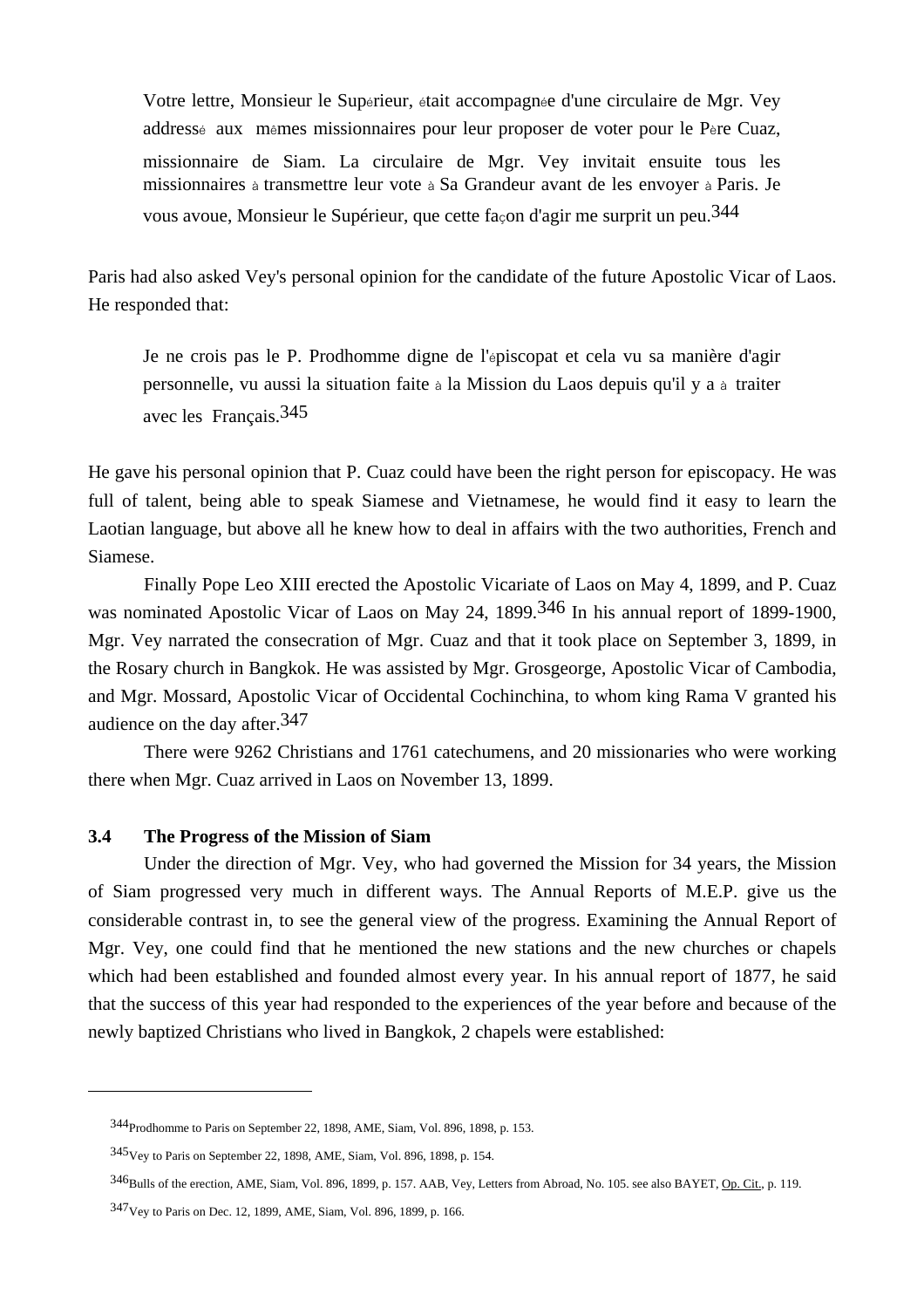Nous avons pu établir deux nouveaux postes avec chapelle où les néophytes se réunissent pour la prière et viennent assister au saint sacrifice de la messe les jours où le missionnaire va les visiter.348

At Chantabun, a new Christian community was also established in a village where some Chinese Christians were living; meanwhile the missionaries were going to found the new community at Ban Kacha, a village full of Chinese families. At Korat, a new station was also established that year as he said:

 A la hauteur de Korat sur une branche orientale du fleuve Menam est établie une station où déjà une centaine de néophytes nous donnent lieu de compter sur d'heureux resultants pour l'avenir.349

In the province of Ratchaburi at Don Krabuang, a native priest who was in charge *"est parvenu a avoir un terrain et bâtir un "rong" servant d***'***église et de catechumenate"***.** 

 The most glorious and magnificent church of Ayutthaya was also rebuilt. During the synod of the Apostolic Vicars and the Superiors of the Missions in this part of the world which was convoked at Singapore, Mgr. Vey proposed a project which interested, in the first place, the Mission of Siam and also the whole Society of M.E.P. The project was approved by all the participants of the synod. That was the project of reconstructing the St. Joseph church of Ayutthaya. Before the destruction of Ayutthaya in 1767, the Mission of Siam possessed a strong, beautiful church dedicated to St. Joseph. The Mission of Siam was considered by all the first Mission of the Society of M.E.P. and this church was the first center.

Huit évêques vicaires apostoliques dont le premier fut Mgr. de Bérythe et trente missionnaires reposent là entre quatre murs en ruine.350

For this project Mgr. Vey asked from Paris 3,000 to 4,000 Francs to rebuild this church. He also added that:

 Il s'agit de mettre à l'abri des injures de l'air les sépultures des fondateurs de nos mission et de leur rendre dans le temple même bâti par eux les honneurs dont ils étaient entourés autrefois et qui leur sont dûs à tant de titres!351

<sup>348</sup>Vey to Paris on October 28, 1877, AME, Siam, Vol. 895, 1877, p. 177.

 $349$ Ibid.

<sup>350</sup>Vey to Paris from Singapore on January 28, 1880, AME, Siam, Vol. 895, 1880, p. 255.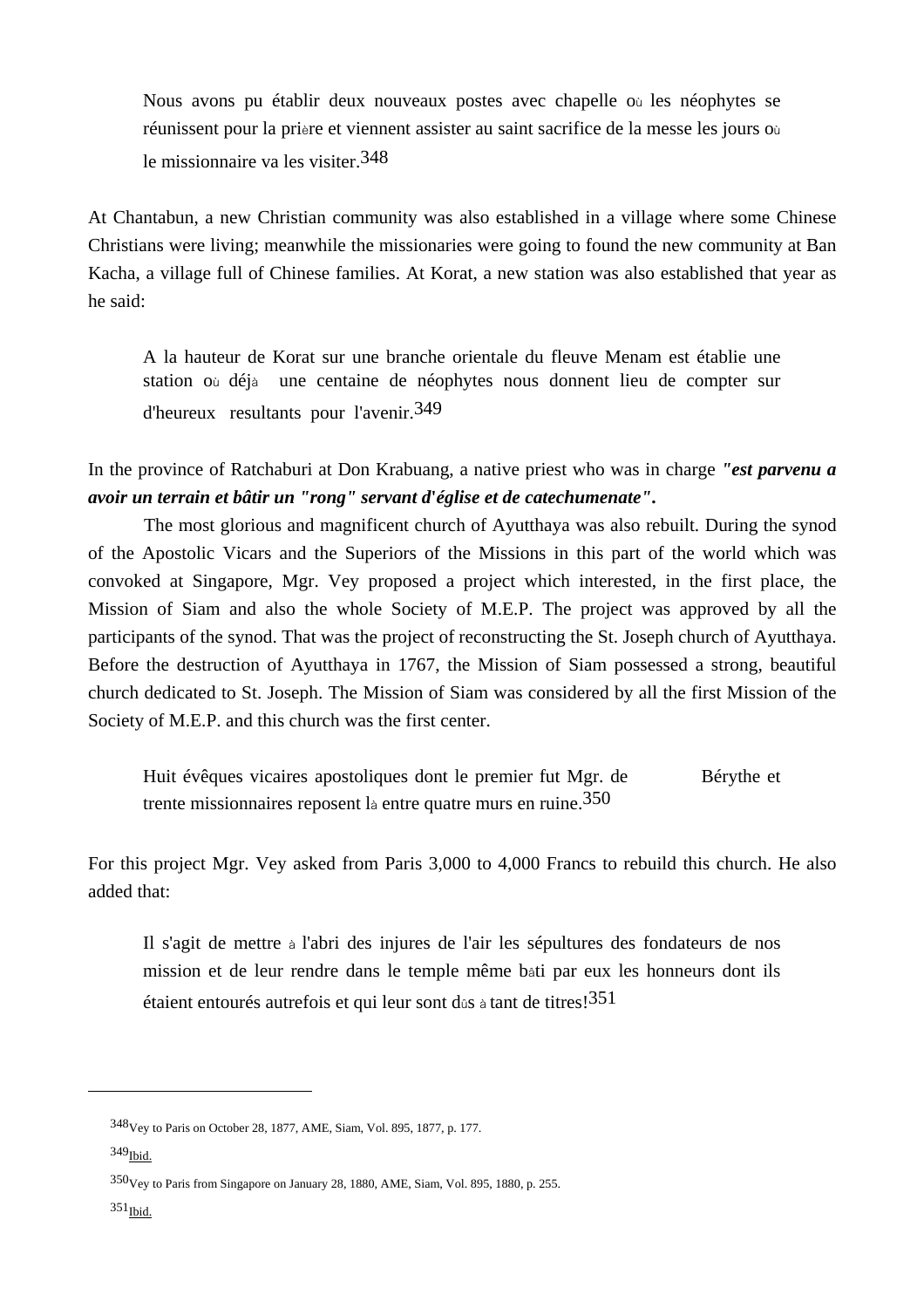All the other Apostolic Vicars and the Superiors of the Missions approved the project with this reason:

Nous l'approuvons et vous prions de le prendre en grande considération car l'honneur de notre société tout entière y est engagée. Nous serons heureux de voir l'Eglise de Juthia la mère de toutes nos églises se relever de ses ruines après y avoir été ensevelie pendant plus de cent ans.352

Paris approved the project and gave to Mgr. Vey 3,000 francs to rebuild St. Joseph church. Under the supervision of P. Perreaux, the church was rebuilt in 1883 and fully completed in 1891.<sup>353</sup>

 In 1890, Mgr. Vey reported to Paris that 4 stations were founded in the different provinces of Siam and in 1896, he summarized the progress of the Mission of Siam to Propaganda Fide as follows:

Déjà cinq nouvelles stations exclusivements laotiennes sont fondées dans les provinces de Ratburi, Nakhon Xaisi, Juthia, Nakhon Nayok et Prachim.354

Up to the year 1907, he still mentioned some new Christian communities which were recently founded. In 1873, Mgr. Dupond left the Mission of Siam with 10,000 Christians, 22 churches and chapels, 49 seminarists, 6 native priests and 16 catechists. But in 1909, the last year of Mgr. Vey's episcopacy, the Mission of Siam possessed 23,600 Christians, 57 churches and chapels with 79 Christian communities, 59 seminarists, 44 missionaries, 21 native priests, 17 religious men, 123 religious women, 21 catechists, 3 colleges with 861 pupils, 62 schools with 2,692 pupils and 1 hospital.355

 Besides the zeal and perseverance of Mgr. Vey and his missionaries, there were also some important factors from which such progress of the Mission derived. We have to take into consideration also the situation of the country, the methodology of the missionaries, the obstacles, etc.

### **4. Missionary Methods of Mgr. Vey.**

 The progress of the Mission of Siam, not without some obstacles which I will describe later, depended much on the way Mgr. Vey directed the Mission. Almost always, despite being busy in sustaining the Mission and having to resist some difficulties and problems, he never neglected to develop the work of evangelization, to create new works and institutions.

 $352$ <sub>Ibid.</sub>

<sup>353</sup>Cf. Paris to Vey on April 12, 1880, AAB, Vey, Letters, Vol. I, 1880, No. 024. See also Church in Thailand, pp. 527-528. Annual Report, 1891, p. 52.

<sup>354</sup>ASCPF, Rubrica, No. 129, 1897, Vol. 117, p. 365.

<sup>355</sup>AME, Siam, Vol. 894, p. 702; Annual Report, Tome I, p. 3. AME, Siam, Vol. 896, p. 257.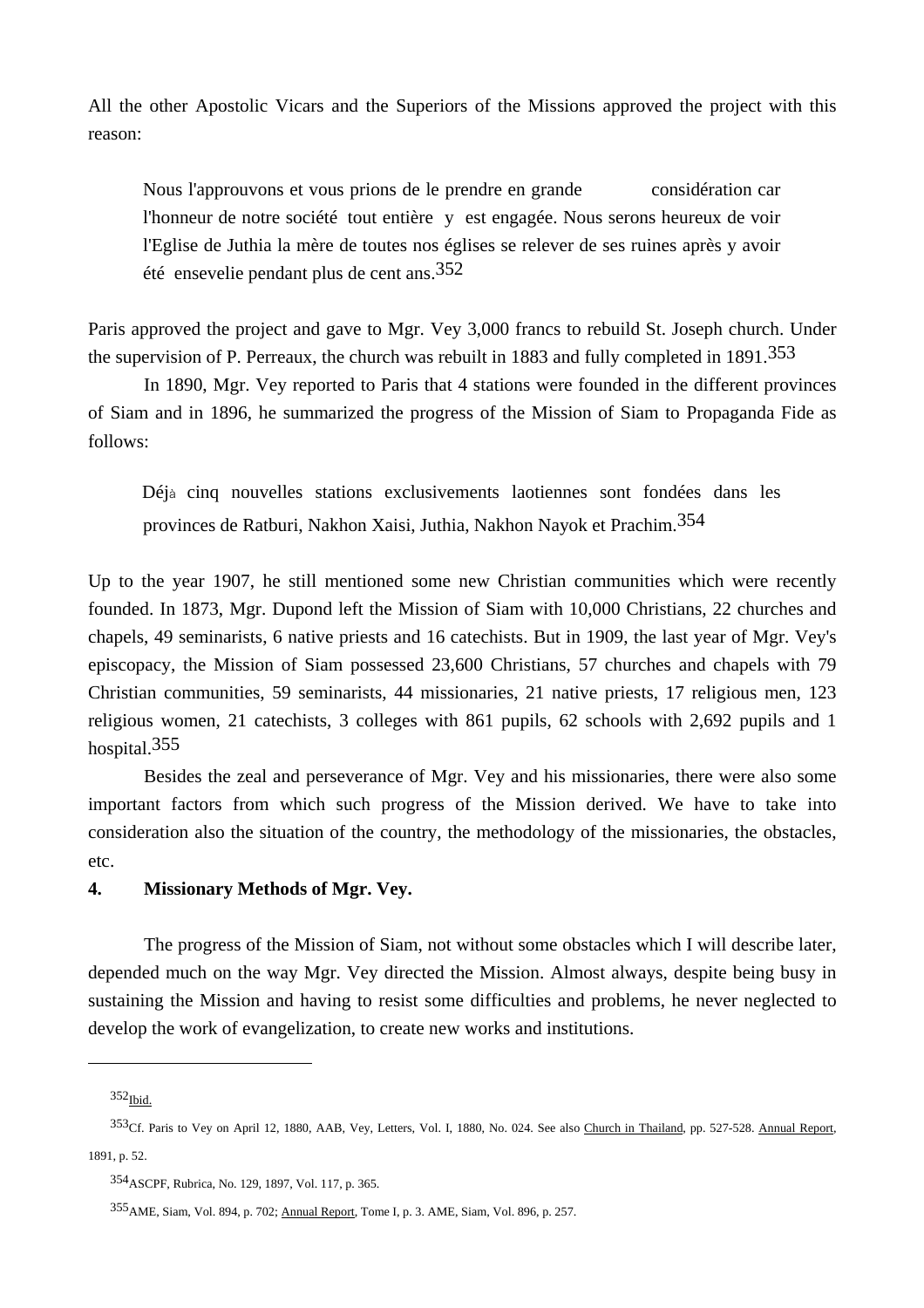### **4.1 Good Relations with the Siamese Government.**

 Good relations between the Catholic Mission and the Siamese government doesn't mean the involvement on the part of the Catholic Mission in the political affairs of the country. But, as we have studied in the last chapter, many political events occurred in Siam and most of them were caused by the French. This would also have caused some reluctance for relations both on the part of the French missionaries as well as the Siamese.

 Certainly Mgr. Vey, having considered this attitude as the important condition for the evangelization, had his own stand-point. When the Wang Na Crisis occurred, he realized that the crisis would have caused some troubles to the Mission. He related the story to Paris, informing them that he would try to prevent the Mission's involvement in internal politics since it was better not to mix the religious affairs with the political ones.<sup>356</sup> He confirmed his stand-point when he wrote that:

 Je crois ce gouverneur que Je connais tout disposé à recevoir et à protéger nos confrères. Evidemment nous ne pouvons pas entrer dans considérations politiques, mais je crois qu'il est bon de profiter les moments qui paraissant plus favorables pour essayer d'étendre le règne de Dieu.357

In 1876, the Siamese government asked Mgr. Vey a favor for the sake of one important political affair. Prince Ongk Vatha, a brother of the king of Cambodia, who had lived in Bangkok for a long time, left Siam for Cambodia in order to overthrow the government of his brother. He, then, could occupy three Cambodian provinces, submitting them under his authority. The government of Cochinchina had already sent the French soldiers to Phnom Penn. The Siamese government did not know of his departure and had been too late to stop him. Moreover Ongk Vatha had received arms and munitions from one of the Siamese governors of the frontier province. This resulted in a misunderstanding between Siamese and French authorities; so the Consul of France in Bangkok asked for the explanations from the Siamese government. The Siamese government decided to send a high mandarin to Angkor to enter into relations with the representative of the Protectorate of Cambodia and with the Admiral of Saigon in order to control the political situation. For the sake of this mission, the Siamese government wished that a French missionary would accompany that mandarin as the translator and likewise did the Consul of France wish.

 The Minister of Foreign Affairs asked for one missionary from Mgr. Vey, who considered this affair very important because this, perhaps, could have brought some unfortunate consequences for Siam. He, therefore, dared not give a missionary in whom he did not have the confidence.

<sup>356</sup>Cf. Vey to Paris on January 8, 1875, AME, Siam, Vol. 895, 1875, p. 72.

<sup>357</sup>Vey to Paris on April 19, 1881, AME, Siam, Vol. 895, 1881, p. 308.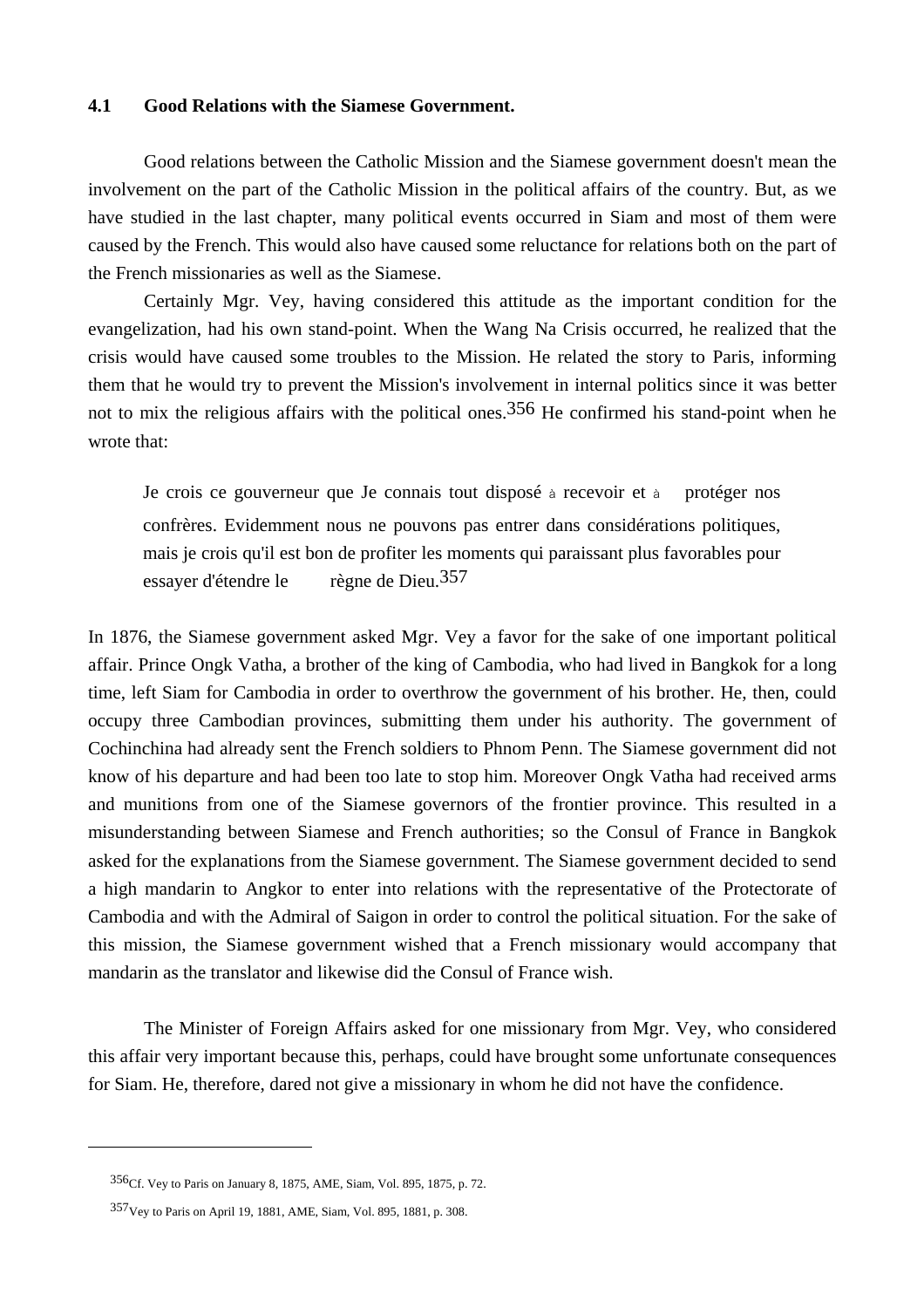Le gouvernment m'a instamment prié de lui accorder un missionnaire qui fut l'interprête de ses envoyés et c'est le P. Rousseau que j'ai designé pour cette tache.358

The result of this political affair was as Mgr. Vey had hoped. P. Rousseau reported to Paris as follows:

Les affaires politiques vont tr's bien pour ce qui regarde Siam. On avait d'abord craint de forts orages: tout s'est calmé et Siam en sort sans une écorchure. On ne touchera pas aux provinces cambodgiennes laissés sous l'autorité du royaume de Siam. Tout se résume en de bonnes recommandations de faire veiller les gouverneurs sur leur province et en témoignage d'amitié qu'on désire cordiale, longue, durable.359

For this magnificent mission, the King of Siam conferred on P. Rousseau *"La Croix d'officies de l'ordre de l'Eléphant blanc"*. He hoped that the mission had caused some fortunate consequences also for the Catholic Mission of Siam.

 Another political event moderately deepened the relation between the Catholic Mission and the government when the crisis between Siam and France took place in April 1893, following the unexplained expulsion of two French commercial agents from the middle Mekong region and the death of the French consul at Luang Phra Bang. France explicitly laid claim to all of Laos east of the Mekong by virtue of France's succession to the rights of Vietnam.

 The chief figure in the events that escalated into the Franco-Siamese Crisis of 1893 was Auguste Pavie. The French sent three gunboats, namely l'Inconstant, Comte, Lutin, up the Chao Phya river to Bangkok, forcing the defenses at the mouth of the river into a short engagement. Pavie, then, delivered an ultimatum and demanded the cession to France of the whole of Laos east of the Mekong. Further demands soon were added, including the occupation of Chanthabun and Trat, 2 Siamese seaboard provinces bordering Cambodia, until the conditions of the ultimatum were complied with. In fact M. Pavie sent for Mgr. Vey and ordered him to call all the missionaries to come to the French consulate, since the French gunboats would have bombarded Bangkok on July 14, 1893, in order to force Siam to accept the conditions. Mgr. Vey went immediately to the French consulate, and firmly insisted that he would not have called all the missionaries, pleading with M. Pavie and the captains of the gunboats not to bombard Bangkok, and asking them to contact Paris in order to make the compromise with Siam peacefully. M. Pavie finally promised to do what Mgr. Vey had asked. Mgr. Vey did not go back to the residence until the following day, to make sure that they would not change their mind.360

<sup>358</sup>Vey to Paris on July 27, 1876, AME, Siam, Vol. 895, 1876, p. 124. Rousseau to Paris on July 24, 1876, AME, Siam, Vol. 895, 1876, p. 123.

<sup>359</sup>Rousseau to Paris on February 10, 1877, AME, Siam, Vol. 895, 1877, p. 146.

<sup>360&</sup>lt;sub>Cf.</sub> V. LARQUE', Catholic Mission's Report on the Occasion of Bangkok Bicentennial Celebration in 1982 (in Thai), Roneo Papers, Bangkok, 1982, p. 13.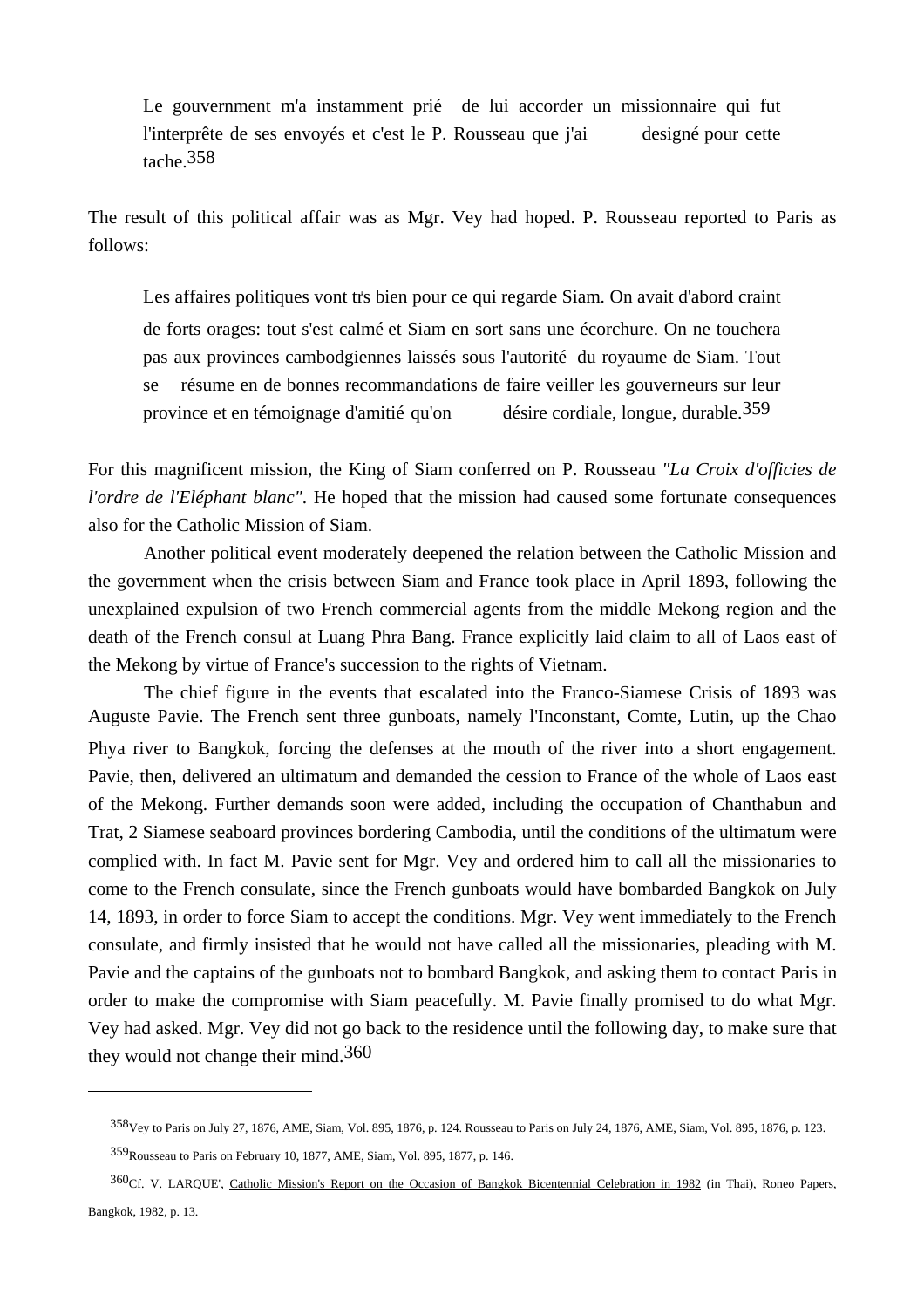Siam was defenseless against the naval blockade. King Rama V had no choice but to accept the terms offered and to conclude a treaty with France in October 1893. During this dangerous period, Mgr. Vey wrote:

 Pour le peuple, les chrétiens étaient des auxiliaires des Français: ils étaient l'ennemi. En plusieurs endroits des cris de mort faisaient entendre: le moindre incident fâcheux aurait pu devenir la cause d'irréparables désastres... les chrétiens couraient de véritables dangers au moins dans les districts éloignés de la capitale.361

By virtue of the good relation with the Siamese government and what Mgr. Vey had done for Siam. Prince Thevavong, Minister of the Foreign Affairs, gave the assurance to Mgr. Vey that:

 Tout le possible serait fait afin de prévenir les molestations contre les chrétiens. Depuis longtemps en effet, dans les hautes sphères de Bangkok, on a compris que la Mission Catholique n'a pas pour but de se mêler des affaires politiques.<sup>362</sup>

 Good relations with the King himself was not less importance. It was indeed the core of this relationship, since it had been an excellent advantage for the Mission. Consulting the archives of Archdiocese of Bangkok, I have found a volume of letters of correspondence between King Rama V and Mgr. Vey, including the congratulatory letters from the two Kings of Siam on the day of Mgr. Vey's episcopal consecration. On September 5, 1883, in one of his letters, King Rama V insisted to Mgr. Vey that he never thought that the religion which was not Buddhism was not good. He willingly supported and protected the other religions as far as the religions would try to teach and form the people as the good and moral people.363

 This relation was moderately strengthened in 1897, when King Rama V visited Europe. He took that opportunity to visit Pope Leo XIII. The Pope, having to receive him, wanted to have *"Pro-Memoria"* in which the situation of the Catholics in Siam would have been indicated. He asked for it from Propaganda Fide, enquiring also what he should ask from the king in favor of the Catholic Mission in his conversation with him.<sup>364</sup> Propaganda Fide sent to the Pope the said-Pro Memoria and gave the suggestion for his conversation with the king of Siam as follows:

<sup>361</sup>Vey to Paris on November 2, 1894, AME, Siam, Vol. 896, 1894, p. 130.

 $362$ Ibid.

<sup>363</sup>Cf. Rama V to Vey on September 5, 1883, AAB, Vey, King's Letters, No. 491. see also No. 492 in which the king reconfirmed his will.

 $364$ Cf. Leo XIII to Propaganda Fide on June 1, 1897, ASCPF, Rubrica, No. 129, Vol. 117, p. 380. Luigi Tripepi, substituted Secretary of State to

Mgr. Agostino Ciasca, Secretary of Propaganda Fide.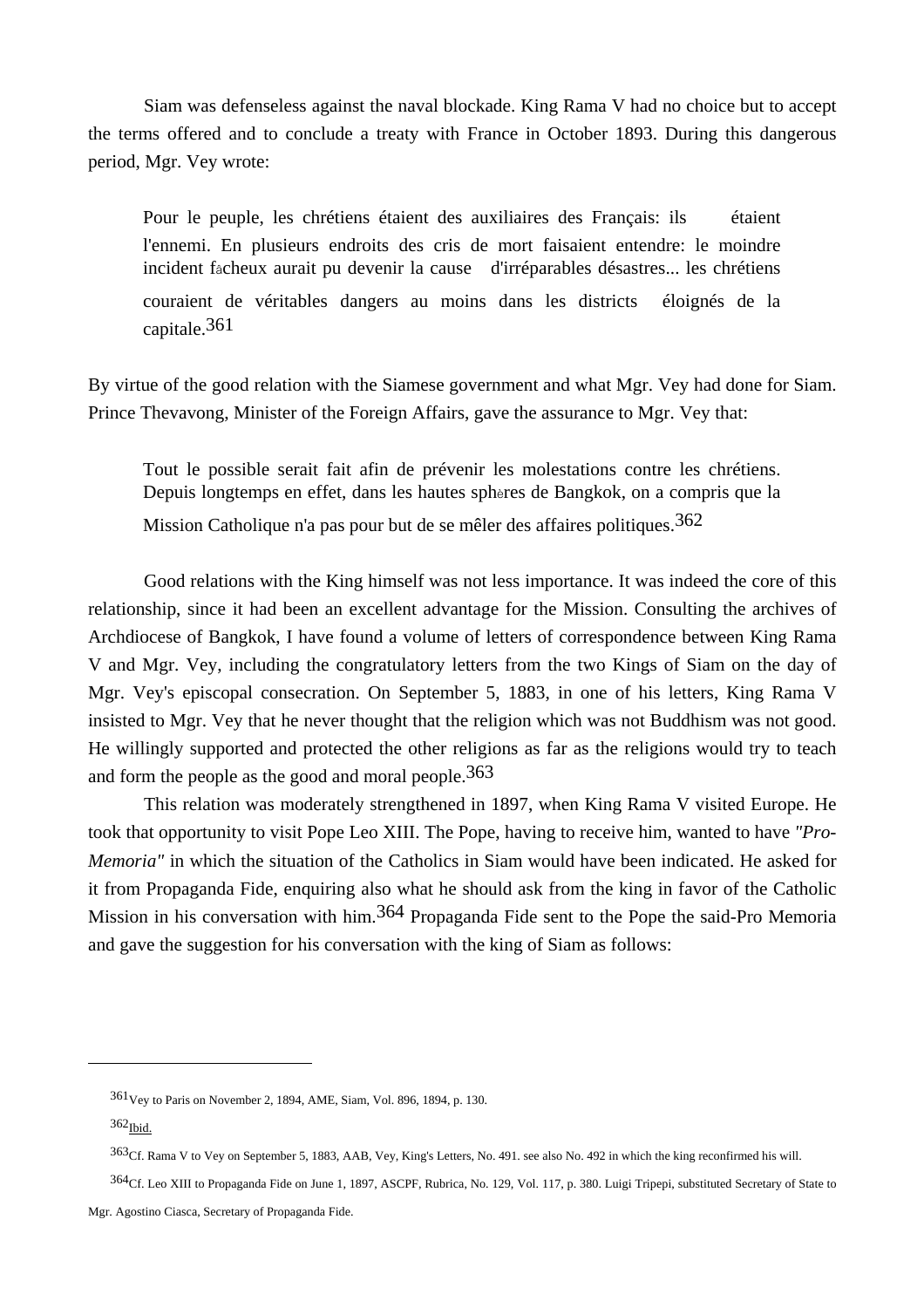E' specialmente a loro riguarda che Sua Santità potrebbe avere una parola di raccomandazione... L'augusta parola del S. Padre presso il giovane Re del Siam potrà aspettare la completa libertà religiosa di questa popolazione.365

The audience which Pope Leo XIII accorded to king Rama V resulted in the King's excellent impression of him. In front of his court, the Princes, the mandarins, and the missionaries who were granted the special audience on the occasion of his return to Siam, King Rama V admired the Pope and encouraged the missionaries to continue their good works among his people. Mgr. Vey, in his letter to the Pope, repeated the words of the king as follows:

 J'ai vu de grands rois, de puissants empereurs, mais aucun d'eux n'a rien d'égal à la Majesté, à l'affabilité , la bonté de celui qui est le Père des chrétiens du monde entier.366

### **4.2 Vey's Policy Conformable to the Country-Reformation.**

 Mgr. Vey did not remain indifferent to the progress of the country and wished that the Catholic Mission participate also in the country-reformation. Well aware of the tantamount help supplied in this regard by a sound and moral education, he purposely founded educational institutions and the Assumption College for boys and Convent schools for girls were erected, not to mention the 49 schools already working in the Christian districts where boys and girls were given a first elementary and moral tuition, which highly distinguished them from children of their age who grew up without any training at all.

### **4.2.1 Education.**

 $\overline{a}$ 

 The aspirations of Siam to go in the course of progress and of modern civilization made Mgr. Vey understand that the Mission should give assistance and cooperation in this course. He encouraged the missionaries to erect and multiply the elementary schools in their districts. He realized that the country-reformation should be taken into consideration by all.

 Si le roi réussit à introduire dans son royaume les réformes qu'il a projetiées, nul doute que le Christianisme n'en reçoive une impulsion nouvelle.<sup>367</sup>

<sup>365</sup>ASCPF, Rubrica, No. 129, Vol. 117, p. 383.

<sup>366</sup>Vey to Leo XIII on January 15, 1903, ASCPF, Rubrica, No. 129, Vol. 261, p. 438. Cf. AAB, Vey, King's Letters, No. 507.

<sup>367</sup>Extract of Vey's Letter, in Lettre Commune du Séminaire des Missions Etrangères, No. 10 (Decembre 31, 1879) 54.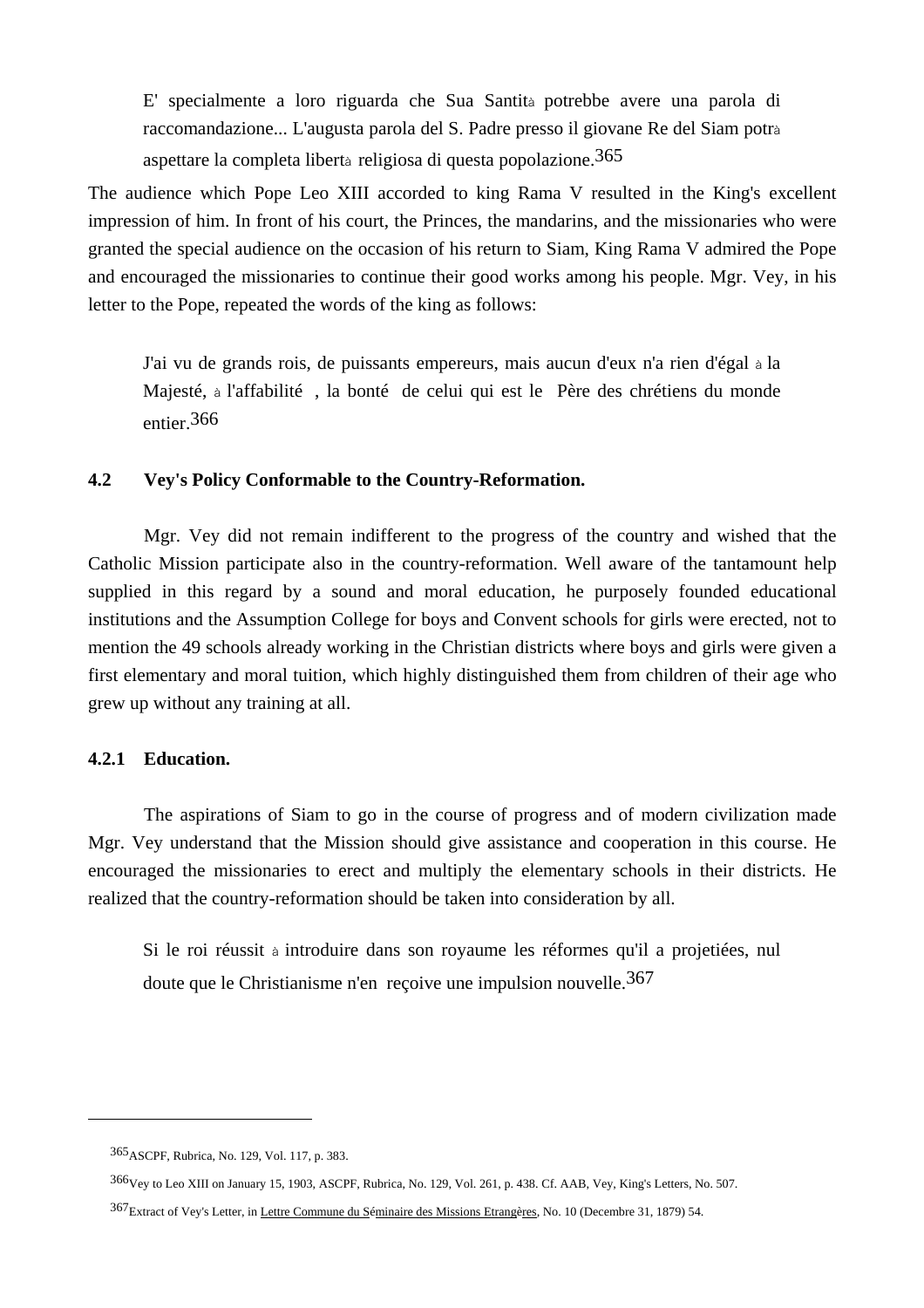In the course of his pastoral visits, Mgr. Vey found that the more children entered the schools than before because certain parents, who had found some objections not to let their children go to school, were more reasonable. From the part of the missionaries, Mgr. Vey said:

 Ils ont compris ces pauvres gens que les dangers pour la foi de leurs enfants devenant plus nombreux il faillait mettre plus de sollicitude et d'imposer plus de sacrifices pour les faire bien étudier.<sup>368</sup>

In the annual report of M.E.P. of 1884, Mgr. Vey insisted that the Catholic Mission was giving the educational services only in the Christian districts, but he had to do more than that since the European community in Bangkok was growing very fast, and the Siamese wanted to learn European languages more and more; above all, if the Catholic Mission did not cooperate in the educational reform, the Mission would have lost its good reputation.<sup>369</sup> So Mgr. Vey opened the Assumption College on February 15, 1885, where the European and native professors gave superior instruction in 3 languages: Siamese, French and English. In fact, in order to have a school teacher, he wrote a letter to St. Mary's training college in London. Mr. Graham, the director of St. Mary, agreed with him and sent Mr. Donowan to Siam. For this, Mgr. explained that:

 Nous avons pris une autre décision, celle de fonder d'abord l'école sur un bon pied en mettant un bon laïque à la tête des classes anglaises. Pour les classes du français un missionnaire s'en occupera pour quelque temps.370

The Convent school for girls was also erected in 1885. He had already paved the way for this purpose. Seeing that the number of the European people was growing and also the number of the children, he consulted with his missionaries and said that:

 Notre avis a été qu'il nous faudrait des Religieuses pour l'éducation et l'instruction des enfants des Européens.371

<sup>368</sup>Vey to Paris on October 31, 1883, AME, Siam, Vol. 895, 1883, p. 353.

<sup>369</sup>Cf. Annual Report, 1884, p. 31.

<sup>370</sup>Vey to Paris on October 21, 1884, AME, Siam, Vol. 895, 1884, p. 372.

<sup>371</sup>Vey to Paris on July 8, 1884, AME, Siam, Vol. 895, 1884, p. 368.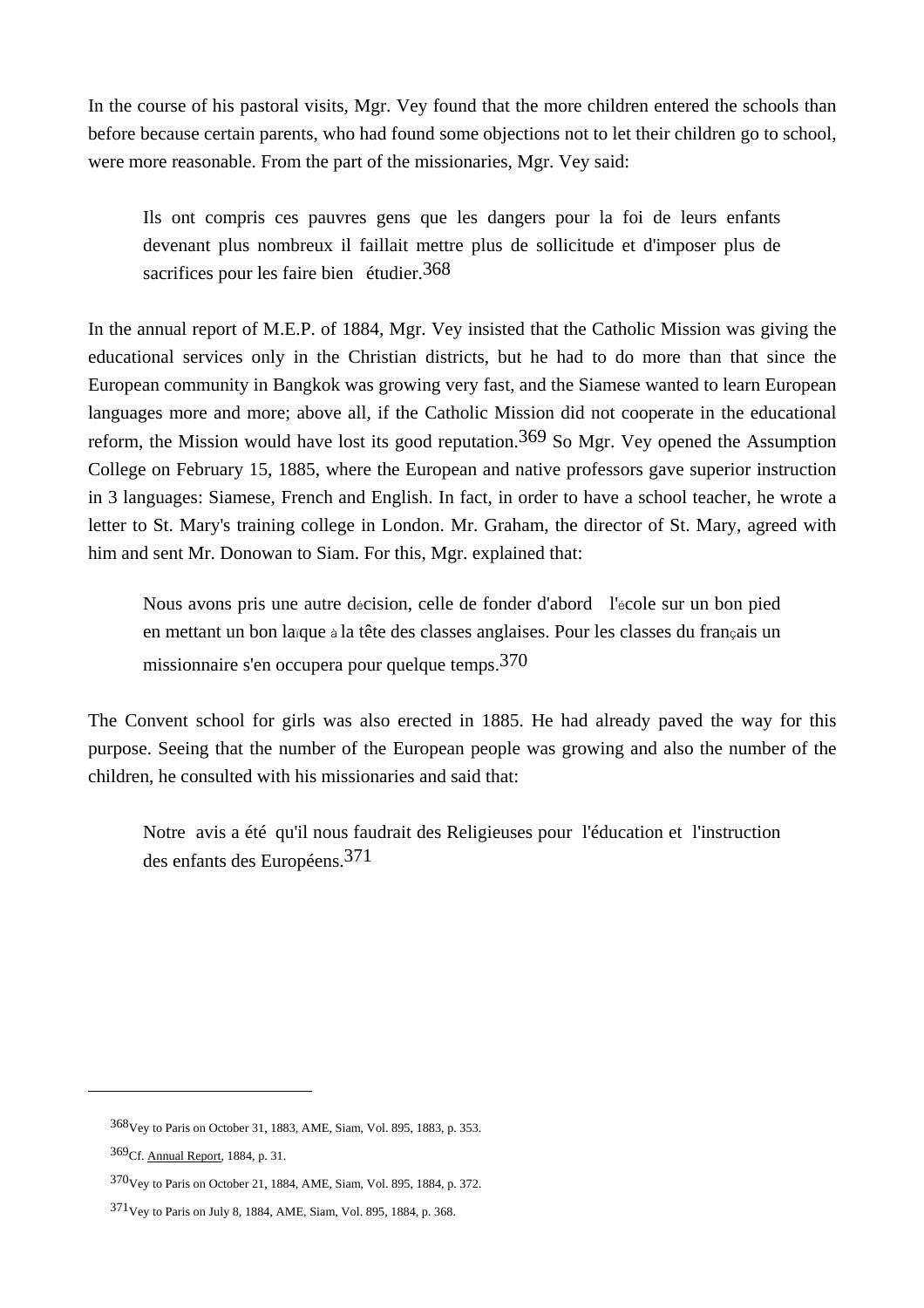To obtain this purpose, he had written to the Apostolic Vicar in Saigon, asking him to convey his request to the Superior of Soeurs de St. Paul de Chartres there. Soeur Bnjamin, Superior, answered him that she willingly accepted his invitation, but since the war of Tongking was still taking place, he had to wait for some time. The idea of inviting the European religious to come to Siam came from Mgr. Dupond and Mgr. Vey wanted it to materialize.<sup>372</sup> He had also heard that the religious of St. Maur who were in Singapore would willingly accept to found an establishment in Siam, but they had to ask for the permission from the mother house. He also mentioned *"Les Soeurs de la Providence de Portieux"* established in Cambodia, but they had to do the same. In fact according to his plan, these three congregations would direct schools, hospital and orphanage of the Mission.<sup>373</sup>

 P. Péan, one of the Directors of M.E.P., wrote to the Mother General of Soeurs de St. Paul de Chartres, saying:

 Sa Grandeur voudrait établir à Bangkok; capitale du royaume, un modeste établissement de trois ou quatre religieuses seulement qui s'emploieraient d'abord à l'instruction et à l'éducation des filles d'Européens nées à Bangkok.374

However, the sisters of St. Paul de Chartres could not come to Siam for that moment, maybe because they wanted to send some of them from Saigon but the situation did not allow them to do so. The sisters of St. Maur finally arrived in Siam and were appointed to direct the Convent school in Bangkok.

 The College of Assumption gave a satisfactory result to the Mission. It was necessary to have a new building to receive the boys who wanted to enter this college. The King and the queen offered a sum of money to the Mission for the construction of this building and so did the mandarins. The new building was constructed and completed in 1889.375 In the report to Propaganda Fide, Mgr. Vey notified that the College of Assumption was directed by P. Colombet and 2 missionaries as assistants, together with 9 professors and 2 Siamese teachers. The College was growing very fast and in 1896 there were 390 boys from whom the missionaries baptized about 15 boys every year. The first class had already ended the study and were working in the country. The old boys wrote to P. Colombet expressing their satisfaction and achievement from their study. $376$ 

 The Convent school was directed by the sisters of St. Maur, led by Mère Hélèe. There were, then, 160 girls in the school, including:

<sup>372</sup>Cf. Vey to Paris on March 7, 1884, AME, P. Rousseille, Siam, Mgr. Vey, p. 23, No. 8.

<sup>373</sup>Cf. Vey to Paris on July 8, 1884, AME, Siam, Vol. 895, 1884, p. 368.

<sup>374</sup>Péan to Chartres on September 5, 1884, Archives of Soeurs de St. Paul de Chartres, Siam, 1884, without number.

<sup>375</sup>Cf. Church in Thailand, p. 530.

<sup>376</sup>Cf. Vey to Propaganda Fide on December 15, 1896, ASCPF, Rubrica, No. 129, Vol. 117, p. 363.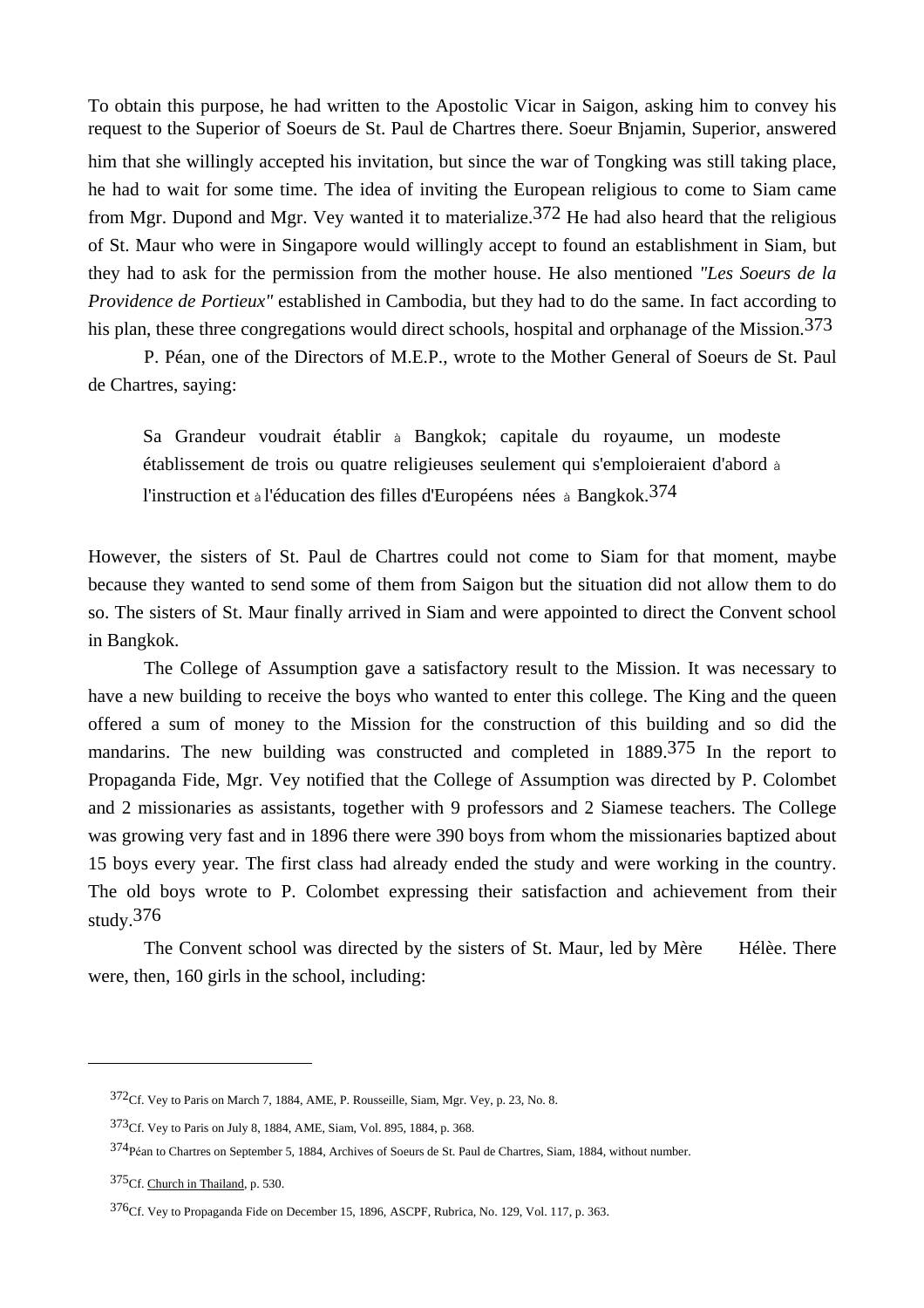Trois petites filles de l'ancien Régent, pendant la minorité du Roi actuel, et une fille adoptive d'un prince.377

Having considered the growth of both the Mission and the College, Mgr. Vey decided that it was time to assign the direction of the College to the religious. So he sent P. Emile Colombet to France in order to invite the St. Gabriel Brothers to take this service. P. Colombet had made the appeal to their good will and they generously answered this appeal. On October 20, 1901, 5 Brothers of St. Gabriel arrived at Bangkok and were appointed to direct the College of Assumption.<sup>378</sup>

 In general, he noticed that the people wanted to send their sons and daughters to have their education in the Catholic schools. He paid much attention to the importance of education not only in Bangkok but also in the other provinces where the Catholic schools were directed by the missionaries and the native sisters and teachers. He said that the erection of the schools was necessary because of one missionary reason:

 Il est difficile pour le néophyte qui ne sait pas lire de conserver dans sa mémoire le souvenir des vérityés qu'il a entendus au Catholicisme. Cela est surtout vrai quand, comme il arrive si souvent, il habite loin de l'église et ne peut y aller entendre le dimanche, les instructions qui y sont donnés. S'il sait lire, ses livres de religion l'accompagne partant.379

### **4.2.2 Hospital.**

The other work which became urgent in Bangkok and seemed to correspond to the zeal of the Catholic Mission was the hospital since the sick (among them Europeans, Siamese, merchants who came to Siam), had to be accommodate in hotels, or in boats. Sometimes the missionaries were asked to admit the sick for the charitable motivations into their own house. Mgr. Vey first mentioned his project of building a hospital in his annual report of 1884, but his project could not be realized because he could not obtain sufficient subsidy.<sup>380</sup>

 Having seen the necessity and importance of having one hospital in Bangkok, not only for the French soldiers, but also for the missionaries and the poor Siamese, the French consul in Bangkok offered 100,000 francs to Mgr. Vey and in Paris, the French government gave 150,000 francs to the Superior of M.E.P. for providing the necessary instruments and materials for the hospital in 1894.381

<sup>377</sup>Ibid.

<sup>378</sup>Cf. Vey to Paris on December 12, 1900, AME, Siam, Vol. 896, 1900, p. 165. see also AAB, Vey, Religious Congregations, No. 031.

<sup>379</sup>Vey to Propaganda Fide on December 15, 1896, ASCPF, Rubrica, No. 129, Vol. 117, p. 363.

<sup>380</sup>Cf. Annual Report, 1884, p. 31.

<sup>381</sup>Cf. V. LARQUE', History of St. Louis Hospital(in Thai), Roneo Papers, Bangkok, 1985, p. 2.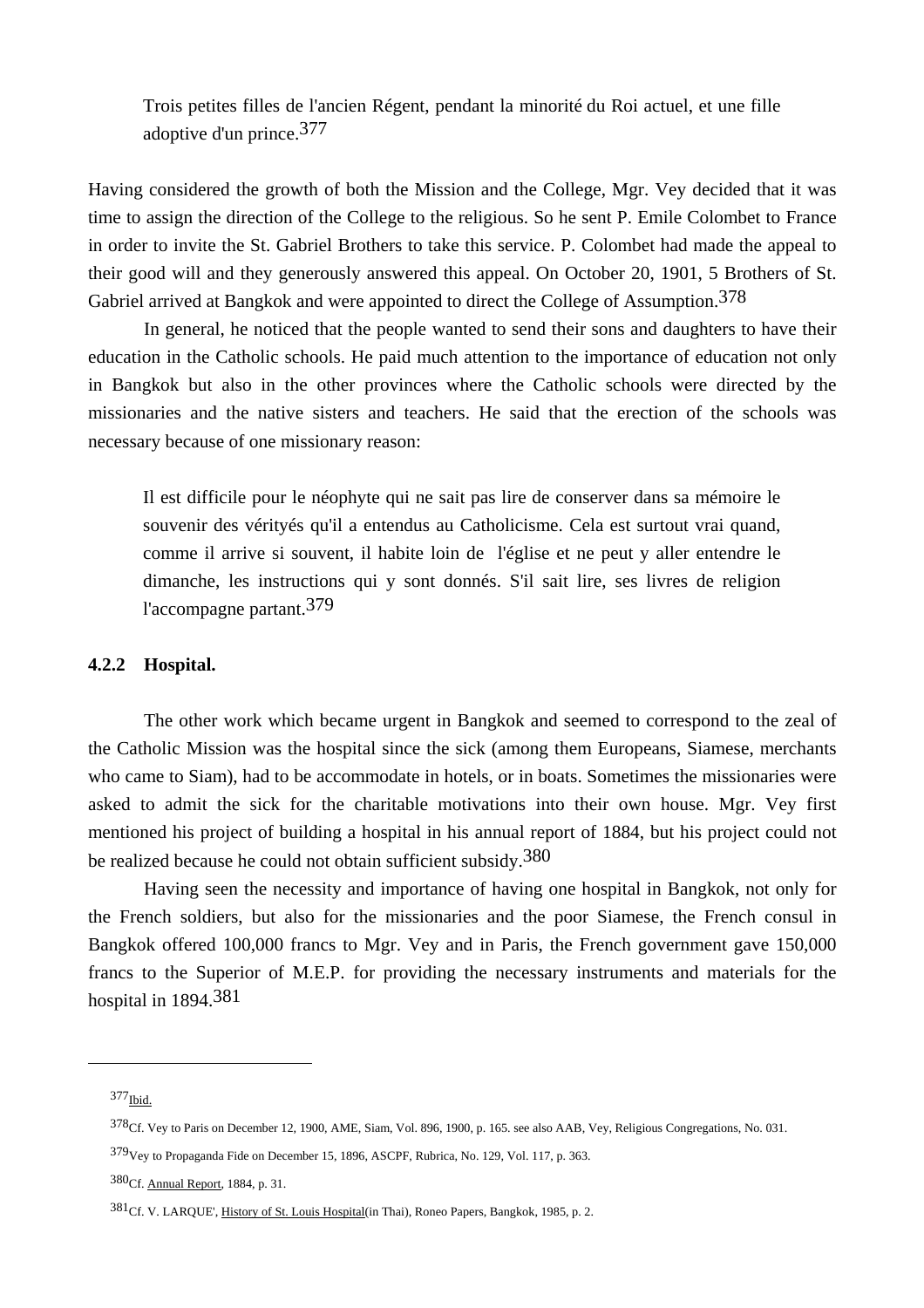Mgr. Vey bought a piece of land in 1895 and in 1896, he reported that the construction of the first building and a sister house had been begun and that later, he would build the other building for the Siamese, since they had asked him that the hospital should serve also the Siamese.<sup>382</sup> He did not, by any means, forget the welfare of the people, he said:

Plus tard, si les circonstances le permettent, la construction d'un autre grand hôpital pour les indigoènes ne sera pas non plus négligée.383

It is interesting to note that in his letter dated July 8, 1884, the project of founding the hospital was agreed to by the king.

Nous avons plusieurs fois exprimé les désirs de voir fonder un hôpital pour les Européens principalement lequel serait sous notre direction. Le roi a bien voulu... d'en faire.384

According to his project, he hoped to have some religious sisters from Europe to direct the hospital. However, he asked Paris to help him have 4 sisters who would have arrived in Siam before the end of 1888, but on November 1888, he wrote:

L'affaire d'avoir des religieuses pour le petit hôpital Europeen n'aboutit pas à un résultat acceptable pour nous.385

On July 18, 1895, he wrote a letter to the Superior of St. Paul de Chartres, asking for the religious sisters. This time he asked for about 7 or 8 sisters to work in the hospital and to direct some schools in Bangkok which were growing and needed some more personnel.386 Finally, the sisters of St. Paul de Chartres arrived from Saigon, as we know from their *"Notice Historique"* published in 1900 as follows:

<sup>382</sup>Cf. Annual Report, 1886, p. 77.

<sup>383</sup>Vey to Propaganda Fide in 1896, ASCPF, Rubrica, No. 129, Vol. 117, p. 364.

<sup>384</sup>AME, Siam, Vol. 895, 1884, p. 368.

<sup>385</sup>AME, Siam, Vol. 895, 1888, p. 469. see also p. 466.

<sup>386</sup>Cf. Vey to Chartres on July 18, 1895, Archives of St. Paul de Chartres, Siam, 1895, without number.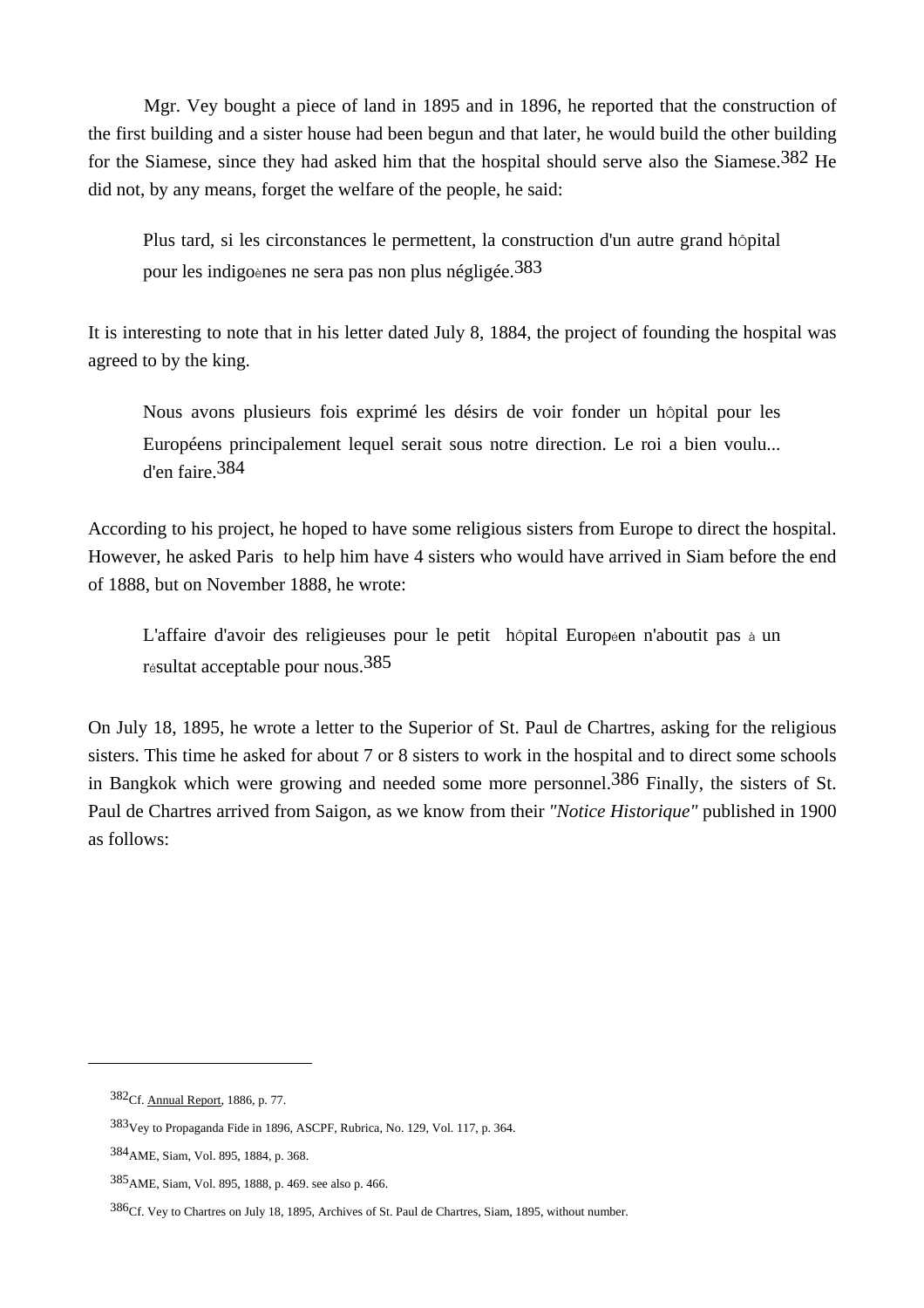Enfin le 24 Avril 1898 sept religieuses de Saint Paul quittaient Saigon pour aller prendre la direction du magnifique HÔpital Saint-Louis fondé à Bangkok par les soins de Mgr. Vey, Vicaire Apostolique du Siam... Deux autres soeurs devront s'occuper de la direction des religieuses indigoènes de la mission connues en Orient sous le nom d'Amantes de la Croix et qui rendent tant de services à nos zélés missionnaires.387

Certainly this initiative of Mgr. Vey was warmly welcomed by all. St. Louis hospital was solemnly inaugurated on September 15, 1899, with the feast and ceremony prepared by the sisters and P. Romieu. The resident Europeans and the representative of the government, with their presence wanted to give a testimony of support and of encouragement to this work.<sup>388</sup>

 It is interesting to observe that one of the methods of Mgr. Vey for his missionary works was the invitation of the religious congregations to come to Siam. This resulted in the growth of the Mission in certain ways, increasing the personnel of the Mission and also the conformability of the country-reformation.

### **4.3 The Printing Press and His Missionary Works**

In connection with education and catechism, the printing press was also a good and necessary instrument to communicate the Good News to the people.

 It is due to Mgr. Garnault that a printing press was introduced into Siam for the first time in 1796. The book *"Khamson Christang"* (Christian Catechism) was printed also in this year. It was printed in the Siamese language but with Roman characters representing Siamese sounds and tones, since Siamese typefaces were as yet not invented in that year.389 This printing press was founded in the Santa Cruz church at Thonburi. But it was Mgr. Pallegoix who officially founded the Catholic Press of Assumption in 1838.390

 The Assumption Press had been directed by Mgr. Vey when he arrived in Bangkok in 1865. He wrote to Mgr. Dupond who was in Rome at that moment that he was publishing *"Vie de Saints"* in the Siamese language and asked for the necessary instruments for the press in Bangkok.391

<sup>387</sup> Communité des Soeurs de Saint Paul de Chartres, Notice Historique, Chartres: Imprimerie Garnier, 1900, p. 20. see also AAB, Vey, Religious Congregations, No. 041.

<sup>388</sup>Cf. Vey to Paris on November 30, 1899, AME, Siam, Vol. 896, 1899, p. 162.

<sup>389</sup>Cf. A. LAUNAY, Documents Historiques, Vol II, p. 339. LAUNAY, Mémorial de la Société de la Missions Etrangères, Vol. 2, p. 266. G.

DUVERDIER, La Transmission de L'imprimerie en Thailande: Du Catechisme de 1796 aux Impressions Bouddhiques sur Feuilles de Latanier, in Bulletin de l'école Française d'Extrême-Orient, Tome LXVIII (1980) 214-215.

<sup>390</sup>Cf. DUVERDIER, Op. Cit., p. 225. AME, Siam, Vol. 894, p. 264.

<sup>391</sup>Cf. Vey to Dupond on July 30, 1870, AME, Siam, Vol. 894, 1870, p. 506.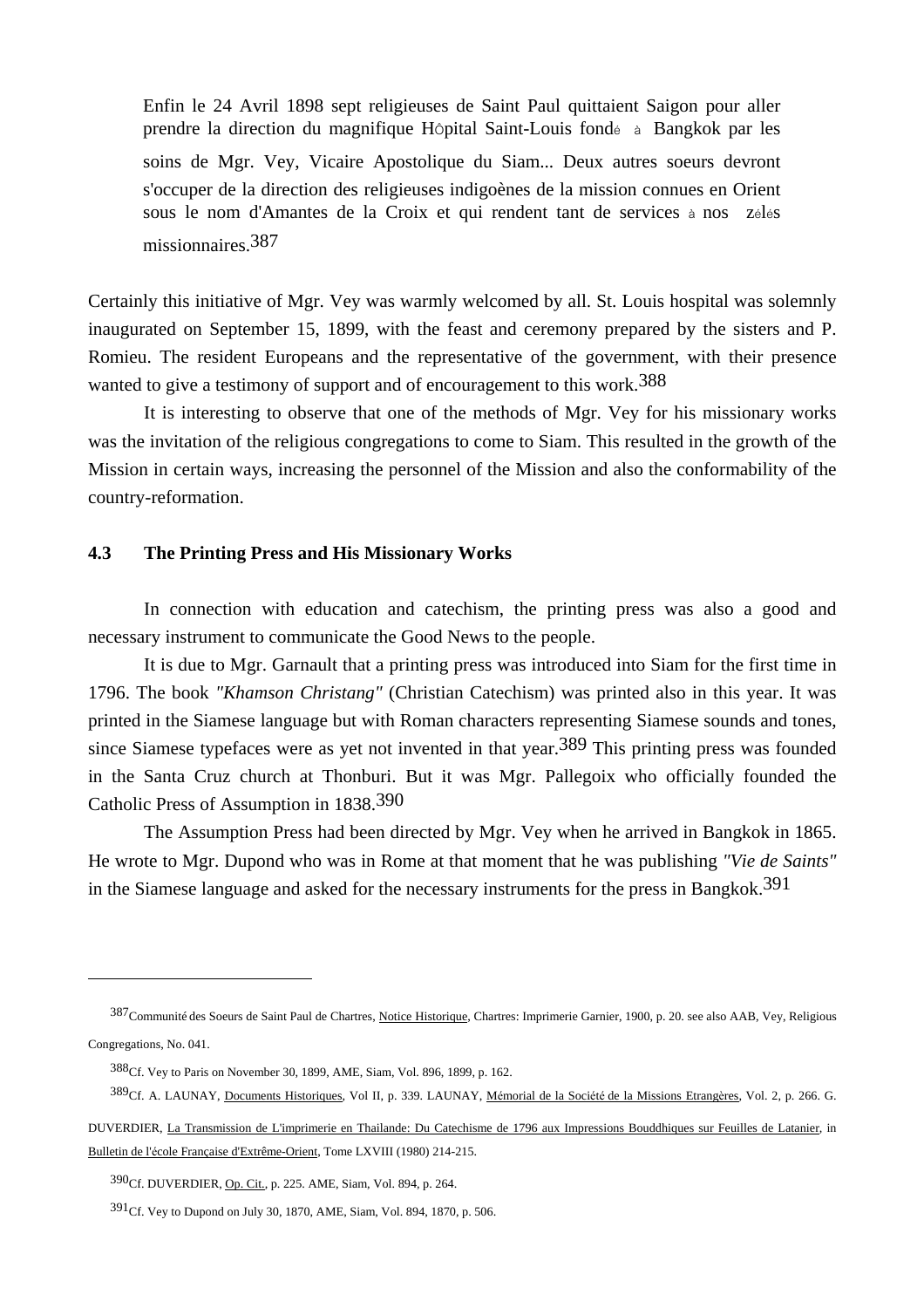He always realized that the usage of the local language was very important not only to communicate with the people, but also to tell the Good News to them, to teach in the College and in schools. The press was also important for the catechism. For these purposes, Mgr. Vey composed and revised many books during his period, for catechism, education and also for the Mission. It would be beyond our study if I were to give all the names of the books he had composed and revised into the new editions and the books composed by the missionaries during his time. It would be better if I were to summarize his works from the catalogue of the works composed by the missionaries of Siam, as follows:

- 1. The works composed by Mgr. Vey:
	- Phra Evangelio (the Gospels) published in 1904.
	- Bot Samrat Ramphung phavana doi phra Evangelio nai thuk thuk van talot xua pi (Meditation on the Gospels for everyday of the year), 2 volumes, 2 editions, published in 1903-1904, 1905-1907.
- 2. The works collaborated or revised by Mgr. Vey:
	- Elementa Grammaticae Latinae published in 1903.
	- Kamnot (Regulation of the Mission) revised in 1870 and 1892.
	- Dictionnaire siamois-française-anglais revised from Dictionary of Mgr. Pallegoix, adding hundreds of new words by Mgr. Vey. The Latin was left out, leaving only French and English.
	- Latin-Siamese Dictionary.
	- English-Siamese Dictionary.
- 3. The works published during his time composed by the missionaries of Siam.
	- 12 books of catechism in Siamese in different editions.
	- 6 prayer books for the Christians in Siamese.
	- 4 books on life of the Saints in Siamese.
	- 1 song book in Siamese.

 $\overline{a}$ 

- 1 French-Siamese Dictionary by Mgr. Cuaz.
- Some text books for the usage in the schools and College.<sup>392</sup>

Having read these works which are still conserved in the library of the Assumption Press and in the archives of the Archdiocese of Bangkok, I observed that Mgr. Vey had worked very hard for the Mission, realizing the importance of this kind of mass media, encouraging the missionaries to compose some useful books to be used in their missionary works, communicating some important information to the Christians by his circular letters, etc., which render his missionary works more effective and more practical.

<sup>392</sup>Cf. Catalogue des Ouvrages composés par les Missionnaires de Siam, AAB, Vey, Assumption Press, No. 030. see also LAUNAY, Mémorial de la Société des Missions Etrangères, p. 626.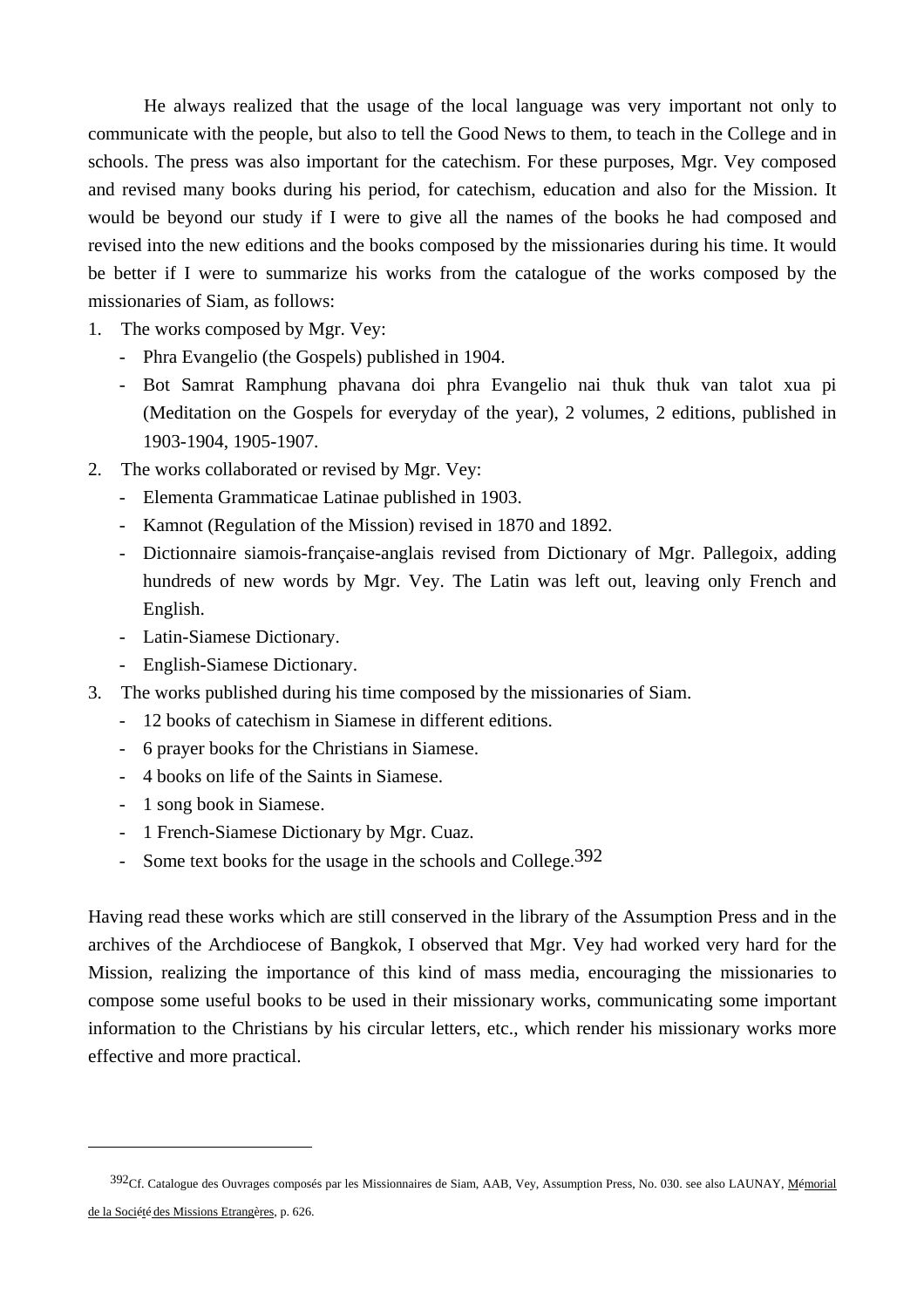### **4.4 The Seminary, His Colleagues and Collaborators.**

 The most important element for the Mission was the collaborators, not only the missionaries themselves, but also the native clergy and the catechists who worked together in harmony in order to render the Mission of Siam more fruitful. The work of the formation of the native clergy had been entrusted to Mgr. Vey from the day of his arrival in 1865. He understood the importance of this work and he had paid his attention to it.

# **4.4.1 The Native Clergy.**

 According to the short history of the seminary of the Mission of Siam, which I found in the Archives of the Archdiocese of Bangkok, Mgr. Garnault formed some children to the priesthood in Penang, in 1786. When he came to reside in Bangkok in 1792, he had one native priest, 2 seminarists and some students. He, then, opened the clerical schools, one at Chanthabun where the Cochinchinese seminarists took refuge, one at Takua Thung in the South of Siam and one at Bangkok. Definitively fixed at Bangkok in 1802, Mgr. Garnault united all the seminarists there. There were 23 seminarists. In 1841, Mgr. Pallegoix officially founded a seminary in Bangkok, namely, in the Assumption quarter. For some reasons, namely, being disturbed by the great noise of the capital and by the visits of the parents of the seminarists, the stay in Bangkok seemed not to be favorable to the proper direction of the seminary.

 In February 1872, the seminary was transferred to Bangxang, where P. Rabardelle was working. The building structure of the seminary was still made of wood. From 1893 to 1903, Mgr. Vey rebuilt the seminary, and this time it was made of brick, but with great expenses.393 P. Martin, as the Superior of the Mission, wrote to Cardinal Barnabòas follows:

 La Mission de Siam vient d'achever son Grand Séminaire: c'est là que nous ferons continuer les études aux élèves qui nous viennent de Penang et à ceux que nous fournira notre petit Séminaire où nous comptons une trentaine de latinistes.394

In his letter addressed to Cardinal Ledochiuski, Prefect of Propaganda fide, Mgr. Vey asked for financial support for the seminary, saying:

<sup>393</sup>Cf. AAB, Vey, Seminary, No. 003. see also Notice Biographique, p. 252, f. 9.

<sup>394</sup>Martin to Prefect of PF on Nov. 21, 1873, AME, Siam, Vol. 894, 1873, p. 702.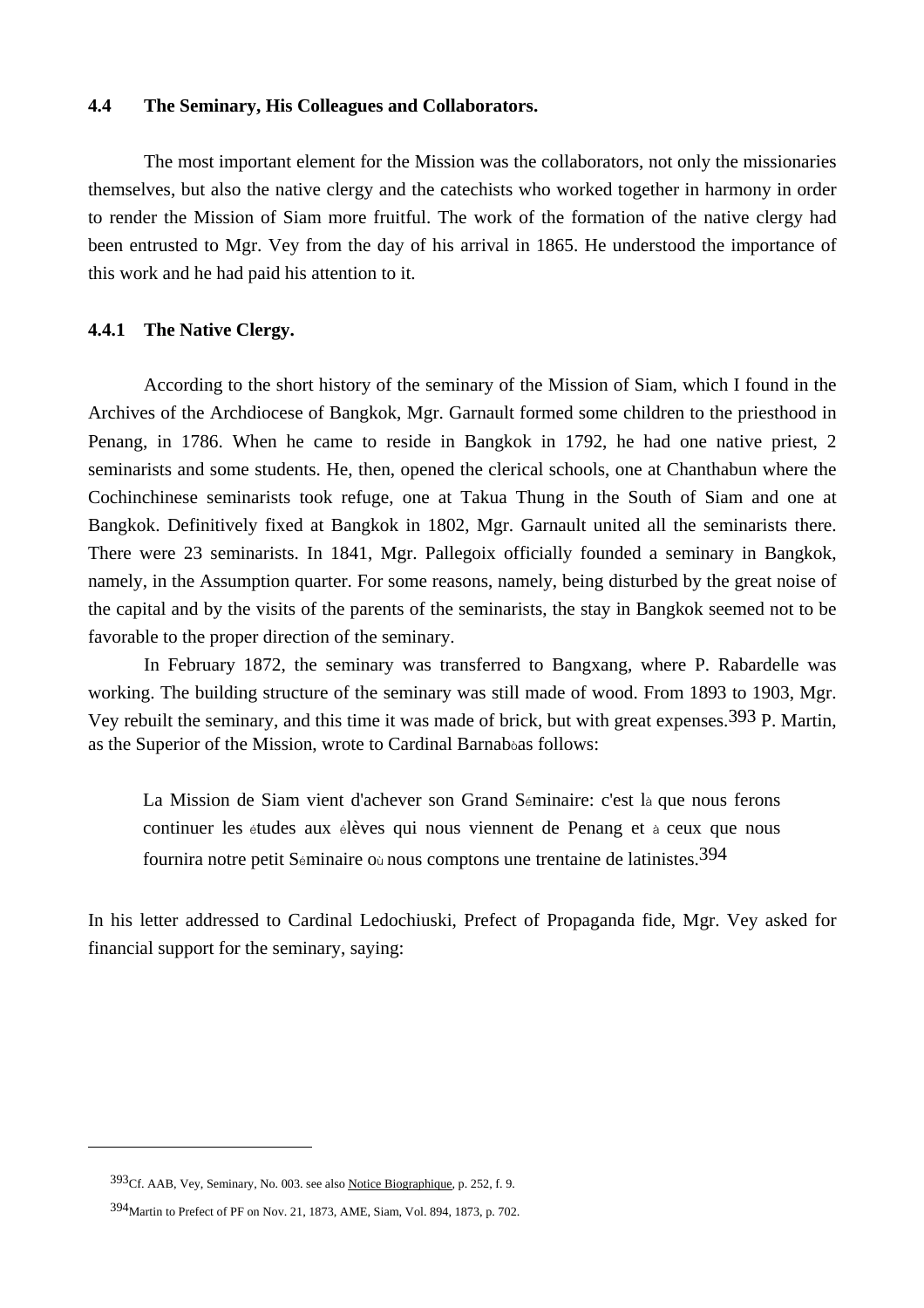Il s'agit de la construction de notre Séminaire pour le clergé indigène qu'il est absolument nécessaire de refaire; l'ancienne est en bois, elle est pourrie. Les achats des matériaux pour le nouveau séminaire (comprenant grand et petit séminaire) sont commencées.395

On April 18, 1896, Cardinal Ledochiuski responded to his letter, agreeing with him on the importance of the formation of native clergy, corresponding also to the instructions given by Propaganda Fide, saying:

 Intere a ut aliquod, licet tenere, amplitudini suae auxilium praebeat, summam bis mille libellarum in favorem praedictae constructionis ussignavit.396

One year later, he reported to Propaganda Fide that the seminary, both major and minor seminaries, counted at that moment 65 students, from whom on four of them had been conferred the Diaconate. They were to be ordained priests at the end of the year. He also added that the number of the native priests then, would be 18 altogether.<sup>397</sup> The Mission of Siam was extended to include Laos, as we have already seen. The formation of the clergy, therefore, was to be adapted to it. Mgr. Vey informed Propaganda Fide what he was doing in the seminary, saying:

 Autre ce séminaire de langue Siamoise, l'extension de la Mission nous oblige à enfonder un secours, de langue Laotienne. Le Vicariat Apostolique, en effet, comprend deux pays dont la langue populaire n'est pas la même.398

As the result, he sent 5 native priests to work in Laos. In fact P. Excoffon had established a school at Done Don to form the boys who wanted to be catechists or priests in May 1891. P. Dabin, a missionary in Laos wrote in his diary in 1891 that year they opened a seminary at Done Don, since they had recognized the necessity to have a seminary of the Mission for a long time.<sup>399</sup>

 The seminary of the Mission of Siam had to receive the seminarists of the Mission of Laos according to the agreement made in 1904 between Mgr. Vey and Mgr. Cuaz.<sup>400</sup> In the report of Mgr. Cuaz to Propaganda Fide on October 23, 1904, he said that there were at the moment only 8 seminarists from whom 7 were still learning some fundamental subjects in Done Don, a minor seminary of the Mission, one was sent to Bangxang, the seminary of the Mission of Siam. $401$ 

398<sub>Ibid.</sub>

<sup>395</sup>ASCPF, Rubrica, No. 129, 1896, Vol. 96, p. 9.

<sup>396&</sup>lt;sub>Ibid., p. 11.</sub>

<sup>397</sup>Cf. ASCPF, Rubrica, No. 129, 1897, Vol. 117, p. 362.

<sup>399</sup>Cf. BAYET, Op. Cit., p. 111. see also ASCPF, Rubrica, No. 129, 1897, Vol. 117, p. 362.

<sup>400</sup>Cf. AAB, Vey, Seminary, No. 001.

<sup>401</sup>Cf. ASCPF, Rubrica, No. 129, 1904, Vol. 292, p. 744.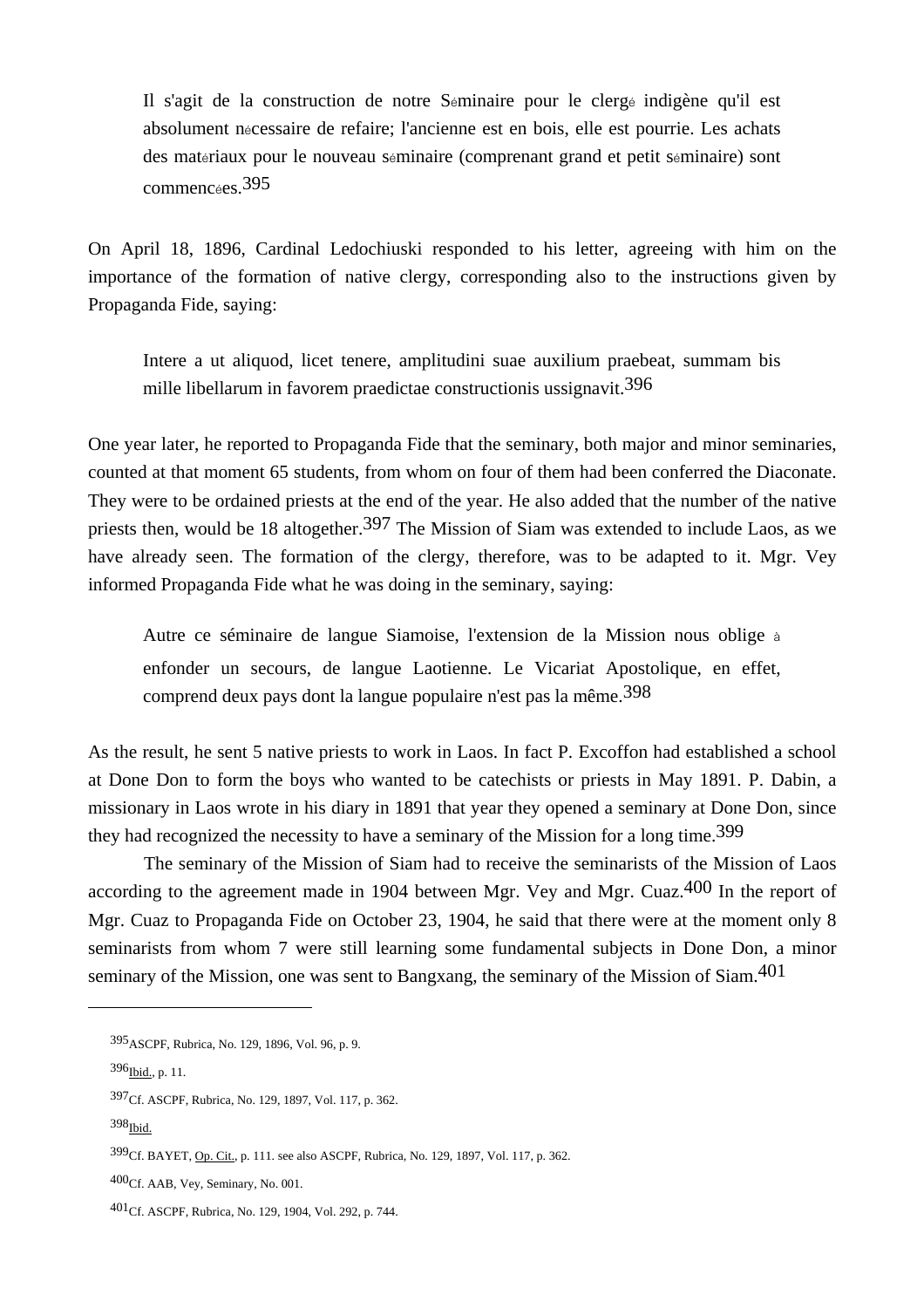The formation of the native clergy was really the heart of the Mission. Mgr. Vey tried to improve and develop the seminary in every way. In 1906, he reported that:

 En juin, le jour du Sacré-Coeur, a eu lieu la bénédiction de la nouvelle chapelle et du bâtiment. La cérémonie très solennelle était présidée par le R.P. d'Hondt; près de trois cents chrétiens.402

He also reported that there were 60 students and 10 of them were studying theology. When he died in 1909, he left the Mission of Siam with 21 native priests.

### **4.4.2 Relation with the Missionaries.**

Besides the native clergy, the missionaries themselves were the master-key of all the missionary works. Mgr. Vey realized that the Mission would have gone so well, if the unity of the missionaries was strengthened. The pastoral visit should have been the best way not only to enter into profound relation with his colleagues, but also enter into their real lives seeing with his own eyes how the work was going on and what they needed for their tasks. Not long after his consecration, he made a pastoral visit to Chanthabun, east of Bangkok and on his way back, he stopped at Bang Pla Soi to administer confirmation.

 In March 1876, he made another pastoral visit to the seminary at Bangxang. After he had solemnly opened the Mission of Laos, he himself encouraged the new Christian community by visiting them. P. Martin wrote that because of the hardship of travelling and passing through the forest, Mgr. Vey was attacked by the forest fever.403

 From his letters, we could easily understand that he periodically made his pastoral visits to the Christian communities. Each pastoral visit took him about 40 days.404 Certainly these visits gave him the pleasant results, seeing his colleagues working together and encouraging each other when they had encountered some difficulties. The unity of the missionaries was expressed specially on the occasion of the 50<sup>th</sup> priesthood Jubilee of P. Ranfaing, the ceremony which had never been in the Mission of Siam for 200 years. Mgr. Vey invited the missionaries for the feast at Chanthabun, recommending them that as many as possible should come there, saying:

 Afin que les actions de grâces que nous devons à la divine Providence fussent plus solennelles et plus en rapport avec notre reconnaissance à tous.<sup>405</sup>

<sup>402</sup>Vey to Paris, AME, Siam, Vol. 896, 1906, p. 197. He could not preside the ceremony because he was sick and staying in the hospital.

<sup>403</sup>Cf. AME, Siam, Vol. 895, 1876, pp. 105-108, 118, 149, 151, 157.

<sup>404</sup>Cf. AME, Siam, Vol. 896, p. 39.

<sup>405</sup>R. PERRAUX, Noces d'Or de M. Ranfaing, Missionnaire Apostolique au Royaume de Siam, in La Semaine Religieuse au Diocèse de Saint-Die, 18 (Mai 5, 1882) 279. see also AME, Siam, Vol. 895, p. 333.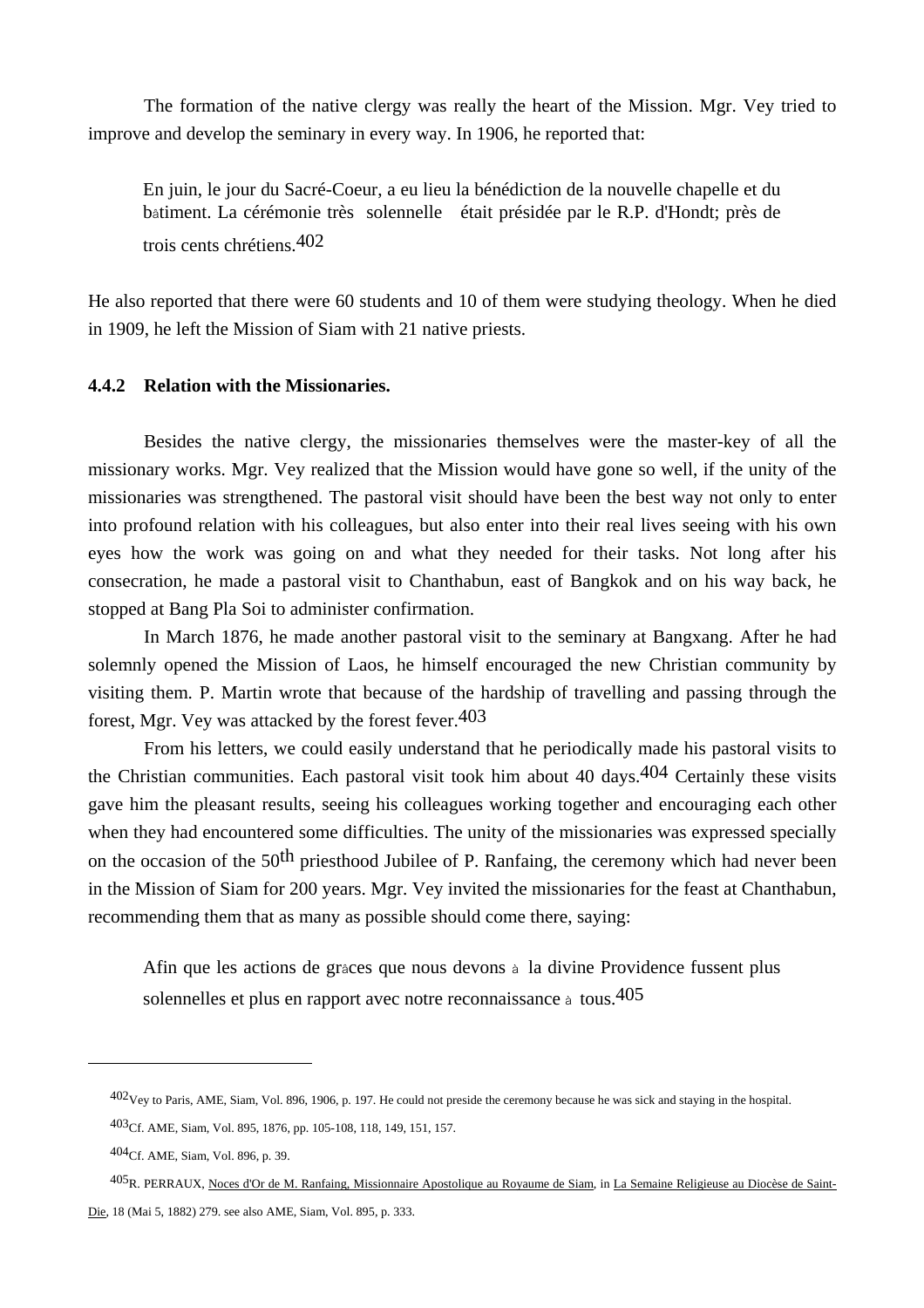The feast took place on January 23, 1882, and most of the missionaries participated in the feast which was organized in the most solemn manner as possible according to the will of Mgr. Vey.  $406$ 

In 1890, on the occasion of the 25<sup>th</sup> anniversary of Mgr. Vey's priesthood, all the missionaries united together on June 17, 1890, saying a solemn mass, singing the Te Deum and praying for him. The ceremony was organized by the missionaries themselves, as we can see from the letter of invitation in which they said:

 Nous prierons encore, tous ensemble, Notre Seigneur qu'il daigne y ajouter de nombreuses années afin que, sous la paternelle administration de Sa Grandeur, la mission puisse continuer à porter de nouveaux fruits de salut; étendre au loin de nouveaux rameaux et travailler sans cesse à la plus grande Gloire de Dieu.407

### **4.4.3 The Importance of The Catechists.**

 The indispensable collaborators and assistants of the missionaries were the catechists. Mgr. Vey paid much attention also to their importance and roles, since the people listened to their voice willingly more than that of the missionaries. From the extract of a letter of Mgr. Vey to the members of the council of l'Oeuvre de la Propagation de la Foi written on August 30, 1876, he observed that:

De nombreux catéchumènes s'instruisent actuellement de notre religion. Que ne nous est-il donné de disposer de plus amples ressources! nous pourrons alors étendre notre action beaucoup plus loin, au moyen des catéchistes, auxiliaires indispensables aux missionnaires dans notre pays de Siam. Ce sont les catéchistes qui peuvent parcourir avec fruit les villages païens; leur voix est écoutée plus volentiers que celle des missionnaires étrangères et leur présence éveille moins de défiance.408

Mgr. Vey was convinced that the catechists could speak to their fellow-countrymen more easily, without a wrinkle on the false religion which they themselves had abandoned after having understood the truth of that which they were proclaiming to them. It was the catechists who had prepared the way for the missionaries, inspiring the confidence to their consideration. He also had to limit the number of the catechists because he could not afford and sustain them. He said that:

<sup>406</sup>Cf. Ibid., pp. 281-283.

<sup>407</sup>AAB, Vey, Circular Letters, No. 012, p. 3.

<sup>408</sup>A.P.F., Vol. 49, No. 290 (Janvier 1877) 52.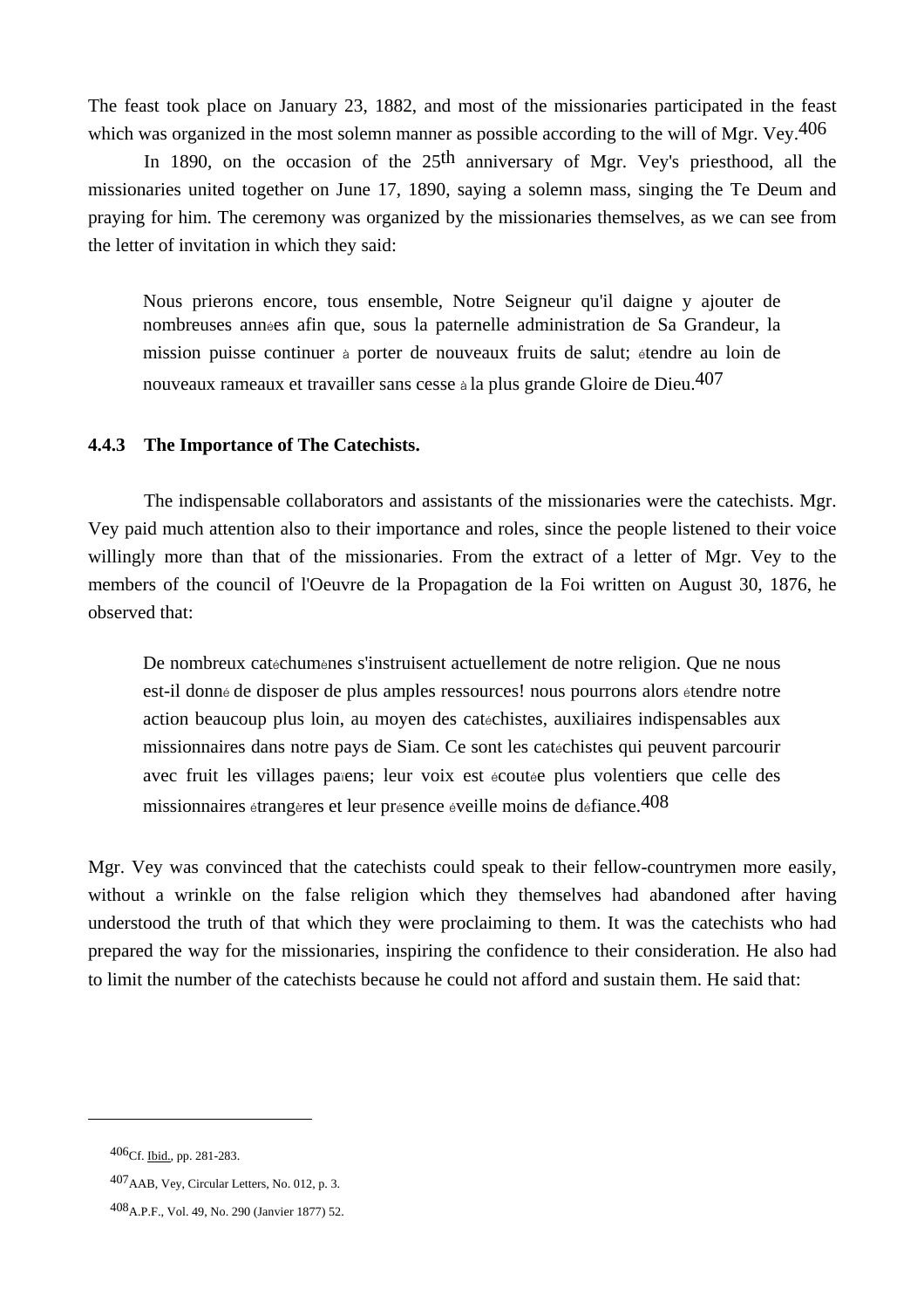Plusieurs fois, j'ai été dans la pénible necessityé de refuser à de pauvres païens, vivant éloignés de tout centre chrétien, le secours d'un catéchiste qu'ils demandaient pour étudier la religion... s'il s'agit d'un grand nombre de païens à convertir, combien il est encore plus douloureux de ne pas pouvoir leur accorder ce qu'ils demandent afin de les amener à Jésus-Christ!409

P. Schmitt wrote to Mgr. Vey on December 23, 1876, confirming the important roles of the catechists as follows:

Le catéchiste, homme zélé et courageux, parcourut les différentes localités; bon nombre de ces compatriotes se rendirent à ses instructions et promirent de se faire  $chrétiens.410$ 

From 1881 to 1899, Mgr. Vey provided 15 catechists for the Mission of Laos and in 1909 there were 21 catechists working together side by side with the missionaries in the Mission of Siam. Without doubt, the catechists were one of the most important factors for the success of both the Mission of Siam and that of Laos.

### **5. The Obstacles of The Missionary Works.**

During Mgr. Vey's period, Siam was confronting some political problems, both internal and external. The political events and the situation of the country certainly affected the evangelization of the missionaries. The Mission of Siam had to confront these obstacles with perseverance and prudence.

# **5.1 The System of The Country.**

During the minority of king Rama V (1868-1875), Siam was governed by the Regent who was antipathic to Catholicism. The progress of the Mission was obstructed as we could see from what Mgr. Dupond wrote in his letter as follows:

Les progrès de la religion ont été un peu ralenti pendant les trois derniers années: ...nous n'avons pas de persécution ouverte, mais le gouvernement actuel ou moins ceux qui sont à la tête du pouvoir n'ayant que de l'antipathie pour la religion chrétienne.411

<sup>409</sup>Ibid., pp. 52-53.

<sup>410</sup>A.P.F., Vol. 49, No. 293 (Juillet 1877) 301.

<sup>411</sup>Dupond to Cardinal Barnabò, AME, Siam, Vol. 894, 1871, p. 546.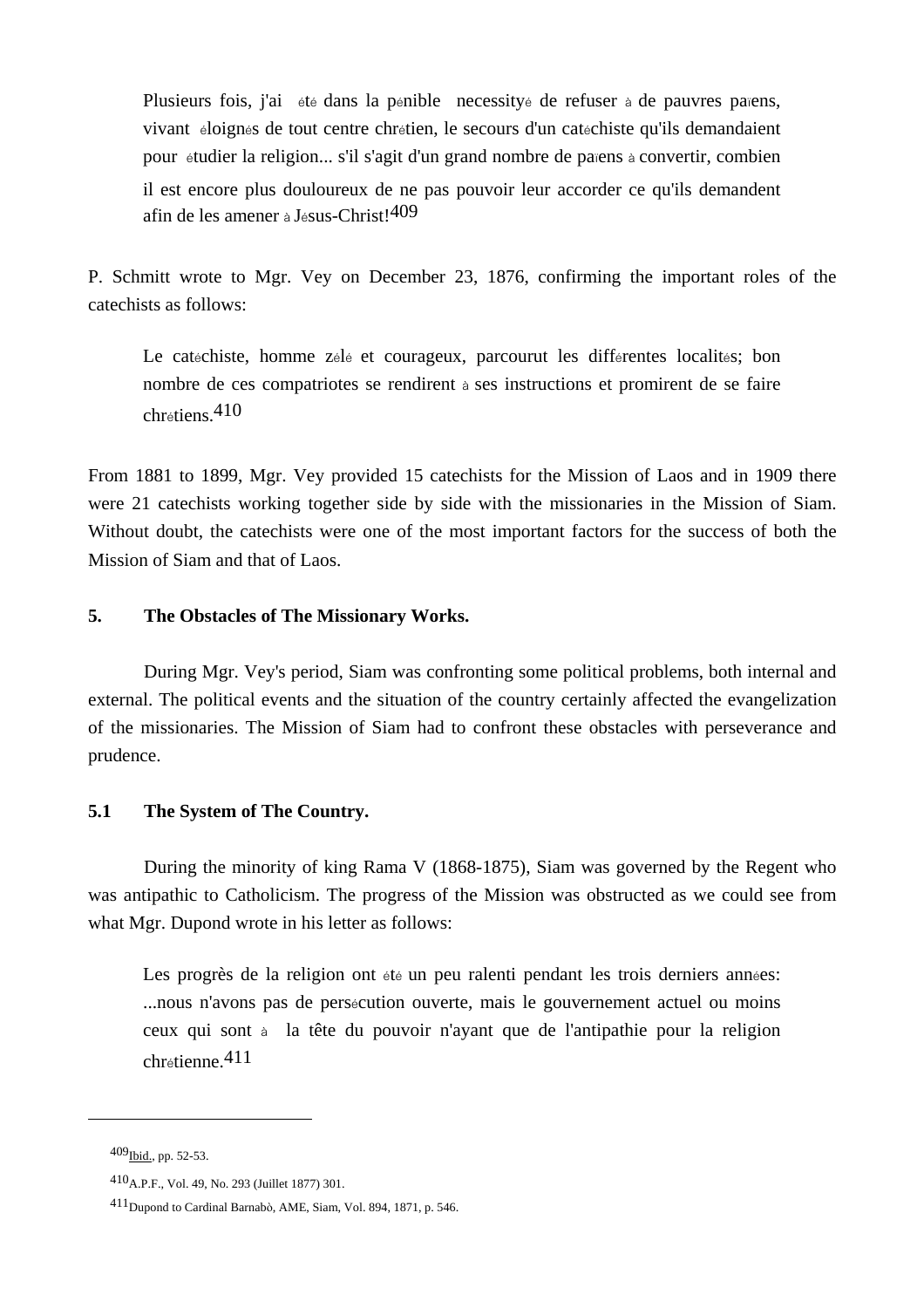With regard to the system of the country, there was still the classification of the people. Slaves had to submit themselves and absolutely obey the owners or their masters. Among the mandarins, there were many levels which they had to respect and obey relatively.

This system continued until the beginning of the 20<sup>th</sup> century when King Rama V abolished slavery and reformed the system. The result of this system which affected the missionary works was that without the permission of the superiors, the Siamese could not be free to become Christians. Mgr. Vey wrote to P. d'Hondt who was in France, telling him that the general situation of the Mission was normal *"mais c'est toujours la lutte contre ces malheureux payens qui n'ont aucune droiture, aucune sincérité"*.412 The opposition of the Siamese mandarins who had the great influence over their subjects was one of the obstacles for the evangelization. Mgr. Vey narrated that:

 Le peuple de Siam demeurait à leur merci. Ils étaient opposés à la conversion de leurs subordonnés.413

 Sottomessi all'ascitrio dei loro capi, essi non erano liberi di rendersi cattolici senza essossi a dure versazioni.414

Under the influence and power of these mandarins who were governing some provinces, 3 chapels were burnt by them and the other stations were also plundered. However, the situation seemed to be better with the policy of the king, as Mgr. Vey observed:

 Le roi actuellement régnant, Chulalongkorn, fils de Phra Chom-klao, a marché sur les traces de son père, il s'est montré tolérant libéral. Aujourd'hui, il semble disposé à aller plus avant, le pouvoir discrétionnaire des mandarins est de beaucoup diminué.415

The diffusion of Christianity could finally gain the emancipation of the people of Siam. From this point of view, the good relation with the king and the government was really indispensable for the sake of the Mission.

<sup>412</sup>Vey to D'Hondt on April 8, 1889, AME, Siam, Vol. 896, 1889, p. 10.

<sup>413</sup>M.C., XXVIII, No. 1438 (Décembre 25, 1896) 617.

<sup>414</sup>Pro-Memoria, PF to Pope Leo XIII, ASCPF, Rubrica, No. 129, Vol. 117, 1897, p. 383.

<sup>415</sup>M.C., XXVIII, No. 1438 (Décembre 25, 1896) 619. see also Church in Thailand, pp. 479-480.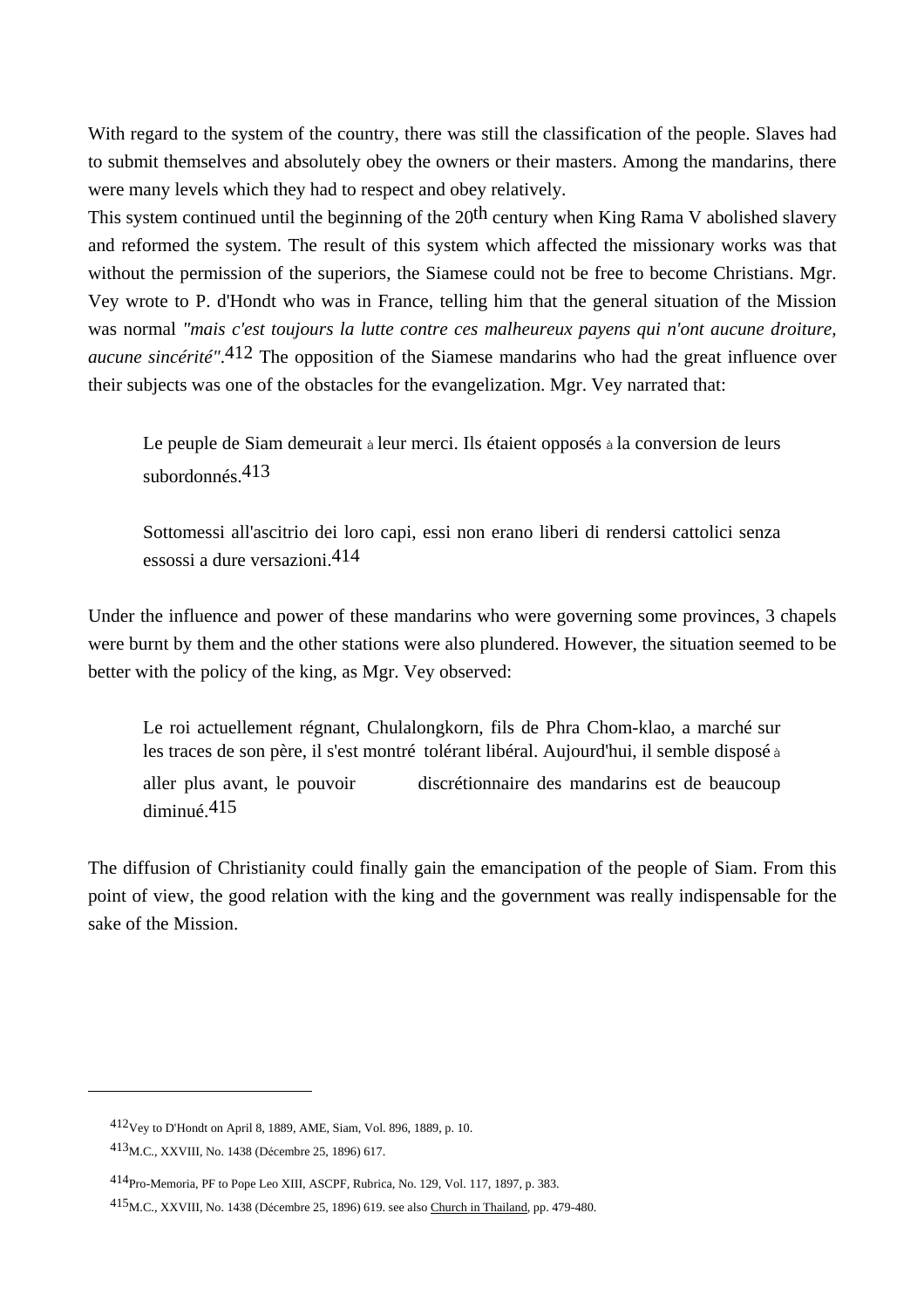### **5.2 The Chinese Secret Societies.**

As we have learnt from the last chapter, the Chinese community in Siam was growing very fast in the 19th century. The Chinese divided themselves into groups and organized the secret societies in order to keep their nationalism, culture and customs. When China was defeated by Japan in 1895, the feeling of nationalism among the Chinese in Siam increased more than before.<sup>416</sup> These Chinese secret societies protected the interest, the gain and the benefit of the Chinese in Siam. They also forced the Chinese by every mean to be their members.

 The Mission of Siam was disturbed mostly by these secret societies, namely Tua Hia or Ang Ji. In order to keep their nationalism, culture, custom and above all their influence over the Chinese, becoming Christians meant becoming traitors and so they could not allow the Chinese to enter into Catholicism. From a report conserved in the archives of M.E.P., the growth of the Chinese mission in Siam was very fast. The Chinese mission began in 1840 with only 150 Chinese Christians. In 1851 after the return of the exiled missionaries, the Chinese mission accomplished already 6 places in the different provinces of Siam.

 Depuis cette époque la mission chinoise a prospéré surtout depuis 1862. En dehors de Bangkok la mission chinoise compte actuellement 7 postes principaux avec résidence des missionnaires, églises, écoles, orphelinats. 9 postes secondaires avec églises sans résidence habituelle du missionnaire mais fréquenment visités et administerés. En troixième lieux 9 postes nouveaux n'ayant encore ni églises ni écoles... En plus de cette population actuelle, la mission de Siam a instruit et baptise plus de deux mille chinois.417

P. Schmitt observed that the Chinese were active and got used to work, they conserved the feeling of good and bad. They loved the associations, discussing, reasoning and judging, so they inclined to the real truth easily.

 Quand on lui développe les principes de la religion et de la morale, il reconnaît la vérité de ce qu'on lui dit; jamais, à Siam, Je n'ai rencontré un chinois niant l'existence de Dieu. S'il ne se convertit pas, ce sont des intérêts de famille ou de commerce qui font obstacle.418

<sup>416</sup>Cf. W. SKINNER, Chinese Society in Thailand: An Analytical History, New York: Cornell University Press, 1957, in Thai ed. C. KASETSIRI, Bangkok: Thai Watana Panish, 1986, p. 158.

<sup>417</sup>AME, Siam, Vol. 894, 1870, p. 512.

<sup>418</sup>A.P.F., Vol. 49, No. 293 (Juillet 1877) 299.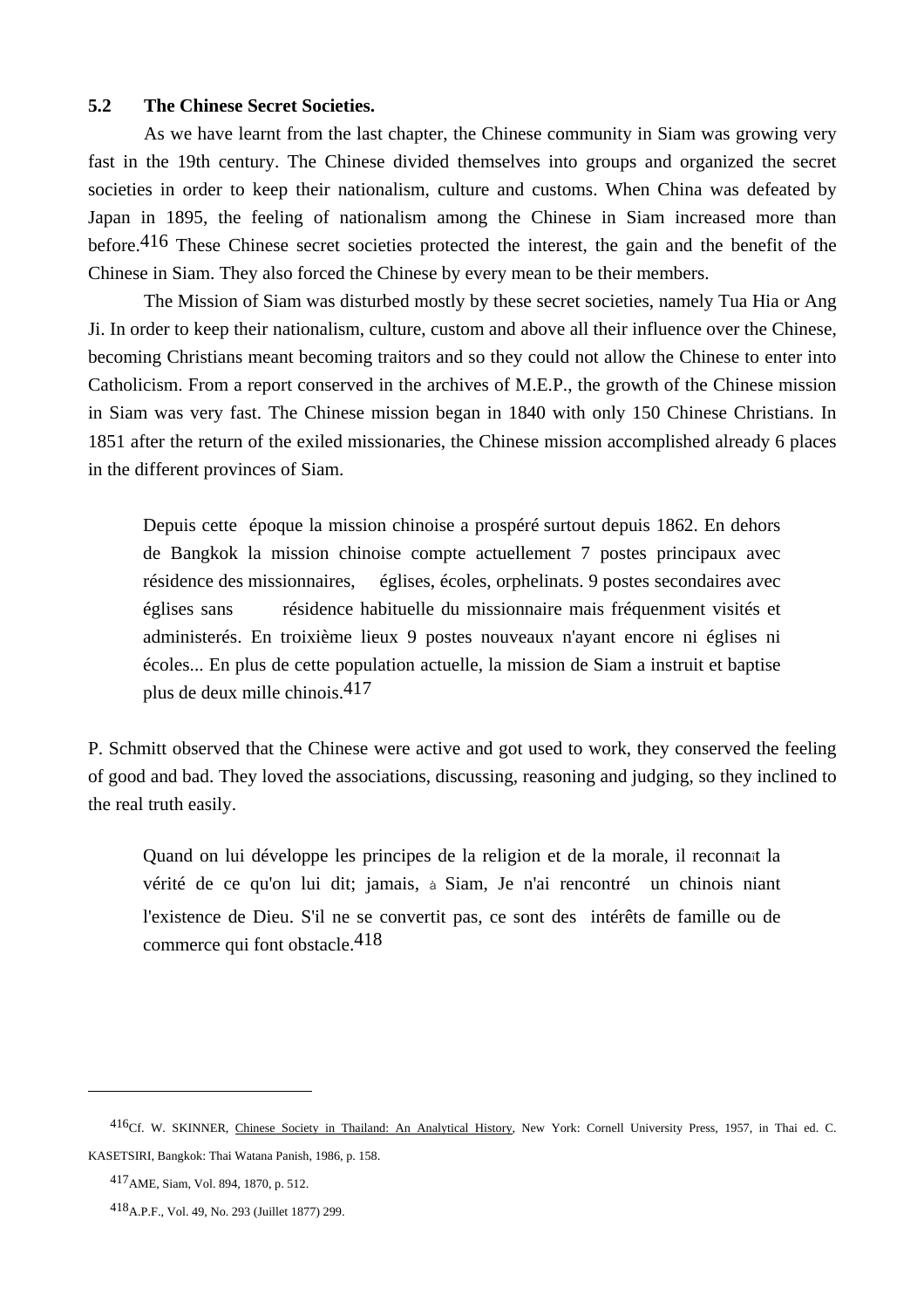J.B. Piolet also observed that far away from their country, disengaged of some of their secular prejudices by the relations with the people of other races, delivered from many bonds, free from the most urgent material worries by the easy situation that they conquered rapidly, the Chinese were accessible to the Christian truths.

 Ce n'est pas cependant qu'il n'y eût aucune difficulté à leur conversion: l'opium, le jeu, les societés secrètes surtout, et également l'habitude qu'ils ont de laisser dans leur patrie leur femme légitime pour en prendre une autre dans le pays qu'ils habitent momentanément, étaient et sont encore autant d'obstacles.419

In fact, Mgr. Vey observed that there existed this obstacle for the mission in Siam when he wrote a letter to Paris in 1869 that it seemed to him that the Chinese dared not to become Christians any more, since they had a refuge in Tua Hia, saying:

 Les Chinois ont un fort Thi Phung (refuge) auprès des Tua Hia, ils ne pensent plus à se faire chrétiens... D'autres fois, c'est nous Bat Luang (missionnaires) qui sommes la cause des troubles qui ont en lieu, s'il n'y eut pas en de chrétiens, il n'y aurait pas de Tua Hia. C'est pour seulement pour s'opposer aux chrétiens qu'ils de sont formés.420

The Chinese Christians were hurt by the members of these Chinese secret societies and it remained everyday a great difficulty for the conversion among them who were afraid of their influence. The problem also came from the local authority who abetted in the corruption with the Chinese secret societies and this rendered the problem more difficult to solve.<sup>421</sup>

 Les sociétés Ang Ji sont toujours fortes et s'imposent par la crainte aux chinois qui ayant fait les serments d'initiation auraient la volonté de se faire chrétiens... Dans de telles conditions il ne nous était pas possible de faire une ample moisson parmi les chinois.422

<sup>419</sup>J.B. PIOLET, S.J., Les Missions Catholiques Françaises au XIXe Siècle, Vol. II, Paris, 1900, p. 571.

 $420$ Vey to Paris, AME, Siam, Vol. 894, 1869, p. 475.

<sup>421</sup>Cf. Ibid.; Vey to Paris on October 24, 1882, AME, Siam, Vol. 895, 1882, p. 338.

<sup>422</sup>Vey to Paris on October 31, 1883, AME, Siam, Vol. 895, 1883, p. 353.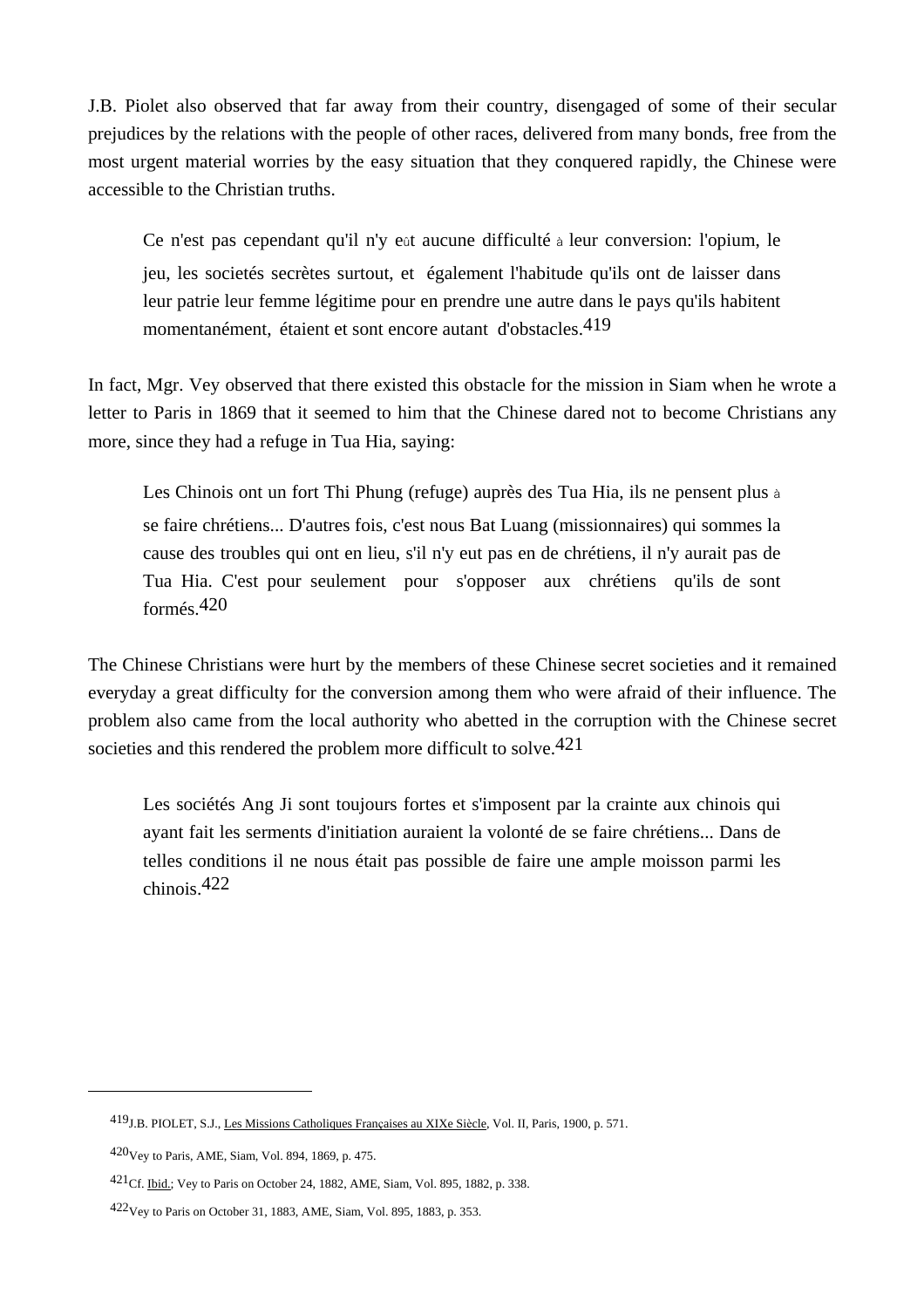He noticed that in 1884, the Chinese secret societies continued their excess in several provinces, especially those of the East. At Petriu, P. Perbet was almost killed by them who entered into his house armed. Fortunately he was saved by one of his faithful. At Tha Kien, P. Voisin was disturbed so violently by the Chinese that he could not stay in his house for several weeks. At Bang Pla Soi, 40 to 50 Chinese attacked the faithful of P. Rousseau who was absent that moment. Also, one catechist of P. Grand at Pak Phrek was killed by the Ang Ji.423

 Mgr. Vey resisted this opposition with prudence and courage. He advised the missionaries on how to react to the problems. He himself brought some cases to the tribunal, defending the missionaries and the Chinese Christians, and as far as we know he had never been defeated in the court. This was the real encouragement for the Mission of Siam.424

 From time to time, the Chinese secret societies stimulated the uprisings and confusion in Bangkok against the administration of the government, for instance: in 1869, 1883, 1889 and 1895. From 1895, the Siamese government controlled these societies strictly and in 1897, the new law was issued, obliging all the societies to be registered and submit themselves under the control of the Siamese police. This resulted in the Catholic Mission being protected from their dangerous activities.425

### **5.3 Political Problems with France.**

As soon as France conquered Tong King and Annam in the years 1883-1884, Mgr. Vey realized that this political event would cause some difficulties to the Mission of Siam. He observed that:

 On ne fera pas disparaître facilement l'idée que la question religieuse est intimement liée à la question politique. Tous les païens comme les chrétiens regardent l'intervention française en Annam comme devant être ou favorable ou défavorable au nom Chrétien suivant le succès ou l'insuccèss des Français.426

He also noticed that the Siamese could not differentiate between the Christians and French. The political Crisis of 1893 aroused the public opinion that the Christians were the assistants of the French, so the Christians were also the enemies of the country. The effect of this political problem was as Mgr. Vey described:

<sup>423</sup>Cf. Vey to Paris on November 8, 1884, AAB, Vey, Letters, Vol. I, No. 036.

<sup>424</sup>Cf. Church in Thailand, p. 482.

<sup>425</sup>Cf. SKINNER, Op. Cit., pp. 143-145.

<sup>426</sup>Vey to Paris on October 31, 1883, AME, Siam, Vol. 895, 1883, p. 353.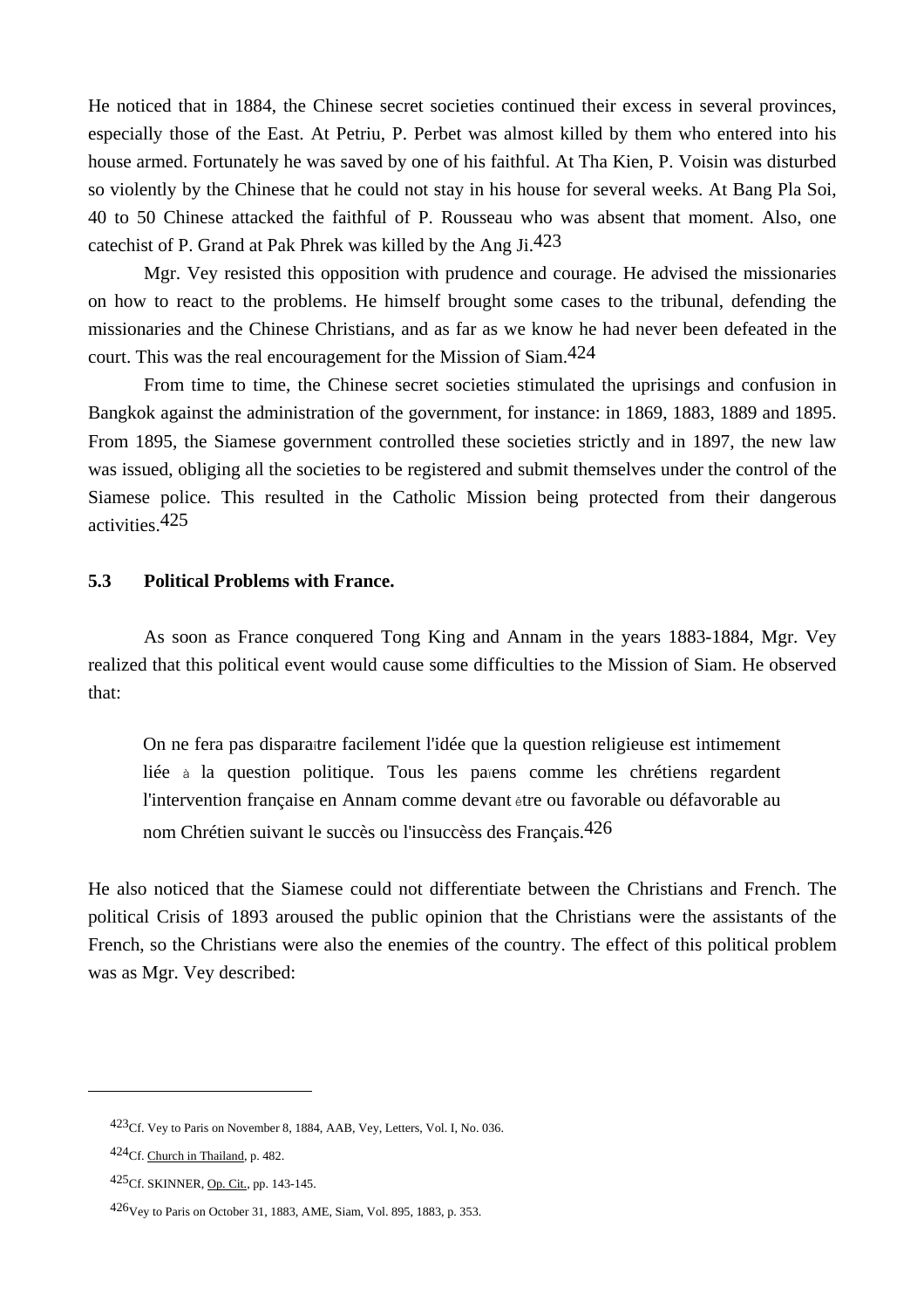Le différend politique a déterminé immédiatement un arrêt dans un grand nombre de conversions.427

They were waiting to see the end of the quarrel. Mgr. Vey lamented that if only the French would have shown themselves suitable to the word *"Gesta Dei per Francos"*, the Siamese would also have their eyes opened:

 On pourrait dire: leur conduite sera sa conduite; leur Dieu sera son Dieu... Hélas, quelques uns de nos compatriotes ont déjà assumé sur eux l'irréparable responsabilité de l'irréligion et du mauvais exemple.428

P. d'Hondt wrote to Paris that the people had never been hesitant like this before because of the political events of which nobody would know the issue. Siam was in the period of transition and as long as it continued, the Mission of Siam could not do the big things.<sup>429</sup>

 Siam and France confronted these political problems until 1907, in which Siam again ceded Battambong, Srisophon and Siemrap to France. This means that during almost the whole period of Mgr. Vey, he had to endure these political tensions, facing up to such situation and working among the people who looked at the missionaries as the enemies. Thanks to the good relations with the government, the Catholic Mission was possible to continue the evangelization.

### **5.4 Missionaries' Viewpoint on Buddhism.**

 When one studies and examines the history of Catholic evangelization in Siam, one can see that the missionaries also placed obstacles in the way of their own work of evangelization. Perhaps the cause of this was an understanding of the Siamese situation that was far from the true facts. In other words, an understanding and viewpoint on Buddhism, the religion of State, from the part of the missionaries became their obstacle for the Mission.<sup>430</sup>

 As we have seen above, the book *"Pudcha Wischana"* (Questions and answers) of Mgr. Pallegoix attacked Buddhism in many points. Certainly this kind of insult would have caused the reaction of the Siamese, since it hurt the mind and spirit of the people.

 Some examples of the viewpoint on Buddhism of the missionaries should be given here in order that we could understand the situation. P. Schmitt wrote to Mgr. Vey as follows:

<sup>427</sup>Vey to Paris on November 2, 1894, AME, Siam, Vol. 896, 1894, p. 130. see also Annual Report, 1894, pp. 60-64.

 $428$ Ibid.

<sup>429</sup>Cf. D'Hondt to Paris on February 10, 1898, AME, P. Rousseille, Siam, P. 18, No. 10.

<sup>430</sup>Cf. SREEHATAGAM, Op. Cit., p. 43.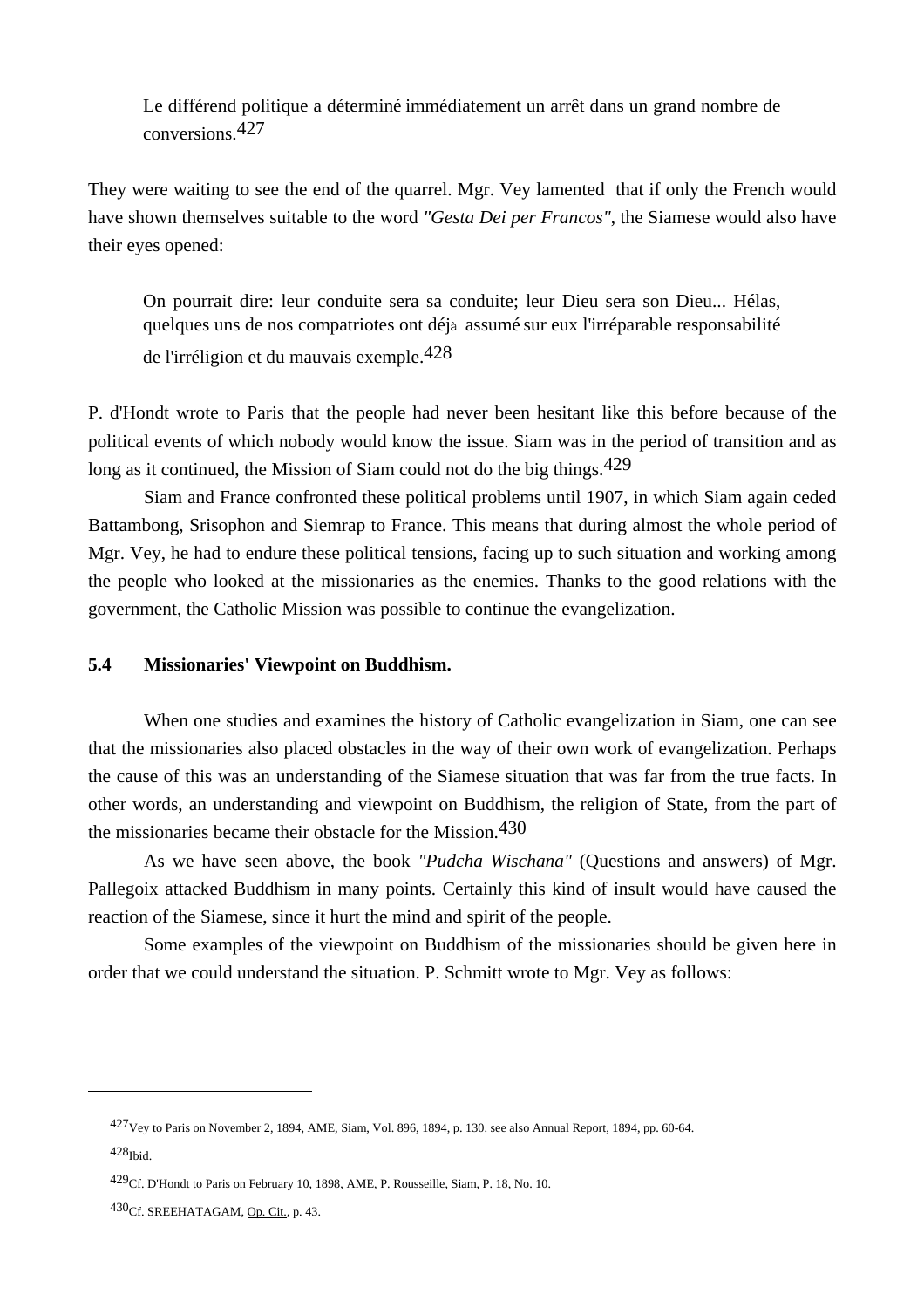Le Bouddhisme a énervé son coeur et a éteint dans son âme (le Siamois) tout élan vers Dieu. Il est égoïste. Enorgueilli par l'idée de ses propres mérites, il a la présomption de Satan: il croit qu'il sera Phra (Dieu), Bouddha; il nie l'existence de Dieu.431

Mgr. Vey himself was not excluded. He observed that in general, the Siamese did not show that they were hostile to Catholicism. They came to see the missionaries, and willingly listened to them. The principal obstacles which in their zeal encountered the missionaries, were the chiefs of the people, as Mgr. Vey said:

 Ceux-ci ont tout intérêt à s'opposer aux progrès du catholicisme: Le Bouddhisme est, entre leurs mains, un moyen commode et efficace d'en imposer au peuple. Le manteau de la religion leur sert à couvrir leur tyrannie et leurs injustices.432

When Mgr. Vey wrote a letter to Pope Leo XIII, he confirmed his opinion on Buddhism as follows:

À Siam, vos fils en Dieu sont vraiment le pusillus grex au milieu d'une si grande multitude de païens soumis au joug de satan réprésenté par l'auteur de Bouddhisme. Nous ne recueillons pas d'abondants moissons parmi ces sectateurs du Bouddha. Malheureusement il (le roi) est le chef du Bouddhisme et il s'en glorifie. Il n'y a pas à espérer qu'il devienne jamais chrétien.433

Buddhism had not been respected by the missionaries as it should have been. Moreover, the book *"Pudcha Wischana"* was published during Mgr. Vey's period in 1894 and 1897, the years in which the public opinion on the French and Christianity was worsened by the political problems. This time, the government did not order the confiscation of the books, perhaps because the missionaries did not use them publicly, but only in Catholic society, and maybe the Siamese government did not want to worsen the situation with France. The widespread objection to the book by the followers of Buddhism did not take place until 1958 when the book was published once again by P. Perroudon. The government ordered the confiscation of the books, the closure of Assumption Press which published the book and summoned the priest responsible for this to give an account.<sup>434</sup>

<sup>431</sup>A.P.F., Vol. 49, No. 293 (Juillet 1877) 300.

<sup>432</sup>Lettre Cummune du Séminaire des Missions Etrangères, No. 10 (Décembre 31, 1879) 54. see also AAB, Vey, Circular Letters, No. 013.

<sup>433</sup>ASCPF, Rubrica, No. 129, 1903, Vol. 261, pp. 437-438.

<sup>434</sup>Cf. SREEHATAGAM, Op. Cit., p. 43. MUTUKAN, Op. Cit., p. 20.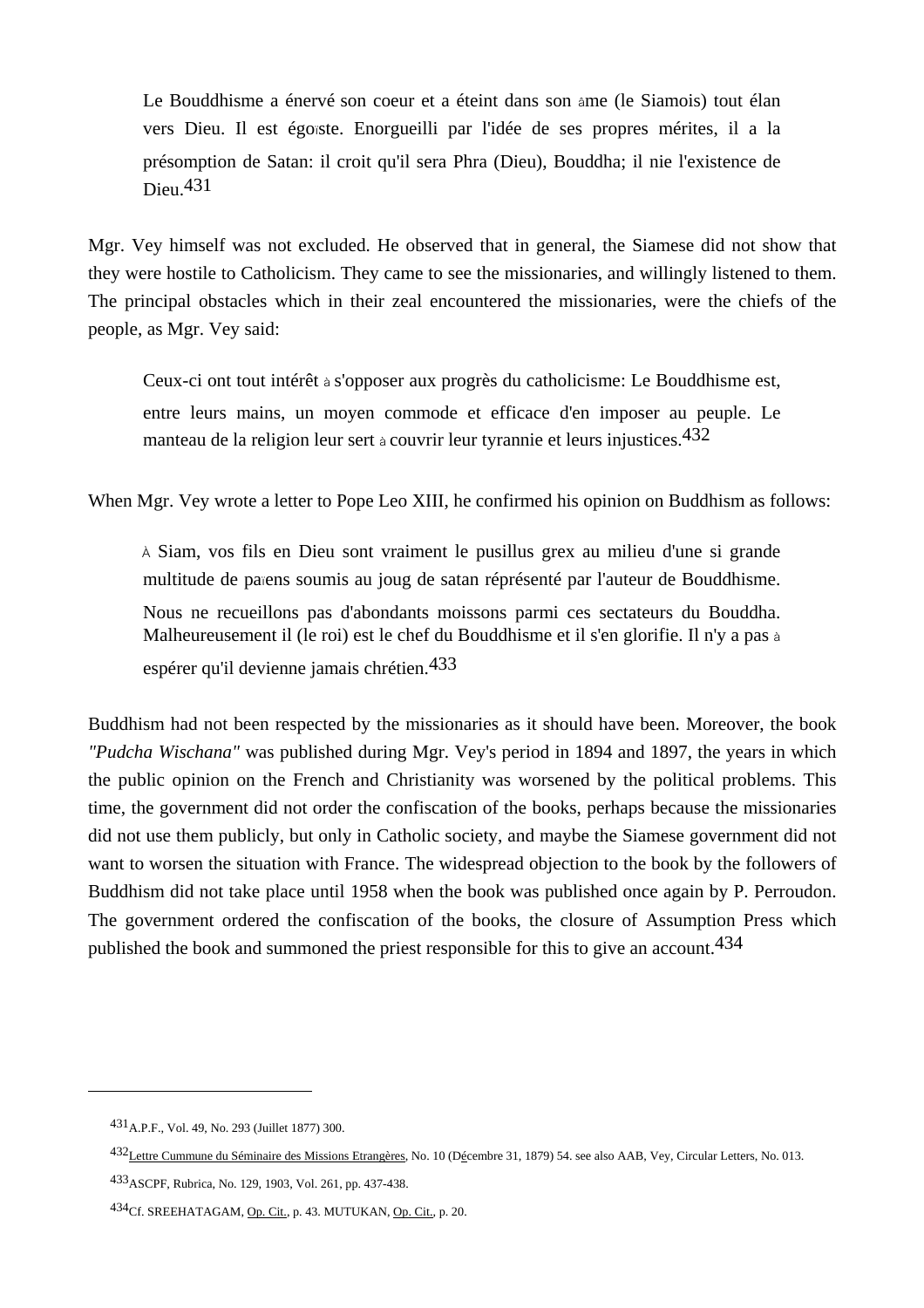Theological and ecumenical discussion, inculturation according to the Vatican Council II on Buddhism should not be studied in this work. It is very interesting to note that having realized that Buddhism was the religion of State, that the Siamese had always shown good will to Catholics and Christianity with the best of intentions and seeing that the King himself, even though he was Buddhist, was still the constant protector of the religions, it is very difficult to understand why the missionaries did not understand the importance of Buddhism for the mind and spirit of the Siamese. Instead they placed it as the obstacle in the course of their own work of evangelization. This should be a valuable lesson for evangelization in present Thailand.

### **2. King Rama V, the Great (1868-1910).**

 Despite his many official activities, Rama IV found time to pursue his love of astronomy. In 1868, he accurately predicted a total eclipse of the sun, but in viewing it in marshy countryside south of Bangkok, he contracted the malaria that caused his death on October 1, 1868.

 King Rama V succeeded to the throne with the full consent of the Accession Council. He was born on September 20, 1853, as the eldest son of Queen Debsirindra. King Rama IV clearly hoped his son would succeed him, and to prepare him for the throne, he afforded his son, in the 1860's, the beginnings of a superb education that combined traditional Thai with modern Western elements. On ascending the throne, king Rama V consolidated Siam's independence and smoothly advanced vital modernization by introducing reforms wherever he saw fit. His long reign of 42 years was an active age of sweeping changes in the midst of political turmoil, because while the changes were going on, both England and France were expanding their colonies all around and came to clash with Siam. It was for the king and his collaborators either to bring about the change of the country into a modern state so as to better resist colonialism and survive, or to perish at the aggressive hands of overpowering imperialism.

### **2.1. The Front Palace Crisis.**

 $\overline{a}$ 

 At his accession, King Rama V was a minor, as he had just entered his sixteenth year. So the Accession Council nominated Srisuriyawong the Regent who would govern the country for him for five years. Then, Srisuriyawong took the step of declaring that Prince Wichaichan, son of the late Second king Phra Pinklao, should be named heir-presumptive or the Second King, an act that always before had been the prerogative of the new King. One prince dared to rise and challenge this unprecedented move, but his action failed to elicit any support from an assembly fearful of Srisuriyawong's power, and Prince Wichaichan's appointment was pushed through.435

<sup>435&</sup>lt;sub>Cf.</sub> TIPAKORNWONG, Chao Phya, <u>The Royal Chronicle of King Rama IV</u> (in Thai), Bangkok: Kurusapa, 1978<sup>2</sup>, pp. 518-521.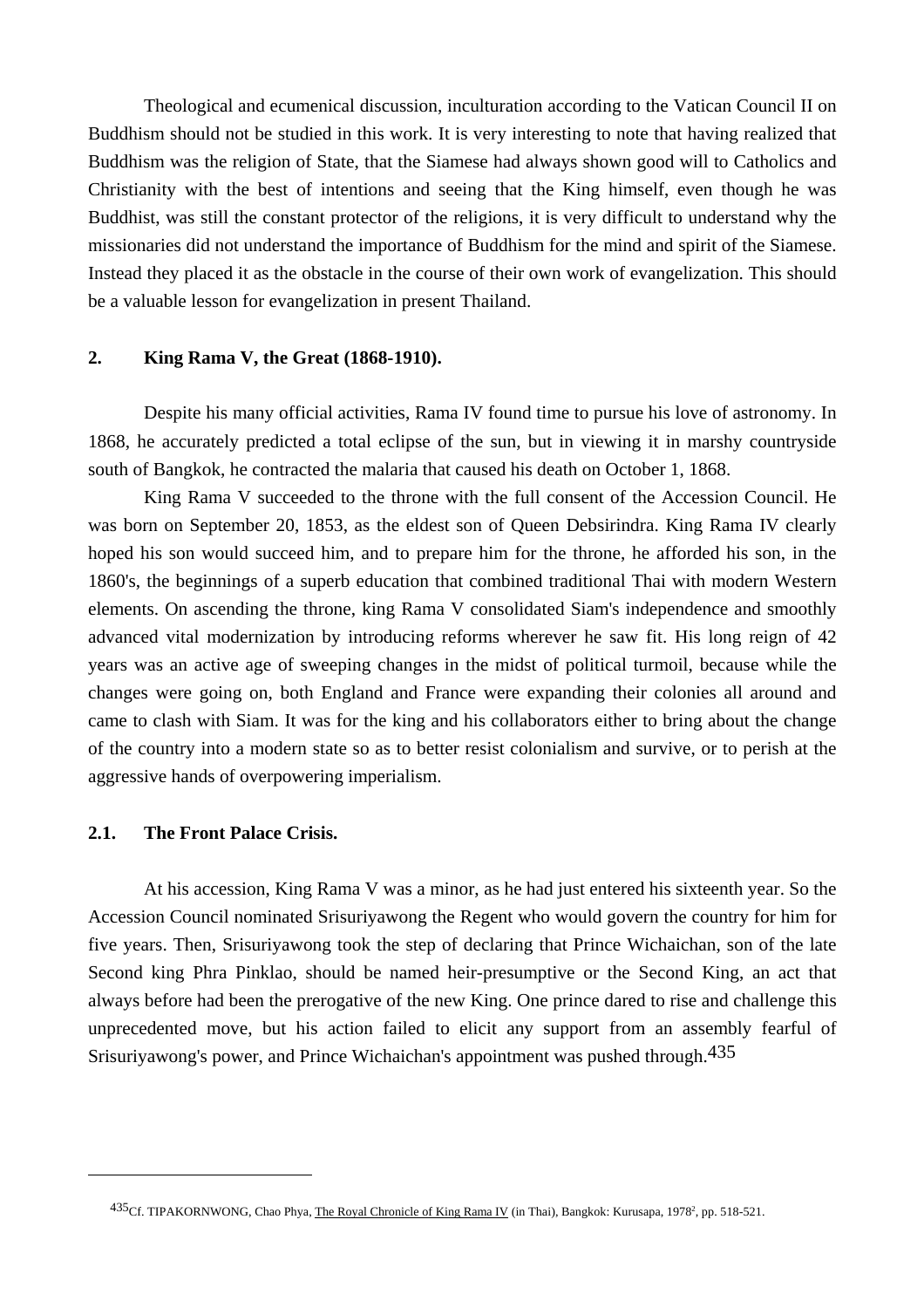During the five years of his minority, Rama V had been able to travel to Singapore, Java, India and Burma, and had learnt much about what the colonial Powers were doing to their colonies. He foresaw that big changes for his country were necessary. During the period of Regency (1868- 1873), the power of the throne was at its nadir; the Regent was the most powerful person in Siam. On his coming of age in November 1873, King Rama V realized that one of the most urgent tasks confronting him as king in his own right was the consolidation of royal power. So, he held a second coronation in order to assume his absolute power and he assumed the direct rule of the kingdom immediately.

#### **2.1.1 The Position of the Front Palace or Wang Na.**

 $\overline{a}$ 

 Next to the Crown, the Front Palace was, before its abolition in 1885, officially the most important political institution in Siam. Upon the death of the king, the Front Palace Prince who was also known as the Wang Na, Uparat and Second King by Europeans, and appointed by the king from among his sons and brothers, usually assumed the throne.<sup>436</sup> His claim to the throne was the strongest because he had his own court establishment similar to that of the government, with officials, troops and almost unlimited access to the treasury. Xie Shunyu clearly explains this position as follows:

 The tremendous power possessed by the Wang Na had resulted in tensions between the Grand Palace and the Front Palace. Their relations were often characterized by ambiguity, mutual suspicion and fear. The fear of revolt on the part of the king by an ambitious Wang Na was very real.437

<sup>436</sup>In the history of the Front Palace, only two Wang Na, Ekatotsarot (1590-1605) and Phra Pinklao (1851-1866), were given extraordinary honors and the kingly title of Second King.

<sup>437</sup>X. SHUNYU, Siam and the British 1874-1875: Sir Andrew Clarke and the Front Palace Crisis, Bangkok: Thammasat University Press, 1988, pp. 2-3. See also A. RABITHADANA, The Organization of Thai Society in the Early Bangkok Period 1782-1873, Ithaca, New York: Southeast Asia Programme, Cornell University, Data Paper, No. 74, 1969, pp. 61-62.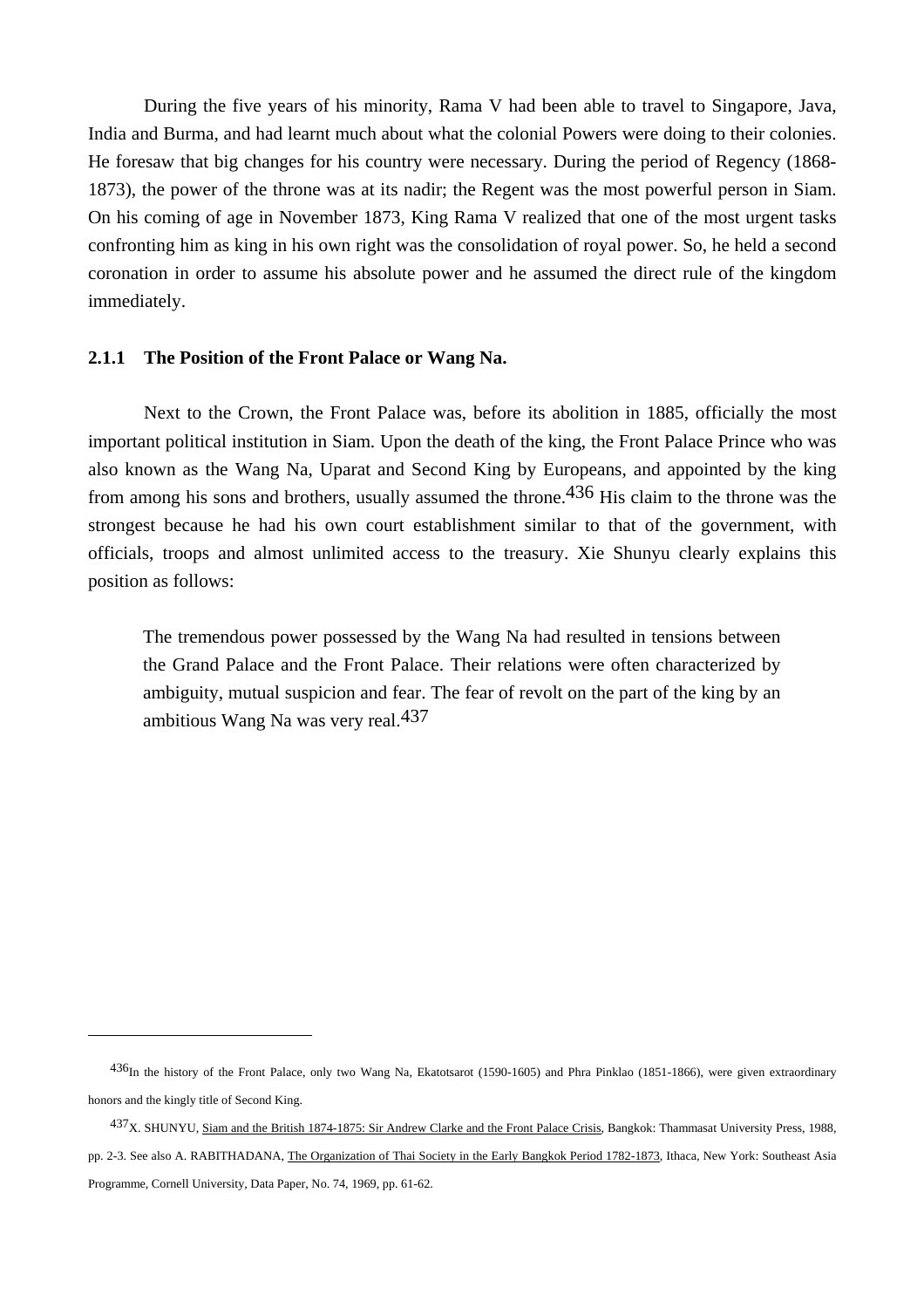The Front Palace Crisis (December 1874-February 1875) was a serious political challenge to a young and politically (as well as physically) weak king, Rama V, who had just assumed full control of the kingdom of Siam. King Rama V attempted to achieve his goal through the implementation of reforms of the traditional administration which was controlled by and benefited the established nobles. These reforms seriously threatened to undermine the interests and power of the established officials, including the Wang Na. Wichaichan linked the reforms directly to the Front Palace Crisis when he wrote to Sir Andrew Clarke, that *"some foolish men who wished to change the customs and usages of the country had turned the king against me".*438 Wichaichan had inherited a Front Palace fortified by his father, and commanded the best ground troops in the country and also the navy, and his arsenal was second to none.439 Wyatt notes that:

 The military power of the Front Palace made it a difficult institution for the king to handle in the interest of reform, centralization, political stability, Mongkut's direct dynastic line and, perhaps, personal survival. From the part of Wichaichan, the rumor of the discontentment over the irregular appointment and its implications for the succession problem aroused his fear that there was a conspiracy to remove him.440

### **2.1.2. The Outbreak of the Crisis.**

 By the latter part of December 1874, the relationship between the Supreme king and the Second king had completely broken down. Mutual distrust and fear had led both Palaces to call up more troops to prepare for any eventuality.

 The outbreak of a fire in a very critical and dangerous spot in the Grand Palace near the arsenal on the night of December 28, at 11:00 p.m., brought Bangkok to the brink of civil war. Troops from the Front Palace came to help fight the fire but were turned back. The Supreme king, being wary that the fire could have been a ploy to overthrow him, stepped up the security in his palace. Wichaichan feared that his life was being threatened by the King, so he fled for asylum in the British Consulate at Bangkok on January 2, 1875. The Ex-Regent was urgently recalled for consultations. Bangkok was in a state of panic and there were fears of active foreign intervention.

<sup>438</sup>Quoted in A. CLARKE, Sir, My Visit to Siam, in Contemporary Review, 81(Feb. 1902) 226.

<sup>439</sup>Cf. C. KASETSIRI, The Front Palace: The Office of the Heir Apparent?, The Emergence of Modern States, Thailand and Japan, ed. C.A. TROCHI, Bangkok: Chulalongkorn University, 1976, p. 90; see also N. BATTYE, The Military, Government and Society in Siam, 1868-1910: Politics and Military Reform during the Reign of Chulalongkorn, Ph. D. thesis, Cornell University, 1974, p. 164.

<sup>440</sup>D.K. WYATT, The Politics of Reform in Thailand: Education in the Reign of Chulalongkorn, New Haven: Yale University Press, 1969, p.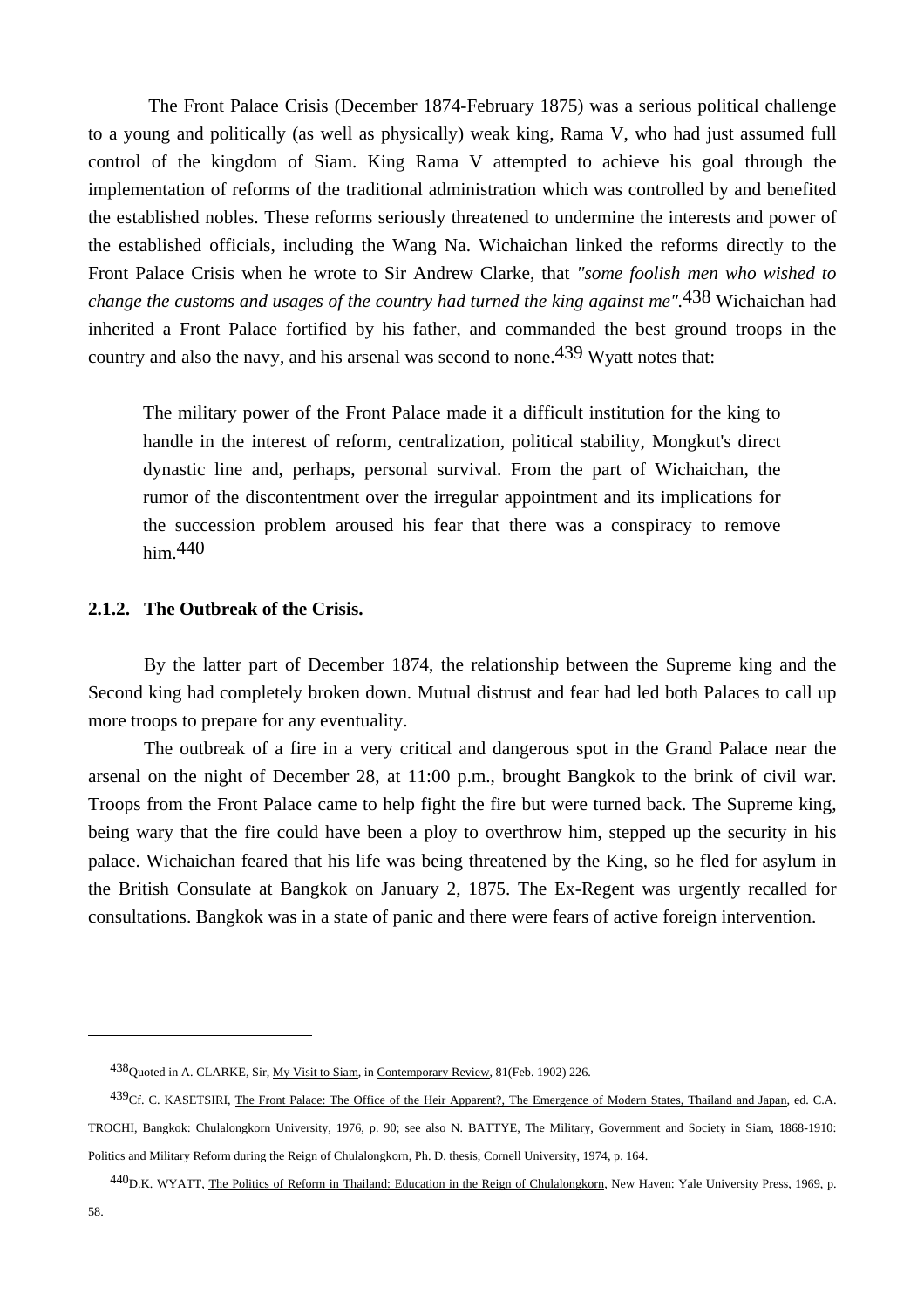#### **2.1.3. The Solution of the Crisis.**

 The king attempted to persuade Wichaichan to leave the British Consulate, but to no avail. The Council of Ministers tried to defuse the crisis by sending a four-article agreement to Wichaichan who rejected it because it contained conditions extremely detrimental to his position and interest. Instead, Wichaichan drew up an agreement of ten articles and submitted it to the Council of Ministers. The ministers were prepared to accept all except the tenth article which provided for an agreement guaranteed by the British and French consuls, an encroachment on the sovereignty of the king. King Rama V bombarded Paris and London with appeals for European neutrality and worked hard to regain the support of his ministers and the older conservatives at court.

 The news that the British had at least decided to step in and that Sir Andrew Clarke, the Governor of the Straits Settlements, was coming to Bangkok on the invitation of Newsman to extricate the Acting Consul-General from his dilemma, must have raised the morale of Wichaichan somewhat. What Wichaichan wanted was an agreement guaranteed by the foreign powers. Sir Andrew Clarke's intervention seemed to serve his purposes very well. In the case of the Front Palace incident, the most important person involved was the Governor of the Straits Settlements, Sir Andrew Clarke, not because of his official duties but because of Newsman's request for his guidance and instructions, King Rama V's looking to him, Clarke's own inclination to help King Rama V, and his assessment of the situation as an experienced colonial administrator.

 His decisions and actions were thus decisive in the settlement of the crisis. He wrote to Rama V immediately upon his arrival on February 18, 1875, to assure him that:

 Your Majesty's letters of 14 and 23 January have received my earnest attention, and having been authorized by Her Majesty's Government to visit Your Majesty's Court, I hasten to assure you that my good offices are at your disposal and that I shall be honoured by receiving Your Majesty's confidence.<sup>441</sup>

After studying the details of the crisis, Clarke prepared a draft decree and finally got the assent of both parties. In brief, the reconciliation decree provided for the re-confirmation of Wichaichan as Wang Na, with all the privileges enjoyed by that office restored. However, Wichaichan was allowed only to maintain a guard not exceeding two hundred men, who were to be restricted to his residence. All ships, arms and munitions, and also the finances of the kingdom, were confirmed to be under the authority of the Supreme king.

<sup>441</sup>Clarke to Chulalongkorn, 18 Feb. 1875, C.O. 273/79, also in F.O. 69/63 cited by SHUNYU, op. cit., p. 49.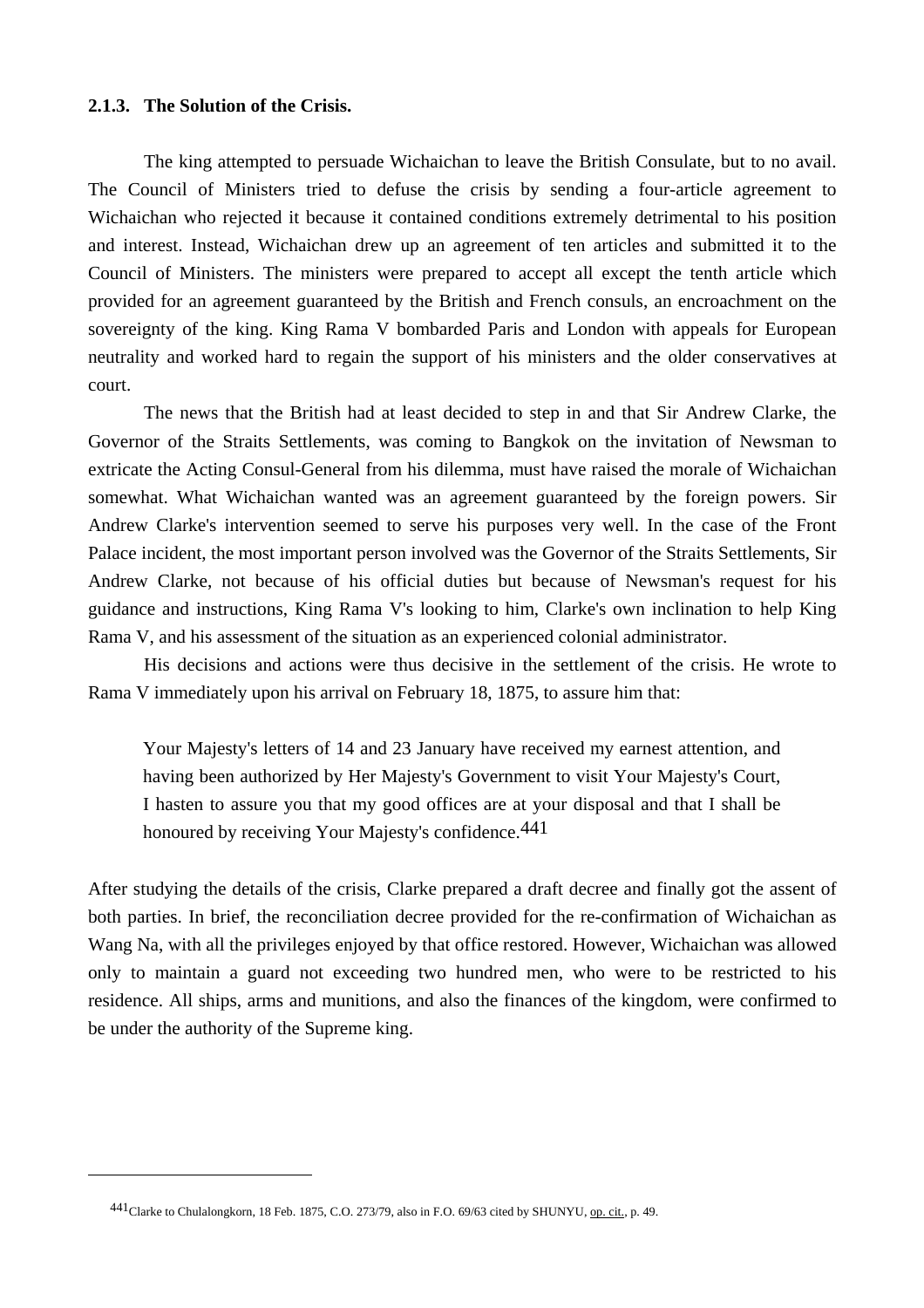Wichaichan had no choice, realizing that he could not get anything better and that the hospitality of the British Consulate could not be indefinitely extended, he gave his assent on February 24, 1875. A reconciliation ceremony took place on the following day. Clarke's mission had thus succeeded in settling the Front Palace Crisis.<sup>442</sup>

#### **2.2. Relation with the Foreign Countries and Political Problems.**

 To preserve the independence of Siam, King Rama V realized to the full, the vital necessity to continue the westernization of the country, initiated by his father, and to have a good relationship with foreign countries since the kingdom was already surrounded by the two imperialist powers, Britain and France.

 His foreign travels exercised an immense influence on him, as they broadened his outlook and enabled him to learn on the spot the good and bad features of colonial rule; he toured Java again in 1896 and 1901, and visited Singapore in 1902. Credit was accorded to him for being the first Thai monarch to visit Europe on two occasions. In 1897, he made friends through personal contact with the various Heads of State such as the Emperor William II of Germany, the Tsar Nicholas II of Russia, the Prince of Wales (who was four years later crowned as king Edward VII of Great Britain), and President Loubet of France. In 1907, he renewed and strengthened the ties of friendship with the European statesmen with whom he had become intimately acquainted.  $443$ 

 During the reign of Rama V, Siam passed through the most pressing period of European imperialism. Both Britain and France were pushing out to protect and extend their empires. The British were on the Thai northern and western borders, in Burma, and also on the southern border, in Malaya. The French continued to press westward from Cochin-China and Tongkin into Laos and Cambodia. Professor David A. Wilson observed that:

 The loss of territory over which the kingdom had claim of dominion took the form of a number of diplomatic dramas in which France, Britain, and Thailand all played important roles.444

<sup>442</sup>See all the documentation and details of the crisis in CLARKE, op. cit., pp. 221-230; SHUNYU, op. cit., pp. 47-67; W.S. BRISTOWE, Louis and the King of Siam, London: Chatto and Windus, 1976, pp. 38-47.

<sup>443&</sup>lt;sup>Cf.</sup> S. SUBSOPON, The Thai History (in Thai), Bangkok: Akson Charoentat, 1979<sup>3</sup>, pp. 367-373.

<sup>444</sup>WILSON, op. cit., p. 7.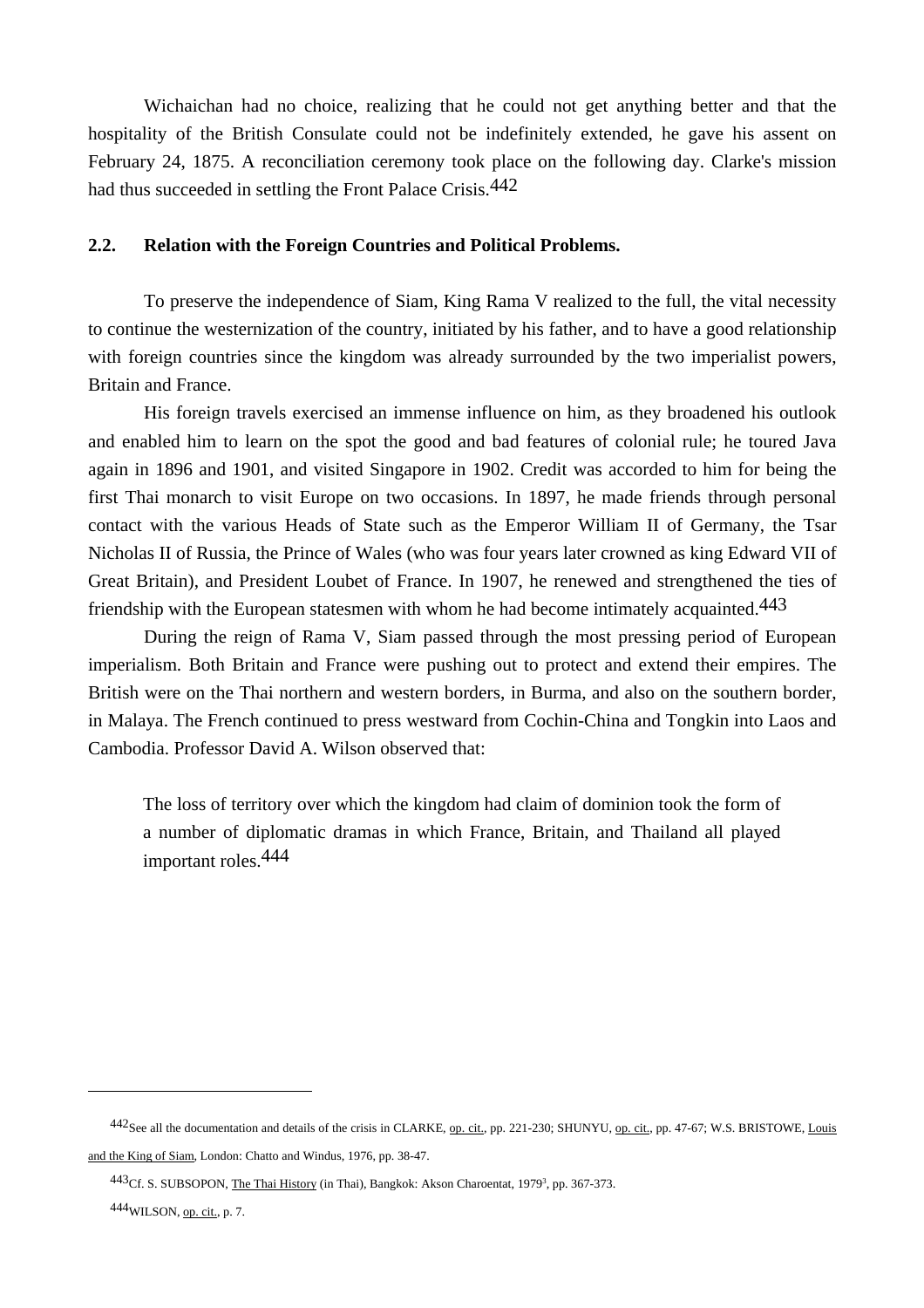### **2.2.1. The Political Problems with France.**

 France had seized Saigon in 1859 and Vietnam had to recognize Cochin-China as a French colony. Using her new colony as a base, France spread her influence to Cambodia which was a vassal state of Siam. Cambodia became a French Protectorate when king Narodom of Cambodia signed a treaty on August 11, 1863, placing himself under French protection. Siam was not in a position to resist the French pressure, so Siam signed a treaty with France on July 5, 1867, recognizing the French Protectorate over Cambodia.

 In 1883, the French conquered Tongkin, and in the following year Annam had to recognize French suzerainty. France now looked westward towards Laos and Siam. She put up a claim that Laos used to pay tribute to Vietnam and therefore Laos must be given back to France. Siam and France entered into negotiations to settle their dispute in 1886-1887 and Siam was forced to cede the territory of Sibsong Chuthai and Huapan Tangha Tanghok to France.

 In 1890, France began to claim all territory east of the Mekong in northern Laos as rightfully part of the ancient Vietnamese domain and therefore as part of French Indochina. After a series of border incidents, France lent vigor to its demands by having a gunboat steam up the Chao Phya river to Bangkok. In order to maintain her independence, Siam yielded to the French and on October 3, 1893, she signed a treaty with France, conceding 50,000 sq. miles of territory and specific advantages for the French subjects in Siam. The French occupied Chantaburi as a guarantee, while Siam agreed to demilitarize her eastern frontier.

 The French extended almost indiscriminately extraterritorial rights in Siam, not only to French subjects, Europeans and Asians, but also to all refugees from French territories and their descendants living in Siam. By this process great numbers of foreign Asians were removed from Thai jurisdiction.445 These extraterritorial rights caused considerable difficulties to the Thai authorities in governing not only the capital but also the provinces. Siam embarked on a policy of attempting to regain its legal sovereignty. The policy was pursued in part by bargains over further territorial concessions. Thus in treaties signed in 1904 and 1907 with France, Siam had to cede to France two territories on the right bank of the Mekong, namely Paklai, opposite Luang Pra Bang and Champasak in 1904, and in 1907 Siam ceded Battambong, Srisophon and Siemrap to France. In return Siam gained jurisdiction over all French protégés, but the advantages were not of much significance. Relations with France were improved when a number of French jurists were appointed to the committee set up to codify Thai laws.446

<sup>445</sup>Cf. NATHABANJA, op. cit., pp. 247-250.

<sup>446</sup>For the details of Franco-Thai relations, see K. SUBAMONKALA, La Thaolande et Ses Relations avec La France, Thse pour le Doctorat, Universit de Paris, Paris: Editions A. Pedone, 1940, pp. 116-194; S. TIRASASVAT, Franco-Thai Relations 1893-1907 (in Thai), Bangkok: Saengrung Press, 1980, pp. 1-466; P. DUKE, Foreign Affairs, Independence and Sovereignty of Thailand (in Thai), Bangkok: Chao Phya Press, 1984, pp. 1-84; M. XUMSAI, The History of 1893: The Documents from the Thai Embassy in Paris (in Thai), 7 Vols., Bangkok: Chalermnit, 1976., T. NUMNON, Thai Diplomacy during Bangkok Period (in Thai), Bangkok: Thai Watana Panich, 1985, pp. 3-4.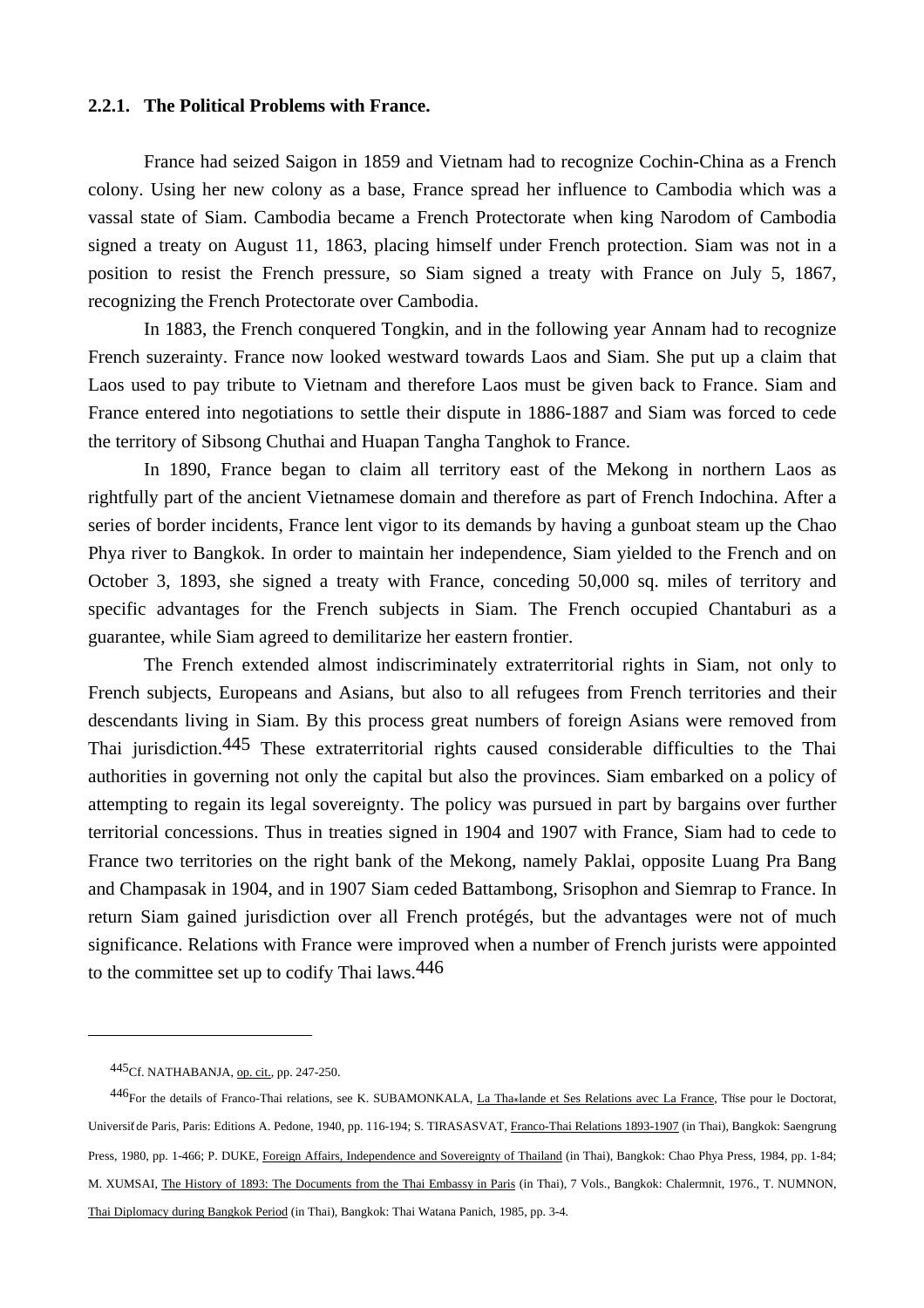### **2.2.2. The Anglo-Thai Relations.**

 After winning the first war with Burma, Great Britain annexed Arakan, Martaban, Tavoy and Tenasserim in 1826; she occupied Lower Burma as the result of the second war in 1854 and finally incorporated the country in the British Empire as a province of India in 1886. At the same time Great Britain meddled in the affairs of Chiang Mai in the hope of sequestering the northern region from Siam. Luckily for Siam, owing to the praiseworthy and wise administrative policy of Rama V, the British attempt failed rather quietly. In 1896, Great Britain and France made an agreement concerning their colonial expansion in Africa and the Far East and they signed an agreement concerning Siam with two main points:

- 1. They would not send their armies into the region between the Mekong and the Tenasserim mountains.
- 2. This undertaking would not stop any action which both parties agreed to take as a necessary measure for the preservation of Thai independence.

Siam had no part in the signing of the Anglo-French agreement of 1896. Although it did not guarantee Siam's independence, it would keep both Great Britain and France from violating her sovereignty.

 In 1899, Siam and Great Britain signed a treaty limiting the extraterritorial rights. Since the conclusion of the Burney treaty of 1826, Great Britain had been bringing pressure on the four Malay states, Kedah, Perlis, Kelantan and Trengganu which were under Thai suzerainty. Finally Siam signed a treaty with Great Britain in 1909, whereby she ceded to Great Britain these four states, a territory of 15,000 square miles and about one million inhabitants. In return Great Britain surrendered extraterritorial rights not only for British Asian subjects, but Europeans as well, and she was the first European power to do so. This treaty marked the last concession Siam made to a European power.447

 In assessing king Rama V's foreign policy, it can be said that although he had lost 90,000 square miles of territory to the French and the British, he succeeded in preserving the independence of the country and he did this, in spite of all the threats and pressure that had been brought to bear upon him, by using skillful diplomacy and by hastening to adapt and adopt the methods of the West.

#### **2.3. The Country-Reformation.**

 $\overline{a}$ 

Politically, however, The Front Palace Crisis and the problems with France *"had serious consequences for the cause of reform and modernization."*448 King Rama V also wrote:

<sup>447</sup>Cf. WILSON, op. cit., pp. 6-8; CHAKRABONGSE, op. cit., p. 252; DUKE, op. cit., pp. 67-96.

<sup>448</sup>WYATT, The Politics of Reform: Education in the Reign of King Chulalongkorn, p. 61.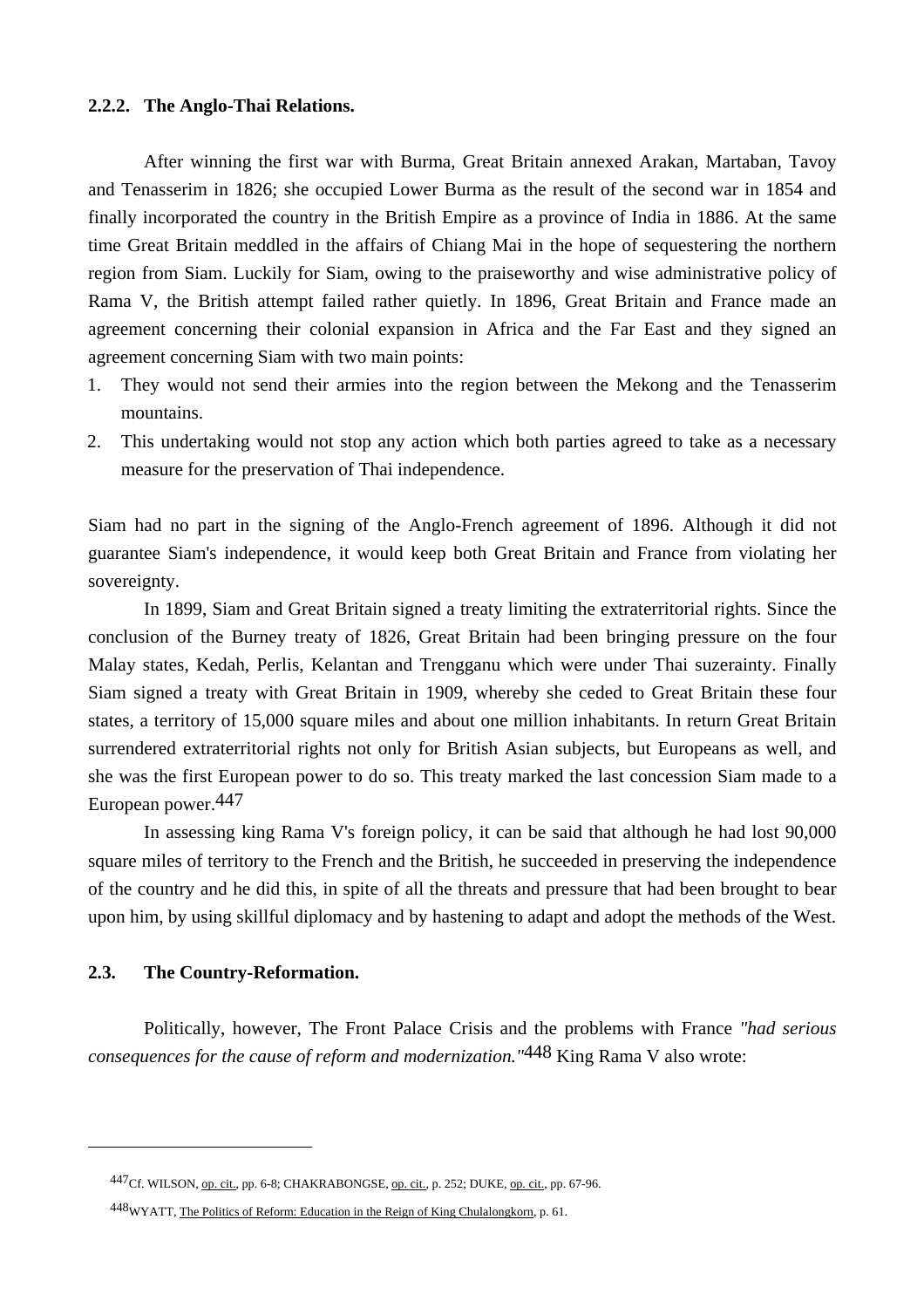I have felt it better to defer the prosecution of further plans of reform until I shall find some demand for them among the leaders of my people. I have not relinquished them, but act according to my opportunities.<sup>449</sup>

Opportunities for reform came finally in the late 1880's when time took its toll on the old guard; the Ex-Regent died in January 1883, and the Second king, Wichaichan in August 1885; many of the officials and nobles of the regency period had also died or retired. King Rama V embarked, once again, on a programme to modernize the administration. Only some important reforms and aspects of modernization of Siam will be shown in order that we could see the general view of Siam during his period.

# **2.3.1 The Social uplifting and the Welfare of the People.**

 On this point, Rama V did not by any means forget his people. We could summarize his works for the social uplifting and the welfare of the people in this way:

1. The abolition of some old-fashioned practices.

 On the occasion of his second enthronement in November 1873, he dramatically announced the abolition of the practice of prostration in the royal presence.

 His Majesty wishes to remove oppression and lower his status so as to allow officials to sit on chairs instead of prostrating in his presence.450

 At his request, princes and officials as well as their spouses set a new fashion in dressing up in a civilized manner.

2. The Public Health.

 In 1886, the king set up a committee with the task of organizing the first hospital which finally was erected in 1886-1887. The Medical School began simple instruction in 1888 and in 1889 the school was formally opened by the King and the Queen.<sup>451</sup> He established the Department of Public Health and Works. What was essential for the prevention of diseases was a supply of pure water, and the construction of the Bangkok water supply was started in 1902, but it was not completed until 1914.

3. The Siamese Education.

451CF. The Executive Committee of the Eight Congress, Siam: General and Medical Features, Bangkok: The Bangkok Times Press, 1930, pp.

<sup>449</sup>Chulalongkorn to Clarke, Nov. 27, 1876, quoted in SHUNYU, op. cit., p. 59.

<sup>450</sup>The preamble to the proclamation of king Chulalongkorn concerning the Council of State, quoted in SYAMANANDA, op. cit., p. 127.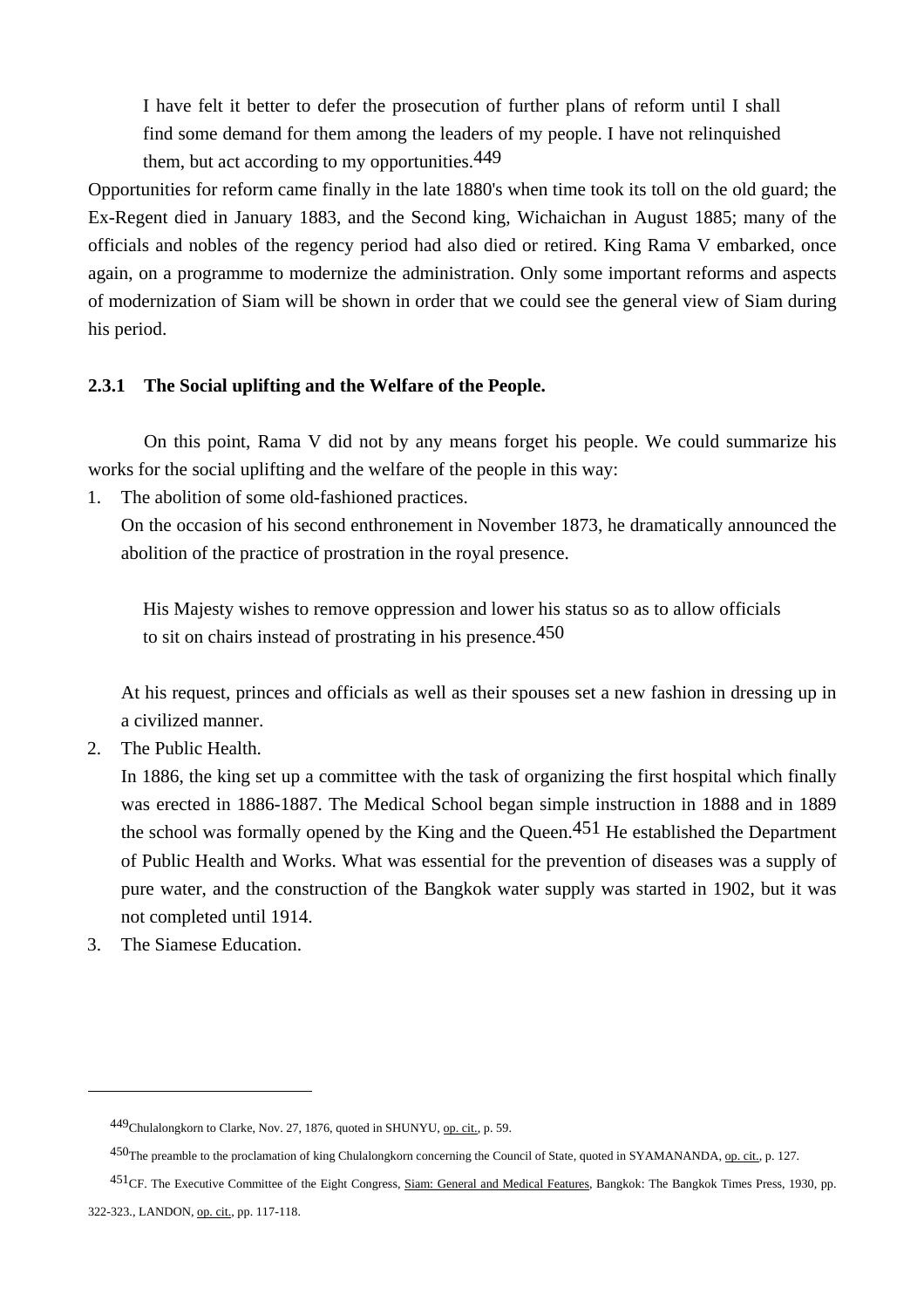Fully recognizing the value of modern education, the King had, in 1871, founded the first school, in the accepted sense of the word, in the Grand Palace.<sup>452</sup> Later an English school was started, followed by the Suan Kularb school. The year 1884 is of special significance in the history of Thai education, since it marks the opening of the first state school for the people at Wat Mahan in Bangkok and the introduction of school examinations. In 1887 the Department of Education which had in due time its status raised to that of Ministry of Public instruction was created. For higher education, the king founded the Military College and the Naval College in 1887 and 1907 respectively, while the Law School opened its doors to students in 1897 and the Royal Pages' School began to train provincial administrators in 1902. Side by side with the newly founded state schools. Christian missionary schools continued to flourish, and private schools were encouraged.453

4. The Communications.

 For the sake of communications, the Department of Post and Telegraph was established in 1883 and in 1885 the Thai delegates attended for the first time the Universal Postal Union at Berne with a result that Siam signed the Postal Union Convention.<sup>454</sup> Then the first railway started its service, linking Bangkok with Pak Nam, in 1893. The State also selected the railway line from Bangkok to Korat as its first enterprise, which was begun in 1892 and completed in 1900. By 1910, the eastern line, the northern line and the southern line served the public. Roads and bridges were also built, so in addition to horse-drawn carriages, other vehicles appeared on the streets such as the rickshaw, the tram, the motor-car, the motor-cycle and the bicycle.

5. The Abolition of Slavery.

 The achievement of King Rama V which has most caught western imagination is the abolition of slavery. On his first enthronement in 1868, he issued a royal decree with the support of the Regent that all the people born in his reign would be free, since he was determined that slavery must eventually disappear from his realm.<sup>455</sup> Seven kinds of slaves were known in those days, namely:

- 1. slaves obtained by purchase from owner
- 2. children born from slave parents
- 3. slaves given as presents
- 4. people who sold themselves for money to pay fines after criminal conviction
- 5. people who exchanged their freedom for rice during hard times
- 6. prisoners of war

 $\overline{a}$ 

453CHAKRABONGSE, op. cit., pp. 240-241., SYAMANANDA, op. cit., p. 128. See also The Executive Committee of the Eight Congress, op.

cit., pp. 173-181; LANDON, op. cit., p. 96.

<sup>452</sup>Siam's education had till then been conducted in the Buddhist monasteries which provided a narrow curriculum including Thai, some Pali and the Buddhist Scriptures.

<sup>454</sup>Office of the Prime Minister, The First Period of Post (in Thai), Bangkok, 1980, pp. (3)-(5).

<sup>455</sup>Cf. CHAKRABONGSE, op. cit., p. 245., SYAMANANDA, op. cit., p. 126.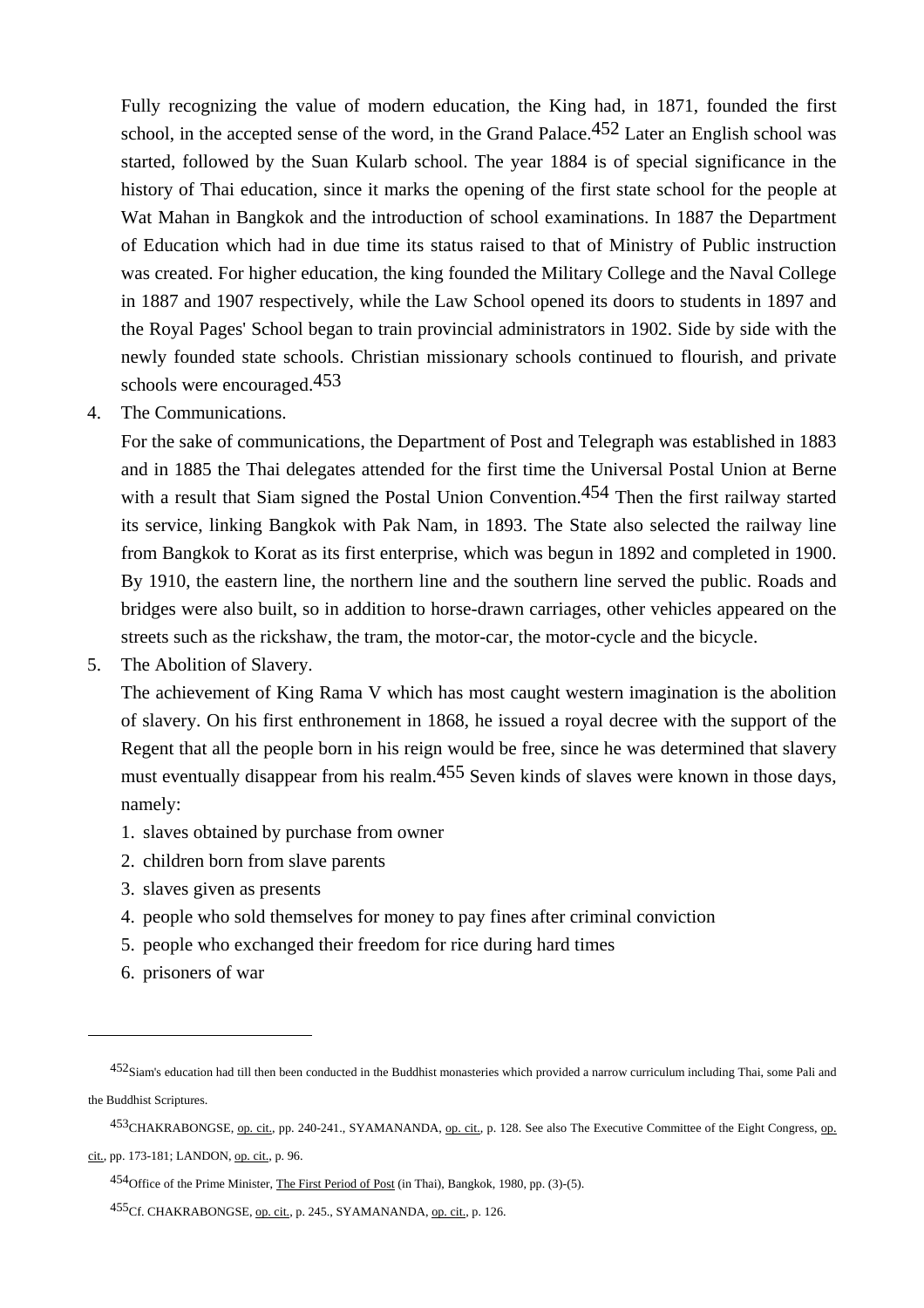7. children given to gambling houses as payment for gambling losses.456

 When the King, after reaching his majority, first informed the ministers and other noblemen of his idea, most of them were in

 Disagreement and when the news of the coming abolition reached the owners, they were also against the idea. Thus, all in all, the King's initial project clashed with public opinion. The King carefully examined the existing law dealing with slavery and set up a committee to draft the new law emphasizing that progress had to be gradual and caused no undue hardship to owners or slaves. The law was drafted and enacted on October 18, 1874. He continually ameliorated the lot of the slaves. The number of slaves gradually dropped and in 1905 he issued a law for the abolition of slavery. Thus the Thai people won freedom with no struggle at all.<sup>457</sup>

### **2.3.2. The Reform of the Administration.**

 King Rama V was a great statesman and realized fully that Siam could not maintain its independence, nor could its rulers retain their power, unless it adopted a modern standard of government. The task required courage, wisdom and foresight. In the reform of the administration, he appointed on May 8, 1874, the Council of State, comprising 12 members, which was his first advisory body. On August 15, 1874, the appointment of a Privy Council to give direct advice to the king was announced, consisted of 49 members. The Privy Council, probably patterned after the English Privy Council, thus was his second advisory body. On April 1, 1892, the administrative setup was replaced by 12 ministries, each with the minister as its head and being directly responsible to the King as virtual prime minister. The provincial administration was reformed with the division of the kingdom into circle, province and district, all with officials of various ranks from Bangkok to govern them.458

### **2.3.3. The Peace of the Country.**

 The reform of the army and the navy, inaugurated in the previous reign, was steadily continued by Rama V, who promulgated a conscription law in 1905. Towards the latter part of his reign, the army was further improved under the direction of his sons.

<sup>456</sup>From the Siamese Law which indicated and described the characteristics of the slaves during the Bangkok Period, cited by A. RAPIPAT, Thai Society during the First Period of Bangkok 1782-1873 (in Thai), Bangkok: Pichanes Press, 1978, p. 212.

<sup>457</sup>Cf. SUBSOPON, op. cit., pp. 139-140.

<sup>458</sup>These 12 Ministries were 1. Interior 2. Foreign Affairs 3. Justice 4. Public Instruction 5. Finance 6. Lands and Agriculture 7. Defense 8. Royal Household 9. Local Government 10. Public Work 11. War 12. Privy Seal. Cf. The Executive Committee of the Eight Congress, op. cit., pp. 7-25., WONGSAWAN, op. cit., pp. 266-296.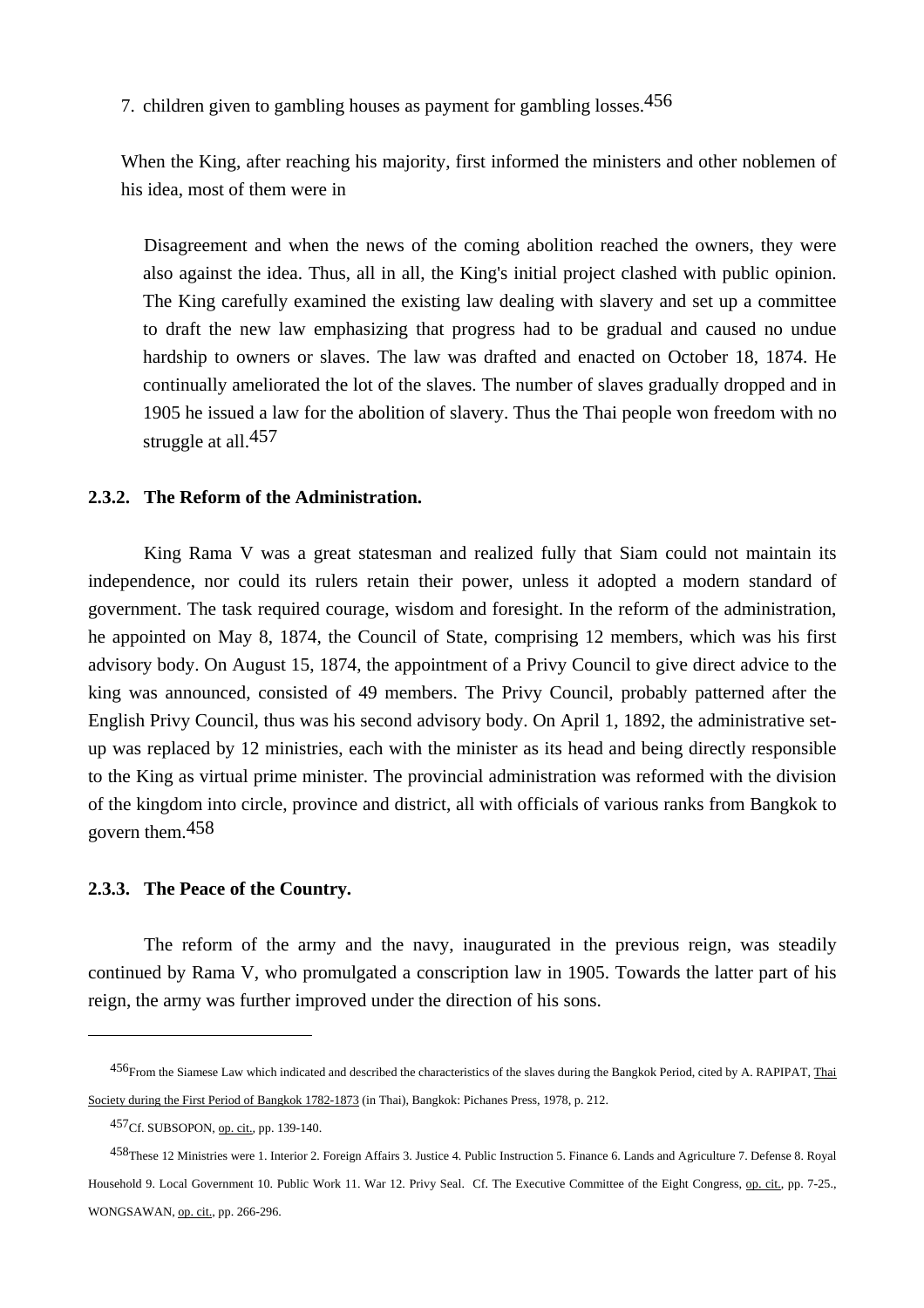His own special creation was the Royal Pages Guards Regiment. The Police Force in Bangkok was modernized and expanded to serve the whole country and was followed by prison reform. A Law on the constitution of courts of 1908 provided for the Supreme court, the Appeal court, the Criminal and the Civil courts as well as the Police court in the capital, in the provinces and international courts in any city where there was a need for them. Modern methods of collecting legal evidences were substituted for those of torture. H.R.H. Chakrabongse insisted that:

 Throughout his reign, King Chulalongkorn continued the work of enlarging and improving the Army, which was necessary for internal security, and it was to be called upon more than once to put down riots of Chinese secret societies and revolts by Chinese Boxer troops who had escaped into North-Eastern Siam. It was also required to defend the Dynasty, and if need be, to enable the country to become an ally of one foreign (Farang) power against another.459

#### **2.4. Conclusion.**

On October 23, 1910, King Rama V died after a reign of 42 years in the 58<sup>th</sup> year of his age. He had suffered from a chronic kidney disease for some years and becoming critically ill on October 16, 1910. O. Frankfurter praises him that:

 It will be the duty of abler pens than ours to give an account of what Siam owes to the deceased monarch in regard to the position she now fills in the rank of nations.460

David K. Wyatt adds that:

<sup>459</sup>CHAKRABONGSE, op. cit., p. 224. Concerning the Chinese in Siam, the best estimates indicate that the Chinese minority grew from about 230,000 in 1825 to 300,000 in 1850 and 792,000 in 1910. They had left the poverty and civil strife of rural south China to seek a better life in Siam. The chief characteristic of the Chinese was that it was overwhelmingly urban, and in close collaboration with Western enterprise, they dominated the modern sector of the Siamese economy. It was Chinese who built the modern sector of the economy of Siam. They dug the canals and constructed the railways and erected the fine new government offices and shop buildings and bridges of Bangkok. They developed the network of institutions and services necessary to make the rice-export economy work: the banks, the warehouses, the wholesale and retail trading concerns, the rice mill, etc. This had always been, since the earliest days of Ayutthaya, a powerful community in Siam. But they separated themselves into groups and organized the Chinese secret societies in order to keep their own nationalism. For the detailed study on the Chinese in Thailand, see W. SKINNER, Chinese Society in Thailand: An Analytical History, New York: Cornell University Press, 1957, in Thai, ed. C. KASETSIRI, Bangkok: Thai Watana Panich, 1986, pp. 30-167.

<sup>460</sup>O. FRANKFURTER, The Late King Chulalongkorn, in JSS, vol. VII, part 2 (1910) I.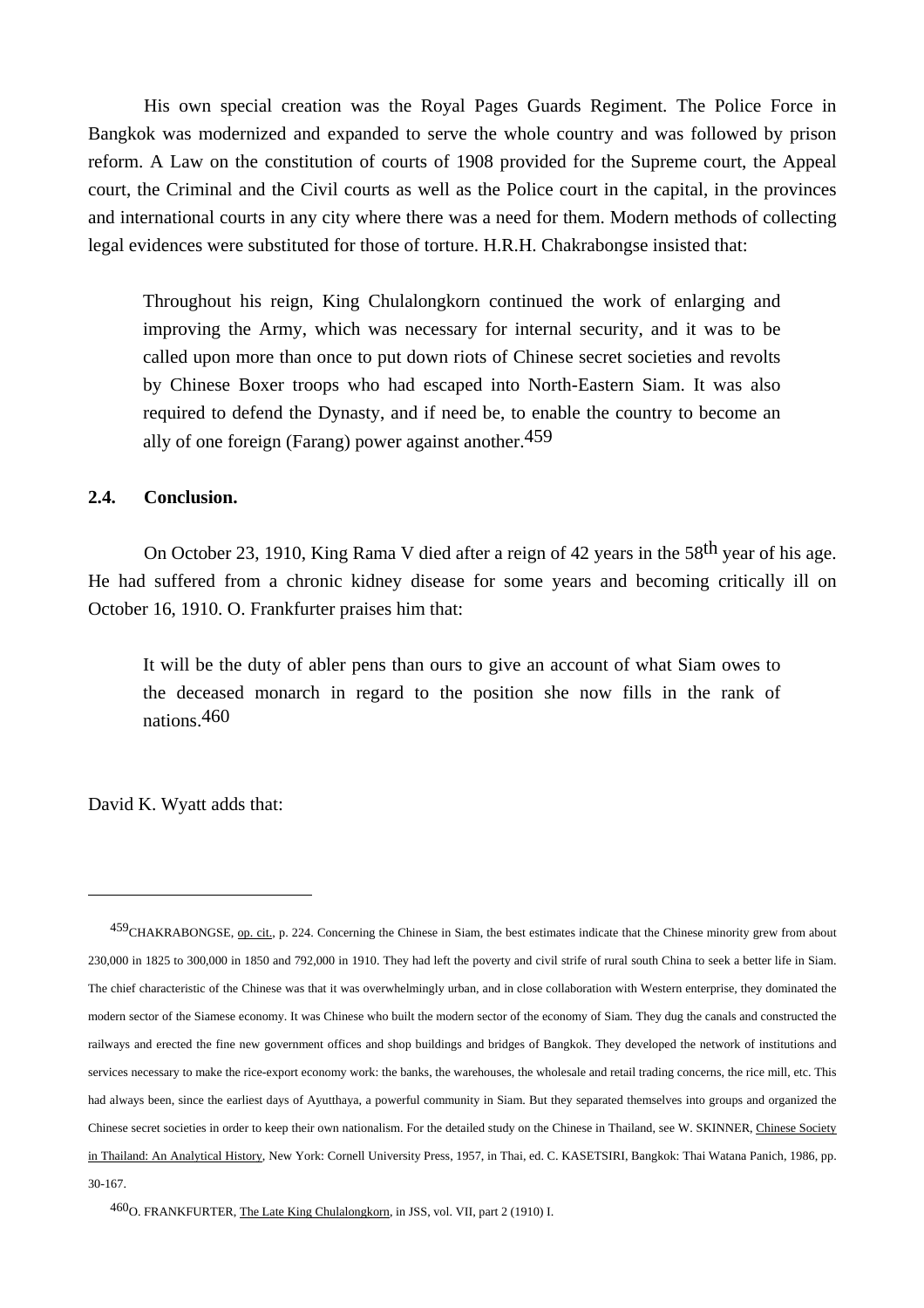If by 1910 Siam was not yet a modern nation, then at least it was a modernizing nation, and securely so. In the face of foreign threats and not of a little domestic opposition, Chulalongkorn had created a new structure for the state that possessed a dynamic of its own, an orientation toward change. 461

It can be stated without exaggeration that Rama V brought vast progress to Siam. The Thai people still humbly refer to him as the *"Beloved Great"*. On the anniversary of his demise, which has been declared as a government holiday in deference to his memory, homage in the form of floral tribute is paid to his Equestrian Statue in the Royal Plaza of Bangkok by the Thai people.

 On the part of Catholicism in Siam during the reign of King Rama V, Mgr. Jean-Louis Vey, Apostolic Vicar of Siam, came on the scene. With his zeal and many important role and initiatives, he also inaugurated the big progress and changes in the history of the Catholic Church in Siam, corresponding to the development of the country and to the policy of the Siamese government.

# **GENERAL CONCLUSION**

### **1. Mgr. Vey's Virtues and Spirituality**

 His special virtues were magnanimity of heart, broad-mindedness, piety, with a deep contempt of himself grounded on that spirit of faith which enlightened and enlivened his whole life. The great feature of Mgr. Vey was keenness to see all the parts of a question and power of mind to argue for them to the last, with a great readiness to conciliation as soon as invoked. These high qualifications made him a sure adviser, and greatly helped him to keep up the interests of the Mission without forfeiting its working on, and this accounts for the great loss the Mission suffered by his death.462 P. Martin summarized P. Vey's personality in his comment accompanying his letter of vote to Paris, saying:

 C'est un homme très prudent, vertueux ayant de la facilité pour les langues, d'une caractère aimable, bon, mais ferme etc.463

This comment was not far from the truth. While the Episcopal question still existed, P. Vey was in a difficult situation since some missionaries wrote to Paris, telling them about his ambition to the episcopate. He humbly said as follows:

 La prudence chrétienne veut que je garde le silence et que je laisse tout dire et tout écrire, faux ou vrai exagéré ou mal compris ou mal interprété. J'aime la Mission de Siam parce que c'est là que la Providence m'a envoyé et je demande au bon Dieu de venir à notre aide parce que nous ne ponvons pas compter trop sur les hommes.464

461WYATT, Thailand: A Short History, p. 212.

 $\overline{a}$ 

463Martin to Paris, AME, Siam, Vol. 895, 1874, p. 23.

 <sup>462</sup>Cf. A Sketch of Bishop Vey's Life, in JSS, VII, Part 1 (1910) 112.

<sup>464</sup>Vey to Paris in August 1874, AME, Siam, Vol. 895, 1874, p. 39.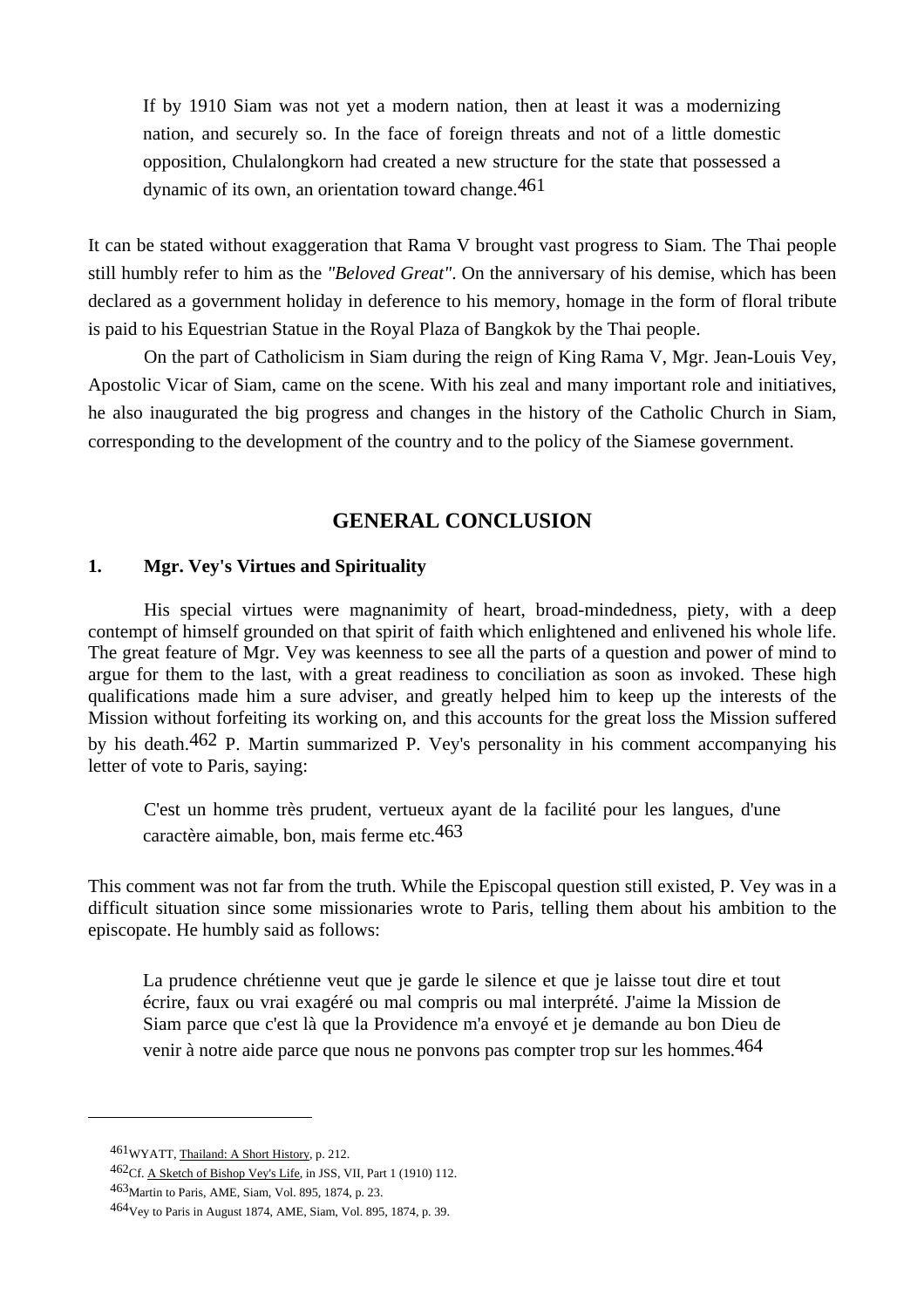Since he could not count too much on men, from the day of his elevation to episcopacy, Mgr. Vey always thought to consecrate himself, al the missionaries, and the whole Mission with all the faithful, to the Sacred Heart of Jesus. His hope became true in 1884. This act was accomplished on the day of the Feast of the Sacred Heart, in all the churches and chapels of the Vicariate.465 He always believed that missionary works did not depend on human intelligence. His hope in divine Providence, his love of God and the Mission were always his enthusiasm and impulse in his missionary mind. Two days before his Episcopal consecration, he wrote to Paris, saying:

 En devenant Supérieur d'une corps particulier de notre chère Société, le seul but de mes désirs est d'accomplir fidèlement les grands devoirs que m'impose ma vocation en consacrant ma pauvre vie à procurer la Gloire du bon Dieu dans la Mission particulière.466

Examining all the letters and reports of Mgr. Vey, one will find that he mentioned and entrusted all his missionary perseverance and activities to Divine Providence. Then he admitted that the relation with the faithful was also necessary. This relation was for him consolation and happiness. In the archives of the Archdiocese of Bangkok, we could find a big volume of his circular letters addressed to the Christians all over the Mission, printed in the Siamese language with Roman characters. As far as I have examined all these circular letters, I have found only one letter which had been translated into English, perhaps to be read in the church in which the European Christians would have been present. It is interesting to notice from this letter how Mgr. Vey did talk to the Christians and what they meant for him.

 On account of my advanced age and also on account of my illness, being always trouble with fever, whenever I tried to remove from my usual residence, I felt unable to call and visit you in your stations as I would like to do. But though compelled to remain here, I must have said that my affection for you never fades, but increases daily. At the altar everyday when saying Mass, it was my custom to offer you all as a sort of garland to God, begging of him to pour down upon you his copious blessings.467

 Mgr. Vey was above all a man of faith; his faith dominated him so as to see and judge everything in the light of faith. He lived and moved in God and with faith which he had wellconserved when he died. He united himself to God with his prayer and this union with God was his great theme in his sermons, in his directions, recommending everyday this holy union. Besides his great charity to God and to his neighbors, everything around him indicated poverty. One could not see or find some luxurious object in his residence. The characteristic virtue of Mgr. Vey was his zeal for the Glory of God and the salvation of souls. In his heraldry, he wrote as his motto: Messis Multa to signify that there were a lot of things to do and he wanted to do more. Even though Mgr. Vey could not realize all his projects, he gave to the Mission of Siam a considerable extension and development.468

<sup>465</sup>Cf. AAB, Vey, Letters, Vol. I, 1884, No. 036.

<sup>466</sup>Vey to Paris on November 3, 1875, AME, Siam, Vol. 895, 1875, p. 97.

<sup>467</sup>AAB, Vey, Circular Letters, August 1, 1904, No. 012, p. 9.

<sup>468</sup>Cf. Notice Biographique de Sa Grangeur Mgr. J.L. Vey written on October 20, 1909, AME, Siam, Vol. 896, p. 252, ff. 11-15.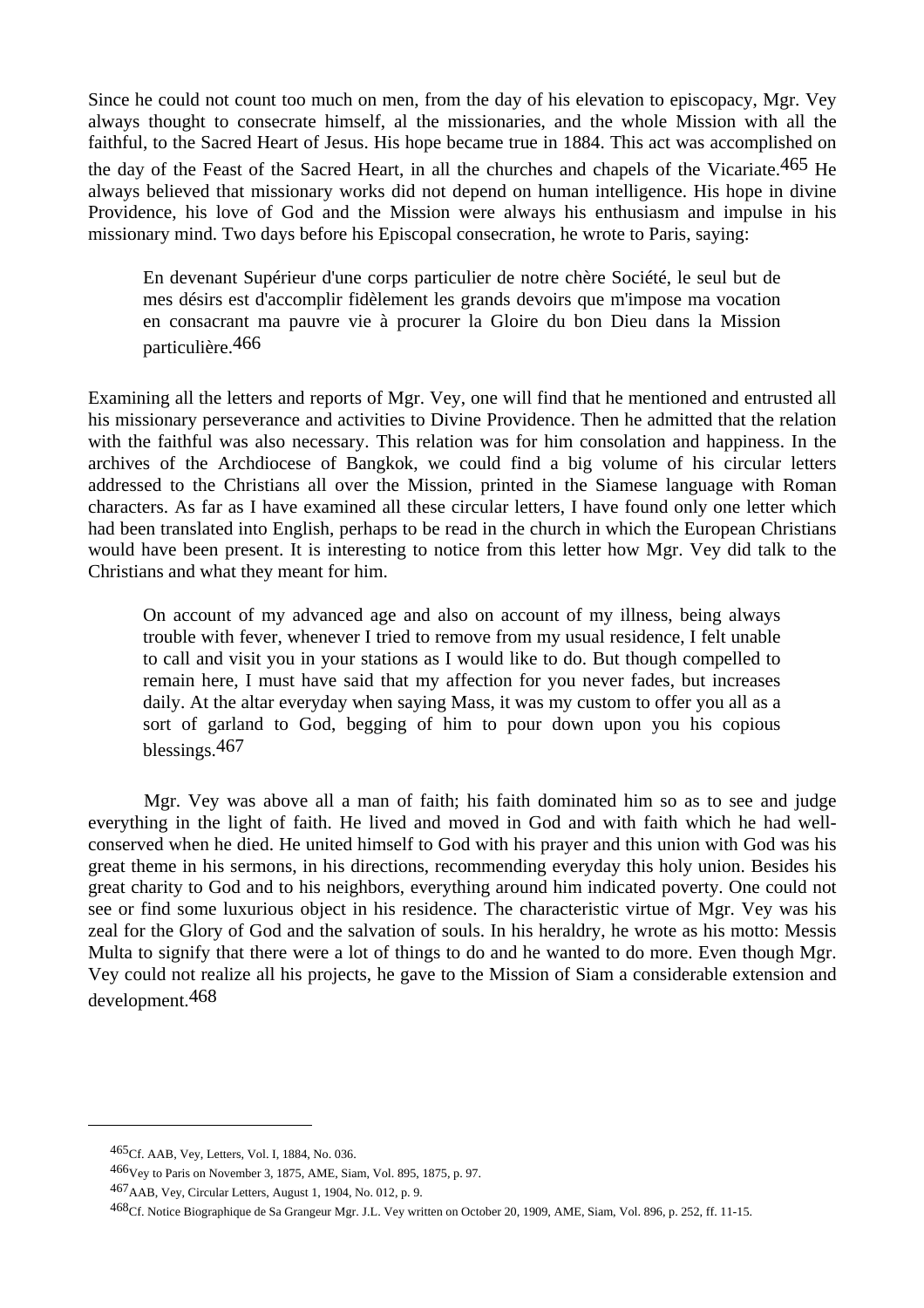#### **2. The Continuity of His Missionary Directions**

## **2.1 The Extension of the Mission of Siam**

 The evangelization of Laos was not the only mission which Mgr. Vey desired to accomplish. The other parts of the country were also in his mind and in his projects. His missionaries were sent up to the North and to the South of Siam in 1879.

Nos confrères établis près de Muang Phrom... en remontant vers le Nord.

 Mr. Saladin accompagné d'un prêtre indigène et de 3 catéchistes est parti au commencement du mois d'Août afin d'aller évangéliser les populations de la Côte occidentale du Golfe du Siam... en se dirigeant vers le Sud.469

From time to time, he always mentioned the project of evangelization in the Northwest of Siam, close to Burma, since the central West possessed already several stations. However, the circumstances, the necessary resource, the required personnel for these enterprises had never been at his disposal to undertake the evangelization. During the time of Mgr. Perros (1909-1947), his successor, the spread of the Catholic Mission prospered more than his time. Missionaries were sent to fulfill his projects in the North, the Northwest in Chiang Mai, Chiang Rai, Lampang. They advanced also to Nakorn Ratchasima. As a result, it can now be said that the Catholic religion has spread to all parts of Siam. During the XX century, the Mission of Siam followed the slow but uninterrupted progress of the other missions. The Southwest part of the country became an independent Mission in 1930. This was the Apostolic Vicariate of Ratchaburi under the care of the Salesian priests. The Chanthabun Apostolic Vicariate was established in 1944 and assigned to the native clergy. The Apostolic Prefecture of Chiang Mai was erected in 1960.

 Since the Catholic Church in Siam had increased through the zealous labor of the Bishops and missionaries and indications had shown greater growth in the future, the Sacred Congregation of Propaganda Fide judged that the time was ripe to establish the Sacred Hierarchy in Thailand. Strong support was also given by two former Apostolic Delegates to Thailand, namely, from the Right Reverend Monsignor John Gordon and the Right Reverend Monsignor Angelo Pedroni. Therefore, on December 18, 1965, two ecclesiastical Provinces of Bangkok and Thare Nong saeng were created, giving to Thailand its first archbishops of the country.

 The first was the ecclesiastical Province of Bangkok, made up of the metropolitan church of Bangkok and the following suffragan dioceses: the diocese of Ratchaburi, the diocese of Chanthaburi, the diocese of Chiang Mai. The second ecclesiastical Province was called Thare Nong saeng and the following suffragan dioceses: the diocese of Ubon Ratchathani, the diocese of Nakorn Ratchasima, the diocese of Udon Thani. Actually the diocese of Chanthaburi was created on December 18, 1944, and that of Ubon Ratchathani on June 7, 1953, and on December 18, 1965, the following dioceses were created: Nakhon Ratchasima, Udon Thani, Chiang Mai and Ratchaburi, whereas the diocese of Nakhon Sawan was created on February 26, 1967, and that of Surat Thani on June 26, 1969.470

<sup>469</sup>Ibid., f. 13.

<sup>470</sup>Cf. Brief History of the Catholic Church in Thailand, in The Catholic Directory of Thailand 1982, Bangkok: n.p., 1982, pp. E 7-8.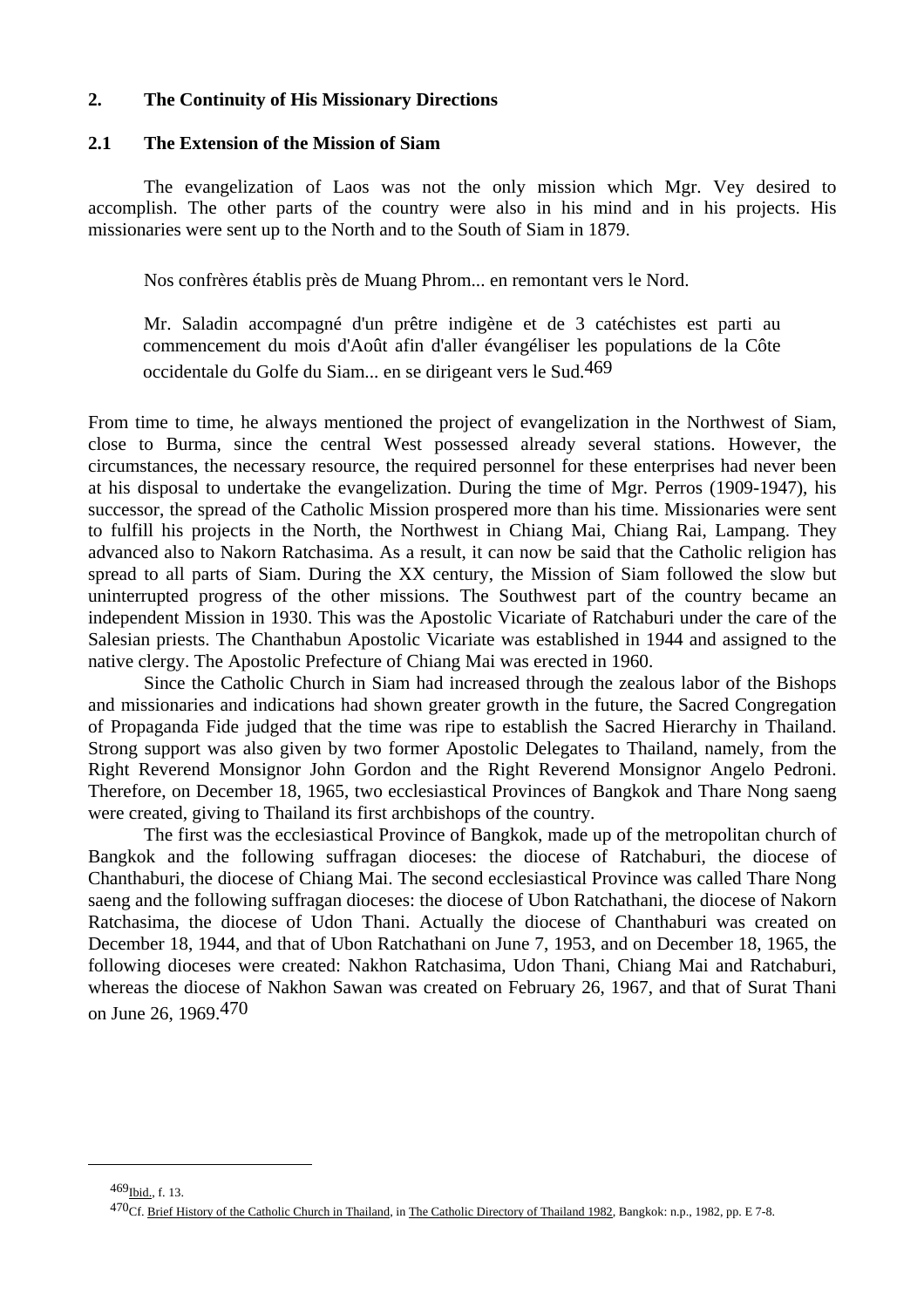## **2.2 The Coming of Religious Orders**

 Mgr. Vey was the first Apostolic Vicar who invited the religious orders to come to work in Siam in order to fulfill his missionary works and projects. Each coming of these religious orders had its own purpose. After the coming of the sisters of St. Maur, of St. Gabriel Brothers, and of the sisters of St. Paul de Chartres, the other congregations were also invited to come to Siam. In order not to go so far, I will give only the congregations which came to Siam up to 1965, distinguishing them according to their purpose of coming, as follows:

## **2.2.1 For Education.**

- The Ursuline Sisters began their work in Siam in 1924. Their center was established at Mater Dei Academy and branches were opened among others at Regina Coeli school in Chiang Mai and Vasuthewi in Bangkok.
- In 1952, the Brothers of La Salle began their work, teaching in Chotirawi school in Nakhon Sawan. Later, they extended their work to schools in Chanthaburi and Bangna.
- In 1954, the Jesuit Fathers who had come for a time during the Ayutthaya era, returned and took up the work of caring for and developing student life and scholarship of Catholic university students. At the present time they have a center at the Xavier Hall in Bangkok and at Seven Fountains, in Chiang Mai.
- In 1957, the Sisters of the Infant Jesus (Dames de St. Maur) who had left Siam in 1907, returned and began their work again by teaching at Holy Redeemer school, in Bangkok, and in their own girls school, in Chon Buri.

## **2.2.2 For the Missionary Works**

- In 1927, the Salesian Fathers came to reside in the Ratchaburi Mission. The Mission was erected the Mission Sui Juris and was entrusted to the pastoral care of the Salesians in 1930 and became the Apostolic Prefecture in May 1934.
- In 1948, the Redemptorist Fathers arrived in Thailand and took up residence at first in Chang Ming. Afterwards they were given charge of the diocese of Udon Thani in 1953.
- In 1951, the priests of the Sacred Heart of Betharram were driven out of China and came to assist in the work in Chiang Mai and at the end of 1959, they were given charge of the diocese of Chiang Mai.

## **2.2.3 For Other Special Purposes.**

- The Carmelite Sisters, branching off from Vietnam came to Siam in 1925. Their cloistered convent is situated in Bangkok.
- In 1955, the order of the Servants of the Sick (Camillian) began hospital work. They operate hospitals in Bangkok, Ratchaburi and Prachin Buri.
- In 1965, the Good Shepherd Sisters came to do social work among abandoned girls, prostitutes and unmarried mothers. They also do missionary work, taking care of the Christians in the social field.471

## **3. Final Conclusion.**

<sup>471&</sup>lt;sub>Cf.</sub> P. SREEHATAGAM, A Comparative Study of the Activity of Catholic and Protestant Churches in Relation to Thai Culture and Customs, A thesis for the degree of master of Arts (unpublished), Bangkok: Mahidol University, 1986, pp. 45-49.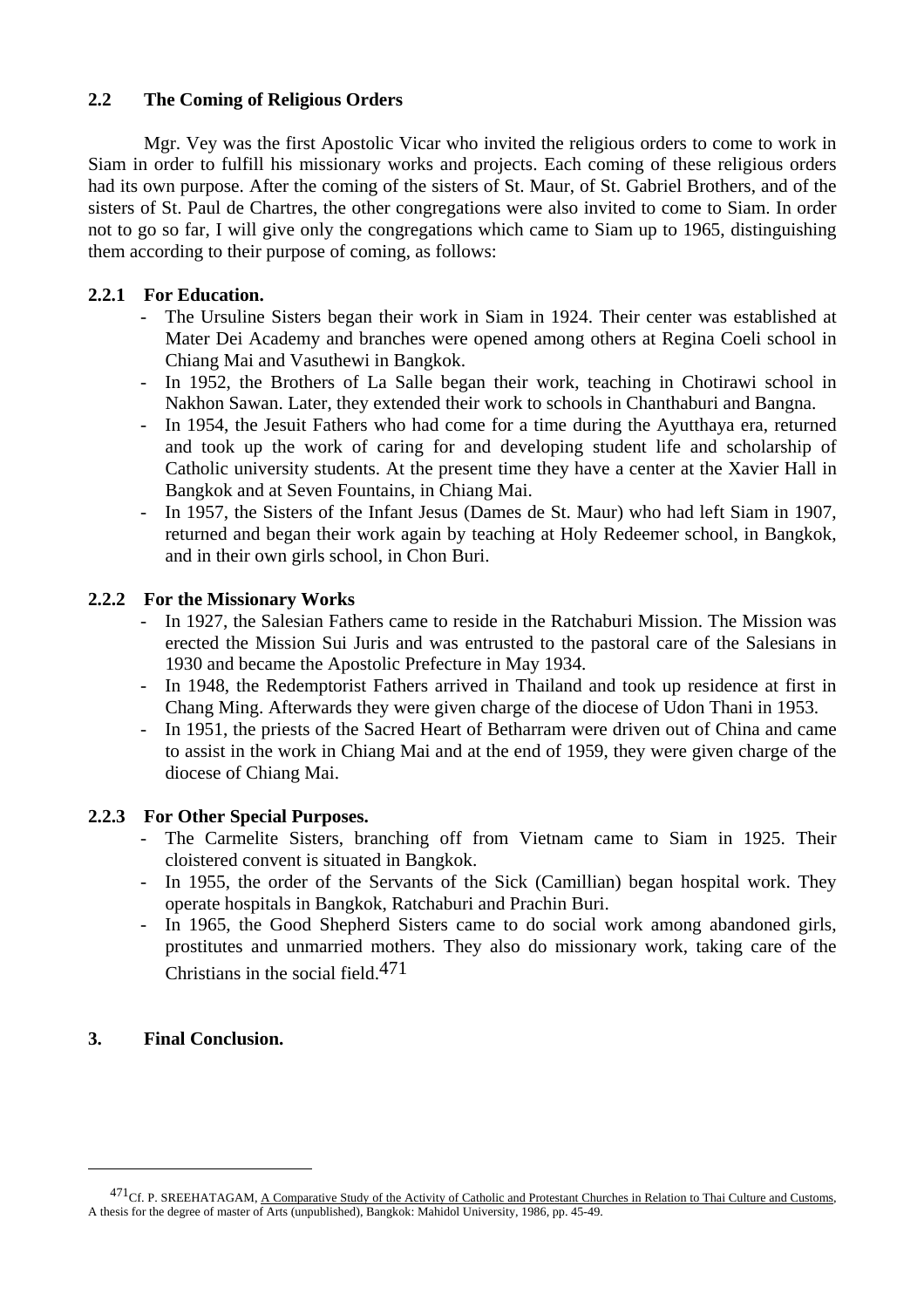For what he was and for what he had done, Mgr. Vey was praiseworthy for the honor and prestige in front of all men. His honor was declared firstly in 1893 when he was nominated *"Officier d'Academie et d'Officier de l'instruction publiques faites à la suite du Congrès des Sociétés Savantes à la Sorbonne".*<sup>472</sup> In 1896, Mgr. Vey and Mgr. Biet, Apostolic Vicar of Thibet, were nominated *"Chevaliers de la Légion d'Honneur"* by the French government. B.O.P. recorded that:

 C'est une récompense des longs services qu'ils ont rendus à la France et à la civilisation; l'autre, la grande et éternelle récompense, leur sera plus tard donnée par le bon Dieu.473

His nomination was published in the public official journal, mentioning his 28 years of service for the development of evangelization and charitable works in Siam and in Laos.474

 For the reason of his health, he came to Europe in 1897 and stayed there until 1898, during which he also had occasion to meet the Pope in Rome. But his health was not much better. From 1907 to 1908, his health deteriorated and he had to stay in the hospital which he himself had erected.

 He was informed of the gravity of his condition and on June 15, 1908, P. Colombet, in the presence of many missionaries and religious of the hospital, administrated the last sacraments to him. His nephew, P. J. Marie Vey, a missionary of Malaysia, arrived from Singapore in time to see his beloved uncle. Mgr. Vey still suffer until February 1909. On February 18, 1909, he asked for the administration of the last sacraments again which he received with the spirit of faith, humility and devotion. His last words are precious to all of us, the words which can be his last lesson for us.

 Un moment avant de mourir, je vous recommande à tous de continuer à travailler de toutes vos forces pour la plus grande Gloire de Dieu, je vous bénis tous présents et absents, je bénis tous les bienfaiteurs de la Mission... Je demande bien pardon pour tous les péchés que j'ai commis par faiblesse humaine...et par conséquent je demande au P. Colombet de m'enterrer comme on enterre les pauvres.475

He died at 4:00 a.m. on February 21, 1909, after 43 years of his apostolate and 33 years of his episcopate. His funeral ceremony took place on February 24, 1909, with the presence of the representative of king Rama V and many mandarins.

 Prince Thevavong Varoprakan, Minister of Foreign Affairs, sent a letter in the name of king Rama V to P. Colombet, expressing his full regret for the death of Mgr. Vey as follows:

 Nous (Sa Majesté et ses Ministers) sentons que dans Sa Grandeur, le Siam a toujours eu un ami très sincère, dont le dévouement à l'avancement moral du pays... le regretté Mgr. Vey ne fut jamais considéré comme un Étranger par Sa Majesté ni par son Gouvernement.476

<sup>472</sup>M.C., XXV, No. 1246 (Avril 21, 1893) 185.

<sup>473</sup>B.O.P., 1897, p. 715.

<sup>474</sup>Cf. M.C., XXVIII, No. 1435 (Decembre 4, 1896) 579.

<sup>475</sup>Notice Biographique de Mgr. Vey, AME, Siam, Vol. 896, 1909, p. 252, f. 17.

<sup>476</sup>The letter was written in Siamese language, since it was published in the circular letter also with this language but with Roman character. Looking for the original of this letter without success, I have to cite this letter in French which a missionary had translated and we can find it in AME, Siam, Vol. 896, 1909, p. 252, f. 20., see also AAB, Vey, Circular Letters, No. 012, p. 14 (in Siamese language).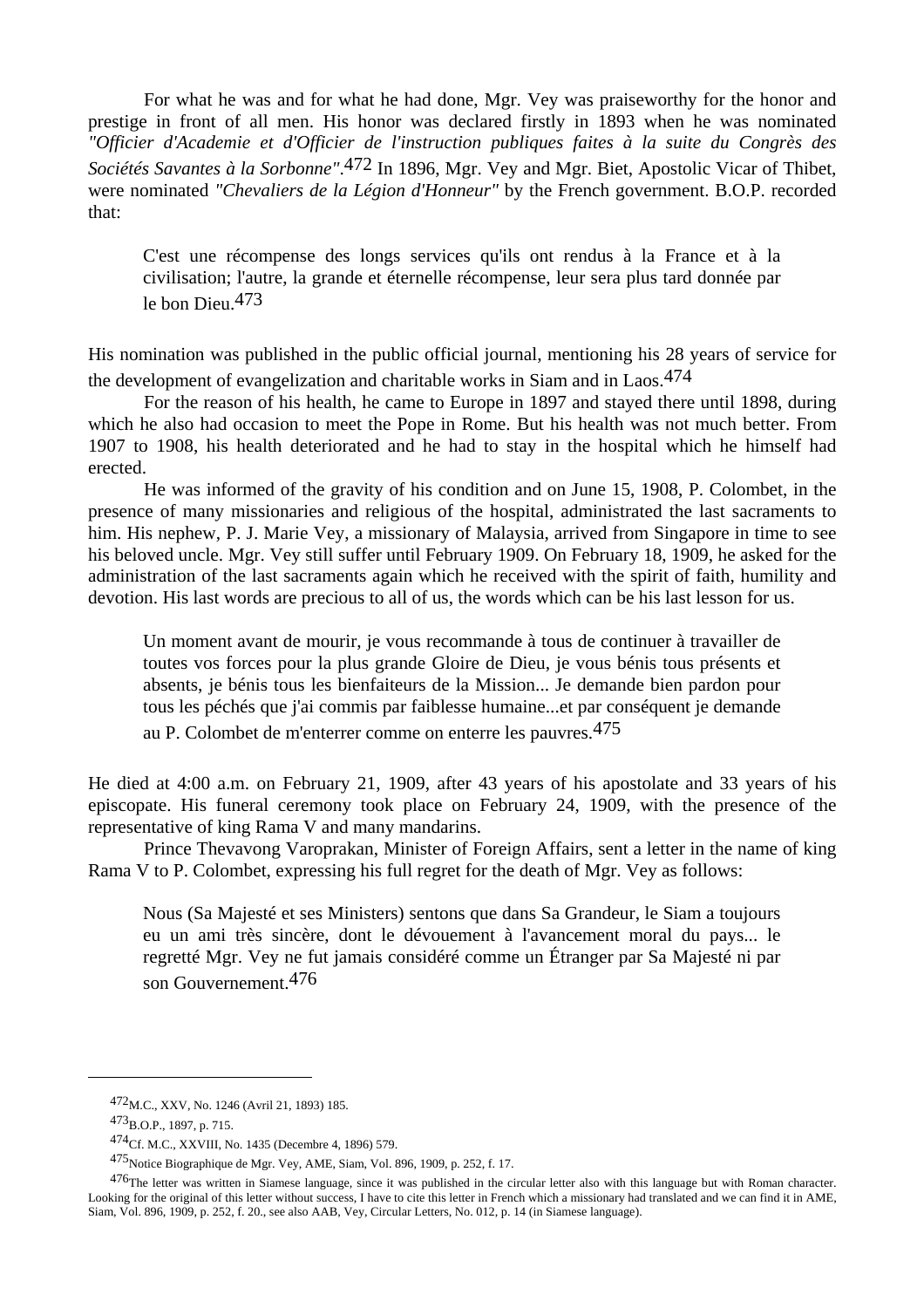Another letter of Prince Thevavong was also sent to De Margerie, Ministre Plénipotentiaire de la République Française au Siam, and contained these words:

 Nous sommes tous particulièrement émus à la pensée que les fructueux et si méritoires travaux de Sa Grandeur ont été contemporains de la période la plus marquante de l'histoire du peuple Siamois.477

 The words have already shown the important role of Mgr. Vey not only in the history of the Catholic Church in Thailand, but also in the History of the country in certain ways. His grave was placed in the Assumption church which had been the first place of his missionary works, and the reconstruction of which he himself had initiated. It is that place which reminds us of his presence everyday, the presence which still directs us by his teachings and never ceases to encourage us by his example: Imitatores mei estote sicut et Ego Christi.

## **APPENDIX I Mission of Siam**

|    | <b>Apostolic Vicars</b>  | <b>Period</b> | <b>Kings</b>     | <b>Period</b> |
|----|--------------------------|---------------|------------------|---------------|
| 1. | Mgr. Lambert de la Motte | 1662-1673     | Narai            | 1656-1688     |
| 2. | Mgr. Laneau              | 1674-1696     |                  |               |
|    |                          |               | Petracha         | 1688-1703     |
| 3. | P. Ferreux               | 1696-1698     |                  |               |
| 4. | Mgr. de Cicé             | 1700-1727     |                  |               |
|    |                          |               | Phrachao Sua     | 1703-1709     |
|    |                          |               | Tai Sra          | 1709-1732     |
| 5. | Mgr. de Quéralay         | 1727-1736     |                  |               |
|    |                          |               | <b>Boromakot</b> | 1733-1758     |
| 6. | P. Lemaire               | 1736-1738     |                  |               |
| 7. | Mgr. de Lolière          | 1738-1755     |                  |               |
| 8. | Mgr. Brigot              | 1755-1767     |                  |               |
|    |                          |               | Utumporn         | 1758          |
|    |                          |               | Ekatat           | 1758-1767     |

## **Ayutthaya Period (1674-1767)**

<sup>477</sup>The letter was written on February 24, 1909. Cf. Ibid., p. 252, f. 20.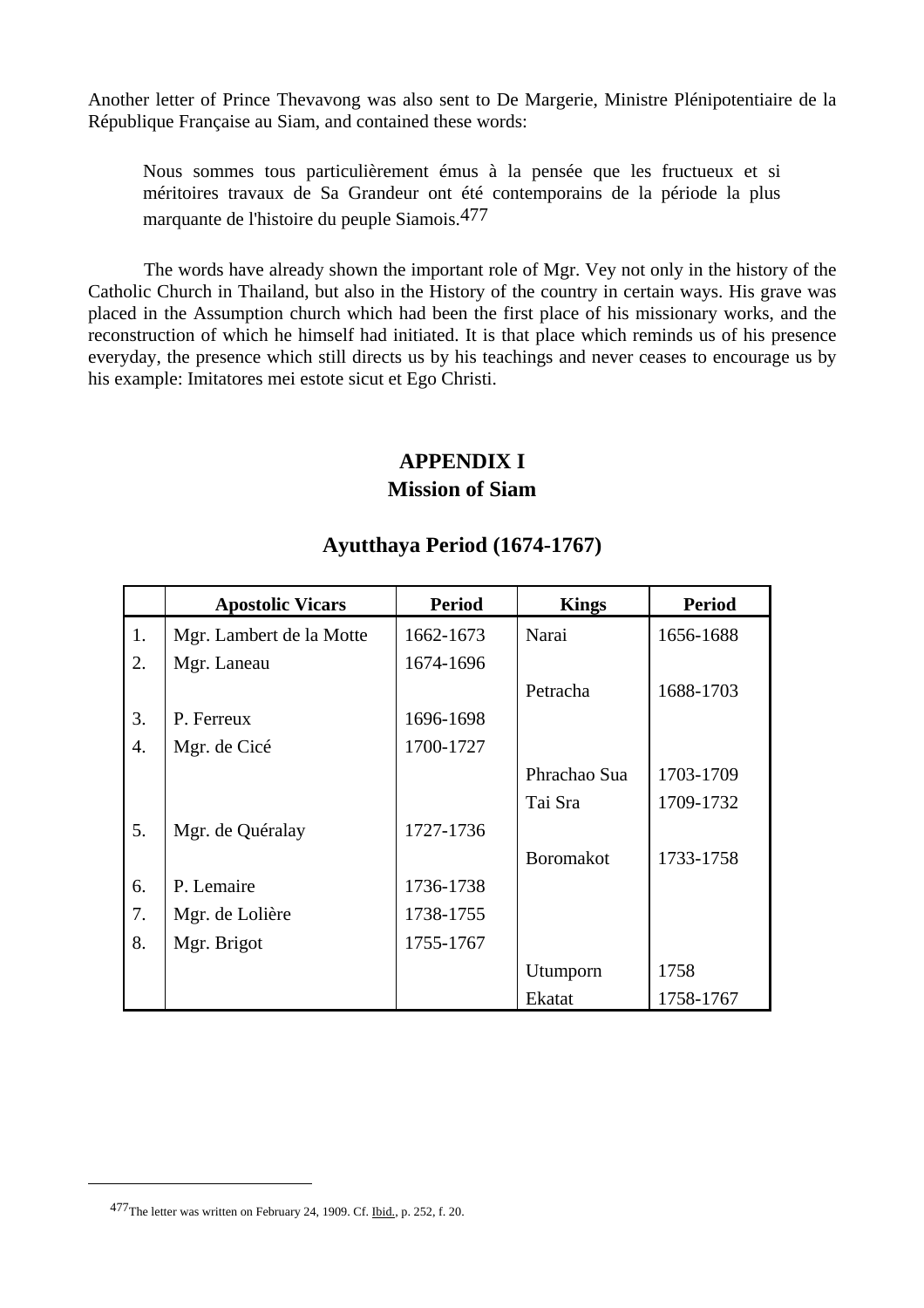|     | <b>Apostolic Vicars</b>   | <b>Period</b> | <b>Kings</b> | <b>Period</b> |
|-----|---------------------------|---------------|--------------|---------------|
| 9.  | Mgr. Le Bon               | 1768-1780     | Taksin       | 1768-1782     |
| 10. | Mgr. Coudé                | 1782-1785     | Rama I       | 1782-1809     |
| 11. | Mgr. Garnault             | 1786-1811     |              |               |
| 12. | Mgr. Florens              | 1811-1834     | Rama III     | 1824-1851     |
| 13. | Mgr. Courvezy             | 1834-1841     |              |               |
| 14. | Mgr. Pallegoix            | 1841-1862     |              |               |
|     |                           |               | Rama IV      | 1851-1868     |
| 15. | Mgr. Dupond               | 1865-1872     |              |               |
|     |                           |               | Rama V       | 1868-1910     |
| 16. | Mgr. Vey                  | 1875-1909     |              |               |
| 17. | Mgr. Perros               | 1909-1947     |              |               |
|     |                           |               | Rama VI      | 1910-1925     |
|     |                           |               | Rama VII     | 1925-1934     |
|     |                           |               | Rama VIII    | 1934-1946     |
|     |                           |               | Rama IX      | 1946-         |
| 18. | Mgr. Chorin               | 1947-1965     |              |               |
|     | Mgr. Nitttayo (Coadjutor) | 1963-1965     |              |               |
| 19. | Mgr. Nittayo              | 1965          |              |               |

# **Thonburi-Bangkok Period**

# **Archdiocese of Bangkok**

|            | <b>Apostolic Vicars</b> | <b>Period</b> | <b>Kings</b> | <b>Period</b> |
|------------|-------------------------|---------------|--------------|---------------|
| <b>20.</b> | Mgr. Nittayo            | 1965-1973     | Rama IX      | 1946-         |
| 21.        | Mgr. Michai             | 1973-         |              |               |
|            | (Cardinal Michai 1981)  |               |              |               |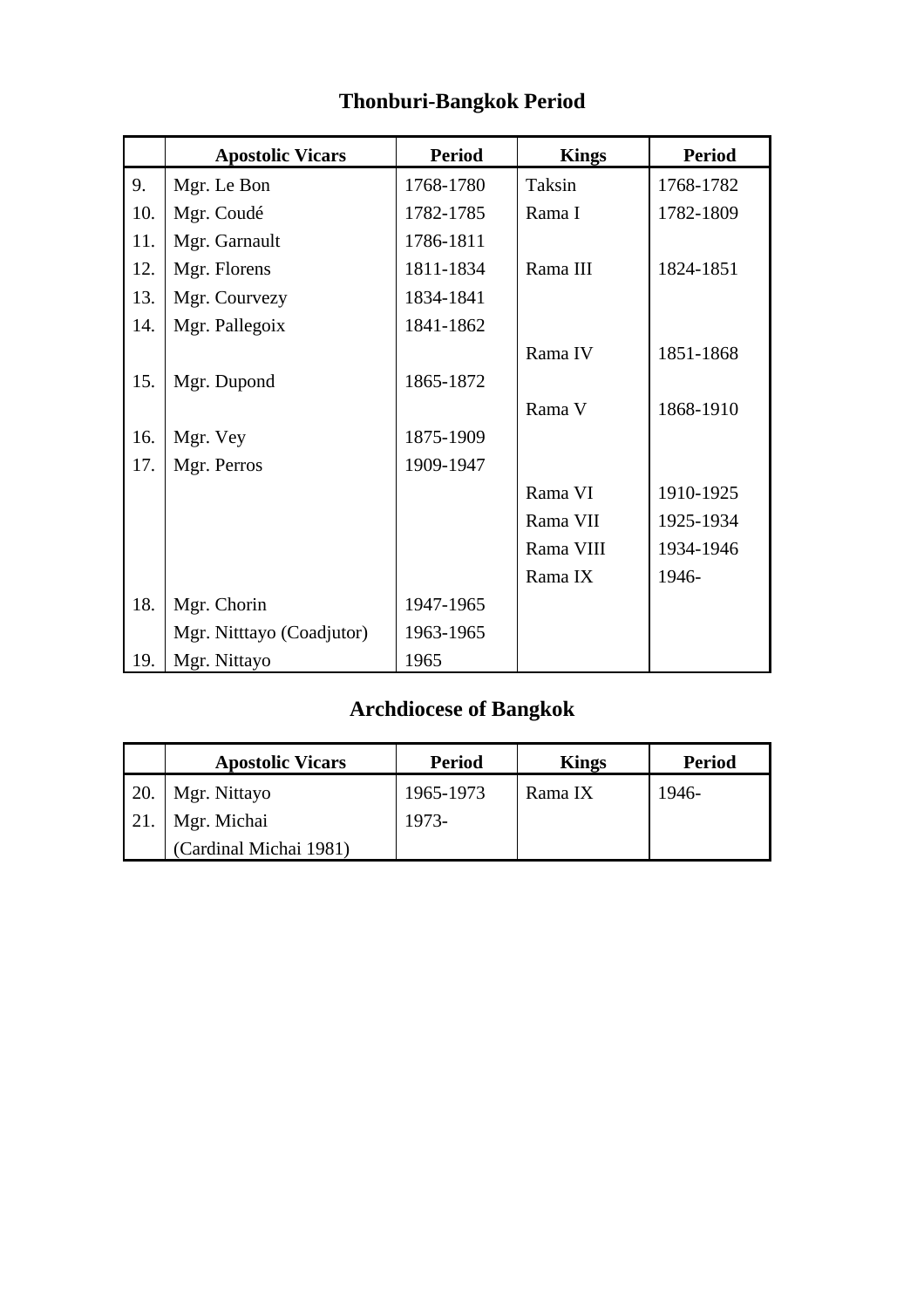(English Translation of King Rama V's Letter)

 His Majesty the King, Chulalongkorn, Phra Chom Klao, the King of Siam, would like to inform you, Your Excellency Louis, The Roman Catholic Bishop, in reply to your letter, informing me that the Pope has nominated you as Bishop to take care and further the interests of the Roman Catholic Church in Siam.

 You will be consecrated today and you intend to teach the Roman Catholic faithful who are my subjects to be good and loyal to me in everything. I congratulate you on your high appointment. You will teach all to be disciplined according to civil order. I thank you. All the happiness and interests which the priests and the Roman Catholic faithful have been having, I intend to give them forever. I bless you on this your very blessed day.

 May the Almighty one of the Universe manifest His power in protecting you and give you happiness forever.

Given at the Sommut Thevaracha Upabat Palace

(The name of the Royal Palace)

On December 5, 1875

Chulalongkorn

(The King's Signature)

(English Translation of The Second King's Letter)

 To Bishop Louis, The Bishop of Gerazen: Receiving the letter, I am fully aware of the Pope appointing you as Bishop to administrate the Roman Catholic faithful in Siam. I am very glad. I will love your priests and faithful in your religious ministry. Today is your blessed day. I ask the Greatest one, the President of the Universe to manifest his power in protecting you, giving you happiness, long life and great intelligence in your religious ministry.

Given on December 5, 1875.

K.P.R. Pawar Sthan Mongol

Second King of Siam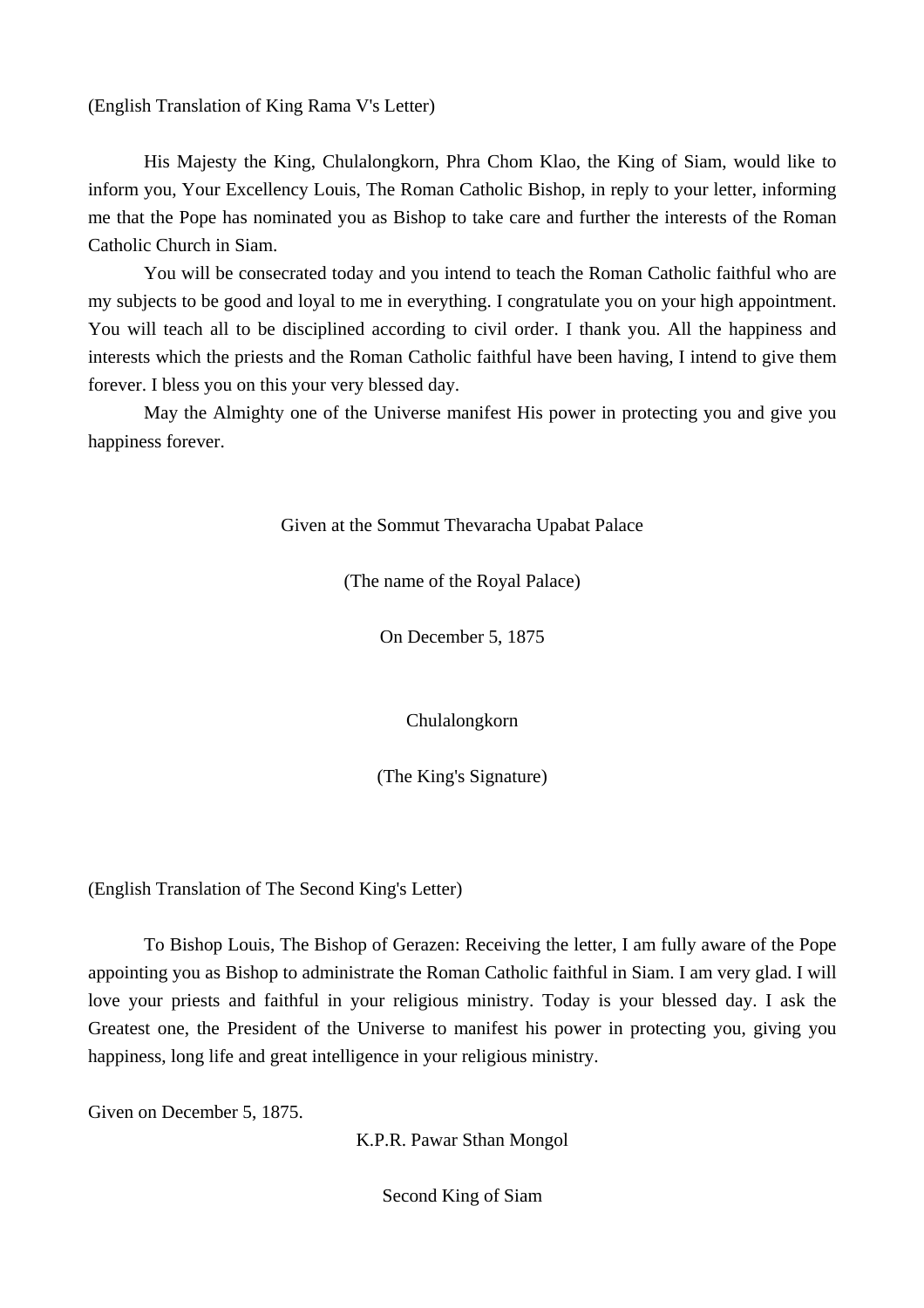Vidimus et approbamus ad normam Statutorum Universitatis *Romae, ex Pontificia Universitate Gregoriana die 6 memsis aprilis anni 1990* 

> R.P. Prof. Jesús López-Gay S.J. R.P. Prof. Giacomo Martina S.J.

N.B.- Haec formula approbationis Universitatis simper

latine scribatur.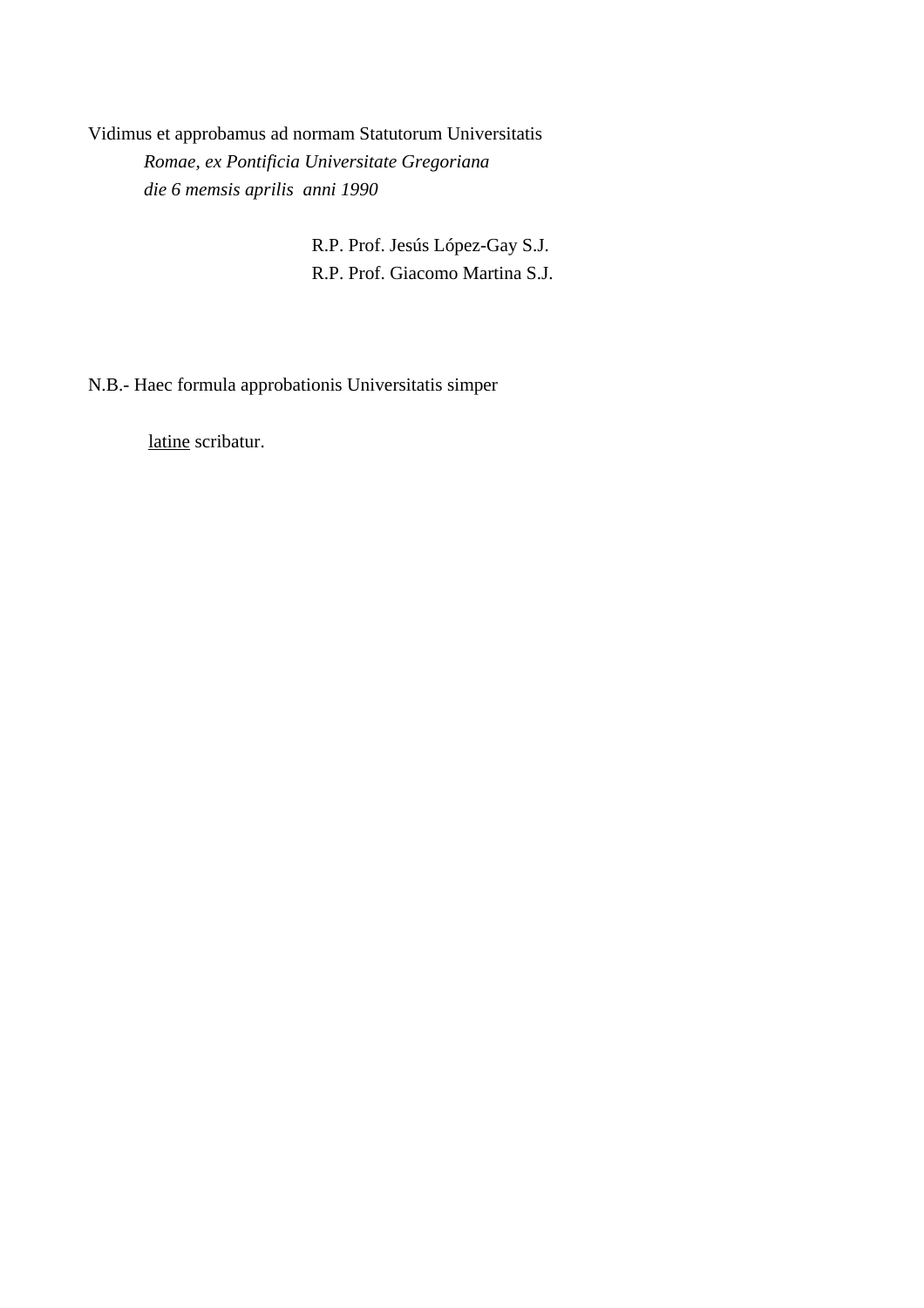# **BIBLIOGRAPHY**

### **I. PRIMARY SOURCES**

 **A. Archival Sources.** 

### **1. Archivum Romanum Societatis Iesu**

- ARSI, Goa 24, I. Goana Catalogi Breves et Triennal 1552-1594.
- \_\_\_\_, Goa 29, Malabarica, Catalogi 1604-1752.
- \_\_\_\_, Jap. Sin. 48.
- \_\_\_\_, Jap. Sin. 162.

## **2. Archives of Missions Etrangères de Paris**

- AME, Siam, Vol. 121
- \_\_\_, Siam, Vol. 339
- \_\_\_, Siam, Vol. 851
- \_\_\_, Siam, Vol. 876
- \_\_\_, Siam, Vol. 887
- \_\_\_, Siam, Vol. 891
- \_\_\_, Siam, Vol. 894
- \_\_\_, Siam, Vol. 895
- \_\_\_, Siam, Vol. 896
- \_\_\_, P. Rousseille, Siam, P. 18
- \_\_\_, P. Rousseille, Siam, Mgr. Vey, P. 23

#### **3. Archives of The Archdiocese of Bangkok**

AAB, Vey, Letters from Abroad

- \_\_\_, Vey, Documents
- \_\_\_, Vey, King's Letters
- \_\_\_, Vey, Records, Vol. II
- \_\_\_, Vey, Letters, Vol. I
- \_\_\_, Vey, Religious Congregations
- \_\_\_, Vey, Assumption Press
- \_\_\_, Vey, Seminary
- \_\_\_, Vey, Circular Letters

## **4. Archives of Sacred Congregation of Propaganda Fide**

ASCPF, Atti CP, 1673-1674

\_\_\_\_, SRCP Ind. Or., 1679

- \_\_\_\_, Acta SCPF de Anno 1834, Vol. 197
- \_\_\_\_, Acta (Ponenze), 1873
- \_\_\_\_, Rubrica, No, 129, 1896, Vol. 96
- \_\_\_\_, Rubrica, No. 129, 1897, Vol. 117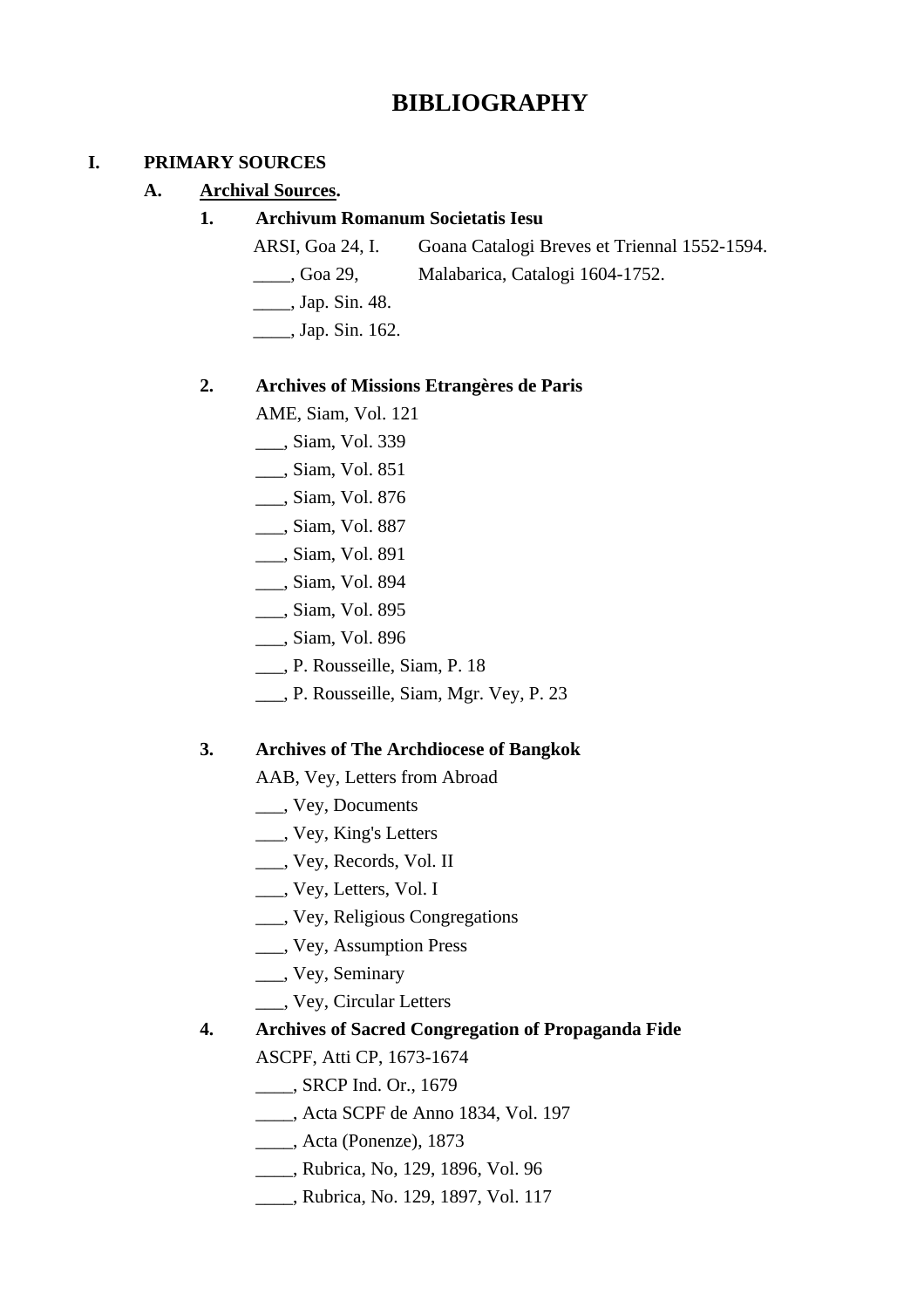\_\_\_\_, Rubrica, No. 129, 1903, Vol. 261 \_\_\_\_, Rubrica, No. 129, 1904, Vol. 292

 **5. Archives of Soeurs de St. Paul de Chartres**  ASPC, Siam, 1884 \_\_\_\_, Siam, 1895

#### **B. Published Sources.**

**A.P.F.**, Vol. 49, No. 290 (Janvrier 1877) 51-54. **A.P.F.**, Vol. 49, No. 293 (Juillet 1877) 298-302.

**Appendix ad Bullarium Pontificium Sacrae Congregationis**, Tom. I, Typis Collegii Urbani, Romae, s.a.

**B.O.P.**, 1897, PP. 284-285.

| <b>BOSMANS, H.,</b> | Correspondance de J.B. Maldonado de Mons. Missionnaire Belge au          |
|---------------------|--------------------------------------------------------------------------|
|                     | Siam et en Chine au XVII <sup>e</sup> Siècle, in Analectes pour Servir à |
|                     | L'Histoire Ecclésiastique de la Belgique, Vol. XXXVI, Louvain, 1910.     |
|                     |                                                                          |
| BOURGES, J., De,    | Relation du Voyage de Monseigneur L'Evêque de Bérythe Vicaire            |
|                     | Apostolique du Royaume de la Cochinchine, par la Turquie, la Perse,      |
|                     | les Indes, etc. jusqu'au Royaume de Siam et autres Lieux, Paris,         |
|                     | $1668^2$ .                                                               |
| BOWRING, J., Sir,   | The Kingdom and People of Siam, 2 Vols., Kuala Lumpur: Oxford            |
|                     | University Press, 1977 <sup>4</sup> .                                    |

**Bullarium Patronatus Potugalliae Regum in Ecclesiis Africae, Asiae atque Oceaniae, Bullas, Brevia, Epistolas, Decreta Actaque Sanctae Sedi ab Alexandro III ad hoc usque Tempus Amplectans**, Tom. I (1171-1600), 5 Vols., Lisbonne, 1868-1879.

**Bullarium Patronatus Portugalliae Regum in Ecclesiis Africae, Asiae atque Oceaniae, Bullas, Brevia, Epistolas, Decreta Actaque Sanctae Sedi ab Alexandro III ad hoc usque Tempus Amplectans**, Tom. II (1601-1700), Un Vol., Lisbonne, 1870.

**Bullarium Romanum. Bullarum Diplomatum et Privilegiorum Sanctorum Romanorum Pontificum**, Toms. V, VI, Augustae Taurinorum Seb. Franco, H. Fory et Henrico Dalmazzo Editoribus, Taurinenesis Editio, 1857-1872.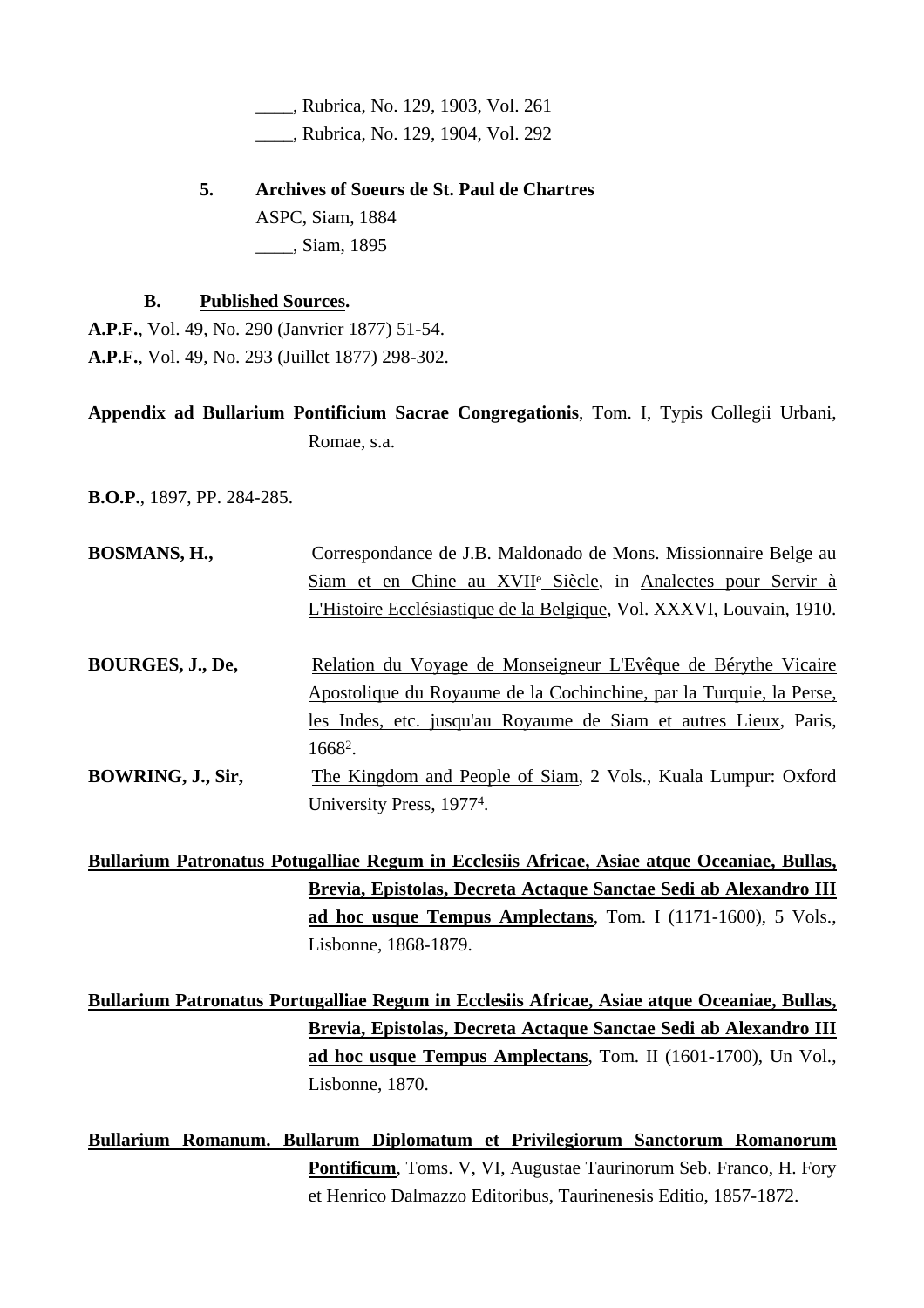| <b>CARDIM, A.F., S.J.,</b> | Batalhas da Companhia de Jesus na Sua Gloriosa Provincia do Japao, |
|----------------------------|--------------------------------------------------------------------|
|                            | Lisboa: Imprensa Nacional, 1894.                                   |
|                            | Relatione della Provincia del Giappone. Alla Santità di N.S. Papa  |
|                            | Innocentio X, Roma, 1645.                                          |

**CLARKE, A., Sir,** My Visit to Siam, in Contemporary Review, 81 (Feb. 1902) 221-230.

**Codicis Juris Canonicis Fontes. Concilia Generalia. Romani Pontifices usque ad Annum 1745. N. 1-364**, Vol. I, cura Emi Petri Card. Gasparri Editi, Romae, 1926.

**Collectanea Sacrae Congregationis de Propaganda Fide. Seu Decreta Instructiones Rescripta pro Apostolicis Missionibus**, Vol. I, Ex Typographia Polyglotta S.C. de Propaganda Fide, Romae, 1907.

| Communité des Soeurs de Saint Paul de Chartres, Notice Historique, Chartres: Imprimerie |  |                |  |  |  |  |
|-----------------------------------------------------------------------------------------|--|----------------|--|--|--|--|
|                                                                                         |  | Garnier, 1900. |  |  |  |  |

**CRAWFURD, J.,** A Journal of an Embassy from the Governor-General of India to the Courts of Siam and Cochin-china, London: Colburn, 1830.

**DEOS, J., De,** Vergel de Plantes e Flores da Provincia da Madre de Deos, Dos Capuchos Reformados, Lisboa, 1690.

**Documenta Indica I (1540-1549), MHSI**, Vol. 70, Edidit WICKI, J., S.J., Romae: Apud Monumenta Historica Soc. Iesu, 1948.

**Documenta Indica II (1550-1553), MHSI**, Vol. 72, Edidit WICKI, J., S.J., Romae: Apud Monumenta Historica Soc. Iesu, 1950.

**FAURE, J., Le,** Réponse à la Lettre Pastorale de Lambert de la Motte, in CHAPPOULIE, H., Une Controverse entre Missionnaires à Siam au XVIIe Siècle, Paris, 1943.

GERVAISE, N., **Histoire Naturelle et Politique du Royaume de Siam, Paris, 1688.** 

**HERBERT, T.,** Some Years Travels into Divers Parts of Asia and Afrique, Describing Kingdoms in the Oriental India, London, 1638.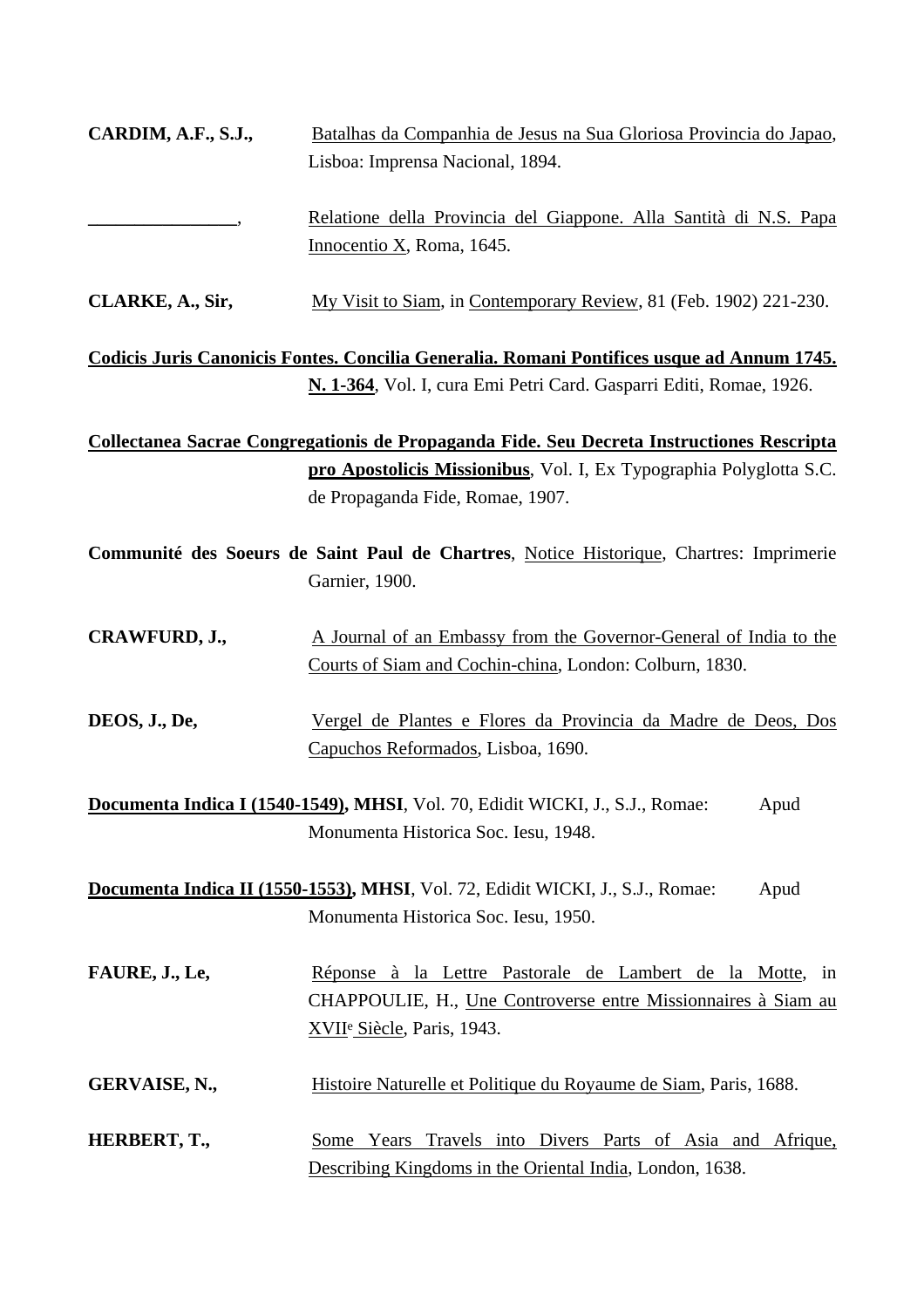| JARRIC, P., Du,                                                                                                                                                                                                    | Histoire des Choses plus Mémorables Advenus tantes Indes<br>Orientales, que autres Pays de la Découverte des Portugais, en<br>L'Etablissement et Progrès de la Foi Chrétienne et Catholique: et<br>principalement de ce que les Religieux de la Compagnie de Jésus y<br><u>ont fait, et enduré pour la même fin; Depuis qu'ils y sont entrés jusqu'à</u><br>l'An 1600, Bordeaux, 1614 <sup>2</sup> . |
|--------------------------------------------------------------------------------------------------------------------------------------------------------------------------------------------------------------------|------------------------------------------------------------------------------------------------------------------------------------------------------------------------------------------------------------------------------------------------------------------------------------------------------------------------------------------------------------------------------------------------------|
| LAUNAY, A.,                                                                                                                                                                                                        | Histoire de la Mission de Siam (1662-1811). Documents Historiques,<br>2 Vols., Paris, 1920.                                                                                                                                                                                                                                                                                                          |
| -,                                                                                                                                                                                                                 | Lettres de Monseigneur Pallu, Vol. II, Paris: Coquomard, s.a.                                                                                                                                                                                                                                                                                                                                        |
| LECLERE, A.,                                                                                                                                                                                                       | Histoire du Cambodge: Depuis le 1 <sup>re</sup> Siècle de Notre Ere, D'après les<br>Inscriptions Lapidaïres, les Annales Chinoises et Annamites et les<br>Documents Européens des Derniers Siècle, Paris: Paul Geuthner,<br>1914.                                                                                                                                                                    |
| LEONOWENS, A.,                                                                                                                                                                                                     | Anna and the King of Siam: From the English Government at the<br>Siamese Court, London: Trübner and Co., 1870.                                                                                                                                                                                                                                                                                       |
|                                                                                                                                                                                                                    | Lettre Commune du Séminaire des Missions Etrangères, No. 10, Décembre 31, 1879, Paris,                                                                                                                                                                                                                                                                                                               |
|                                                                                                                                                                                                                    | 1879.                                                                                                                                                                                                                                                                                                                                                                                                |
| LOUBERE, S., De La,                                                                                                                                                                                                | A new Historical Relation of the Kingdom of Siam, Vol. I, done out of<br>French by A.P. Gen. R. SS., London: Printed by F.L. for Tho. Horne<br>at the Royal Exchange, Francis Saunders at the New Exchange, and<br>Tho. Bennet at the Half-Moon in St. Pauls Church-Yard, 1693.                                                                                                                      |
| MARINI, G.F., De, S.J.,                                                                                                                                                                                            | Delle Missioni dei Padri della Compagnia de Gesù. Nella Provincia<br>del Giappone e particolarmente di Tunkino. Alla Santità di N.S.<br>Alessandro PP. Settimo, Roma, 1663.                                                                                                                                                                                                                          |
| <b>M.C., VII</b> (1875) 516.<br>M.C., VIII (1875) 38-39.<br>M.C., XXV, No. 1246 (Avril 21, 1893) 185.<br>M.C., XXVIII, No. 1435 (Décembre 4, 1896) 579.<br><b>M.C., XXVIII</b> , No. 1438 (Décembre 25, 1896) 618. |                                                                                                                                                                                                                                                                                                                                                                                                      |

**Monumenta Ordinis Fratrum Praedicatorum Historica**, Tomo X, Acta Capitulorum Generalium, Vol. V, Rome, 1901.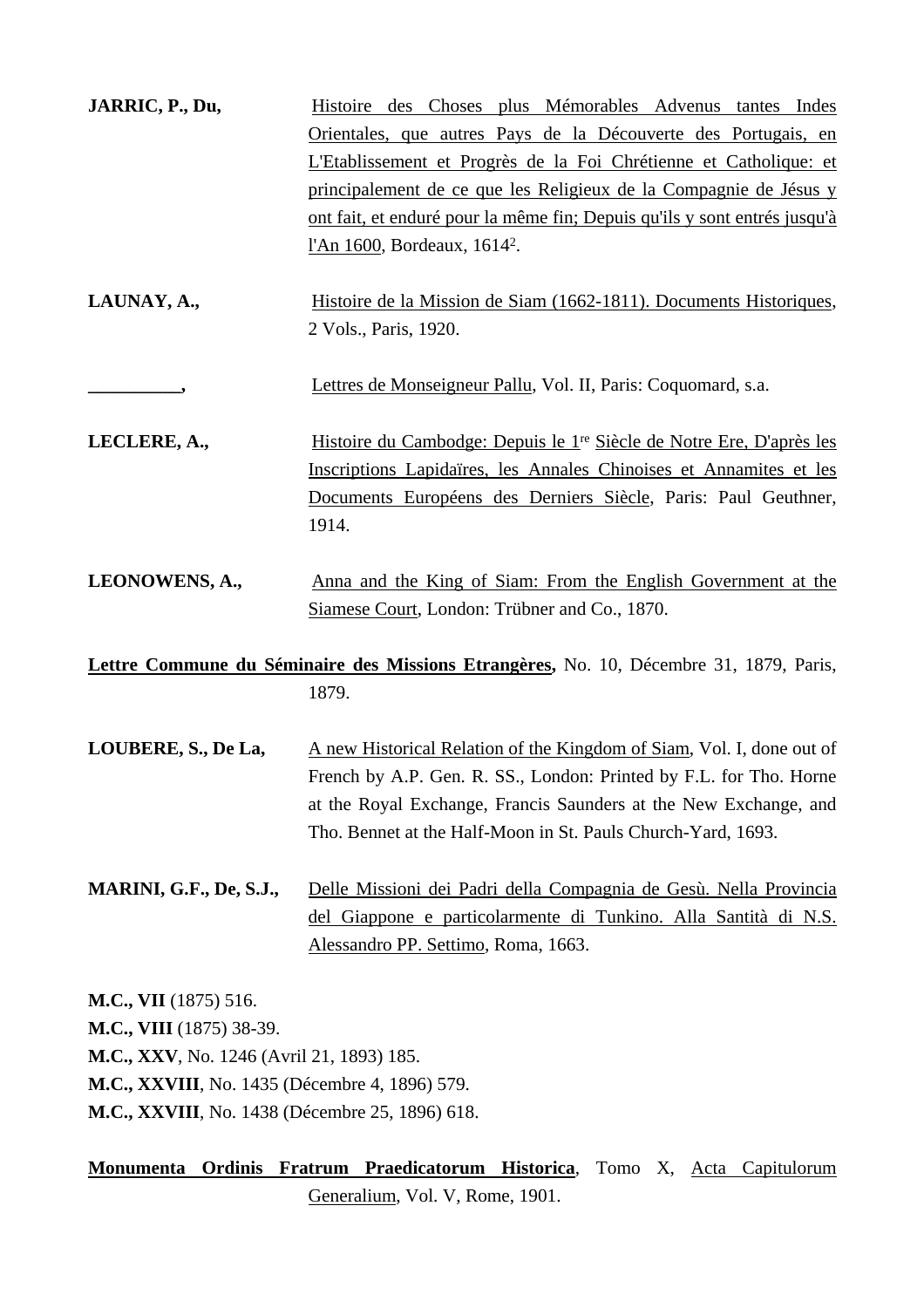**PALLEGOIX, J.B., Mgr.,** Description du Royaume Thai ou Siam, Vol. II, Paris, 1854.

- **PERRAUX, R.,** Noces d'Or de M. Ranfaing, Missionnaire Apostolique au Royaume de Siam, in La Semaine Religieuse au Diocèse de Saint-Die, 18 (Mai 5, 1882.) 279-283.
- **PRAMOJ, S., M.R. and PRAMOJ, K., M.R.,** A King of Siam Speaks, Bangkok: The Siam Society, 1987.
- **PURCHAS, S.,** Relations of the World: Asia (The Fifth Book), London, 1617<sup>3</sup>.

## **Report from the Council at Batavia (Jakarta) to the Dutch East India Company, Jan. 21, 1657, in Records of the Relations between Siam and Foreign Countries in the XVIIth Century,** Vol. II, Bangkok, 1916.

- **RHODES, A., De, S.J.,** Voyages et Missions du Père De Rhodes en la Chine et autres Royaumes de l'Orient, Paris, 1854. **TACHARD, G., S.J.,** Voyages de Siam des Pères Jesuits. Envoyés par le Roy aux Indes et à
	- la Chine, Paris: Arnould Seneuze, 1686.
- **The Collected Chronicles: The National Library Edition (in Thai),** Vol. IX, Bangkok: Kao Na Press, 1965.
- **TISSANIER, J.,** Religiosus Negotiator, in CHAPPOULIE, H., Une Controverse entre Missionnaires à Siam au XVIIe Siècle, Paris, 1943.
- **TURPIN, F.H.,** History of the Kingdom of Siam and of the Revolutions that have caused the Overthrow of the Empire up to A.D. 1770, Original French and translated by CARTWRIGHT, B.O., Bangkok: American Presby Mission Press, 1908.
- **VINCENT, F., Jr.,** The Land of the White Elephant, New York: Harper and Brothers, 1874.
- **VLIET, J., Van,** The Short History of the Kings of Siam, Original Dutch and translated into English by ANDAYA, L., Bangkok, 1975.
- **XUMSAI, M.,** The History of 1893: The documents from the Thai Embassy in Paris (in Thai), 7 Vols., Bangkok: Chalermnit Press, 1976.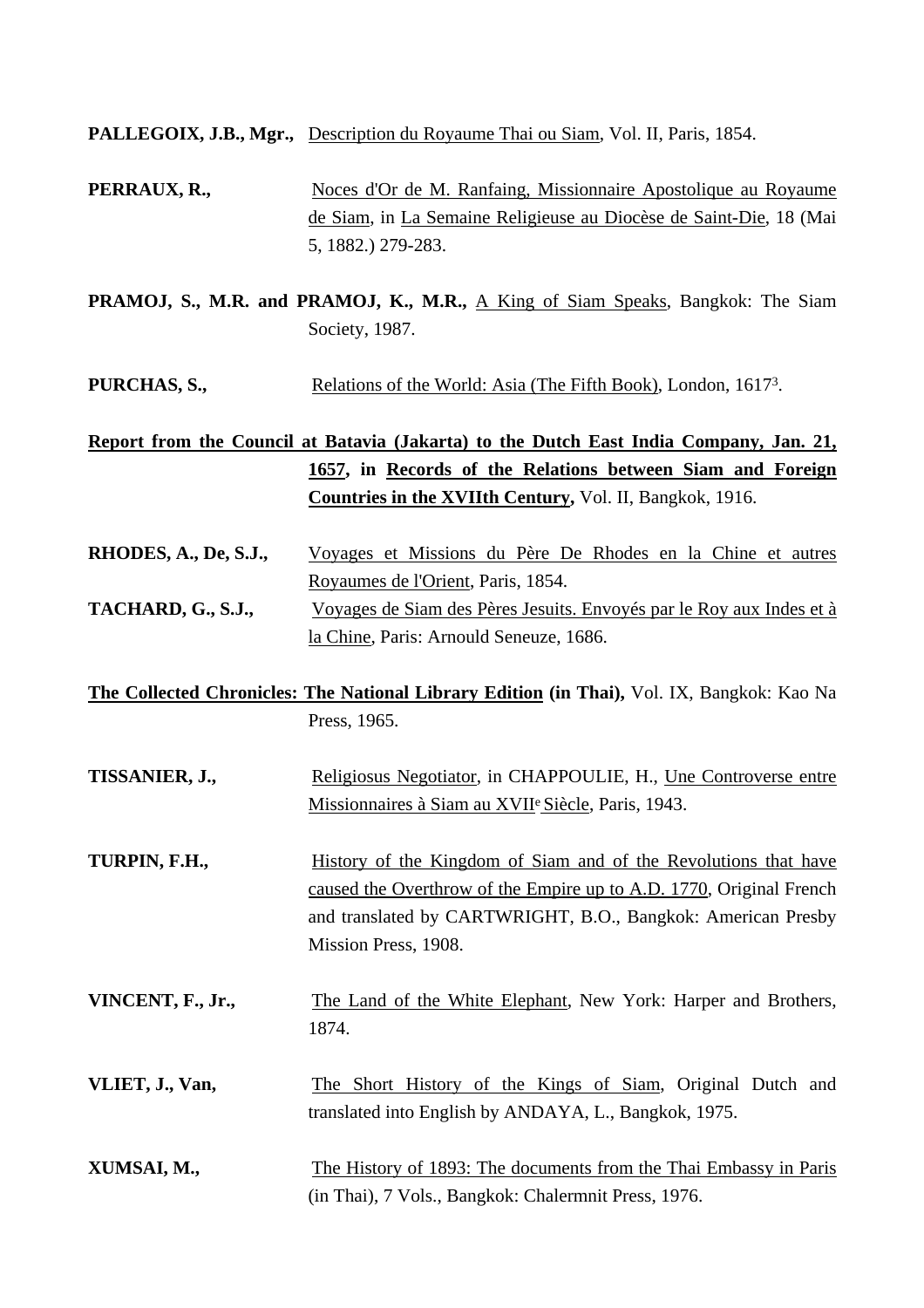## **II. SECONDARY SOURCES.**

 **A. Studies.** 

| AFONSO, J.G., S.J.,    | Jesuit Letters and Indian History 1542-1773, Bombay, London, New                     |
|------------------------|--------------------------------------------------------------------------------------|
|                        | York: Oxford University Press, 1969 <sup>2</sup> .                                   |
| AMATAYAKUL, T.,        | Sukhothai History (in Thai), Lecture for the Seminar of Sukhothai                    |
|                        | Archaeology 1960, Bangkok: Fine Arts Department, 1964.                               |
|                        |                                                                                      |
| BANGERT, W.V., S.J.,   | A History of the Society of Jesus, Missouri: The Institute of Jesuit                 |
|                        | Sources, 1986 <sup>2</sup> .                                                         |
|                        |                                                                                      |
| BATTYE, N.,            | The Military, Government and Society in Siam 1868-1910: Politics                     |
|                        | and Military Reform during the Reign of Chulalongkorn, Ph. D.                        |
|                        | Thesis (unpublished), Cornell University, 1974.                                      |
|                        |                                                                                      |
| BAYET, C., Bishop,     | The History of Evangelization in the Northeast of Thailand and Laos                  |
|                        | (in Thai), translated by SAMERPHITAK, M.K., Bishop, Bangkok:                         |
|                        | Reon Kaew Press, 1984.                                                               |
|                        |                                                                                      |
| <b>BLANCHARD, W.,</b>  | Thailand: Its People, Its Society, Its Culture, New Haven, 1957.                     |
|                        |                                                                                      |
| BLOFELD, J.,           | King Maha Mongkut of Siam, Bangkok: The Siam Society, 1987 <sup>2</sup> .            |
|                        |                                                                                      |
| <b>BRISTOWE, W.S.,</b> | Louis and the King of Siam, London: Chatto and Windus, 1976.                         |
|                        |                                                                                      |
| BRUCKER, J.,           | La Compagnie de Jesus: Esquisse de Son Institut et de Son Histoire                   |
|                        | $(1521-1773)$ , Paris, 1919.                                                         |
|                        |                                                                                      |
| CAPPELLI, A.,          | Cronologia, Cronografia e Calendario Perpetuo, Milano: Ulrico                        |
|                        | Hoepli, 1983 <sup>5</sup> .                                                          |
|                        |                                                                                      |
| CASTELLINO, B.C.,      | Prathetthai: Siam di Ieri Thailandia di Oggi, Roma: LAS, 1977.                       |
| CHAIWAN, S.,           | A Comparative Historical Study of Roman Catholic and Protestant                      |
|                        | Missions in Thailand (in Thai), Bangkok: Suriyaban, 1976.                            |
|                        |                                                                                      |
|                        | CHAKRABONGSE, C., H.R.H., Prince, Lords of Life, London: Alvin Redman Limited, 1960. |
|                        |                                                                                      |
| CHAPPOULIE, H.,        | Rome et les Missions d'Indochine au XVII <sup>e</sup> Siècle, Vol. I, Paris:         |
|                        | Bloud et Gay, 1943.                                                                  |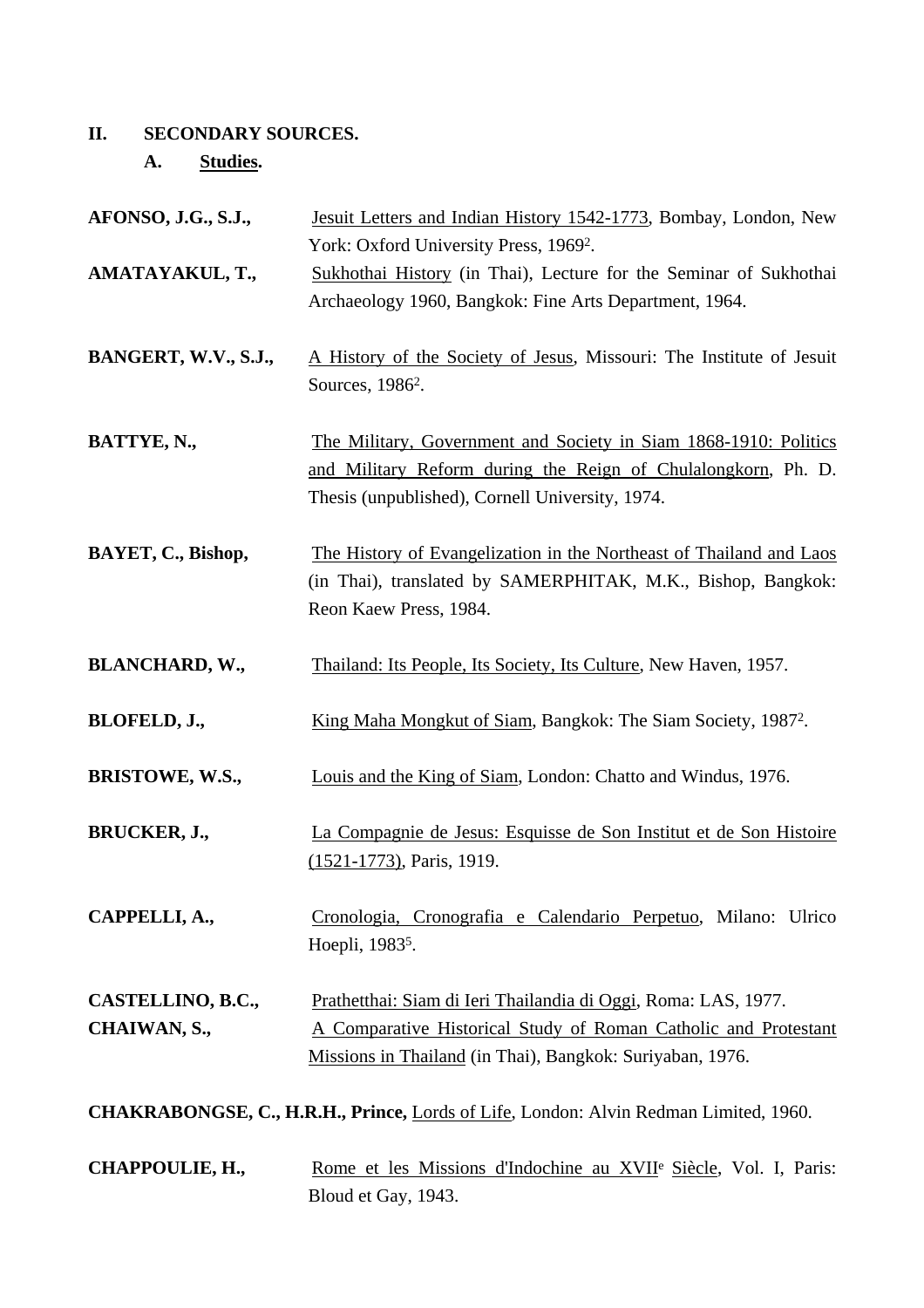| <b>D'ELIA, P.M., S.J.,</b>     | Sunto Storico dell'Attività della Chiesa cattolica in Cina dalle Origini<br>ai Giorni Nostri, Scianghai, 1934.                                                              |  |
|--------------------------------|-----------------------------------------------------------------------------------------------------------------------------------------------------------------------------|--|
|                                | Catholic Native Episcopacy in China, Schianghai: T'usewei Printing<br>Press, 1927.                                                                                          |  |
| DELUMEAU, J.,                  | Il Cattolicesimo dal XVI al XVII Secolo, ed. Italiano a cura di<br>BENDISCIOLI, M., Milano: Mursia, 1983.                                                                   |  |
| DESTOMBES, P.R.,               | Le Collège Général de la Société des Missions Etrangères, Hong<br>Kong, 1934.                                                                                               |  |
|                                | <b>DIBAKARAWONGSE, Chao Phya, History of the First Reign (in Thai), edited by</b><br>RAJANUBHAP, D., H.R.H., Prince, Bangkok, 1935 <sup>3</sup> .                           |  |
| DUKE, P.,                      | Foreign Affairs, Independence and Sovereignty of Thailand (in Thai),<br>Bangkok: Chao Phya Press, 1984.                                                                     |  |
| DUNNE, G.H., S.J.,             | Generation of Giants: The Story of the Jesuits in China in the last<br>Decades of the Ming Dynasty, Indiana: University of Notre Dame<br>Press, 1962.                       |  |
| FISHER, H.A.L.,<br>GNOLFO, G., | A History of Europe, 2 Vols., Glasgow: Fontana/ Collins, 1986 <sup>20</sup> .<br>Un Missionario Assorino: Tommaso dei Conti Valguarnera, S.J.,<br>Catania: Sicilgraf, 1974. |  |
| GUENNOU, J.,                   | Missions Etrangères de Paris, Paris: Librarie Arthème Fayard, 1986.                                                                                                         |  |
|                                | GUILHERMY, E., De, S.J., Ménologe de la Compagnie de Jésus. Assistance de France, Tomo II,<br>Paris: Typographie M. Schneider, 1892.                                        |  |
| HALL, D.G.E.,                  | A History of South-East Asia, London: Macmillan, 1955.                                                                                                                      |  |
|                                | HERNANDEZ, A.S., S.J., Las Missiones Bajo el Patronato Portugues, Vol. I, Madrid: EAPSA,<br>1977.                                                                           |  |
|                                | History of the Universal Church and the Church in Thailand (in Thai), Bangkok: Sarasat Pres,                                                                                |  |

19672.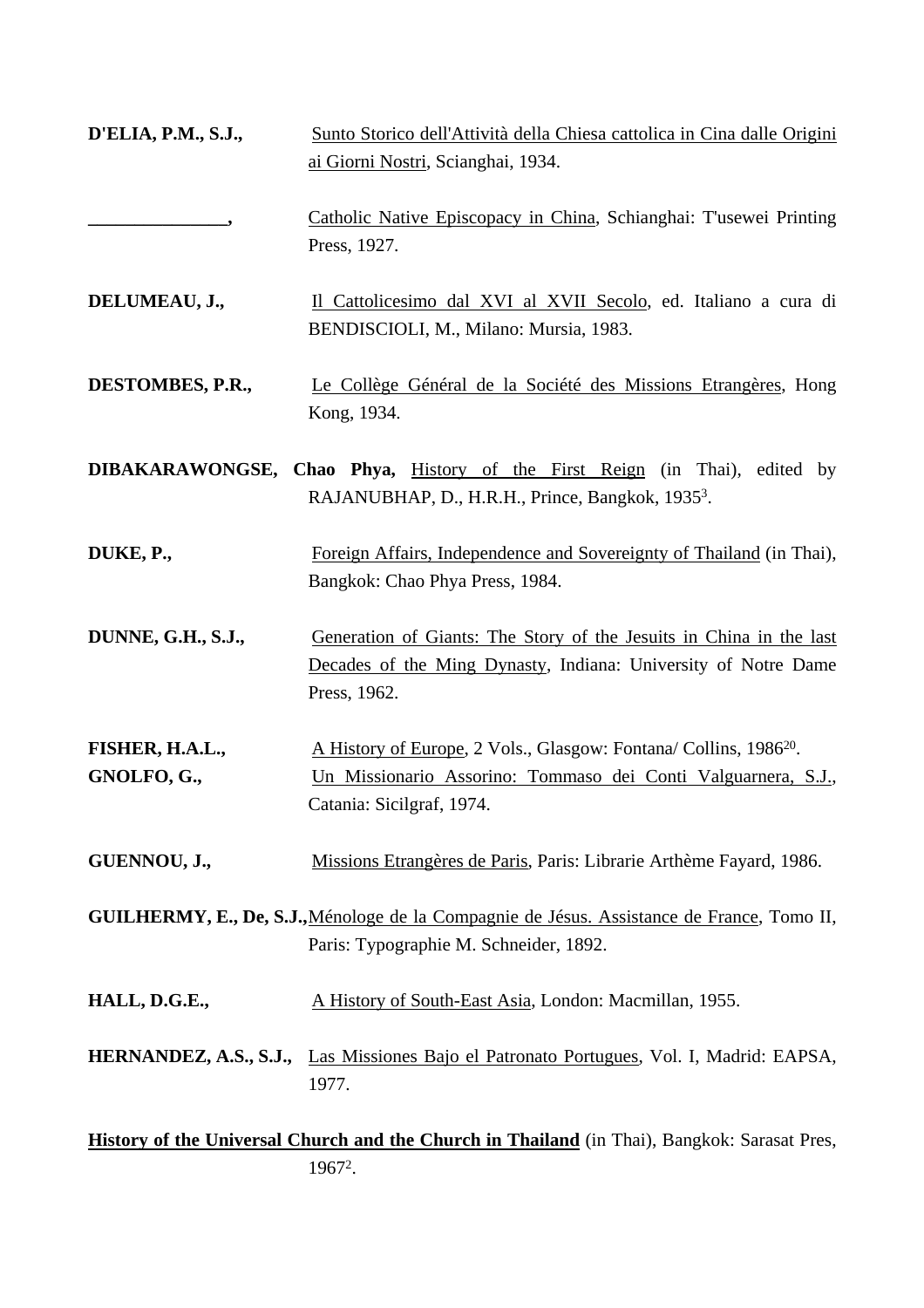|                   | History Professors of Sri Nakrintharaviroj University, Thai History: Prehistorical Period to the                                                                       |
|-------------------|------------------------------------------------------------------------------------------------------------------------------------------------------------------------|
|                   | End of Ayutthaya (in Thai), Bangkok: Saengrung Press, 1979 <sup>2</sup> .                                                                                              |
| HUMPHREYS, C.,    | Buddhism: An Introduction and Guide, New York: Viking Penguin<br>Inc., 1985.                                                                                           |
| HUTCHINSON, E.W., | Adventurers in Siam in the Seventeenth Century, London: The Royal<br>Asiatic Society, 1940.                                                                            |
|                   | 1688 Révolution in Siam: The Memoir of Father de Bèze, S.J.,<br>Original French, Hong Kong: University Press, 1968.                                                    |
| KAMVANSA, S.,     | Influences of Indian Culture in Southeast Asia (in Thai), Bangkok:<br>Akson Charoentat, 1984 <sup>2</sup> .                                                            |
| KASETSIRI, C.,    | The Front Palace: The Office of the Heir Apparent? The Emergence<br>of Modern State, Thailand and Japan, ed. TROCHI, C.A., Bangkok:<br>Chulalongkorn University, 1976. |
| KEYES, C.F.,      | The Golden Peninsula, New York: Macmillian Publishing Co., Inc.,<br>1977.                                                                                              |
|                   | KOWALSKY, N., O.M.I. and METZLER, J., O.M.I., Inventory of the Historical Archives of<br>Propaganda Fide, Roma: Urbaniana University Press, 1983 <sup>2</sup> .        |
| LANDON, K.P.,     | Siam in Transition. A Brief Survey of Cultural Trends in the Five<br>Years since the Revolution of 1932, Shanghai: Kelly and Walsh Ltd.,<br>1939.                      |
| LARQUE', V.,      | Catholic Mission's Report on the Occasion of Bangkok Bicentennial<br>Celebration in 1982 (in Thai), Roneo Papers, Bangkok, 1982.                                       |
|                   | History of St. Louis Hospital (in Thai), Roneo Papaers, Bangkok,<br>1985.                                                                                              |
|                   | Translation of the Annual Report of the Mission of siam from 1873 to<br>1907 (in Thai), Tome I, Roneo Papers, Bangkok, 1986.                                           |
| LAUNAY, A.,       | Histoire de la Mission de Siam (1662-1811), Paris, 1920.                                                                                                               |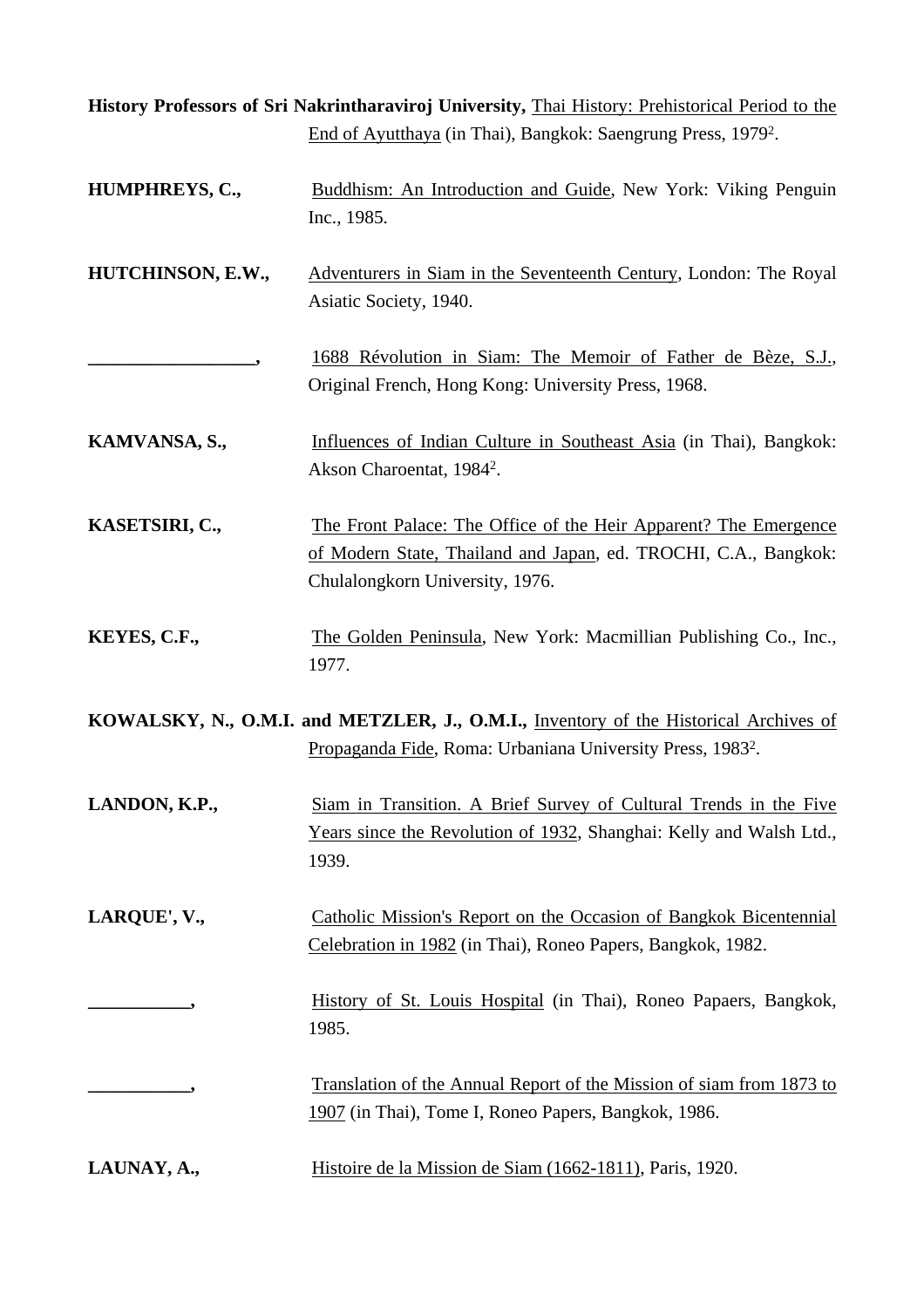| $\overline{\phantom{a}}$ | Siam et les Missionnaires Français, Tours: Alfred Mame et Fils, 1896.                                                                                                           |
|--------------------------|---------------------------------------------------------------------------------------------------------------------------------------------------------------------------------|
| LORTZ, J.,               | Geschichte der Kirche, Vol. II, Münster, 1964.                                                                                                                                  |
| MAFFAT, A.L.,            | Mongkut, the King of Siam, New York: Cornell University Press,<br>1968.                                                                                                         |
| MATRA, V., Khun,         | Lakthai (in Thai), Bangkok: Bamrung Sahn, 1975 <sup>7</sup> .                                                                                                                   |
| MCFARLAND, G.B.,         | Historical Sketch of Protestant Missions in Siam 1828-1928,<br>Bangkok: The Bangkok Times Press, 1928.                                                                          |
| MAGNINO, L.,             | Pontificia Nipponica: Le Relazioni tra La Santa Sede e Il Giappone<br>attraverso I Documenti Pontifici, Parte Prima (Sec. XVI-XVIII),<br>Romae: Officium Libri Catholici, 1947. |
| MARTINA, G., S.J.,       | Pio IX (1851-1866), in Miscellanea Historiae Pontificiae, Vol. 51,<br>Roma: Editrice Pontificia Università Gregoriana, 1986.                                                    |
| <b>MOKARAPONG, T.,</b>   | History of the Thai Revolution. A Study in Political Behavior,<br>Bangkok: Thai Watana Panich, 1983 <sup>2</sup> .                                                              |
| MUNDADAN, A.M.,          | History of Christianity in India, Vol. I, Bangalore: Theological<br>Publications in India, 1984.                                                                                |
| MUTUKAN, P., Colonel,    | Answer to Reverend and Special Article (in Thai), Vol. XVIII,<br>Bangkok: Klang Wittaya Press, 1974.                                                                            |
| NAKORN, P., Na,          | Purification of Sukhothai History (in Thai), Bangkok: Akson Samai,<br>1971.                                                                                                     |
| NATHABANJA, L.,          | Extraterritoriality in Siam, Bangkok: Bangkok Daily Mail, 1924.                                                                                                                 |
| NUMNON, T.,              | Thai Diplomacy during Bangkok Period (in Thai), Bangkok: Thai<br>Watana Panich, 1985.                                                                                           |
|                          | Office of the Prime Minister, Foreign Records of the Bangkok Period up to A.D. 1932, Bangkok:<br>Akson Samai Press, 1982.                                                       |
|                          | Thailand into the 80's, Bangkok: Thai Watana Panich, 1979.                                                                                                                      |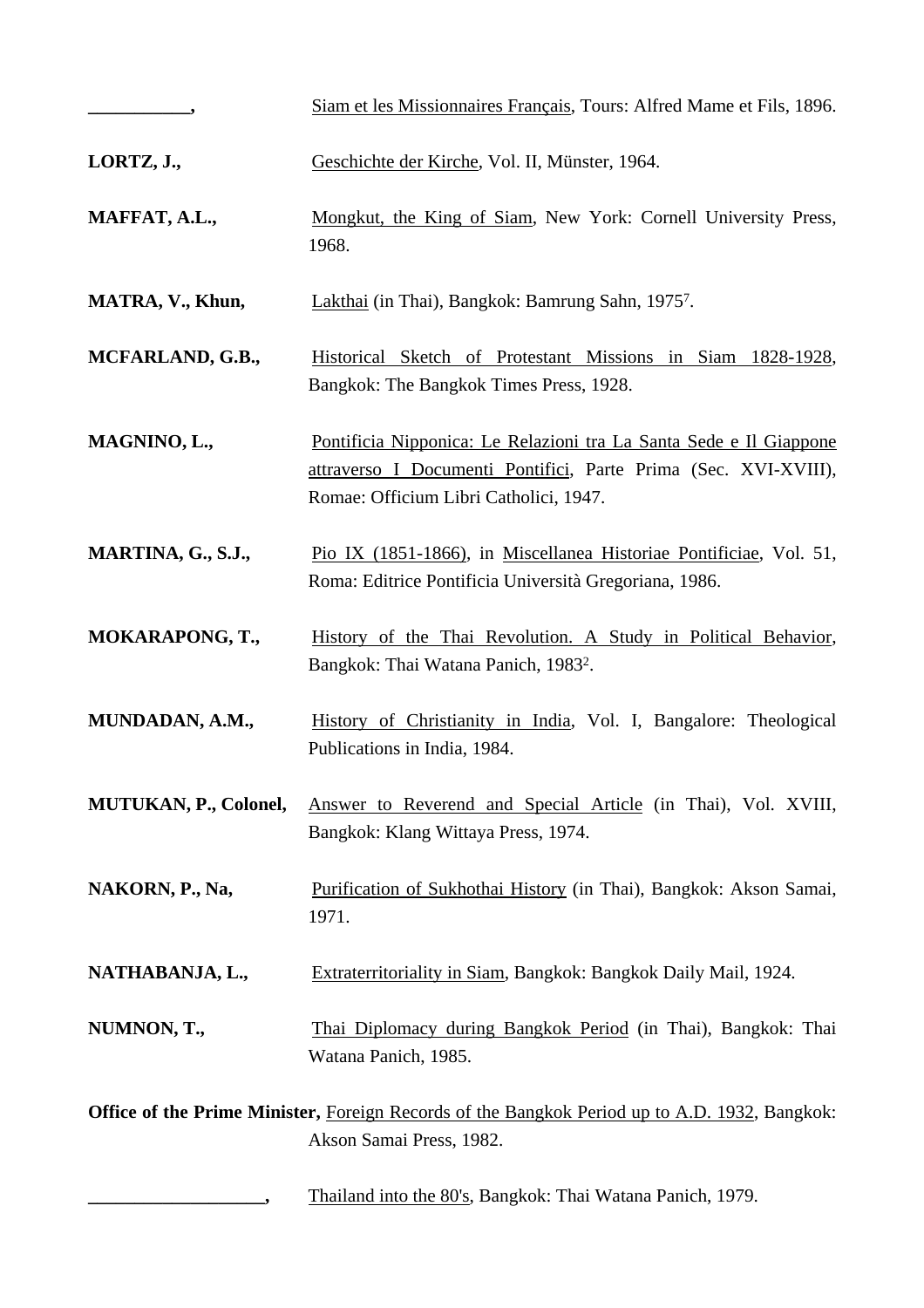|                      | Thaialand into the 80's, Bangkok: Rung Ruang Ratana Printing, 1984.                                                                                                      |
|----------------------|--------------------------------------------------------------------------------------------------------------------------------------------------------------------------|
|                      | The First Period of Post (in Thai), Bangkok, 1980.                                                                                                                       |
| PIOLET, J.B., S.J.,  | Les Missions Catholiques Françaises au XIX <sup>e</sup> Siècle, Vol. II, Paris,<br>1900.                                                                                 |
| PRESCOTT, W.H.,      | History of the Reign of Ferdinand and Isabella the Catholic, Vol. II,<br>Philadelphia: J.B. Lippincott Company, 1872.                                                    |
| RABITHADANA, A.,     | The Organization of Thai Society in the Early Bangkok Period 1782-<br>1873, Ithaca, New York: Southeast Asia Programme, Cornell<br>University, Data Paper, No. 74, 1969. |
|                      | RAJANUBHAP, D., H.R.H., Prince, The Collected Chronicles (in Thai), Part 4, 6, Bangkok:<br>Kurusapa, 1963.                                                               |
|                      | , The Collected Chronicles (in Thai), Part 62, Bangkok:<br>Kurusapa, 1969.<br>., Description of Siam Chronicles (in Thai), Bangkok:<br>Kurusapa, 1924.                   |
| RAPIPAT, A.,         | Thai Society during the First Period of Bangkok 1782-1873 (in Thai),<br>Bangkok: Pichanes Press, 1978.                                                                   |
| RECONDE, J.M., S.J., | San Francesco Javier: Vida y Obra, Madrid: Biblioteca de Autores<br>Cristianos, 1988.                                                                                    |
| ROBERTS, J.M.,       | The Pelican History of the World, London: Penguin Group, 1988 <sup>12</sup> .                                                                                            |
| RODRIGUES, F., S.J., | A Companhia de Jesus em Portugal e nas Missoes, Porto: Apostolado<br>da Imprensa, 1935 <sup>2</sup> .                                                                    |
|                      | Historia da Companhia de Jesus na Assistência de Portugal, Tômo II,<br>Vol. II, Porto: Livraria Apostolado da Imprensa, 1938.                                            |
| SCHMIDLIN, J., D.D., | Catholic Mission History, Illinois: Mission Press, S.V.D., 1933.                                                                                                         |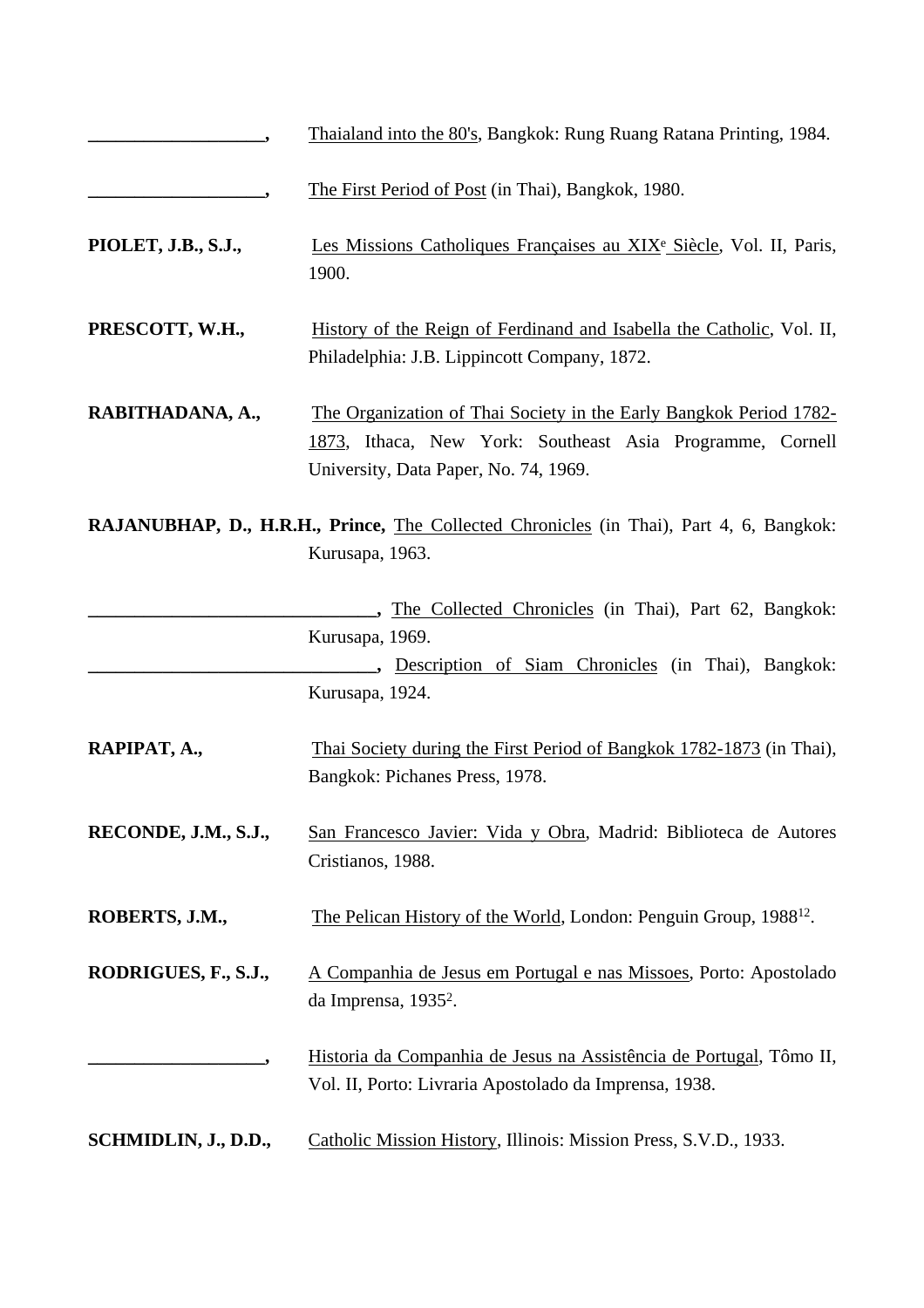|                     | SCHURHAMMER, G., S.J., Die Zeitgenössischen Quellen zur Geschichte Portugaesisch-Asiens   |  |  |  |  |
|---------------------|-------------------------------------------------------------------------------------------|--|--|--|--|
|                     | und seiner Nachbarländer (Ostafrika, Abessinien, Arabien, Persien,                        |  |  |  |  |
|                     | Vorder und Hinterindien, Malaüscher, Philippinen, China und Japan)                        |  |  |  |  |
|                     | zur Zeit des H. Franz Xavier (1538-1552) 6080 Regesten und 30                             |  |  |  |  |
|                     | Tafeln, Leipzig, 1932.                                                                    |  |  |  |  |
|                     |                                                                                           |  |  |  |  |
| SHUNYU, X.,         | Siam and the British 1874-1875: Sir Andrew Clarke and the Front                           |  |  |  |  |
|                     | Palace Crisis, Bangkok: Thammasat University Press, 1988.                                 |  |  |  |  |
| SILVA, A.R., Da,    | Documentacao para a Historia das Missoes do Padroado Português do                         |  |  |  |  |
|                     | Oriente: India, Vol. VII, Lisboa, 1952.                                                   |  |  |  |  |
|                     |                                                                                           |  |  |  |  |
|                     | Le Patronage Portugais de l'Orient: Aperçu Historique, Lisboa:                            |  |  |  |  |
|                     | Agência Geral do Ultramar, 1957.                                                          |  |  |  |  |
|                     |                                                                                           |  |  |  |  |
| SKINNER, W.,        | Chinese Society in Thailand: An Analytical History, New York:                             |  |  |  |  |
|                     | Cornell University Press, 1957, in Thai ed. KASETSIRI, C., Bangkok:                       |  |  |  |  |
|                     | Thai Watana Panich, 1986.                                                                 |  |  |  |  |
|                     |                                                                                           |  |  |  |  |
| SMITH, G.V.,        | The Dutch in Seventeenth Century, Vol. III, Dehalb, 1977.                                 |  |  |  |  |
|                     |                                                                                           |  |  |  |  |
| SMITH, H.E.,        | Historical and Cultural Dictionary of Thailand, New Jersey: The                           |  |  |  |  |
|                     | Scare Crow Press Inc., 1976.                                                              |  |  |  |  |
|                     |                                                                                           |  |  |  |  |
|                     | SOMMERVOGEL, C., S.J., Bibliothèque de la Compagnie de Jésus, Vol. VIII, Bruxelles: Oscar |  |  |  |  |
|                     | Schepens Société de Librarie, 1898.                                                       |  |  |  |  |
|                     |                                                                                           |  |  |  |  |
| SREEHATAGAM, P.,    | A Comparative Study of the Activity of Catholic and Protestant                            |  |  |  |  |
|                     | Churches in Relation to Thai Culture and Customs, A Thesis for the                        |  |  |  |  |
|                     | Degree of Master of Arts (unpublished), Bangkok: Mahidol                                  |  |  |  |  |
|                     | University, 1986.                                                                         |  |  |  |  |
|                     |                                                                                           |  |  |  |  |
| STREIT, R., O.M.I., | Asiatiche Missionliteratur, Vol. V, Aachen, 1922.                                         |  |  |  |  |
|                     |                                                                                           |  |  |  |  |
| SUBAMONKALA, K.,    | La Thaïlande et Ses Relations avec La France, Thèse pour le                               |  |  |  |  |
|                     | Doctorat, Université de Paris, Paris: Editions A. Pedone, 1940.                           |  |  |  |  |
|                     |                                                                                           |  |  |  |  |
| SUBSOPON, S.,       | The Thai History (in Thai), Bangkok: Akson Charoentat, 1979 <sup>3</sup> .                |  |  |  |  |
|                     |                                                                                           |  |  |  |  |
|                     |                                                                                           |  |  |  |  |
| SYAMANANDA, R.,     | A History of Thailand, Bangkok: Thai Watana Panich, 1981 <sup>4</sup> .                   |  |  |  |  |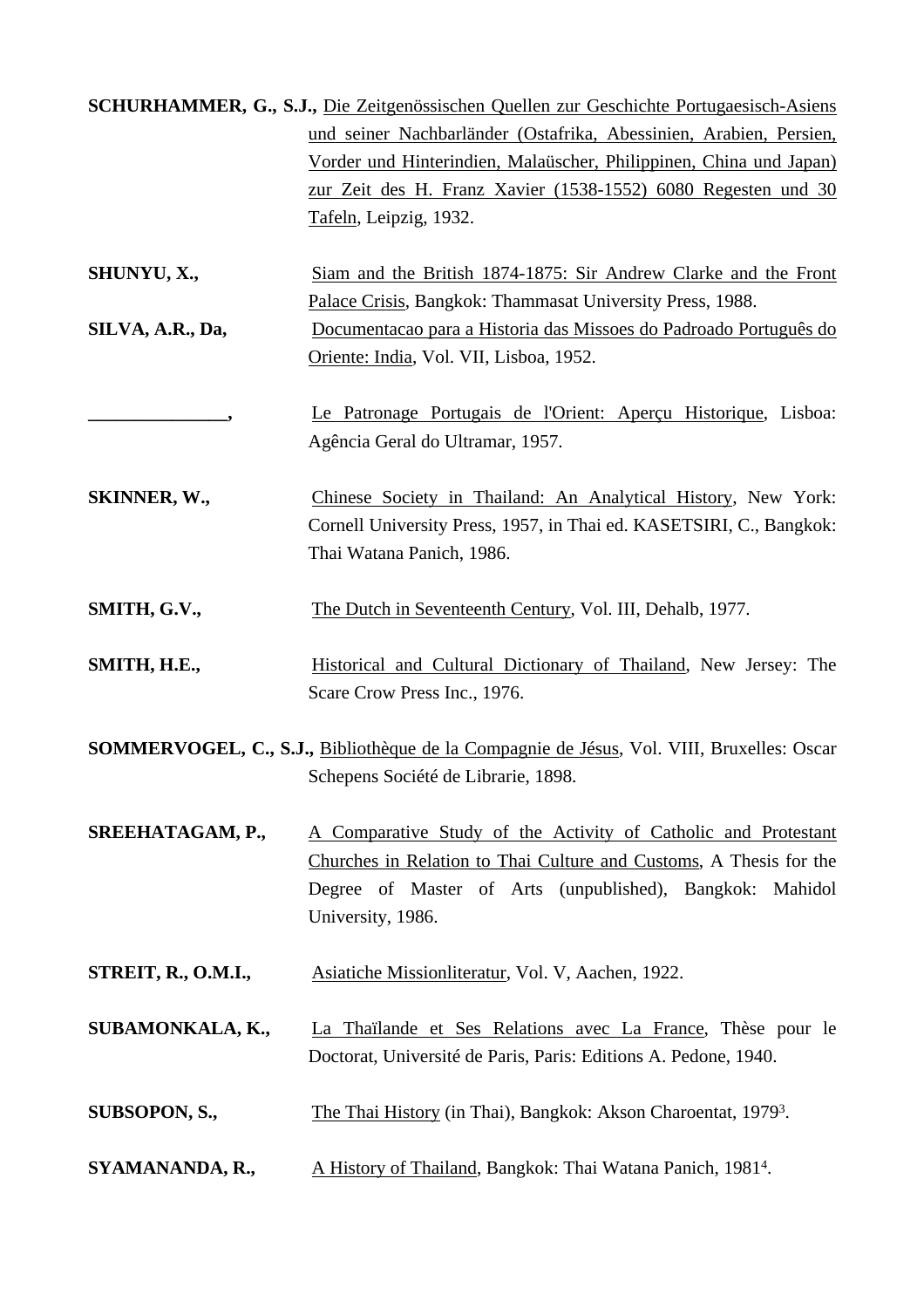| TEIXEIRA, M.,            | Portugal na Tailandia, Macau: Imprensa Nacional de Macau, 1983.                                                                                                                                                                     |  |  |  |
|--------------------------|-------------------------------------------------------------------------------------------------------------------------------------------------------------------------------------------------------------------------------------|--|--|--|
|                          | <u>The Portuguese Missions in Malacca and Singapore (1511-1958):</u><br>Malacca, Vol. I, Macau: Instituto Cultural de Macau, 1986.                                                                                                  |  |  |  |
|                          | <b>Thailand in Transition: The Church in a Buddhist Country, in Pro Mundi Vita, Vol. 48,</b><br>Louvain, 1973.                                                                                                                      |  |  |  |
|                          | The Executive Committee of the Eight Congress, Siam: General and Medical Features, Bangkok:<br>The Bangkok Times Press, 1930.                                                                                                       |  |  |  |
|                          | <b>TIPAKORNWONG, Chao Phya, The Royal Chronicles of Ratanakosindra: The Fourth Reign (in</b><br>Thai), Bangkok: Suksapan Panich, 1978 <sup>2</sup> .                                                                                |  |  |  |
|                          | , The Royal Chronicle of King Rama IV (in Thai), Bangkok:<br>Kurusapa, 1978 <sup>2</sup> .                                                                                                                                          |  |  |  |
| TIRASASVAT, S.,          | Franco-Thai Relations 1893-1907 (in Thai), Bangkok: Saengrung<br>Press, 1980.                                                                                                                                                       |  |  |  |
| VALLIPODOM, S.,          | The Contradictions in Thai History (in Thai), Bangkok: Muang Boran<br>Press, 1981.                                                                                                                                                  |  |  |  |
| WALZ, A., O.P.,          | Compendium Historiae Ordinis Praedicatorium, Romae: Altera<br>recognita et Aucta, 1948 <sup>2</sup> .                                                                                                                               |  |  |  |
| WARREN, W.,<br>WENK, K., | Images of Thailand, Hong Kong: Hong Kong Publishing Co., 1985 <sup>3</sup> .<br>The restoration of Thailand under Rama I (1782-1809), translated<br>from the German by STAHL, E., Tucson: The University of Arizona<br>Press, 1968. |  |  |  |
| WILSON, A.,              | Politics in Thailand, New York: Cornell University Press, 1966.                                                                                                                                                                     |  |  |  |
| WONGSAWAN, S.,           | History of Thai Government: From the Beginning to Democracy 1932<br>(in Thai), Bangkok: Bamrungsahn, 1984.                                                                                                                          |  |  |  |
| WOOD, W.A.R.,            | A History of Siam: From the Earliest Times to the Year A.D. 1781,<br>Bangkok: Chalermnit Press, 1924.                                                                                                                               |  |  |  |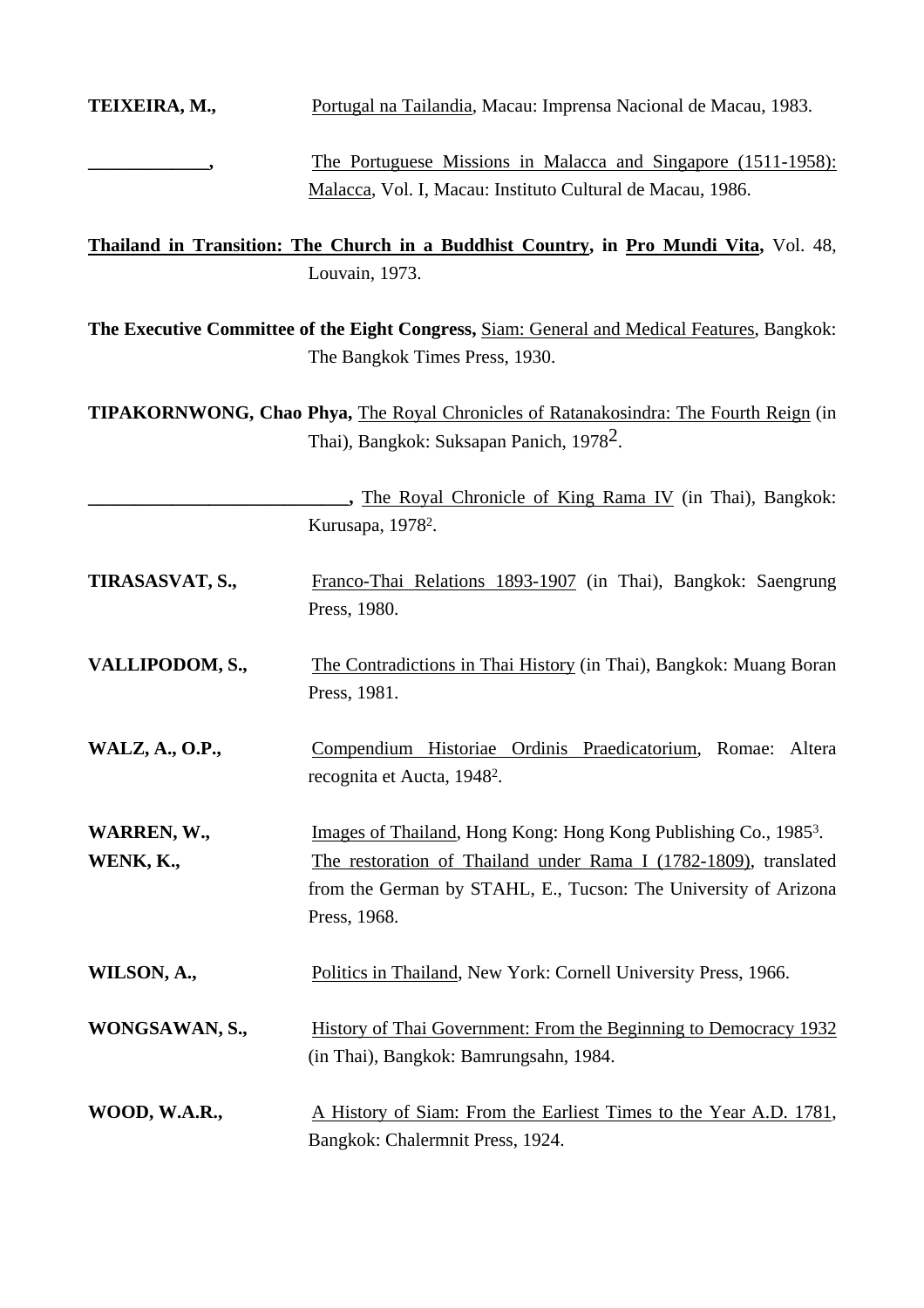| WYATT, D.K.,           | The Beginnings of Modern Education in Thailand 1868-1919, Ph. D.<br>Thesis (unpublished), Cornell University, New York, 1966. |
|------------------------|-------------------------------------------------------------------------------------------------------------------------------|
|                        | The Politics of Reform in Thailand: Education in the Reign of<br>Chulalongkorn, New Haven: Yale University Press, 1969.       |
|                        | Thailand: A Short History, Bangkok: Thai Watana Panich, 1984.                                                                 |
| XUMSAI, M.,            | History of Thailand and Cambodia, Bangkok: Chalermnit Press,<br>1987.                                                         |
|                        | Popular History of Thailand, Bangkok: Chalermnit Press, 1979.                                                                 |
|                        | Understanding Thai Buddhism, Bangkok: Chalermnit Press, 1971.                                                                 |
| ZUBILLAGA, P.F., S.J., | Cartas y Escritos de San Francisco Javier, Madrid: Biblioteca de<br>Autores Cristianos, 1953.                                 |

## **B. Articles. A Sketch of Bishop Vey's Life, in The Journal of The Siam Society,** VII, Part 1 (1910) 109-113.

| BIERMANN, B., |  |                              | Die Missionen der Portugiesischen Dominikaner in Hinerindie, in |
|---------------|--|------------------------------|-----------------------------------------------------------------|
|               |  |                              | Zeitschrift für Missionswissenschaft und Religionswissenschaft, |
|               |  | Münster, XXI (1931) 305-327. |                                                                 |

**BLANKWAARDT, W.,** Notes upon the Relations between Holland and Siam, in The Journal of The Siam Society: Collected Articles: Relationship with Portugal, Holland and the Vatican, VII (1959) 13-30.

**Brief History of the Catholic Church in Thailand,** in The Catholic Directory of Thailand 1982, Bangkok: n.p., 1982.

**Burma, in The New Encyclopedia Britannica,** Vol. II, Chicago, 1986.

| <b>BURNAY, J., S.J.,</b> | Notes Chronologiques sur les Missions Jésuits du Siam au XVII <sup>e</sup>                                    |
|--------------------------|---------------------------------------------------------------------------------------------------------------|
|                          | Siècle, in Archivum Historicum Societatis Iesu, XXII (1953) 170-202.                                          |
| CAMPOS, J., De,          | Early Portuguese Accounts of Thailand, in The Journal of The Siam<br>Society, Vol. XXXII, Part 1 (1940) 1-27. |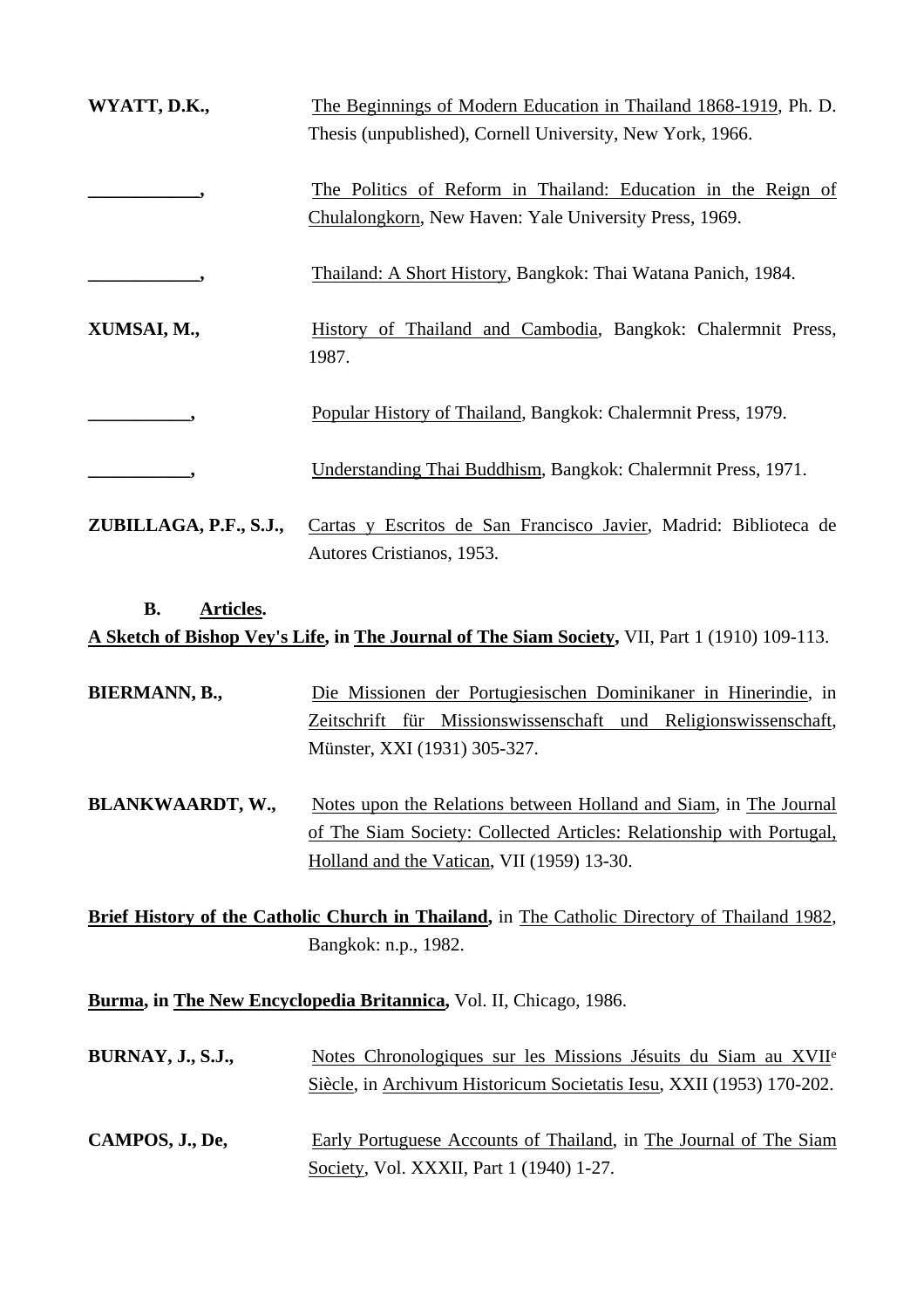| CIESLIK, H., S.J.,      | Die Erste Jesuitenmission in Siam 1626-1630, in Neue Zeitschrift für<br>Missionswissenschaft, XXVI, 4 (1970) 114-295.                                                                                                                                            |  |  |  |
|-------------------------|------------------------------------------------------------------------------------------------------------------------------------------------------------------------------------------------------------------------------------------------------------------|--|--|--|
| <b>DHANI</b> , Prince,  | The Old Siamese Conception of the Monarchy, in The Journal of The<br>Siam Society, Vol. XXXVI, Part 2 (1946) 91-106.                                                                                                                                             |  |  |  |
| DUVERDIER, G.,          | La Transmission de l'Imprimerie en Thaïlande: Du Catéchisme de<br>1796 aux Impression Bouddhiques sur Feuilles de Latinier, in Bulletin<br>de l'Ecole Française d'Extrême-Orient, LXVIII (1980) 209-259.                                                         |  |  |  |
| ENGLAND, J.C.,          | The Earliest Christian Communities in South East and North East<br>Asia: An Outline of the Evidence Available in Seven Countries before<br>1500 A.D., in East Asian Pastoral Review, Vol. XXV, 2 (1988) 144-<br>151.                                             |  |  |  |
| <b>FRANKFURTER, O.,</b> | King Mongkut, in The Journal of The Siam Society, I (1904) 191-207.                                                                                                                                                                                              |  |  |  |
|                         | The Late King Chulalongkorn, in The Journal of The Siam Society,<br>Vol. VII, Part 2 (1910) I-IV).                                                                                                                                                               |  |  |  |
|                         | GRISWOLD, A.B., and NAGARA, P., Na, A Declaration of Independence and its Consequences:                                                                                                                                                                          |  |  |  |
|                         | Epigraphic and Historical Studies No. 1., in The Journal of The Siam<br>Society, Vol. LVI, Part 2 (1968) 207-249.                                                                                                                                                |  |  |  |
|                         | " The Inscription of King Ram Gamhèn of Sukhothai                                                                                                                                                                                                                |  |  |  |
|                         | (1292 A.D.): Epigraphic and Historical Studies No. 9., in The Journal<br>of The Siam Society, Vol. LIX, Part 2 (1971) 179-228.                                                                                                                                   |  |  |  |
| HUTCHINSON, E.W.,       | The French Foreign Mission in Siam during The XVIIth Century, in<br>The Journal of The Siam Society: The Selected Articles: Relationship<br>with France, England and Denmark, VIII (1959) 17-90.                                                                 |  |  |  |
| LEOTILO, R.J., C.SS.,   | The First Catholic Missionary Endeavour in Thailand, in Saengtham                                                                                                                                                                                                |  |  |  |
|                         | Parithat Review, I (1977) 89-93; II (1977) 128-138.                                                                                                                                                                                                              |  |  |  |
| LINGAT, R.,             | La Vie Religieuse du Roi Mongkut, in The Journal of The Siam<br>Society, Vol. XX, Part 2 (1927) 18-37.                                                                                                                                                           |  |  |  |
| METZLER, J., O.M.I.,    | <u>Foundation of the Congregation "de Propaganda Fide" by Gregory</u><br><u>XV</u> , in Sacrae Congregationis de Propaganda Fide Memoria Rerum.<br>350 Years in the Service of the Missions 1622-1972, Vol. I/1, 1622-<br>1700, Rom-Freiburg-Wien: Herder, 1971. |  |  |  |